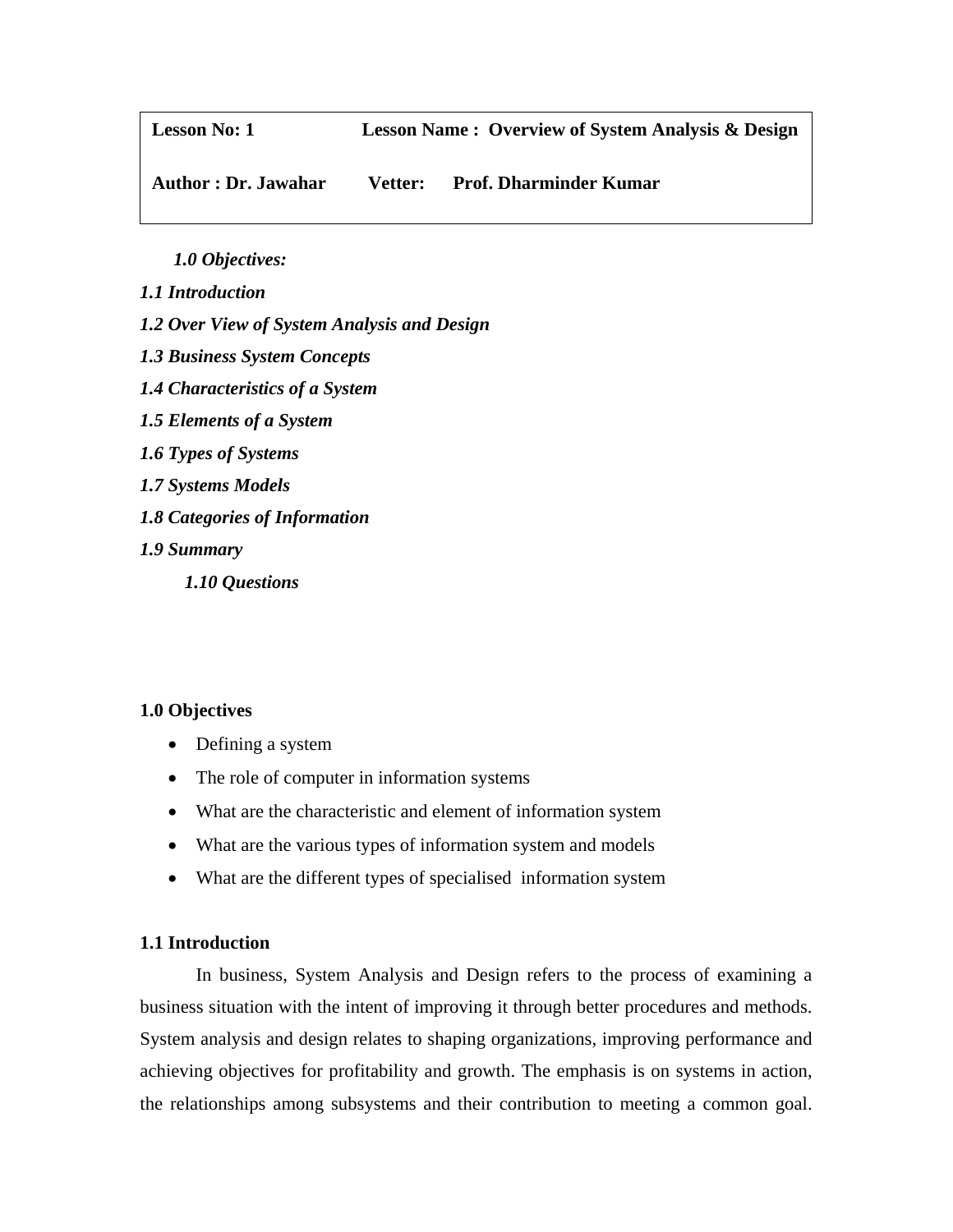Looking at a system and determining how adequately it functions, the changes to be made and the quality of the output are parts of system analysis.

Organizations are complex systems that consist of interrelated and interlocking subsystems. Changes in one part of the system have both anticipated and unanticipated consequences in other parts of the system. The systems approval is a way of thinking about the analysis and design of computer based applications. It provides a framework for visualizing the organizational and environmental factors that operate on a system. When a computer is introduced into an organization, various functions' and dysfunction's operate on the user as well as on the organization. Among the positive consequences are improved performance and a feeling of achievement with quality information. Among the unanticipated consequences might be a possible threat to employees job, a decreased morale of personnel due to back of involvement and a feeling of intimidation by users due to computer illiteracy. The analyst's role is to remove such fears and make the system a success.

System analysis and design focus on systems, processes and technology.

#### **1.2 Over View of System Analysis and Design**

 Systems development can generally be thought of as having two major components: Systems analysis and Systems design. *System design* is the process of planning a new business system or one to replace or complement an existing system. But before this planning can be done, we must thoroughly understand the old system and determine how computers can best be used to make its operation more effective. *System analysis,* then, is the process of gathering and interpreting facts, diagnosing problems, and using the information to recommend improvements to the system. This is the job of the systems analyst.

 Consider, for example, the stockroom operation of a clothing store. To better control its inventory and gain access to more  $up - to - date$  information about stock levels and reordering, the store asks a system analyst, to "computerize" its stockroom operations. Before one can design a system to capture data, update files, and produce reports, one needs to know more about the store operations: what forms are being used to store information manually, such as requisitions, purchase orders, and invoices and what reports are being produced and how they are being used.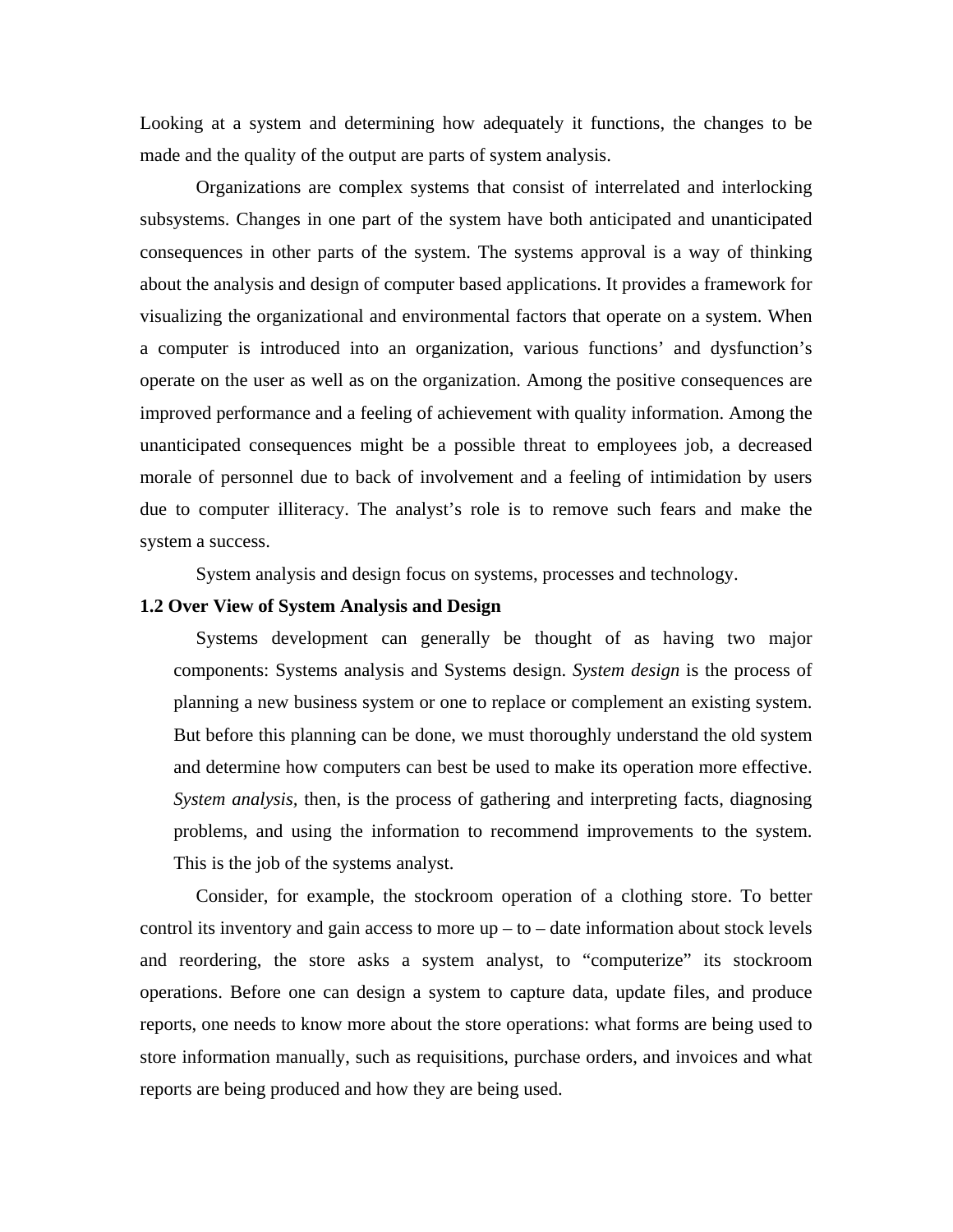To proceed, you then seek out information about lists of reorder notices, outstanding purchase orders, records of stock on hand, and other reports. You also need to find out where this information originates, whether in the purchasing department, stockroom, or accounting department. In other words, you must understand how the existing system works and, more specifically, what the flow of information through the system looks like.

 You also must know why the store wants to change its current operations. Does the business have problems tracking orders, merchandise, or money? Does it seem to fall behind in handling inventory records? Does it need a more efficient system before it can expand operations?

 Only after you have collected these facts can you being to determine how and where a computer information system can benefit all the users of the system. This accumulation of information, called a *systems study,* must precede all other analysis activities.

 Systems analysts do more than solve current problems. They are frequently called upon to help handle the planned expansion of a business. In the case of the clothing store, the systems study is future oriented, since no system currently exists. Analysts assess as carefully as possible what the future needs of the business will be and what changes should be considered to meet these needs. In this instance and in most others, analysts may recommend alternatives for improving the situation. Usually more than one strategy is possible.

 Working with managers and employees in the organization, systems analysts recommend which alternative to adopt, based on such concerns as the suitability of the solution to the particular organization and setting, as well as the employee support the solution is likely to have. Sometimes the time required to develop one alternative, compared with others, is the most critical issue. Costs and benefits are also important determinants. In the end, management, which will pay for and use the result, actually decides which alternative to accept.

 Once this decision is made, a plan is developed to implement the recommendation. The plan includes all systems design features, such as new data capture needs, file specifications, operating procedures, equipment and personnel needs. The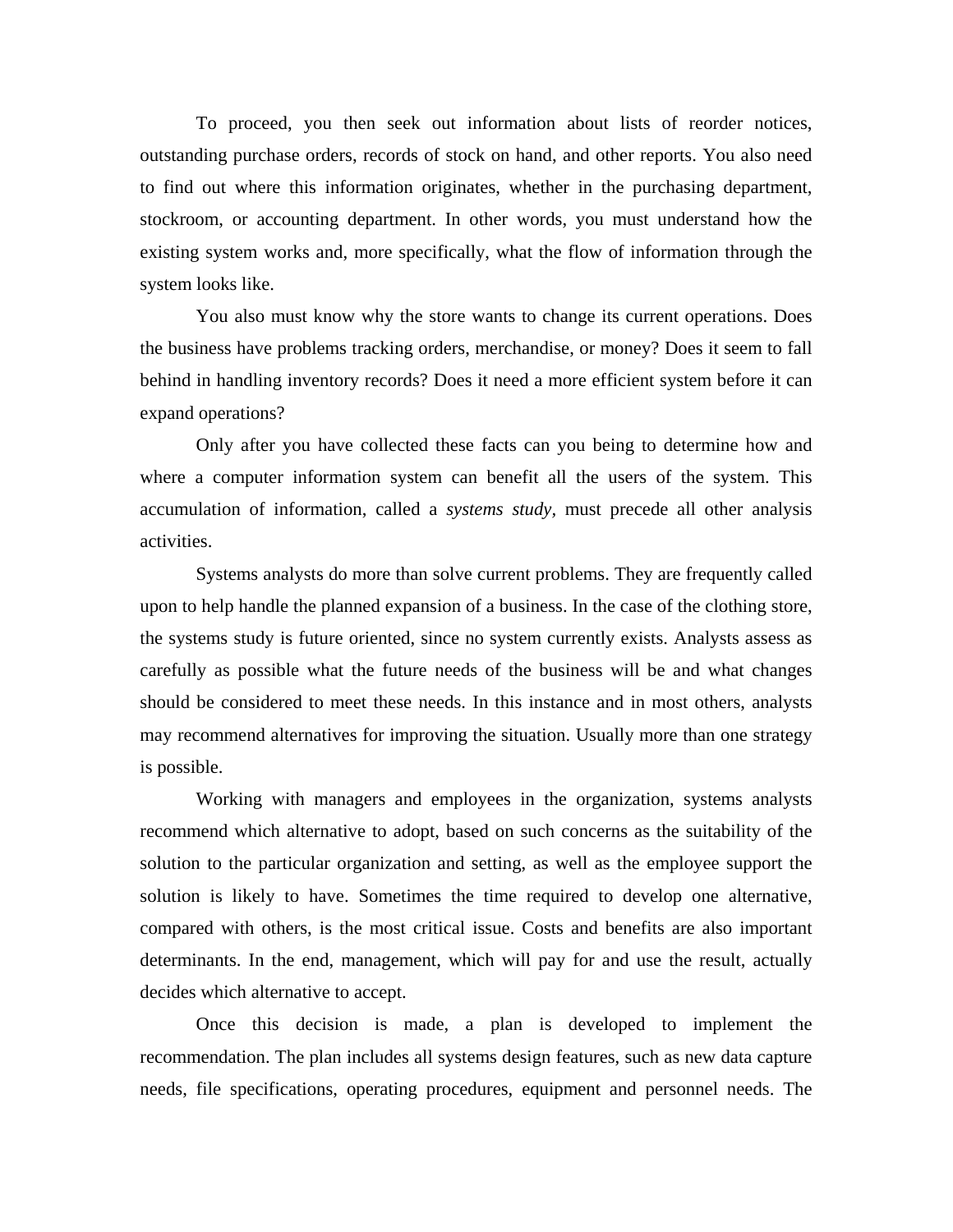systems design is like the blueprint for a building: it specifies all the features that are to be in the finished product.

 Designs for the stockroom will provide ways to capture data about orders and sales to customers and specify the way the data will be stored, whether on paper forms or on a computer – readable medium, such as magnetic tape or disk. The designs will also designate work to be performed by people and by computers. Designs vary in their division of human and computer tasks.

 The stockroom personnel will also need information about the business. Each design describes output to be produced by the system, such as inventory reports, sales analyses, purchasing summaries, and invoices. The systems analysts will actually decide which outputs to use, as well as how to produce them.

 Analysis specifies *what* the system should do. Design states *how* to accomplish the objective. Notice that each of the processes mentioned involves people. Managers and employees have good ideas about what works and what does not, about what flows smoothly and what causes problems, about where change is needed and where it is not, and especially about where change will be accepted and where it will not. Despite technology, people are still the keys that make the organizations work. Thus, communicating and dealing with people are very important parts of the systems analyst's job.

#### **1.3 Business System Concepts**

The word system is widely used. It has become fashionable to attach the word system to add a contemporary flair when referring to things or processes. People speak of exercise system, investment system, delivery system, information system, education system, computer system etc. System may be referred to any set of components, which function in interrelated manner for a common cause or objective.

#### *1.3.1Definition***:**

The term system is derived form the Greek word *systema*, which means an organized relationship among functioning units or components. A system exists because it is designed to achieve one or more objectives. We come into daily contact with the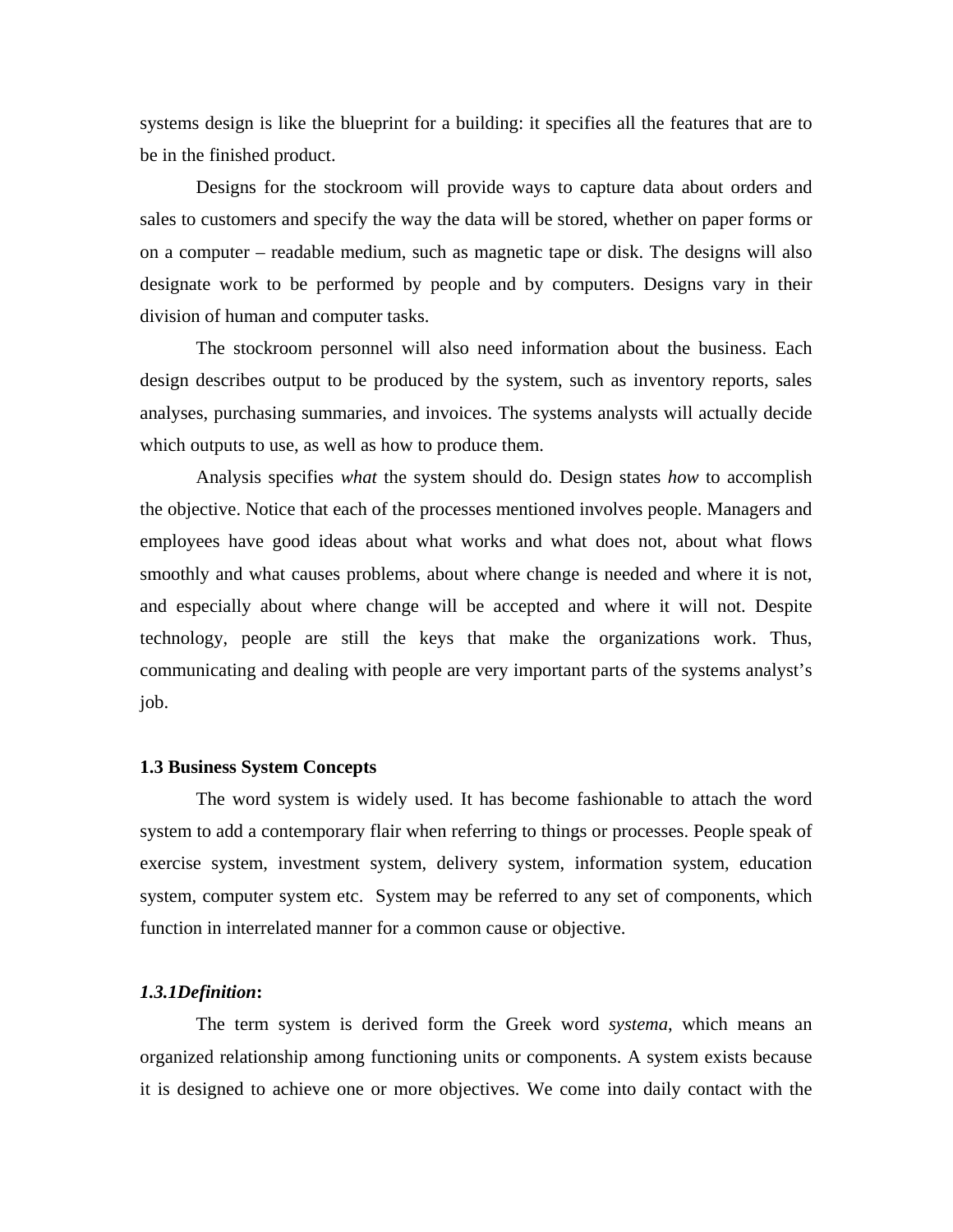transportation system, the telephone system, the accounting system, the production system, and, for over two decades, the computer system. Similarly, we talk of the business system and of the organization as a system consisting of interrelated departments (subsystems) such as production, sales, personnel, and an information system. None of these subsystems is of much use as a single, independent unit. When they are properly coordinated, however, the firm can function effectively and profitably.

 There are more than a hundred definitions of the word system, but most seem to have a common thread that suggests that a system is an orderly grouping of interdependent components linked together according to a plan to achieve a specific objective. The word component may refer to physical parts (engines, wings of aircraft, car), managerial steps (planning, organizing and controlling), or a system in a multi level structure. The component may be simple or complex, basic or advanced. They may be single computer with a keyboard, memory, and printer or a series of intelligent terminals linked to a mainframe. In either case, each component is part of the total system and has to do its share of work for the system to achieve the intended goal. This orientation requires an orderly grouping of the components for the design of a successful system.

The study of systems concepts, then, has three basic implications:

- 1. A system must be designed to achieve a predetermined objective.
- 2. Interrelationships and interdependence must exist among the components.
- 3. The objectives of the organization as a whole have a higher priority than the objectives of its subsystems. For example, computerizing personnel applications must conform to the organization's policy on privacy, confidentiality and security, as will as making selected data (e.g. payroll) available to the accounting division on request.

## **1.4 Characteristics of a System**

 Our definition of a system suggests some characteristics that are present in all systems: organization (order), interaction, interdependence, integration and a central objective.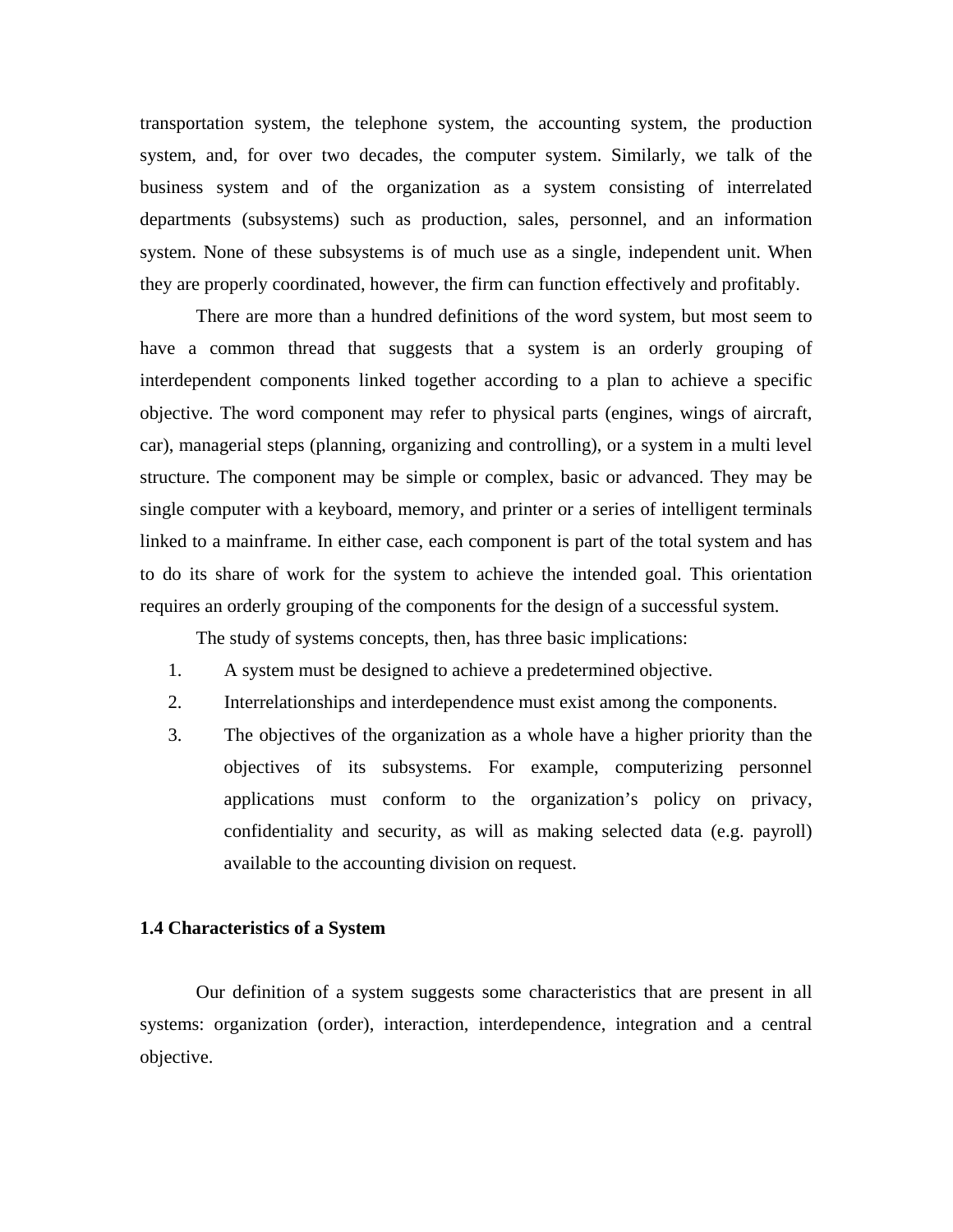# **1.4.1 Organization**

 Organization implies structure and order. It is the arrangement of components that helps to achieve objectives. In the design of a business system, for example, the hierarchical relationships starting with the president on top and leading downward to the blue – collar workers represents the organization structure. Such an arrangement portrays a system – subsystem relationship, defines the authority structure, specifies the formal flow of communication and formalizes the chain of command. Like – wise, a computer system is designed around an input device, a central processing unit, an output device and one or more storage units. When linked together they work as a whole system for producing information.

# **1.4.2 Interaction**

Interaction refers to the manner in which each component functions with other components of the system. In an organization, for example, purchasing must interact with production, advertising with sales and payroll with personnel. In a computer system, the central processing unit must interact with the input device to solve a problem. In turn, the main memory holds programs and data that the arithmetic unit uses for computation. The interrelationship between these components enables the computer to perform.

# **1.4.3 Interdependence**

 Interdependence means that parts of the organization or computer system depend on one another. They are coordinated and linked together according to a plan. One subsystem depends on the input of another subsystem for proper functioning: that is, the output of one subsystem is the required input for another subsystem. This interdependence is crucial in systems work.

An integrated information system is designed to serve the needs of authorized users (department heads, managers, etc.) for quick access and retrieval via remote terminals. The interdependence between the personnel subsystem and the organization's users is obvious.

In summary, no subsystem can function in isolation because it is dependent on the data (inputs) it receives from other subsystems to perform its required tasks. Interdependence is further illustrated by the activities and support of systems analysts, programmers, and the operations staff in a computer centre. A decision to computerize an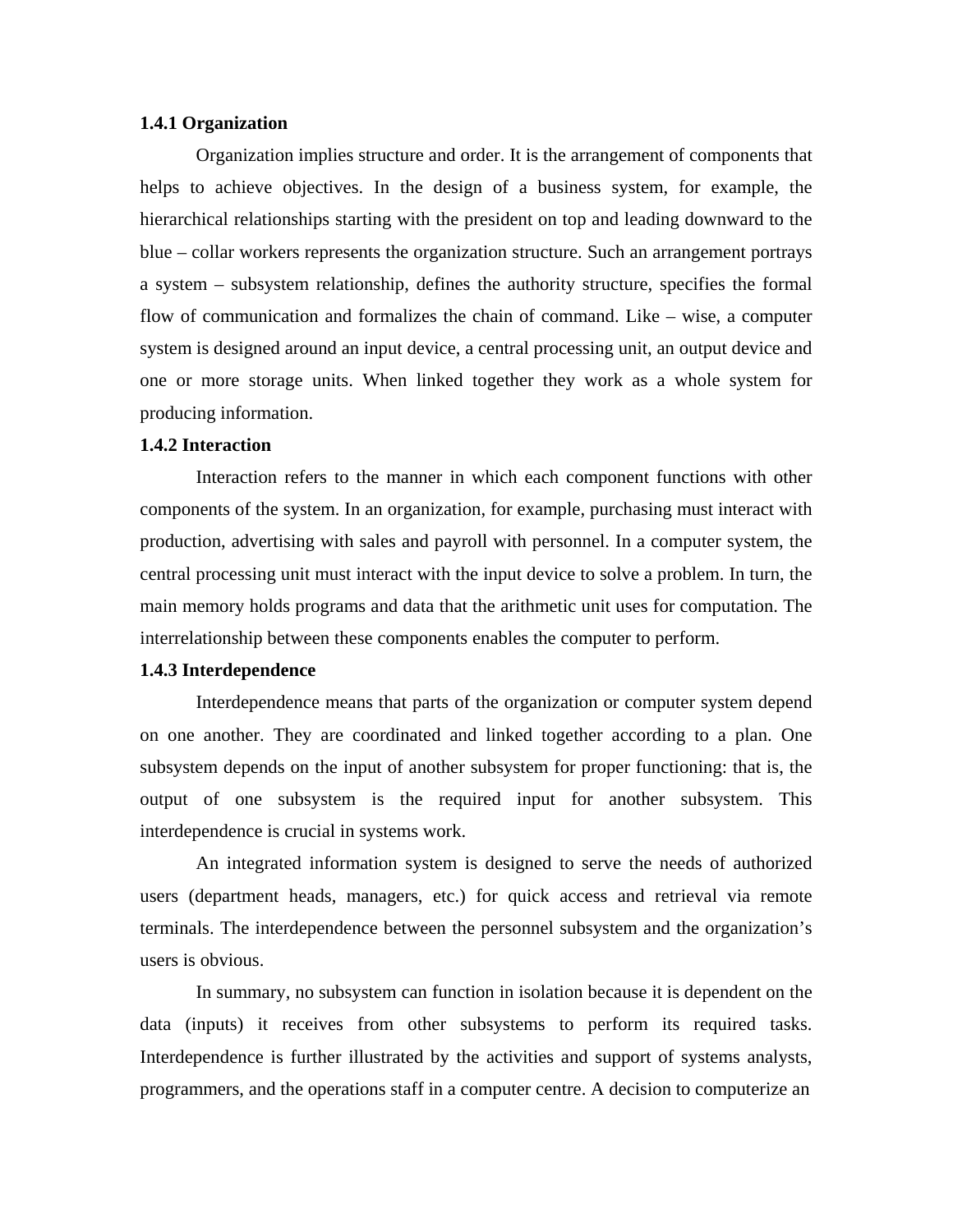application is initiated by the user, analyzed and designed by the analyst, programmed and tested by the programmer, and run by the computer operator. None of these persons can perform property without the required input from others in the computer center subsystem.

#### **Figure 1-1: Organization Structure – An Example**



# **1.4.4 Integration**

Integration refers to the holism of systems. Synthesis follows analysis to achieve the central objective of the organization. Integration is concerned with how a system is tied together. It is more than sharing a physical part or location. It means that parts of the system work together within the system even though each part performs a unique function. Successful integration will typically produce a synergistic effect and greater total impact than if each component works separately.

## **1.4.5 Central objective**

 The last characteristic of a system is its central objective. Objectives may be real or stated. Although a stated objective may be the real objective, it is not uncommon for an organization to state one objective and operate to achieve another. The important point is that users must know the central objective of a computer application early in the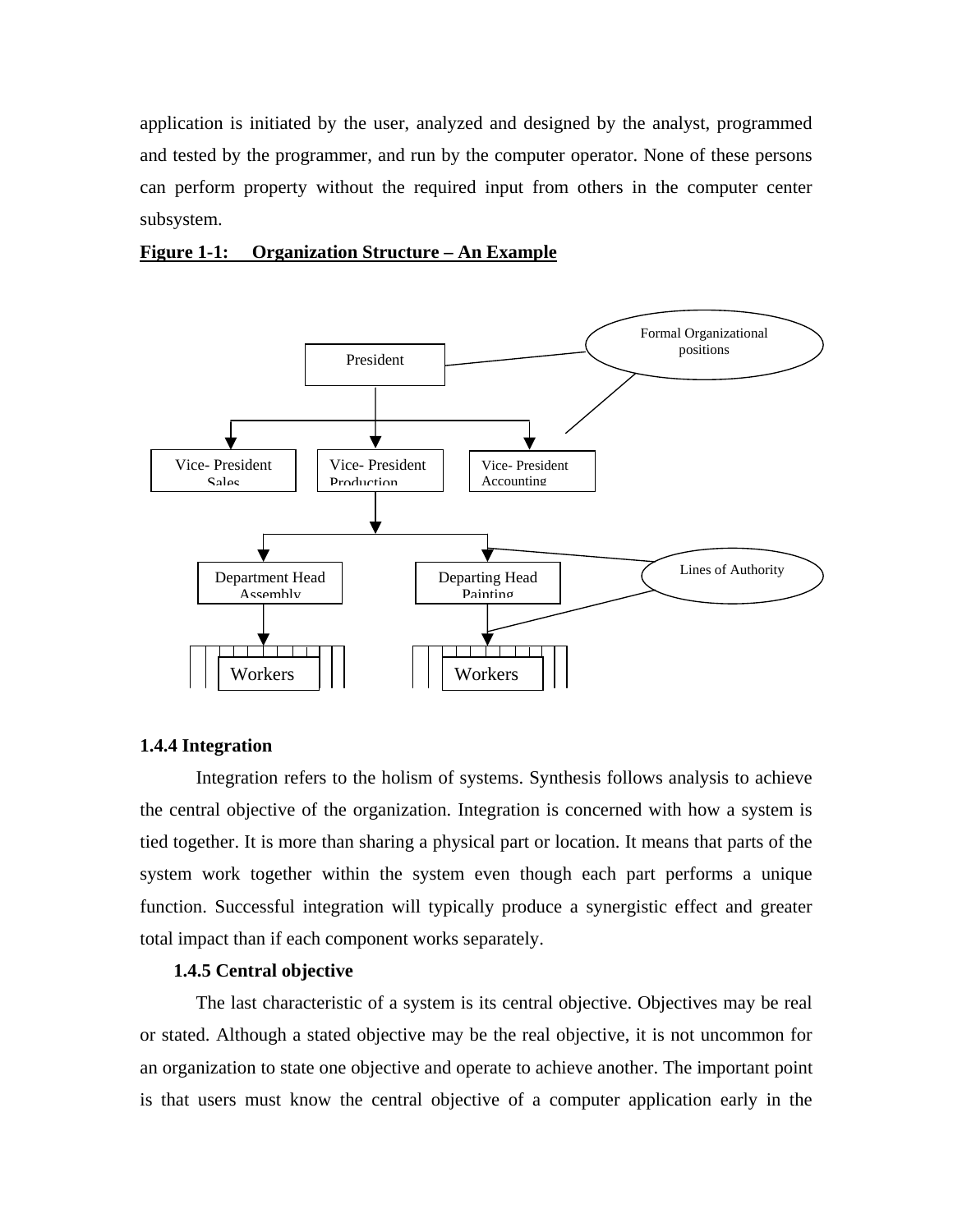analysis for a successful design and conversion. Political as well as organizational considerations often cloud the real objective. This means that the analyst must work around such obstacles to identify the real objective of the proposed change.

#### **1.5 Elements of a System**

 In most cases, systems analysts operate in a dynamic environment where change is a way of life. The environment may be a business firm, a business application, or a computer system. To reconstruct a system, the following key elements must be considered:

- 1. Outputs and inputs.
- 2. Processor(s).
- 3. Control.
- 4. Feedback.
- 5. Environment.
- 6. Boundaries and interface.

#### **1.5.1 Outputs and Inputs**

 A major objective of a system is to produce an output that has value to its user. Whatever the nature of the output (goods, services, or information), it must be in line with the expectations of the intended user. Inputs are the elements (material, human resources, and information) that enter the system for processing. Output is the outcome of processing. A system feeds on input to produce output in much the same way that a business brings in human, financial, and material resources to produce goods and services. It is important to point out here that determining the output is a first step in specifying the nature, amount, and regularity of the input needed to operate a system. For example, in systems analysis, the first concern is to determine the user's requirements of a proposed computer system – that is, specification of the output that the computer is expected to provide for meeting user requirements.

#### **1.5.2 Processor(s)**

 The processor is the element of a system that involves the actual transformation of input into output. It is the operational component of a system. Processors may modify the input totally or partially, depending on the specifications of the output. This means that as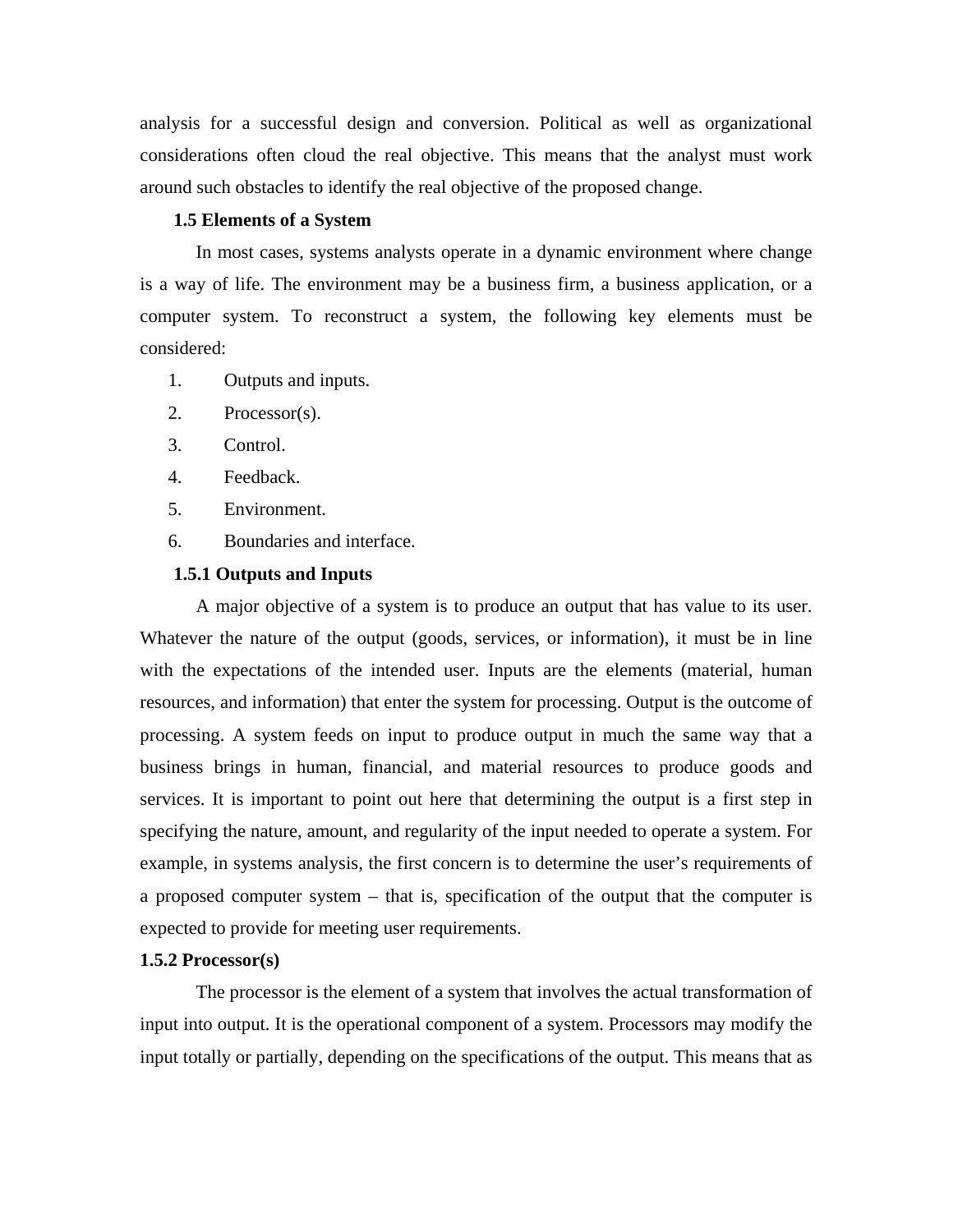the output specifications change so does the processing. In some cases, input is also modified to enable the processor to handle the transformation.

## **1.5.3 Control**

 The control element guides the system. It is the decision – making subsystem that controls the pattern of activities governing input, processing, and output. In an organizational context, management as a decision – making body controls the inflow, handling and outflow of activities that affect the welfare of the business. In a computer system, the operating system and accompanying software influence the behaviour of the system. Output specifications determine what and how much input is needed to keep the system in balance.

 In systems analysis, knowing the attitudes of the individual who controls the area for which a computer is being considered can make a difference between the success and failure of the installation. Management support is required for securing control and supporting the objective of the proposed change.

# **1.5.4 Feedback**

 Control in a dynamic system is achieved by feedback. Feedback measures output against a standard in some form of cybernetic procedure that includes communication and control. Output information is fed back to the input and / or to management (Controller) for deliberation. After the output is compared against performance standards, changes can result in the input or processing and consequently, the output.

 Feedback may be positive or negative, routing or informational. Positive feedback reinforces the performance of the system. It is routine in nature. Negative feedback generally provides the controller with information for action. In systems analysis, feedback is important in different ways. During analysis, the user may be told that the problems in a given application verify the initial concerns and justify the need for change. Another form of feedback comes after the system is implemented. The user informs the analyst about the performance of the new installation. This feedback often results in enhancements to meet the user's requirements.

## **1.5.5 Environment**

 The environment is the "suprasystem" within which an organization operates. It is the source of external elements that impinge on the system. In fact, it often determines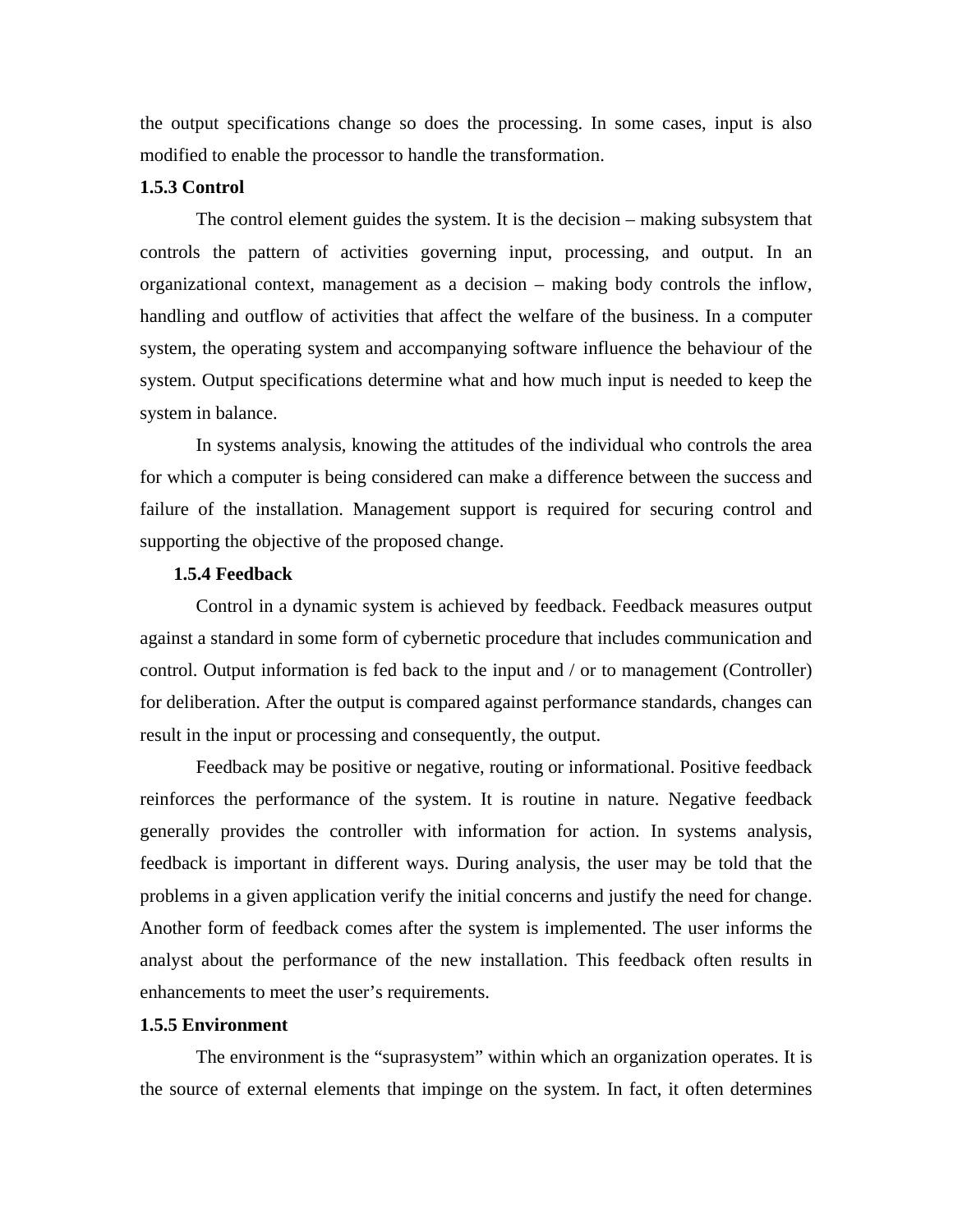how a system must function. For example, the organization's environment, consisting of vendors, competitors, and others, may provide constraints and, consequently, influence the actual performance of the business.

### **1.5.6 Boundaries and interface**

 A system should be defined by its boundaries – the limits that identify its components, processes and interrelationship when it interfaces with another system. For example, a teller system in a commercial bank is restricted to the deposits, withdrawals and related activities of customers checking and savings accounts. It may exclude mortgage foreclosures, trust activities, and the like.

 Each system has boundaries that determine its sphere of influence and control. For example, in an integrated banking – wide computer system design, a customer who has a mortgage and a checking account with the same bank may write a check through the "teller system" to pay the premium that is later processed by the "mortgage loan system." Recently, system design has been successful in allowing the automatic transfer of funds form a bank account to pay bills and other obligations to creditors, regardless of distance or location. This means that in systems analysis, knowledge of the boundaries of a given system is crucial in determining the nature of its interface with other systems for successful design.

#### **1.6 Types of systems**

 The frame of reference within which one views a system is related to the use of the systems approach for analysis. Systems have been classified in different ways. Common classifications are: (1) physical or abstract, (2) open or closed, and (3) "man – made" information systems.

#### **1.6.1 Physical or abstract systems**

 Physical systems are tangible entities that may be static or dynamic in operation. For example, the physical parts of the computer center are the officers, desks, and chairs that facilitate operation of the computer. They can be seen and counted; they are static. In contrast, a programmed computer is a dynamic system. Data, programs, output, and applications change as the user's demands or the priority of the information requested changes.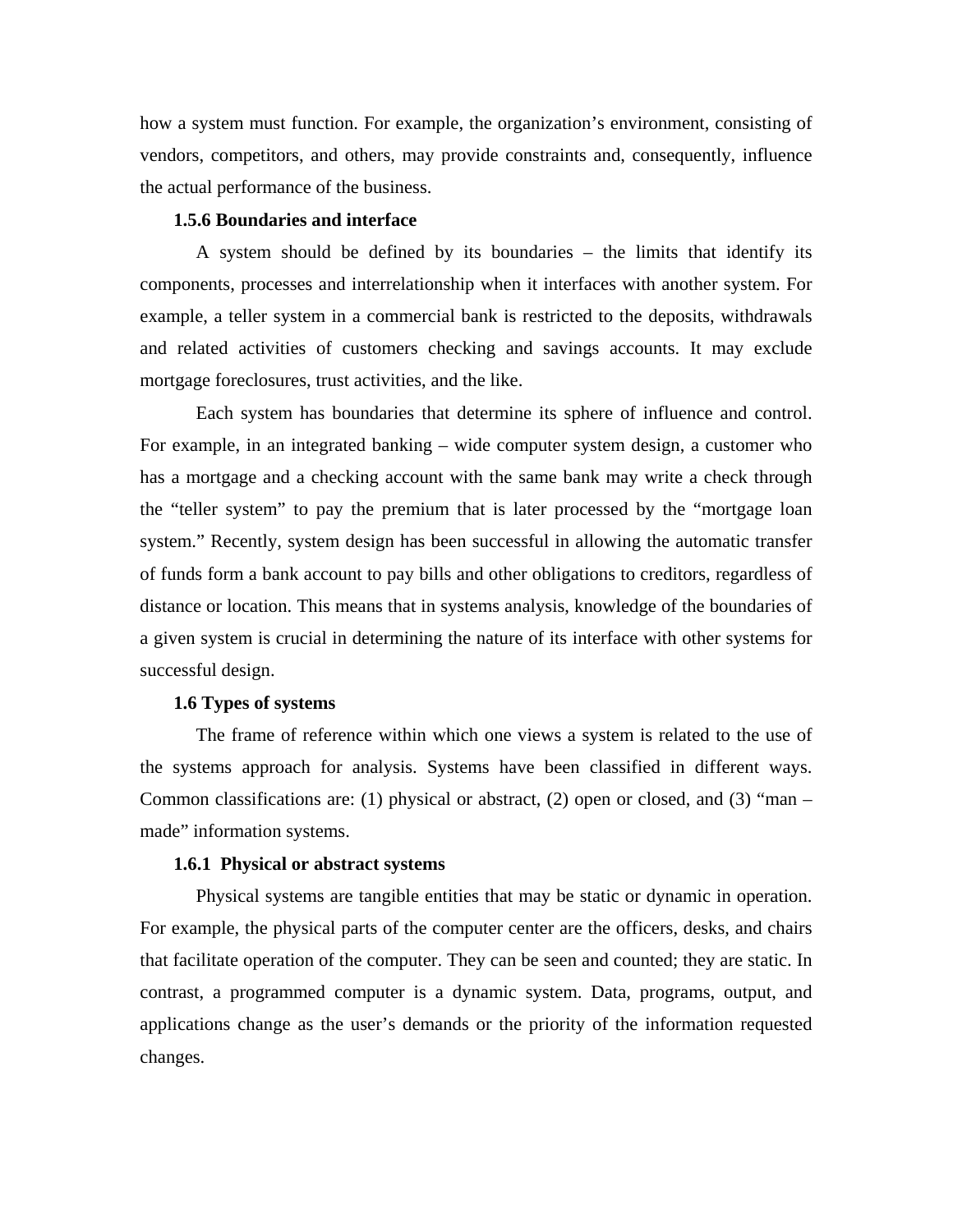Abstract systems are conceptual or non-physical entities. They may be as straightforward as formulas of relationships among sets of variables or models – the abstract conceptualization of physical situations. A model is a representation of a real or a planned system. The use of models makes it easier for the analyst to visualize relationships in the system under study. The objective is to point out the significant elements and the key interrelationships of a complex system.

# **1.6.2 Open or Closed Systems**

Another classification of systems is based on their degree of independence. An open system has many interfaces with its environment. It permits interaction across its boundary; it receives inputs from and delivers outputs to the outside. An information system falls into this category, since it must adapt to the changing demands of the user. In contrast, a closed system is isolated from environmental influences. In reality, a completely closed system is rare. In systems analysis, organizations, applications and computers are invariably open, dynamic systems influenced by their environment.

| <b>Gantt Chart</b> |                                |                      |     |    |    |              |                |  |    |  |  |
|--------------------|--------------------------------|----------------------|-----|----|----|--------------|----------------|--|----|--|--|
| Departments        | Number<br><b>or</b><br>workers | Capacity<br>per week | May |    | 5  | 6            |                |  | 12 |  |  |
| Stamping           | 75                             | 3,000                |     | 25 | 28 |              | 22             |  | 29 |  |  |
| Sanding            | 10                             | т<br>400             |     | 21 |    |              | 25             |  |    |  |  |
| Assembly           | 60                             | 2,400                | 19  |    |    |              | 20             |  |    |  |  |
| Painting           | 8                              | 320                  | 13  |    |    | $\mathbf{1}$ | $\overline{4}$ |  |    |  |  |

## **Figure: 1.3 Gantt Chart – An Example**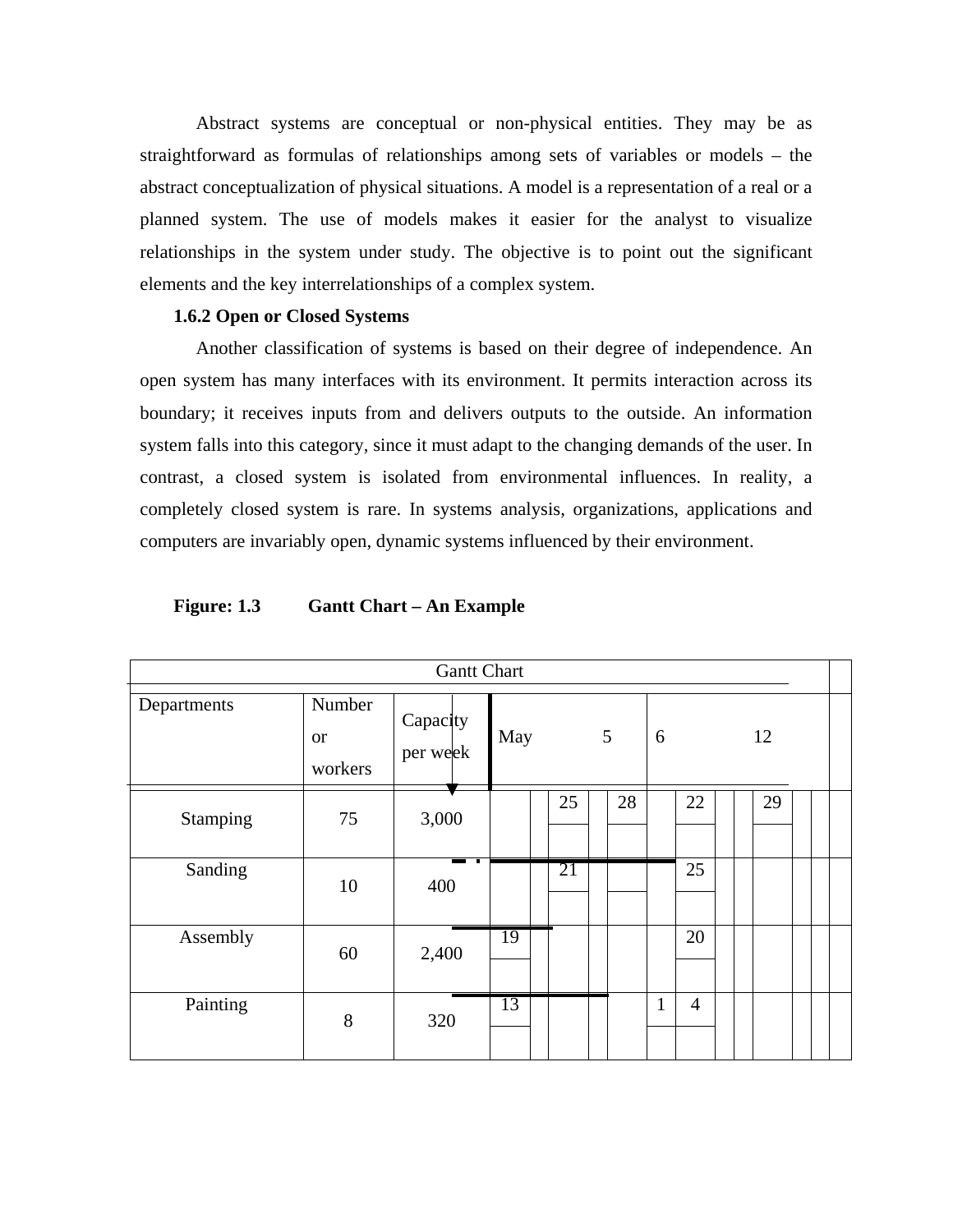A focus on the characteristics of an open system is particularly timely in the light of present – day business concerns with computer fraud, invasion of privacy, security controls, and ethics in computing. Whereas the technical aspects of systems analysis deal with internal routines within the user's application area, systems analysis as an open system tends to expand the scope of analysis to relationships between the user area and other users and to environmental factor that must be considered before a new system is finally approved. Furthermore, being open to suggestions implies that the analyst has to be flexible and the system being designed has to be responsive to the changing needs of the user and the environment.

Five important characteristics of open systems can be identified.

- 1. **Input from outside:** Open systems are self adjusting and self-regulating. When functioning properly, an open system reaches a steady state or equilibrium. In a retail firm, for example, a steady state exists when goods are purchased and sold without being either out of stock or overstocked. An increase in the cost of goods forces a comparable increase in prices or decrease in operating costs. This response gives the firm its steady state.
- 2. **Entropy:** All dynamic systems tend to run down over time, resulting in entropy or loss of energy. Open systems resist entropy by seeking new inputs or modifying the processes to return to a steady state. In our example, no reaction to increase in cost of merchandise makes the business unprofitable which could force it into insolvency – a state of disorganization.
- 3. **Process, output and cycles:** Open systems produce useful output and operate in cycles, following a continuous flow path.
- 4. **Differentiation:** Open systems have a tendency toward an increasing specialization of functions and a greater differentiation of their components. In business, the roles of people and machines tend toward greater specialization and greater interaction. This characteristic offers a compelling reason for the increasing value of the concept of systems in the systems analyst's thinking.
- 5. **Equifinality:** The term implies that goals are achieved through differing courses of action and a variety of paths. In most systems, there is more of a consensus on goals than on paths to reach the goals.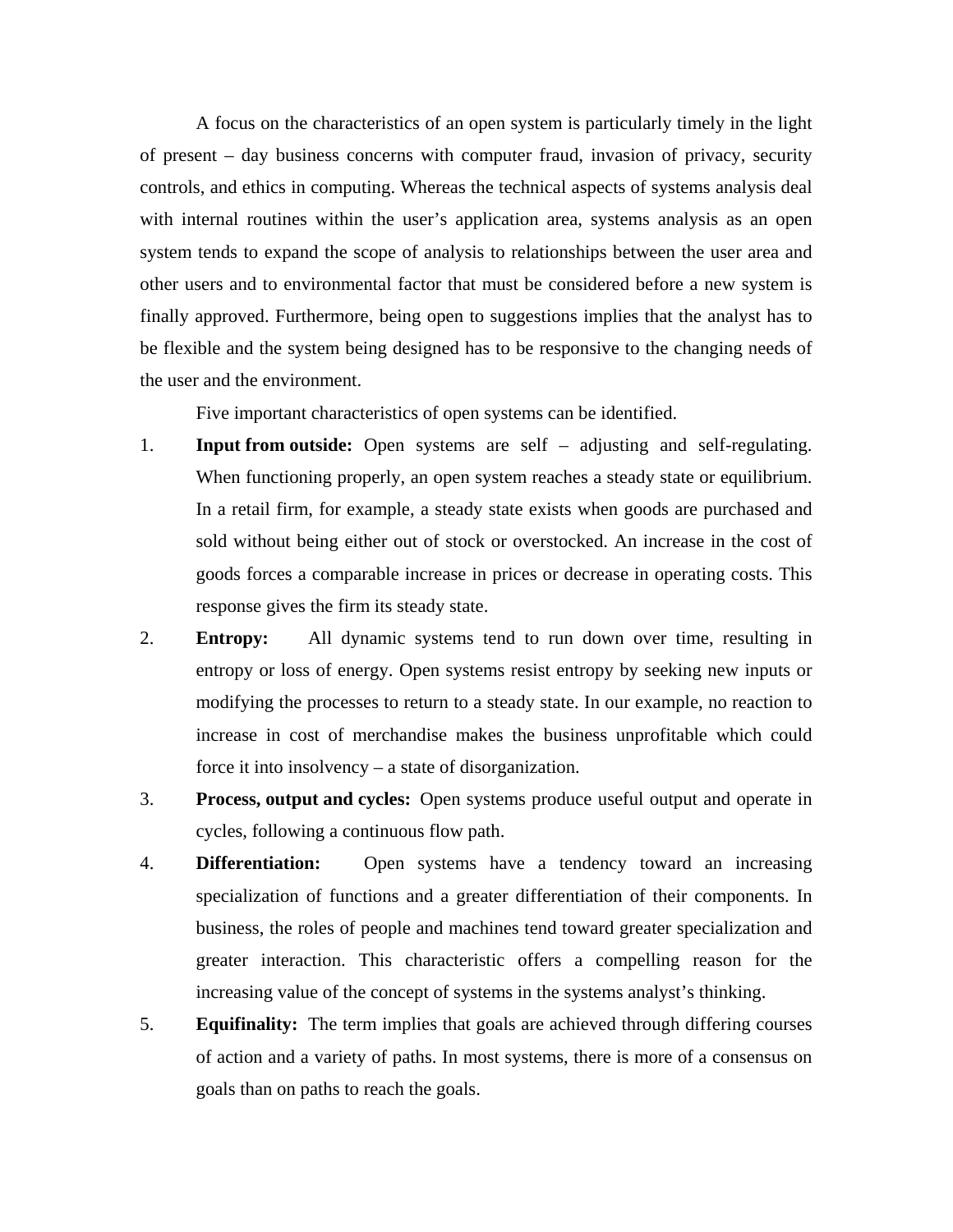Understanding system characteristics helps analysts to identify their role and relate their activities to the attainment of the firm's objectives as they undertake a system project. Analysts are themselves part of the organization. They have opportunities to adapt the organization to changes through computerized application so that the system does not "run down." A key to this process is information feedback from the prime user of the new system as well as from top management.

The theme of the process of designing information systems borrows heavily from a general knowledge of systems theory. The objective is to make a system more efficient by modifying its goals or changing the outputs.

#### **1.6.3 Man – Made Information Systems**

 Ideally, information reduces uncertainty about a state or event. For example, information that the wind is calm reduces the uncertainty that the boat trip will be pleasant. An information system is the basis for interaction between the user and the analyst. It provides instruction, commands and feedback. It determines the nature of the relationships among decision-makers. In fact, it may be viewed as a decision center for personnel at all levels. From this basis, an information system may be defined as a set of devices, procedures and operating systems designed around user based criteria to produce information and communicate it to the user for planning, control and performance. In systems analysis, it is important to keep in mind that considering an alternative system means improving one or more of these criteria.

 Many practitioners fail to recognize that a business has several information systems; each is designed for a purpose and works to accommodate data flow, communications, decision making, control and effectiveness. The major information systems are formal, informal and computer based.

#### **Formal Information system**

 A formal information system is based on the organization represented by the organization chart. The chart is a map of positions and their authority relationships, indicated by boxes and connected by straight lines. It is concerned with the pattern of authority, communication and workflow. Information is formally disseminated in instructions, memos, or reports from top management to the intended user in the organization. This structure also allows feedback up the chain of command for follow –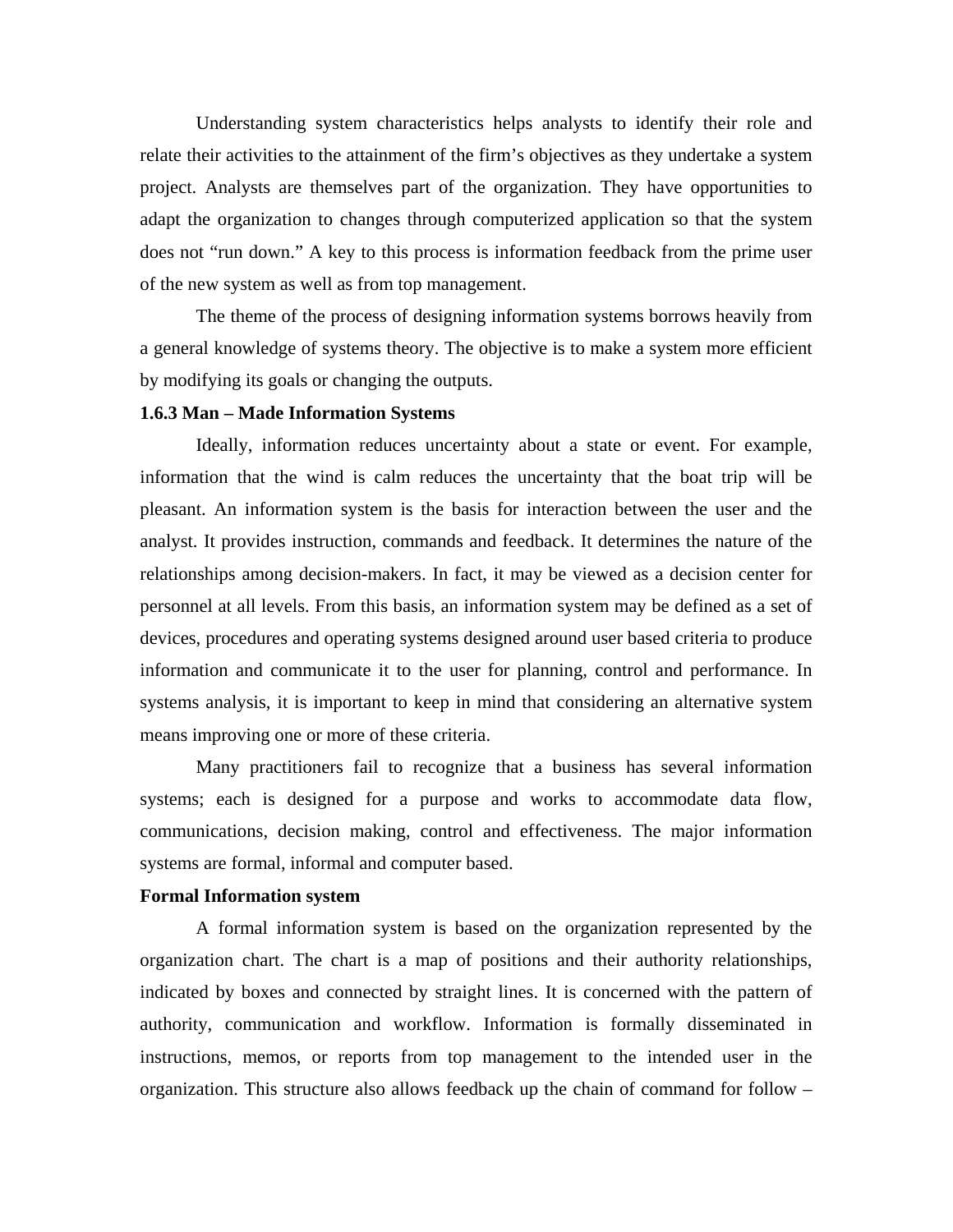up. In Figure 1-1 input form the environment provides impetus for policy decision by top management. Policies are generalizations that specify what an organization ought to do. Policies are translated into directives, rules and regulations and transmitted to lower-level management for implementation. The output represents employee performance.

## **1.7 Systems Models**

 In no field are models used more widely and with greater variety than in systems analysis. The analyst beings by creating a model of the reality (facts, relationships, procedures, etc.) with which the system is concerned. Every computer system deals with the real world, a problem area, or a reality outside itself. For examples, a telephone switching system is made up of subscribers, telephone handsets, dialing, conference calls, and the like. The analyst beings by modeling this reality before considering the functions that the system is to perform.

 Various business system models are used to show the benefits of abstracting complex system to model form. The major models are schematic, flow, static and dynamic system models.

#### **1.7.1 Schematic Models.**

A schematic model is a two – dimensional chart depicting system elements and their linkages. Different arrows are used to depict information flow, material flow and information feedback. Various elements of the system are depicted in boxes.

#### **1.7.2 Flow system Models.**

 A flow system model shows the flow of the material, energy and information that hold the system together. There is an orderly flow of logic in such models. A widely known example is PERT (Program Evaluation and Review Technique). It is used to abstract a real world system in model form, manipulate specific values to determine the critical path, interpret the relationships and relay them back as a control. The probability of completion within a time period is considered in connection with time, resources and performance specifications as shown in the figure1.2.

Figure 1.2 PERT an example

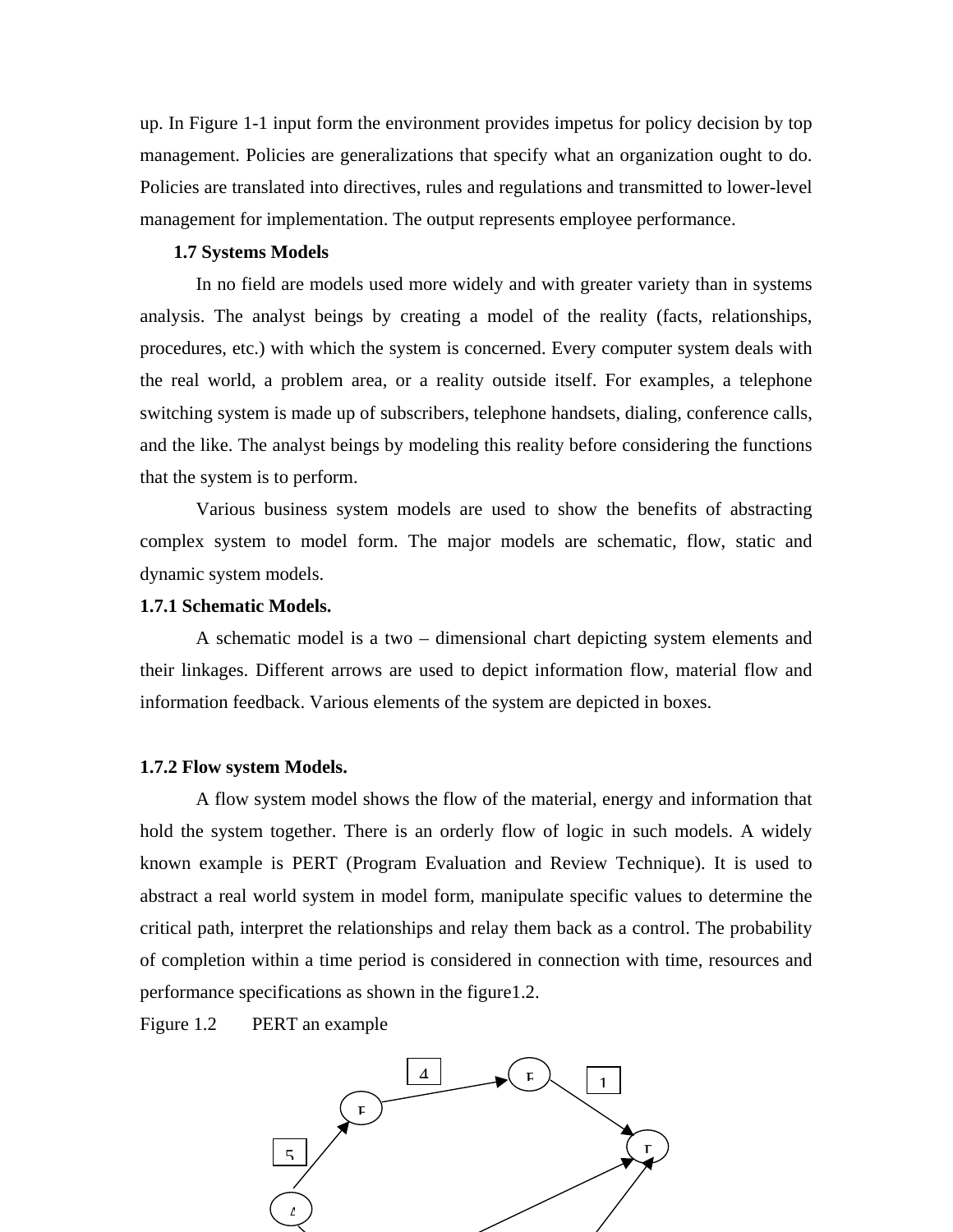#### **1.7.3 Static system models.**

This type of model exhibits one pair of relationships such as activity – time or cost – quantity. The Gantt chart, for example, gives a static picture of an activity- time relationship. Planned activities (stamping, sanding etc.) are plotted in relation to time are shown in figure 1.3. The date column has light lines that indicate the amount of time it takes to complete a given activity. The heavy line represents the cumulative time schedule for each activity. The stamping department, for example, is scheduled to start working on order number 25 Wednesday morning and complete the job by the same evening. One day is also scheduled for order number 28, two days for order number 28, two days for order number 22 and two days (May 10-11) for order number 29. The heavy line opposite the stamping department represents the total of six days. The broken line indicates that the department is two days behind schedule. The arrowhead indicates the date when the chart is to be in effect.

#### **1.7.4 Dynamic System Models.**

 Business organizations are dynamic systems. A dynamic model approximates the type of organization or application that analysts deal with. It depicts an ongoing, constantly changing system. It consists of (1) inputs that enter the system, (2) the processor through which transformation takes place, (3) the program(s) required for processing and (4) the output(s) that result from processing.

#### **1.8 Categories of Information**

 There are three categories of information related to managerial levels and the decision managers make. The first level is strategic information, which relates to long –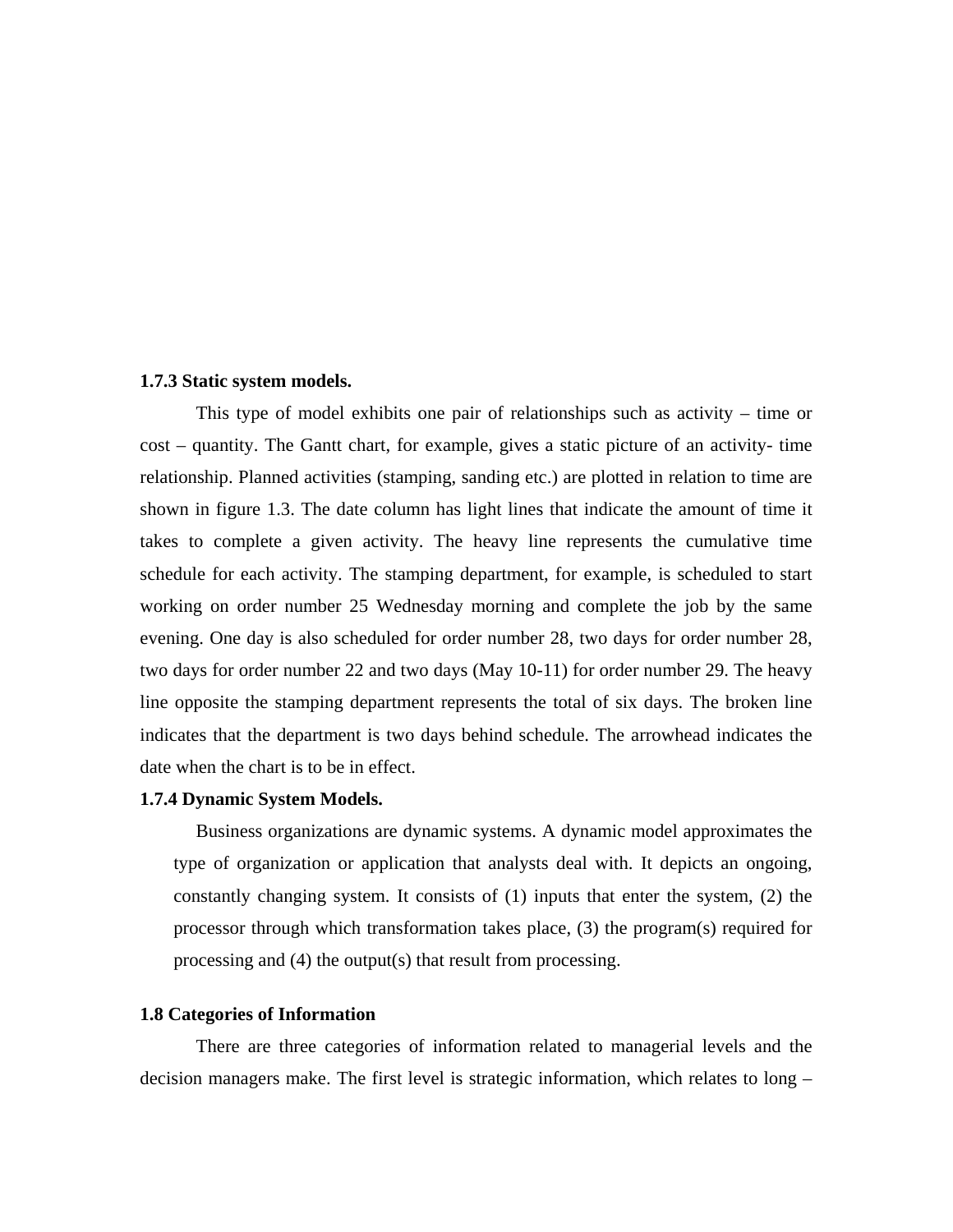range planning policies that are of direct interest to upper management. Information such as population growth, trends in financial investment and human resources changes would be of interest to top company officials who are responsible for developing policies and determining long-range goals. This type of information is achieved with the aid of Decision Support System (DSS).

 The second level of information is managerial information. It is of direct use to middle management and department heads for implementation and control. Examples are sales analysis, cash flow projection and annual financial statements. This information is of use in short – and intermediate -range planning – that is months rather than years. It is maintained with the aid of management information systems (MIS).

 The third information level is operational information, which is short-term, daily information used to operate departments and enforce the day-to-day rules and regulations of the business. Examples are daily employee absent sheets, overdue purchase orders and current stocks available. Operational information is established by data processing systems (DPS). Figure 1.4 shows the same.

 The nature of the information and managerial levels is also related to the major types of decision making: structured and unstructured decision making. An organizational process that is closed, stable and mechanistic tends to be more structured, computational and relies on routine decision making for planning and control. Such decision making is related to lower-level management and is readily supported with computer systems. In contrast, open, adaptive, dynamic processes increase the uncertainty associated with decision making and are generally evidenced by a lack of structure in the decision – making process. Lack of structure as well as extraorganizational and incomplete information makes it difficult to secure computer support. Table 1-2 summarizes the characteristics of decision making and the information required at different managerial levels.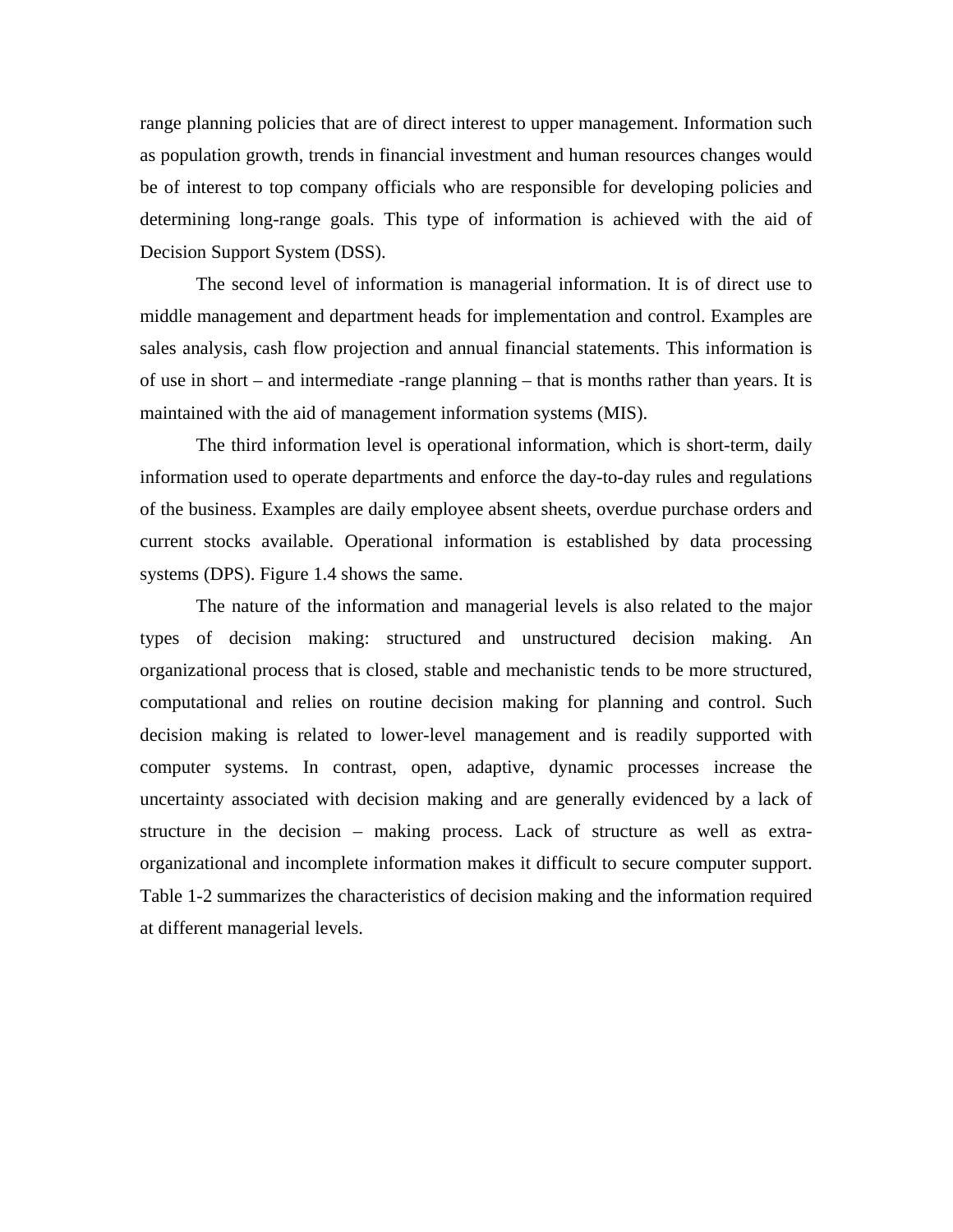# **Figure 1-4: Management and Information Levels in a Typical Organization.**



Therefore, in designing an information system, the analyst needs to determine the type of information needed, the level of the information, how it is structured and in what format it is before deciding on the system needed to produce it. This is another reason for having a background in systems theory and organizations.

# **1.8.1 Informal Information Systems**

 The formal information system is a power structure designed to achieve company goals. An organization's emphasis on control to ensure performance tends to restrict the communication flow among employees. As a result, an informal information system develops. It is an employee based system designed to meet personnel and vocational needs and to help solve work – related problems. It also funnels information upward through indirect channels. In this respect, it is a useful system because it works within the framework of the business and it's stated policies.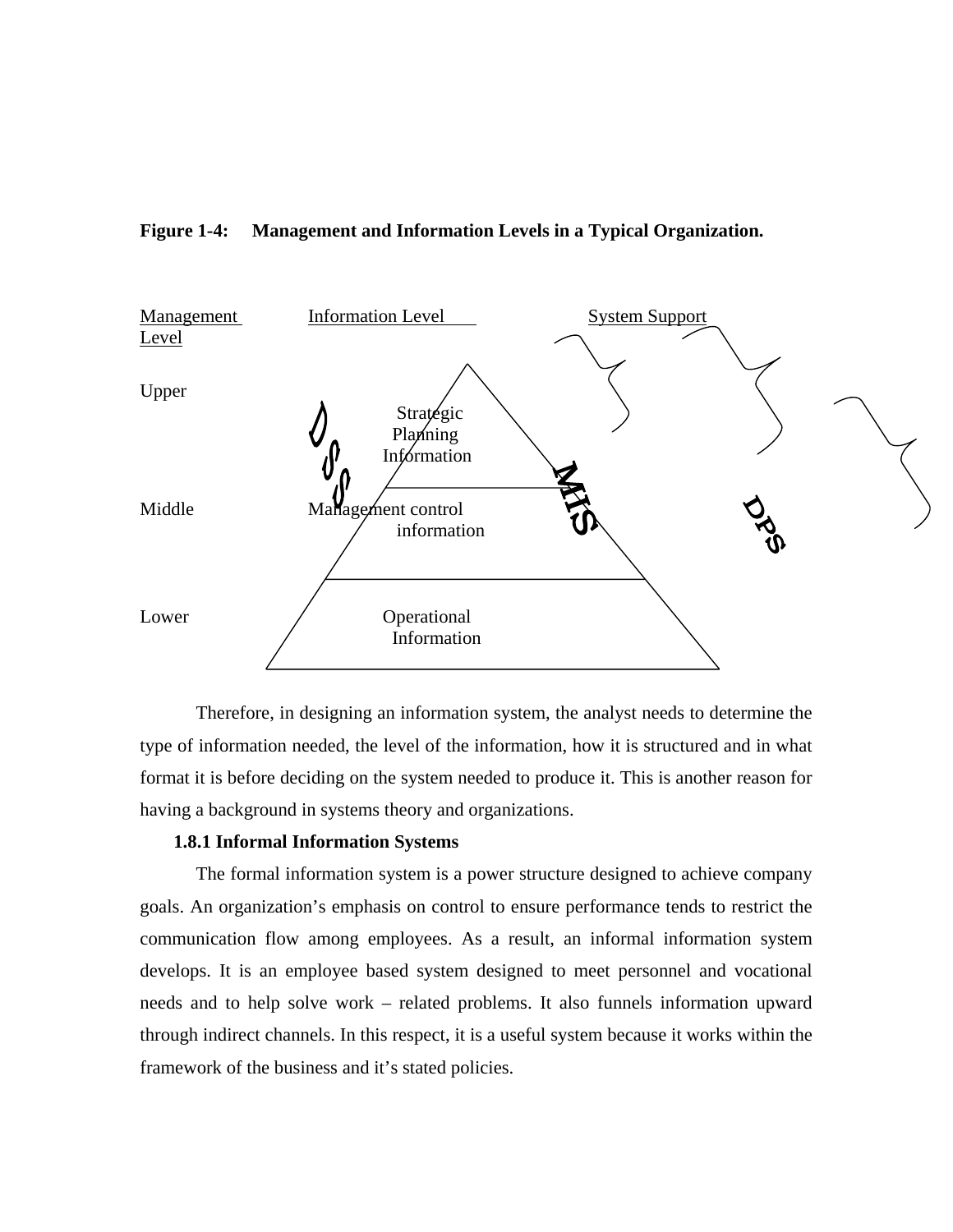In doing a systems study, the analyst should have a knowledge of the chain of command, the power-authority-influence network, and how decisions are made to get a feel for how much support can be expected for a prospective installation. Furthermore, knowledge about the inner workings of the employee- based system is useful during the exploratory phase of analysis. Employee cooperation and participation are crucial in preventing sabotage and training users. Since computers cannot provide reliable information without user staff support, a proper interface with the informal communication channels could mean the difference between the success and failure of new systems.

#### **1.8.2 Computer – Based Information Systems**

A third class of information system relies on the computer for handling business applications. The computer is now a required source of information. Systems analysis relies heavily on computers for problem solving. This suggests that the analyst must be familiar with computer technology and have experience in handling people in an organizational context.

#### **1.8.2.1 Management Information Systems (MIS)**

The computer has had a significant impact on the techniques used by management to operate a business. The level of the manager in the organization is also a factor in determining the kind of information needed to solve a problem. Lower – level management needs detailed internal information to make day  $-$  to  $-$  day, relatively structured control decisions. Higher – level management, for whom long – range objectives are the primary concerns, requires summarized information from a variety of sources to attain goals. In either case, management action is based on information that is accurate, relevant, complete, concise, and timely. MIS has been successful in meeting these information criteria quickly and responsively.

 MIS is a person – machine system and a highly integrated grouping of information – processing functions designed to provide management with a comprehensive picture of specific operations. It is actually a combination of information systems. To do the job, it should operate in real time, handling inquires as quickly as they are received. Management information must also be available early enough to affect a decision. Operationally, MIS should provide for file definition, file maintenance and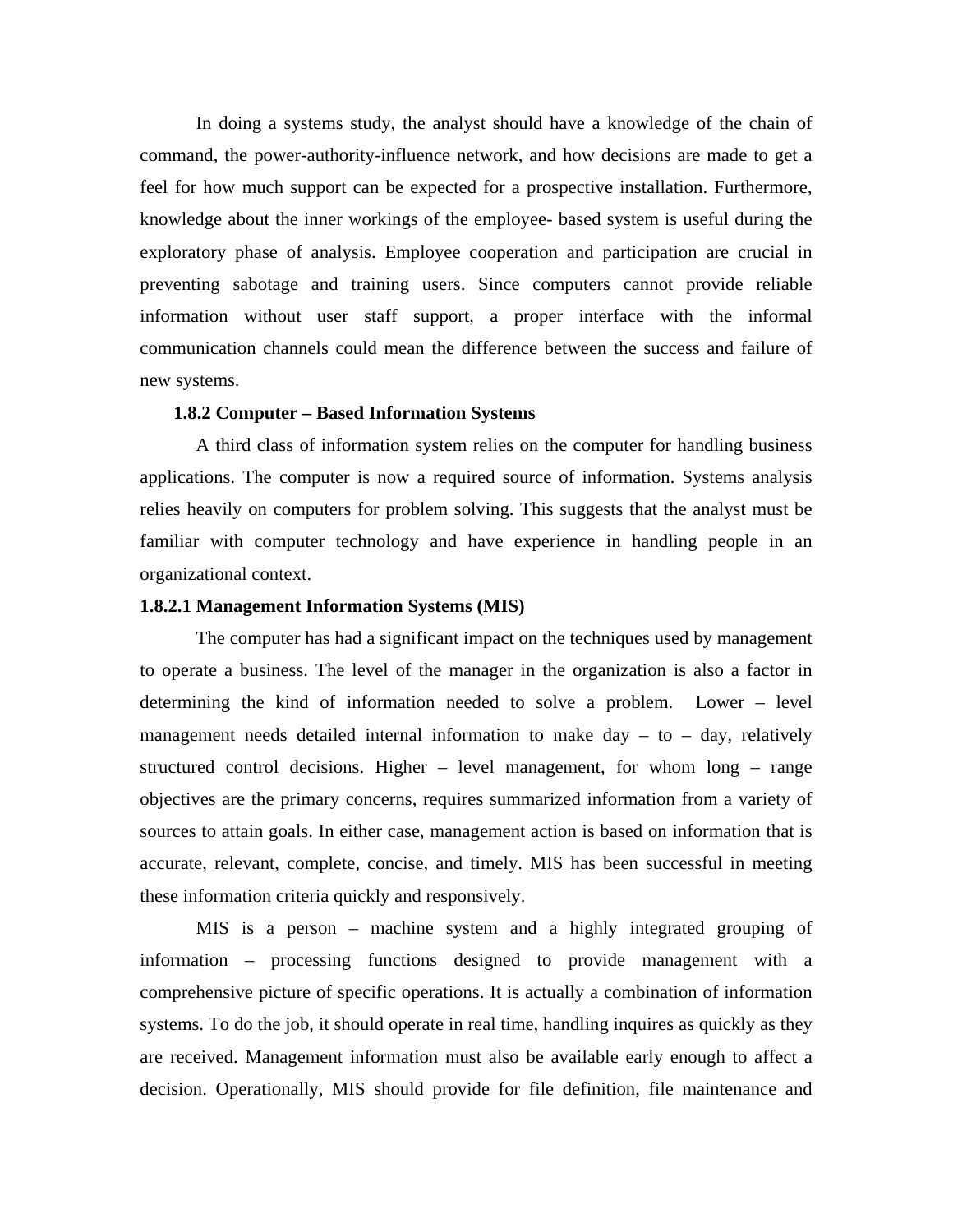updating, transaction and inquiry processing and one or more databases linked to an organizational database. Within a MIS, a single transaction can simultaneously update all related data files in the system. In so doing, data redundancy (duplication) and the time it takes to duplicate data are kept to a minimum, thus insuring that data are kept current at all times.

 A key element of MIS is the database – a non-redundant collection of interrelated data items that can be processed through application programs and available to many users. All records must be related in some way. Sharing common data means that many programs can use the same files or records. Information is accessed through a data base management system (DBMS). It is a part of the software that handles virtually every activity involving the physical database.

There are several advantages to a data base system:

- 1. Processing time and the number of programs written are substantially reduced.
- 2. All applications share centralized files.
- 3. Storage space duplication is eliminated.
- 4. Data are stored once in the database and are easily accessible when needed.

The two primary drawbacks of a database are the cost of specialized personnel and the need to protect sensitive data from unauthorized access.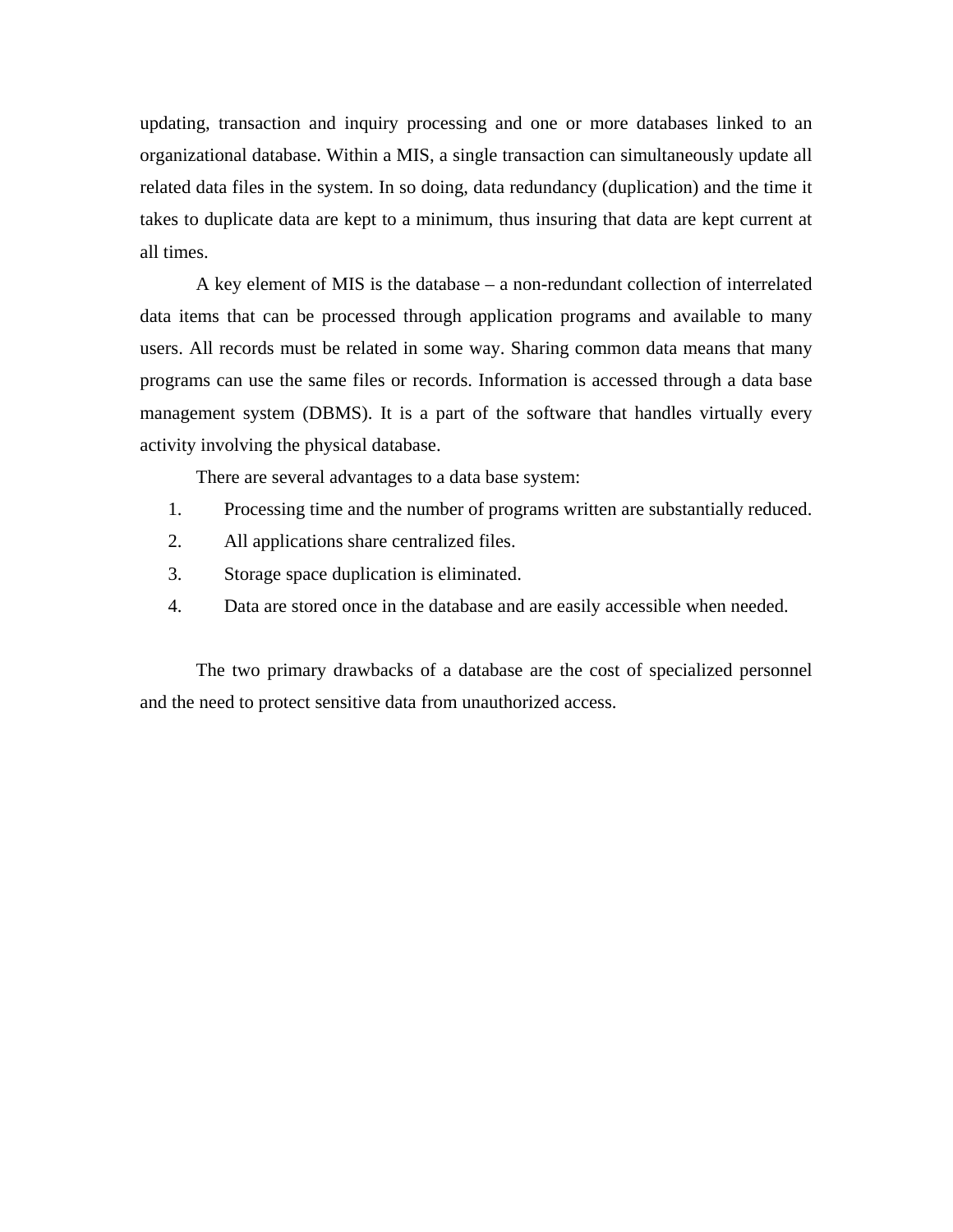The primary users of MIS are middle and top management, operational managers and support staff. Middle and top management use MIS for preparing forecasts, special requests for analysis, long – range plans and periodic reports. Operational managers use MIS primarily for short- range planning, periodic and exception reports. The support staff finds MIS useful for the special analysis of information and reports to help management in planning and control. Providing data for use in MIS is the function of most levels of personnel in the organization. Once entered into the system, the information is no longer owned by the initiating user but becomes available to all authorized users.

Today's typical MIS poses several problems. Most MIS reports are historical and tend to be dated. Another problem is that many installations have databases that are not in line with user requirements. This means that many MIS environments have not been congruent with the real world of the user. Finally, an inadequate or incomplete update of the database jeopardizes the reliability for all users.

A major problem encountered in MIS design is obtaining the acceptance and support of those who will interface with the system. Personnel who perceive that their jobs are threatened may resist the implementation of MIS. In understanding both technology and human behavior, the analyst faces the challenge of selling change to the right people for a successful installation.

#### **1.8.2.1 Decision Support Systems (DSS)**

One reason cited in the literature of management's frustration with MIS is the limited support it provides top management for decision making. DSS advances the capabilities of MIS. It assists management in making decisions. It is actually a continually evolving model that relies heavily on operations research.

 Gorry and Morton Coined the term decision support system (DSS). The origin of the term is simple:

- $\triangleright$  Decision emphasizes decision making in problem situations, not information processing, retrieval, or reporting.
- $\triangleright$  Support requires computer-aided decision situations with enough "structure" to permit computer support.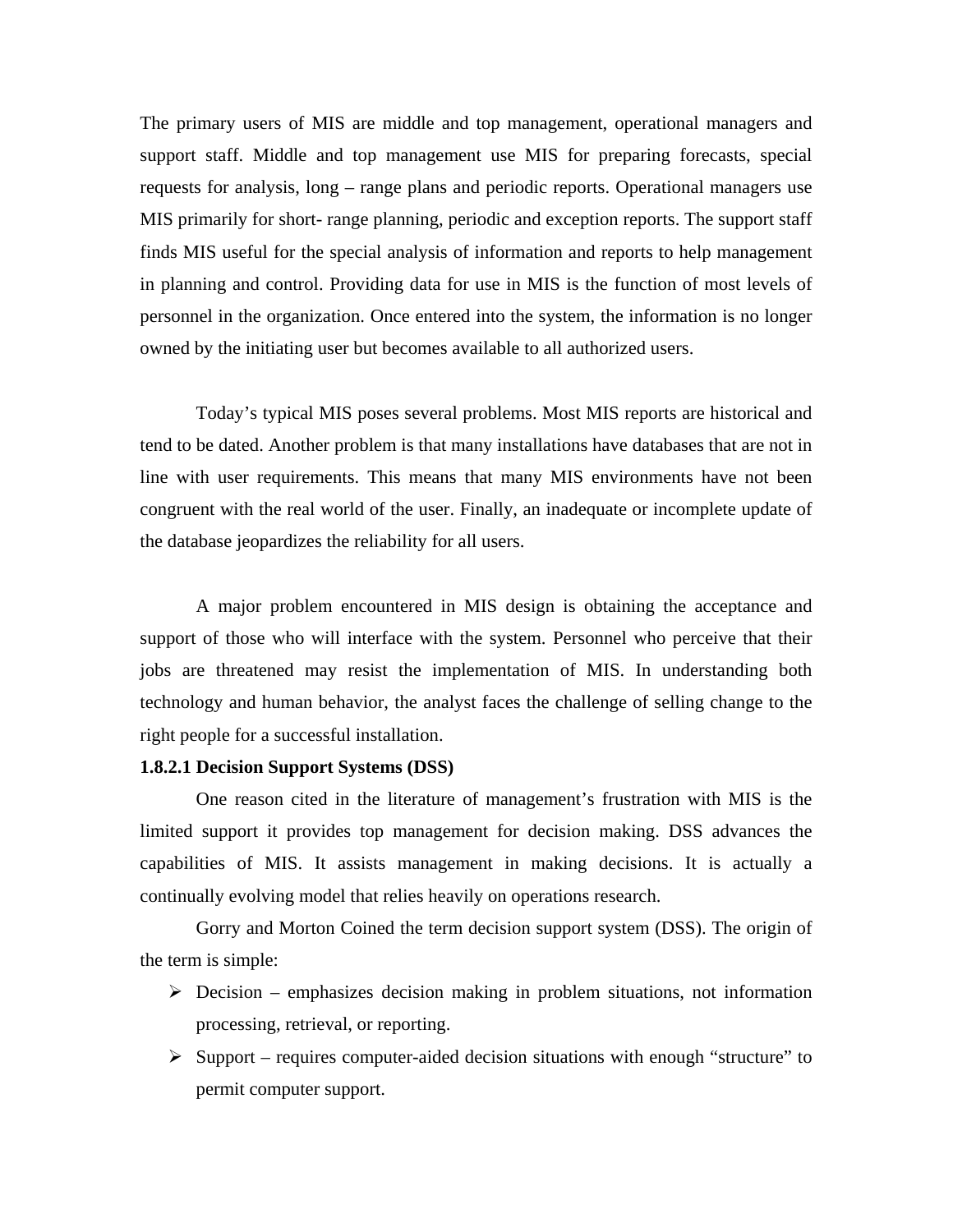$\triangleright$  System – accentuates the integrated nature of problem solving, suggesting a combined "man", machine, and decision environment.

Beginning with management decision systems in the early 1970's the concept of interactive computer – based systems supporting unstructured decision making has been expanded to include everything but transaction processing systems. A typical early definition required an interactive computer – based system to help users use data and models to solve unstructured problems. There are authors today who view DSS as an extension of MIS, DSS as independent of MIS, or MIS as a subset of DSS. The commonly accepted view in the literature views DSS as a second – generation MIS. MIS is generated when we add predefined managerial reports that are spun out of the transaction processing, report generation and online inquiry capabilities – all integrated with a given functional area such as production MIS or personnel MIS. DSS result from adding external data sources, accounting and statistical models and interactive query capabilities. The outcome is a system designed to serve all levels of management and top management in particular, in dealing with "what if" unstructured problem situations. It is a system with the intrinsic capability to support ad hoc data analysis as well as decision – modeling activities.

The intelligence phase of decision making involves the awareness of a problem at a symptomatic level; it requires a closer look at the problem and a through evaluation of the variables and their relationships. The more intelligence management has about the cause of a problem, the better is the likelihood of designing a good decision. A DSS can provide intelligence through information retrieval and statistical packages.

The design phase of decision making focuses on the evaluation of decision alternatives. During this phase, computer – based deterministic or stochastic models may be used for decision design. DSS plays a major role in decision design under uncertainty. The output of the model(s) is the basis of the choice phase of decision-making.

## **1.10 Summary:**

A system is orderly grouping of interdependent components linked together according to a plan to achieve a specific objective. Its main characteristic are organization, interaction,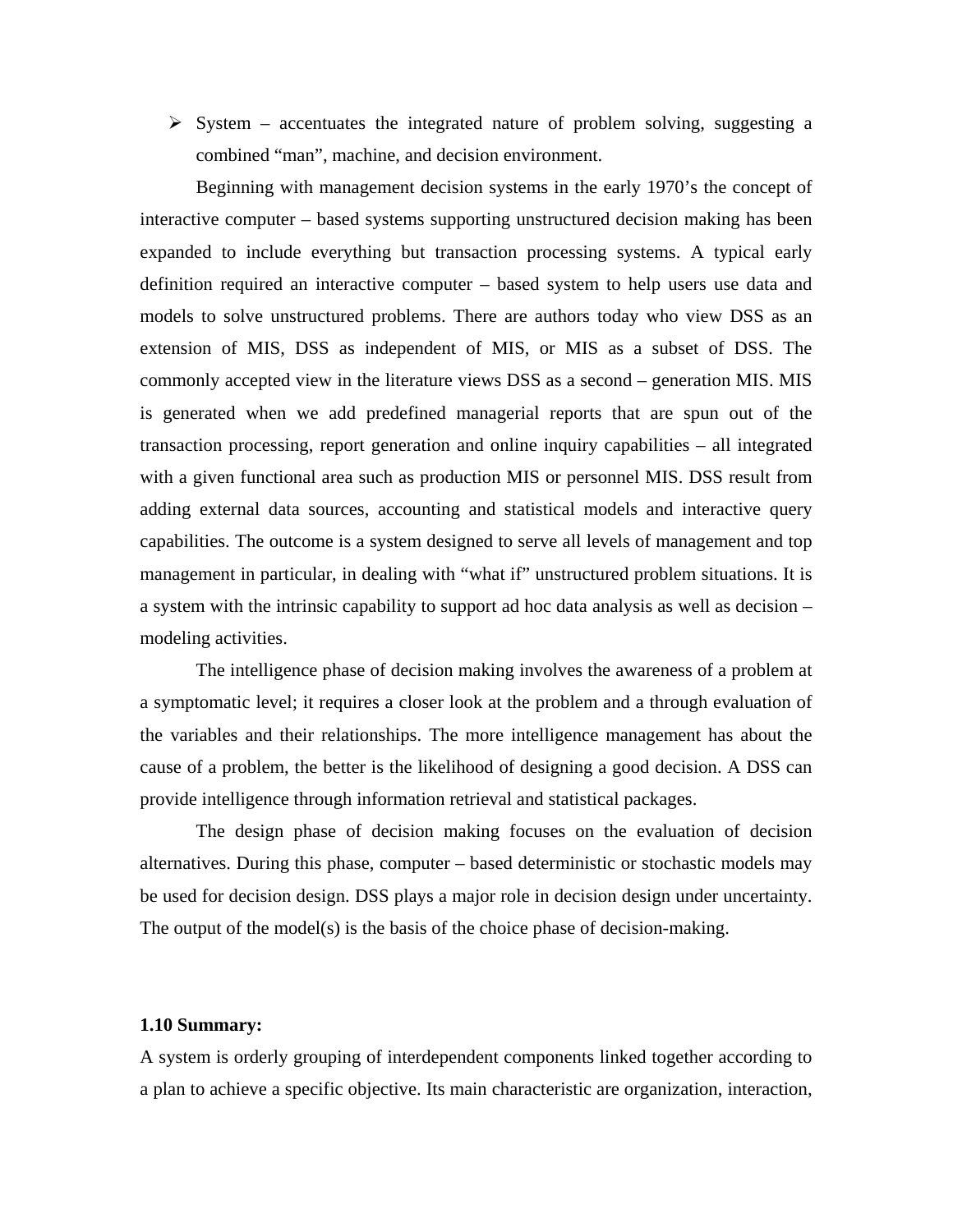interdependence, integration and a central objective. To construct a system, system analyst must consider its elements- input and output, processors, control, feedback, and environment. System are classified as physical or abstract, open or closed, and man-made information systems. A system may be schematic, static or dynamic. An information system is an open system that allows inputs and facilitates interaction with the user. The main characteristic of an open system are input from outside, processing, output, operation in cycles through feedback, differentiation, and equifinality. Three level of information in organization that require a special type of information system. Strategic information system for long range planning policies and upper management. Managerial information system helps middle management and department heads in policy implementation and control. Operational information system helps the daily information needed to operate the business. Future emphasises on the decision support system not on information processing, it requires a computer aided environment and accentuates a combined man and machine and decision environment.

#### **1.9 Questions:**

- 1. Define system. Give examples.
- 2. What is man made information system.
- 3. Explain the features of a system.
- 4. Elaborate the different types of systems.

5. A system leads to a lot of planning and less of implementation. Do you agree, justify your answer.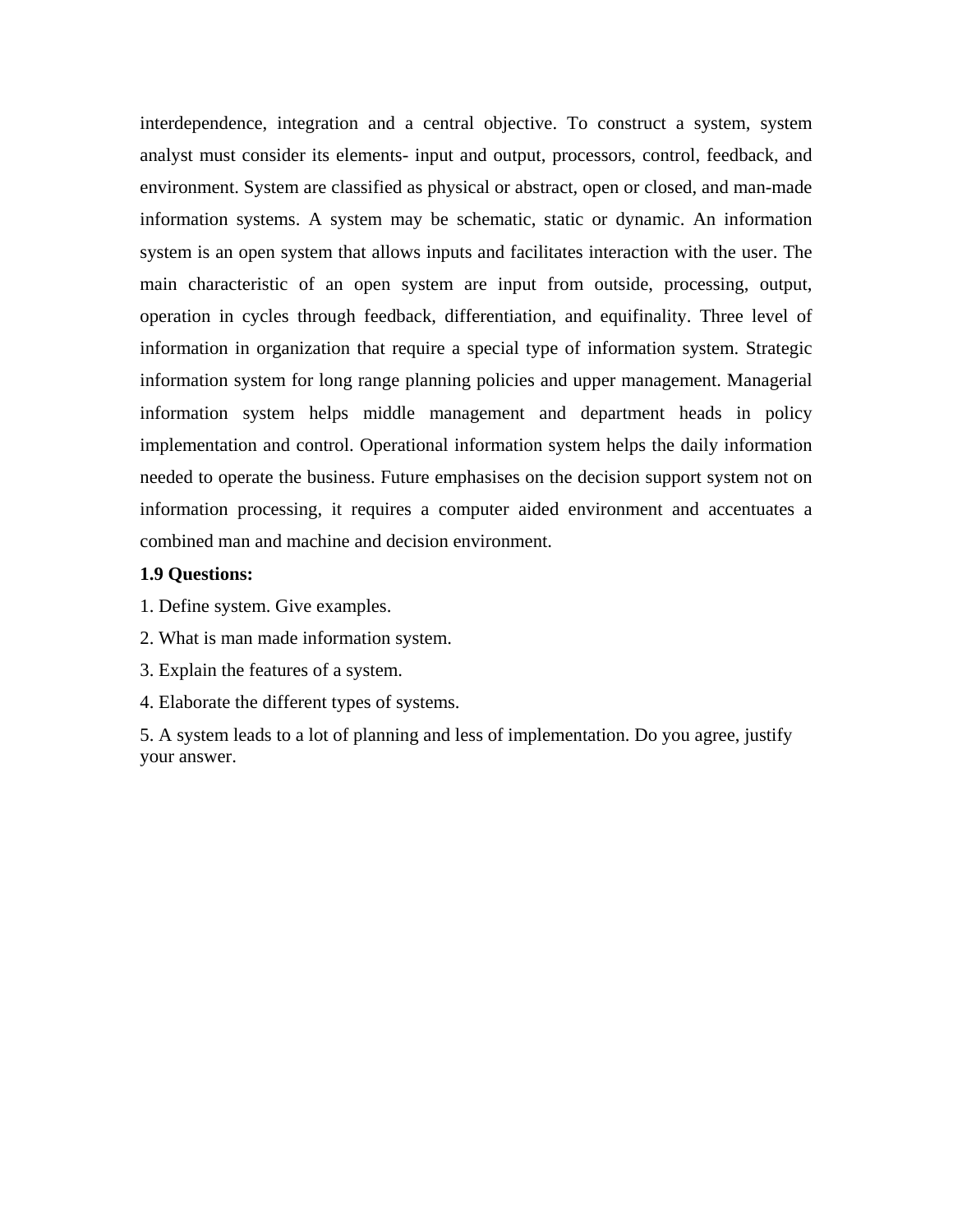# *2.0 Objectives:*

- *2.1 Introduction* 
	- *2.2 Stages of system development Life cycle*
- *2.2.1 Project Selection*
- *2.2.2 Feasibility Study*
- *2.2.3 Analysis*
- *2.2.4 Design*
- *2.2.5 Implementation*
- *2.2.5.1 Post Implementation and Maintenance*
- *2.3 Considerations for candidate system* 
	- *2.3.1 Political considerations* 
		- *2.4 Planning and control for system success*
- *2.5 Summary*
- *2.6 Questions*

# **2.0 Objectives**

- How to build the computer based information system
- What are the different steps in system development life cycle
- What prompts users to change their request
- What are the various components of feasibility study
- What are the factors to consider in a candidate system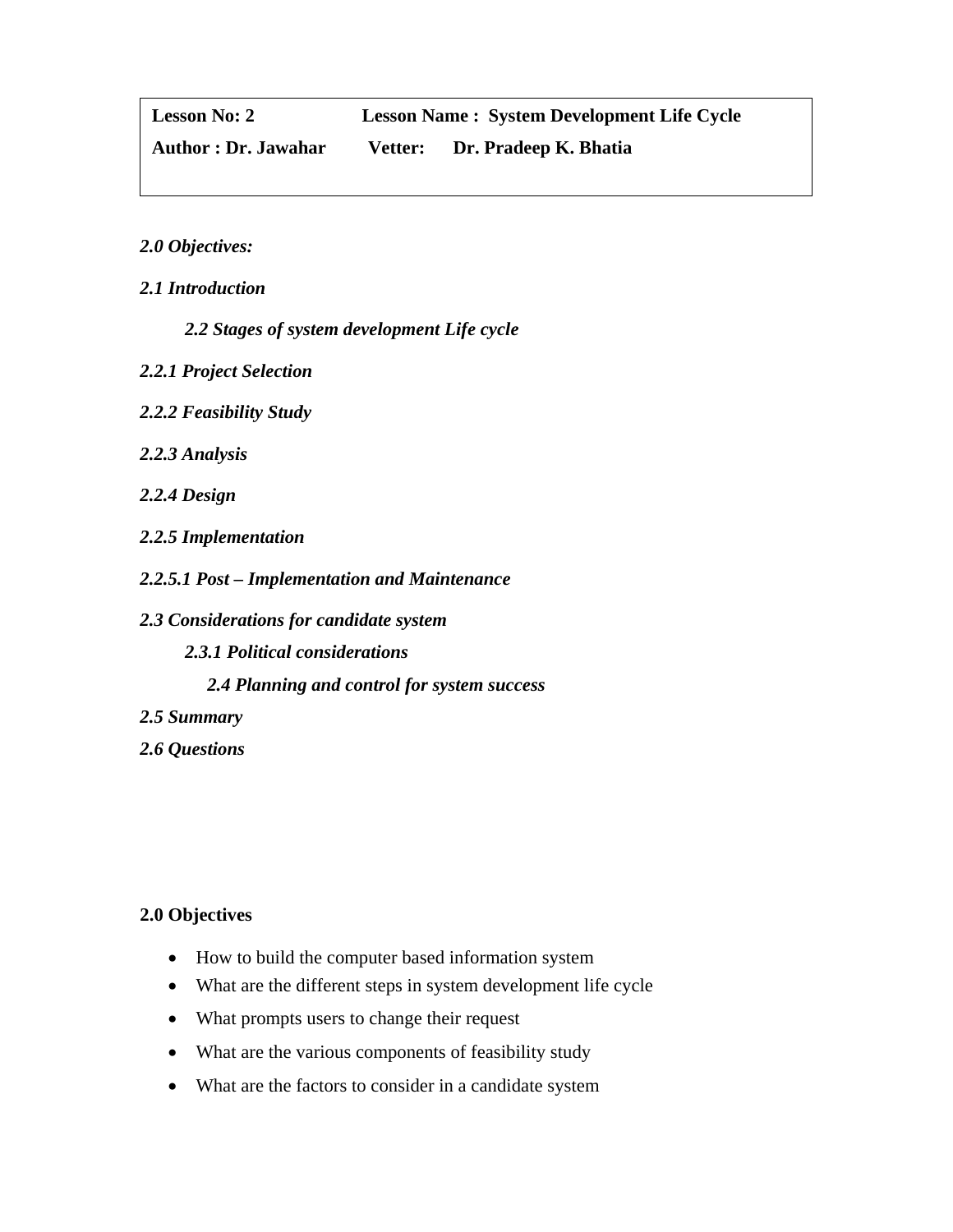• How to plan and control for the system success

## **2.1 Introduction**

 The system analyst gives a system development project meaning & direction. A candidate system is approached after the analyst has a through understanding of user needs & problems. A viable solution is worked out and then communicates the same. Candidate systems often cut across the boundaries of users in the organization. For example, a billing system may involve users in the sales order department, the credit department, the warehouse and the accounting department. To make sure that all users' needs are met, a project from that represents each user works with the analysis to carry out a system development project.

## **2.2 Stages of system development Life cycle**

 The system development life cycle method is classically thought of as the set of activities that analysts, designers and users carry out to develop and implement an information system. The various stages in the business are closely related to each other, even the order of the steps in these activities is difficult to determine.

#### **2.2.1 Project Selection**

One must know what the problem is before it can be solved. The basis for a candidate system is recognition of a need for improving an information system or a procedure. For example, a supervisor may want to investigate the system flow in purchasing, or a bank president has been getting complaints about the long lines in the drive – in. This need leads to a preliminary survey or an initial investigation to determine whether an alternative system can solve the problem. It entails looking into the duplication of effort, bottlenecks, inefficient existing procedures, or whether parts of the existing system would be candidates for computerization.

If the problem is serious enough, management may want to have an analyst look at it. Such an assignment implies a commitment, especially if the analyst is hired from the outside. In larger environments, where formal procedures are the norm, the analyst's first task is to prepare a statement specifying the scope and objective of the problem. He/She then reviews it with user for accuracy. At this stage, only a rough " ball park" estimate of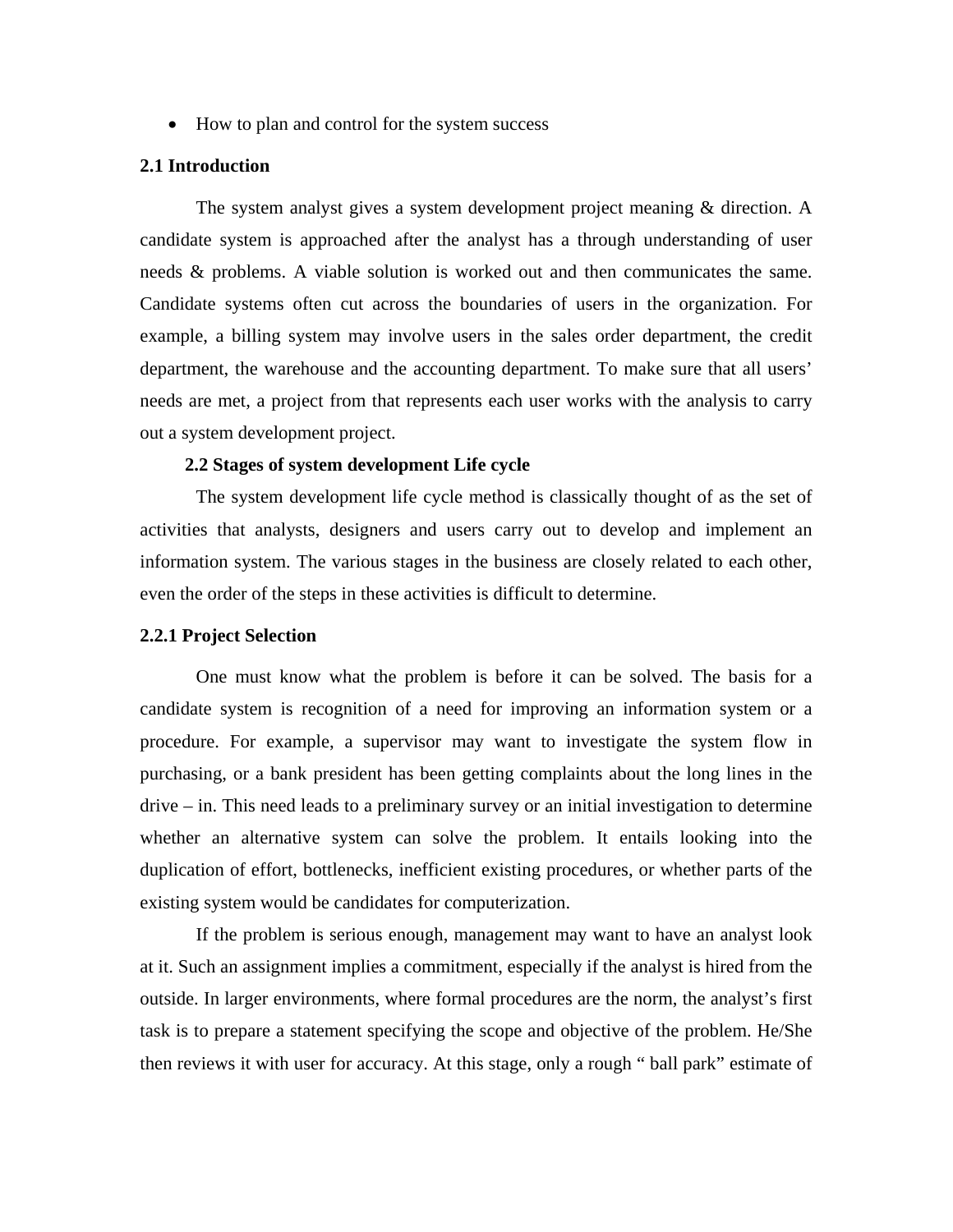the development cost of the project may be reached. However, an accurate cost of the next phase- the feasibility study – can be produced.

## **Impetus for system Change**

The idea for change originates in the environment or from within the firm (see Figure 2-1). Environment-based ideas originate from customers, vendors, government sources, and the like. For example, new unemployment compensation regulations may make it necessary to change the restructures. Customer complaints about the delivery of orders may prompt an investigation of the delivery schedule, the experience of truck drivers, or the volume of orders to be delivered. When investigated, each of these ideas may lead to a problem definition as a first step in the system life cycle process.

Ideas for change may also come from within the organization- top management, the user, and the analyst. As an organization changes its operations or faces advances in computer technology, someone within the organization may feel the need to update existing applications or improve procedures. Here are some examples:

- An organization acquires another organization.
- A local bank branches into the suburbs.
- A department spends 80 percent of its budget in one month.
- Two departments are doing essentially the same work, and each department head insists the other department should be eliminated.
- A request for a new form discloses the use of bootleg (unauthorized) forms.

Serious problems in operations, a high rate of labor turnover, labor intensive activities, and high reject rates of finished goods, also prompt top management to initiate an investigation. Other examples are:

- A report reaches a senior vice president and she suspects the figures.
- The company comptroller reads an IRS audit report and starts thinking.
- An executive read about decision support systems for sales forecasting and it gives him an idea.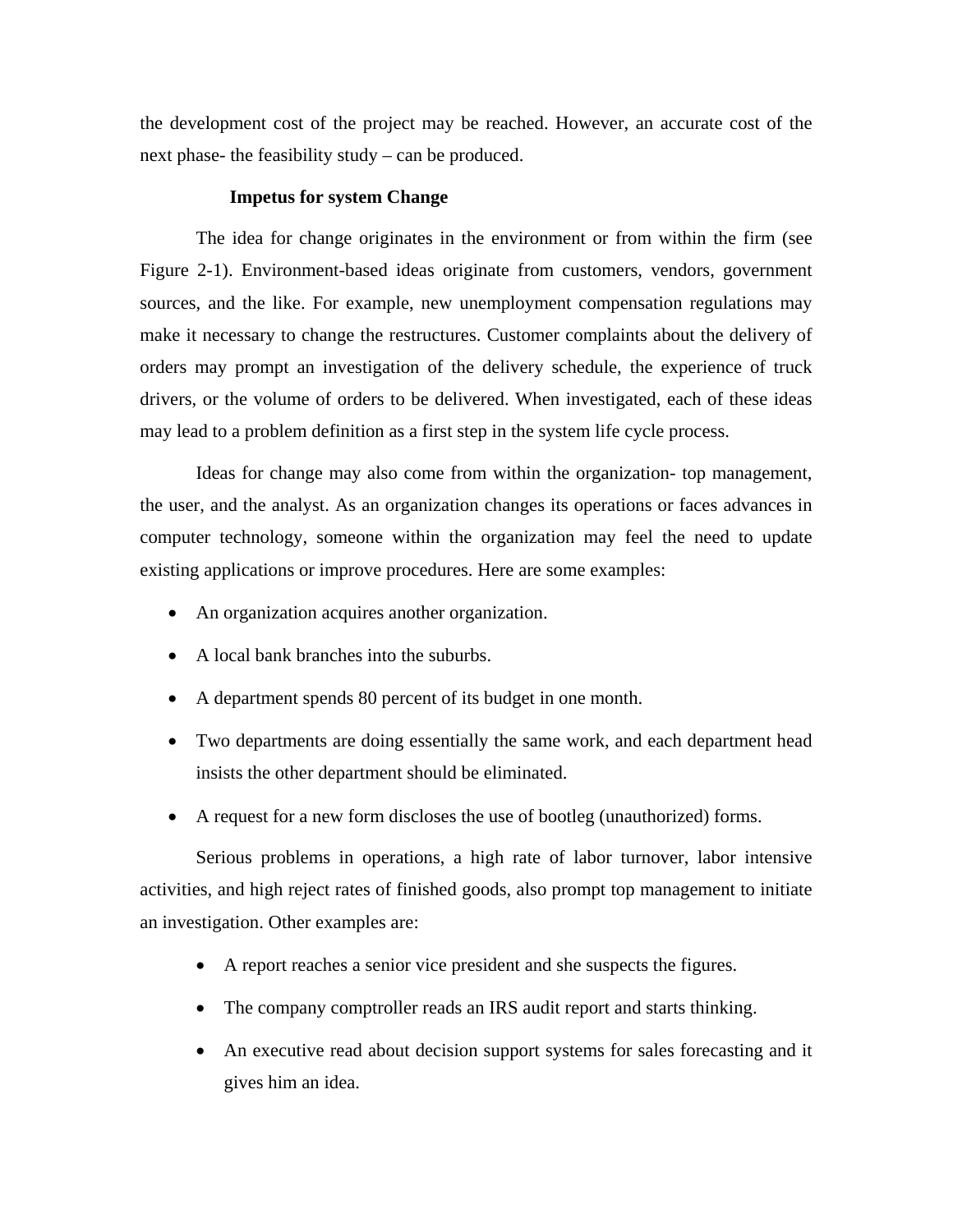Many of these ideas lead to further studies by management request, often funneled downward and carried out by lower management.

User- originated ideas also prompt initial investigations. For example, a bank's head teller has been noticing long customer lines in the lobby. She wants to know whether they are due to the computers slow response to inquires, the new teller's limited training or just a sudden increase in bank business. To what extent and how quickly a user- originated idea is converted to a feasibility study depend on several factors:

- The risks and potential returns.
- Management's bias toward the user.
- Financial costs, and the funds, available for system work.
- Priorities of other projects in the firm.
- The persuasive ability of the user.

All these factors are crucial for a prompt response to a user request for change. A systems analyst is in a unique position to detect and even area of operations make him/ her a convenient resource for ideas. The role and status of the analyst as a professional add credibility to the suggestions made.

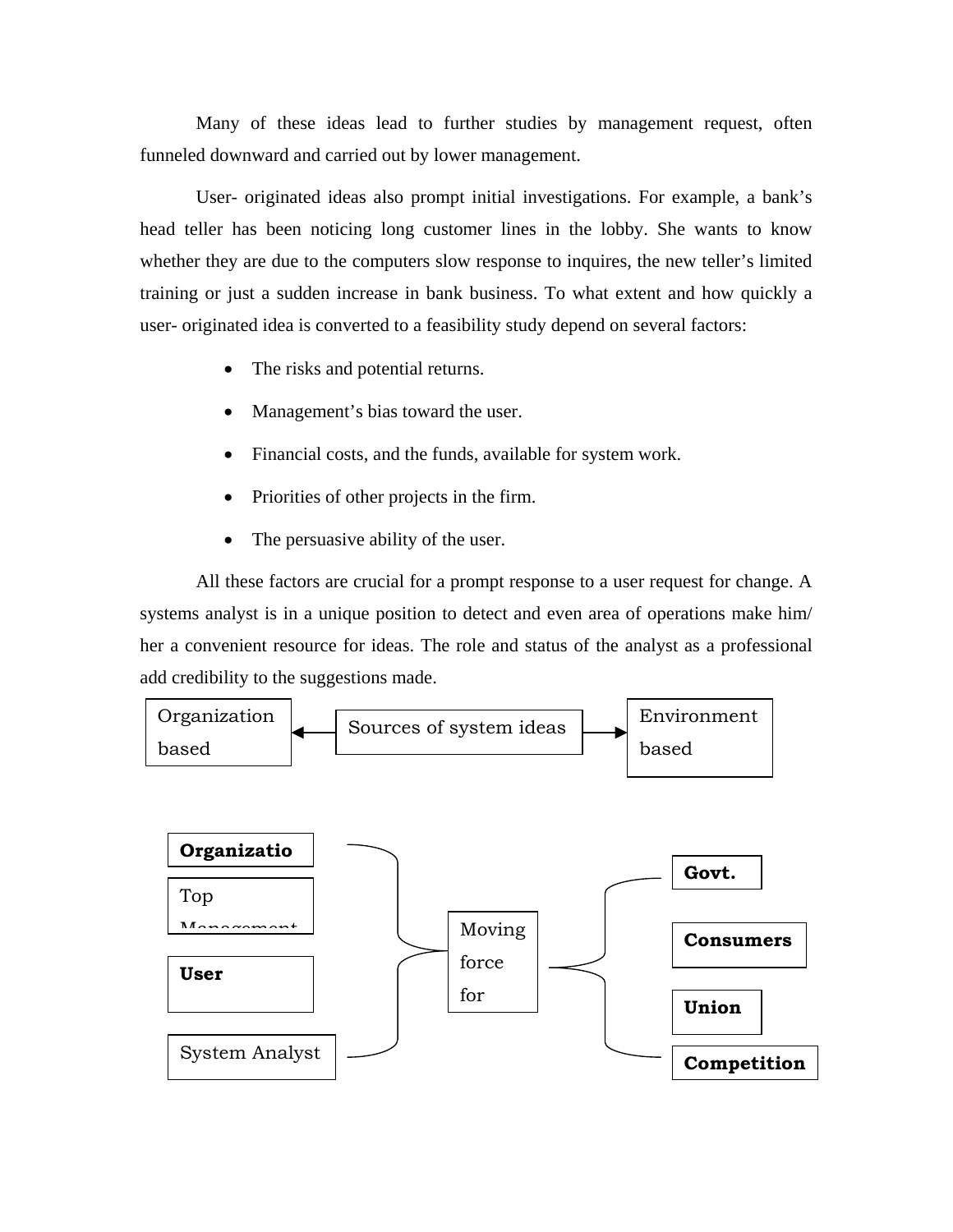# **Figure 2.1 Major Sources of Change**

#### **2.2.2 Feasibility Study**

Depending on the results of the initial investigation, the survey is expanded to a more detailed feasibility study. A feasibility study is a test

of a system proposal according to its workability. Impact on the organization, ability to meet user needs, and effective use of resources. It focuses on three major questions:

1. What are the user's demonstrable needs and how does a candidate system meet them?

2. What resources are available for given candidate systems? Is the problem worth solving?

3. What is the likely impact of the candidate system on the organization? How well does it fit within the organization's master MIS plan?

Each of these questions must be answered carefully. They revolve around investigation and evaluation of the problem, identification and description of candidate systems, specification or performance and the cost of each system and final selection of the best system.

The objective of feasibility study is not to solve the problem but to acquire a sense of its scope. During the study the problem definition is crystallized and aspects of the problem to be included in the system are determined. Consequently, costs and benefits are estimated with greater accuracy at this stage.

The result of the feasibility study is a formal proposal. This is simply a report- a formal document detailing the nature and scope of the proposed solution. The proposal summarizes what is known and what is going to be done. It consists of the following:

- 1. Statement of the problem a carefully worded statement of the problem that led to analysis.
- 2. Summary of findings and recommendations- a list of the major findings and recommendations of the study. It is ideal for the user who requires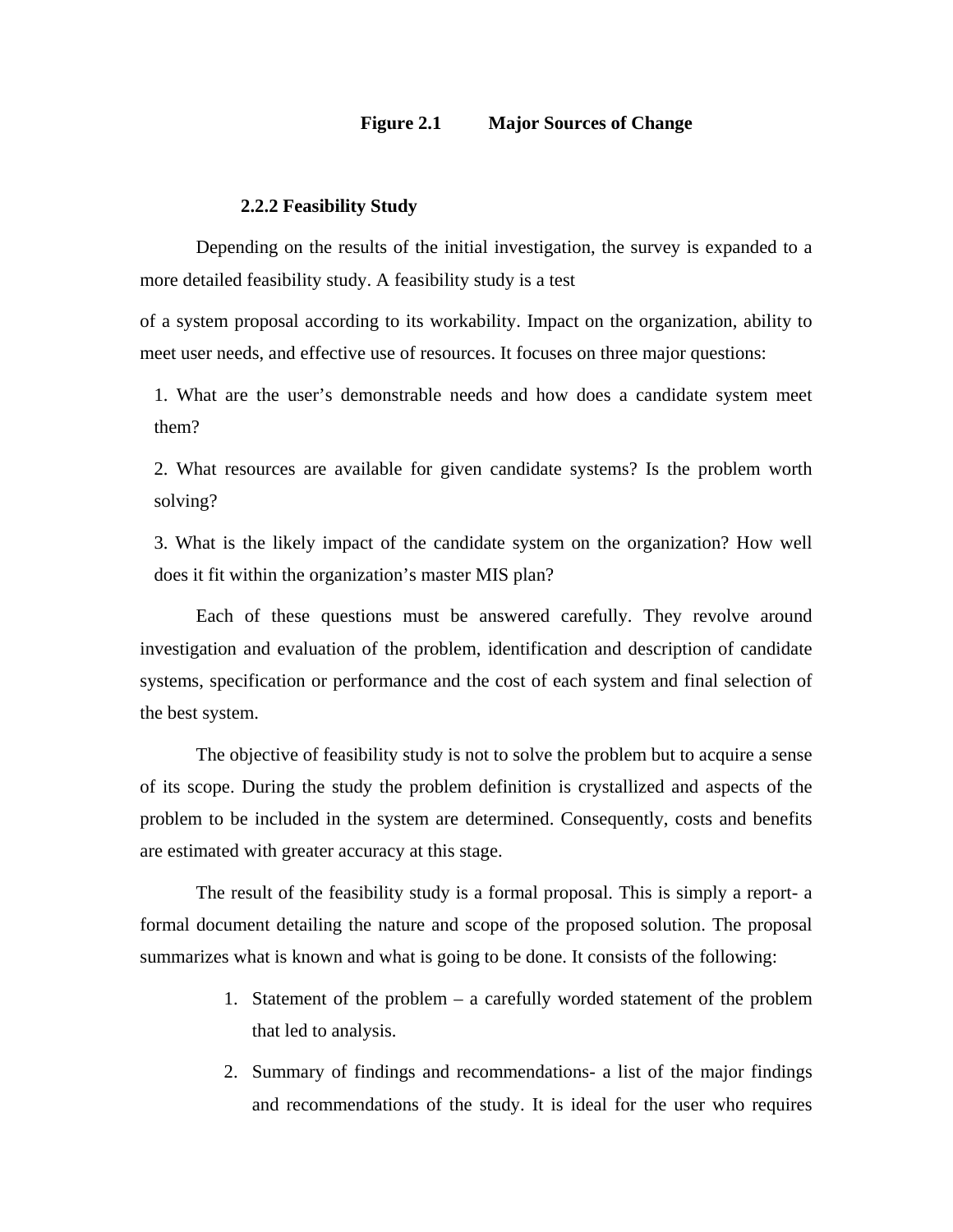quick access to the results of the analysis of the system under study. Conclusions are stated followed by a list of the recommendations and a justification for them.

- 3. Details of findings- an outline of the methods and procedures undertaken by the existing system followed by coverage of the objectives and procedures of the candidate system. Included are also discussions of output reports, file structures, and costs and benefits of the candidate system.
	- 4.Recommendations and conclusions- specific recommendations regarding the candidate system including personnel assignments, costs, project schedules, and target dates.

After management reviews the proposal, it becomes a formal agreement that paves the way for actual design and implementations. This is a crucial decision point in the life cycle. Many project die here, whereas the more promising ones continue through implementations. Changes in the proposal are made in writing, depending on the complexity size, and cost of the project. It is simply common sense to verify changes before committing the project design.

### **2.2.3 Analysis**

Analysis is a detailed study of the various operations performed by a system and their relationships within and outside of the system. A key question is, what must be done to solve the problem? One aspect of analysis is defining the boundaries of the system and determining whether or not a candidate system should consider other related systems. During analysis, data are collected on the available files, decision points, and transactions handled by the present system. Data flow diagrams interviews, on – site observations, and questionnaires are examples of the analysis tools. The interviews is a commonly used tool in analysis, it requires special skills and sensitivity to the subjects being interviewed. Bias in data collection and interpretation can be a problem. Training, experience, and common sense are required for collection of the information needed to do the analysis.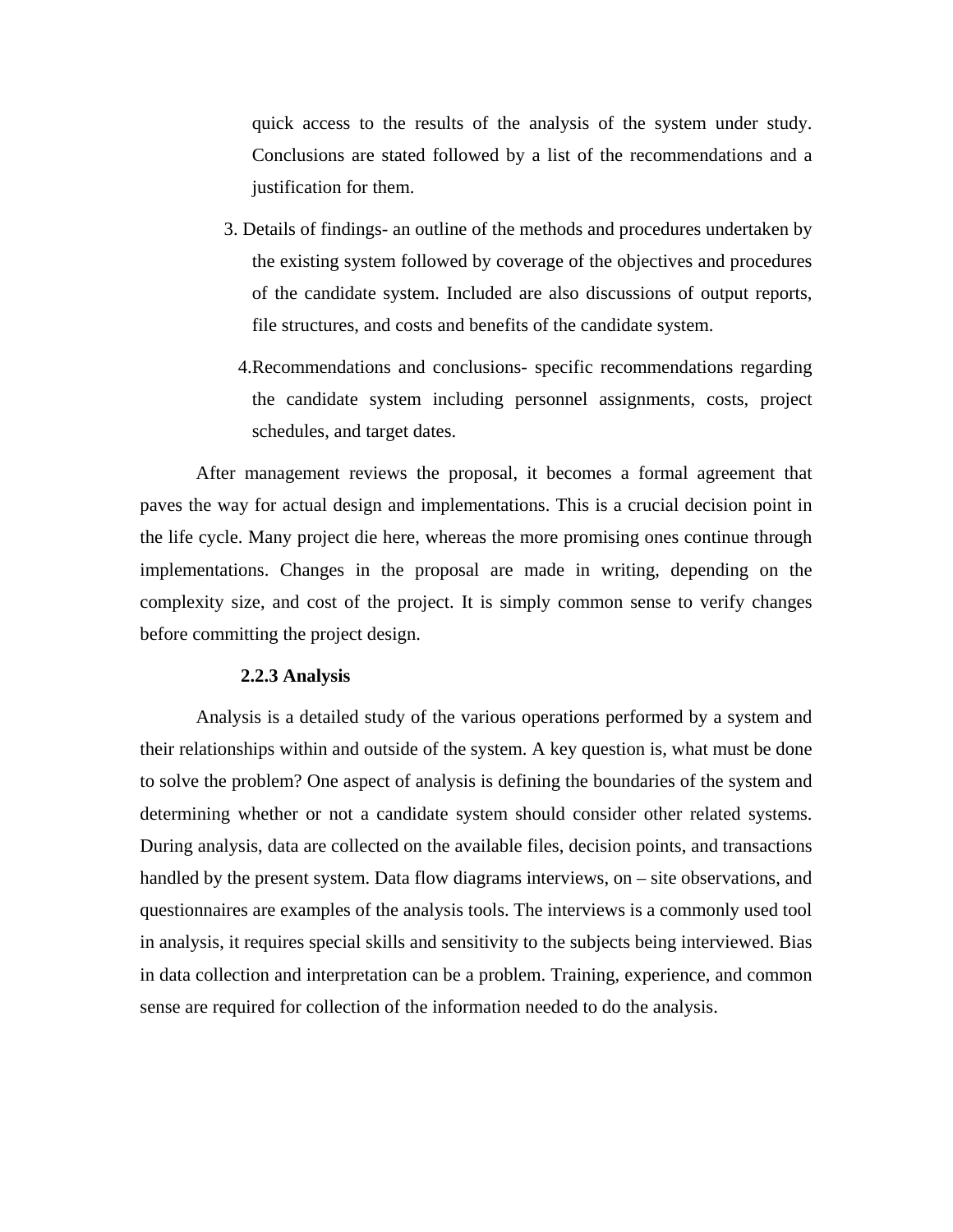Once analysis is completed the analyst has a firm understanding of what is to be done. The next step is to decide how the problem might be solved. Thus, in systems, design we move from the logical to the physical aspects of the life cycle.

#### **2.2.4 Design**

The most creative and challenging phase of the system life cycle is system design. The term design describes a final system and the process by which it is developed. It refers to the technical specifications (analogous to the engineer's blueprints) that will be applied in implementing the candidate system. It also includes the construction of programs and program testing. The key questions here is: How should the problem be solved? The major steps in design are shown in Figure 2.2.

The first step is to determine how the output is to be produced and in what format. Samples of the output (and input) are also presented. Second, input data and master files (database) have to be designed to meet the requirements of the proposed output. The operational (processing) phases are handled through program construction and testing including a list of the programs needed to meet the system's objectives and complete documentation. Finally, details related to justification of the system and an estimate of the impact of the candidate system on the user and the organization are documented and evaluated by management as a step toward implementation.

The final report prior to the implementation phase includes procedural flowcharts, record layouts, report layouts, and a workable plan for implementing the candidate system. Information on personnel, money, hardware, facilities, and their-estimated cost must also be available. At this point, projected costs must be close to actual costs of implementation.

In some firms, separate groups of programmers do the programming, whereas other firms employ analyst- programmers who do analysis and design as well as code programs. For this discussion, we assume that two separate persons carry out analysis and programming. There are certain functions, though, that the analyst must perform while programs are being written. Operating procedures must also be developed.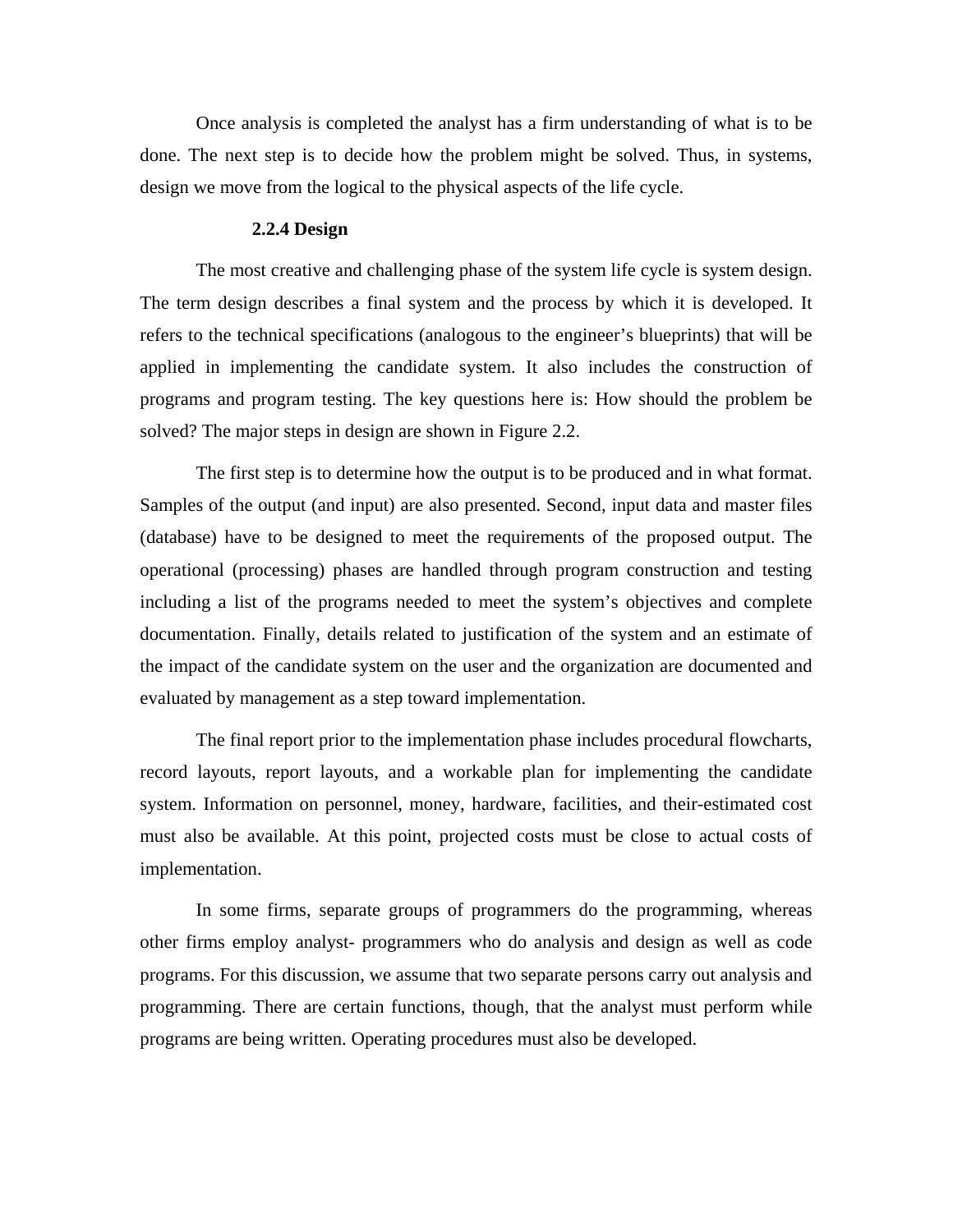#### **2.2.5 Implementation**

The implementation phase is less creative than system design. It is primarily concerned with user training site preparation, and file conversion. When the candidate system is linked to terminals or remote sites, the telecommunication network and tests of the network along with the system are also included under implementation.

During the final testing, user acceptance is tested, followed by user training. Depending on the nature of the system, extensive user training may be required. Conversion usually takes place at about the same time the user is being trained or later.

In the extreme, the programmer is falsely viewed as someone who ought to be isolated from other aspects of system development. Programming is itself design work, however. The initial parameters of the candidate system should be modified as a result of programming efforts. Programming provides a " reality test" for the assumptions made by the analyst. It is therefore a mistake to exclude programmers from the initial system design.



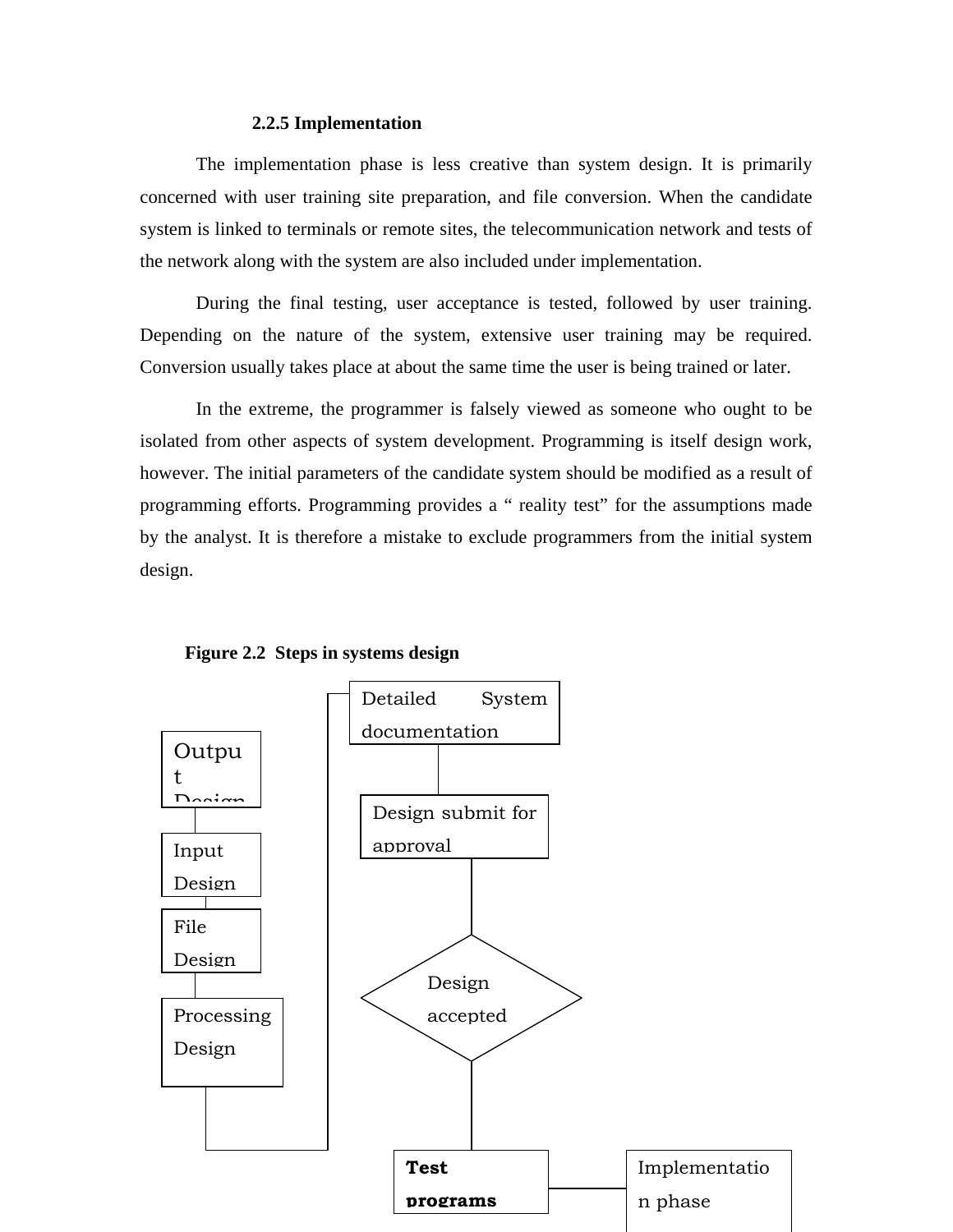System testing checks the readiness and accuracy of the system to access, update and retrieve data from new files. Once the programs become available, test data are read into the computer and processed against the file(s) provided for testing. If successful, the program(s) is then run with " live" data. Otherwise, a diagnostic procedure is used to locate and correct errors in the program. In most conversions, parallel run is conducted where the new system runs simultaneously with the "old" system. This method, though costly, provides added assurance against errors in the candidate system and also gives the user staff an opportunity to gain experience through operation. In some cases, however, parallel processing in not practical. For example, it is not plausible to run parallel two online point-of-sale (POS) systems for a retail chain. In any case, after the candidate system proves itself, the old system is phased out.

#### **2.2.5.1 Post – Implementation and Maintenance**

After the installation phase is completed and the user staff is adjusted to the changes created by the candidate system, evaluation and maintenance begin. Like any system there is an aging process that requires periodic maintenance of hardware and software. If the new information is inconsistent with the design specifications, then changes have to be made. Hardware also requires periodic maintenance to keep in tune with design specifications. The importance of maintenance is to continue to bring the new system to standards.

User priorities, changes in organizational requirements, or environmental factors also call for system enhancements. To contrast maintenance with enhancement, if a bank decided to increase its service charges on checking accounts from Rs 3.00 to Rs 4.50 for a minimum balance of Rs 300, it is maintenance. However, if the same bank decided to create a personal loan on negative balances when customers overdraw their account, it is enhancement. This change requires evaluation program modifications, and further testing.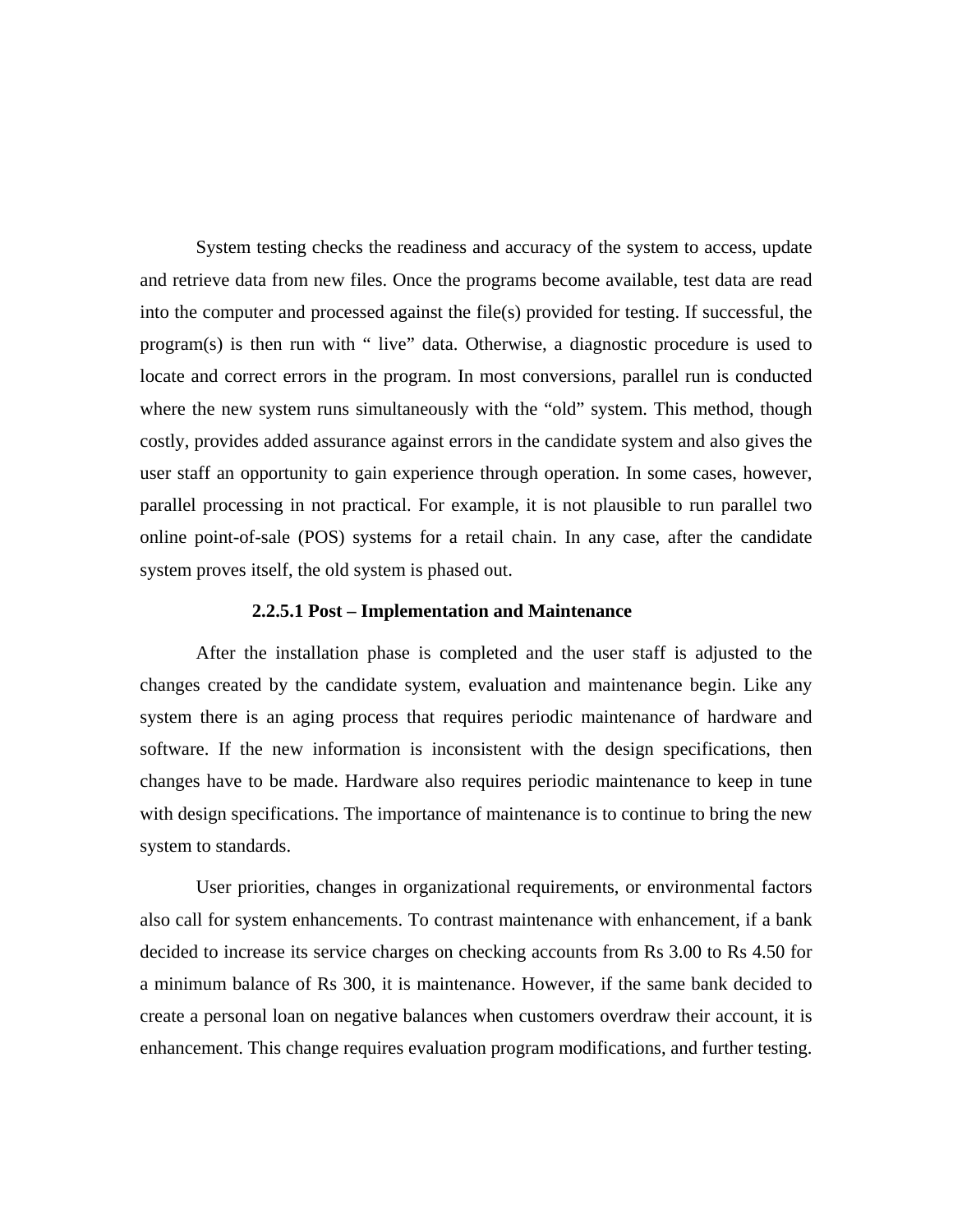# **Project Termination**

A system project may be dropped at any time prior to implementation although it becomes more difficult (and costly) when it goes past the design phase. Generally, projects are dropped if, after a review process, it is learned that:

- Changing objectives or requirements of the user cannot be met by the existing design.
- Benefits realized from the candidate system do not justify commitment to implementation.
- There is a sudden change in the user's budget or an increase in design costs beyond the estimate made during the feasibility study.
- The project greatly exceeds the time and cost schedule.

In each case, a system project may be terminated at the user's request. In contrast project termination is new system failure. There are many reasons a new system does not meet user requirements:

- User requirements were not clearly defined or understood.
- The user was not directly involved in the crucial phases of system development.
- The analyst, programmer, or both were inexperienced.
- The systems analyst (or the project team) had to do the work under stringent time constraints. Consequently not enough thought went into the feasibility study and system design.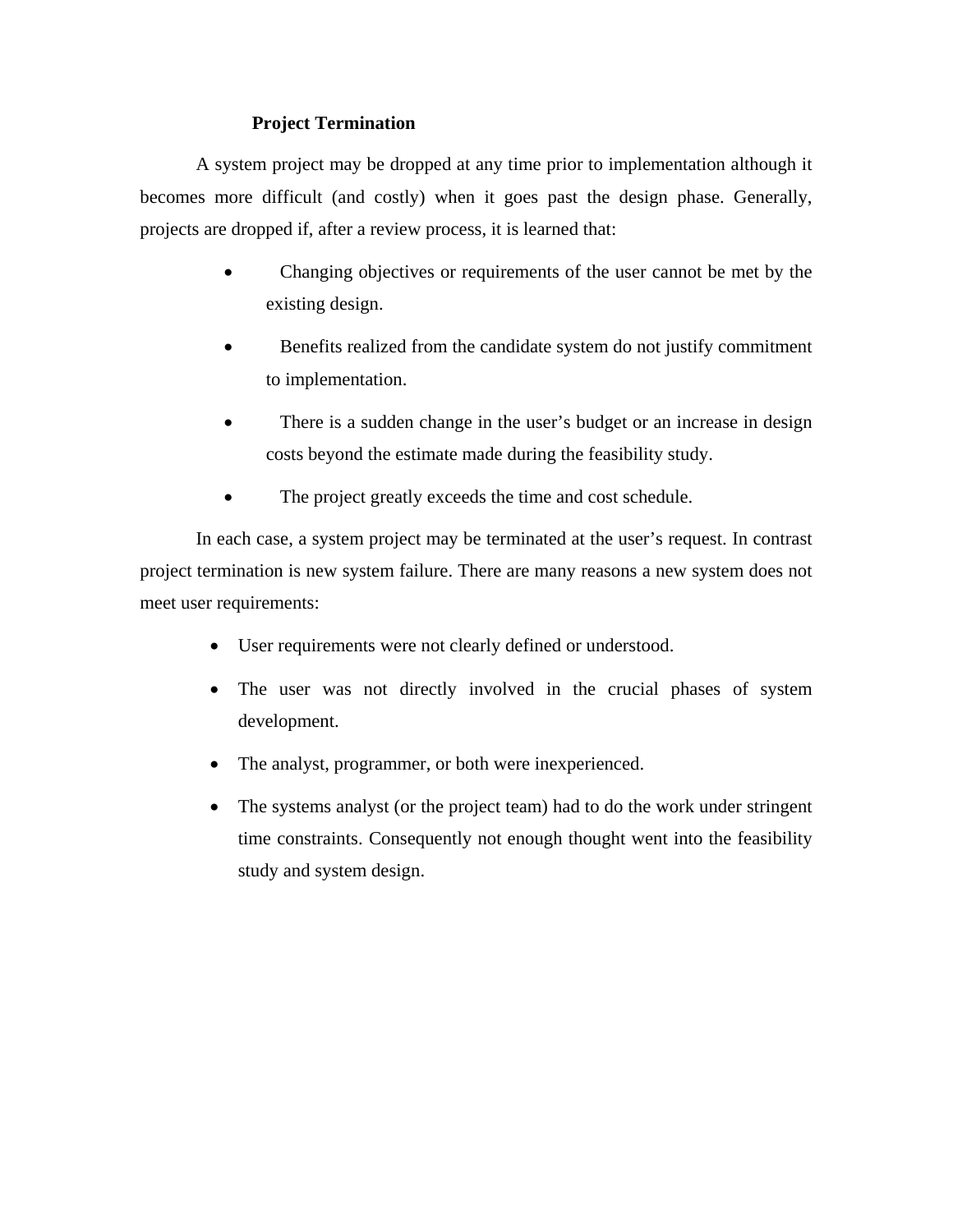- User training was poor.
- Existing hardware proved deficient to handle the new application.
- The new system left users in other departments out of touch with information that the old system had provided.
- The new system was not user-friendly.
- Users changed their requirements.
- The user staff was hostile.

The list can be expanded to include many more causes. The important point is that although advances in computer systems and software make life easier for the analyst, the success of a system project depends on the experience, creative ability, and knowledge of the analyst and the support from the user staff. This suggests that the analyst be skilled in the state of the art (hardware and software) as well as in dealing with people.

# **2.3 Considerations for candidate system**

 In today's business, there is more demand for computer services than there are resources available to meet the demand. The demand is made up of the following:

- 1. Operations of existing system.
- 2. Maintenance that focuses on "patching" programs often representing over 50 percent of maintenance.
- 3. Enhancements that involve major modifications in program structure or equipment.
- 4. Requests for candidate systems.

All these demands require resource – human, financial, and technological. On the human side, the computer department has to provide the following:

- ❖ Computer operators to run equipment.
- Data entry personnel.
- $\triangleleft$  Systems analysts to define and design specifications.
- Application programmers to convert system specifications to computer programs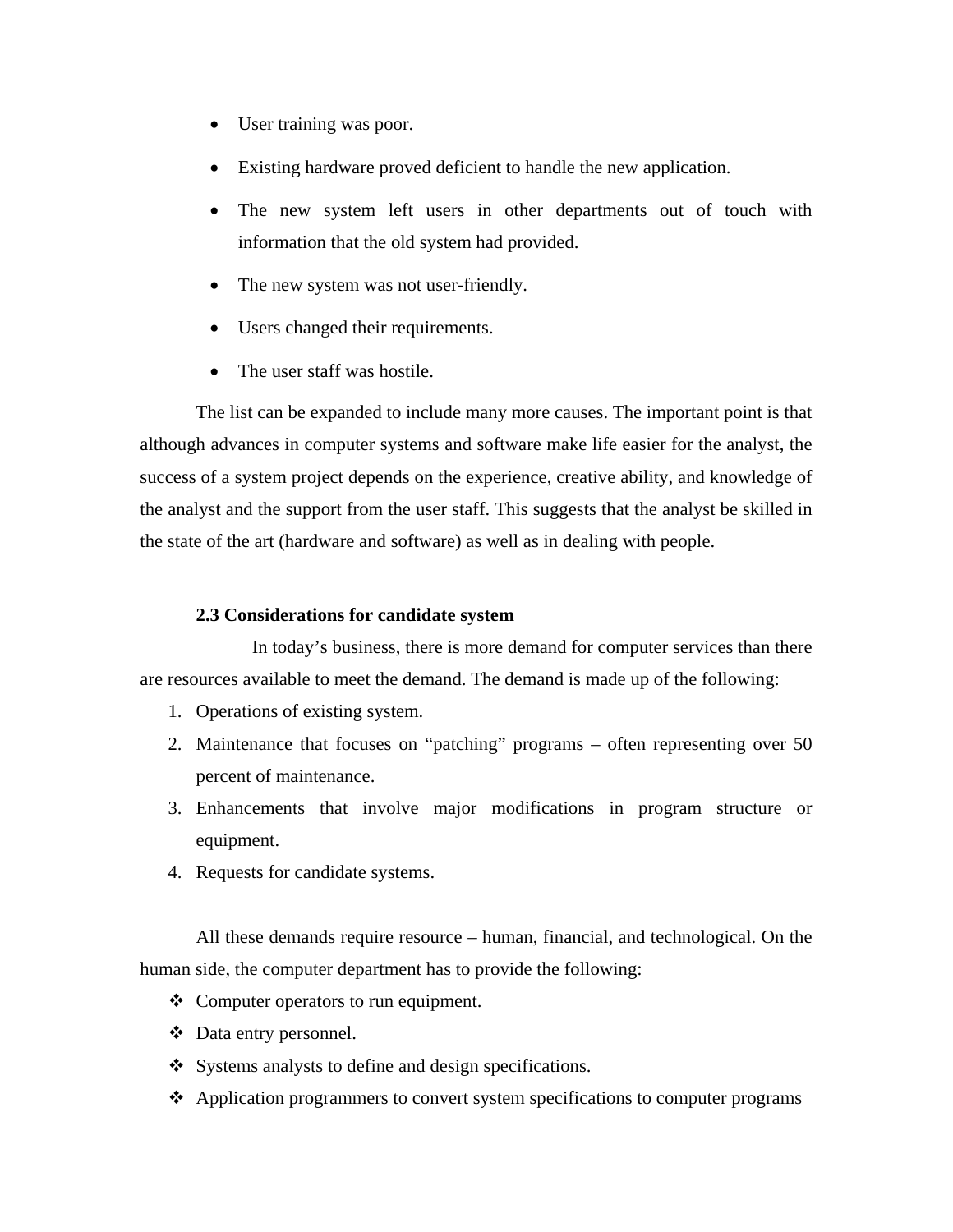- Maintenance programmers to repair errors.
- $\div$  Supervisors, project leaders, and managers to coordinate the jobs with the users.

Thus, the basic problem is to match the demands for service with the available resources. How much one project is favored over another depends on technical, behavioral, and economic factors.

 The technical factor involves the system department's ability to handle a project. Much depends on the availability of qualified analysts, designers, and software specialists to do the work. This is especially true in designing databases and implementing complex systems for large concerns. The alternative to abandoning a project because of limited talent on the inside is free – lancing it to an outside consulting firm. The cost of developing the project has to be weighed against the total benefits expected.

 The behavioral factor involves (1) the user's past experience with an existing system (2) the success record of the analyst, and (3) the influence the user can exert on upper management to finance a candidate system. Political considerations that subjectively favor one project over another, the status of the department, and its performance record are additional factors that bear on funding a candidate system.

 Perhaps the most important criterion in selecting a project is the economic factor. It focuses on the system's potential return on investment. What is considered an acceptable rate varies with different formulas, the variables chosen, and the like. System consultants suggest an annual rate of return of just over 20 percent.

#### **2.3.1 Political considerations**

 In conjunction with the preceding considerations is the political factor, which is partly behavioral. Imagine this setting: managers in a production firm are considering two office automation proposals: proposal  $A - a$  teleconferencing system designed to reduce travels costs, and proposal B- a sales support system. Proposal B (poorly presented and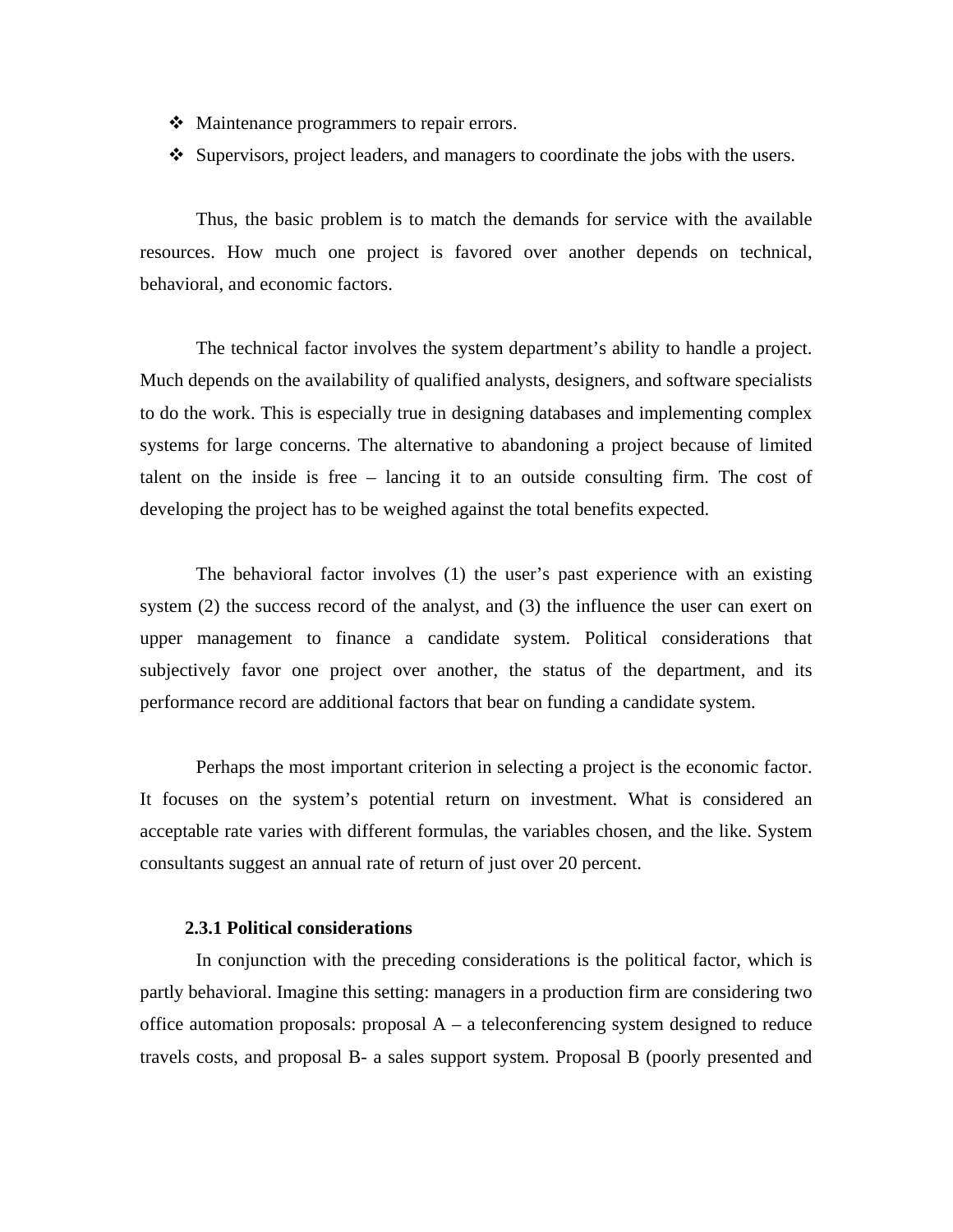justified) was sponsored by an influential executive and had the support of the committee. It passed because the right people were convinced it should.

 Politics is the art of using influence and building coalitions when routine procedures do not achieve the right results. When system projects are developed, a collaborative relationship with the end user is helpful. A user who participated in building a system rarely criticizes it. If such a participative relationship comes too late, resistance can crop up and politics comes into play. The trick is to anticipate resistance early and turn it into support.

#### **2.4 Planing and control for system success**

 What can the analyst do to ensure the success of a system? First, a plan must be devised, detailing the procedure, some methodology, activities, resources, costs, and timetable for completing the system. Second, in larger projects, a project team must be formed of analysts, programmers, a system consultant, and user representatives. Shared knowledge, interaction, and the coordination realized through team effort can be extremely effective in contrast with individual analysts doing the same work. Finally, the project should be divided into manageable modules to reflect the phases of system development – analysis, design, and implementation.

 Most of this work falls under project management and control. The main idea behind the system development life cycle is to formalize a means structured at three major levels for effective control of the project. At the lowest level, work assignments are broken down into small manageable tasks. A task is usually a well – defined, structured work unit that can be carried out by one individual. The task can be easily budgeted and scheduled and its quality measured. It can be easily completed independent of other tasks and other project team members. If rework is necessary, there is minimal loss or impact on other tasks, except where time is critical.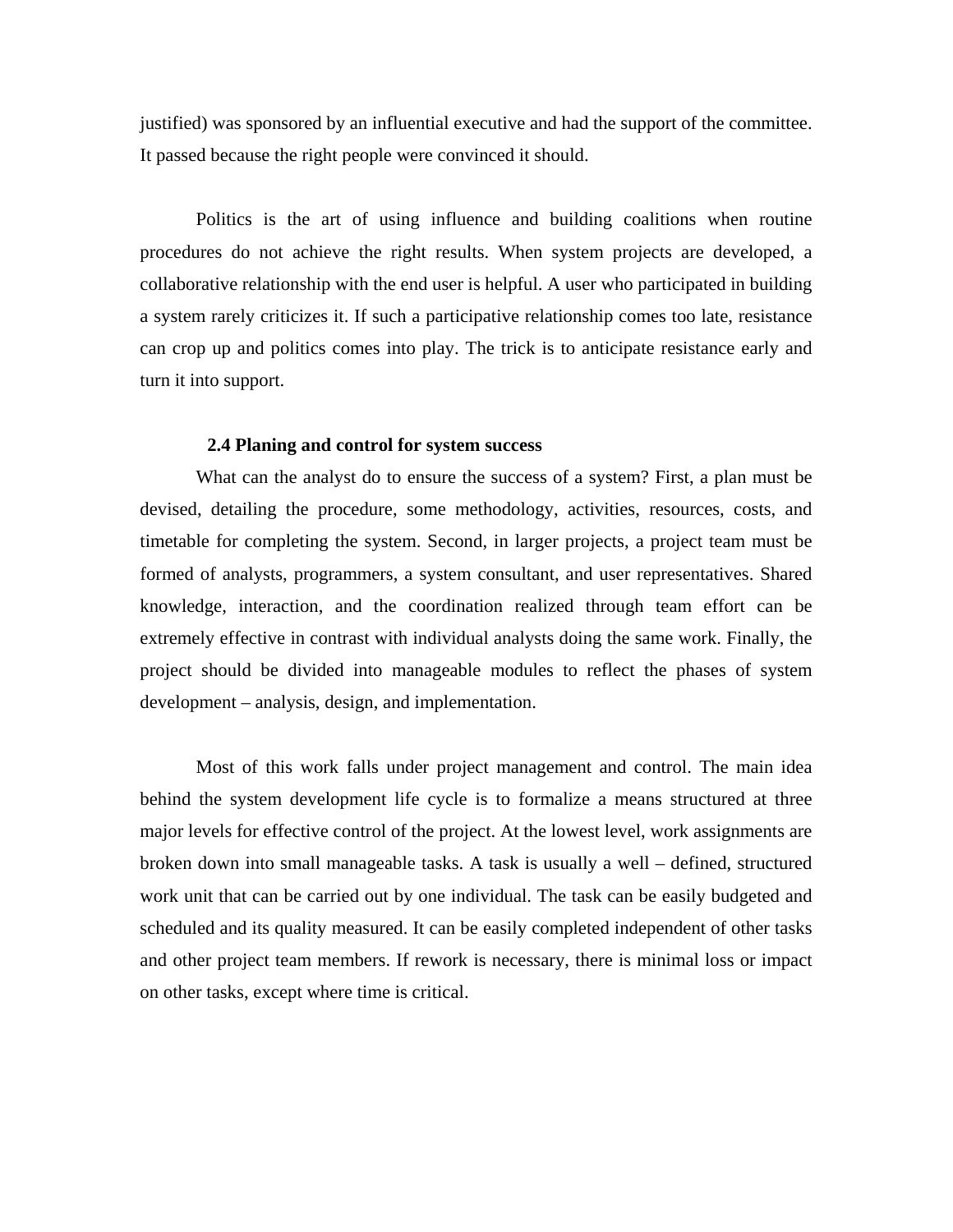The second level at which work units are structured involves activities that have larger scope and are designed to produce substantial results. An activity is a group of logically related tasks that serve one phase of the system development life cycle.

 A phase, a third level of control, is a set of activities that bring the project to a critical milestone. Milestones are steppingstones that make up the entire project.

In planning a project, the following steps should be taken:

- 1. Identify the activities in each phase and the tasks within each activity.
- 2. Calculate the budget for each phase and obtain agreement to proceed.
- 3. Review, record, and summarize progress on activities periodically.
- 4. Prepare a project progress report at the end of a reporting month.

In summary, system development should not be regarded merely as some procedure that deals with hardware and software. The original assumptions upon which system specifications were based should be tested and re-evaluated with the user in mind. Managing system projects includes the important responsibility of seeing to it that all features of the candidate system – technological, logical, and behavioural – are considered before implementation and maintenance.

#### **2.6 Summary:**

 System analysis and design are keyed to the system development life cycle(SDLC). The stages are project selection, feasibility, analysis, Design, implementation, and post implementation stages. t he idea for the project is originates in the environment or from within the organization. Once the problem is verified an initial investigation is conducted to determines whether change is feasible. If the answer is yes, a feasibility study is conducted. Analysis is a detailed study of the various operation performed by a system. System design refer to the technical specifications that will be applied in implementing the candidate system. Implementation is concerned with details of the candidate system. After implementation, maintenance begins includes enhancements, modifications, or any changes from the original specifications. To ensure the success of the system, careful and often extensive planning is required. The overall management process is crucial to the successful completion of system.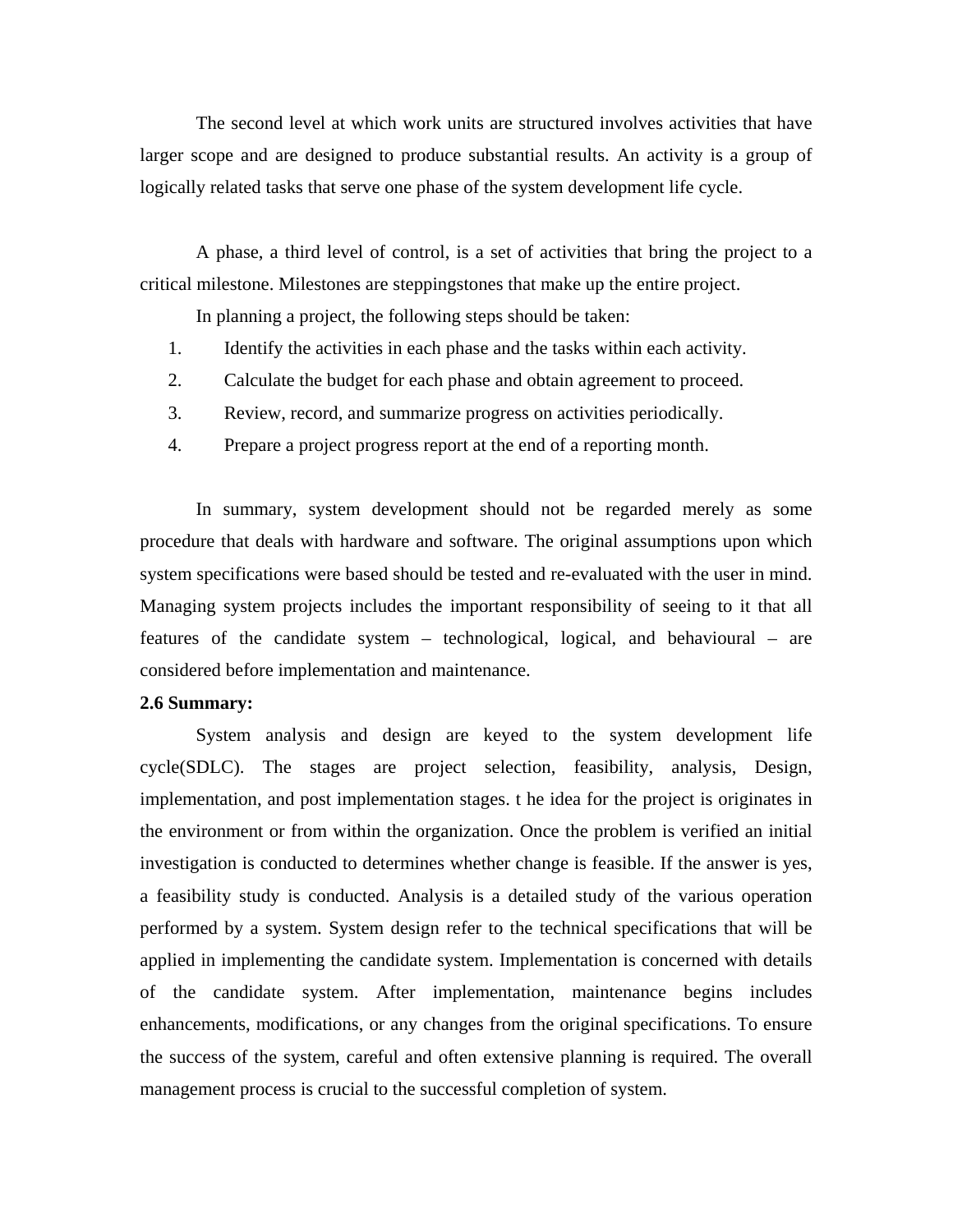# **2.7 Questions:**

1. Why is a system proposal so crucial for system design.

2. What is System Development Life Cycle.

3. What is the difference between analysis and design. Explain.

4. How would an analysis determine the users' needs for a system. Explain.

5. Distinguish between initial investigation and feasibility study. In what way are they related.6. How does system design simplify implementation.

7. What is testing.

8. How is testing different from evaluation.

9. There are several considerations in deciding on a candidate system. What are they. Why are they important.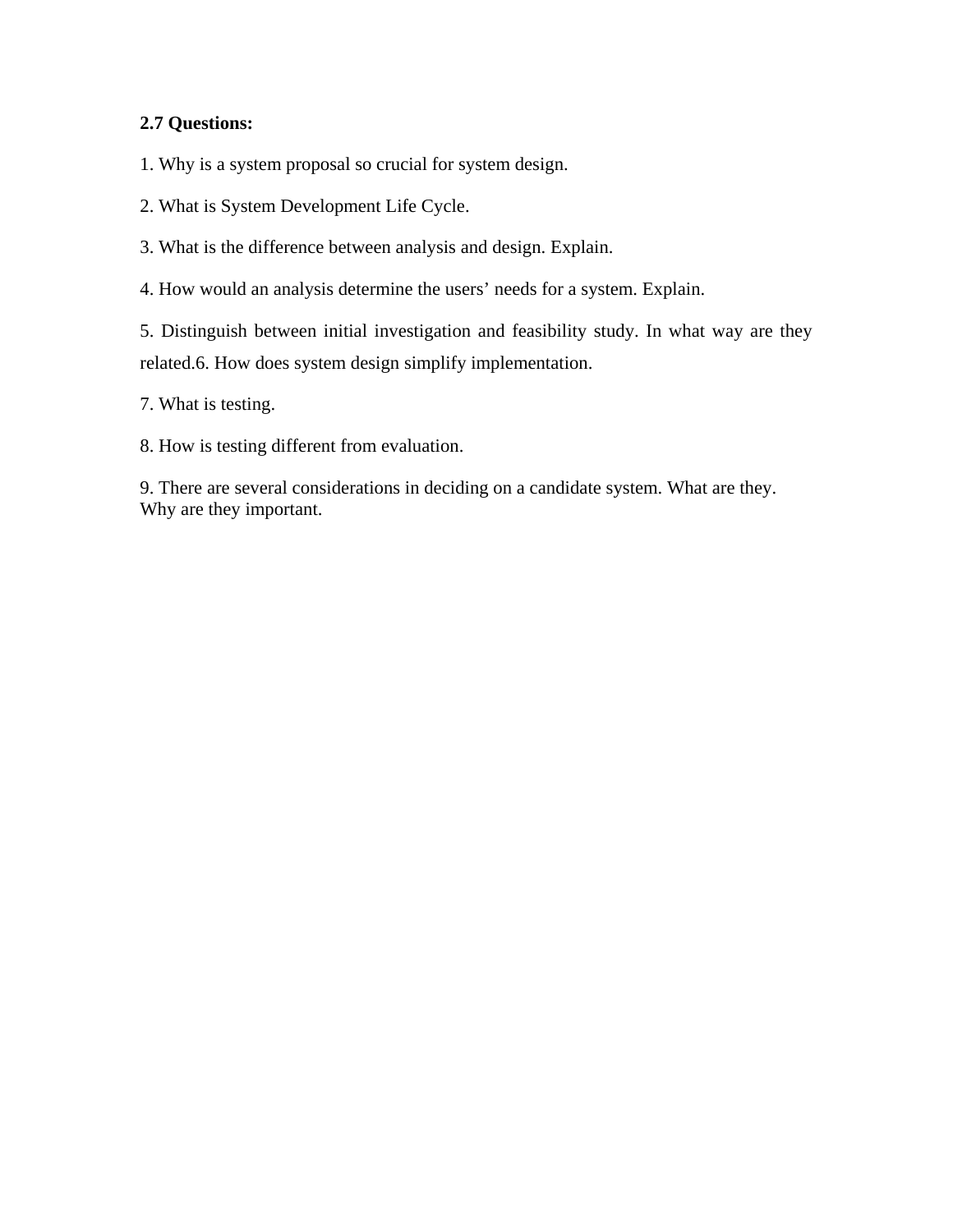**Author : Dr. Jawahar Vetter: Dr. Pradeep K. Bhatia** 

### *3.0 Objectives:*

#### *3.1 Introduction*

 *3.2 Sources of project requests* 

 *3.2.1 Department Managers* 

*3.2.2 Senior Executives* 

*3.2.3 Systems analysts* 

*3.2.4 Outside Groups* 

 *3.3 Determining the user's Information Requirements* 

 *3.4 Strategies for Determining Information Requirements* 

### *3.5 Getting Information from the Existing Information System*

- *3.6 Prototyping* 
	- *3.7 Managing Project Review and Selection 3.7.1 Steering committee method 3.7.2 Information System Committee Method. 3.7.3 User-group committee method 3.7.4 Other methods 3.8 Preliminary investigation 3.8.1 Scope of study*

 *3.9 Conducting the Investigation* 

 *3.9.1 Reviewing Organization Documents* 

 *3.9.2 Conducting Interviews* 

 *3.10 Testing Project Feasibility* 

 *3.10.1 Operational Feasibility* 

 *3.10.2 Technical Feasibility* 

 *3.10.3 Financial and Economic Feasibility* 

 *3.11 Handling Infeasible Projects* 

*3.12 Summary* 

*3.13 Questions*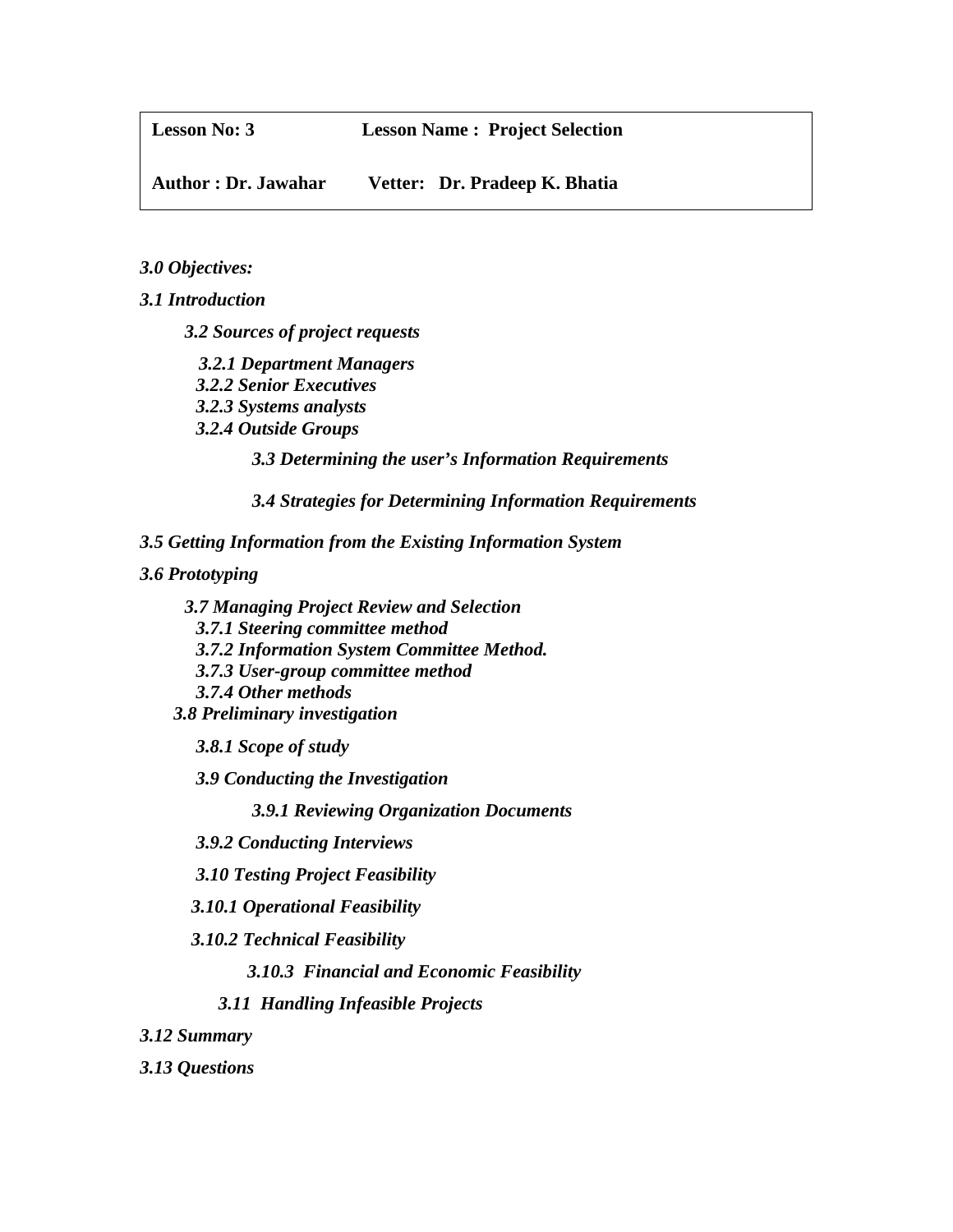# **3.0 Objectives:**

- How the project selection will be done initially
- What are the different sources of the project request within and outside the organizarion
- How the user information is gathered and what are the various strategies to gather that information
- How the information is gathered from the existing system
- How the project selection and reviewing will be done by different committee
- How preliminary investigation and interview will be conducted
- How the different types of feasibility will be done

# **3.1 Introduction:**

 The first step in the system development life cycle is the identification of a need. This is a user's request to change, improve or enhance an existing system. Because there is likely to be a stream of such requests, standard procedures must be established to deal with them. The objective of project selection is to determine whether the request is valid and feasible before a recommendation is reached to do nothing, improve or modify the existing system or build a new one.

The user's request form should specify the following:

- 1. User assigned title of work requested.
- 2. Nature of work requested
- 3. Problem definition
- 4. Date request was submitted
- 5. Date job should be completed
- 6. Job objectives purpose of job requested
- 7. Expected benefits to be derived from proposed change
- 8. Input / output description quantity and frequency of inputs and outputs of proposed change.
- 9. Requester's signature, title, department etc.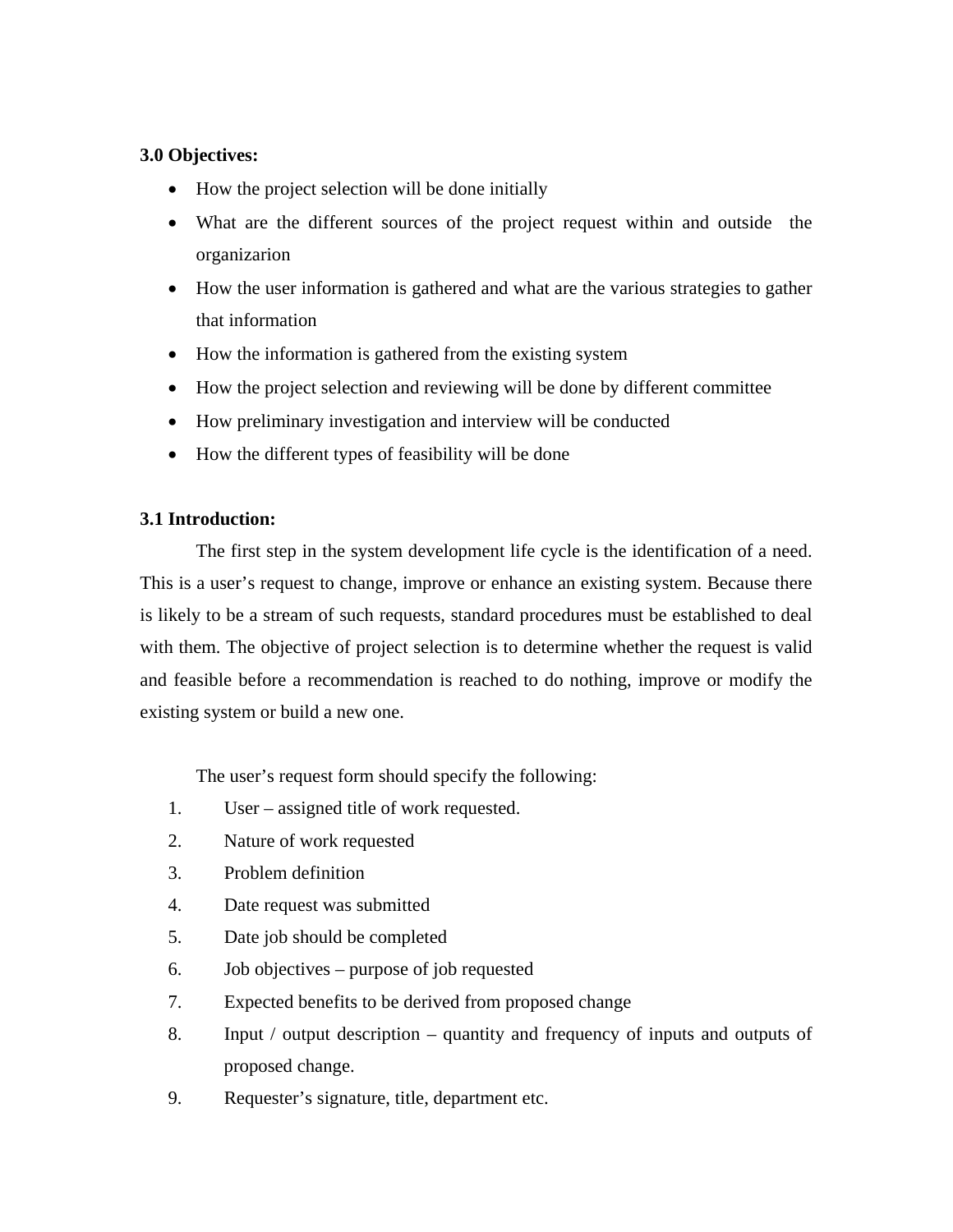10. Signature, title, department etc, of person approving the request.

The user request identifies the need for change and authorizes the initial investigation. It may undergo several modifications before it becomes final. The success of a system depends largely on how accurately a problem is defined. The user's request must be communicated if the organization's personnel and other resources are to be successfully mobilized to build and maintain a viable information system plan.

#### **3.2 Sources of project requests**

There are four primary sources of project requests. The requesters inside the organization are department managers, senior executives, and systems analysts. In addition, government agencies outside the organization may request information systems projects. Depending on the origin of the request and the reason for it, requesters may seek either completely new applications or changes in existing ones.

#### **3.2.1 Department Managers**

 Frequently, persons who deal with day-to-day business activities, whether employees or managers, are looking for assistance within their departments. For example, a business manager in a large medical clinic supervises the preparation of patient claim forms submitted to insurance companies, which reimburse the clinic for medical care. Even though the business manager knows that preparing insurance claims is necessary to aid the patient and ensure that the clinic is reimbursed, he or she may be dissatisfied with the amount of time the staff devotes to the task, especially when much insurance information (such as patient name, address, age, and the name of the attending physician) is already available in the patient's records. Pointing out the duplication of work, the bookkeepers express their desire to be free of the clerical tasks involved in processing claims.

 After discussing the insurance problem with administrators in other clinics, the business manager asks the clinic's management com-preparing insurance forms and maintaining patient records about insurance payments.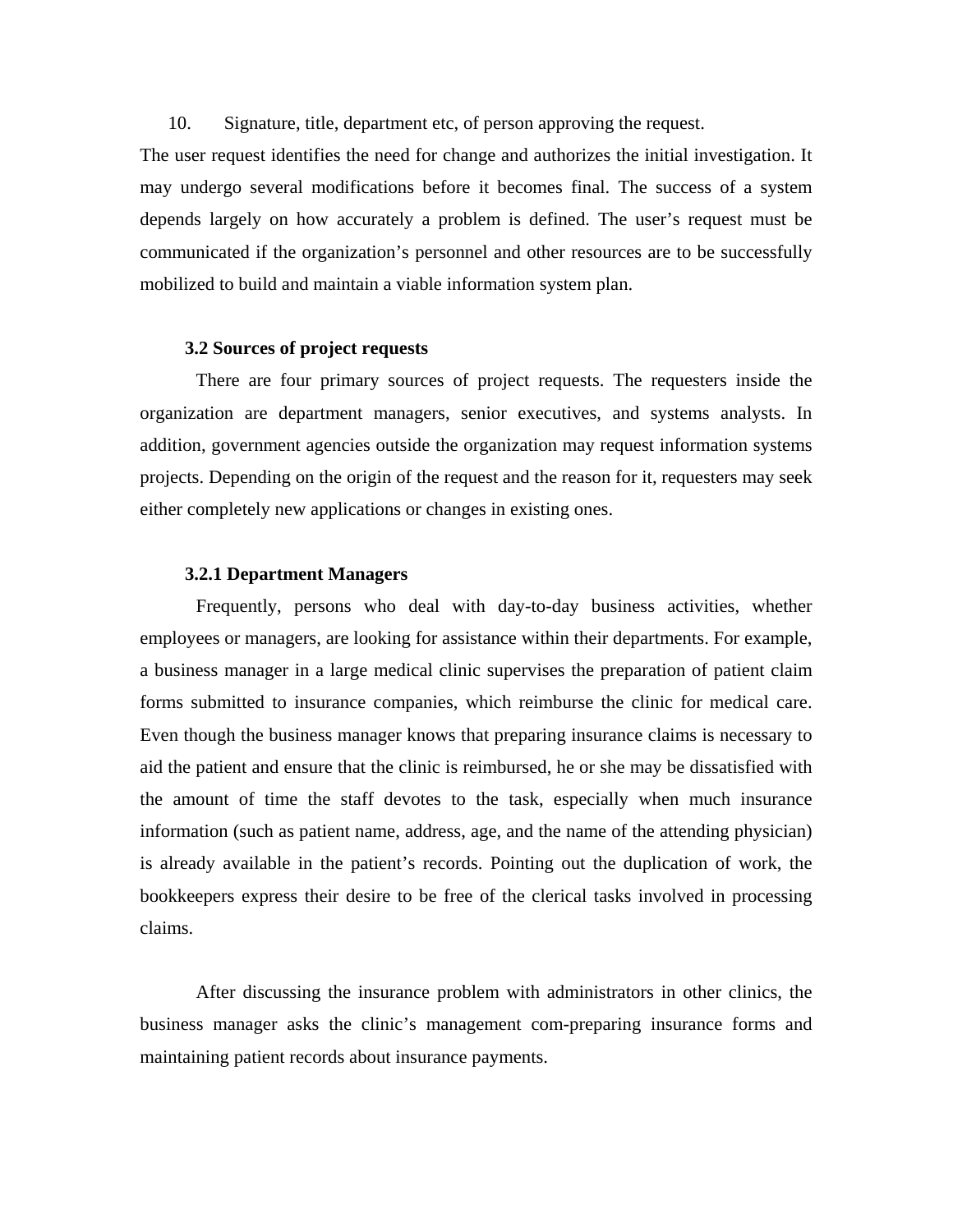This example is typical of cases where managers ask for systems projects. An ongoing activity needs improvement, either to solve a problem (for example, too many errors, excessive costs, or inconsistent work) or to improve the efficiency of job.

The department manager requesting a systems project many not consider the interaction between departments, even though the potential for such interaction can be high. For example, the manager who requests an inventory forecasting system for ordering materials and supplies may be looking primarily at ways to eliminate out – of – stock conditions. The request may not discuss the implications in other areas, such as fewer production problems due to material shortages, lower carrying costs for materials stored, or better process through quantity purchasing. Yet, on an organization – wide basis, these may be even more important reasons to consider the project. The point here is that project requests submitted by department managers seeking specific operating assistance may actually have wider implications that can affect other departments.

#### **3.2.2 Senior Executives**

 Senior executives, such as presidents, board chairpersons, and vice presidents, usually have information about the organization that is not available to department managers. That information, coupled with the broader responsibilities these executives assume (they manage entire organizations rather than individual departments), influences the systems project requests they make. For example, the vice-president for manufacturing who knows that an additional production planning system one that will enable management to plan manufacturing at both plants at the same time. This project spans several departments (including manufacturing inventory control and purchasing) at two locations and involves many other managers.

 The project requests submitted by senior executives are generally broader in scope than those prepared by department managers. Consider how many departments and divisions of an organization are included within the scope of a system request to design and implement a new corporate – wide budget system or a financial planning model.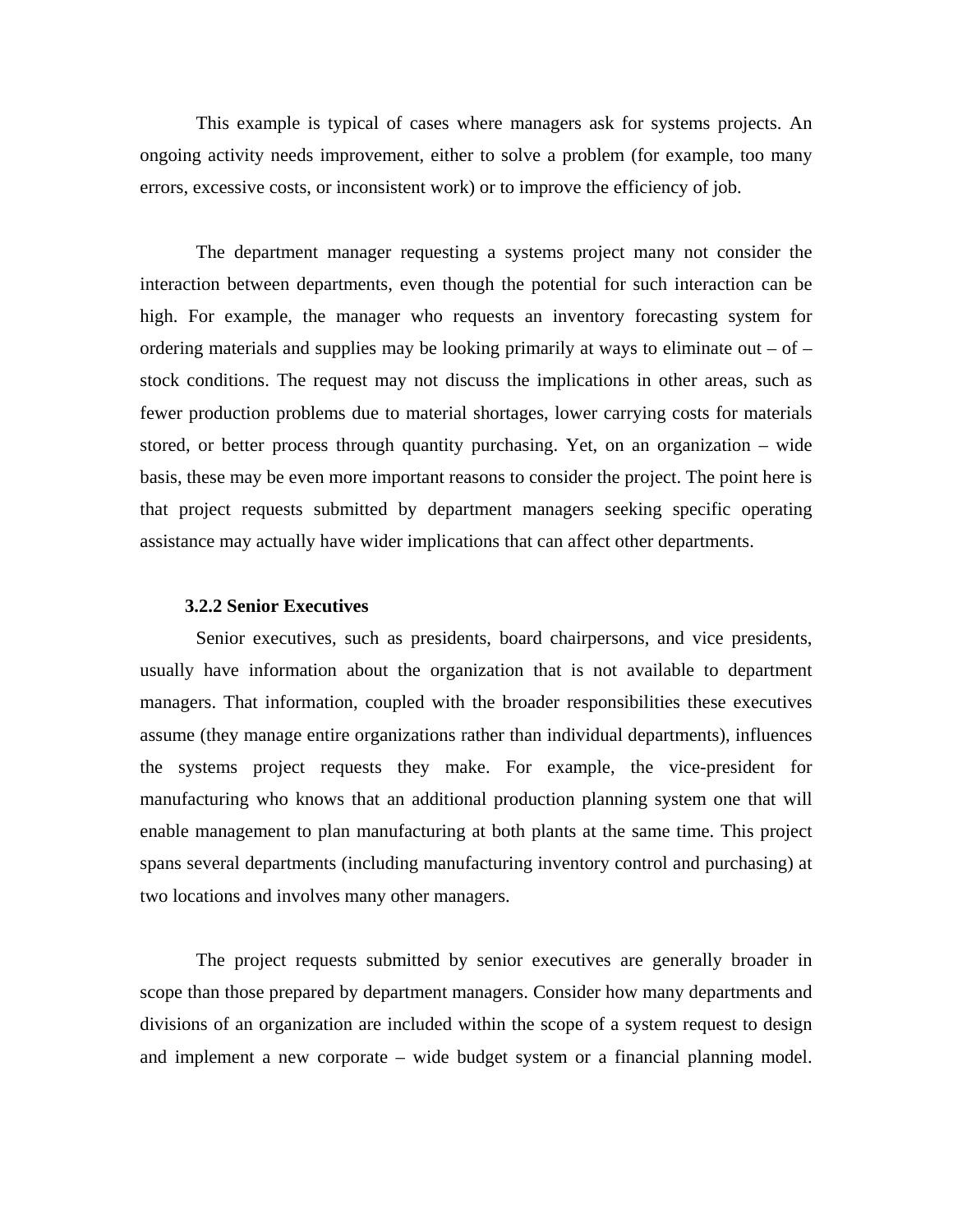Such projects tend to cut across more of the organization than does an inventory control system.

 Multi-department projects are also more difficult to manage and control, however, departmental projects, in contrast, are more likely to be successful, especially if the actual users take an active role early in the project.

#### **3.2.3 Systems analysts**

 Sometimes systems analysts see areas where projects should be developed and either write a systems proposal themselves or encourage a manager to allow the writing of a proposal on their behalf. For instance, an analyst who sees that a university's course – registration procedure is slow, error-prone, and generally inefficient may prepare a project proposal for a new registration system. The request prescribes the development of a system that takes advantage of new easy  $-$  to  $-$  use data entry terminals to speed registration.

 Normally, department managers prepare proposals for operating systems, such as those for course registration. However, in this case the analyst has information about new equipment and technology that makes a more efficient registration system possible. The department manager, who is not responsible for researching computer technology, may not take the initiative for developing a systems proposal to facilitate registration procedures.

 Do not forget that system analysts and developers can also be users themselves. Project management systems, file-monitoring packages, or programming library projects are typical of the application projects that systems personnel might request.

#### **3.2.4 Outside Groups**

 Developments outside the organization also lead to project requests. For example, government contractors are required to use special cost accounting systems with government – stipulated features. The internal Revenue Service requires organizations to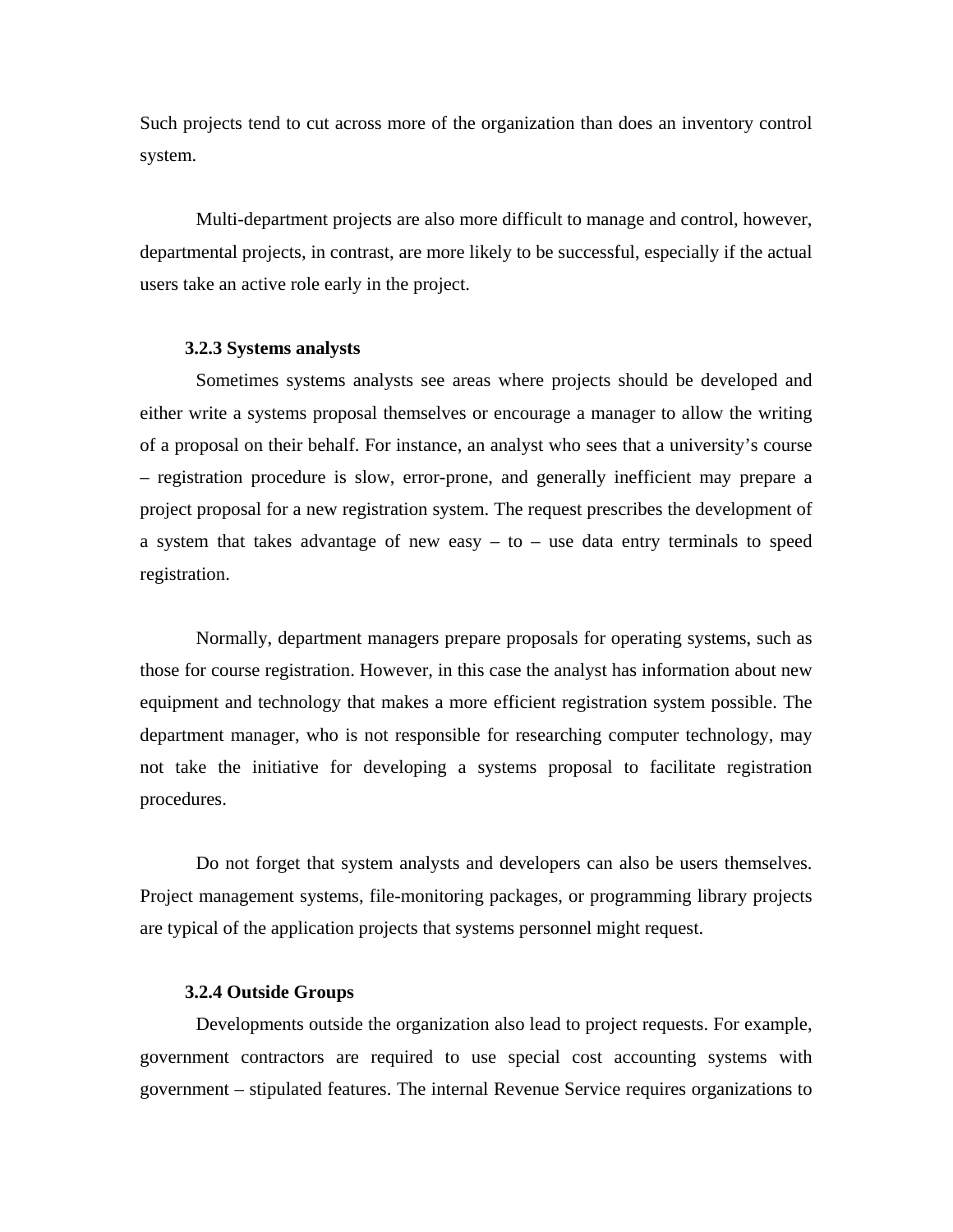keep careful payroll records and to account for employee income tax withheld. The internal Revenue Service also specifies the format for many of the tax documents that must be prepared; the employer has no choice in the matter.

 Quite often, new demands from external groups bring about project requests, either for new systems or changes in current ones. Projects originating from this source are just as important as those from within the organization. Ins some cases, such as when there are strict deadlines imposed by the outside agency, these projects take on a higher priority than ones from, say, department managers.

#### **3.3 Determining the user's Information Requirements**

Shared, complete and accurate information requirements are essential in building computer – based information systems. Unfortunately, determining the information each user needs is particularly difficult task. In fact, it is recognized as one of the most difficult tasks in system development. The Association for Computing Machinery (ACM) Curriculum Committee on Computing Education for Management recognized this by suggesting two distinct job titles for systems developments: " information analyst" and " systems designer" rather than the more general term " systems analyst". The information analyst determines the needs of the user and the information flow that will satisfy those needs. The usual approach is to ask the user what information is currently available and what other information is required. Interaction between the analyst and the user usually leads to an agreement about what information will be provided by the candidate system.

There are several reasons why it is difficult to determine user requirements:

- 1. Systems requirements change and user requirements must be modified to account for those these changes.
- 2. The articulation of requirements is difficult, except for experienced users. Functions and processes are not easily described.
- 3. Heavy user involvement and motivation are difficult. Reinforcement for their work is usually not realized until the implementation phase – too long to wait.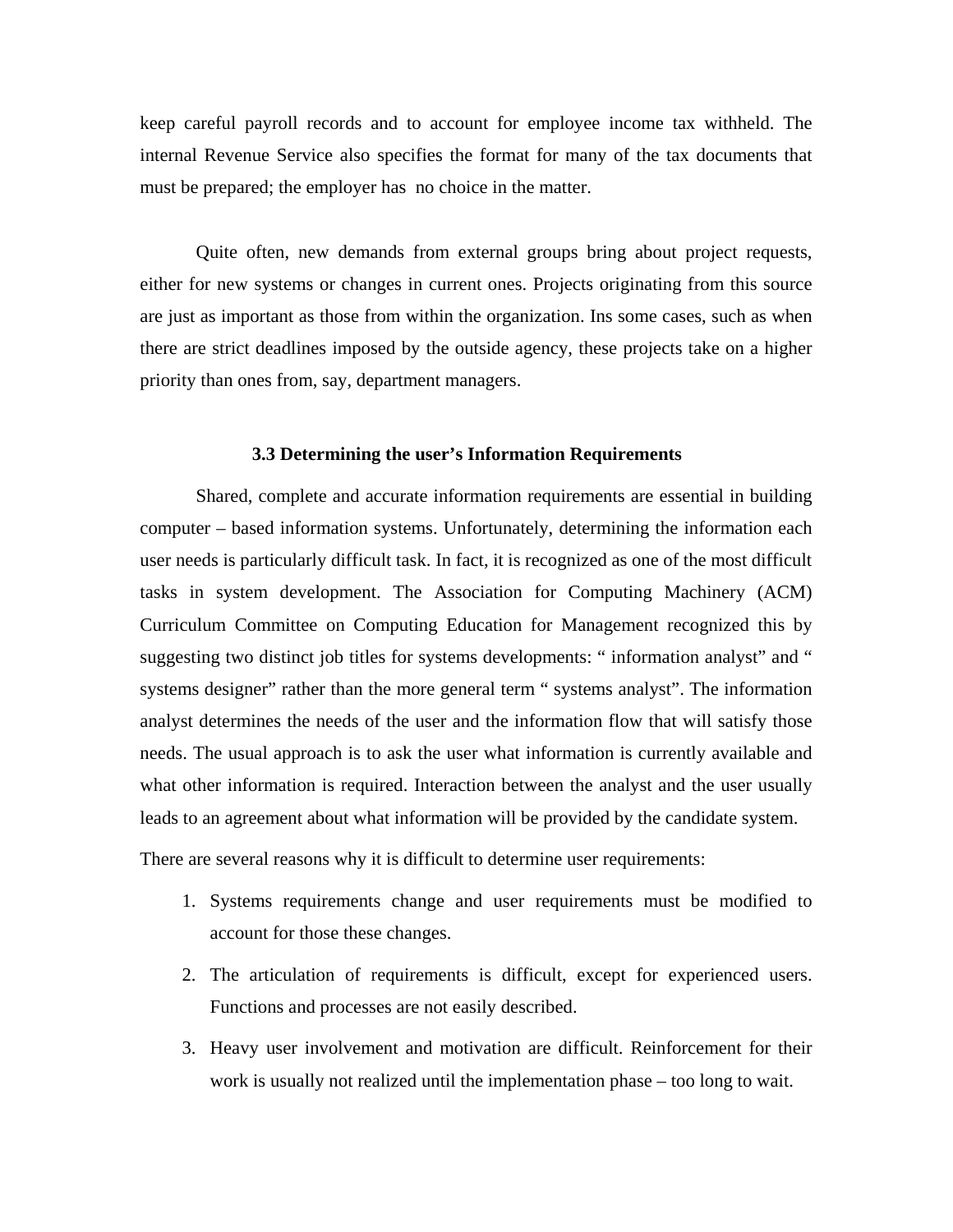4. The pattern of interaction between users and analysts in designing information requirements is complex.

Users and analysts traditionally do not share a common orientation toward problem definition. For example, in the analyst's view the problem definition must be translatable into a system design expressed quantitatively in terms of outputs, inputs, processes and data structures. This is the best of situations, and within time constraints. In contrast, the user seems to be satisfied with a qualitative definition that specifies the system in generalities. Flexibility is a key consideration. System specifications must change with their needs, as must the system after implementation.

Based on these contrasting views, users who try to define their information requirements with the analyst's views find themselves in a predicament. According to Scharer, they defend themselves by producing strategies that will satisfy the analyst.

- 1. In the kitchen sink strategy the user throws everything into the requirement definition- overstatement of needs such as an overabundance of reports, exception processing and the like. This approach usually reflects the user's lack of experience in the area.
- 2. The smoking strategy sets up a smoke screen by requesting several system features when only one or two are needed. The extra requests are used as bargaining power. This strategy usually reflects the user's experience in knowing what he/ she wants. Requests have to be reduced to one that is realistic, manageable, and achievable.
- 3. The same thing strategy indicates the user's laziness, lack of knowledge, or both. "Give me the same thing but in a better format through the computer" is a typical statement. Here the analyst has little chance of succeeding because only the usr can fully discover the real needs and problems.

### **3.4 Strategies for Determining Information Requirements**

There are three key strategies or general approaches for eliciting information regarding the user's requirements: (1) asking, (2) getting information form the existing information system, and prototyping.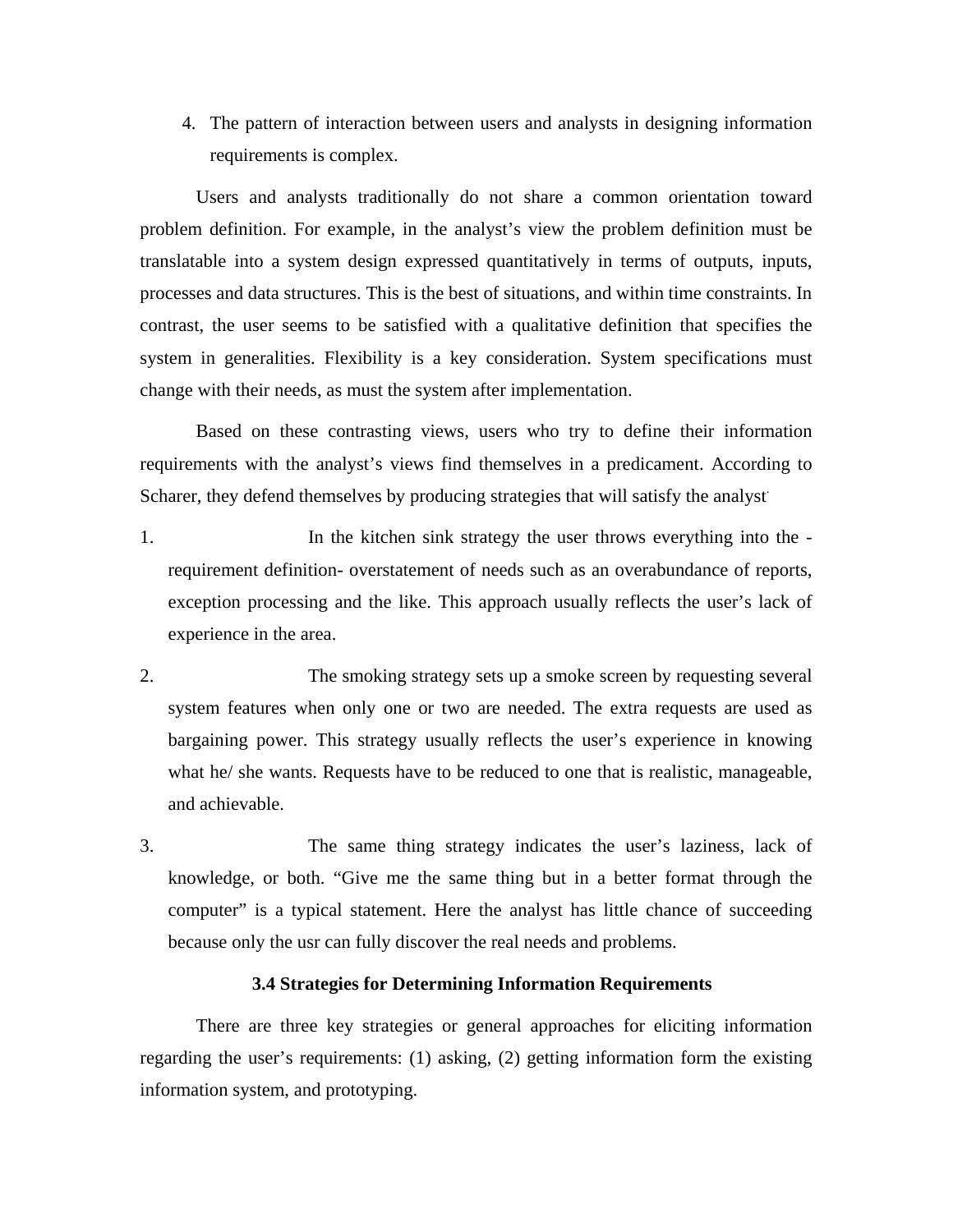**Asking:** This strategy obtains information from users by simply asking them about the requirements. It assumes a stable system where users are well informed and can overcome biases in defining their problems. There are three key asking methods:

- 1. Questions may be open-ended or closed. An open-ended question allows the respondent to formulate a response. It is used when feeling or opinions are important. For example, "How do you evaluate the latest addition to your hardware?" In contrast, a closed question requests one answer from a specific set or responses. It is used when factual responses are known. For example, "How long have you been manager of the computer centre?"
- 2. Brainstorming is a technique used for generating new ideas and obtaining general information requirements. This method is approach to brainstorming asks each participant to define ideal solutions and then select the best feasible one. It works well for users who have system knowledge but have difficulty accepting new ideas.
- 3. Group consensus asks participants for their expectations regarding specific variables. In a Delphi inquiry, for example, each participant fills out a questionnaire. The results are

summarized and given to participants along with a follow- up questionnaire. Participants are invite to change their responses. The results are again summarized and fed back to the participants. This debate by questionnaire continues until participants' responses have converged enough. This method is an advantage over brainstorming in that participants are not subjected to psychological pressure from others with presumed authority or influence.

### **3.5 Getting Information from the Existing Information System.**

Determining information from an existing application has been called the data analysis approach. It simply asks the user what information is currently received and what other information is required. It relies heavily on the user to articulate information needs. The analyst examines all reports, discusses with the user each piece of information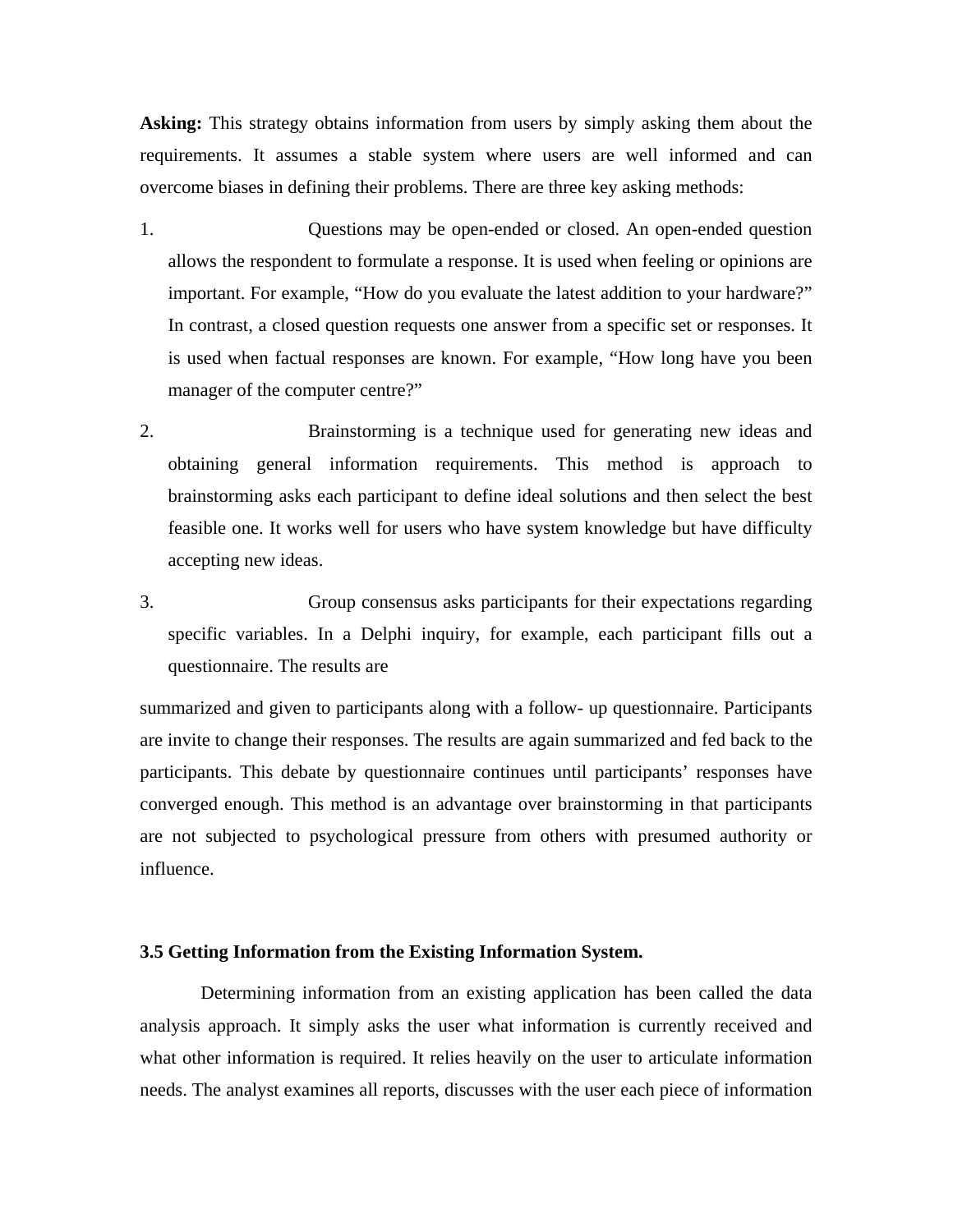examined, and determines unfulfilled information needs by interviewing the user. The analyst is primarily involved in improving the existing flow of data to the user. In contrast to this method is decision analysis. This breaks down a problem into parts, which allows the user to focus separately on the critical issues. It also determines policy and organizational objectives relevant to the decision areas identified and the specific steps required to complete each major decision. Then the analyst and the user refine the decision process and the information requirements for a final statement of information requirements.

The data analysis method is ideal for making structured decisions, although it requires that users articulate their information requirements. A major drawback is a lack of established rules for obtaining and validating information needs that are not linked to organizational objectives.

In the decision analysis method, information needs are clearly linked to decision and organizational objectives. It is useful for unstructured decisions and information tailored to the user's decision-making style. The major drawback, though, is that information requirements may change when the user is promoted or replaced.

### **3.6 Prototyping:**

The third strategy for determining user information requirements is used when the user cannot establish information needs accurately before the information system is built. The reason could be the lack of an existing model n which to base requirements or a difficulty in visualizing candidate systems. In this case, the user needs to anchor on reallife systems from which adjustments can be made. Therefore, the iterative discovery approach captures an initial set of information requirements and builds a system to meet these requirements. As user gain experience in its use, they request additional requirements or modifications (iterations), in the system in essence, information requirements are discovered by using the system. Prototyping is suitable in environments where it is difficult to formulate a concrete model for defining information requirements and where the information needs of the usr are evolving, such as in DSS.

Which of the three strategies is selected depends on uncertainties in the process of determining information requirements – that is, uncertainly with respect to the stability of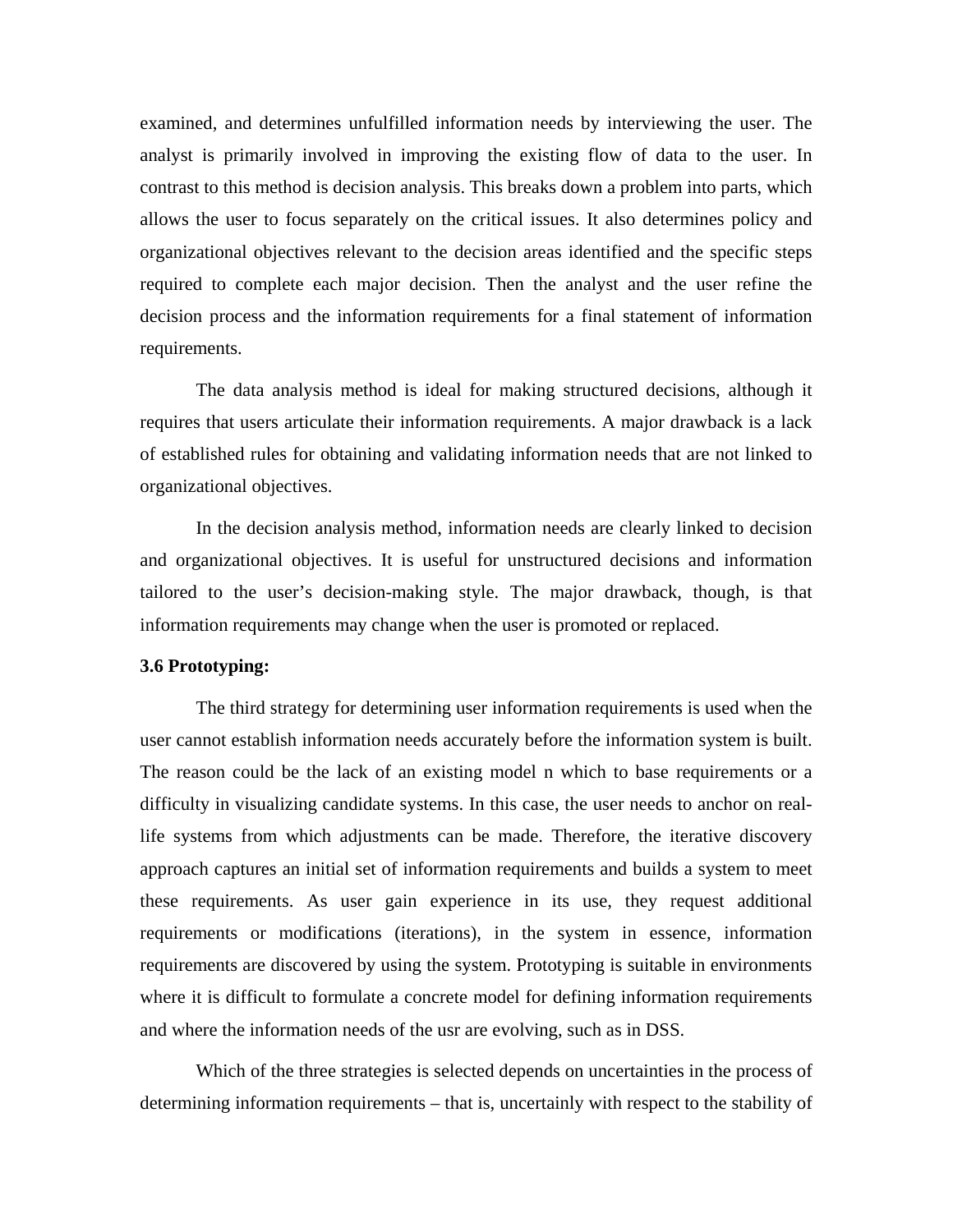information requirements, the user's ability to articulate information requirements, and the ability of the analyst to elicit requirements and evaluate their accuracy. Thus, the asking strategy is appropriate for low- uncertainty information requirements determinations, whereas the prototyping strategy is appropriate for high uncertainty information requirements determination

### **3.7 Managing Project Review and Selection**

 Many more request for systems development are generated than most firms can pursue. Someone must decide which requests to pursue and which to reject (or perhaps solve by other means). The decision to accept or reject a request can be made in a number of different ways and by various members of the organization. The systems analysts are not the final arbiters.

 One of the more common methods or reviewing and selecting projects for development is by committee.

#### **3.7.1 Steering committee method**

 In many organizations, steering (also called operating committees, operating councils, or project selection boards) supervise the review of project proposal. The steering committee typically consists of key managers from various departments of the organization, as well as members of the information systems group. However, systems specialists do not dominate the committee. The information systems steering committee referred to in "The Good Old Days of Information Systems" at the beginning of this chapter included only two information systems specialists among its ten members. A typical seven to ten – person committee would consist of the following membership:

- 1. Upper management members: Executive Vice president Vice President for manufacturing
- 2. Departmental management: Manager of retail marketing Credit manager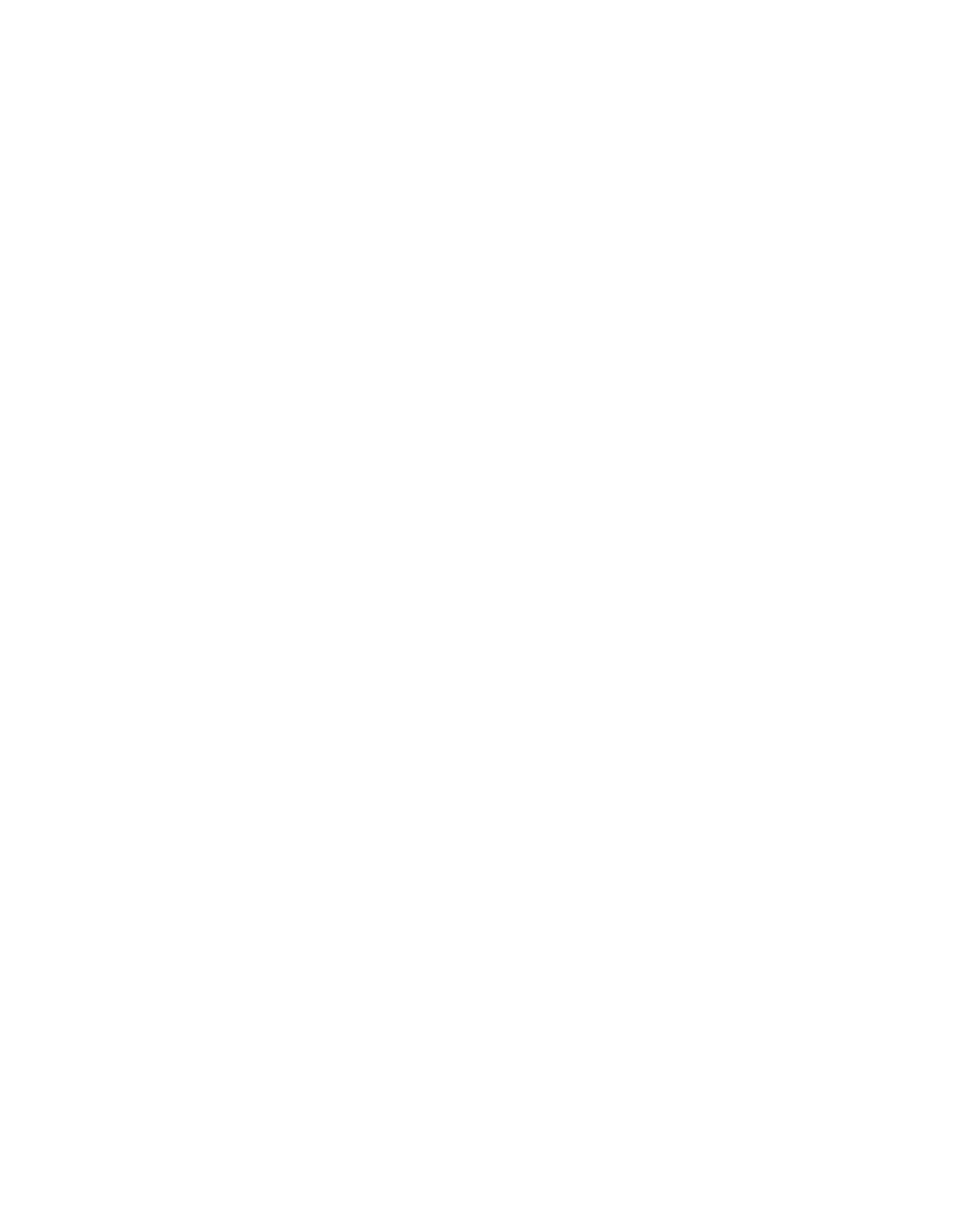- 3. Technical managers: Manager of research and development Quality control coordinator
- 4. Information system group: Data processing manager Senior systems analyst

 The committee receives proposals and evaluated them. The major responsibility of the committee is to make a decision, which often requires more information than the proposal provides, therefore, a preliminary investigation, is often requested to gather those details.

 The steering – committee method brings high respectability and visibility to the review of project proposals. The committee consists of managers with the responsibility and the authority to decide which projects are in the best interest of the entire firm. Because several levels of management are included on the committee, members can have informed discussions on matters relating to  $day - to - day$  operations (treating patients, ordering materials, or hiring staff members) and long – range plans (new facilities, new programs) that many have a bearing on the project request. The managers provide practical information and insight about operations and long – term development. Systems specialists on the committee provide technical and developmental information that is useful in reaching decisions about project management.

 The steering committee approach is often favored because systems projects are business investments. Management, not systems analysts or designers, selects projects for development, decisions are made on the basis of the cost of the project, its benefit to the organization, and the feasibility of accomplishing the development within the limits of information systems technology in the organization.

 This is the method used by Peter Wallington's employer in "The Good Old Days of Information systems".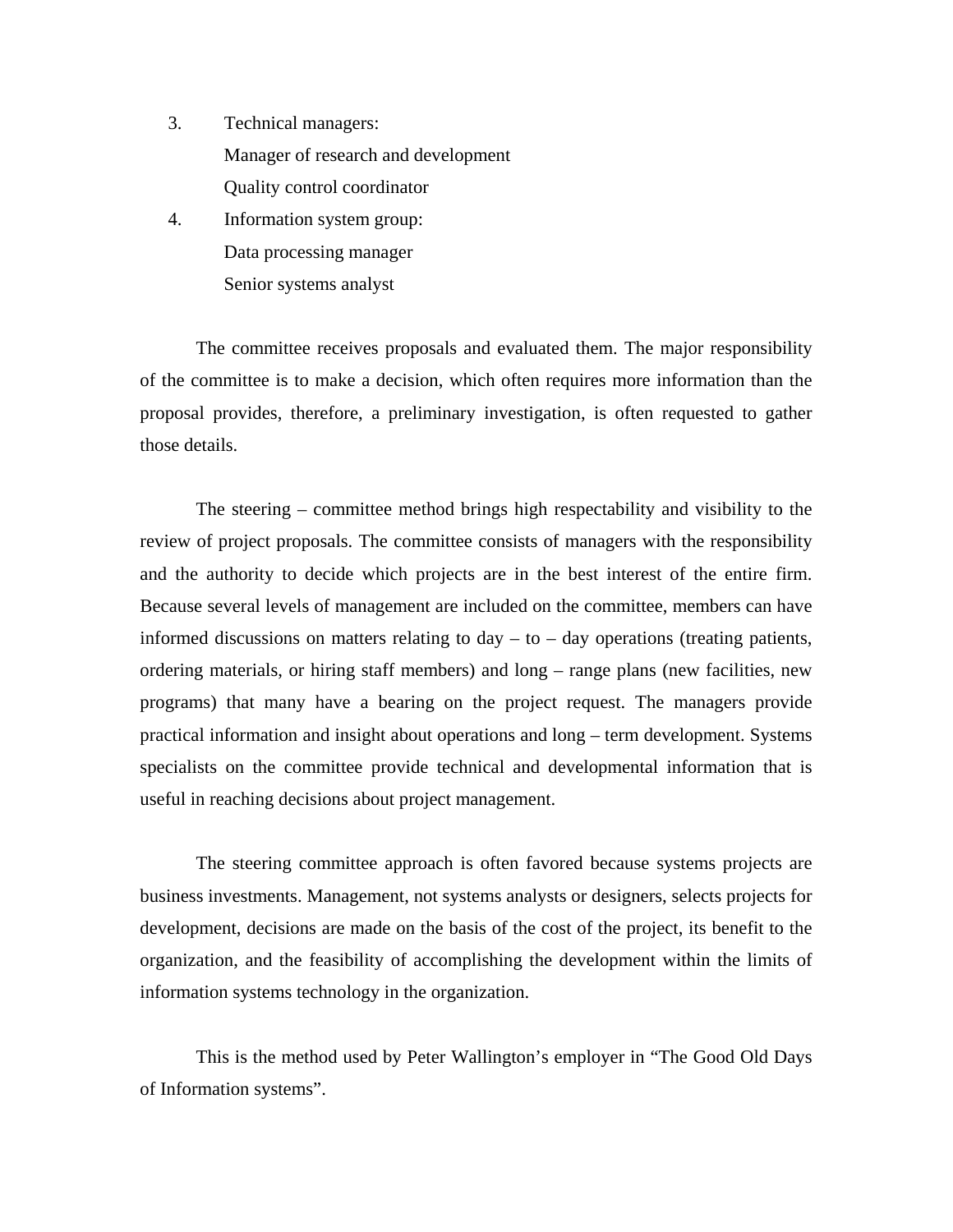#### **3.7.2 Information System Committee Method.**

 In some organizations, the responsibility for reviewing project requests is assigned to a committee of managers and analysts in the information systems department. Under this method, all request for service and development are submitted directly to a review committee within the information systems department. The information system committee approved or disapproved projects and sets priorities, indicating which projects are most important and should receive immediate attention.

 This method can be used when many requests are for routine service or maintenance on existing applications. For these projects, information systems staff members can offer good insight into project requirements. In addition, by working with other projects (and by coordinating their efforts with the organization's business planning committee) systems developers can have access to information about where the firm is moving overall – an important consideration for effective project selection.

 Sometimes, such as when major equipment decision must be made or when long – term development commitment are needed to undertake a project, the decision authority is shared with senior executives who determine whether a project should proceed. However, sharing project decision authority may confuse users who want to know how the committee will make the decision about a request. In addition, if top managers and systems- committee members disagree about the merit or priority of a request, the potential for conflict can disrupt the handling of future project proposals. In still other cases, users may attempt to submit a request directly to senior executives after it has been disapproved by the information systems committee. If upper management approves the request, the authority of the information systems committee is undermined.

### **3.7.3 User-group committee method**

 In some organizations, the responsibility for project decisions is delegated to the user themselves. Individual department or divisions hire their own analysts and designers, who handle project selection and carry out development. In effect, departments form their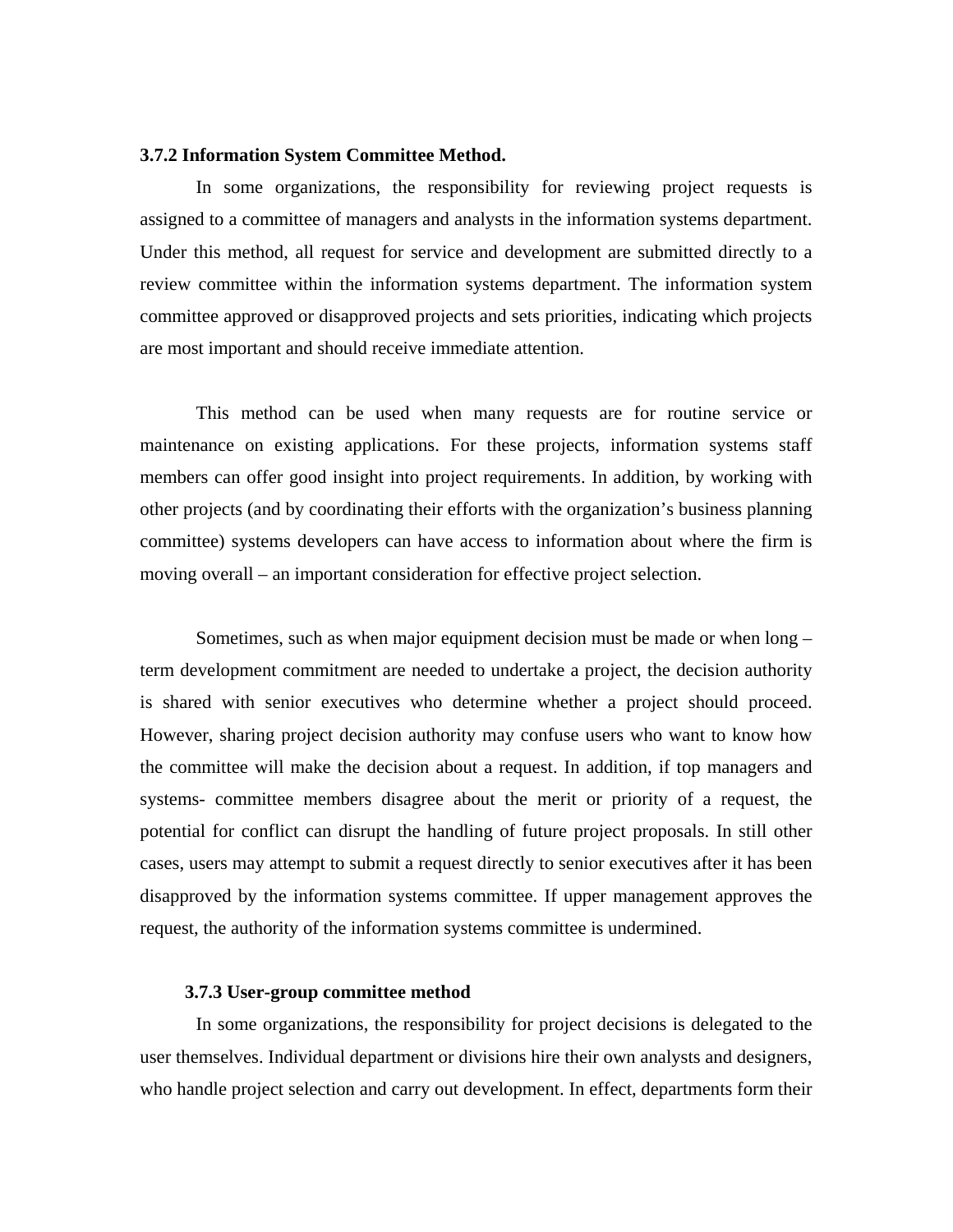own selection committees – user – group committees – controlling what is developed and when it is implemented.

 Although the practice of having user committees both choose and develop systems does take some of the burden from the systems development group, it can have disadvantages for the users. For example, a number of small departments working independently toward the same goal could unknowingly waste resources and miss the opportunity to coordinate planning of a shared and integrated information system that could benefit the entire firm. A company's computer facilities can be unduly strained if the systems development team is not made aware of the future demands on the facilities that are being planned throughout the firm some user groups may find are being planned throughout the firm. Some user groups may find themselves with defective or poorly designed systems that require additional time and effort to undo any damage caused by the misinformation that such systems could generate. Although users groups may find the decision of steering committees and information systems committees disappointing at times, the success rate for who take on the development job is not very encouraging.

 Membership often rotates under each of these committee formats, with individuals serving for, say six – or twelve – month periods. Membership changes are staggered to avoid changing the entire membership at one time. The chairperson of each committee should have experience in serving as a committee member and in reviewing systems proposals and making decisions about project requests.

### **3.7.4 Other methods**

 Other approaches are also tried from time to time, although usually with much less success than the methods already discussed. Some organization have management planning committees that propose new projects, which are in turn evaluated by the systems department staff members. This method suffers form lack of user involvement, as well as limited insight into technology.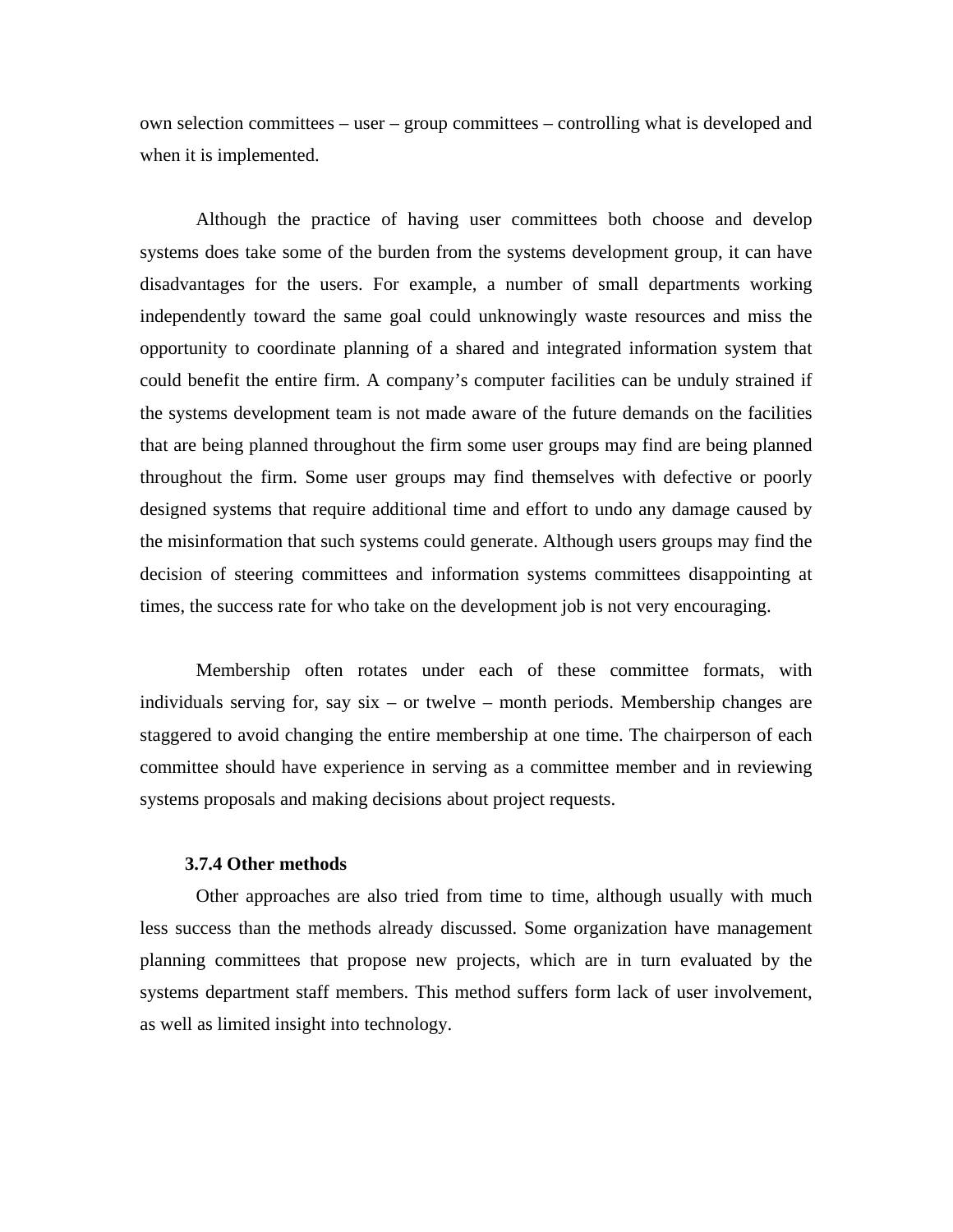In still other cases, department managers are able to bypass the organizations information systems departments to contract with independent systems companies, which handle all analysis and design work for projects. A disadvantage of this approach is the possibility that a department can sponsor the development of a system while the information system group or upper management is completely unaware that a project is in the making.

#### **3.8 Preliminary investigation**

 Whether a system will be developed by means of the systems development life cycle method (SDLC) prototyping strategy, or the structured analysis method, or a combination of these methods, a project request should first be reviewed. The choice of development strategy is secondary to whether a request merits the investment of organization's resources in an information system project.

 It is advisable for all proposals to be submitted to the selection committee for evaluation to identify those projects that are most beneficial to the organization. The preliminary investigation is then carried out by systems analysts, working under the direction of the selection committee.

#### **3.8.1 Scope of study**

 The purpose of the preliminary investigation is to evaluate project requests. It is not a design study, nor does it include the collection of details to completely describe the business system. Rather, it is the collecting of information that permits committee members to evaluate the merits of the project request and make an informed judgement about the feasibility of the proposed project.

 Analysts working on the preliminary investigation should accomplish the following objectives: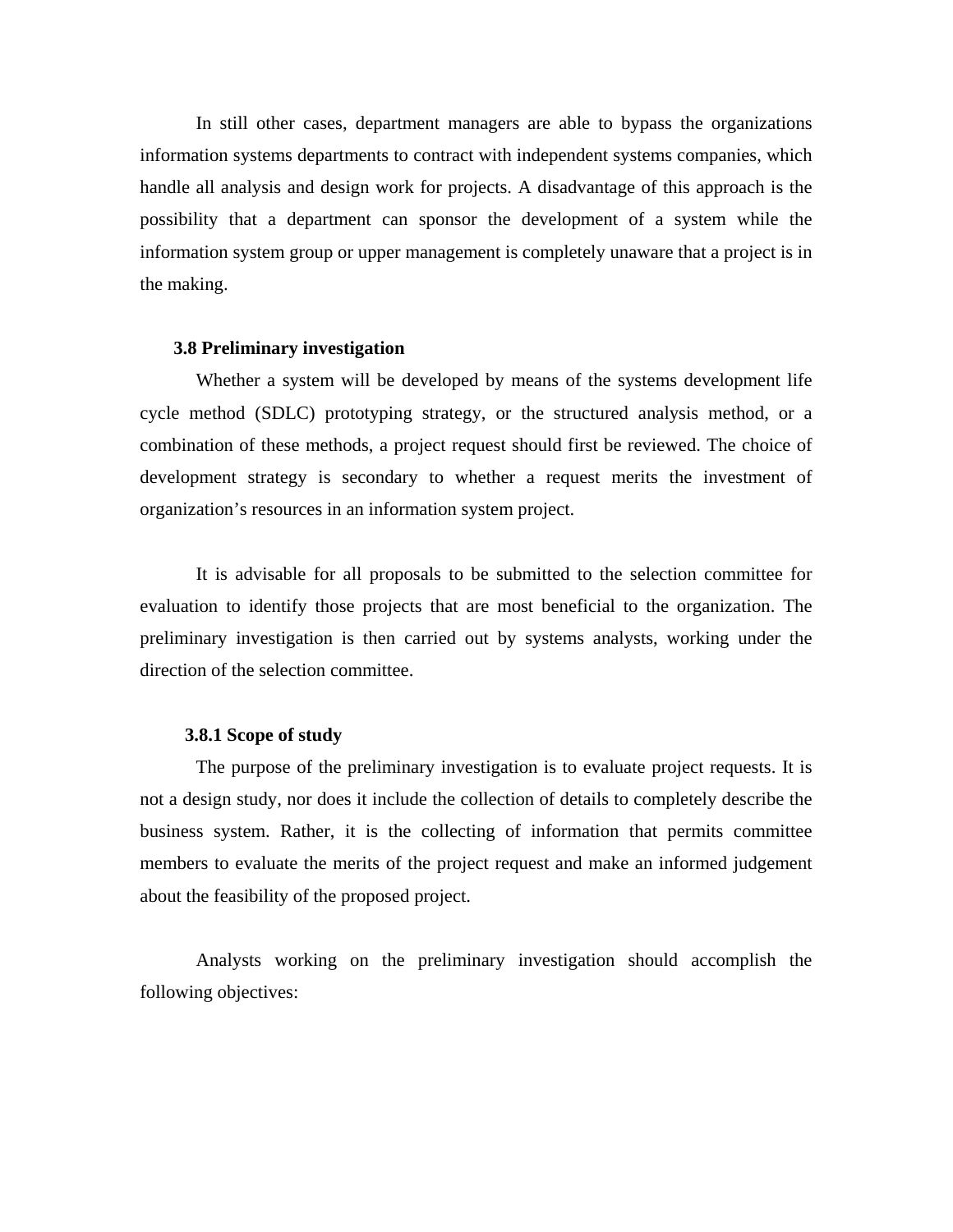1. Clarify and understand the project request. What is being done? What is required? Why? Is there an underlying reason different form the one the requester identifies?

Example: The user justifies a request for developing an accounts receivable system on the basis of wanting faster processing. However, the preliminary investigation may reveal that the need for better control of cash handling outweighs the need for sped. Lost checks, not speed of processing, are the real problem, but the requester has not described this specific need clearly.

2. Determine the size of the project.

Example: Does a request for a course-registration project call for new development or for modification of the existing system? The investigation to answer this question will also gather the details useful in estimating the project. Since many enhancements of existing systems are costly, they are treated in the same way as new projects by the project selection committee.

3. Assess costs and benefits of alternative approaches.

Example: What are the estimated costs for developing a patient information system, as requested by the hospital's chief of staff? What expenses will be incurred to train medical and nursing personnel and install the system? Will the proposed system reduce operating costs? Is it likely that the cost of errors will decrease?

4. Determine the technical and operational feasibility of alternative approaches.

Example: Does the necessary technology to link office word processing systems to the main computer exist or can it be acquired? How workable is the request to enable administrative assistants to retrieve sales information form the main system and insert it directly into typewritten reports prepared on a word processor?

5. Report the findings to management, with recommendations outlining the acceptance or rejection of the proposal.

Example: A proposal for the installation of an order entry system should be modified to allow all salespersons to submit their orders through ordinary telephone connections directly into the computer. The modification will improve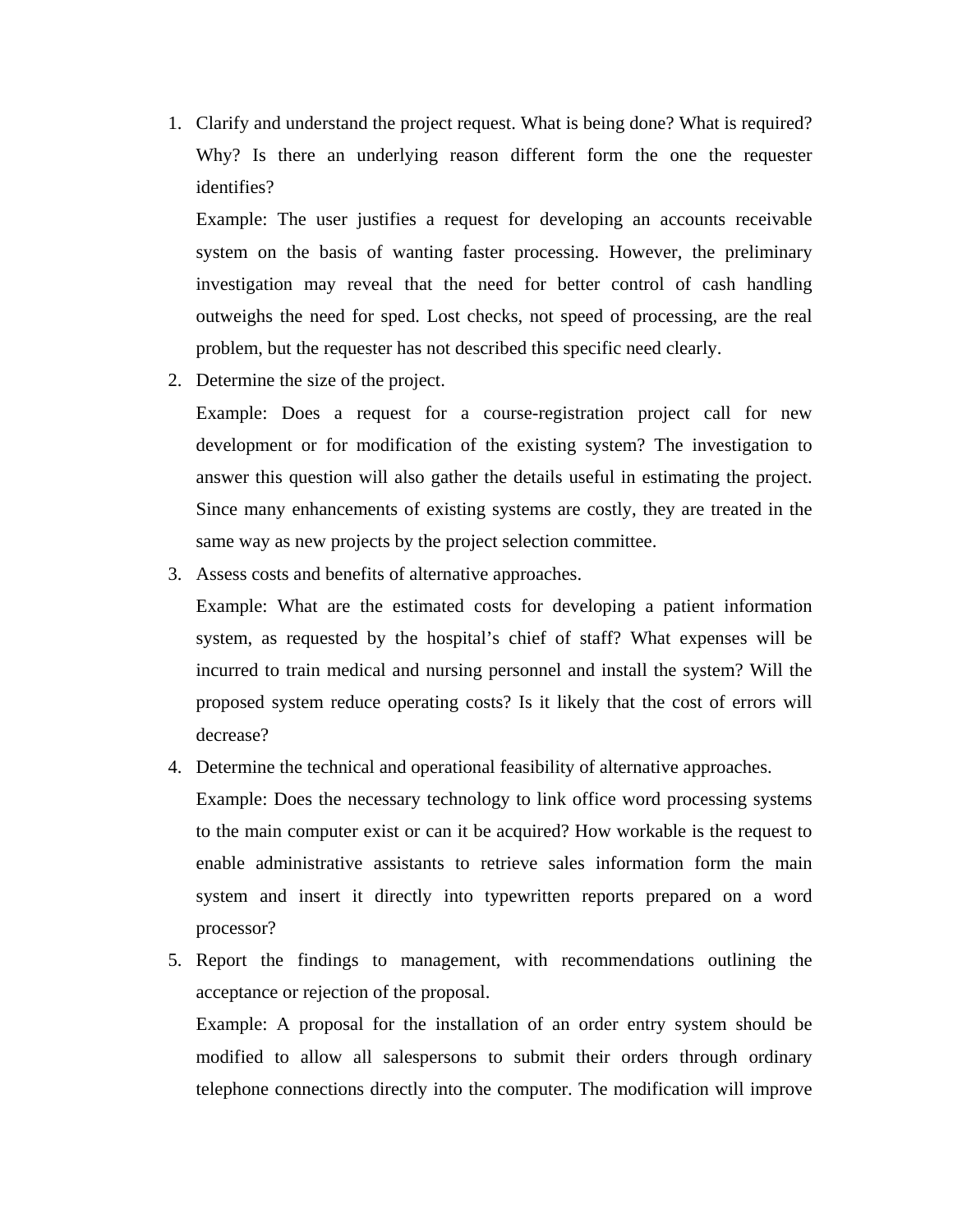the usefulness of the system and increase the financial benefits to the organization.

#### **3.9 Conducting the Investigation**

The data that the analysts collect during preliminary investigations are gathered through two primary methods: reviewing documents and interviewing selected company personnel.

#### **3.9.1 Reviewing Organization Documents**

The analysts conducting the investigation first learn about the organization involved in, or affected by, the project. For example, to review an inventory systems proposal means knowing first how the inventory department operates and who the managers and supervisors are Analysts can usually learn these details by examining organization charts and studying written operating procedures. The procedures describe how the inventory process should operate and identify the most important steps involved in receiving, managing, and dispensing stock.

### **3.9.2 Conducting Interviews**

Written documents tell the analysts how the systems should operate, but they may not include enough detail to allow a decision to be made about the merits of a systems proposal, nor do they present user views about current operations. To learn these details, analysts use interviews.

Interviews allow analysts to learn more about the nature of the project request and the reason for submitting it. To accomplish the purpose of the interviews, analysts must be sure to emphasize the request and the problem it addresses. In other words, interviews should

provide details that further explain the project and show whether assistance is merited economically, operationally, and technically. Working out a solution to the situation comes later, during the detailed investigation.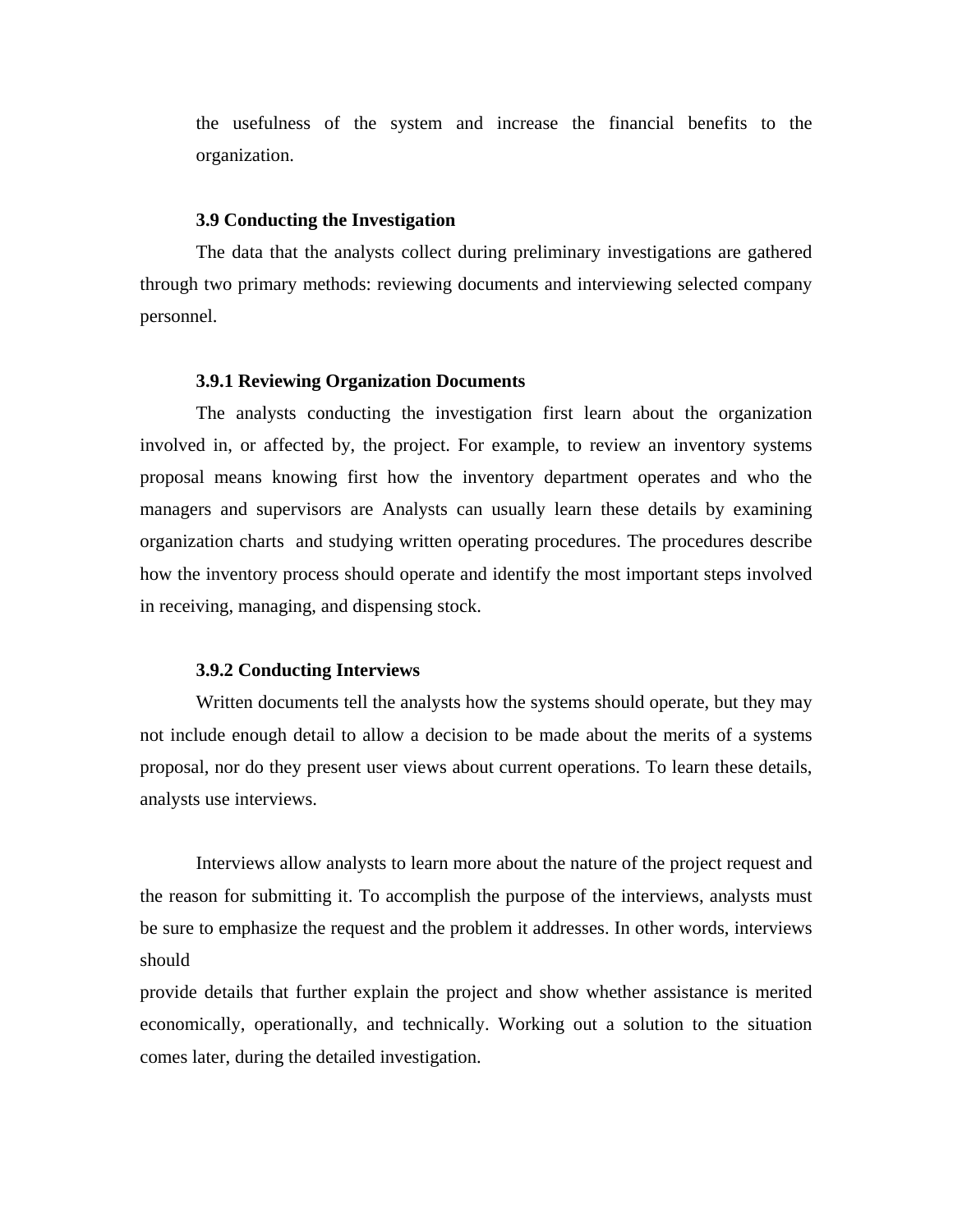Usually, preliminary investigation interviews involve only management and supervisory personnel.

### **3.10 Testing Project Feasibility**

Preliminary investigations examine project feasibility, the likelihood the system will be useful to the organization. Three tests of feasibility-all equally important-are studied: operational, technical and financial.

### **3.10.1 Operational Feasibility**

Proposed projects are beneficial only if they can be turned into information systems that will meet the organization's operating requirements. Simply stated, this test of feasibility asks if the system will work when it is developed and installed. Are there major barriers to implementation? Here are questions that will help test the operational feasibility of project:

- Is there sufficient support for the project from management? From users? If the current system is well liked and used to the extent that persons will not be able to see reasons for a change, there may be resistance.
- Are current business methods acceptable to the users? If they are not, users may welcome a change that will bring about a more operational and useful system.
- Have the users been involved in the planning and development of the project? Early involvement reduces the chances of resistance to the system and change in general and increases the likelihood of successful projects.
- Will the proposed system cause harm? Will it produce poorer result in any respect or area? Will loss of control result in any area? Will accessibility of information be lost? Will individual performance be poorer after implementation than before? Will customers be affected in an undesirable way? Will the system slow performance in any areas?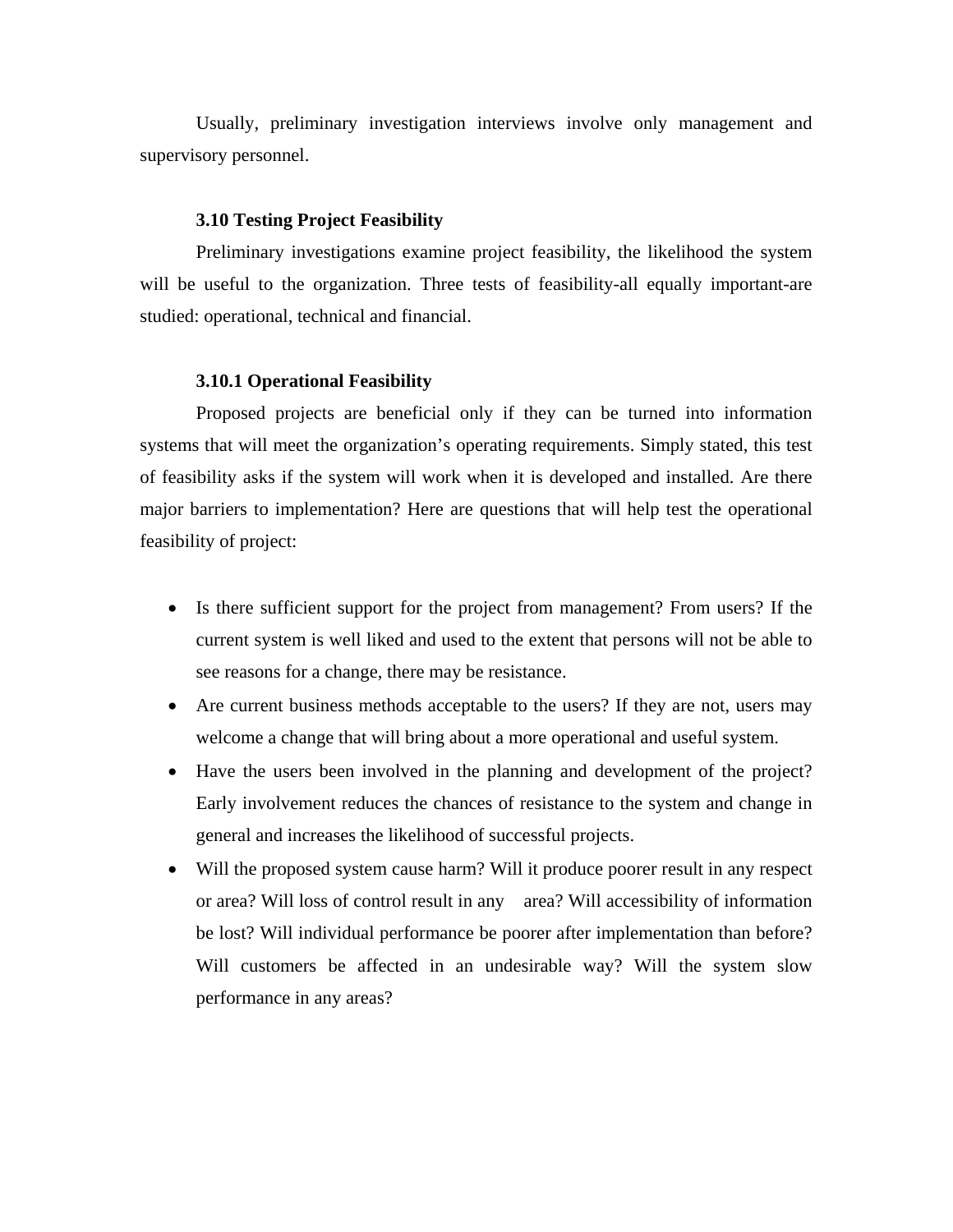Issues that appear to be relatively minor in the beginning have ways of growing into major problems after implementation. Therefore, all operational aspects must be considered carefully.

### **3.10.2 Technical Feasibility**

The technical issues usually raised during the feasibility stage of the investigation include these:

- 1. Does the necessary technology exist to do what is suggested (and can it be acquired)?
- 2. Does the proposed equipment have the technical capacity to hold the data required to use the new system?
- 3. Will the proposed system provide adequate responses to inquiries, regardless of the number or location of users?
- 4. Can the system be expanded if developed?
- 5. Are there technical guarantees of accuracy, reliability, ease of access, and data security?

For example, if the proposal includes a printer that prints at the rate of 15,000 lines per minute, a brief search shows that this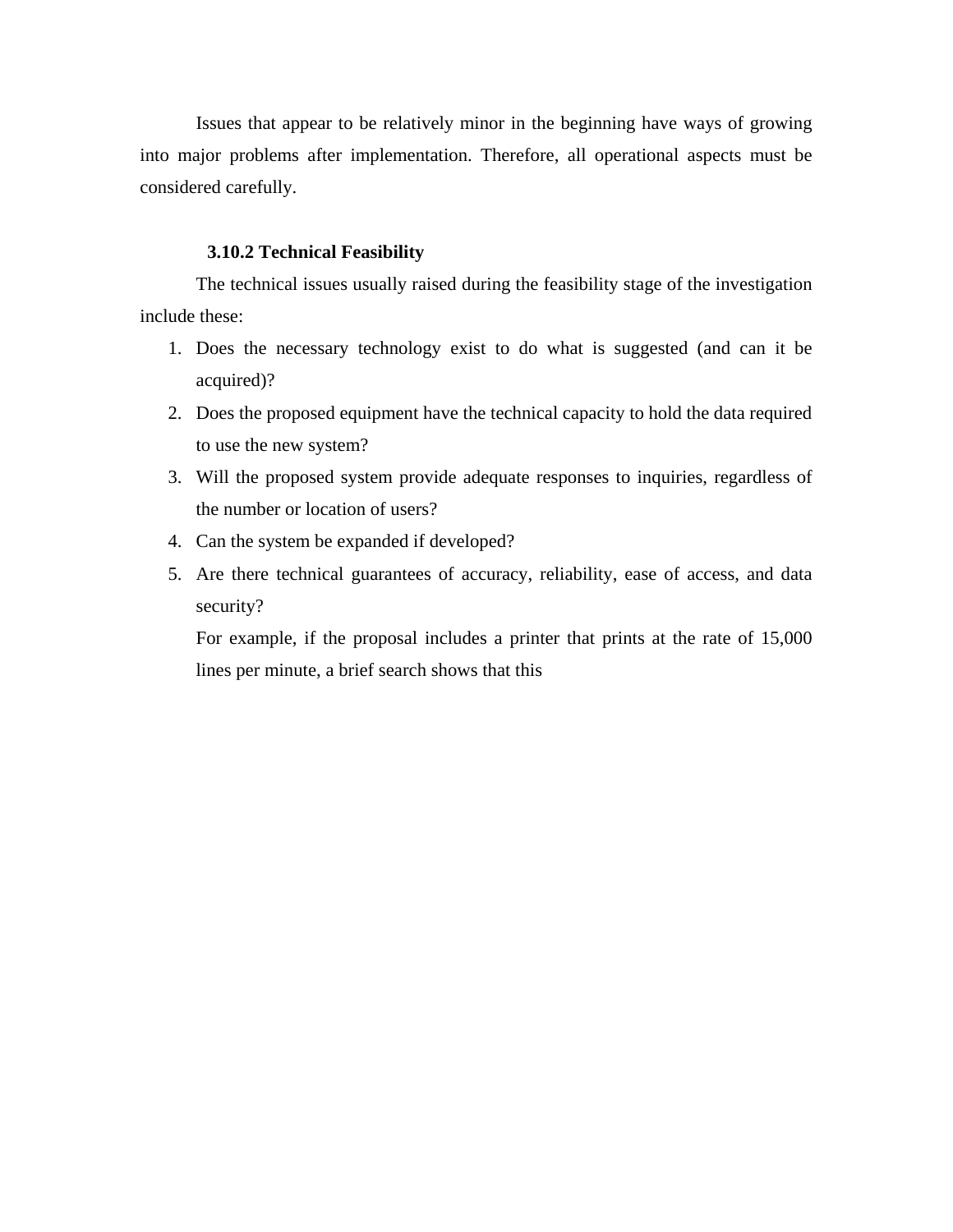specification is technically feasible. (Whether it should be included in the configuration is an economic decision.)On the other hand, if a user is requesting voice input to write, read, and change stored data, the proposal may not be technically feasible.

### **3.10.3 Financial and Economic Feasibility**

 A system that can be developed technically and that will be used installed must still be a good investment for the organization. Financial benefits must equal or exceed the costs. The financial and economic questions raised by analysts during he preliminary investigation are for the purpose of estimating the following:

- 1. The cost to conduct a full systems investigation
- 2. The cost of hardware and software for the class of application being considered.
- 3. The cost nothing changes (i.e., the proposed system is not developed

To be judged feasible, a project proposal must passed all these tests. Otherwise, it is not a feasible project. For example, a personnel record feasible if the necessary technology does not exit. A medical system that can be developed at reasonable costs but that nurses will avoid using cannot be judged operationally feasible.

### **3.11 Handling Infeasible Projects**

 Not all projects submitted for evaluation and review are judged acceptable. Requests that fail to pass feasibility tests are not pursued further, unless they are reworked and resubmitted as new proposals. In some cases, only part of a project is actually unworkable, and the selection committee may decide to combine the workable part of the project with another feasible proposal.

 In still other cases, preliminary investigations produce enough new information to suggest that improvements in management and supervision, not the development of information systems, are the actual solutions to reported problems.

### **3.12 Summary:**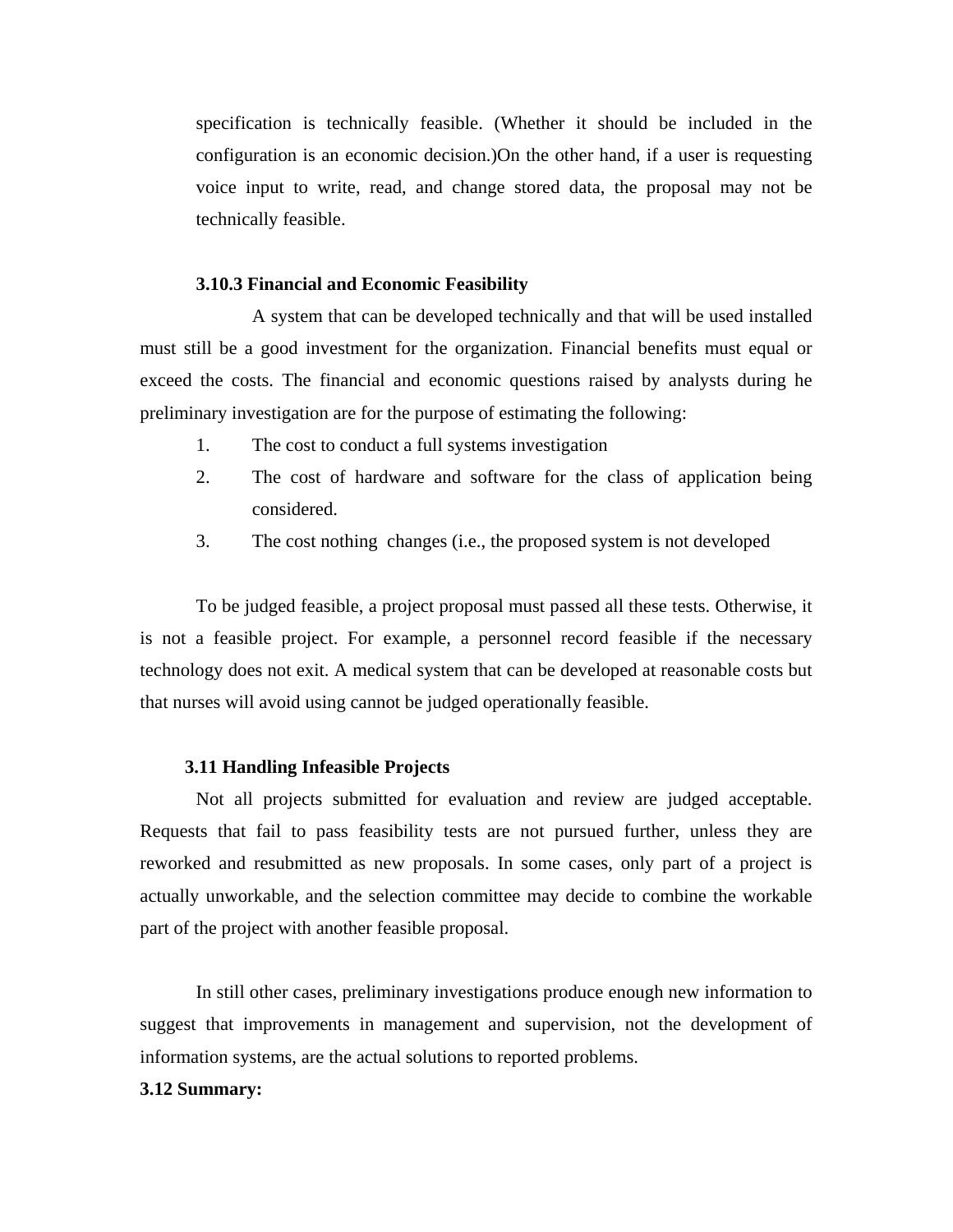The first step in the system development life cycle is the identification of a need. This is a user's request to change, improve or enhance an existing system. Because there is likely to be a stream of such requests, standard procedures must be established to deal with them. The objective of project selection is to determine whether the request is valid and feasible before a recommendation is reached to do nothing, improve or modify the existing system or build a new one. There are four primary sources of project requests. The requesters inside the organization are department managers, senior executives, and systems analysts. Shared, complete and accurate information requirements are essential in building computer – based information systems. The Association for Computing Machinery (ACM) Curriculum Committee on Computing Education for Management recognized this by suggesting two distinct job titles for systems developments: " information analyst" and " systems designer" rather than the more general term " systems analyst". There are three key strategies or general approaches for eliciting information regarding the user's requirements: (1) asking, (2) getting information form the existing information system, and prototyping. The third strategy for determining user information requirements is used when the user cannot establish information needs accurately before the information system is built. Managing Project Review and Selection will be done by different methods such as Steering committee method, Information System Committee Method, User-group committee method and others method. The data that the analysts collect during preliminary investigations are gathered through two primary methods: reviewing documents and interviewing selected company personnel. Preliminary investigations examine project feasibility, the likelihood the system will be useful to the organization. Three tests of feasibility-all equally important-are studied: operational, technical and financial. Not all projects submitted for evaluation and review are judged acceptable.

### **3.13 Questions:**

1. Explain closed questions and open-ended questions with examples.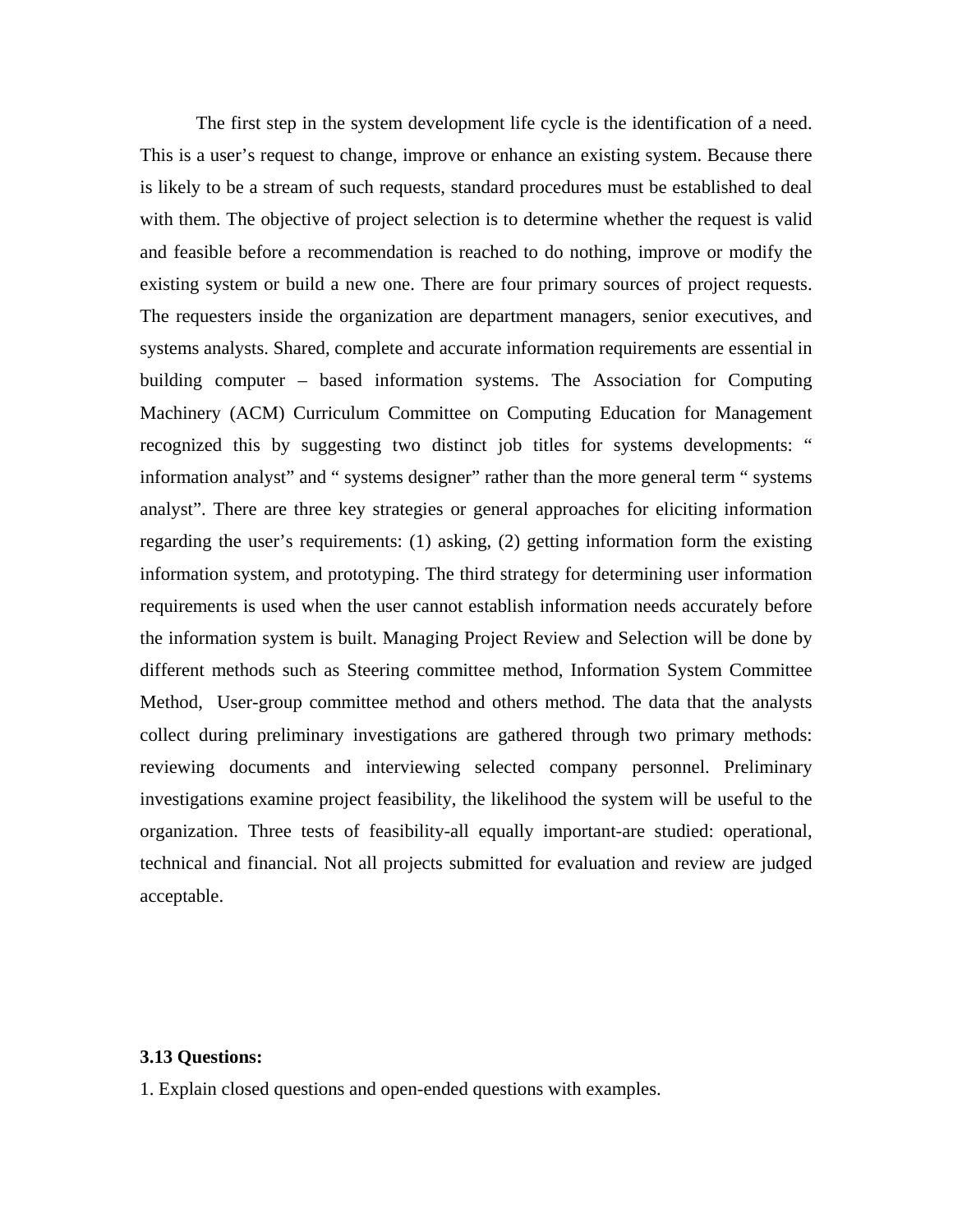- 2.What planning dimensions determine information system development? Elaborate.
- 3. Why is it difficult to determine user requirements.
- 4. What is the purpose of preliminary investigation.
- 5. What is an infeasible project and how are they handled.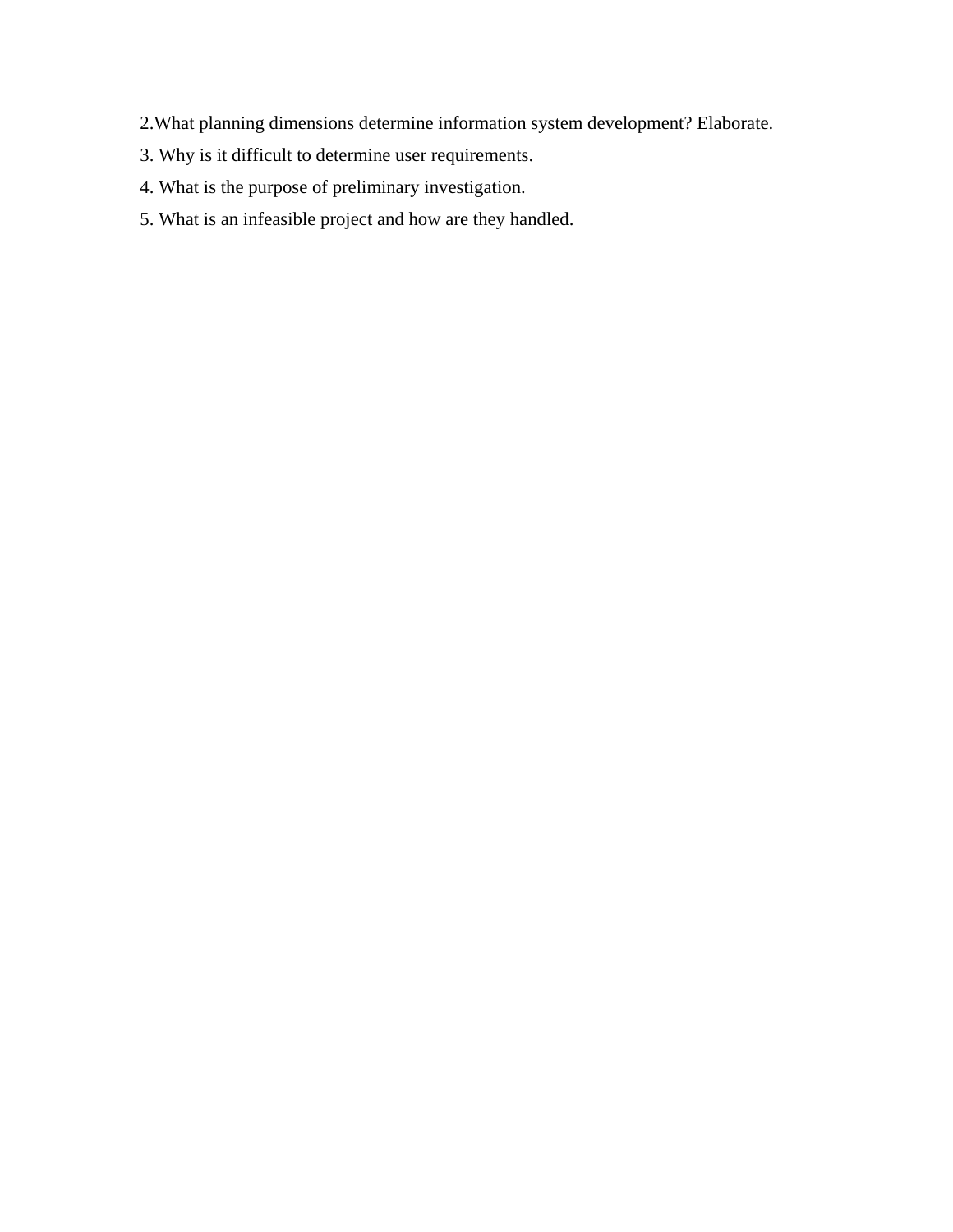# **CHAPTER 4**

| <b>Lesson No: 4</b> | <b>Lesson Name: Feasibility Study</b> |
|---------------------|---------------------------------------|
|                     |                                       |

**Author : Dr. Jawahar Vetter: Prof. Dharminder Kumar** 

*4.0 Objectives:* 

# *4.1 Introduction*

 *4.2 System Performance Definition* 

- *4.2.1 Statement of constraints*
- *4.2.2 Identification of specific System Objectives*
- *4.2.3 Description of output*

# *4.3 Feasibility Study*

- *4.3.1 Feasibility Considerations*
- *4.3.2 Economic Feasibility*
- *4.3.3 Technical Feasibility*
- *4.3.4 Behavioral Feasibility*
- *4.4 Steps in Feasibility Analysis*
- *4.5 Summary*
- *4.6 Questions*

### **4.0 Objectives:**

- How the project selection will be conducted
- What are the various steps involves in defining system performance
- What are the key considerations are involved in feasibility analysis
- How to conduct the feasibility study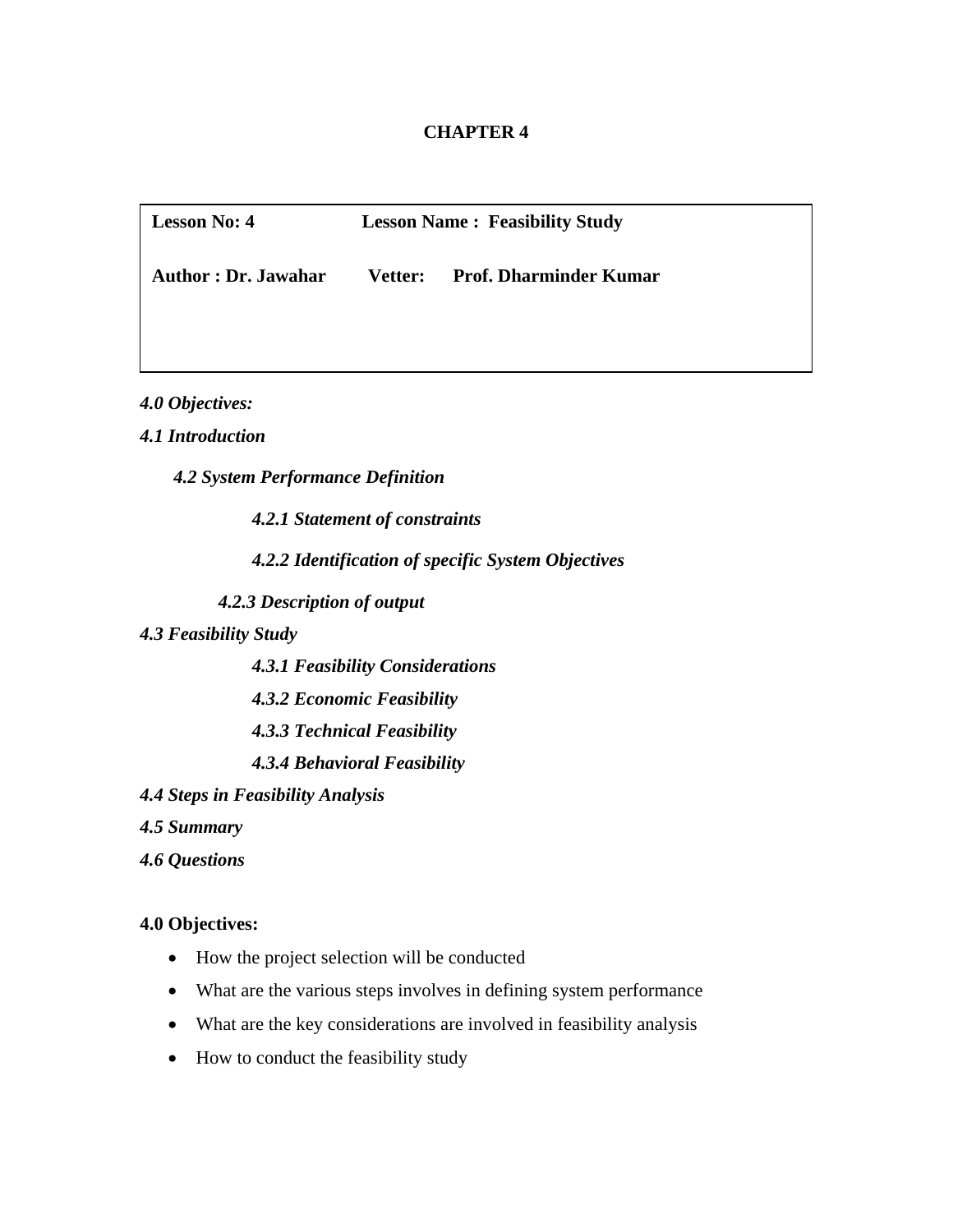### **4.1 Introduction: -**

The project selection phase is over resulting in completion of various activities:

| $\cdot$   | Recognition of need.                                           |  |  |
|-----------|----------------------------------------------------------------|--|--|
| $\cdot$   | Determination of user requirements.                            |  |  |
| $\bullet$ | An initial investigation.                                      |  |  |
| $\cdot$   | Verification of objectives, constraints, required outputs $\&$ |  |  |
|           |                                                                |  |  |

required inputs.

The next step is to determine exactly what the candidate system is to do by defining its expected performance. Thus, a feasibility study is carried out to select the best system that meets performance requirements. It comprises of identification, description & evaluation of candidate system and finally selection of the best system for the job. The feasibility study recommends to the management either the most effective system or concludes that the system may not be evolved.

### **4.2 System Performance Definition**

A system's required performance be defined by describing its output in a useracceptable format and at a higher level of detail than what was described in the initial investigation. This involves three steps:

- 1. Statement of constraints.
- 2. Identification of specific system objectives.
- 3. Description of outputs.

This phase builds on the previous phase in that much of the work may already have been done.

#### **4.2.1 Statement of constraints**

Constraints are factors that limit the solution of the problem. Some constraints are identified during the initial investigation and are discussed with the user. There are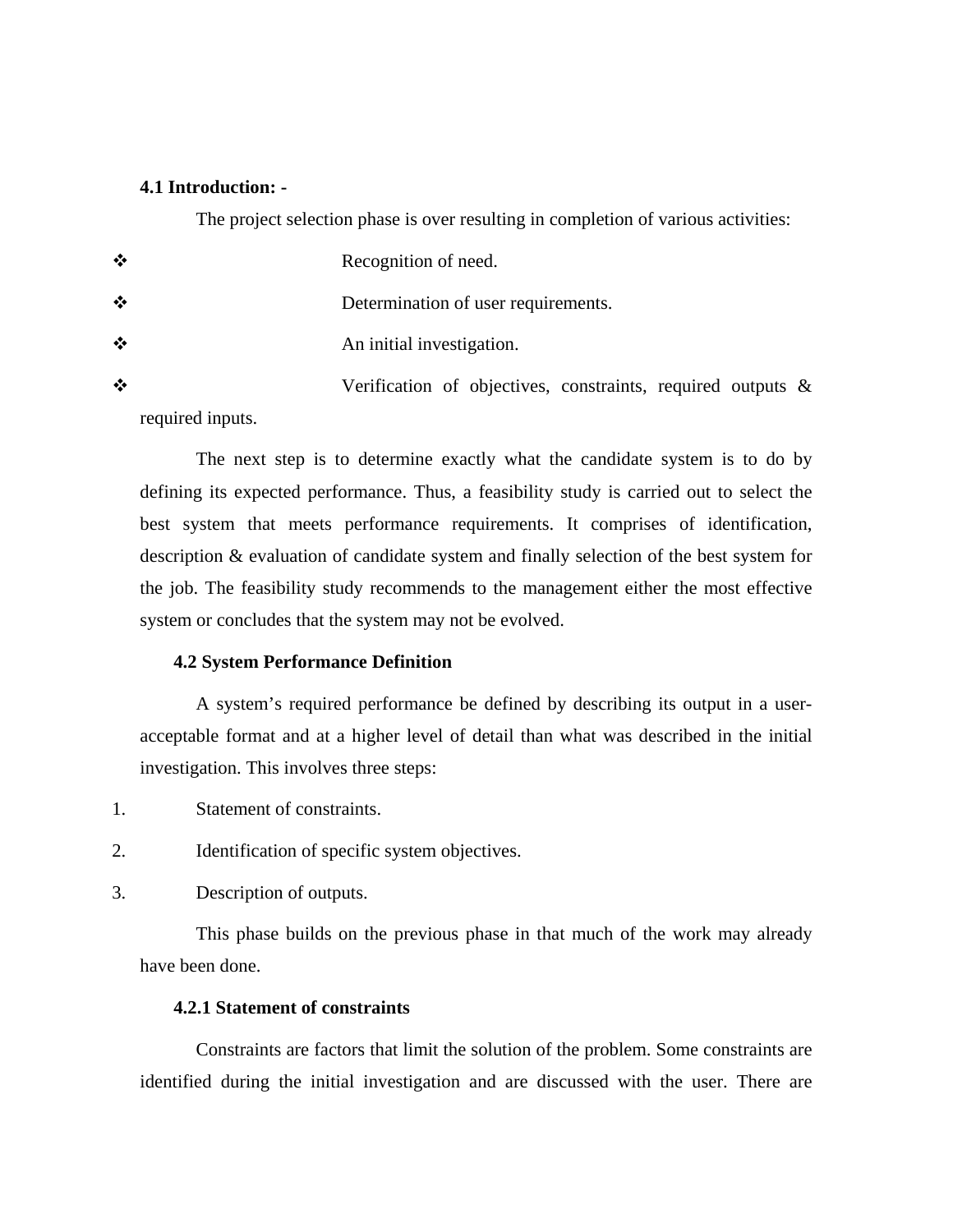general constraints that might have a bearing on the required performance of a candidate system. Let's consider safe deposit billing system to illustrate these points. The current billing system and the department handling billing and customer payments face problems. The result of the fact-finding phase of the initial investigation revealed the following general constraints:

- 1. The president views safe deposit billing as a low priority. He has a false impression that computers are not needed as long as customers can have access to their boxes.
- 2. The senior vice president is worried that a billing system might require the transfer of safe deposit staff to other departments. Considering Florida's level of unemployment and the cost of retraining, a candidate system has to do more than produce reports.
- 3. The accounting department has been pushing for installing a computer-based general ledger application for months. The vice president of operations, bogged down with auditing and operations problems, continued to shelve the request.
- 4. Management has a limited knowledge of computers, although it has several applications on the computer: checking and savings, installment loans, commercial loans and trusts. The president, in his early sixties and interested in "the bottom line" of the financial statement, is traditionally reluctant to spend money on computers.
- 5. Safe deposit, while doing better than breaking even, is not projected to grow as fast as it did in the early 1980s. The community's recent success in controlling burglaries had an adverse impact on the demand for box rentals in general.
- 6. If an online system is to be installed, it must interface with the existing checking/savings application to allow for the automatic payment of box rentals.
- 7. A proposed design must be compatible with the bank's Burroughs computer system.

### **4.2.2 Identification of specific System Objectives**

 Once the constraints are spelled out, the analyst proceeds to identify the system's specific performance objectives. They are derived from the general objectives specified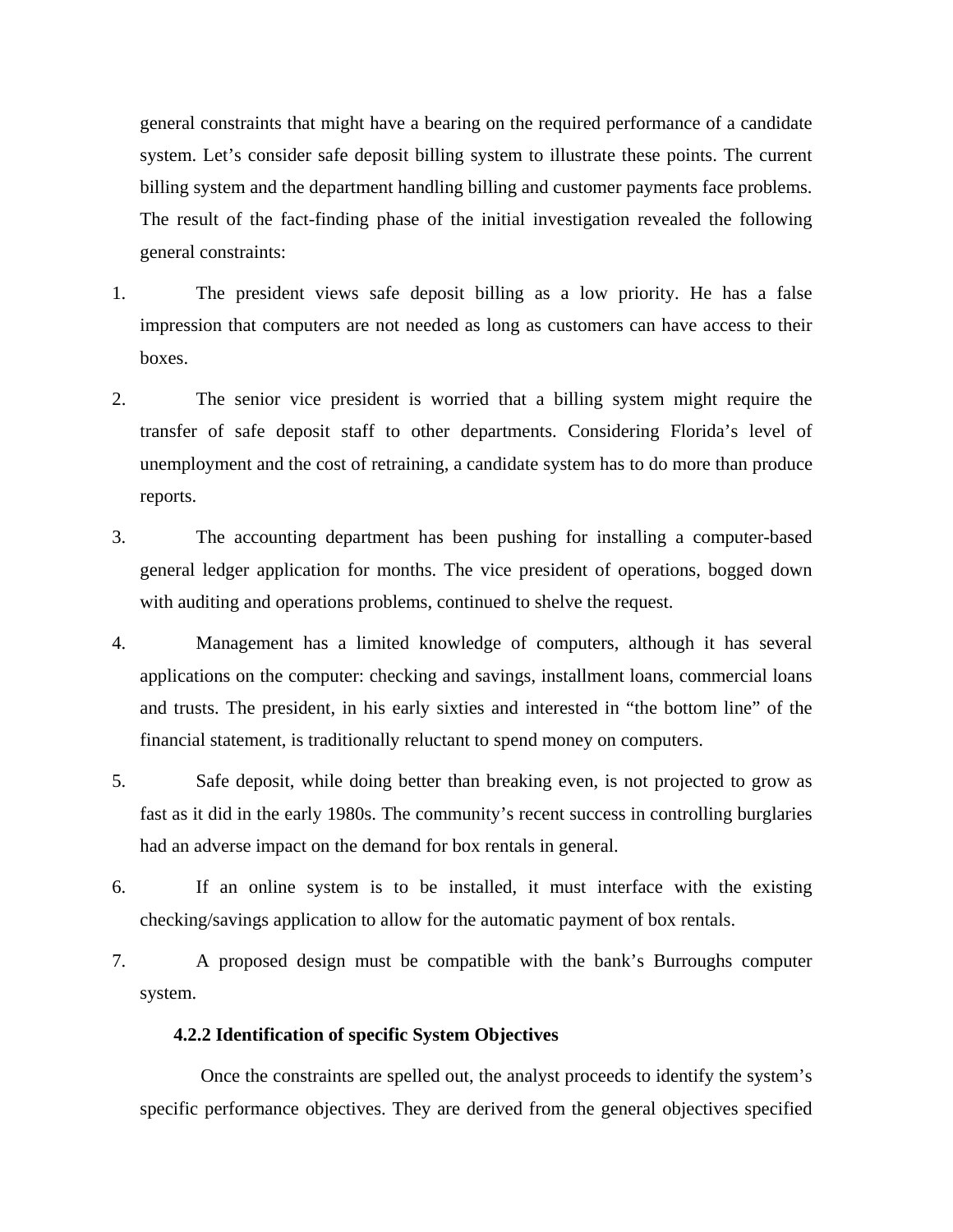in the project directive at the end of the initial investigation. The steps are to state the system's benefits and then translate them into measurable objectives. In our scenario, the candidate system's anticipated benefits are as follows:

- 1. Improved collection schedule.
- 2. Cost reduction.
- 3. Physical space reduction.
- 4. Improved customer service.

Each benefit is analyzed and translated into measurable objectives.

- 1. Collection is improved by billing 30 days in advance of the box renewal data, and one more notice is sent within two weeks. It also improves the account receivables payment "float."
- 2. Cost reduction is realized by reducing the payroll by two employees. The new online billing system requires less than two hours of labor per day, compared with six hours under the current system.
- 3. Placing the microcomputer in the place of one of the four existing desks reduces physical space requirements. The remaining desks are removed, allowing an extra cubicle for customer use.
- 4. Placing master cards and rental information online improve customer service, thus reducing the waiting time of entry from 3 minutes to 30 seconds.

These objectives are effective in comparing the performance of the candidate system with that of the current system. The information – oriented flowchart, input/output analysis sheet and data flow diagram produced in the initial investigation lead to the conclusions that (1) the current system is inefficient and (2) a new online, terminal  $$ oriented system would be the solution. This conclusion was reflected in the general project directive submitted to the user for approval. This information is used as a basis for preparing specific objectives for the candidate system:

1. To establish a billing system with six five-day cycles per month.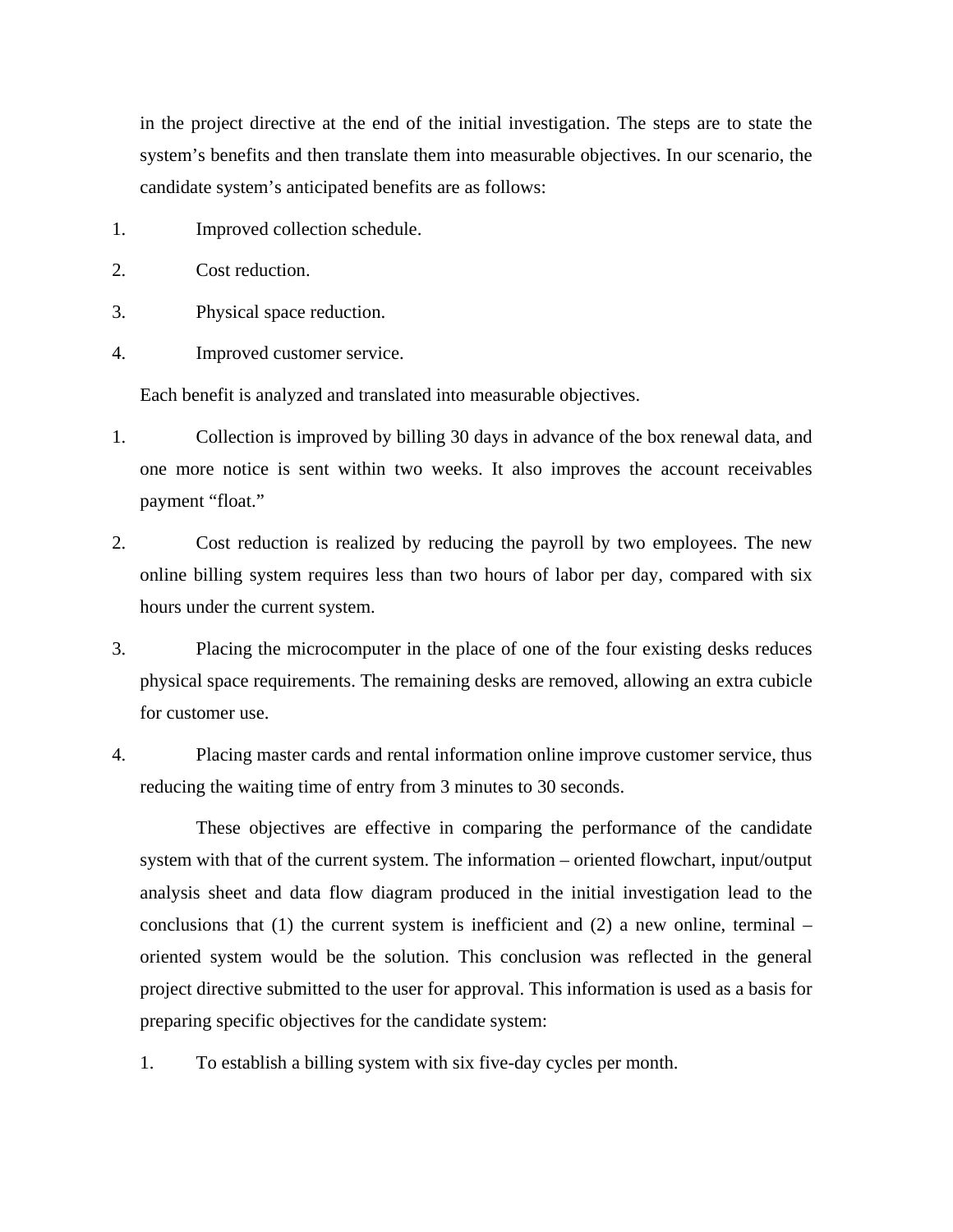2. To mail customers no later than the close of the billing cycle and no later than 25 days prior to the box renewal date.

3. To mail customers a reminder two weeks after the initial statement for box renewal.

4. To speed collections and reduce the "float" by 40 percent.

5. To examine the availability of boxes by size, rental fees and location.

6. To evaluate the ratio of rented to available boxes at all times.

7. To produce periodic reports to management on the performance of the safe deposit department.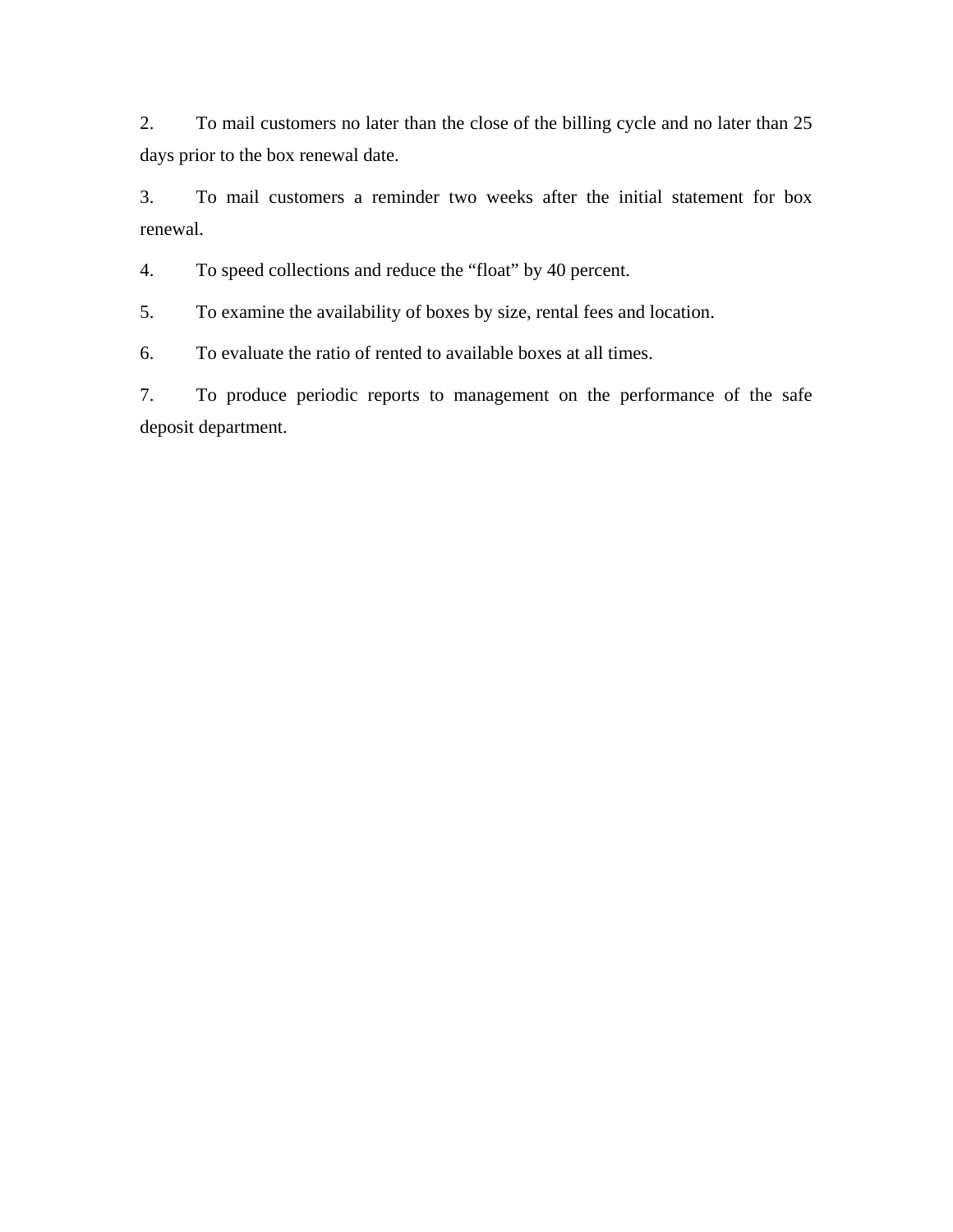### **4.2.3 Description of output**

A final step in system performance definition is describing the output required by the user. An actual sketch of the format and contents of the reports (layout) as well as a specification of the media used, their frequency and the size and number of copies required are prepared at this point. Specifying exactly what the output will look like leads to an estimate of the computer storage requirements that form the basis for the file design to be undertaken in the design phase of the life cycle. The analyst is now ready to evaluate the feasibility of candidate systems to produce these outputs.

#### **4.3 Feasibility Study**

Many feasibility studies are disillusioning for both users and analysts. First, the study often presupposes that when the feasibility document is being prepared, the analyst is in a position to evaluate solutions. Second most studies tend to overlook the confusion inherent in system development-the constraints and the assumed attitudes. If the feasibility study is to serve as decision document it must answer three key questions:

- 1. Is there a new and better way to do the job that will benefit the user?
- 2. What are the costs and savings of the alternative (s)?
- 3. What is recommended?

The most successful system projects are not necessarily the biggest or most visible in a business but rather those that truly meets user expectations. More projects fail because of inflated expectations than for any other reason.

### **4.3.1 Feasibility Considerations**

Three key considerations are involved in the feasibility analysis: economic, technical and behavioral. Let's briefly review each consideration and how it relates to the systems effort.

#### **4.3.2 Economic Feasibility**

Economic analysis is the most frequently used method for evaluating the effectiveness of a candidate system. More commonly known as cost/benefit analysis, the procedure is to determine the benefits and savings that are expected from a candidate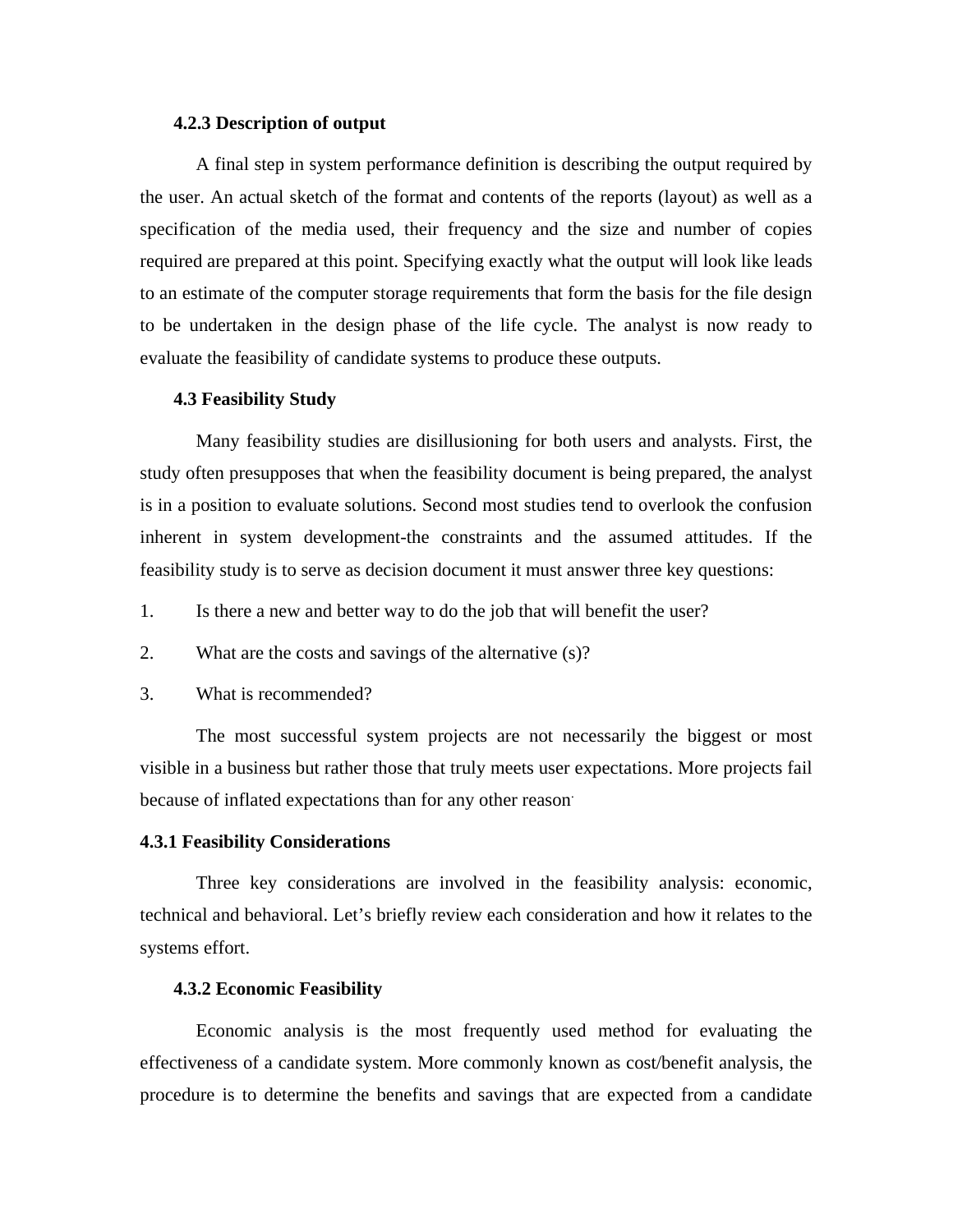system and compare them with costs. If benefits outweigh costs, then the decision is made to design and implement the system. Otherwise, further justification or alterations in the proposed system will have to be made if it is to have a chance of being approved. This is an ongoing effort that improves in accuracy at each phase of the system life cycle.

### **4.3.3 Technical Feasibility**

Technical feasibility centers around the existing computer system (hardware, software, etc.) and to what extent it can support the proposed addition. For example, if the current computer is operating at 80 percent capacity-an arbitrary ceiling- then running another application could overload the system or require additional hardware. This involves financial considerations to accommodate technical enhancements. If the budget is a serious constraint, then the project is judged not feasible.

#### **4.3.4 Behavioral Feasibility**

People are inherently resistant to change, and computers have been known to facilitate change. An estimate should be made of how strong a reaction the user staff is likely to have toward the development of a computerized system. It is common knowledge that computer installations have something to do with turnover, transfers, retraining and changes in employee job status. Therefore, it is understandable that the introduction of a candidate system requires special effort to educate, sell and train the staff on new ways of conducting business.

In safe deposit example, three employees are more than 50 years old and have been with the bank over 14 years, four of which have been in safe deposit. The remaining two employees are in their early thirties. They joined safe deposit about two years before the study. Based on data gathered from extensive interviews, the younger employees want the programmable aspects of safe deposit (essentially billing) put on a computer. Two of the three older employees have voiced resistance to the idea. Their view is that billing is no problem. The main emphasis is customer service – personal contact with customers. The decision in this case was to go ahead and pursue the project.

### **4.4 Steps in Feasibility Analysis**

Feasibility analysis involves eight steps: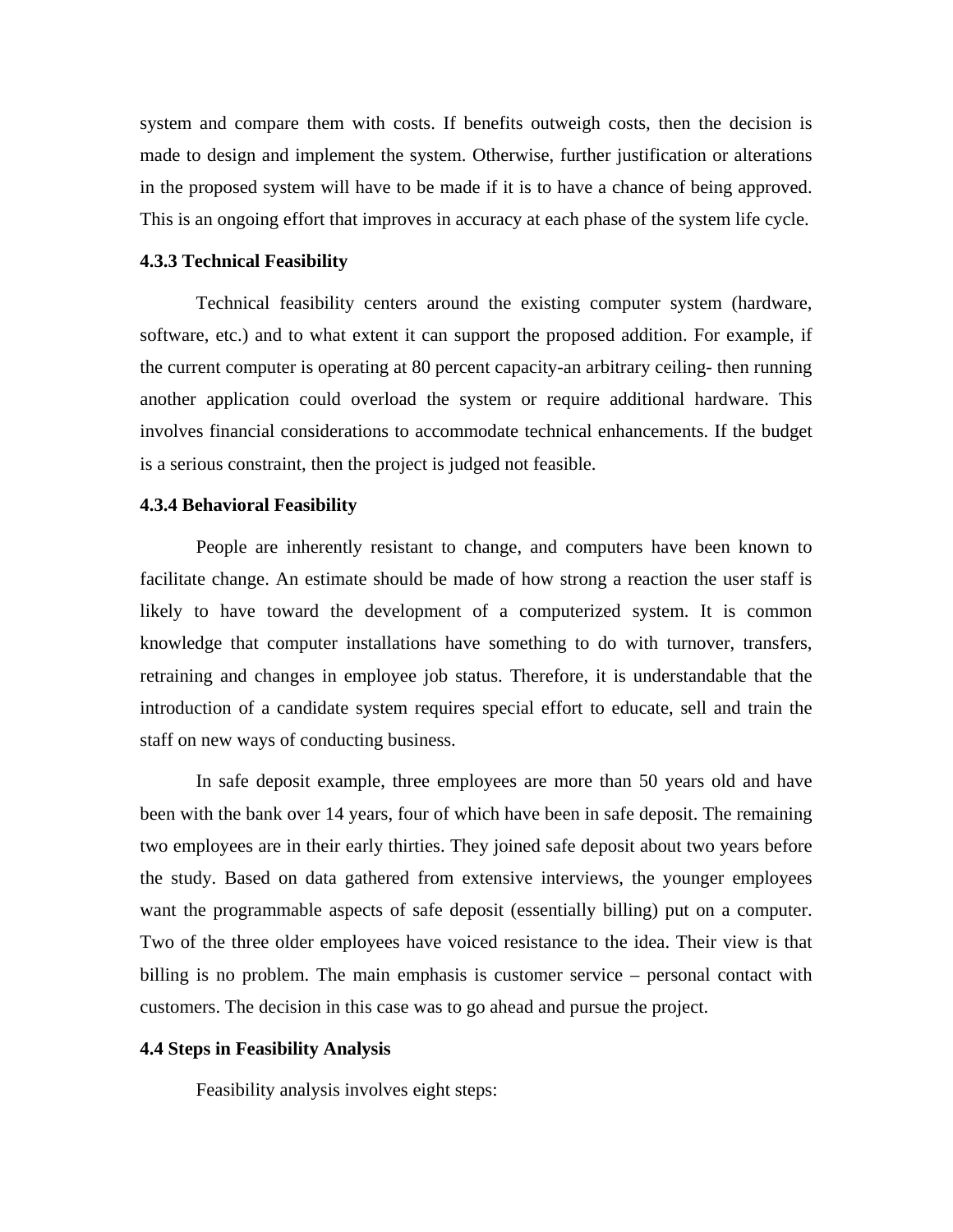- 1. From a project team and appoint a project leader.
- 2. Prepare system flowcharts.
- 3. Enumerate potential candidate systems.
- 4. Describe and identify characteristics of candidate systems.
- 5. Determine and evaluate performance and cost effectiveness of each candidate system.
- 6. Weight system performance and cost data.
- 7. Select the best candidate system.
- 8. Prepare and report final project directive to management.

### **1. Form a project Team and Appoint a Project Leader**

The concept behind a project team is that future system users should be involved in its design and implementation. Their knowledge and experience in the operations area are essential to the success of the system. For small projects, the analyst and an assistant usually suffice; however, more complex studies require a project team. The team consists of analysts and user staff - enough collective expertise to devise a solution to the problem. In many cases, an outside consultant and an information specialist join the team until the job is completed.

Projects are planned to occupy a specific time period, ranging from several weeks to months. The senior systems analyst is generally appointed as project leader. He/she is usually the most experienced analyst in the team. The appointment is temporary, lasting as long as the project. Regular meetings take place to keep up the momentum and accomplish the mission – selection of the best candidate system. A record is kept of the progress made in each meeting.

Regarding the safe deposit case, since the whole user area consists of five employees, the analyst handled most of the work.

#### **2. Prepare System Flowcharts**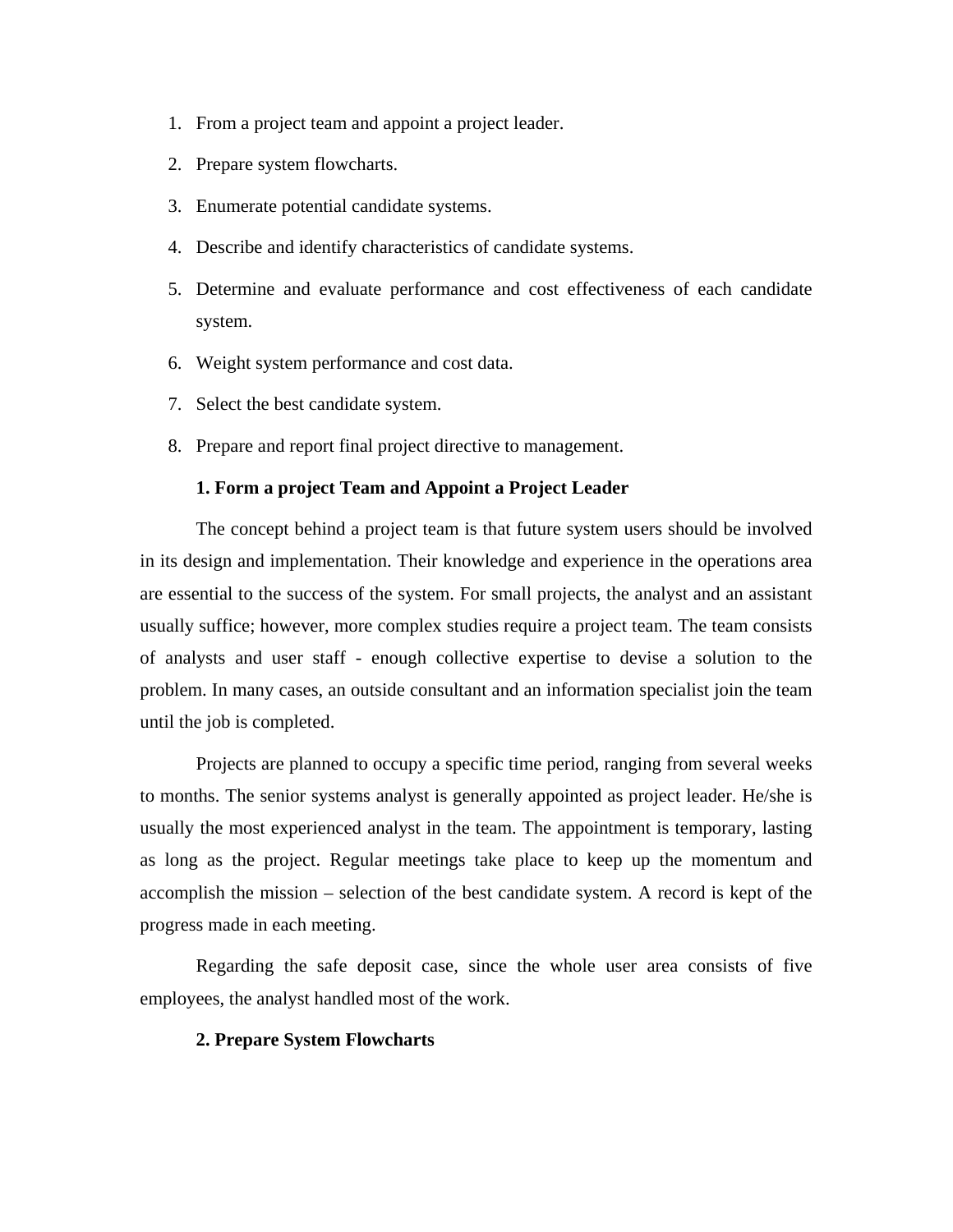The next step in the feasibility study is to prepare generalized system flowcharts for the system. Information – oriented charts and data flow diagrams prepared in the initial investigation are also reviewed at this time. The charts bring up the importance of inputs, outputs and data flow among key points in the existing system. All other flowcharts needed for detailed evaluation are completed at this point.

### **3. Enumerate Potential Candidate Systems**

This step identifies the candidate systems that are capable of producing the outputs included in the generalized flowcharts. This requires a transformation from logical to physical system models. Another aspect of this step is consideration of the hardware that can handle the total system requirements. In the safe deposit case, it was found that virtually any microcomputer system with more than 128k –byte memory an dual disk drive will do the job. It was also learned that a microcomputer can be designed to interface with the bank's mainframe. In this design, actual processing is handled by the microcomputer, whereas information such as payments and credits are transmitted to the main computer files for proper adjustment through the customer's checking account. The question here is: which microcomputer (IBM, Apple, Digital etc.) should be selected? This is taken up in step 6 of the study.

An important aspect of hardware is processing and main memory. There are a large number of computers with differing processing sizes, main memory capabilities and software support. The project team may contact vendors for information on the processing capabilities of the system available.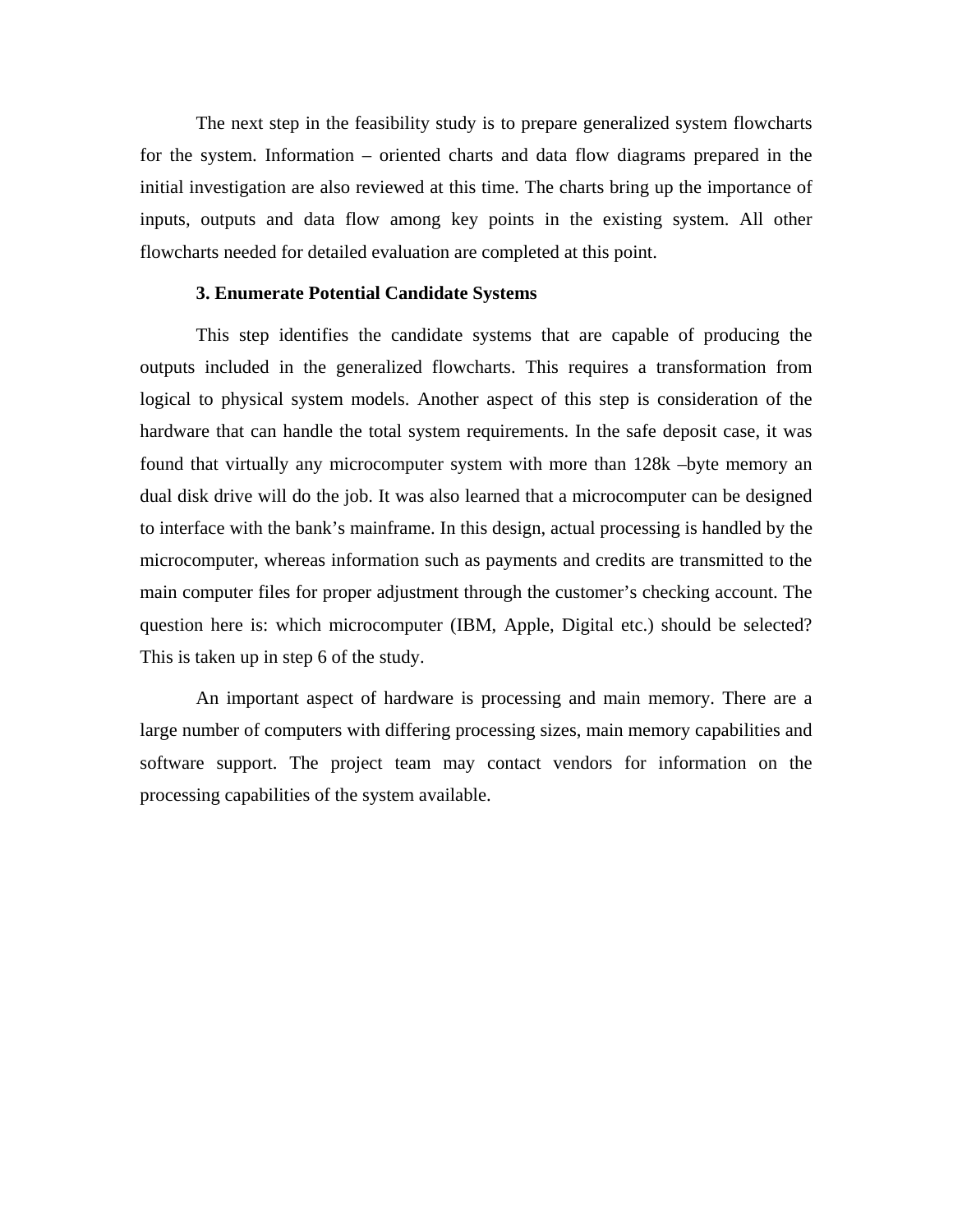#### **4. Describe and Identify Characteristics of Candidate System**

 From the candidate systems considered, the team begins a preliminary evaluation in an attempt to reduce them to a manageable number. Technical knowledge and expertise in the hardware / software area are critical for determining what each candidate system can and cannot do. In the safe deposit example, a search for the available microcomputers and safe deposit billing packages revealed the information summarized in Table 4-1.

These packages were the result of a preliminary evaluation of more than 15 other packages – all purporting to meet the requirements, of the safe deposit billing system. When the number is reduced to three key packages, the next step is to describe in some detail the characteristics of each package. For example, the first candidate system runs on an IBM PC with a minimum of 128K-bytes of memory. The software is written in Oracle, a relatively new language. In case of enhancements, change has to be made through the software house, since the source code is not available to the user.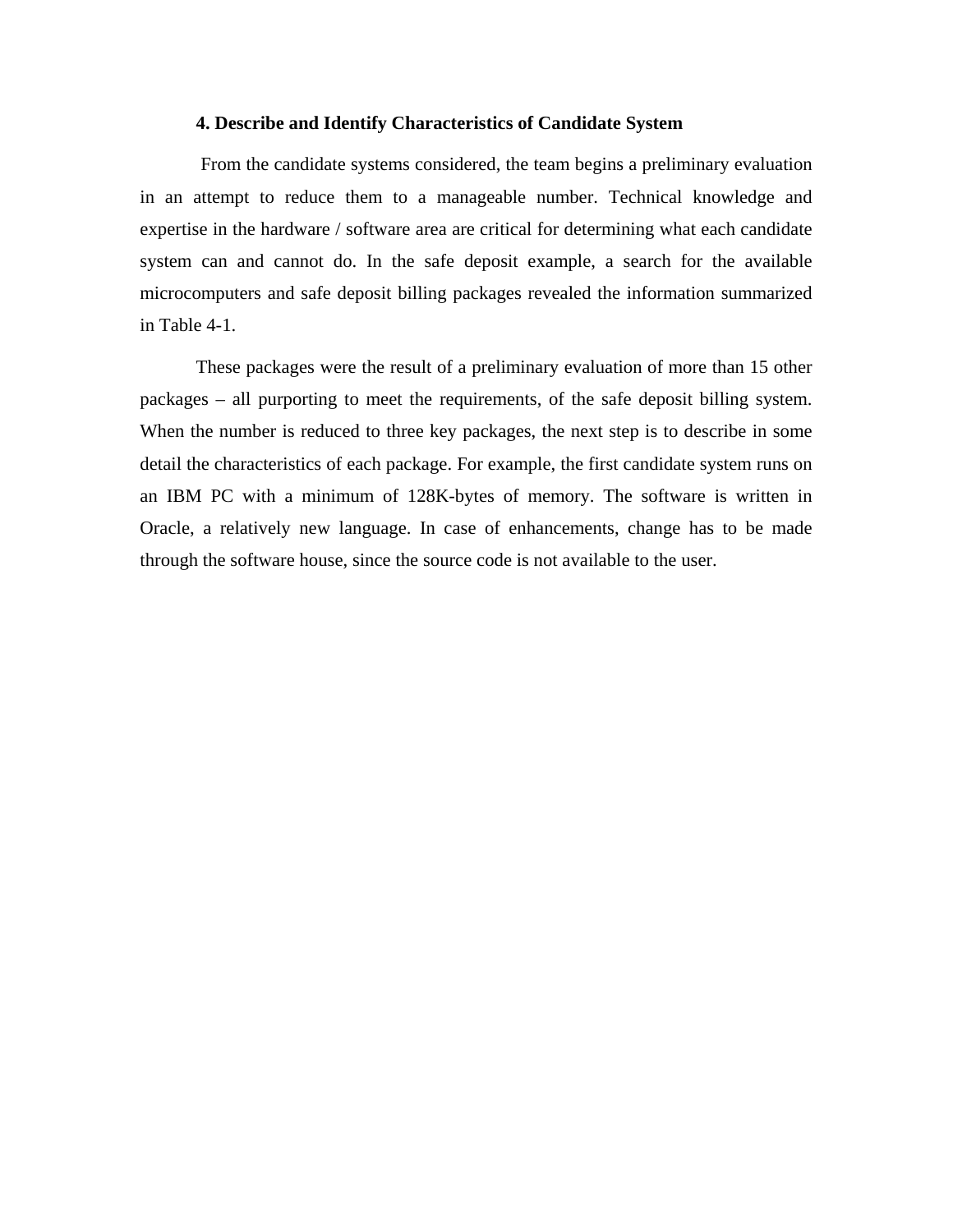| <b>Characteristic</b> | <b>IBM PC</b>  | <b>HP 100</b> | <b>Apple III</b> |
|-----------------------|----------------|---------------|------------------|
| $\mathbf{s}$          |                |               |                  |
| Memory                | 128            | 64            | 264              |
| required (K bytes)    |                |               |                  |
| Source                | Oracle         | <b>VB</b>     | <b>VB</b>        |
| language              |                |               |                  |
| Source Code           | N <sub>o</sub> | Yes           | N <sub>o</sub>   |
| Available             |                |               |                  |
| Purchase terms        | Purchase       | Purchase      | Purchase         |
|                       | (License)      | (License)     | (License)        |
| Purchase price        | Rs.99500       | Rs.80000      | Rs.1,09500       |
| Number                | 200            | 30            | 50               |
| installed to date     |                |               |                  |
| Date<br>of<br>first   | 2002           | 2001          | 2000             |
| installation          |                |               |                  |

### **Table-4-1 Safe Deposit Billing package and Selected Characteristics**

The first package was installed in January 2002. More than 200 packages have been installed to date.

The next two candidate systems are similarly described. The information along with additional data available through the vendor highlights the positive and negative features of each system. The constraints unique to each system are also specified. For example, in the IBM PC package, the lack of an available source code means that the user has to secure a maintenance contract that costs 18 percent of the price of the package per year. In contrast the HP 100 package is less expensive and offers a source code to the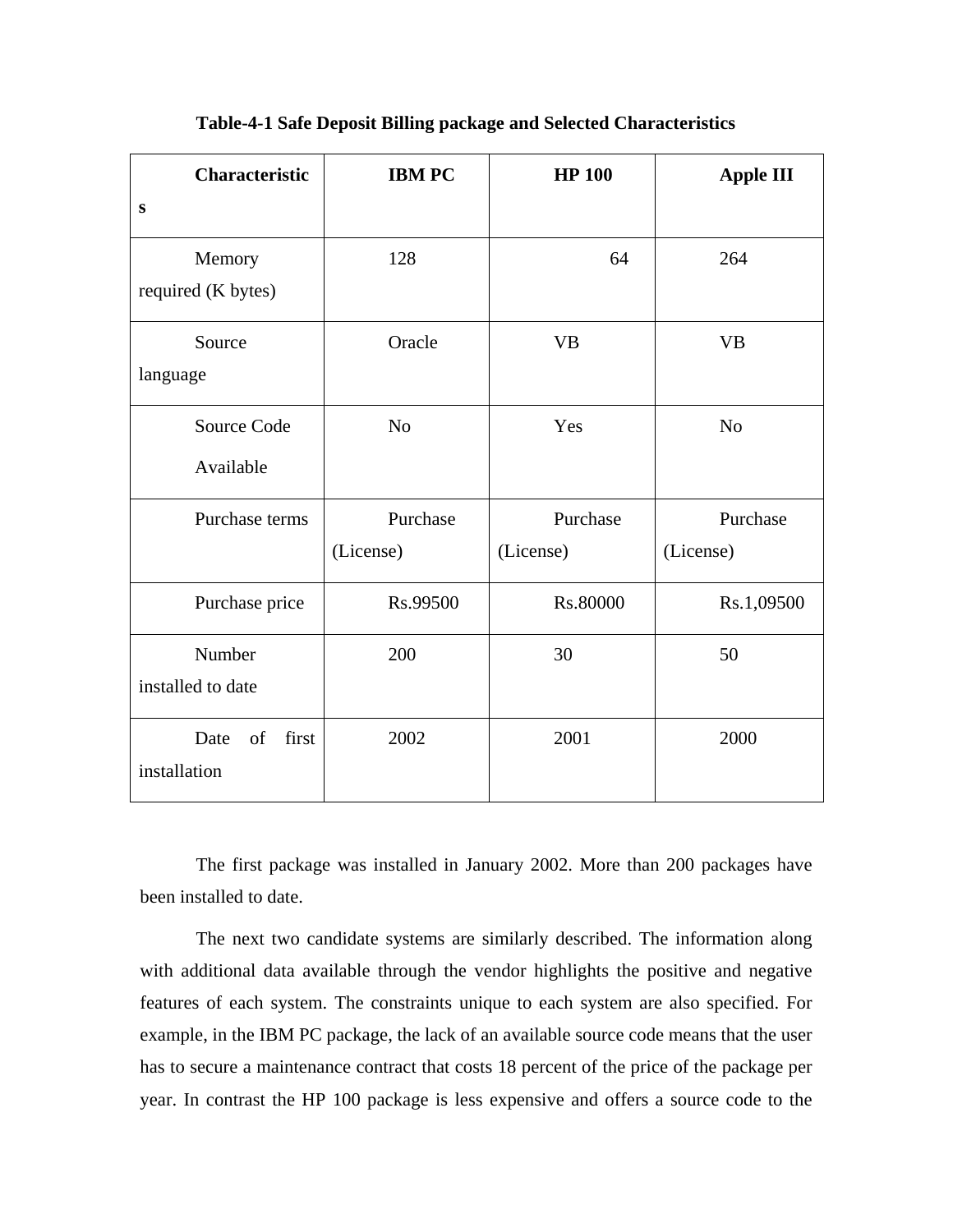user. A maintenance contract (optional) is available at 18 percent of the price of the package.

# **5. Determine and Evaluate Performance and Cost Effectiveness of Each Candidate System**

Each candidate system's performance is evaluated against the system performance requirements set prior to the feasibility study. Whatever the criteria, there has to be as close a match as practicable, although trade-offs are often necessary to select the best system. In the safe deposit case, the criteria chosen in advance were accuracy, growth potential, response time less than five seconds, expandable main and auxiliary storage, and user-friendly software. Often these characteristics do not lend themselves to quantitative measures. They are usually evaluated in qualitative terms (excellent, good, etc.) based on the subjective judgement of the project team.

The cost encompasses both designing and installing the system. It includes user training, updating the physical facilities and documenting. System performance criteria are evaluated against the cost of each system to determine which system is likely to be the most cost effective and also meets the performance requirements. The safe deposit problem is easy. The analyst can plot performance criteria and costs for each system to determine how each fares.

Costs are more easily determined when the benefits of the system are tangible and measurable. An additional factor to consider is the cost of the study design and development. The cost estimate of each phase of the safe deposit project was determined for the candidate system (IBM PC). In many respects, the cost of the study phase is a "sunk cost" (fixed cost). Including it in the project cost estimate is optional.

#### **6. Weight System Performance and Cost Data**

In some cases, the performance and cost data for each candidate system show which system is the best choice? This outcome terminates the feasibility study. Many times, however, the situation is not so clear  $-$  cut. The performance  $\ell$  cost evaluation matrix at times does not clearly identify the best system, so the next step is to weight the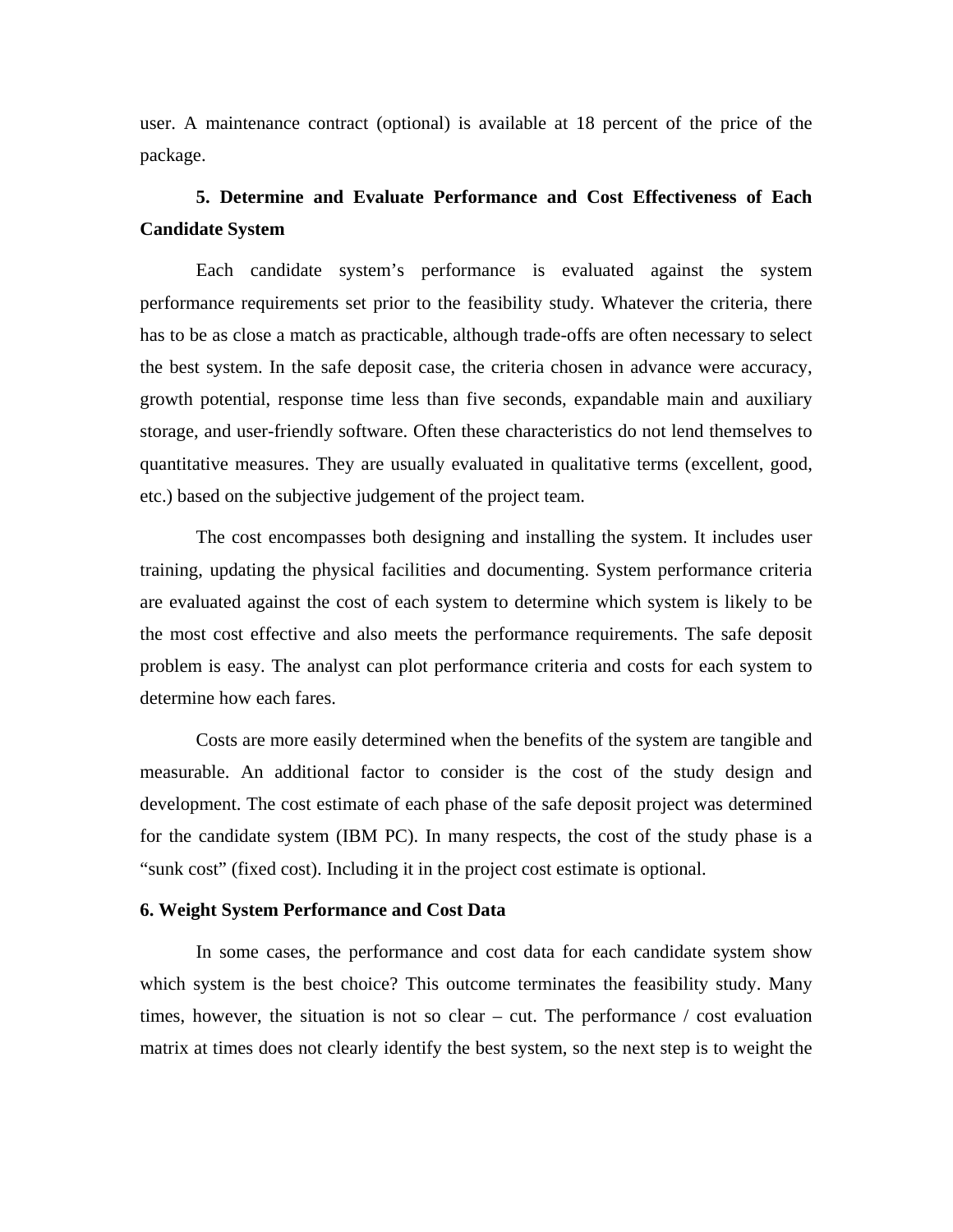importance of each criterion by applying a rating figure. Then the candidate system with the highest total score is selected.

### **The procedure for weighting candidate systems is simple: -**

- 1. Assign a weighting after factor to each evaluation criterion based on the criterion' effect on the success of the system. For example, if the usability criterion is twice as important as the accuracy factor, usability is assigned weight 4 and accuracy is assigned weight 2.
- 2. Assign a quantitative rating to each criterion's qualitative rating. For example, ratings (poor, fair, good, very good, excellent) may be assigned respective values  $(1,2,3,4,5)$ .
- 3. Multiply the weight assigned to each category by the relative rating to determine the score.
- 4. Sum the score column for each candidate system.

Thus, the weighted candidate evaluation matrix is prepared using these steps, which in it self helps in the next step.

### **7. Select the Best Candidate System**

 The system with highest total score is judged the best system. This assumes the weighting factors are fair and the rating of each evaluation criterion is accurate. The criterion of growth potential is generally given the maximum weight, thus the greatest effect on the total score. Additionally, system development and user training are also given high weights.

Most feasibility studies select from more candidate systems than we have mentioned in our example. The criteria chosen and the constraints are also more complex. In any case, management should not make the selection without having the experience to do so. Management cooperation and comments, however, are encouraged.

### **8. Feasibility Report**

 The culmination of the feasibility study is a feasibility report directed to management; it evaluates the impact of the proposed changes on the area(s) in question. The report is a formal document for management use, brief enough and sufficiently non-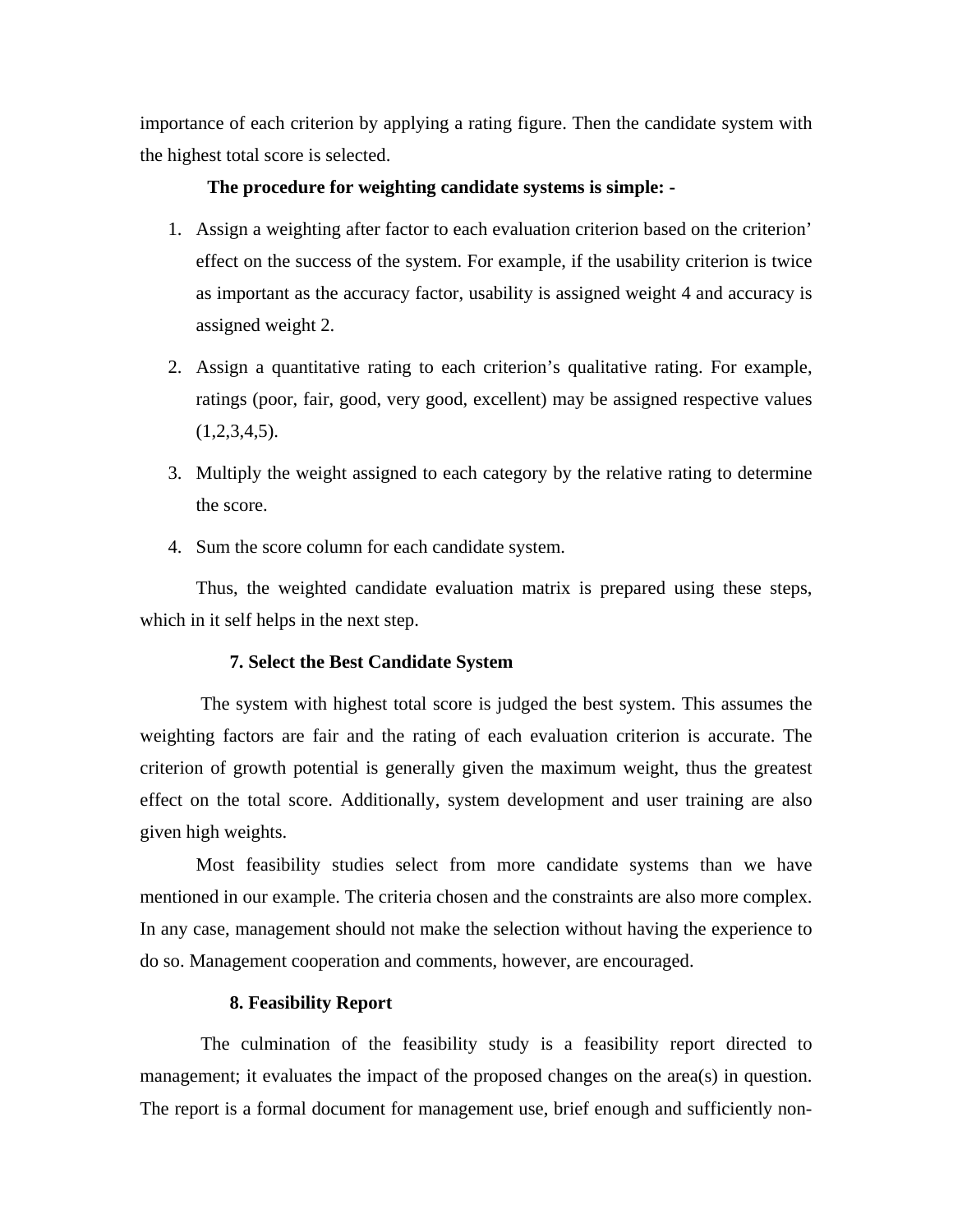technical to be understandable, yet detailed enough to provide the basis for system design.

There is no standard format for preparing feasibility reports. Analysts usually decide on a format that suits the particular user and system. Most reports, however, begin with a summary of findings and recommendations, followed by document details. Starting with summary information highlights the essence of the report, giving management the option of reviewing the details later. The report contains the following sections:

- 1. Cover letter formally presents the report and briefly indicates to management the nature, general findings and recommendations to be considered.
- 2. Table of content specifies the location of the various parts of the report. Management quickly refers to the sections that concern them.
- 3. Overview is a narrative explanation of the purpose scope of the project, the reason for undertaking the feasibility study and the department(s) involved or affected by the candidate system. Also included are the names of the persons who conducted the study, when it began, and other information that explains the circumstance surrounding the study.
- 4. Detailed findings outline the methods used in the present system. The system's effectiveness and efficiency as well as operating costs are emphasized. The section also provides a description of the objectives and general procedures of the candidate system. A discussion of output reports, costs and benefits gives management a feel for the pros and cons of the candidate system.
- 5. Economic justification details point-by-point cost comparisons and preliminary cost estimates for the development and operation of the candidate system. A return on investment (ROI) analysis of the project is also included.
- 6. Recommendations and conclusions suggest to management the most beneficial and cost-effective system. They are written only as a recommendation, not a command. Following the recommendations, any conclusions from the study may be included.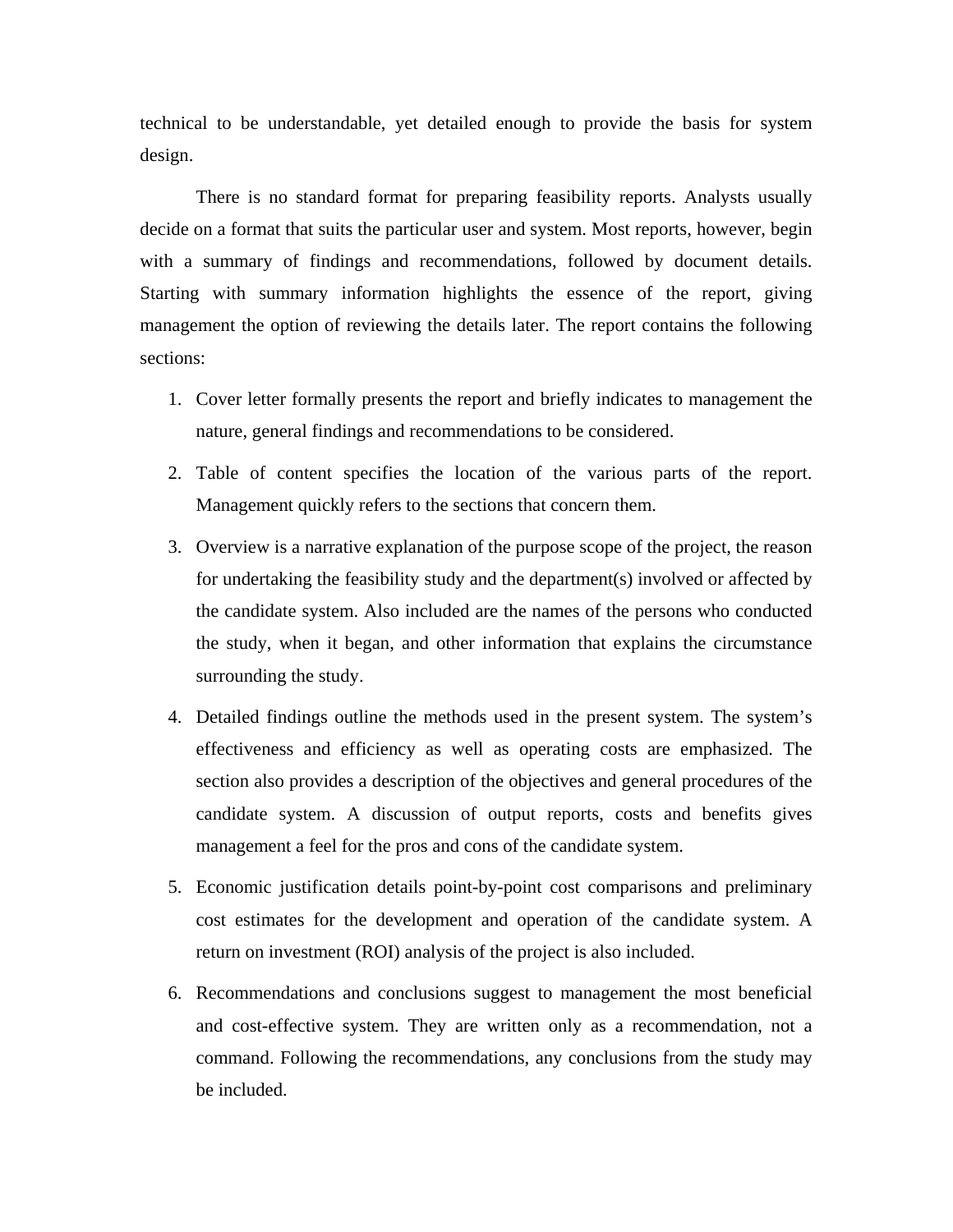7. Appendixes document all memos and data compiled during the investigation. They are placed at the end of the report for reference.

Disapproval of the feasibility report is rare if it has been conducted properly. When a feasibility team has maintained good rapport with the user and his/ her staff it makes the recommendations easier to approve. Technically, the report is only a recommendation, but it is an authoritative one. Management has the final say. Its approval is required before system design is initiated.

# **Oral Presentation**

The feasibility report is a good written presentation documenting the activities involving the candidate system. The pivotal step, however, is selling the proposed change. Invariably the project leader or analyst is expected to give an oral presentation to the end user. Although it is not as polished as the written report, the oral presentation has several important objectives. The most critical requirements for the analyst who gives the oral presentation are: (1) communication skills and knowledge about the candidate system that can be translated into language understandable to the user and (2) the ability to answer questions, clarify issues, maintain credibility and pick up on any new ideas or suggestions.

The substance and form of the presentation depend largely on the purposes sought. Table 4.2 suggests a general outline. The presentation may aim at informing, confirming, or persuading.

- 1. **Informing.** This simply means communicating the decisions already reached on system recommendations and the resulting action plans to those who will participate in the implementation. No detailed findings or conclusions are included.
- 2. **Confirming.** A presentation with this purpose verifies facts and recommendations already discussed and agreed upon. Unlike the persuading approach, no supportive evidence is presented to sell the proposed change, nor is there elaborate reasoning behind recommendations and conclusions. Although the presentation is not detailed, it should be complete. Confirming is itself part of the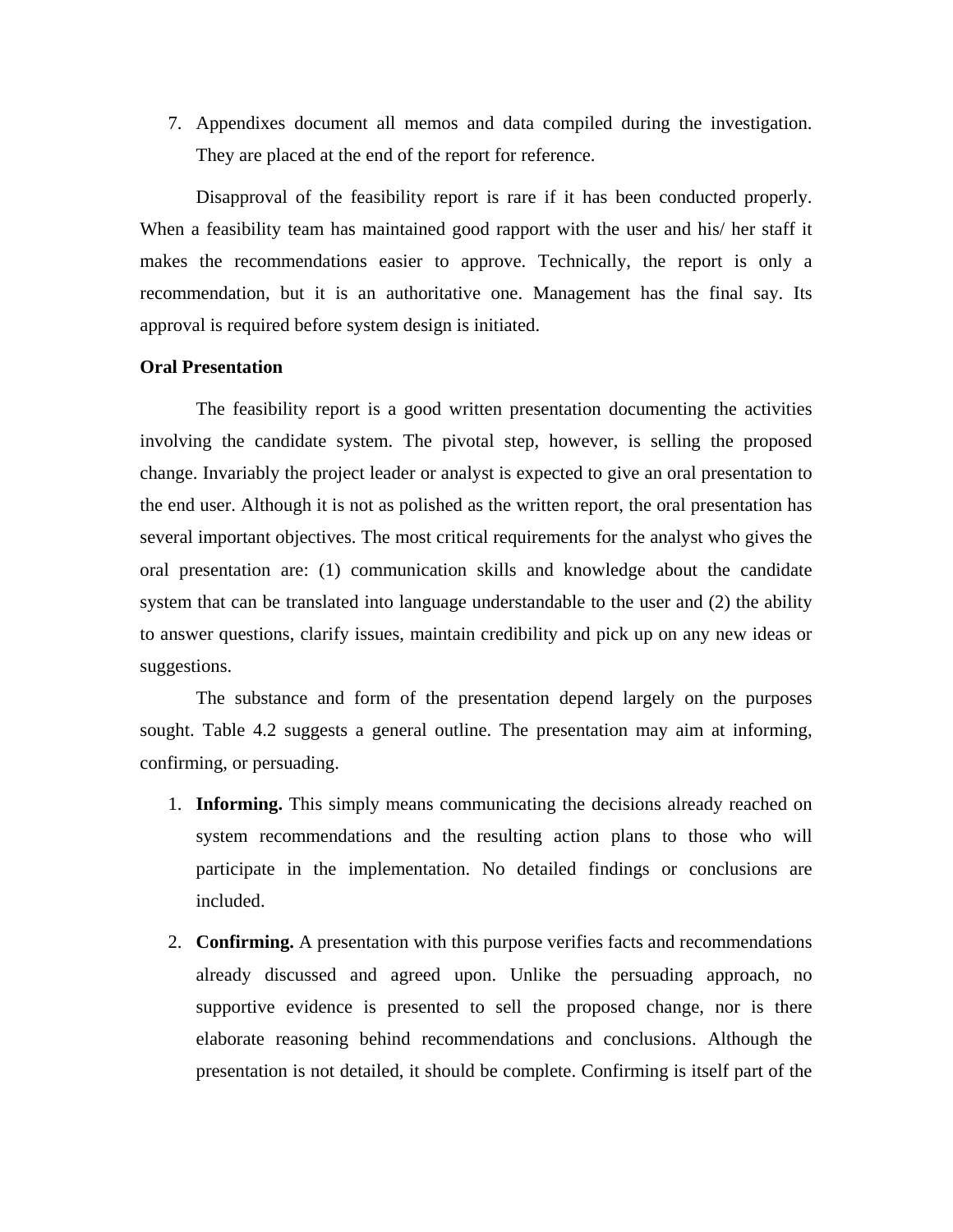process of securing approval. It should reaffirm the benefits of the candidate system and provide a clear statement of results to be achieved.

# **TABLE 4.2 Oral Presentation – Suggested Outline**

| 1. Introduction          |                                                                                          |  |  |  |  |  |
|--------------------------|------------------------------------------------------------------------------------------|--|--|--|--|--|
| a.                       | Introduce self                                                                           |  |  |  |  |  |
|                          | b. Introduce topic.                                                                      |  |  |  |  |  |
| c.                       | Briefly describe current system.                                                         |  |  |  |  |  |
|                          | i. Explain why it is not solving the problem                                             |  |  |  |  |  |
|                          | Highlight user dissatisfaction with it.<br>ii.                                           |  |  |  |  |  |
|                          | Briefly describe scope, objectives and recommendation of the<br>iii.<br>proposed system. |  |  |  |  |  |
| 2. Body of presentation. |                                                                                          |  |  |  |  |  |
| a.                       | Highlight weaknesses of current system.                                                  |  |  |  |  |  |
|                          | b. Describe proposed system. How is it going to solve the problem?                       |  |  |  |  |  |
| $c_{\cdot}$              | Sell proposed system.                                                                    |  |  |  |  |  |
|                          | Specify savings and benefits, costs and expenses.<br>i.                                  |  |  |  |  |  |
|                          | Use visual aids to justify project and explain system.<br>ii.                            |  |  |  |  |  |
| d.                       | Summarize implementation plan and schedule.                                              |  |  |  |  |  |
| e.                       | Review human resources requirements to install system.                                   |  |  |  |  |  |
|                          |                                                                                          |  |  |  |  |  |

3. Conclusion.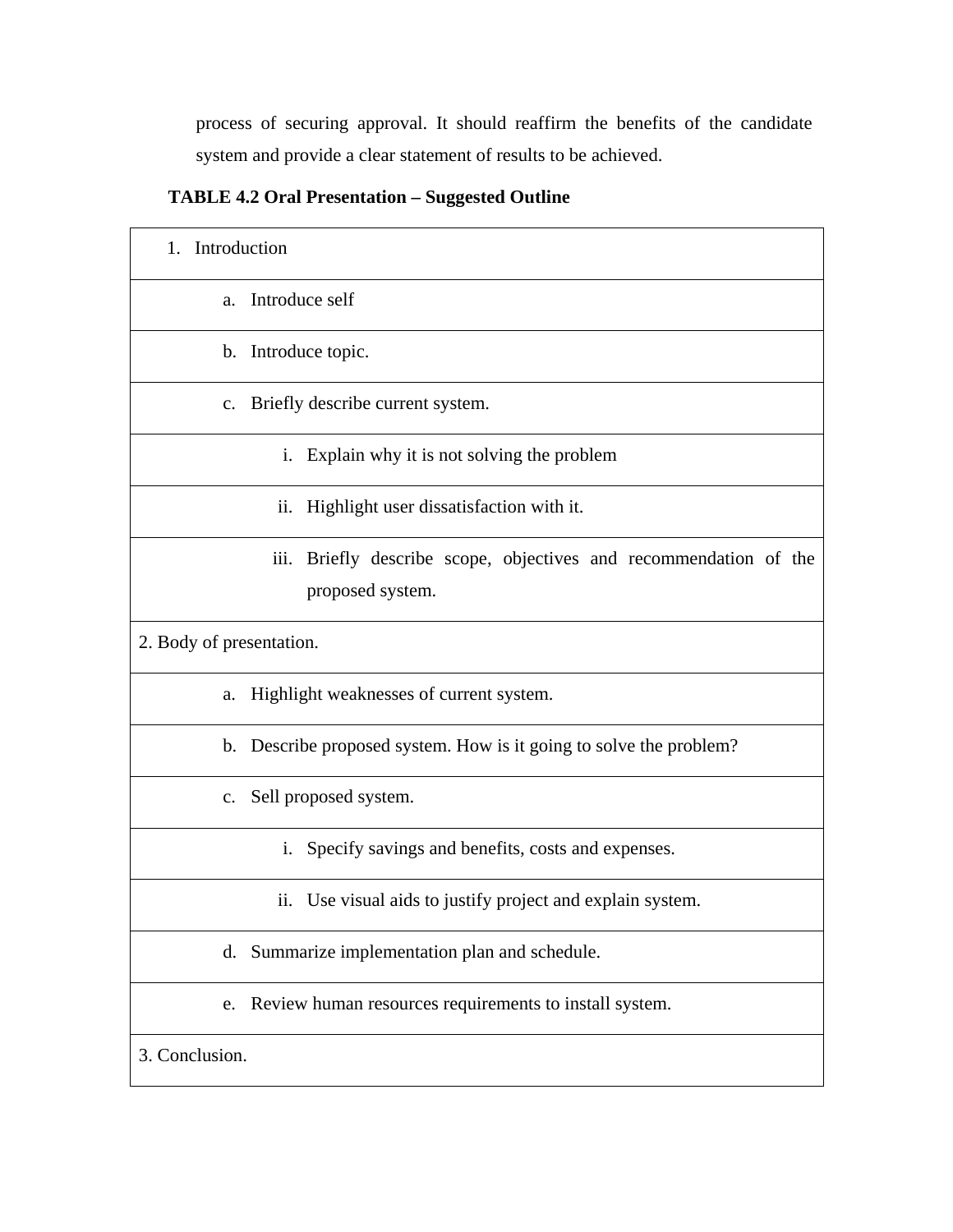a. Summarize proposal

b. Restate recommendations and objectives of proposal.

c. Summarize benefits and savings.

d. Ask for top-level management support. Solicit go-ahead for project.

4. Discussion period- Answer questions convincingly.

3. **Persuading.** This is a presentation pitched toward selling ideas- attempts to convince executives to take action on recommendations for implementing a candidate system.

Regardless of the purpose sought, the effectiveness of the oral presentation depends on how successful the project team has been in gaining the confidence of frontline personnel during the initial investigation. How the recommendations are presented also has an impact. Here are some pointers on how to give an oral presentation:

- 1. Rehearse and test your ideas before the presentation. Show that you are in command. Appear relaxed.
- 2. Final recommendations are more easily accepted if they are presented as ideas for discussion, even though they seem to be settled and final.
- 3. The presentation should be brief, factual and interesting Clarity and persuasiveness are critical. Skill is needed to generate enthusiasm and interest throughout the presentation.
- 4. Use good organization. Distribute relevant material to the user and other parties in advance.
- 5. Visual aids (graphs, charts) are effective if they are simple, meaningful and imaginative. An effective graph should teach or tell what is to be communicated.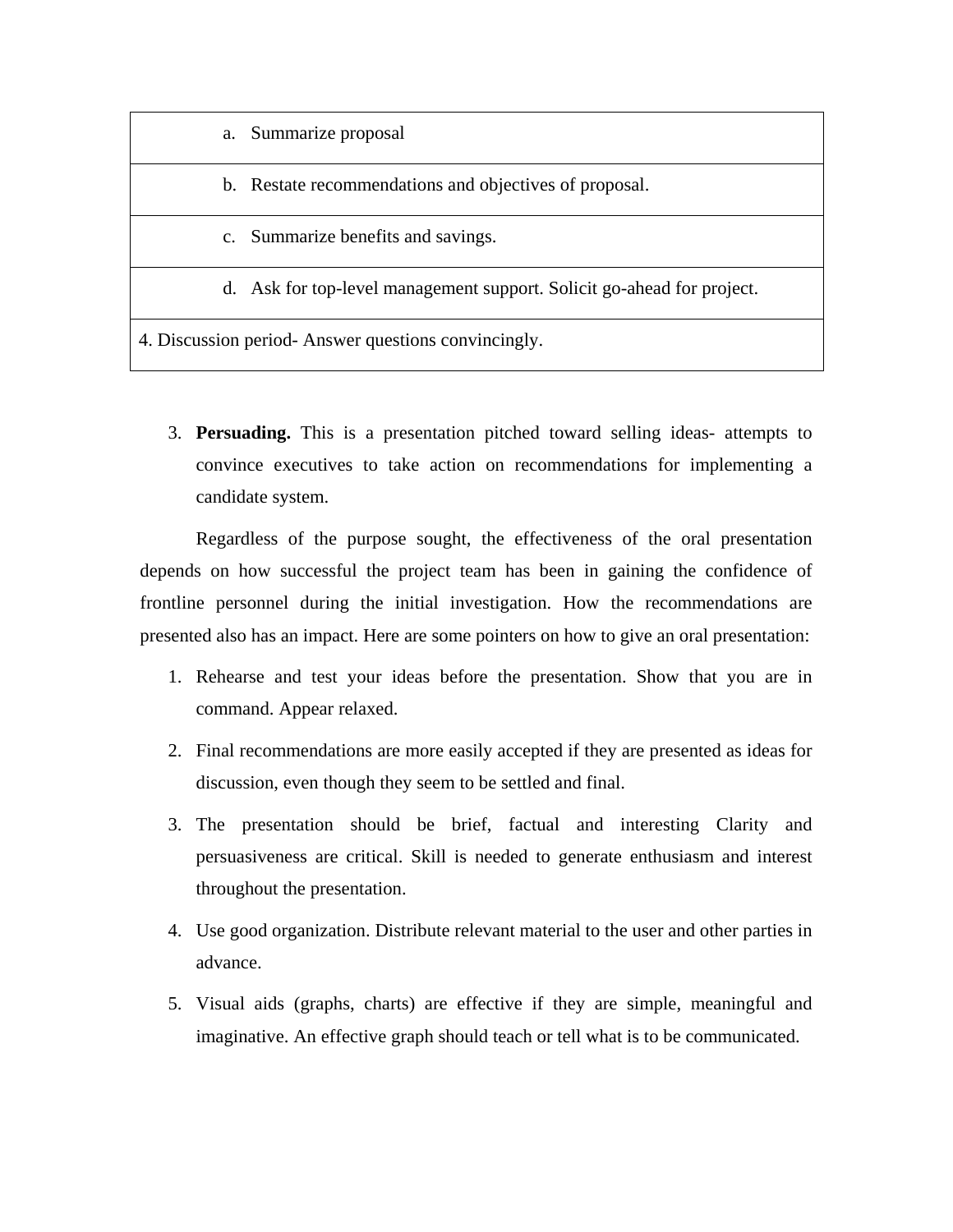6. Most important, present the report in an appropriate physical environment where the acoustics, seating pattern, visual aid technology and refreshments are available.

The most important element to consider is the length of the presentation. The duration often depends on the complexity of the project, the interest of the user group and the competence of the project team. A study that has company wide applications and took months to complete would require hours or longer to present. The user group that was involved at the outset would likely permit a lengthy presentation, although familiarity with the project often dictates a brief presentation. Unfortunately, many oral presentations tend to be a rehash of the written document with little flare or excitement. Also, when the analyst or the project leader has a good reputation and success record from previous projects, the end user may request only a brief presentation.

#### **4.5 Summary:**

 A feasibility study is conducted to select the best system that meets performance requirements. A system required performance is defined by statement of constraints, the identification of specific system objectives, and a description of outputs. The analyst is ready to evaluate the feasibility of the candidate systems to produce these outputs. Three key considerations are involved in feasibility analysis are economic, technical, and behavioural feasibility. Feasibility analysis involves eight steps:

- 1. From a project team and appoint a project leader.
- 2. Prepare system flowcharts.
- 3. Enumerate potential candidate systems.
- 4. Describe and identify characteristics of candidate systems.
- 5. Determine and evaluate performance and cost effectiveness of each candidate system.
- 6. Weight system performance and cost data.
- 7. Select the best candidate system.
- 8. Prepare and report final project directive to management.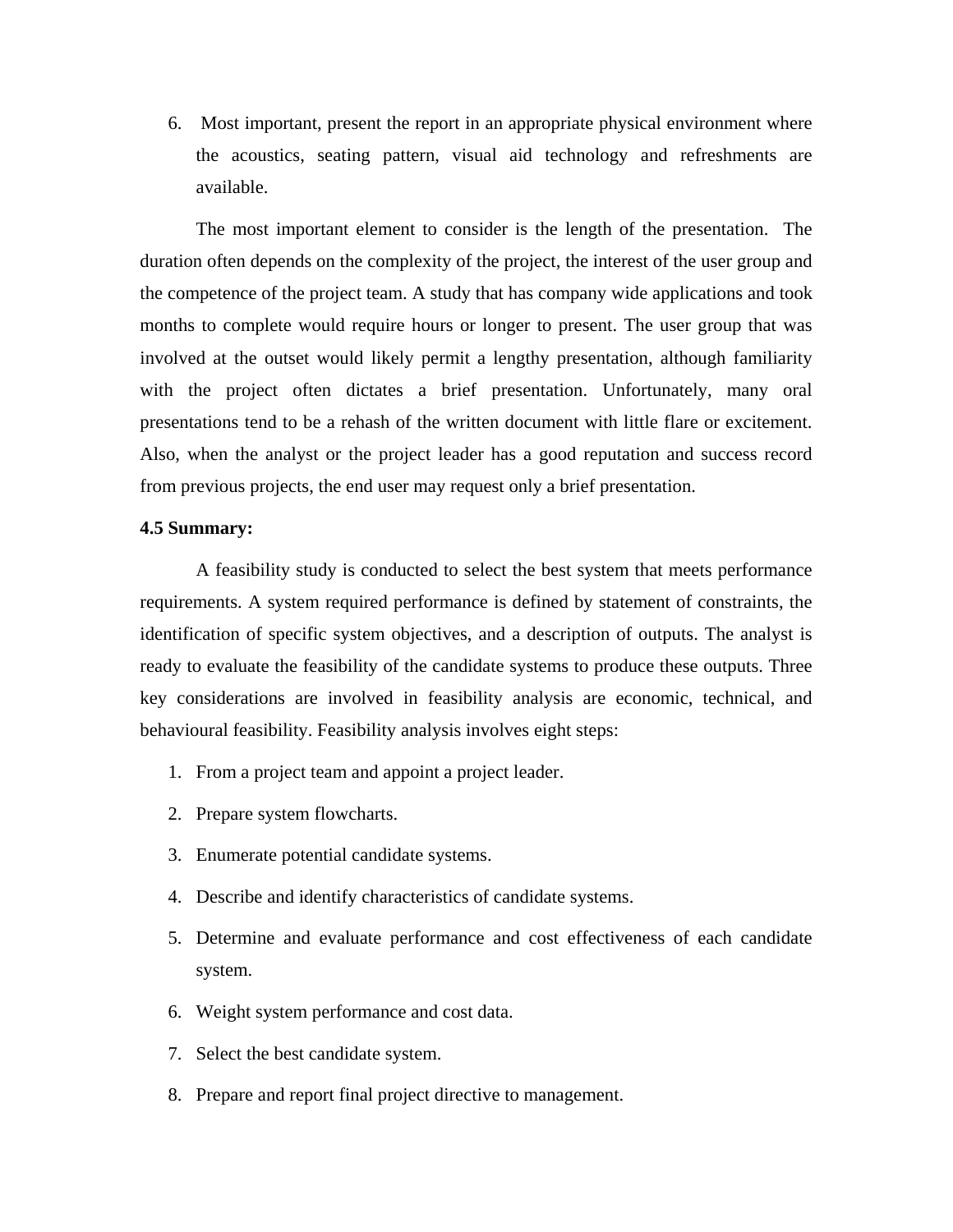# **4.6 Questions:**

| 1. | Elaborate System performance.                             |
|----|-----------------------------------------------------------|
| 2. | Explain economic, technical & behavioral feasibility.     |
| 3. | Explain the importance of oral presentation.              |
| 4. | Briefly discus the various steps in Feasibility Analysis. |
| 5. | What is the importance of feasibility study.              |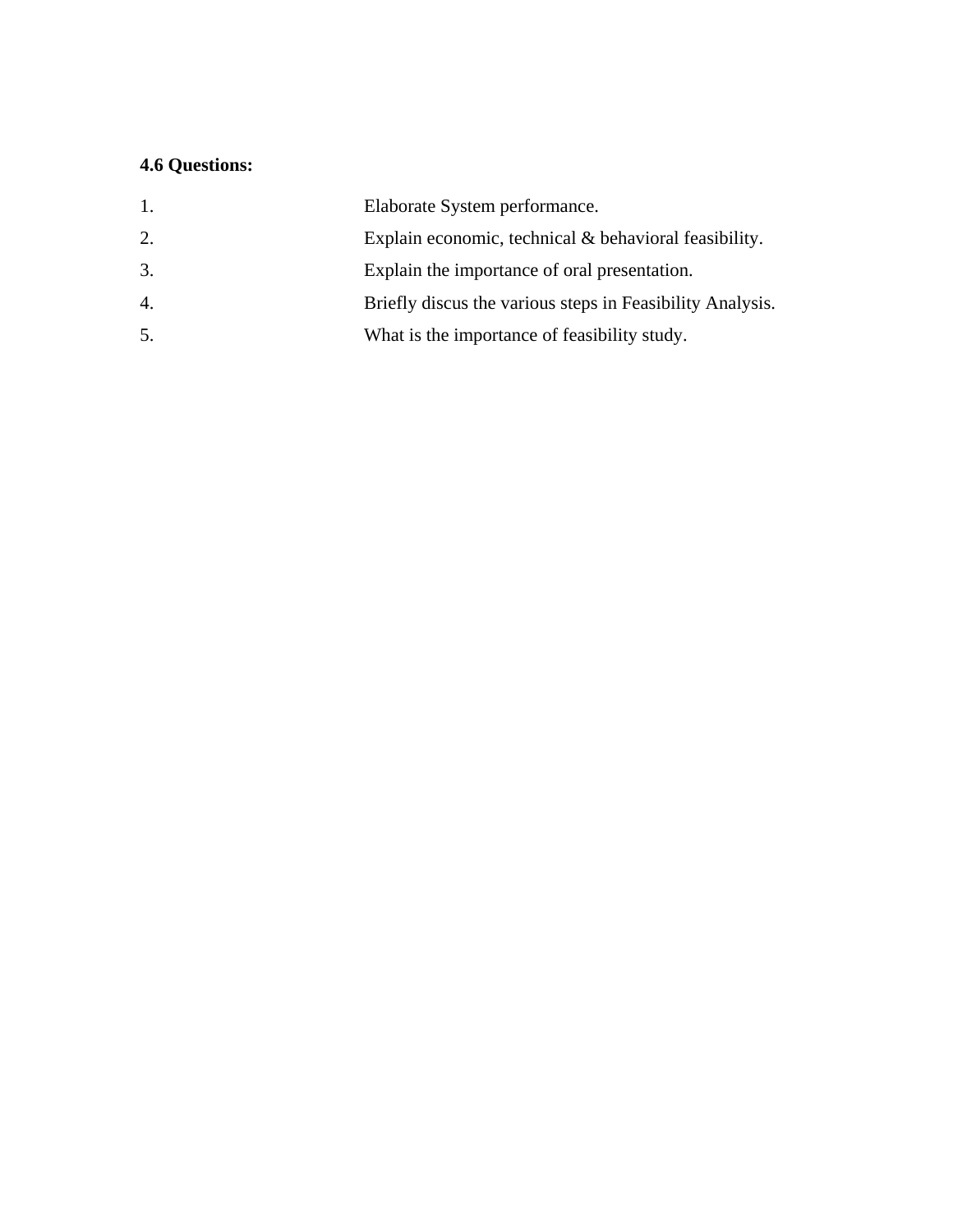**Author : Dr. Jawahar Vetter: Prof. Dharminder Kumar** 

 *5.0 Objectives:* 

- *5.1 Introduction*
- *5.2 Data Analysis*
- *5.3 Cost and Benefit Categories*

 *5.4 Procedure for Cost/ Benefit Determination 5.5 Classifications of Costs and Benefits 5.5.1 Tangible or Intangible Costs and Benefits 5.5.2 Direct or Indirect Costs and Benefits 5.5.3 Fixed or Variable- Costs and Benefits 5.6 Savings versus Cost Advantages 5.7 Select Evaluation Method 5.8 Interpret Results of the Analysis and Final Action 5.9 The System Proposal 5.10 Summary 5.11 Questions* 

# **5.0 Objectives:**

- What is involved in data analysis
- What are cost and benefit categories
- How to identify and classify cost and benefits
- What are various evaluation methods for cost/benefit analysis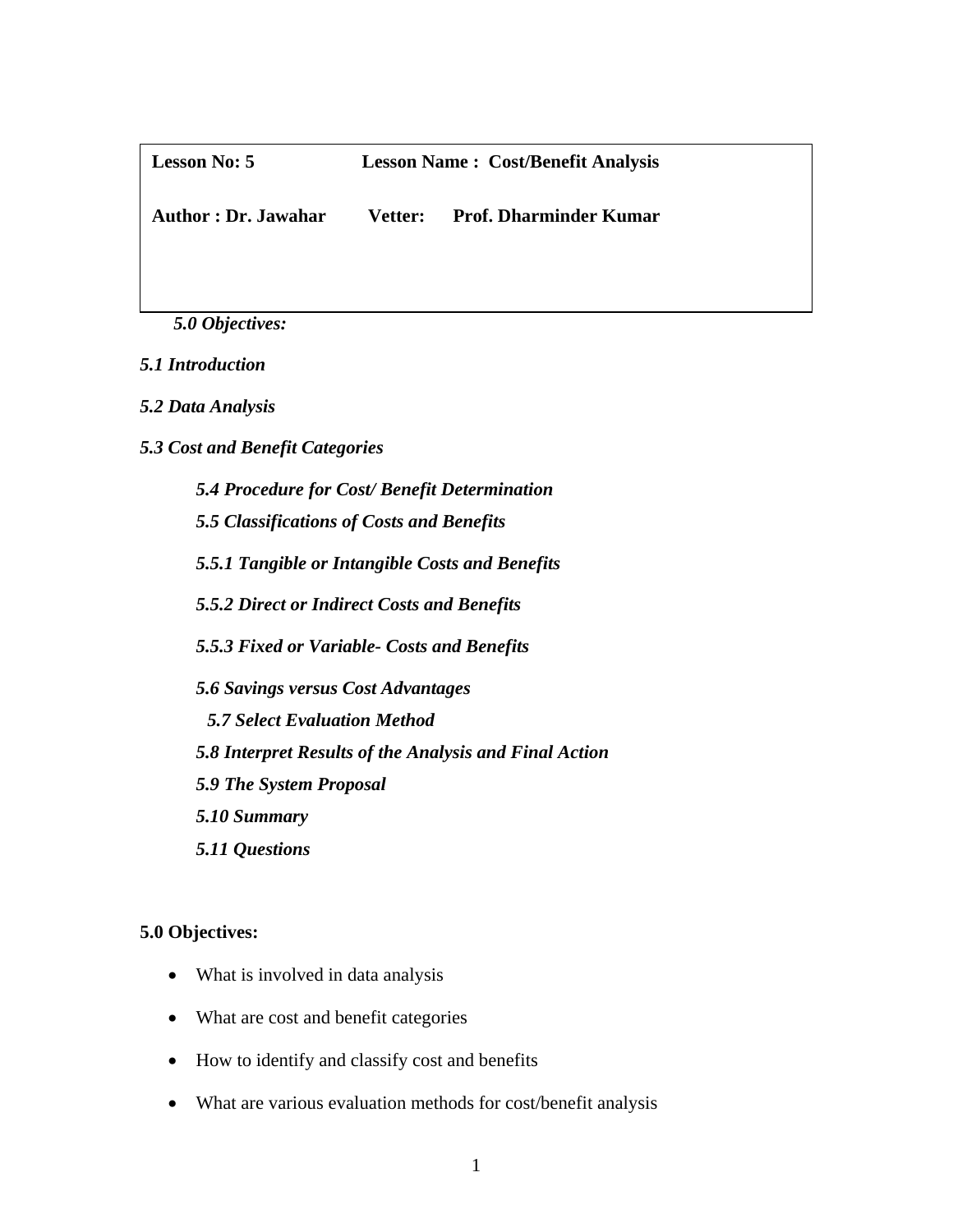## **5.1 Introduction**

Each problem has generally more than one solution. Each such approach has costs & benefits that are compared with those of other approaches before a final recommendation is made. The result is a project proposal. The findings of the analysis are summarized and the design is recommended.

#### **5.2 Data Analysis**

Data analysis is a prerequisite to cost/ benefit analysis. System investigation and data gathering lead to an assessment of current findings. From the analysis, the system deign requirements are identified, which could be:

| 1.         | <b>Better</b><br>customer | 5.          | Accuracy.           |
|------------|---------------------------|-------------|---------------------|
| service.   |                           | 6.          | Reduce<br>data      |
| 2.         | Faster information        | redundancy. |                     |
| retrieval  |                           | 7.          | Improved<br>staff   |
| 3.         | Quicker reports.          | efficiency. |                     |
| 4.         | time<br>Less              | 8.          | Lower processing    |
| consuming. |                           | $\&$        | operating<br>costs. |

To achieve these design objectives, several alternatives, must be evaluated, there is seldom just one alternative. The analyst selects those that are feasible economically, technically and operationally. Each approach has its benefits and drawbacks. An analysis of the costs & benefits of each alternative guides the selection process.

#### **5.3 Cost and Benefit Categories**

In developing cost estimates for a system, we need to consider several cost elements. Among them are hardware, personnel, facility, operating and supply costs.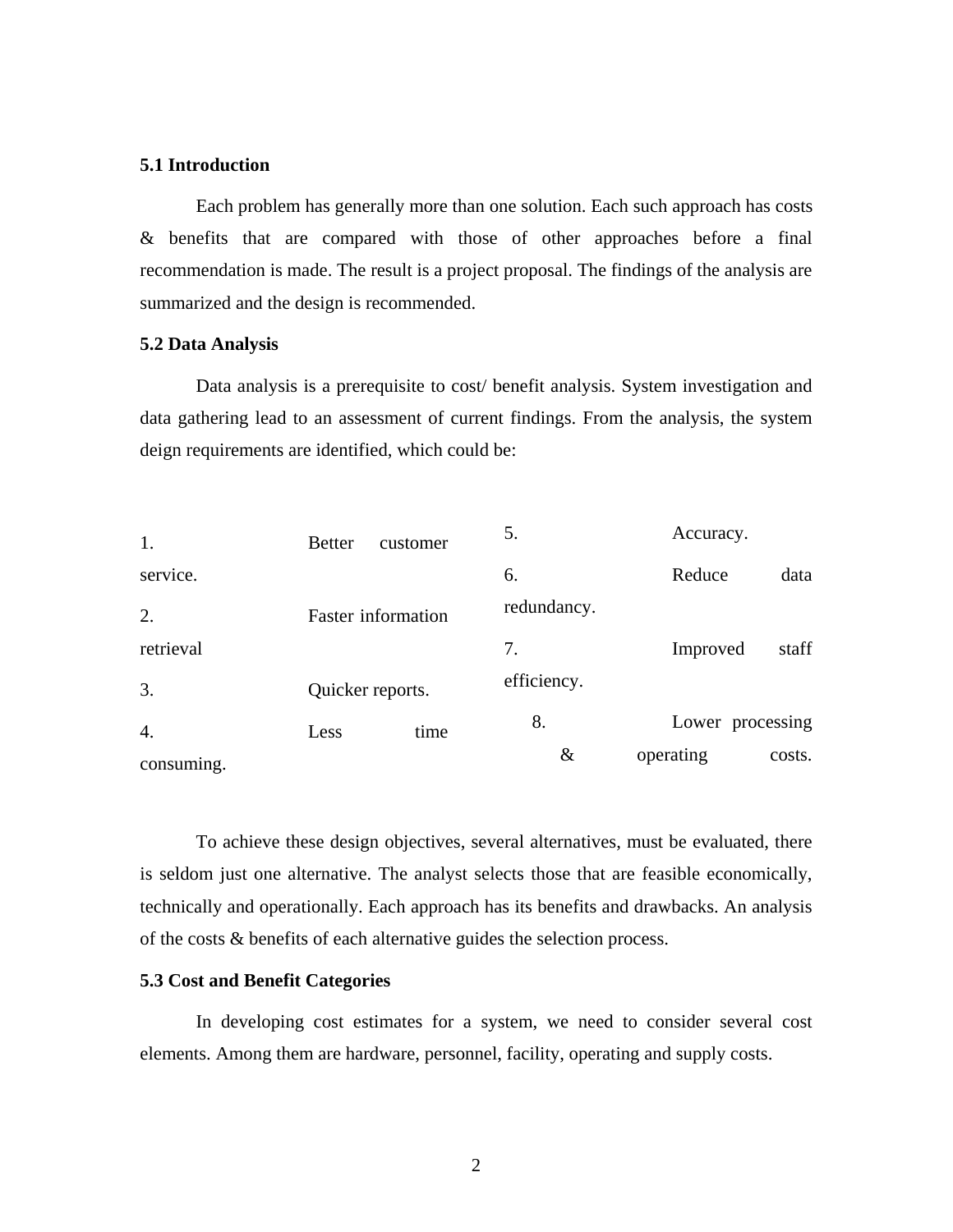1. **Hardware costs** relate to the actual purchase or lease of the computer and peripherals (for example, printer, disk drive, tape unit). Determining the actual cost of hardware is generally more difficult when the system is shared by various users than for a dedicated stand- alone system. In some cases, the best way to control for this cost is to treat it as an operating cost.

2. **Personnel costs** include EDP staff salaries and benefits (health insurance, vacation time, sick pay, etc.) as well as pay for those involved in developing the system Costs incurred during development of a system are one – time costs and are labeled developmental costs. Once the system is installed, the costs of operating and maintaining the system become recurring costs.

3. **Facility costs** are expenses incurred in the preparation of the physical site where the application or the computer will be in operation. This includes wiring, flooring, acoustics, lighting and air conditioning. These costs are treated as onetime costs and are incorporated into the overall cost estimate of the candidate system.

4. **Operating costs** include all costs associated with the day-to-day operation of the system; the amount depends on the number of shifts, the nature of the applications, and the caliber of the operating staff. There are various ways of covering operating costs. One approach is to treat operating costs as overhead. Another approach is to charge each authorized user for the amount of processing they request from the system. The amount charged is based on computer time, staff time and volume of the output produced. In any case, some accounting is necessary to determine how operating costs should be handled.

5. **Supply costs** are variable costs that increase with increased use of paper, ribbons, disks, and the like. They should be estimated and included in the overall cost of the system.

A system is also expected to provide benefits. The first task is to identify each benefit and then assign a monetary value to it for cost/ benefit analysis. Benefits may be tangible and intangible, direct or indirect.

The two major benefits are improving performance and minimizing the cost of processing. The performance category emphasizes improvement in the accuracy of or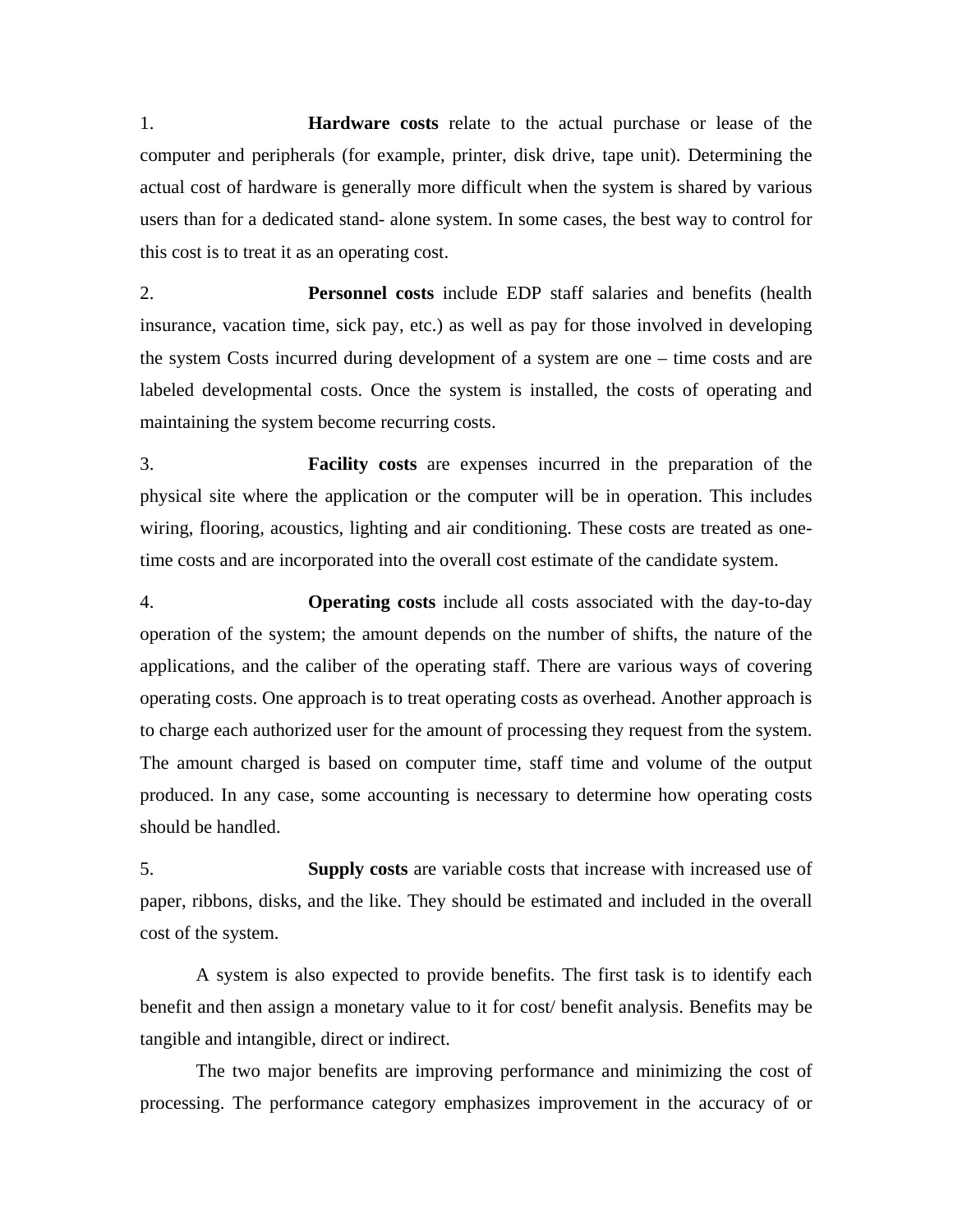access to information and easier access to the system by authorized users. Minimizing costs through an efficient system – error control or reduction of staff- is a benefit that should be measured and included in cost/benefit analysis.

# **5.4 Procedure for Cost/ Benefit Determination**

There is a difference between expenditure and investment. We spend to get what we need, but we invest to realize a return on the investment. Building a computer – based system is an investment. Costs are incurred throughout its life cycle. Benefits are realized in the form of reduced operating costs, improved corporate image, staff efficiency, or revenues. To what extent benefits outweigh costs is the function of cost /benefit analysis.

Cost/ benefit analysis is a procedure that gives a picture of the various costs, benefits and rules associated with a system. The determination of costs and benefits entails the following steps:

| 1.               | Identify the costs and benefits pertaining to given project. |
|------------------|--------------------------------------------------------------|
| 2.               | Categorize the various costs and benefits for analysis.      |
| 3.               | Select a method of evaluation.                               |
| $\overline{4}$ . | Interpret the results of the analysis.                       |
| 5.               | Take action.                                                 |

# **Costs and Benefits Identification**

Certain costs and benefits are more easily identifiable than others. For example, direct costs, such as the price of a hard disk, are easily identified form company invoice payments or canceled checks. Direct benefits often relate one-to-one to direct costs, especially savings from reducing costs in the activity in question. Other direct costs and benefits, however, may not be well defined, since they represent estimated costs or benefits that have some uncertainty. An example of such costs is reserve for bad debt. It is a discerned real cost, although its exact amount is not so immediate.

A category of costs or benefits that is not easily discernible is opportunity costs and opportunity benefits. These are the costs or benefits forgone by selecting one alternative over another. They do not show in the organization's accounts and therefore are not easy to identify.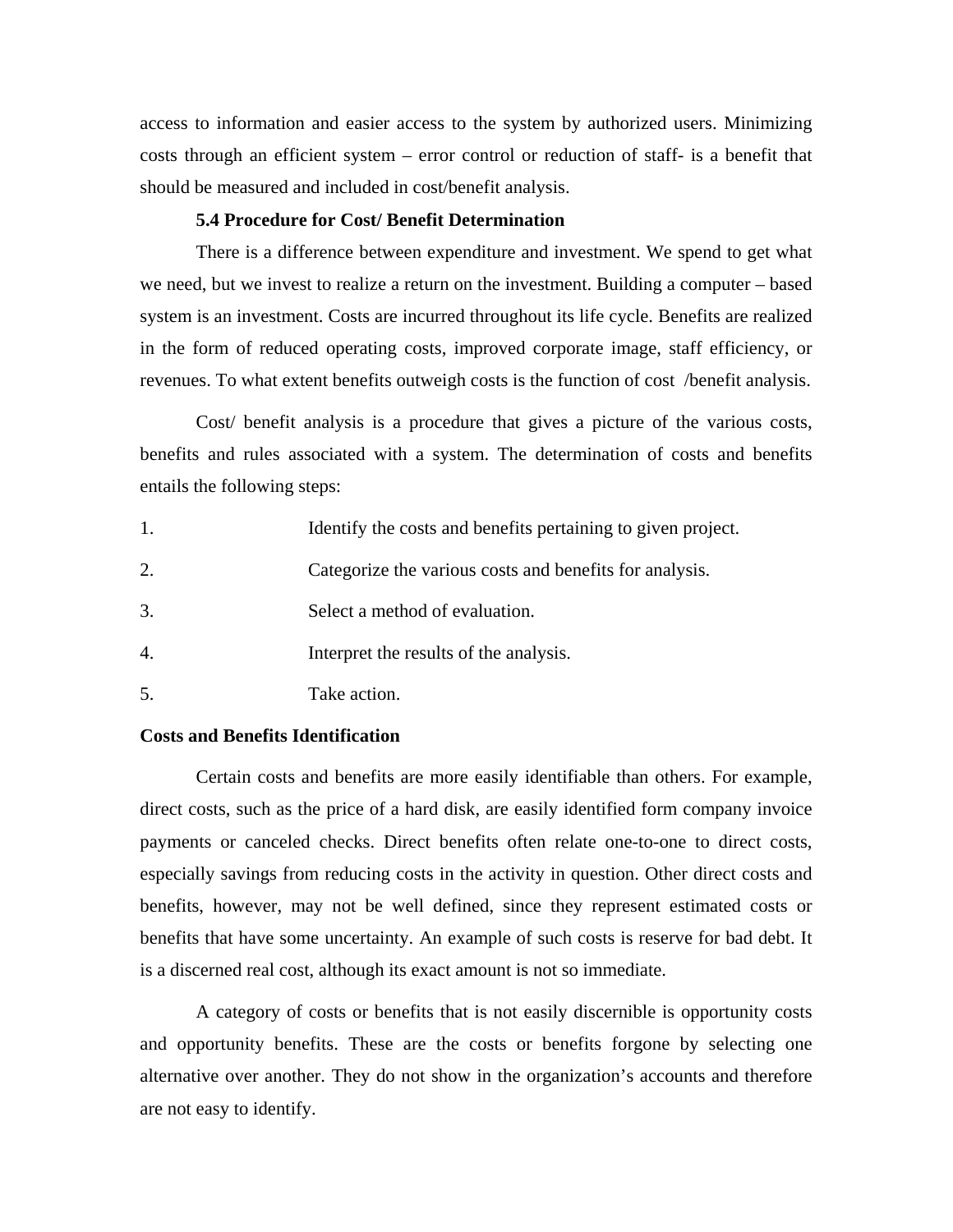# **5.5 Classifications of Costs and Benefits**

The next step in cost and benefit determination is to categorize costs and benefits. They may be tangible or intangible, direct or indirect, fixed or variable. Each category is reviewed as follows:

#### **5.5.1 Tangible or Intangible Costs and Benefits**

Tangibility refers to the ease with which costs or benefits can be measured. An outlay of cash for a specific item or activity is referred to as a tangible cost. They are usually shown as disbursements on the books. The purchase of hardware or software, personnel training and employee salaries are examples of tangible costs. They are readily identified and measured.

Costs that are known to exist but whose financial value cannot be accurately measured are referred to as intangible costs. For example, employee morale problems caused by a new system or lowered company image is an intangible cost. In some cases, intangible costs may be easy to identify but difficult to measure. For example, the cost of the breakdown of an online system during banking hours will cause the bank to lose deposits and waste human resources. The problem is by how much? In other cases, intangible costs may be difficult even to identify, such as an improvement in customer satisfaction stemming from a real-time order entry system.

Benefits are also classified as tangible or intangible. Like costs, they are often difficult to specify accurately. Tangible benefits, such as completing jobs in fewer hours or producing reports with no errors, are quantifiable. Intangible benefits, such as more satisfied customers or an improved corporate image, are not easily quantified. Both tangible and intangible costs and benefits, however, should be considered in the evaluation process.

Management often tends to deal irrationally with intangibles by ignoring them. According to Oxenfeldt, placing a zero value on intangible benefits is wrong. Axelrod reinforces this point by suggesting that if intangible costs and benefits are ignored, the outcome of the evaluation may be quite different from when they are included. Figure 5.1 is a hypothetical representation of the probability distribution of tangible and intangible costs and benefits. It indicates the degree of uncertainty surrounding the estimation of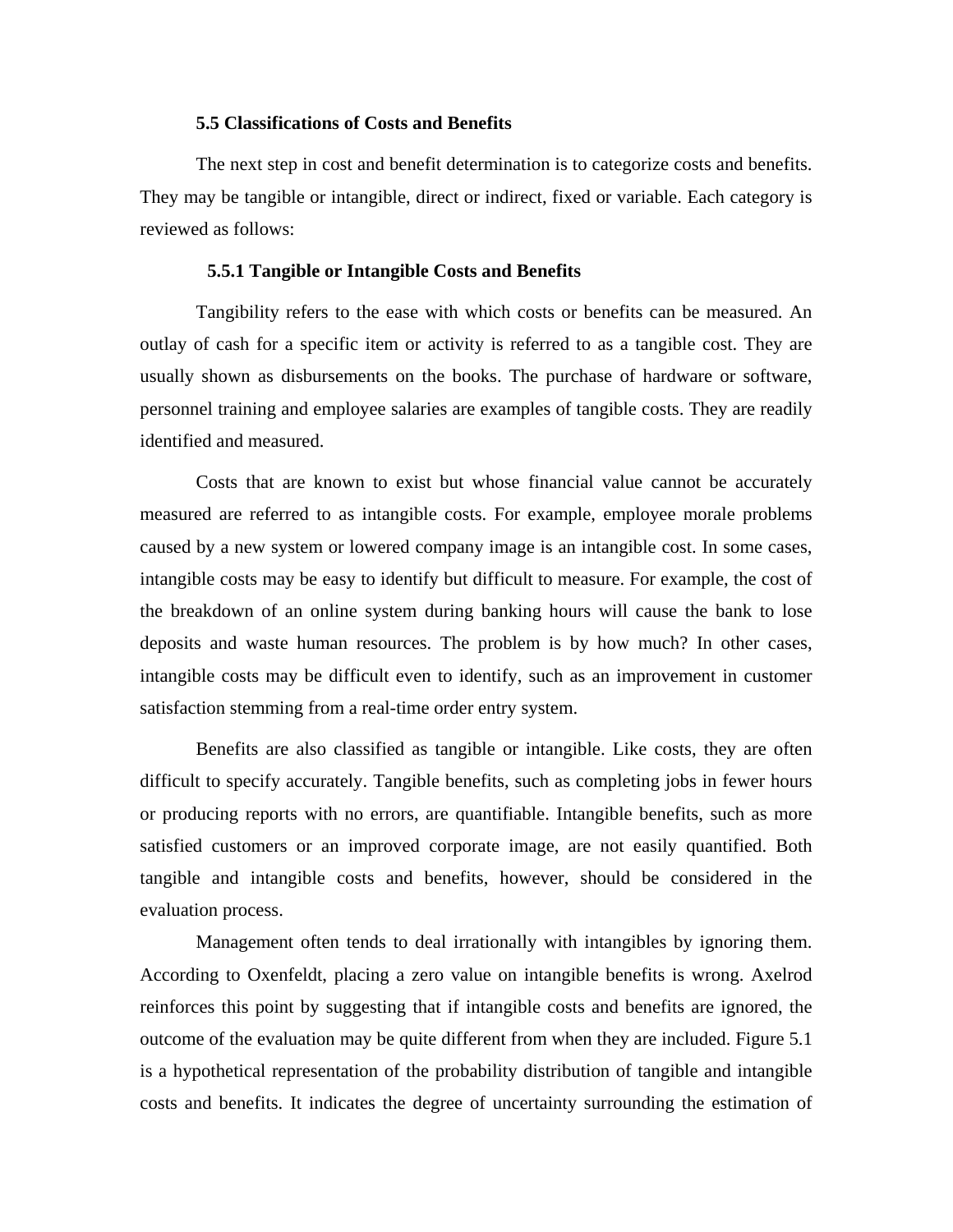costs and benefits. If the project is evaluated on a purely tangible basis, benefits exceed costs by a substantial margin; therefore, such a project is considered cost effective. On the other hand, if intangible costs and benefits are included, the total tangible and intangible costs exceed the benefits, which make the project an undesirable investment. Furthermore, including all costs increases the spread of the distribution (compared with the tangible – only distribution) with respect to the eventual outcome of the project.



 **5.5.2 Direct or Indirect Costs and Benefits** 

From a cost accounting point of view, costs are handled differently depending on whether they are direct or indirect. Direct costs are those with which an exact figure can be directly associated in a project. They are applied directly to the operation. For example, the purchase of a box of diskettes is a direct cost because we can associate the diskettes with the money spent. Direct benefits also can be specifically attributable to a given project. For example, a new system that can handle 25 percent more transactions per day is a direct benefit.

Indirect costs are the results of operations that are not directly associated with a given system or activity. They are often referred to as overhead. A system that reduces overhead realizes a saving. If it increases overhead, it incurs an additional cost. Insurance, maintenance, protection of the computer center, heat, light and air conditioning are all tangible costs, but it is difficult to determine the proportion of each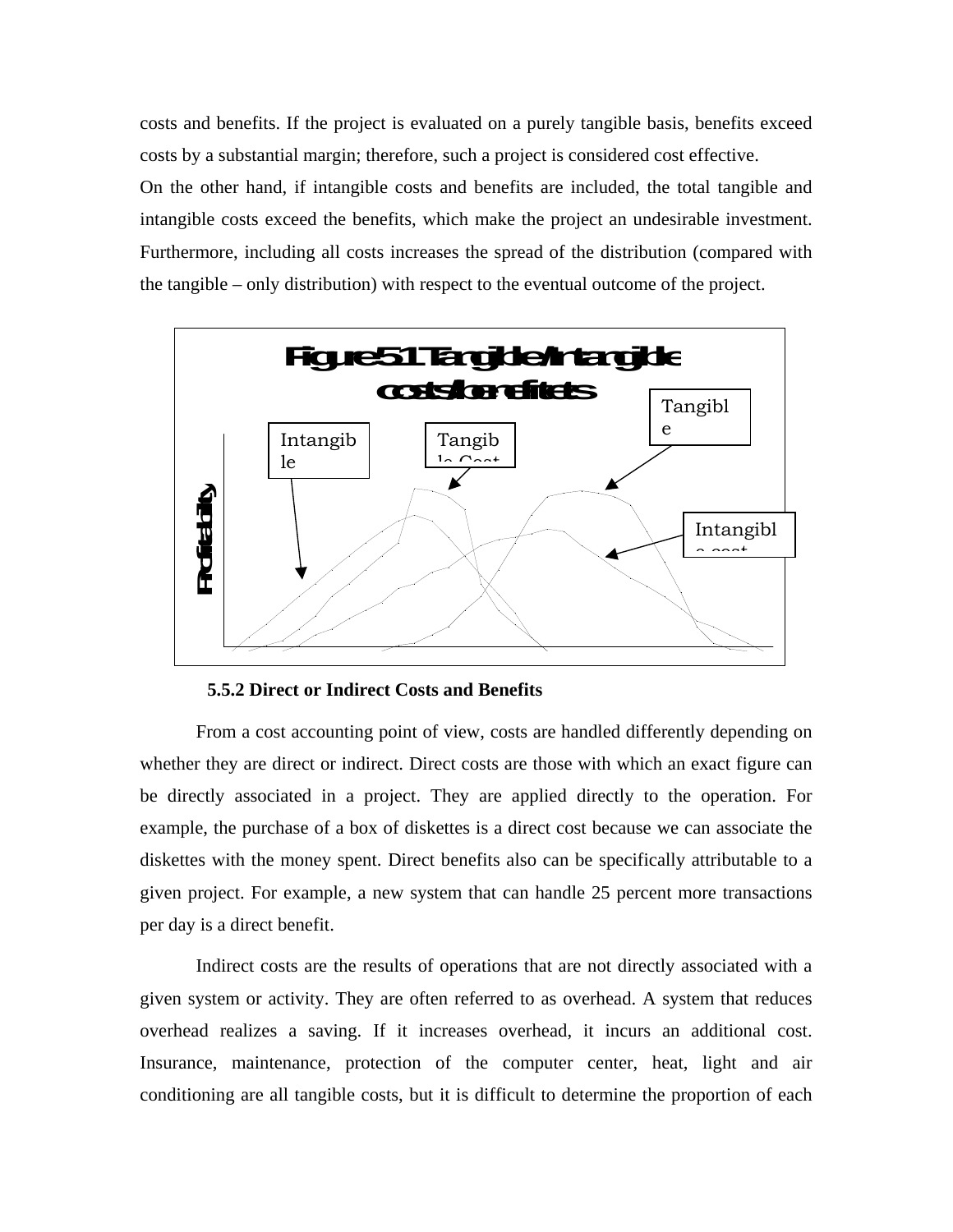attributable to a specific activity such as a report. They are overhead and are allocated among users, according to a formula.

Indirect benefits are realized as by-product of another activity or system. For example, our proposed safe deposit billing system that provides profiles showing vacant boxes by size, location and price, will help management decide on how much advertising to do for box rental. Information about vacant boxes becomes an indirect benefit of the billing even though it is difficult to specify its value. Direct and indirect costs and benefits are readily identified for tangible costs and benefits, respectively.

## **5.5.3 Fixed or Variable- Costs and Benefits**

Some costs and benefits are constant, regardless of how well a system is used. Fixed costs are sunk costs. They are constant and do not change. Once encountered, they will not recur. Examples are straight – line depreciation of hardware, and insurance. In contrast, variable costs are incurred on a regular (weekly, monthly) basis. They are usually proportional to work volume and continue as long as the system is in operation. For example, the costs of computer forms vary in proportion to the amount of processing or the length of the reports required.

Fixed benefits are also constant and do not change. An example is a decrease in the number of personnel by 20 percent resulting from the use of a new computer. The benefit of personnel savings may recur every month. Variable benefits, on the other hand, are realized on a regular basis. For example, consider a safe deposit tracking system that saves 20 minutes preparing customer notices compared with the manual system. The amount of time saved varies with the number of notices produced.

# **5.6 Savings versus Cost Advantages**

Savings are realized when there is some kind of cost advantage. A cost advantage reduces or eliminates expenditures. So we can say that a true savings reduces or eliminates various costs being incurred.

There are savings, however, those do not directly reduce existing costs. To illustrate, examine the following case: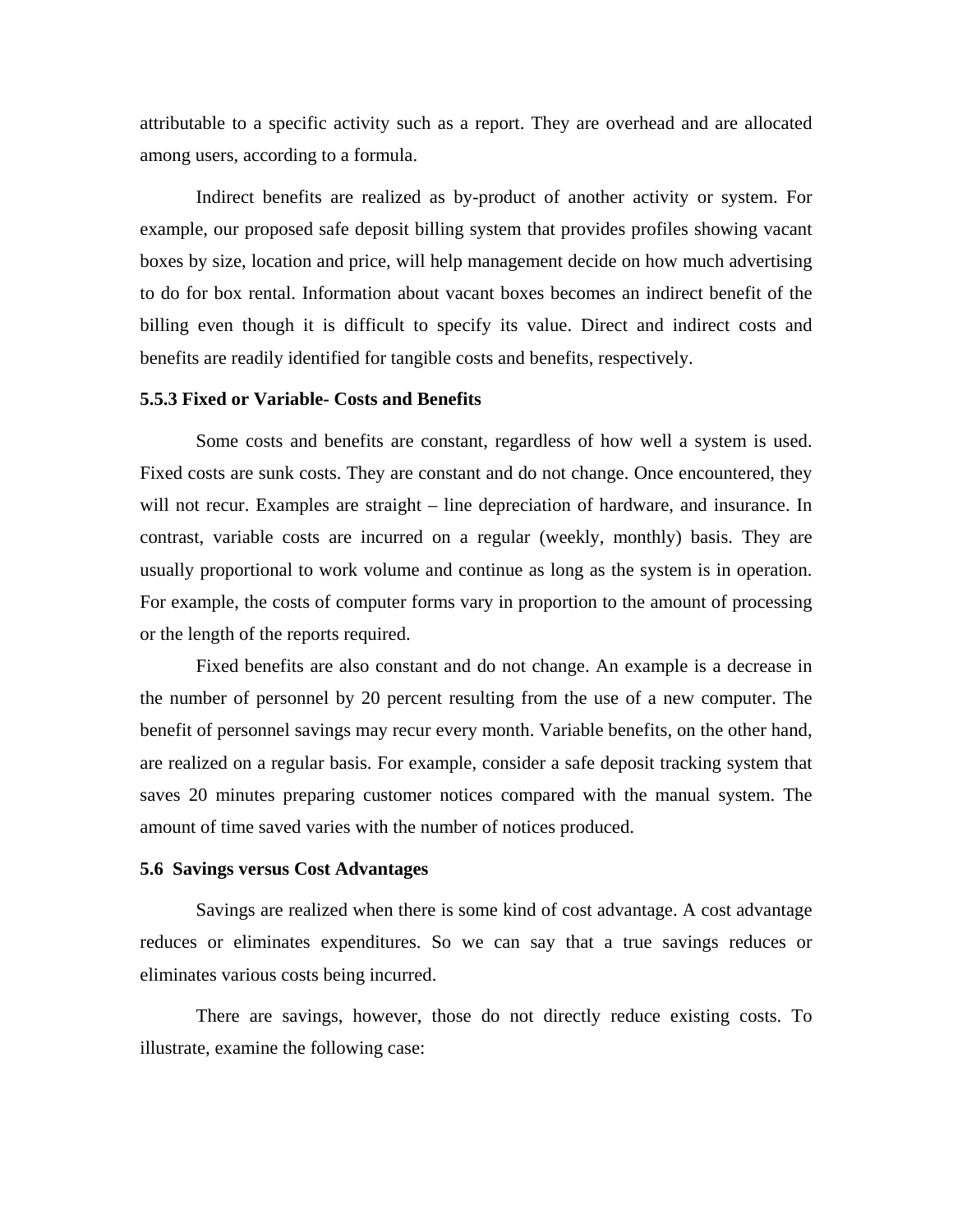A systems analyst designed an online teller system that requires 14 new terminals. No reduction in personnel is immediately planned. Renovation of the bank lobby and the teller cages will be required. The primary benefits are:

- 1. Savings in teller's time to update account and post transaction.
- 2. Faster access and retrieval of customer account balances.
- 3. Available of additional data for tellers when needed.
- 4. Reduction of transaction processing errors.
- 5. Higher employee morale.
- 6. Capability to absorb 34 percent of additional transactions.

This is a case where no money can be realized as a result of the costs incurred for the new installation. There might be potential savings if additional transactions help another department reduce its personnel. Similarly, management might set a value (in terms of savings) on the improved accuracy of teller activity, on quicker customer service, or on the psychological benefits form installing an online teller system. Given the profit motive, savings (or benefits) would ultimately be tied to cost reductions. Management has the final say on how well the benefits can be cost-justified.

# **5.7 Select Evaluation Method**

|                                                                                        | When all financial data have been identified and broken down into cost |                    |  |         |  |                    |        |                   |      |
|----------------------------------------------------------------------------------------|------------------------------------------------------------------------|--------------------|--|---------|--|--------------------|--------|-------------------|------|
| categories, the analyst must select a method of evaluation. Several evaluation methods |                                                                        |                    |  |         |  |                    |        |                   |      |
| are                                                                                    | available, each with                                                   |                    |  |         |  | pros and cons. The | common | methods           | are: |
| 1.                                                                                     |                                                                        | <b>Net</b>         |  | benefit |  | 4.                 |        | Payback analysis. |      |
| analysis.                                                                              |                                                                        |                    |  |         |  | 5.                 |        | Break-            | even |
| 2.                                                                                     |                                                                        | Present            |  | value   |  | analysis.          |        |                   |      |
| analysis.                                                                              |                                                                        |                    |  |         |  | 6.                 |        | Cash-flow         |      |
| 3.                                                                                     |                                                                        | Net Present value. |  |         |  | analysis           |        |                   |      |

**1. Net Benefit Analysis:-** Net benefit analysis simply involves subtracting total costs from total benefits. It is easy to calculate easy to interpret, and easy to present. The main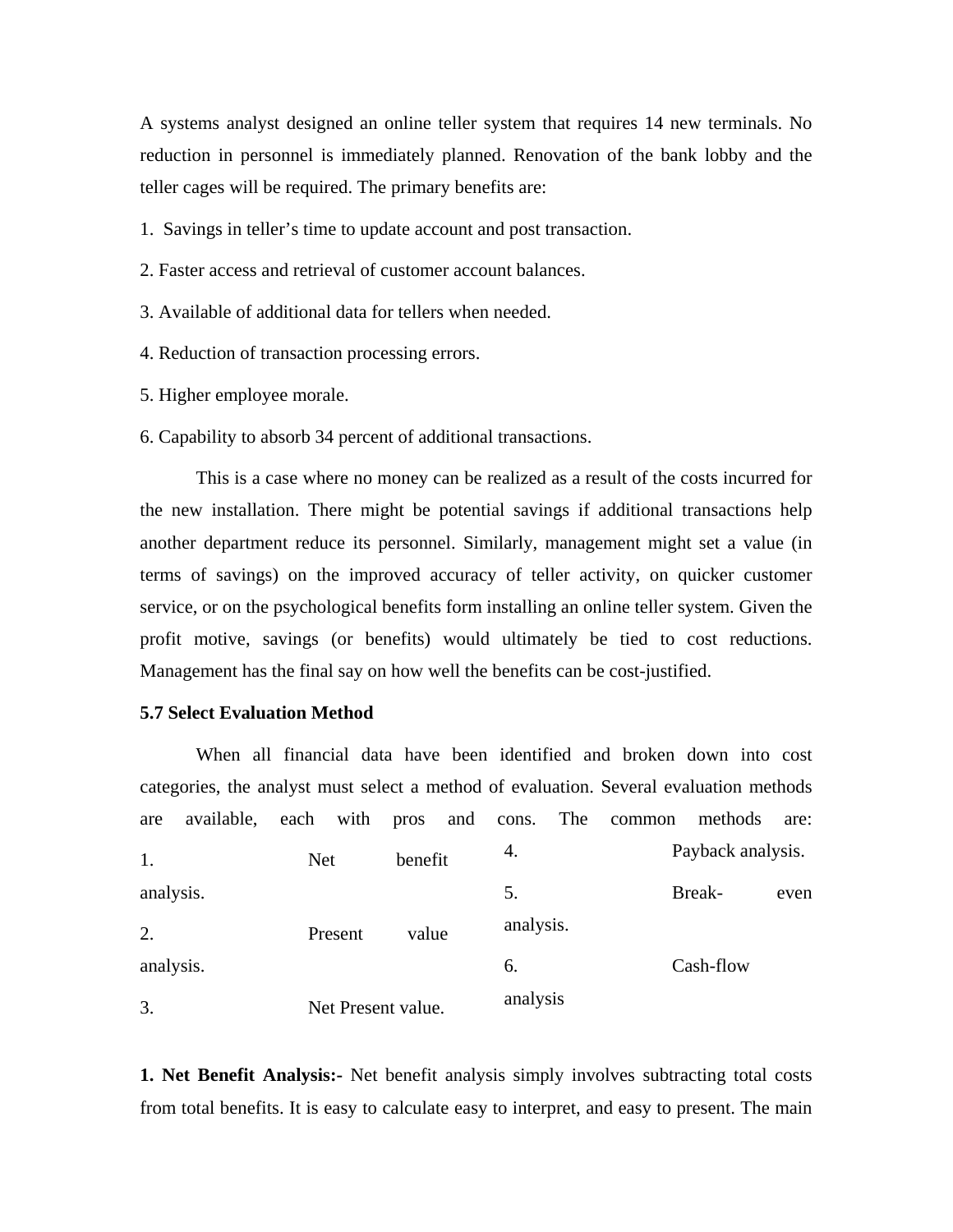drawback is that it does not account for the time value of money and does not discount future cash flow. Period 0 is used to represent the present period. The negative numbers represent cash outlays. The time value of money is extremely important in evaluation processes. What is suggested here is that money has a time value. Today's dollar and tomorrow's dollar are not the same. The time lag accounts for the time value of money.

The time value of money is usually expressed in the form of interest on the funds invested to realize the future value. Assuming compounded interest, the formula is:  $F =$  $P(1 + i)^{n}$ 

#### Where

 $F=$  Future value of an investment

P= Present value of the investment.

I= Interest rate per compounding period.

N = Number of years.

**2. Present Value Analysis:-** In developing long-term projects, it is often difficult to compare today's costs with the full value of tomorrow's benefits. As we have seen, the time value of money allows for interest rates, inflation and other factors that alter the value of the investment. Furthermore certain investments offer benefit periods that varies with different projects. Presents value analysis controls for these problems by calculating the costs and benefits of the system in terms of today's value of the investment and then comparing across alternatives.

A critical factor to consider in computing present value is a discount rate equivalent to the forgone amount that the money could earn if it were invested in a different project. It is similar to the opportunity cost of the funds being considered for the project.

Suppose that Rs. 3,000 is to be invested in a microcomputer for our safe deposit tracking system and the average annual benefit is Rs. 1,500 for the four-year life of the system. The investment has to be made today, whereas the benefits are in the future. We compare present values to future values by considering the time value of money to be invested. The amount that we are willing to invest today is determined by the value of the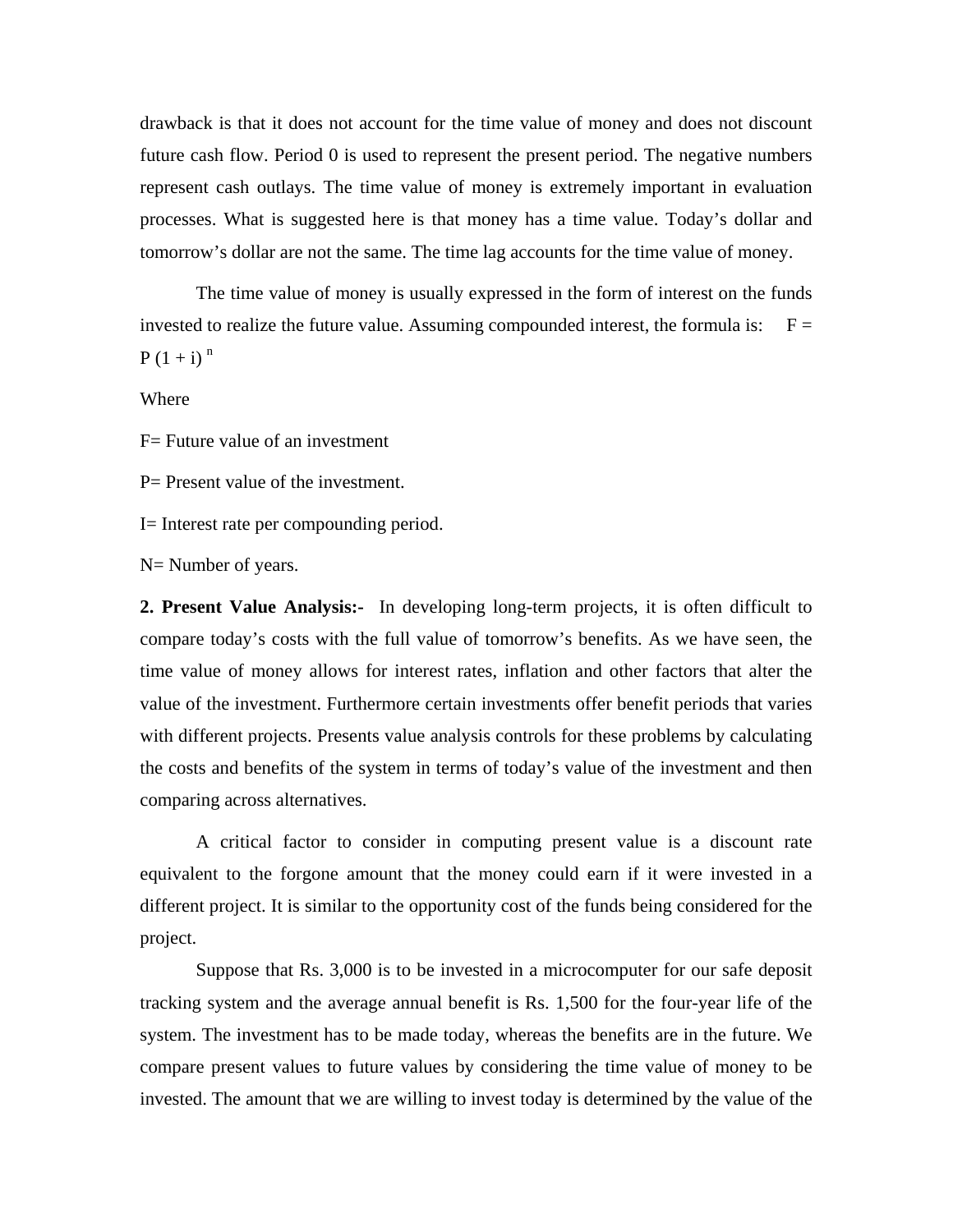benefits at the end of a given period (year). The amount is called the present value of the benefit.

To compute the present value, we take the formula for future value ( $F = P * (1 +$ i)<sup>n</sup> and solve for the present value (P) as follows:

$$
P = F / (1 + i)^{n}
$$

So the present value of Rs. 1,500 invested at 10 percent interest at the end of the fourth year is:

$$
P=1,500/(1+0.10)^4 = Rs. 1,027.39
$$

That is, if we invest Rs. 1,027.39 today at 10 percent interest, we can expect to have Rs. 1,500 in four years. This calculation can be represented for each year where a benefit is expected.

**3. Net Present Value:-** The net present value is equal to discounted benefits minus discounted costs. Our Rs. 3,000 microcomputer investment yields a cumulative benefit of Rs. 4,758.51 or a net present gain of Rs.1,758.51. This value is relatively easy to calculate and accounts for the time value of money. The net present value is expressed as a percentage of the investment- in our example:

 $1,758.51/3,000 = 0.55$  percent

**4. Payback Analysis:-** The payback method is a common measure of the relative time value of a project. It determines the time it takes for the accumulated benefits to equal the initial investment. Obviously the shorter the payback period, the sooner a profit is realized and the more attractive is the investment. The payback method is easy to calculate and allows two or more activities to be ranked. Like the net profit, though, it does not allow for the time value of money.

The payback period may be computed by the following formula:

Overall cost outlay/ Annual cash return =  $(A*B)+(C*D)/(5+2)=$ 

Years  $+$  Installation time (G) / Years to recover

**5. Break –even Analysis:-** Break –even is the point where the cost of the candidate system and that of the current one are equal. Unlike the payback method that compares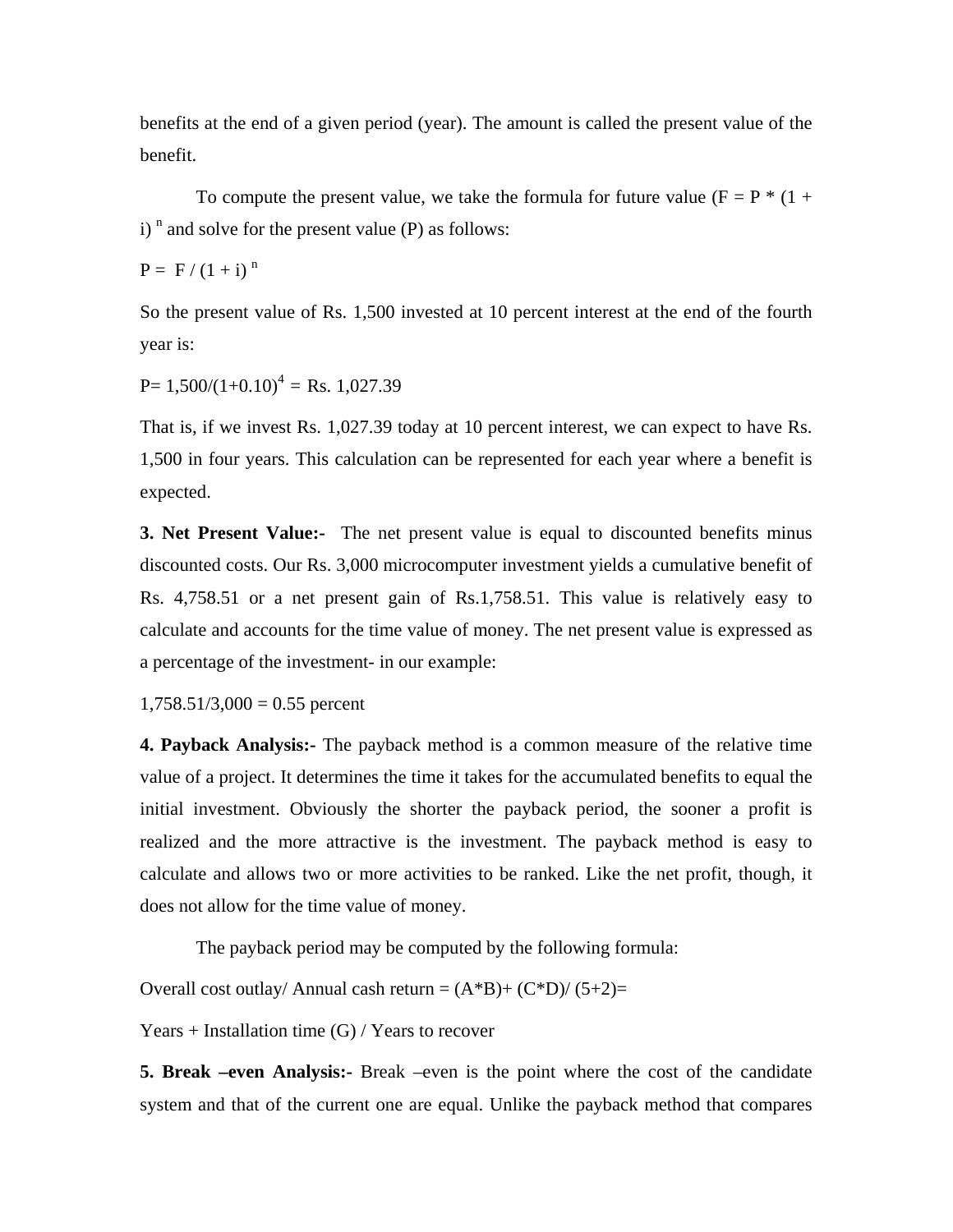costs and benefits of the candidate system, break-even compares the costs of the current and candidate systems. When a candidate system is developed, initial costs usually exceed those of the current system. This is an investment period. When both costs are equal, it is break-even. Beyond that point, the candidate system provides greater benefit (profit) than the old one--a return period.

A break–even chart compares the costs of the current and candidate systems. The attributes are processing cost and processing volume. Straight lines are used to show the model's relationships in terms of the variable, fixed and total costs of the two processing methods and their economic benefits. Intersection indicates the point where the total cost of processing transactions by the current system is equal to the total cost of using the candidate system. Beyond that point is the return period. Before the intersection is the investment period. According to the chart, then, it would be more economical to process manually when volume is below the number of break even point transactions. Higher processing volume favors the candidate system.

**6. Cash – Flow Analysis**:- Some projects, such as those carried out by computer and word processing services, produce revenues from an investment in computer systems. Cash–flow analysis keeps track of accumulated costs and revenues on a regular basis. The "spread sheet" format also provides break – even and payback information. It is revenue minus expense on a period by period basis.

 Drawbacks of the Cash flow analysis are: It ignores time value of money. For a limited period, it does not take into account the profitability of the project. It ignores behavioral implications of the numbers in the financial statement. However the major advantage of the cash flow analysis is that it combines benefits of break even and payback methods.

# **5.8 Interpret Results of the Analysis and Final Action**

When the evaluation of the project is complete, the results have to be interpreted. This entails comparing actual results against a standard or the result of an alternative investment. The interpretation phase as well as the subsequent decision phase is subjective, requiring judgment and intuition. Depending on the level of uncertainty, the analyst may be confronted with a single known value or a range of values. In either case,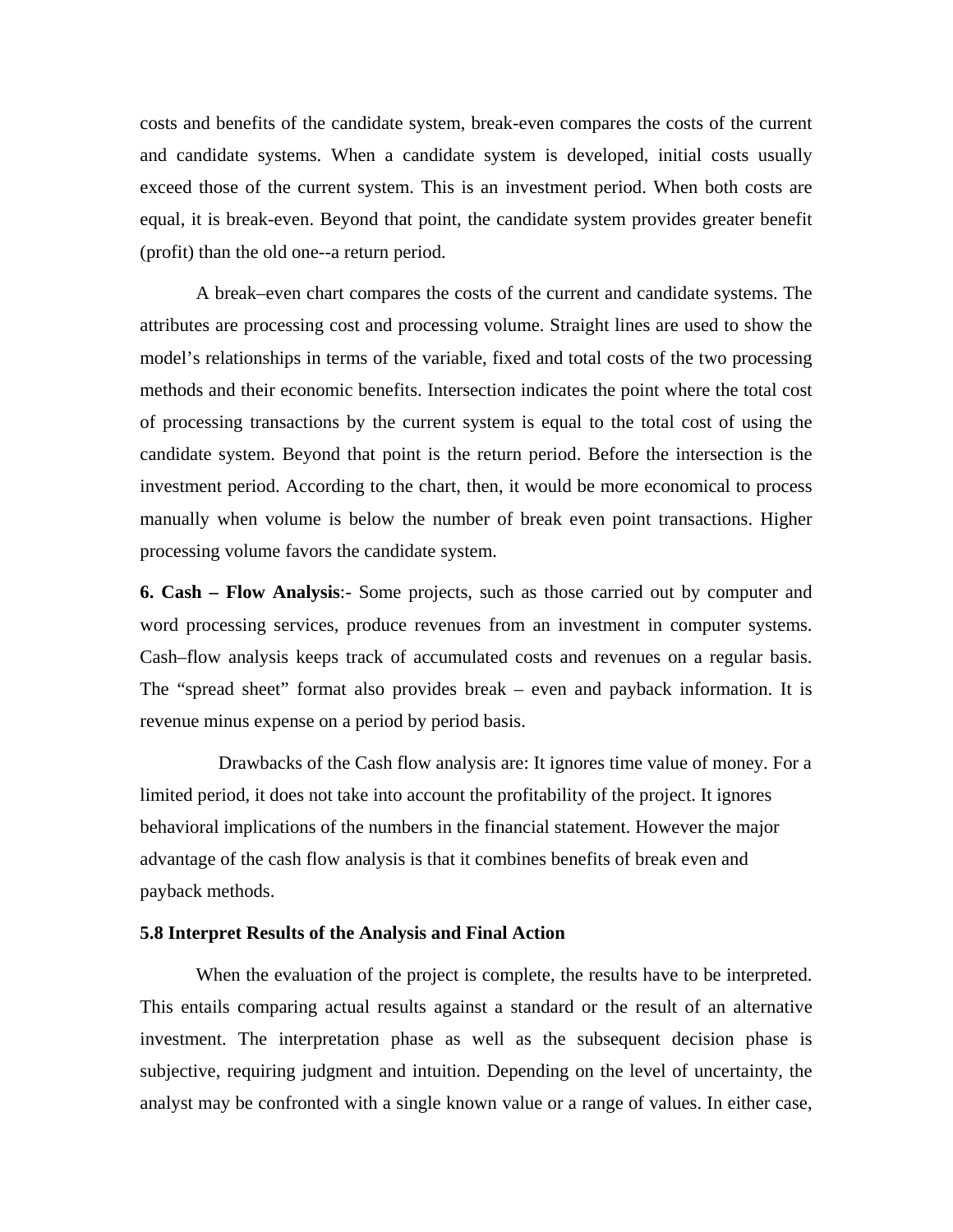simpler measures such as net benefit analysis are easier to calculate and present than other measures, although they do not discount future cash flows. If it can be modified to include the time value of money, the net benefit method would be comparable to the net present value method. More complex measures such as net present value account for the time value of money but are more difficult to evaluate and present.

The decision to adopt an alternative candidate system can be highly subjective, depending on the analyst's or end user's confidence in the estimated costs and benefits and the magnitude of the investment.

In summary, cost/ benefit analysis is a tool for evaluating projects rather than a replacement of the decision-maker. In real-life business situations, whenever a choice among alternatives is considered, cost / benefit analysis is an important tool. Like any tool, however, it has problems:

1. **Valuation problems:-** Intangible costs and benefits are difficult to quantify and tangible costs are generally more pronounced than tangible benefits. In most cases, then, a project must have substantial intangible benefits to be accepted.

2. **Distortion problems:-** There are two ways of distorting the results of cost/benefit analysis. One is the intentional favoritism of an alternative for political reasons. The second is when data are incomplete or missing from the analysis.

3. **Completeness problems:-** Occasionally an alternative is overlooked that compromises the quality of the final choice. Furthermore, the costs related to cost/ benefit analysis may be on the high side or not enough costs may be considered to do a complete analysis. In either case, the reliability of the final choice is in doubt.

### **5.9 The System Proposal**

The final decision following cost/benefit analysis is to select the most cost-effective and beneficial system for the user. At this time, the analyst prepares a feasibility report on the major findings and recommendations. It outlines the options and recommendations. It is presented to management for determining whether a candidate system should be designed. Effective reports follow carefully planned formats that management can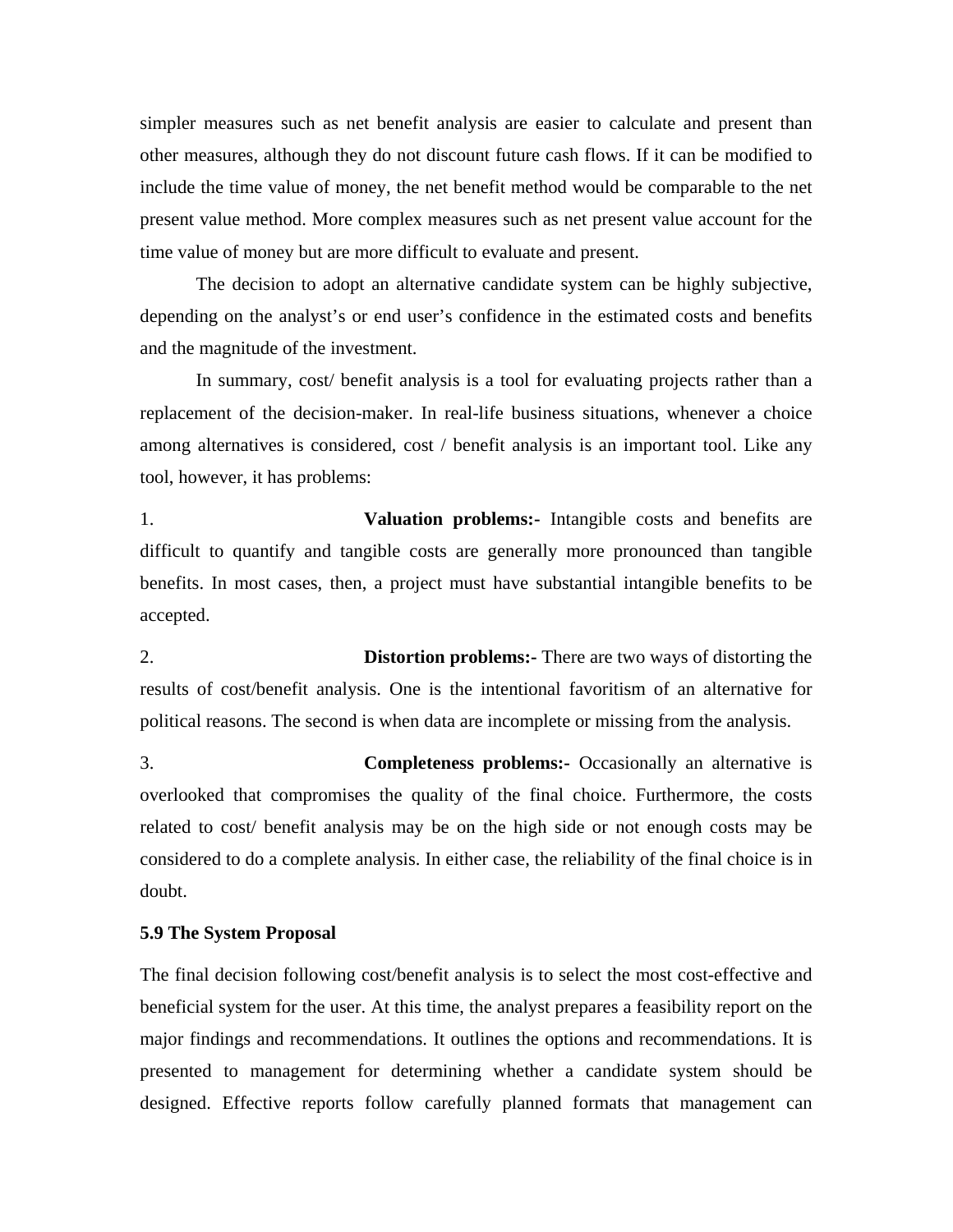understand and evaluate without having to read the entire document. The content and format of the feasibility report are summarized in Figure 5.2.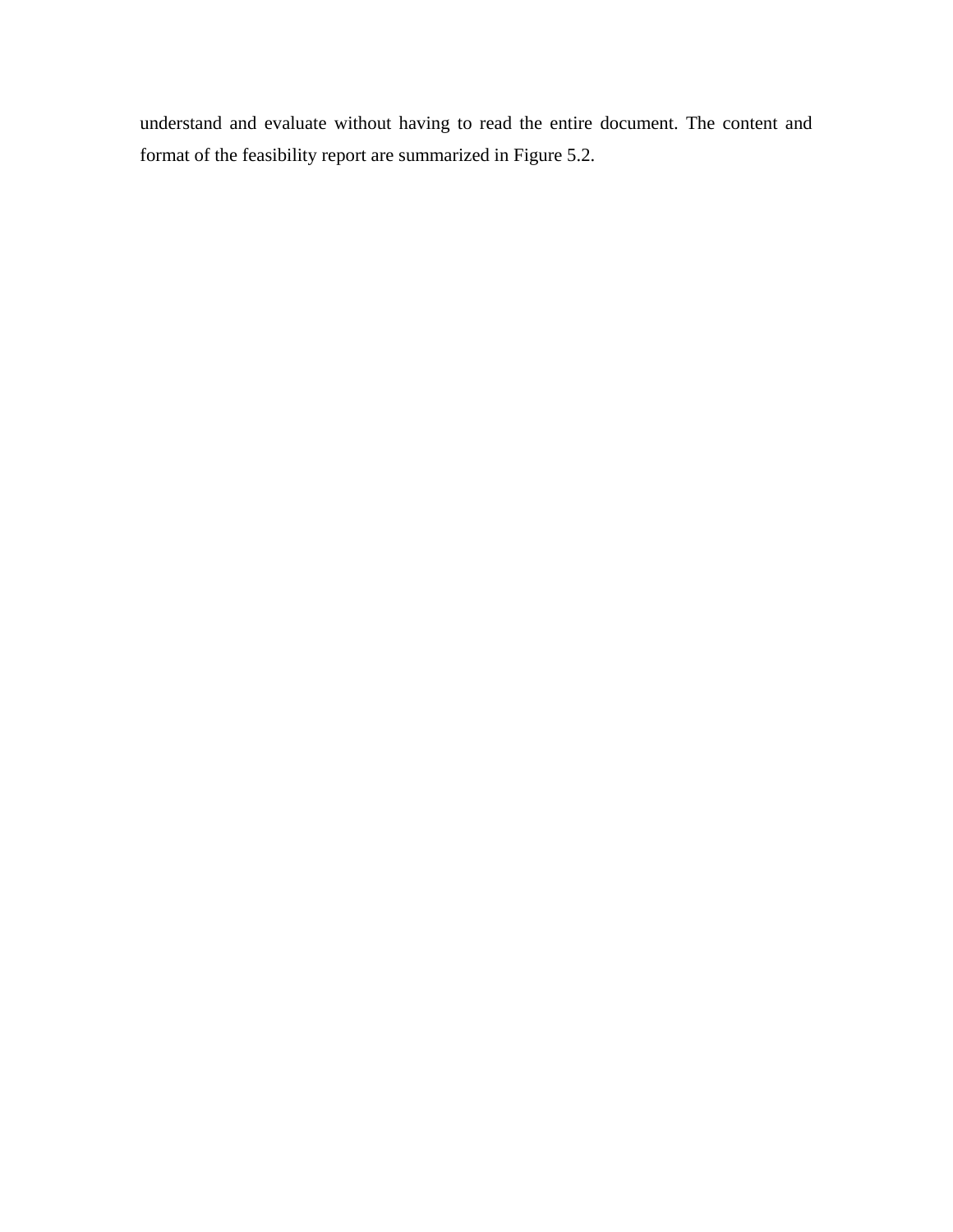#### **Figure 5.2 Feasibility Report- An Outline**

A written feasibility report should include the following:

#### **TITLE PAGE Defines the name of the project and who it is for**

I. TABLE OF CONTENTS List various parts, features and exhibits, showing page numbers

II. SCOPE Present a brief explanation of the system boundaries

III. STATEMENT OF PROBLEM Describe current system, Describe proposed system, Indicate how proposed system will solve the problem(s)

IV. SUMMARY/ ABSTRACT(optional) Give executive a summary of project, high-lighting benefits

V. COST/BENEFIT STATEMENT List benefits and savings in quantitative terms Present figures of savings versus costs, Summarize cost of new equipment, one – time charges, etc. Quantify net savings and expected returns.

VI. IMPLEMENTATION SCHEDULE Submit implementation plan, Specify human resources requirements, systems and procedures, etc. Include PERT-CPM or Gantt Chart

VII. HARDWARE CONFIGURATION (optional) Lay out computer configuration. Describe terminal network and equipment (CRTs, printers, etc.). List communication equipment (data sets, lines, etc.)

VIII. CREDITS Give credit to those who contributed to the project study.

 **APPENDIX Include exhibits, correspondence on project, and other miscellaneous documentation.** 

# **5.10 Summary**

Data analysis is a prerequisite to cost/ benefit analysis. System investigation and data gathering lead to an assessment of current findings. From the analysis, the system deign requirements are identified, and alternative system evaluated. In developing cost estimates for a system, we need to consider several cost elements. Among them are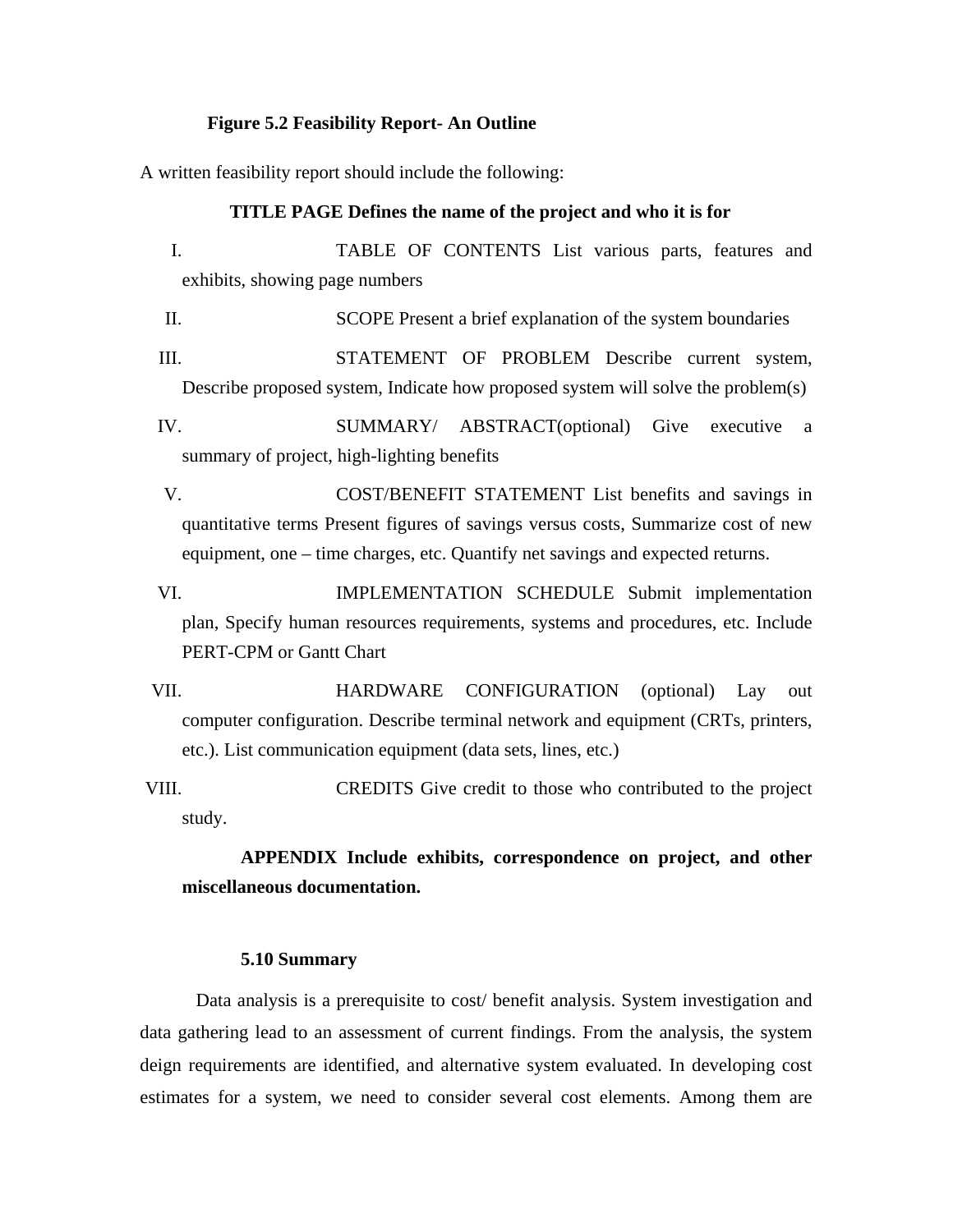hardware, personnel, facility, operating and supply costs. Cost/ benefit analysis is a procedure that gives a picture of the various costs, benefits and rules associated with a system. The determination of costs and benefits entails the following steps:

- Identify the costs and benefits pertaining to given project.
- Categorize the various costs and benefits for analysis.
- Select a method of evaluation.
- Interpret the results of the analysis.
- Take action.

Cost and benefit determination is to categorize costs and benefits. They may be tangible or intangible, direct or indirect, fixed or variable. When all financial data have been identified and broken down into cost categories, the analyst must select a method of evaluation. Several evaluation methods are available, each with pros and cons. The common methods are:

- Net benefit analysis
- Present value analysis
- Net present value
- Payback analysis
- Break-even analysis
- Cash-flow analysis

When the evaluation of the project is complete, the results have to be interpreted. In summary, cost/ benefit analysis is a tool for evaluating projects rather than a replacement of the decision-maker. In real-life business situations, whenever a choice among alternatives is considered, cost / benefit analysis is an important tool. The final decision following cost/benefit analysis is to select the most cost-effective and beneficial system for the user.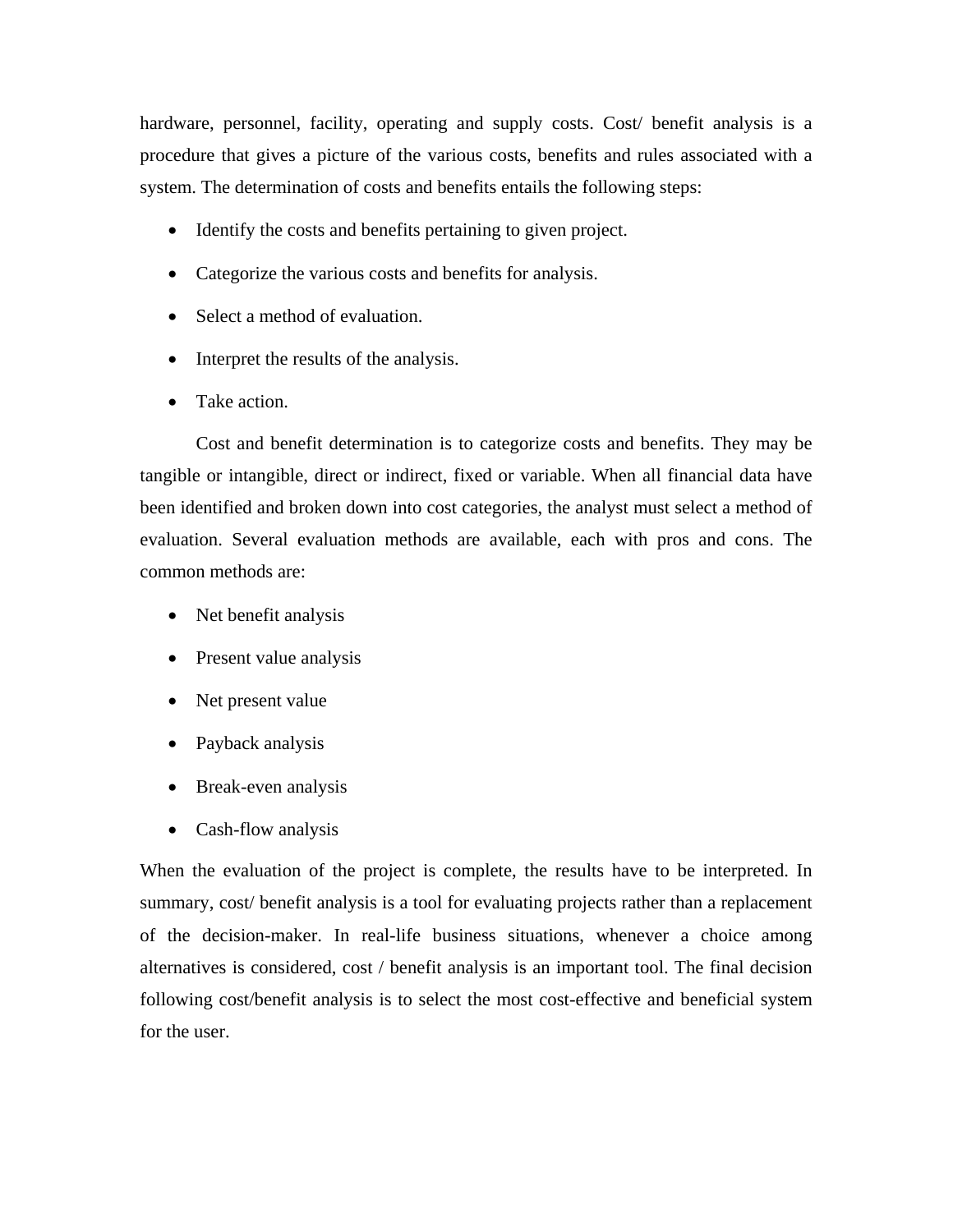# **5.11 Questions**

| 1. | Compare the various evaluation methods.             |
|----|-----------------------------------------------------|
| 2. | How are tangible costs different from direct costs. |
| 3. | What are the various cost benefit categories.       |
| 4. | Why is it necssary to conduct cost/benefit analysis |
| 5. | What do you understand by system proposal.          |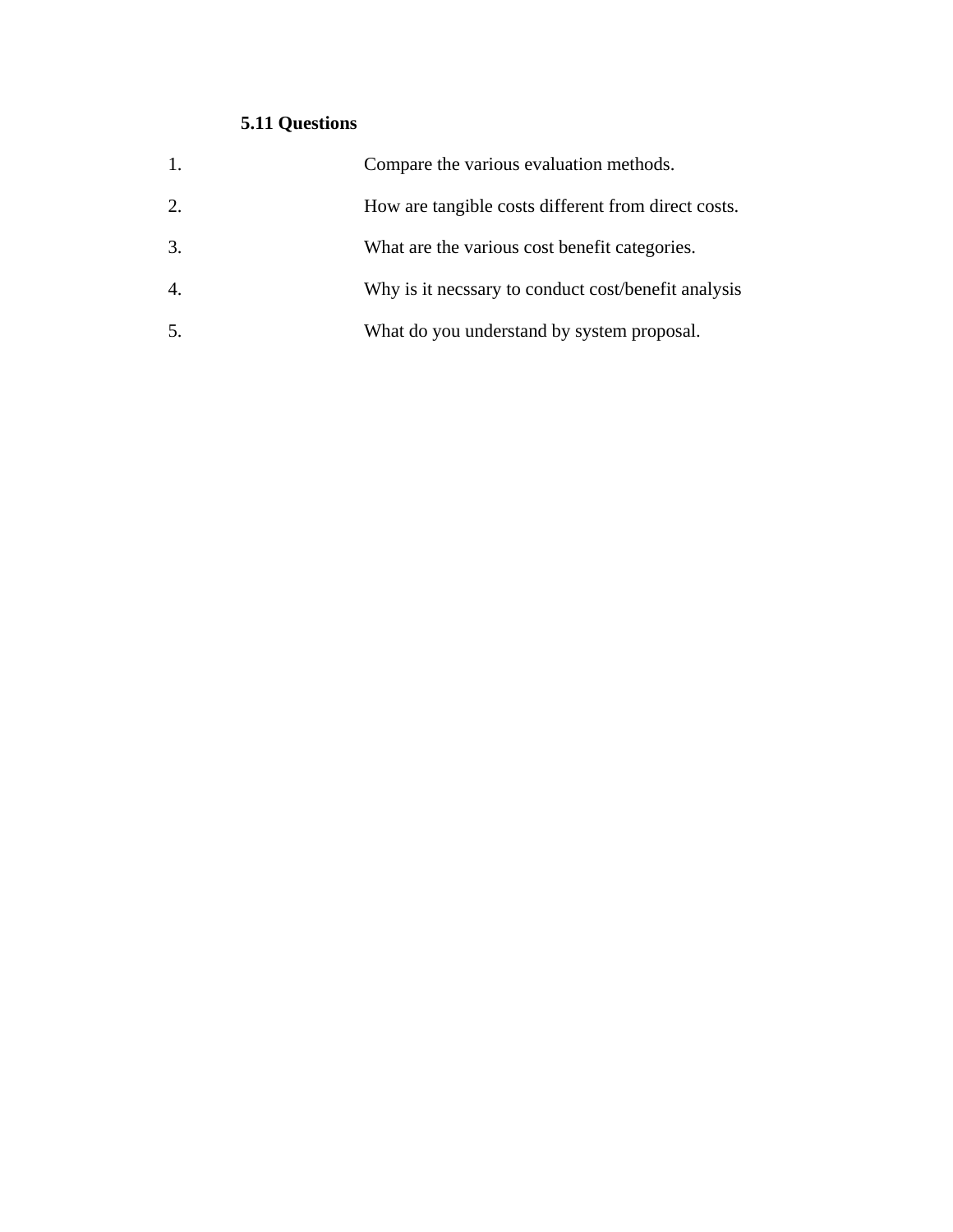| <b>Lesson No: 6</b>        | <b>Lesson Name : System Requirement Specifications</b> |
|----------------------------|--------------------------------------------------------|
|                            | <b>&amp;Analysis</b>                                   |
| <b>Author: Dr. Jawahar</b> | Vetter: Dr. Pradeep K. Bhatia                          |

 **6.0 Objectives :** 

*6.1 Introduction* 

- *6.2 What is Requirements Determination?*
- *6.3 Fact Finding Techniques* 
	- *6.3.1 Interview*
	- *6.3.2 Questionnaire*
	- *6.3.3 Record Review*
	- *6.3.4 Observation*

# *6.4 WHAT IS STRUCTURED ANALYSIS?*

 *6.4.1 Data Flow Diagram (DFD) 6.4.2 Data Dictionary* 

 *6.4.3 Decision Trees* 

 *6.4.4 Identifying Data Requirements* 

 *6.4.5 Decision Tables* 

 *6.5 Pros and Cons of Each Tool* 

 **6.6 Summary:** 

 **6.7 Questions** 

# **6.0 Objectives**

- What is the importance of system requirement specification
- How the facts are find and what are the methods
- What tools are used in structured analysis's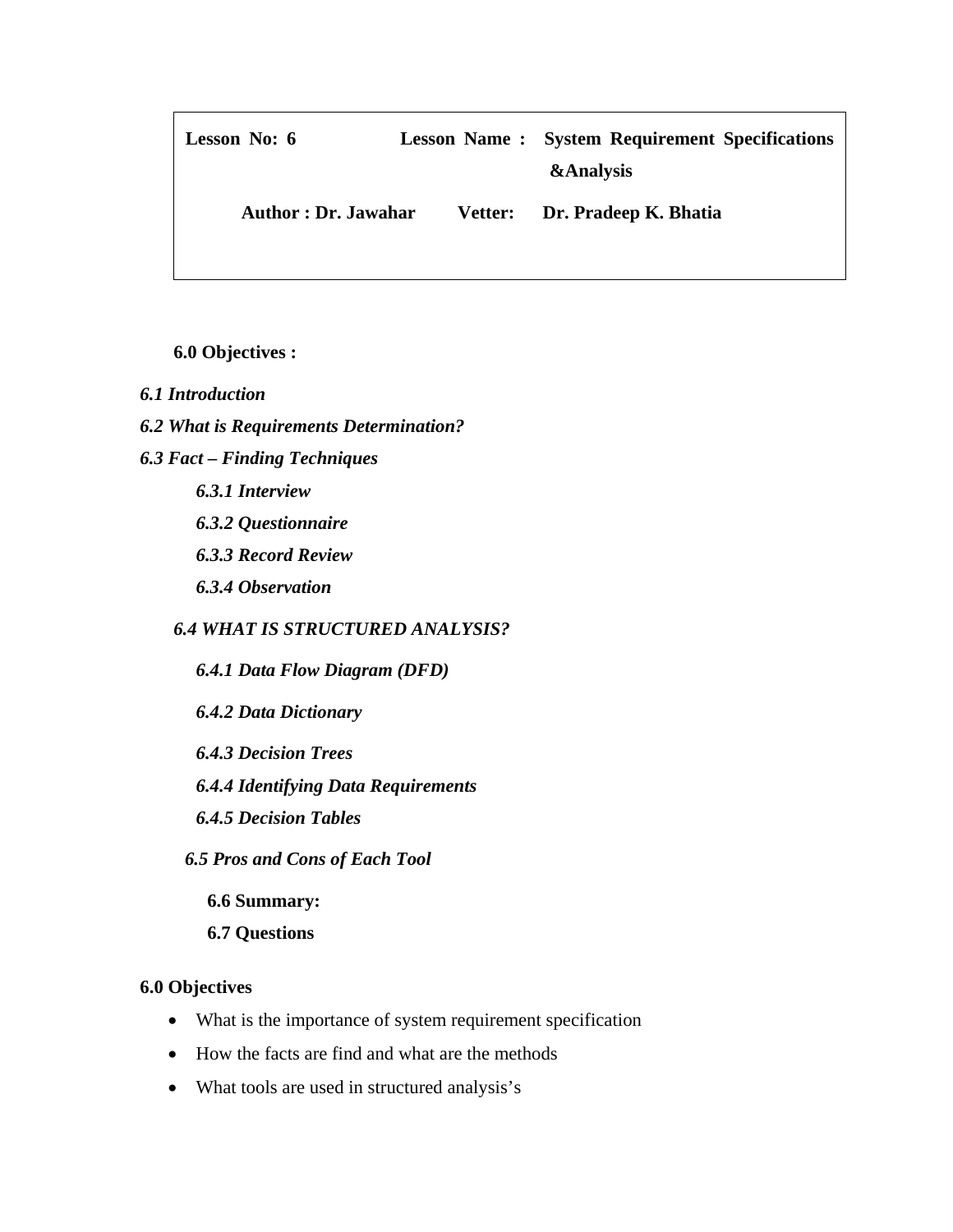- How to construct a data flow diagram
- What are the advantages and uses of a data dictionary and structured English
- The elements and construction of decision trees and decision tables

# **6.1 Introduction**

Analysis is the heart of the process. It is the key component of the first two phases of the cycle. In analysis the present system, the analyst collects a great deal of relatively unstructured data through interviews, questionnaires, on–site observations, procedures manuals, and the like. The traditional approach is to organize and convert the data though system flowcharts, which support future developments of the system and simplify communication with the user. But the system flowchart represents a physical rather than a logical system. It makes it difficult to distinguish between what happens and how it happens in the system.

There are other problems with the traditional approach.

- 1. The system life cycle provides very little quality control to ensure accurate communication from user to analyst. They have no language in common.
- 2. The analyst is quickly overwhelmed with the business and technical details of the system. Much of the time is spent gathering information. The details are needed and must be available, but the analyst does not have the tools to structure and control the details.
- 3. Present analytical tools have limitations.
	- a. English narrative descriptions of a system are often too vague and make it difficult for the user to grasp how the parts fit together. Furthermore, English is inherently difficult to use where precision is needed.
	- b. System and program flowcharts commit to a physical implementation of the system before on has complete understanding of its logical requirements.
- 4. Problems also relate to system specifications:-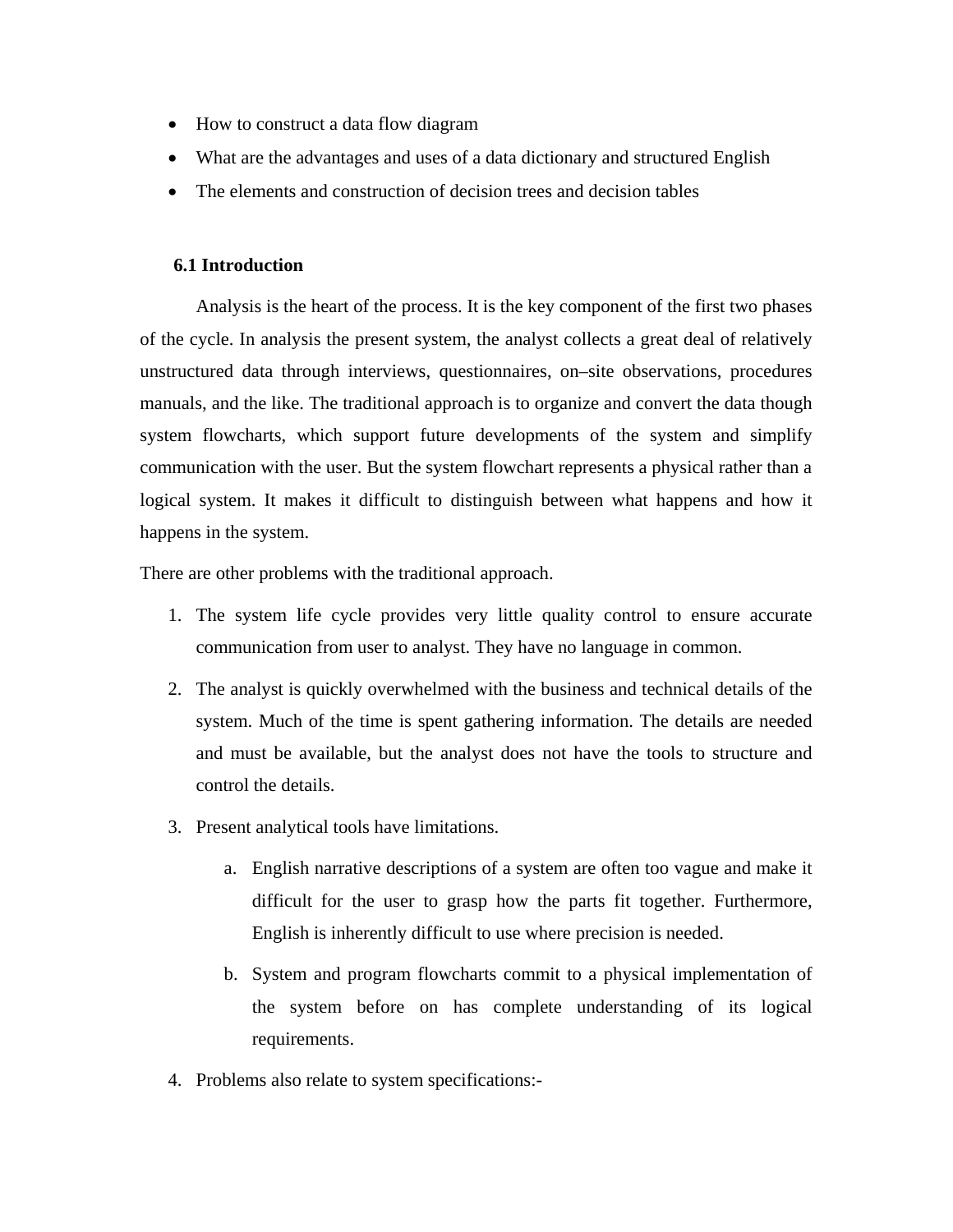- a. System specifications are difficult to maintain or modify. A simple change in the user's requirements necessitates changes in several parts of the document.
- b. They describe user requirements inn terms of physical hardware that will implement the system rather than what the user wants the system to do.
- c. They are monolithic and redundant; that is, to find out information about a particular part of the system, the user has to search the entire document. Furthermore, the same information is found in numerous locations with no cross-reference.

Because of these drawbacks, the analyst needs something analogous to the architect's blueprint as a starting point for system design. It is a way to focus on functions rather than physical implementation. One such tool is the data flow diagram (DFD). There are other tools as well. The use of several tools in structured analysis, including the following:

- 1. Data flow diagram (DFD).
- 2. Data dictionary.
- 3. Structured English.
- 4. Decision trees.
- 5. Decision tables.

System analysis is about understanding situations, not solving problems. Effective analysts therefore emphasize investigation and questioning to learn how a system currently operates and to identify the requirements users have for a new or modified one. Only after analysts fully understand the systems are they able to analyze it and assemble recommendations for systems design.

 The manner in which a systems investigation is conducted will determine whether the appropriate information is gathered. In turn, having the right information influences the quality of the application that follows. In other words, good system design, whether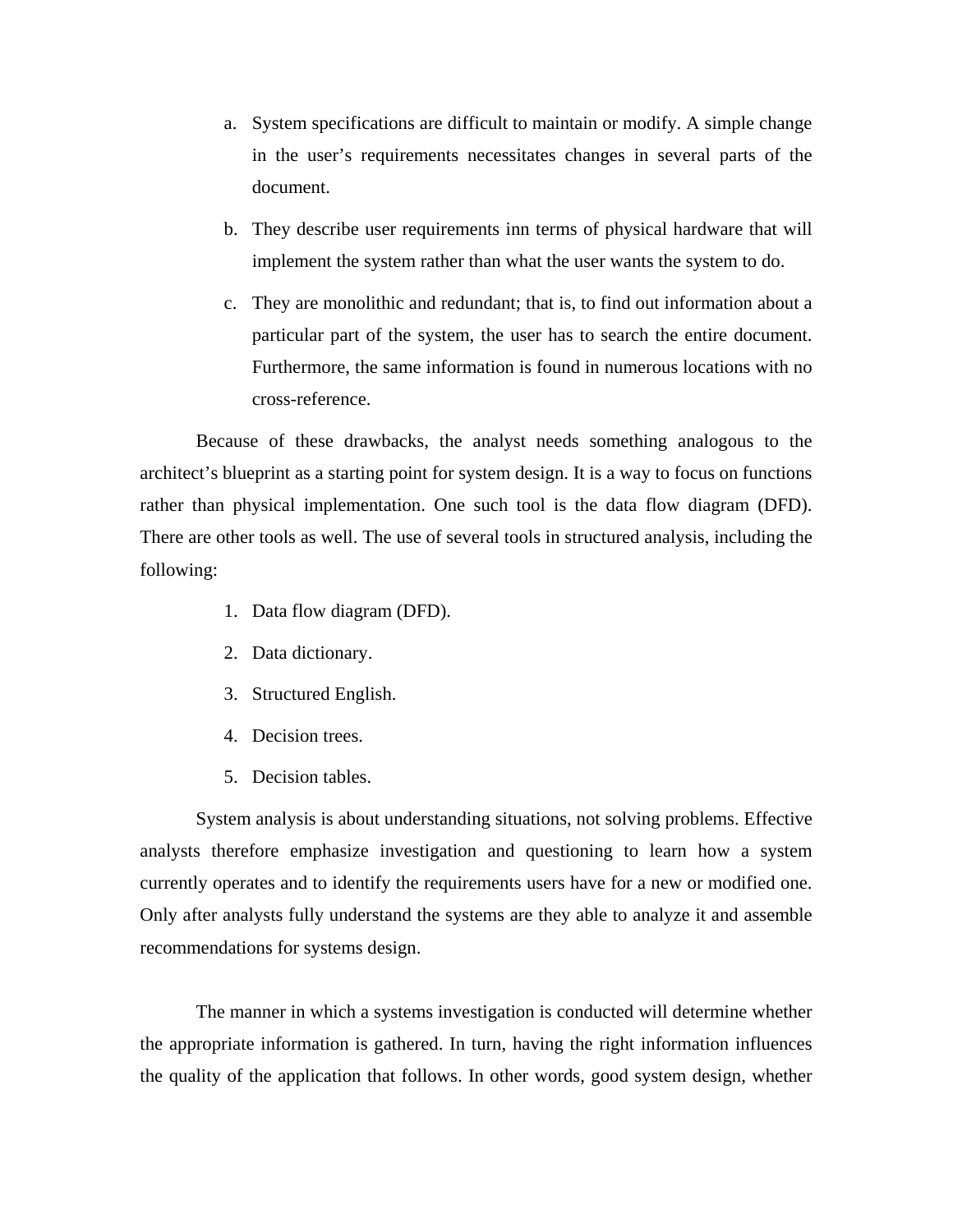developed through the SDLC method, prototyping, or structured methods, begins by documenting the current system and properly diagnosing systems requirements.

#### **6.2 What is Requirements Determination?**

 Requirements determination involves studying the current business system to find out how it works and where improvements should be made. Systems studies result in an evaluation of how current methods are working and whether adjustments are necessary or possible. These studies consider both manual and computer methods, they are not merely computer studies.

 A requirement is a feature that must be included in a new system. It may include a way of capturing or processing data, producing information, controlling a business activity, or supporting management. The determination of requirements thus entails studying the existing system and collecting details about it to find out what these requirements are.

 Since systems analysts do not work as managers or employees in user departments (such as marketing, purchasing, manufacturing, or accounting), they do not have the same base of acts and details as the managers and users in those areas. Therefore, an early step in analysts, investigation is to understand the situation. Certain types of requirements are so fundamental as to be common in most all situations. Developing answers to a specific group of questions (to be discussed in this section) will help you understand these basic depending on whether the system is transaction – or decision – oriented and whether the system cuts across several departments. For example, the need to inform the inventory manager of an unusually large order that is forthcoming under scores the importance of linking the sales, purchasing, and warehouse departments.

# **6.2.1 Activities in requirement Determination**

 It is helpful to view requirements determination through the three major activities of requirements anticipation, requirements investigation, and requirements specification.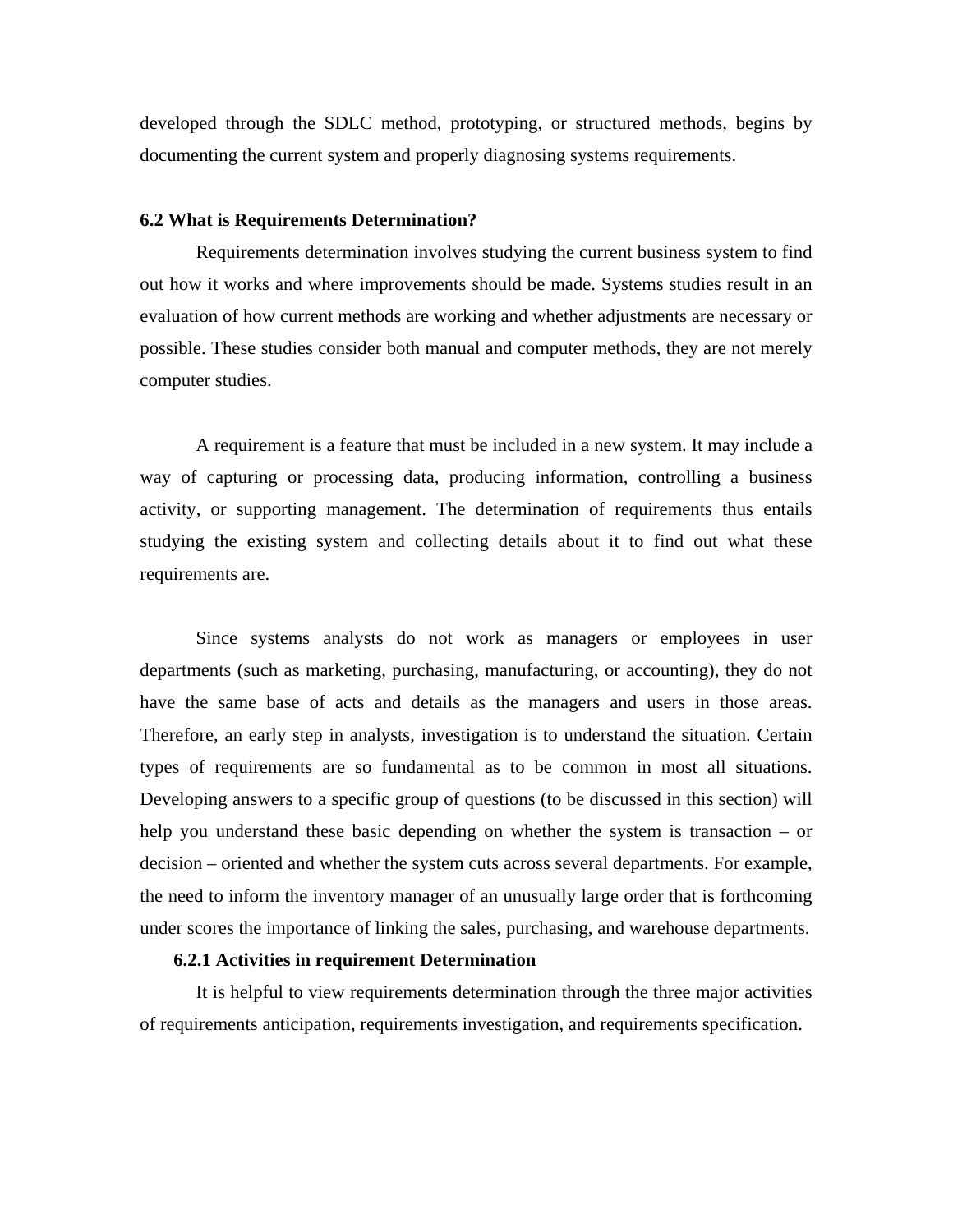#### **6.2.1.1 Requirements Anticipation**

 Having had experience in a particular business area or having encountered systems in an environment similar to the one currently under investigation will influence systems analysts study. They may foresee the likelihood of certain problems or features and requirements for a new system. As a result, the features they investigate for the current system, questions they raise, or methods employed may be based on this familiarity.

 Requirements anticipation can be a mixed blessing. On the one hand, experience form previous studies can lead to investigation of areas that would otherwise go unnoticed by an inexperienced analyst. Having the background to know what to ask or which aspect to investigate can be a substantial benefit to the organization.

 On the other hand, if a bias is introduced or shortcuts are taken in conducting the investigation, requirements anticipation is a problem. We will point out guidelines for structuring an investigation around basic questions to avoid the undesirable consequences of requirements anticipation.

# **6.2.1.2 Requirements Investigation**

 This activity is at the heart of systems analysis. Using a variety of tools and skills, analysts study the current system and document its features for further analysis.

 Requirements investigation relies on the fact-finding techniques and includes methods for documenting and describing system features.

#### **6.2.1.3 Requirements Specifications**

 The data produced during the fact-finding investigation are analyzed to determine requirements specifications, the description of features for a new system. This activity has three interrelated parts:

Analysis of Factual Data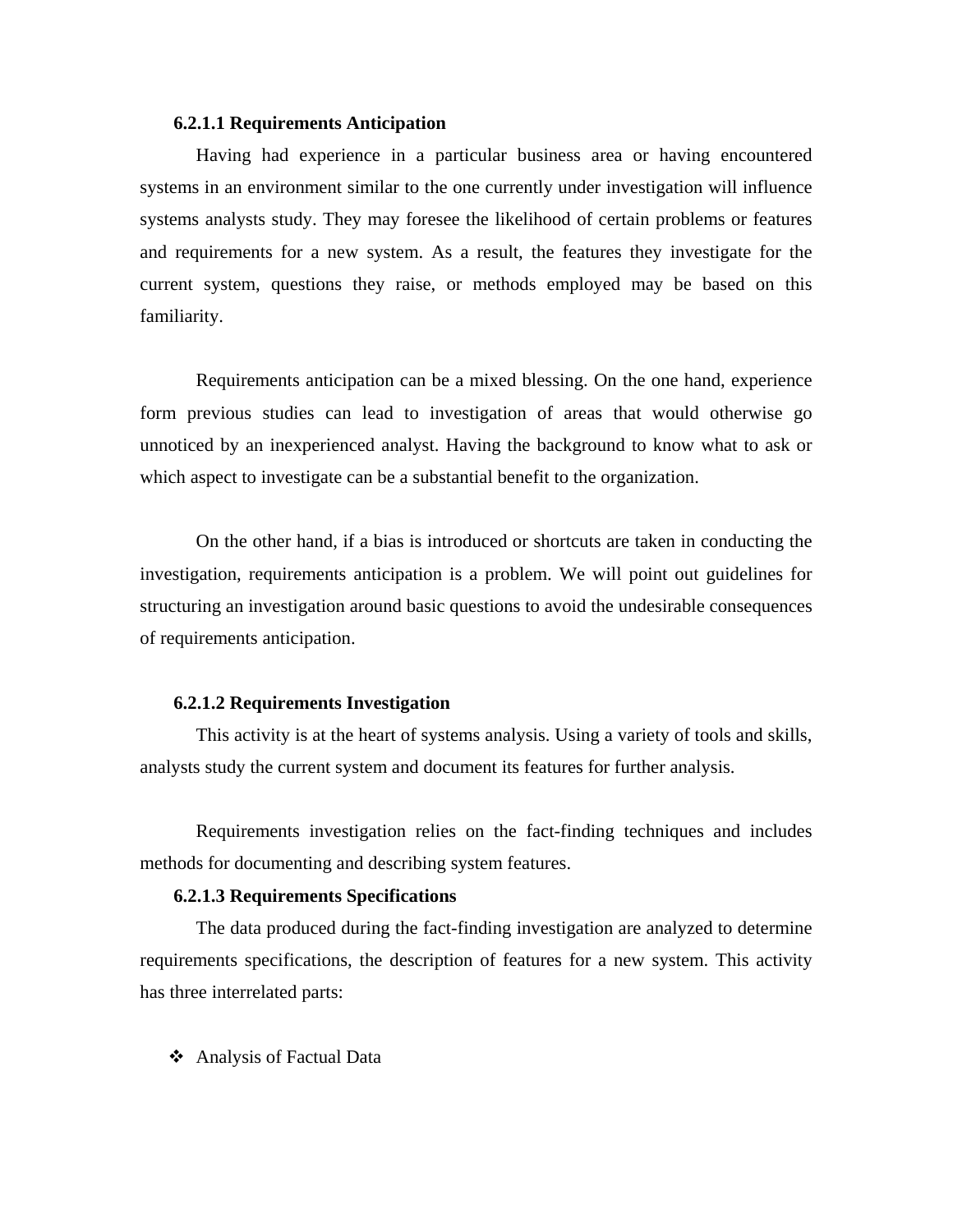The data collected during the fact – finding study and included in data flow and decision analysis documentation are examined to determine how well the system is performing and whether it will meet the organization's demands.

- Identification of Essential Requirements Features that must be included in a new system, ranging from operational details to performance criteria, are specified.
- ❖ Selection of Requirements Fulfillment Strategies

The methods that will be used to achieve the stated requirements are selected. These from the basis for system design, which follows requirements specification.

All three activities are important and must be performed correctly.

# **6.2.2 Basic Requirements**

 Analysts structure their investigation by seeking answers to these four major questions:

 What is the basic business process? What data are used or produced during that process? What are the limits imposed by time and the volume of work? What performance controls are used?

# **6.2.3 Understand the Process**

Begin with the basics. Analysts must raise questions that, when answered, will provide a background of fundamental details about the system and describe it. Asking the following questions will help acquire the necessary understanding.

 What is the purpose of this business activity? What steps are performed? Where are they performed? Who performs them? How long does this take?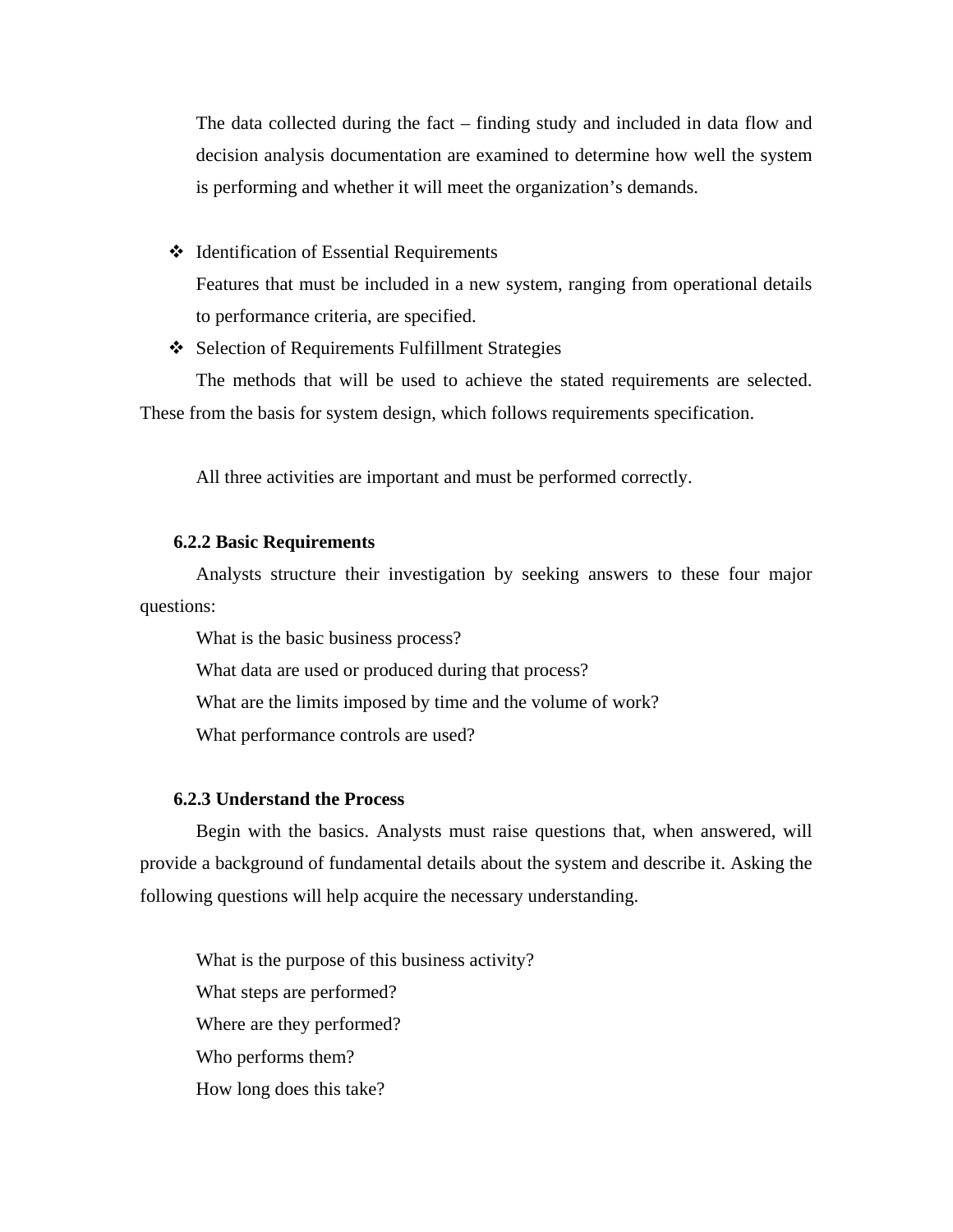How often is it done? Who uses the resulting information?

 Suppose you are reinvestigating an inventory reordering system, something about which you know very little. Where should you begin? Listed below are brief answers to basic questions about the inventory reordering system. These are the kinds of answers you would need to seek for any system you were studying.

## What is the purpose of inventory reordering?

To ensure that adequate quantities of stock and materials are on hand and available for use without carrying an excessive and therefore costly quantity.

# What steps are performed?

Verifying stock on hand. Determining future requirements and optimum times to place orders. Determining quantities to order.

# Where are they performed?

The purchasing department, using information provided by manufacturing, sales, and inventory staff members, as well as by its own records, handles ordering and lead – time. Projection.

# Who perform them?

Purchasing manages approve all orders. Stock managers assemble buying instructions and write orders.

# How long does this take?

The process may take a few minutes for simple and routine high – prices item or other special circumstance.

# How often is it done?

This is a continuous process. Different items are always being ordered.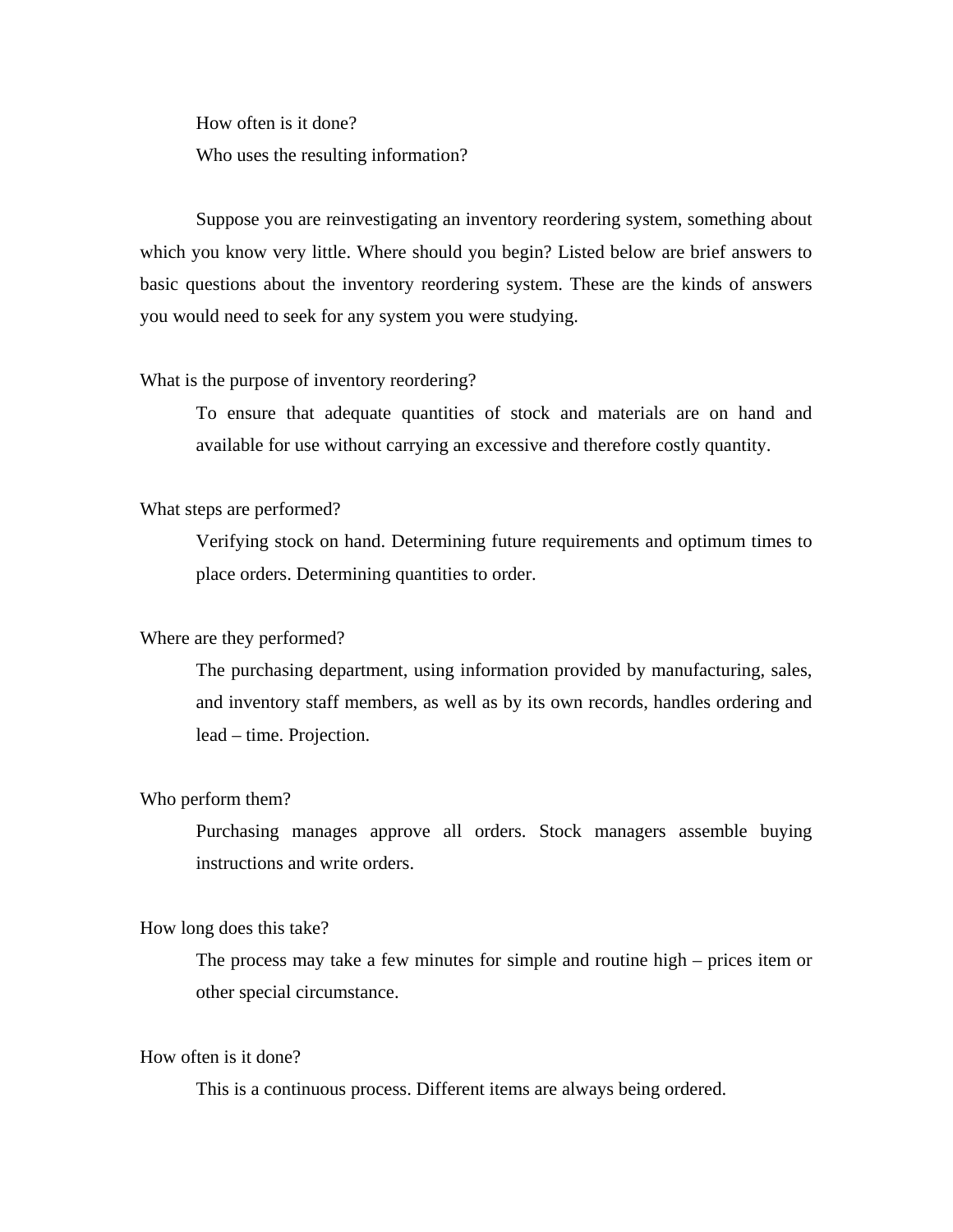Who uses the resulting information?

Information produced as a by  $-$  product of this process is used to manage inventory, schedule service and manufacturing monitor purchasing, and pay suppliers, as well as meet unexpected requirements for purchasing and inventory reorder information.

 Notice how quickly answers to these questions provide a broad understanding of what inventory reordering is all about and show that the objective of inventory reordering is more than just buying stock. But analysts cannot stop here. There is not yet enough information to fully understand inventory reordering. Instead, the background acquired enables to raise more detailed questions.

# **6.2.4 Identify data used and information produced**

 Analysts next need to find out what data are used to perform each activity for example, to reorder inventory, the buyer might require data describing the quantity of an item of hand, expected demand for the item, supplier name, and item cost. To know when to place an order, the buyer would also consider the necessary lead-time (how for in advance the item should be ordered to be on hand when needed).

 Most business transactions also produce information that is useful to managers when they evaluate employee, business, and systems performance and that may be useful in another context to both manager and analyst. Inquiring analysts will find out, for example that data about inventory reordering and stocking also provide information about warehouse demands, purchasing practices, sales, and cash flow.

# **6.2.5 Determine process timing and volume**

 The frequency of business activities varies greatly. For example, some activities, such as paying taxes, occur only a few times a year, whereas paying employees is a weekly activity. Therefore, analysts should learn how often the activity is repeated. Knowing whether an activity occurs frequently may lead the analyst to raise many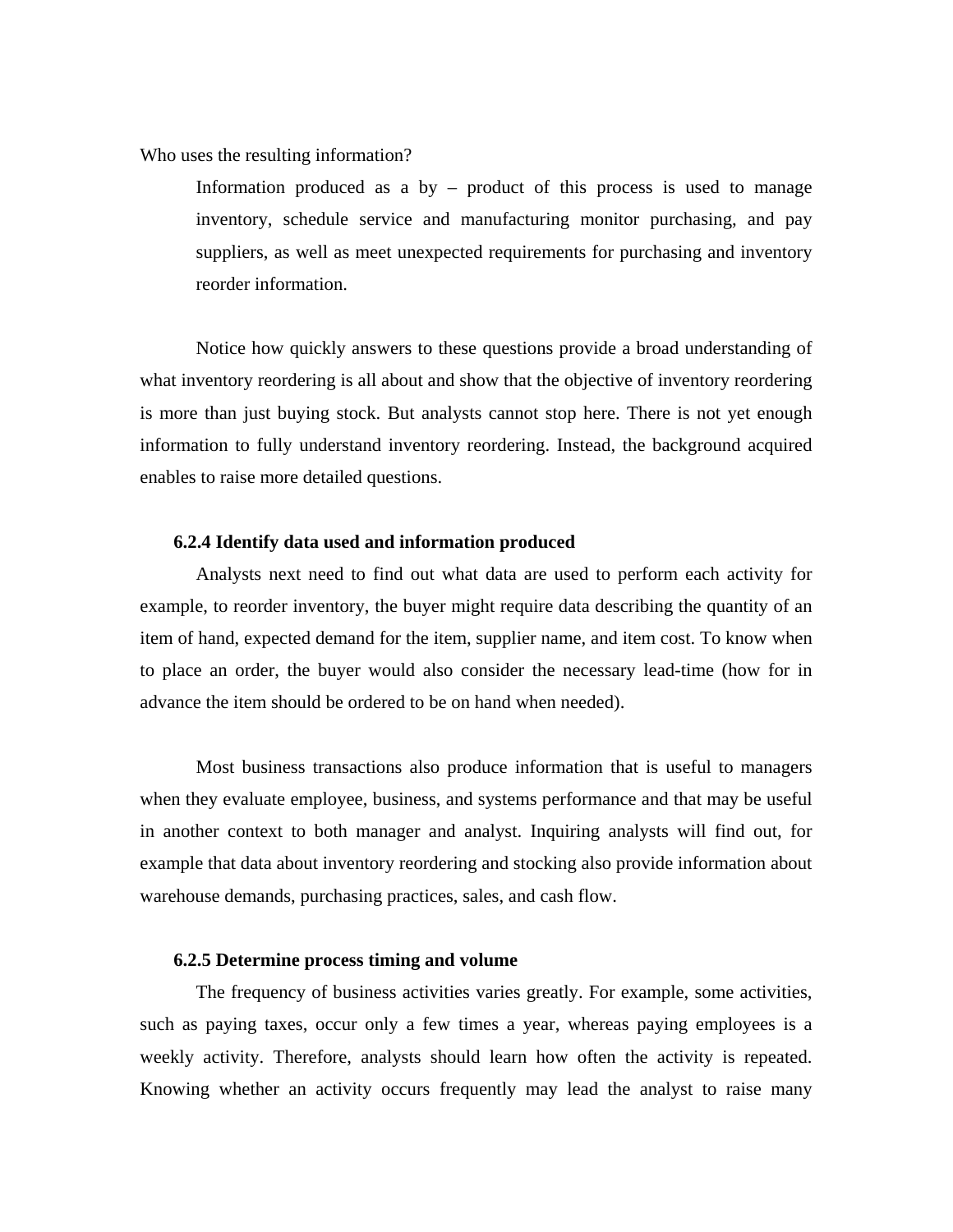additional and important questions to determine the reason for the frequency and its effect on business activities.

 Many times the easiest way to get this information is to identify the reason for the activity: what causes the activity to be performed? Analysts sometimes refer to the direct cause as the trigger function. (it triggers the activity.) Activities can be triggered by customers of an application to open a new bank, charge, or credit account), and by the passage of time (the ending of the day, week, or month). Unless analysts know what triggers an activity, they may misunderstand the reason for the activity and give it more or less importance in the system than it merits.

 Some activities, such as completing a purchase requisition, take only a few seconds. Others, such as deciding whether to accept a merger offer, occur infrequently but require a great deal of time when they do take place. Timing alone does not determine the importance of an activity, but it does affect the way analysts evaluate certain steps in carrying out the performance. For example, making a telephone call to obtain stock price information during a merger decision is quite acceptable, since a merge is an infrequent occurrence. But making a telephone call to obtain information every time a purchase requisition is processed is another matter.

 The volume of items to be handled may increase the amount of time needed to complete the activity. Savings banks prepare consumer account statements (summaries of deposits, withdrawals, interest accumulations, and balances) only four times a year. Although the frequency of this activity is very low, when the calendar triggers this activity at the end of each quarter, the volume of work is very high, sometimes running into tens of thousands of statements to be prepared. The sheer quantity of item making up an activity can produce special problems for the analyst to study, even though the activity occurs infrequently.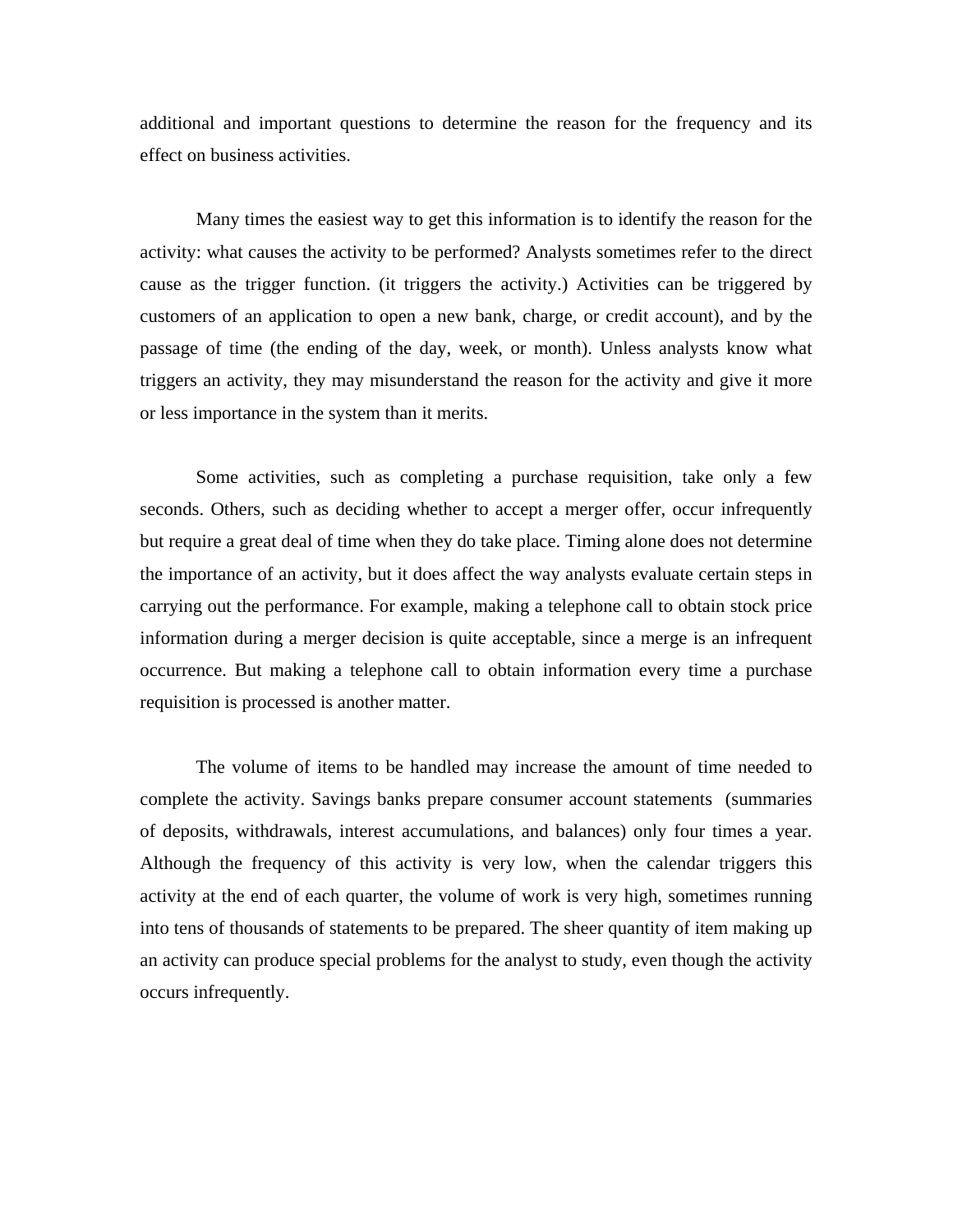#### **6.2.6 Identity controls**

 In business situations that are well controlled either by management or process monitoring, determining whether an activity has been performed properly may be no problem. But during the analysis stage, the analysts must examine control methods: are there specific performance standards? Who compares performance against standards? How are mistakes caught? How are error handled? Are the errors excessive? Weak or missing controls area an important discovery in any system investigation. In the vignette the beginning of this chapter, the failure of the two junior systems analyst to give proper attention to weak or mission controls when they studied receiving room activities had serious consequences.

#### **6.2.7 User transaction Requirements**

 Transaction – level systems captures, process, and store data for a reason. In an order system, for example, sale order form customers are processed so that specified item can be shipped. This simple procedure applies to every order that is received.

Analysis's assigned to work on an order entry system would want to know more about how these transactions are processed. To under – stand these transaction requirements they would undoubtedly ask questions such as the following:

What makes up the transaction being processed? What initiates the transaction? Who actually initiates the order? For what purpose? How often do order occur? What volume is associated with each? Are there different conditions that can affect how orders are processed? What details are needed to process the transaction? What information is generated? What data is stored?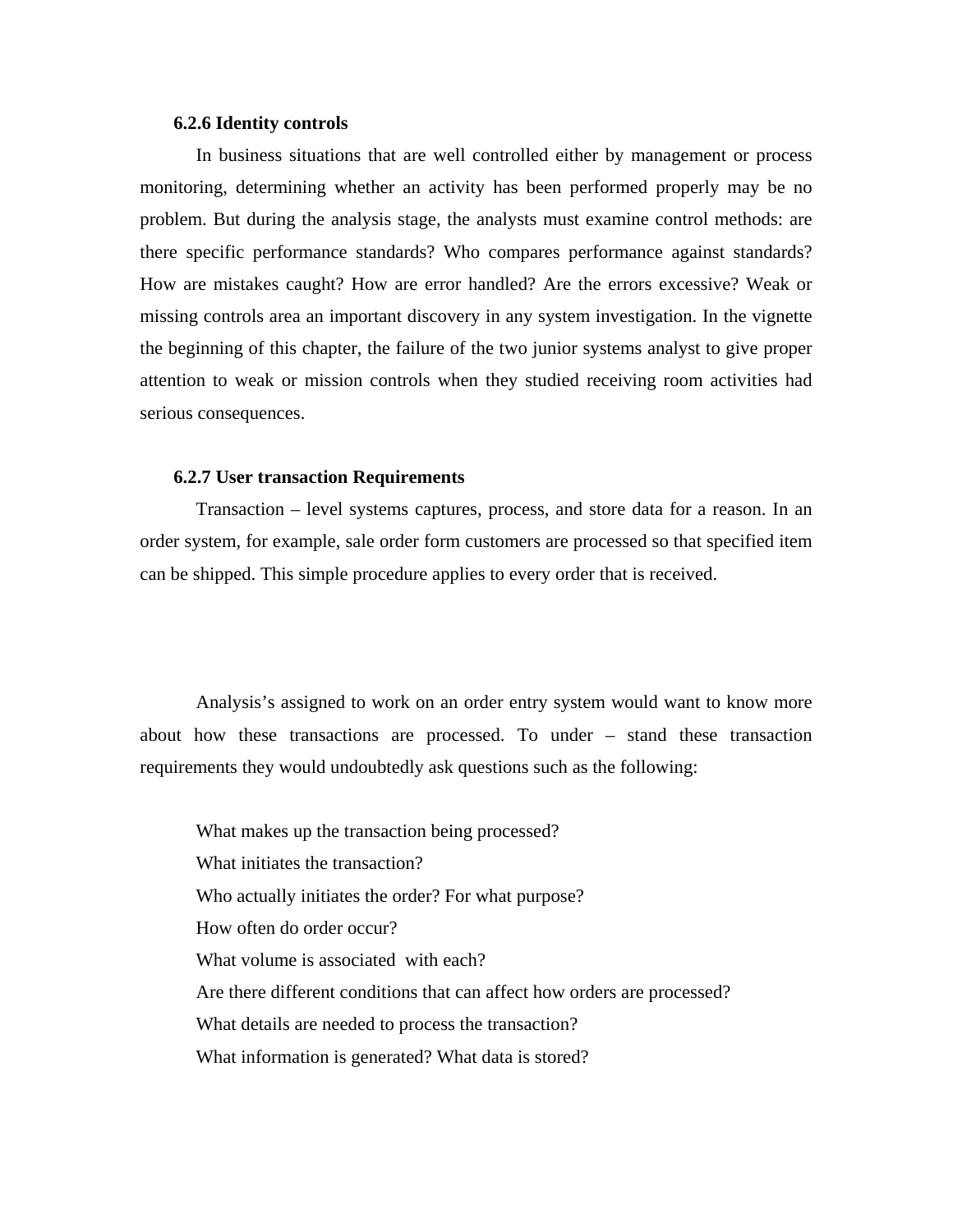#### **6.2.8 User decision Requirements**

 Decision, unlike transaction activities, may not follow a specific procedure. Routines are not as clear – cut, and controls may be very vague. Decisions are made by integrating information in such a way that managers can know what actions to take. Decision systems may focus on the past, the present, or the future. Some may support recurring decisions (such as merchandise pricing, while other are unique and do not recur (such as the merger example used earlier). They may used data that originate inside the firm, such as through transaction processing, or outside, for example form trade associations or commercial sources (such as marketing research firms who sell information to organizations). In some cases, transaction data are processed to provide new information for decision making. For instance, summarized sales transaction data tell managers which products sell and which do not.

Analysts investigating decision support systems should raise the same questions about timing and frequency discussed previously. But other questions should also be posed to determine decision requirements:

- 1. What information is used to make the Decision?
- 2. What is the source of the information? Which transaction system produce the data used in the decision process? Which data are required but do not result from processing transactions? Which data originate from sources outside the organization?
- 3. How would data be processed to produce the necessary information?
- 4. How should the information be presented?

These questions also point out the relationship between transaction and decision systems. If transaction systems do not capture and store the data needed for decision, important information will be unavailable. Inventory systems capture details about ongoing ordering, receipt, sale, and shipment of items, the data they store are further processed to produce information periodically to analyze sales, determine pricing policy, or decide on marketing plan for product lines.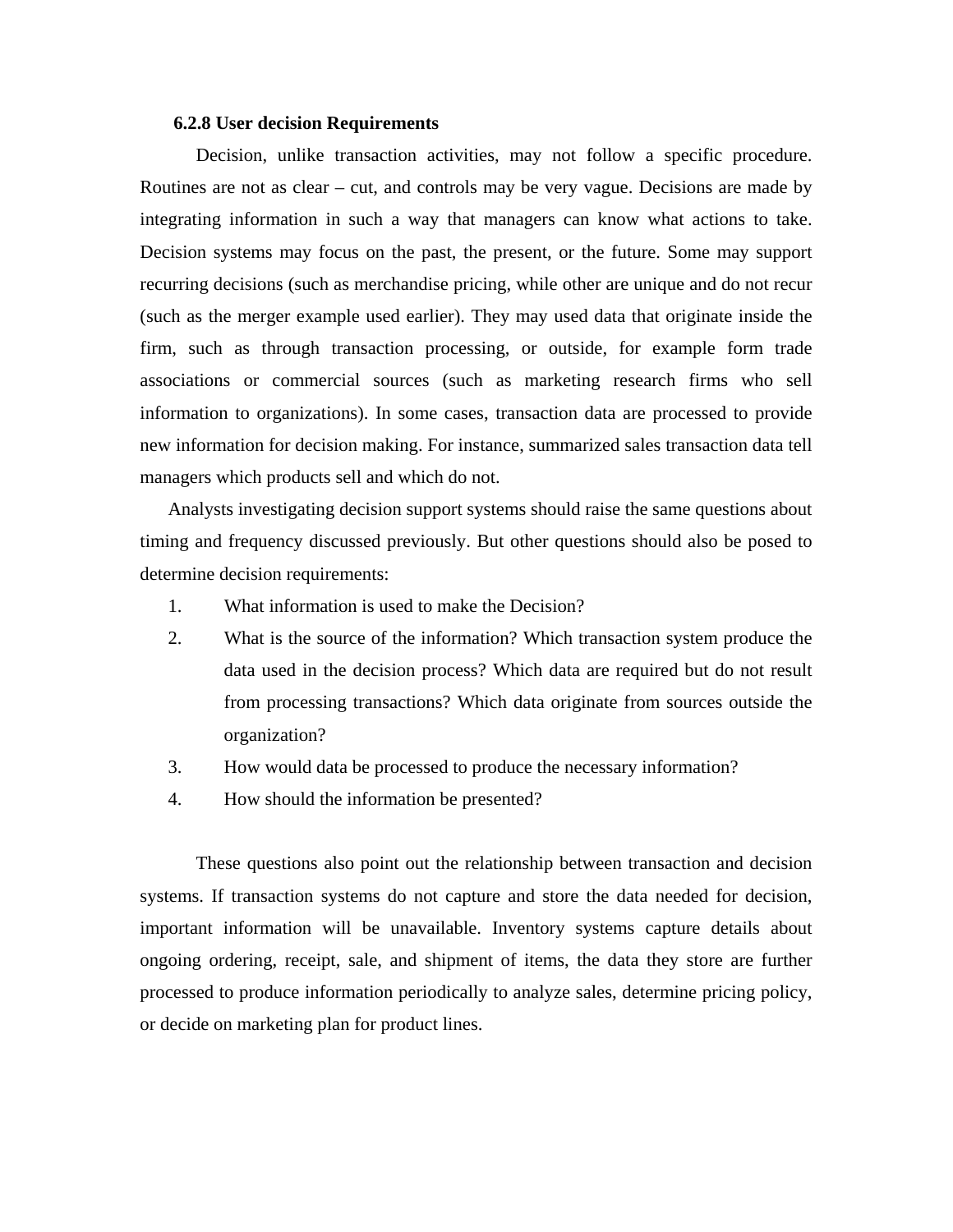This means (1) that analysts investigating decision systems must be aware of supporting transaction systems and (2) that effective decision systems require suitable transaction processing procedures to be place first.

# **6.3 Fact – Finding Techniques**

 The specific methods analysts use for collecting data about requirements are called fact – finding techniques. These include the interview, questionnaire, record inspections (on – site review) and observation. Analysts usually employ more that one of these techniques to help ensure an accurate and comprehensive investigation.

#### **6.3.1 Interview**

 Analysts use interviews to collect information from individuals or from groups. The respondents are generally current users of the existing system or potential users of the proposed system. In some instances, the respondents may be managers or employees who provide data for the proposed system or who will be affected by it. Although some analysts prefer the interview to other fact – finding techniques, it is not always the best source of application data. Because of the time required for interviewing, other methods must also be used to gather the information needed to conduct an investigation.

 It is important to remember that respondents and analysts converse during an interview – the respondents are not being interrogated. Interviews provide analysts with opportunities for gathering information form respondents who have been chosen for their knowledge of the system under study. This method is frequently the best source of qualitative information (opinions, policies, and subjective descriptions of activities and problems). Other fact finding methods are likely to be more useful for collecting quantitative data (numbers, frequencies, and quantities).

 This method of fact – finding can be especially helpful for gathering information from individuals who do not communicate effectively in writing or who may not have the time to complete questionnaires. Interviews allow analysts to discover areas of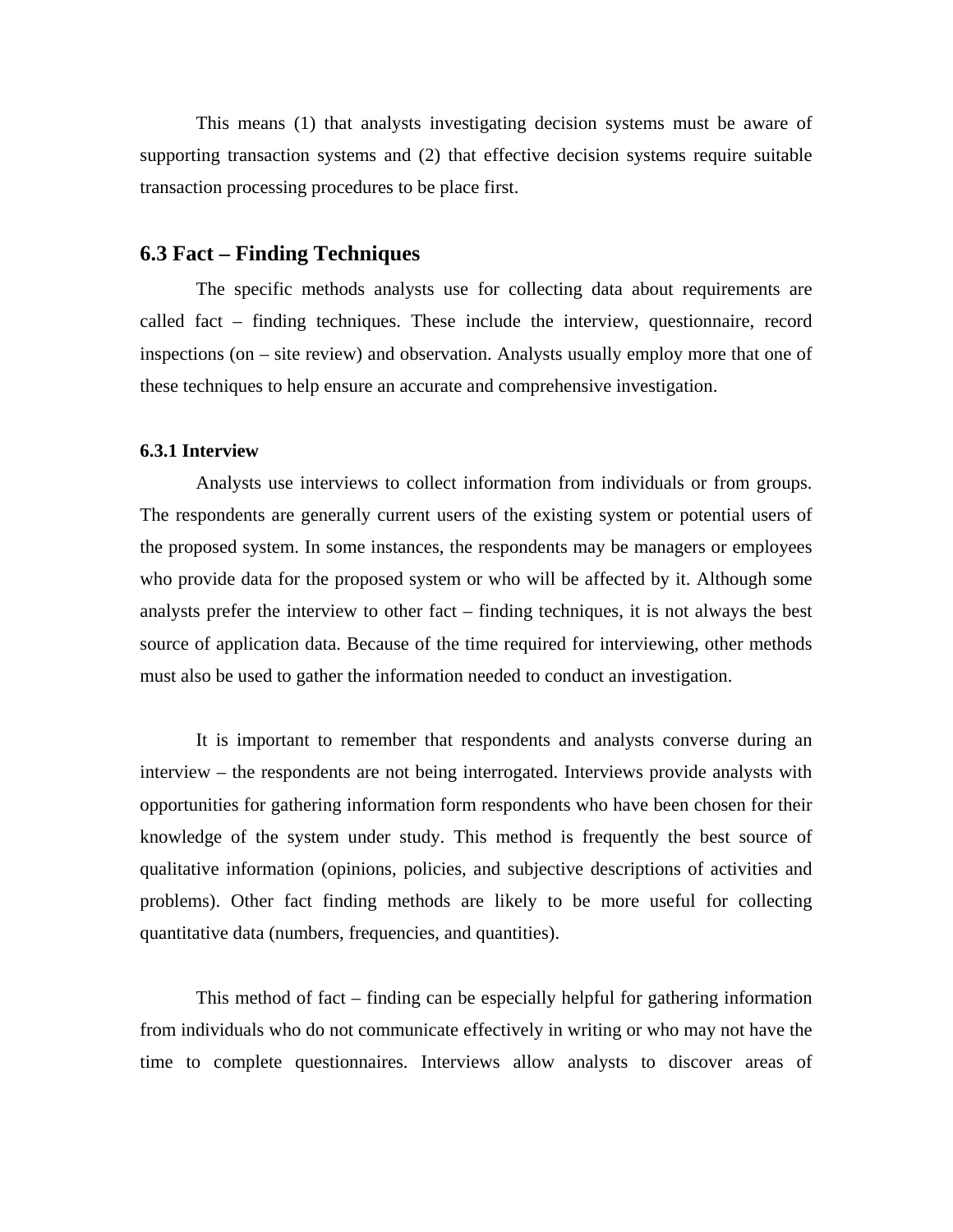misunderstanding, unrealistic expectations, and even indications of resistance to the proposed system.

 Interviews can be either structured or unstructured. Unstructured interviews, using a question – and – answer format, are appropriate when analysts want to acquire general information about a system. This format encourages respondents to share their feelings, ideas, and beliefs. Structured interviews use standardized questions in either an open – response or closed – response format. The former allows respondents to answer in their own words; the latter uses a set of prescribed answers. Each approach has advantages and disadvantages.

 The success of an interview depends on the skill or the interviewer and on his or her preparation for the interview. Analysts also need to be sensitive to the kinds of difficulties that some respondents create during interviews and know how to deal with potential problems. They need to consider not only the information that is acquired during an interview, but also its significance. It is important to have adequate verification of data through other data collection methods.

# **6.3.2 Questionnaire**

 The use of questionnaires allows analysts to collect information about various aspects of a system from a large number of persons. The use of standardized question formats can yield more reliable data than other fact – finding techniques, and the wide distribution ensures greater anonymity for respondents, which can lead to more honest responses. However, this method does not allow analysts to observe the expressions or reactions or respondents. In addition, response may be limited, since completing questionnaires may not have high priority among the respondents.

 Analysts often use open – ended questionnaires to learn about feeling, opinions, and general experiences or to explore a process or problem. Closed questionnaires control the frame of reference by presenting respondents with specific responses form which to choose. This format is appropriate for electing factual information.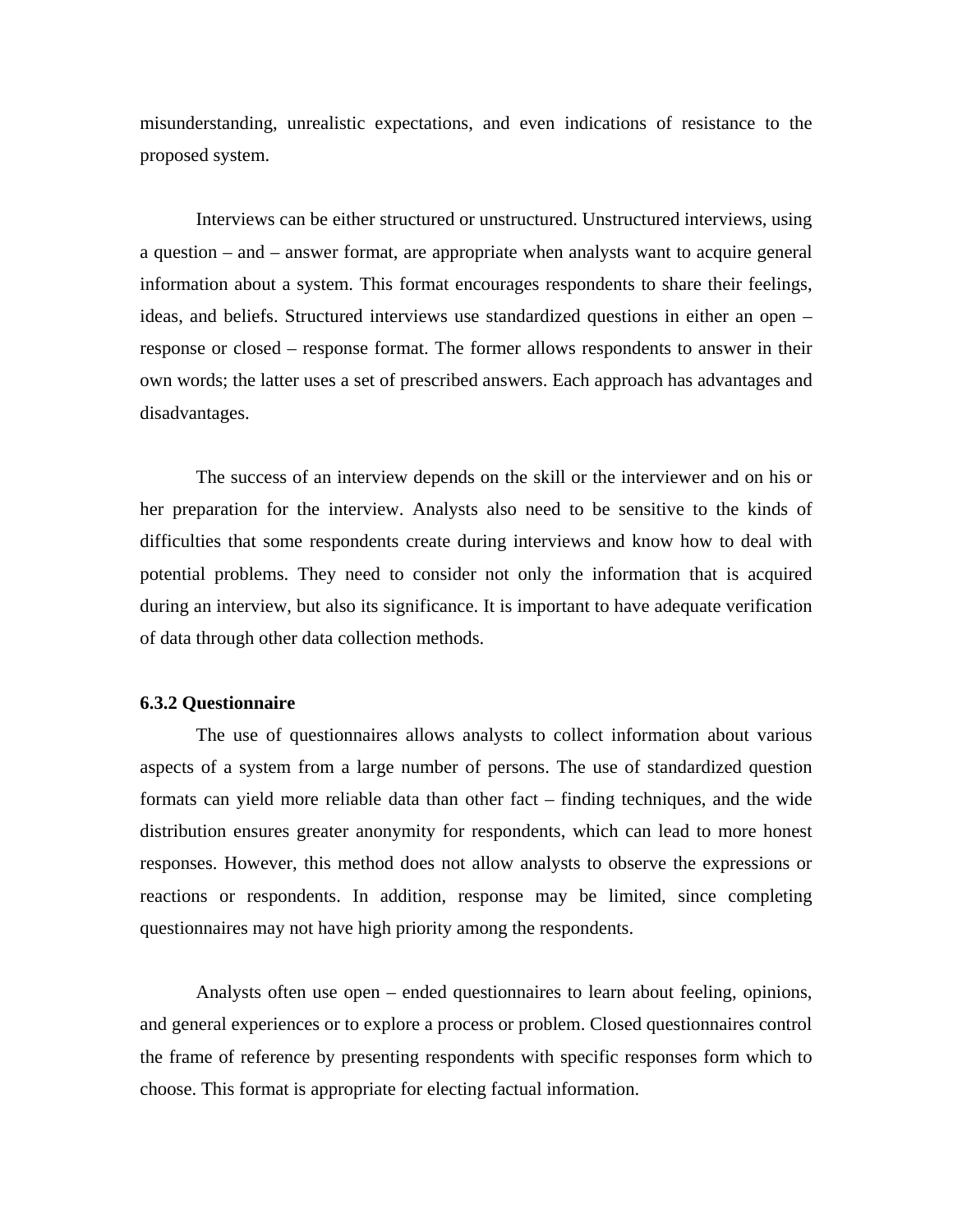The high cost of developing and distributing questionnaires demands that analysts carefully consider the objective of the questionnaire and determine what structure will be most useful to the study and most easily understood by the respondents. Questionnaires should also be tested and, if necessary, modified before being printed and distributed.

 As with interviewees, recipients, of questionnaires would be selected for the information they can provide. The analysts should ensure that the respondents, background and experiences qualify them to answer the questions.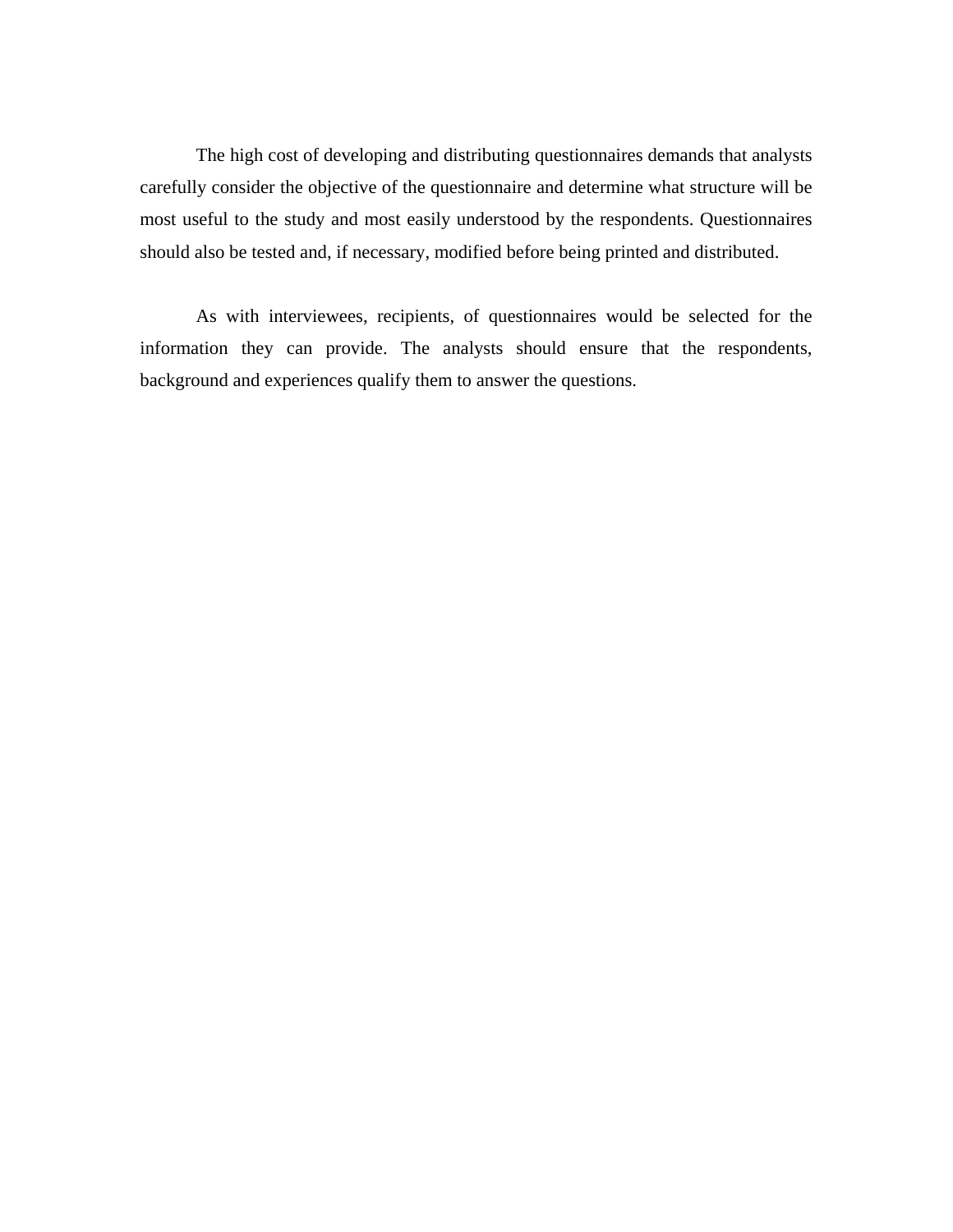## **6.3.3 Record Review**

 Many kinds of records and reports can provide analysts with valuable information about organizations and operations. In record reviews, analysts examine information that has been recorded about the system and user. Record inspection can be performed at the beginning of the study, as an introduction, or later in the study, as a basis for comparing, actual operations with the records indicate should be happening.

 Records include written policy manuals, regulations and standard operating procedures used by most organizations and a guide for managers and employees. They do not show what activities are actually occurring, where the decision – making power lies, or how tasks are performed. However, they can help analysts understand the system by familiarizing them with what operations must be supported and with formal relations within the organization.

## **6.3.4 Observation**

 Observation allows analysts to gain information they cannot obtain by any other fact – finding method. Through observation, analysts can obtain firsthand information about how activities are carried out. This method is most useful when analysts need to actually observe how documents are handled, how processes are carried out, observers know what to look for and how to assess the significance of what they observe.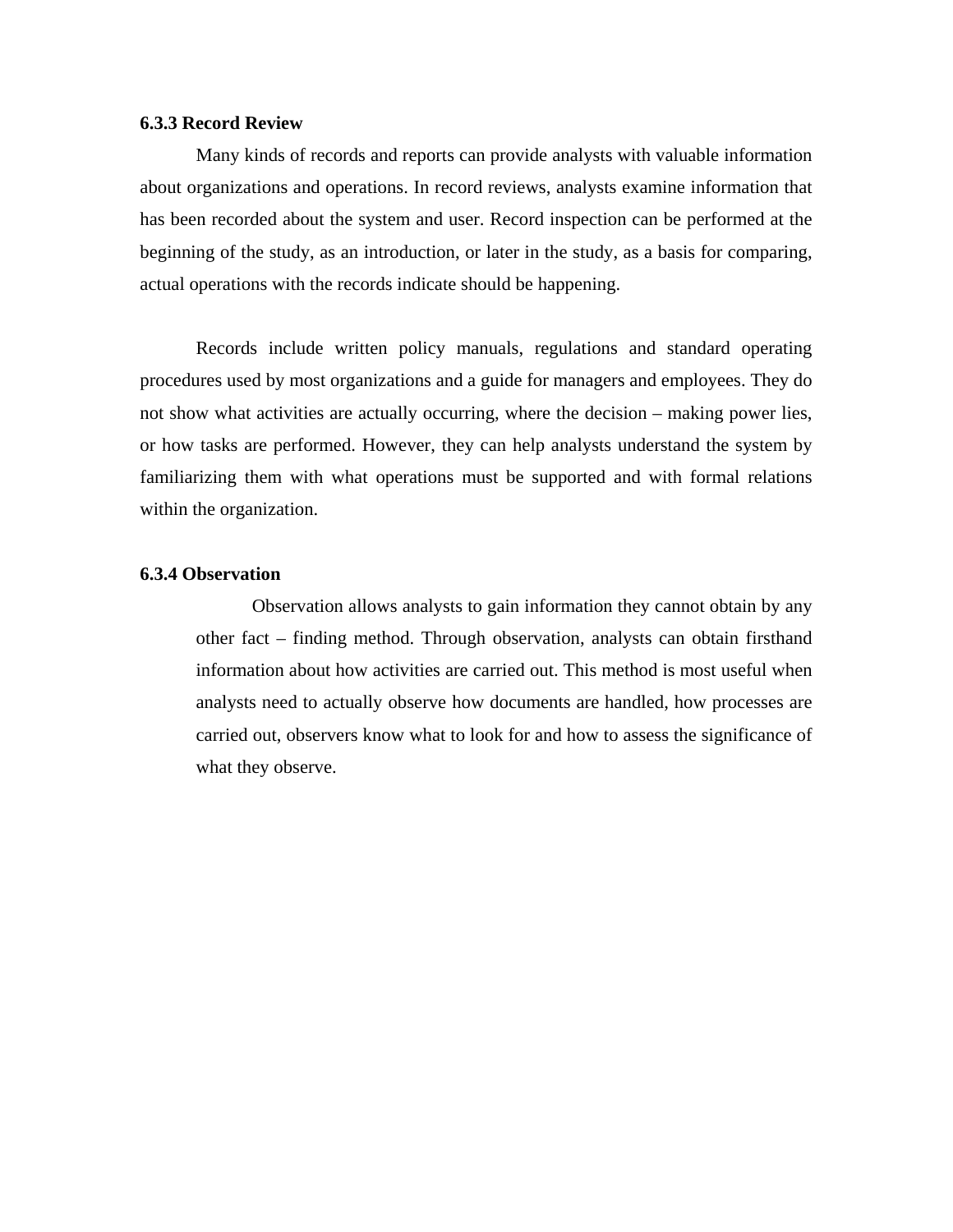### **6.4 WHAT IS STRUCTURED ANALYSIS?**

Structured analysis is a set of techniques and graphical tools that allow the analyst to develop a new kind of system specifications that are easily understandable to the user. Analysts work primarily with their wits, pencil, and paper. Most of them have no tools. The traditional approach focuses on cost/benefit and feasibility analysis, project management, hardware and software selection and personnel considerations. In contrast, structured analysis considers new goals and structured tools for analysis. The new goals specify the following:

- 1. Use graphics wherever possible to help communicate better with the user.
- 2. Differentiate between logical and physical systems.
- 3. Build a logical system model to familiarize the user with system characteristics and interrelationships before implementation.

The structured tools focus on the listed earlier- essentially the date flow diagram data dictionary, structured English, decision trees, and decision tables. The objective is to build a new document, called system specifications. This document provides the basis for design and implementation. The system development life cycle with structured analysis. The primary steps are:

Process 2.1: Study affected user areas, resulting in a physical DFD. The logical equivalent of the present system results in a logical DFD.

Process 2.2: Remove the physical checkpoints and replace them with a logical equivalent, resulting in the logical DFD.

Process 2.3: Model new logical system. So far no consideration is given to modifying methods called for in the feasibility report. This step incorporates the changes the begins to describe the candidate system. It is essentially a paper model system to be installed.

Process 2.4: Establish man/ machine interface. This process modifies the logical DFD for the candidate system and considers the hardware needed to implement the system. The combination results in the physical DFD of the candidate system.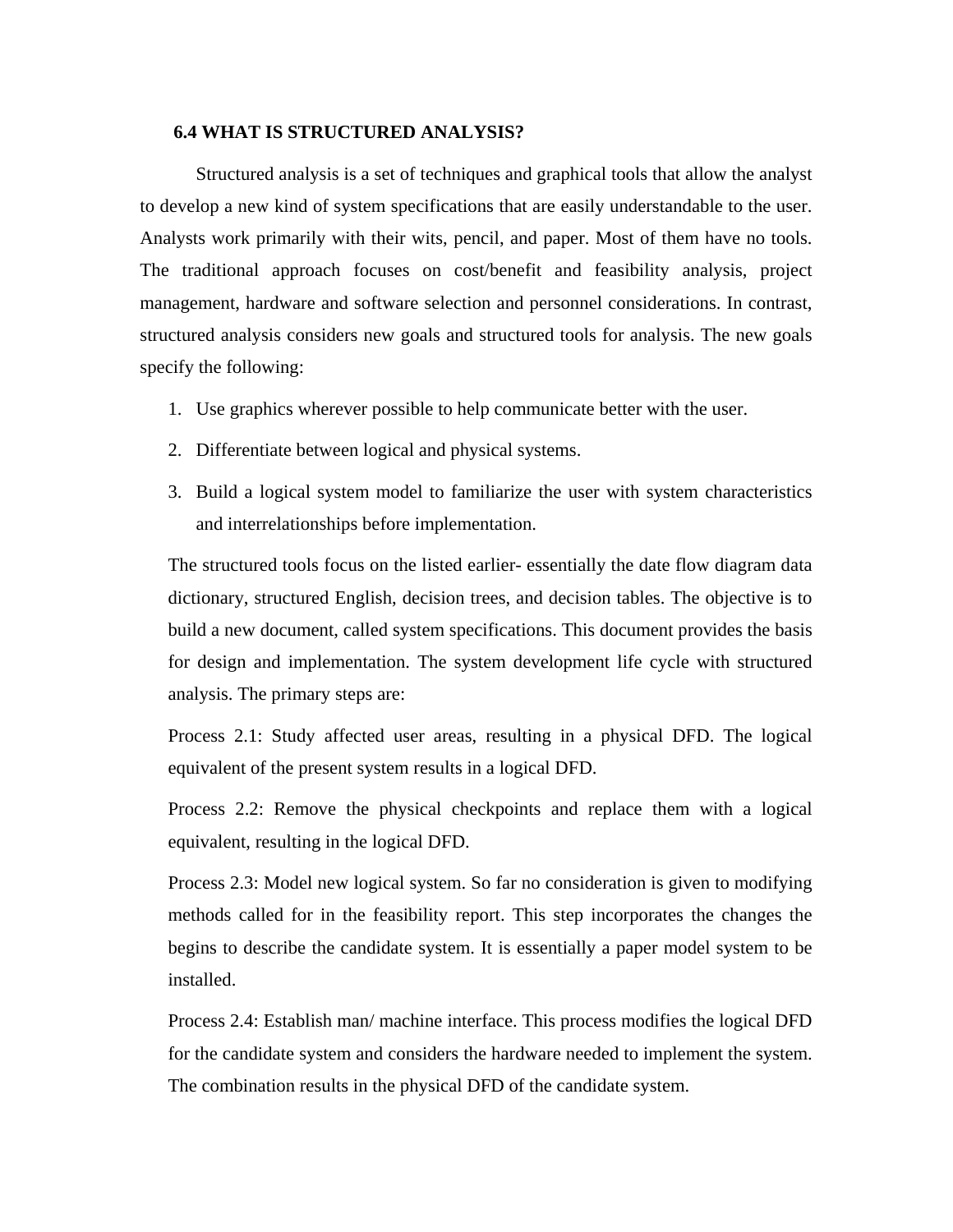Process 2.5 and 2.6: Quantify costs and benefits and select hardware. The purpose of this step is to cost- justify the system, leading to the selection of hardware for the candidate system. All that is left after this step is writing the structured specification.

The structured specification consists of the DFDs that show the major decomposition of system functions and their interfaces, the data dictionary documenting all interface flows and data stores on the DFDs and documentation of the intervals of DFDs in a rigorous manner through structured English, decision trees, and decision tables.

In summary, structured analysis has the following attributes:

- 1. It is graphic. The DFD for example, presents a picture of what is being specified and is a conceptually easy-to – understand presentation of the application.
- 2. The process is partitioned so that we have a clear picture of the progression from general to specific in the system flow.
- 3. It is logical rather than physical. The elements of system do not depend on vendor or hardware. They specify in a precise, concise, and highly readable manner the working of the system and how it hangs together.
- 4. It calls for a rigorous study of the user area, a commitment that is often taken lightly in the traditional approach to systems analysis.
- 5. Certain tasks that are normally carried out late in the system development life cycle are moved to the analysis phase. For example, user procedures are documented during rather than later in implementation.

### **6.4.1 The Data Flow Diagram (DFD)**

The first step is to draw a data flow diagram (DFD). The DFD was first developed by Larry Constantine as a way of expressing system requirements in a graphical from; this led to a modular design.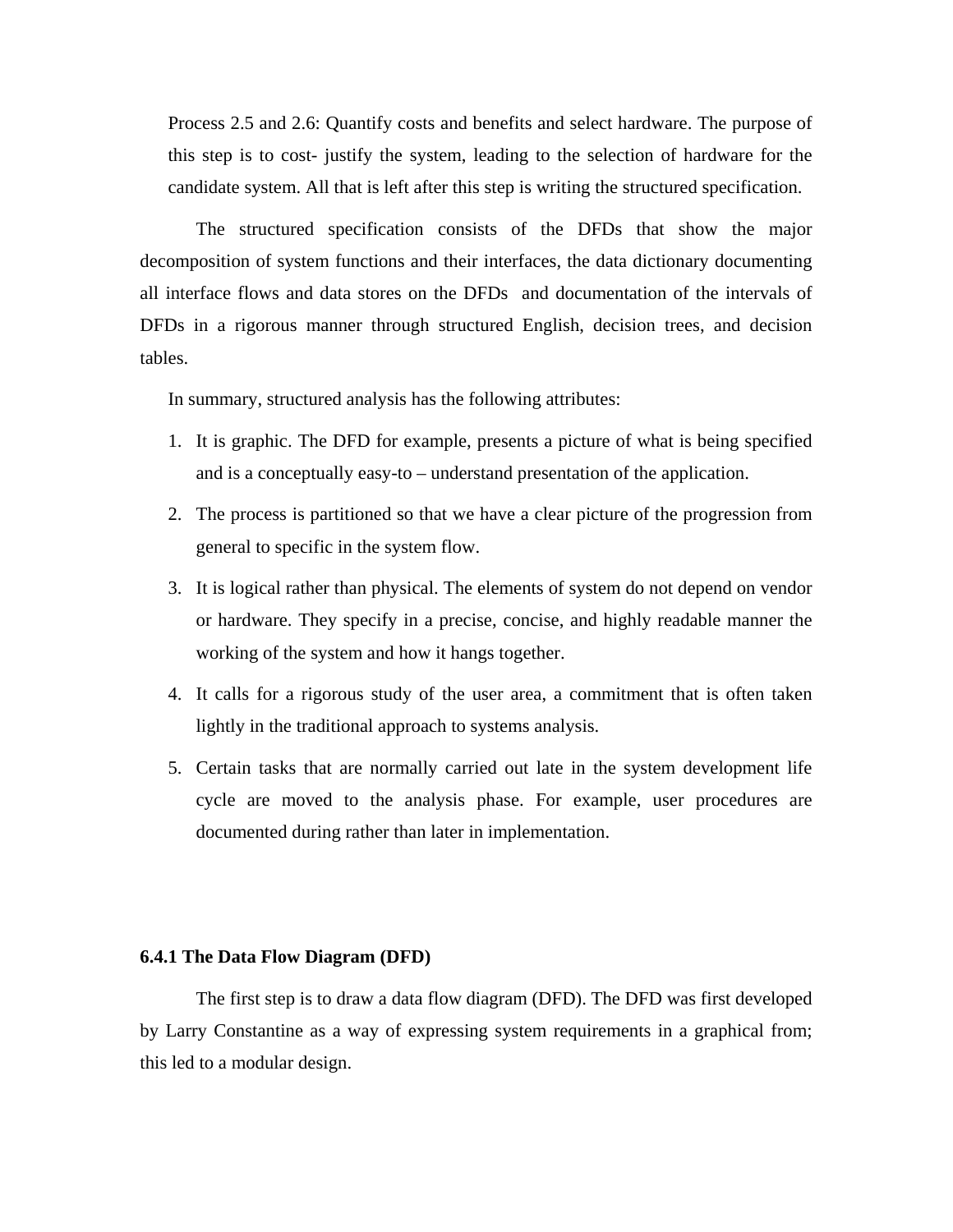A DFD also known as a "bubble chart," has the purpose of clarifying system requirements and identifying major transformations that will be come programs in system design. So it is the starting point of the design phase that functionally decompose the requirements specifications down to the lowest level of detail. A DFD consists of a series of bubbles joined by lines. The bubbles represent data transformations and the lines represent data flows in the system. The system takes orders from the customer (bookstore, library, etc.), checks them against an index (file) listing the books available, verifies customer credit through a credit information file, and authorizes, shipment with an invoice.

## **6.4.1.1 DFD Symbols**

In the DFD, there are four symbols

A square defines a source (originator) or destination of system data.

- 1. An arrow identifies data flow- data in motion. It is a pipeline through which information flows.
- 2. A circle or a "bubble" (some people use an oval bubble) represents a process that transforms incoming data flow(s) into outgoing data flow(s).
- 3. An open rectangle is a data store- data at rest, or a temporary repository of data.

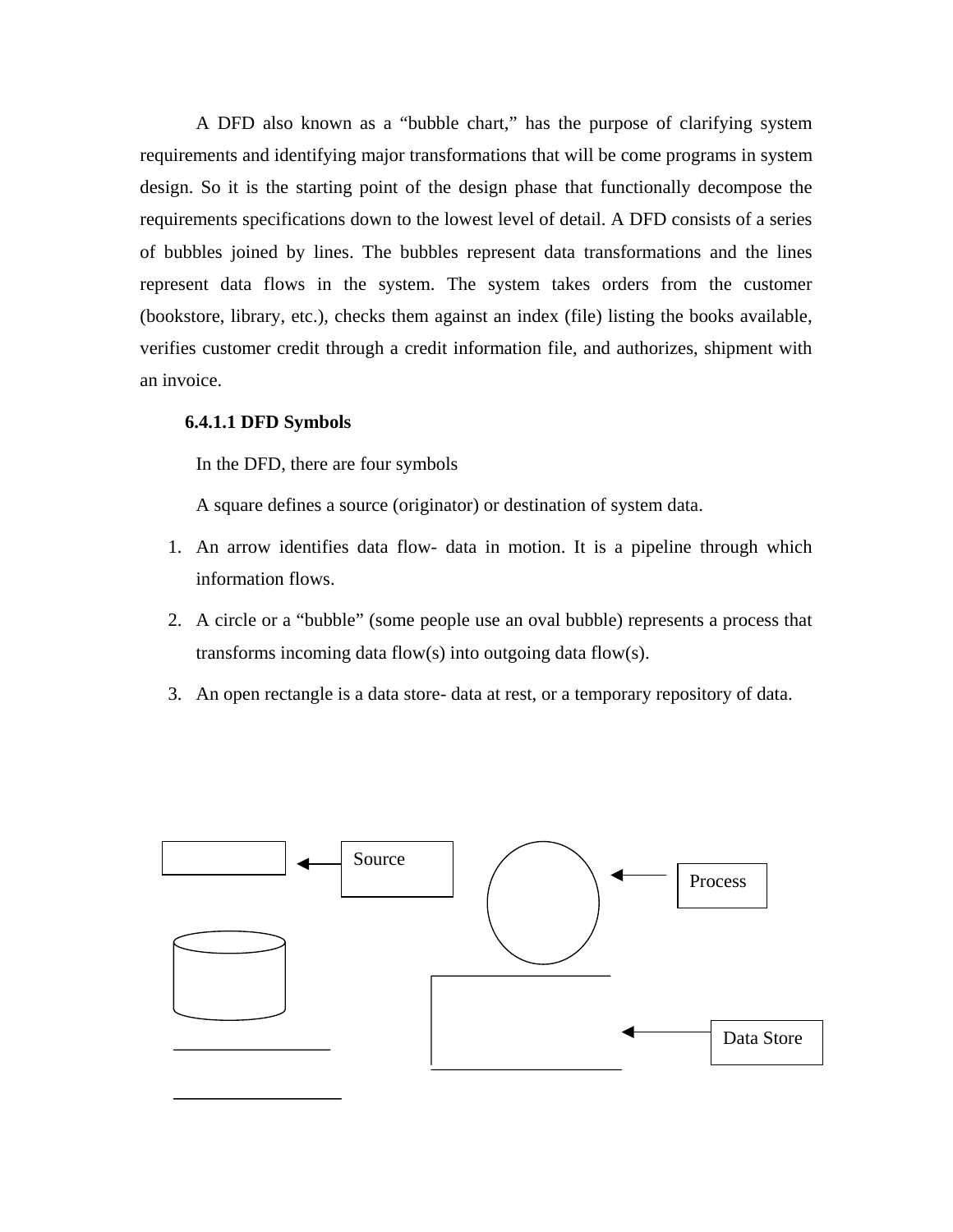Note that a DFD describes what data flow (logical) rather than how they are processed so it does not depend on hardware, software, data structure, or the organization. The key question that we are trying to answer is: What major transformations must occur for input to be correctly transformed into output?

> Elaborate on the logical functions of the system. first, incoming orders are checked for correct book titles, author's names and other information and their batched with other book orders from the same bookstore to determine how many copies can be shipped through the warehouse. Also, the credit status of each bookstore is checked before shipment is authorized. Each shipment has a shipping notice detailing the kind and number of books shipped. This is compared to the original order received (by mail or phone) to ascertain its accuracy. The details of the order are normally available in a special file or a data store, called "bookstore orders."

Following order verification and credit check, a clerk batches the order by assembling all the book titles ordered by the bookstore. The batched order is sent to the warehouse with authorization to pack and ship the books to the customer.

Further expansion of the DFD focuses on the steps taken in billing the bookstore. As you can tell by now, each process summarizes a lot of information and can be exploded into several lower-level detailed DFDs. This is often necessary to make sure that a complete documentation of the data flow is available for further reference.

### **6.4.1.2 Constructing a DFD**

Several rules of thumb are used in drawing DFDs.

- 1. Process should be named and numbered for easy reference. Each name should be representative of the process.
- 2. The direction of flow is from top to bottom and from left to right. Data traditionally flow from the source (upper left corner) to the destination (lower right corner), although they may flow back to a source. One way to indicate this is to draw a long flow line back to the source. An alternative way is to repeat the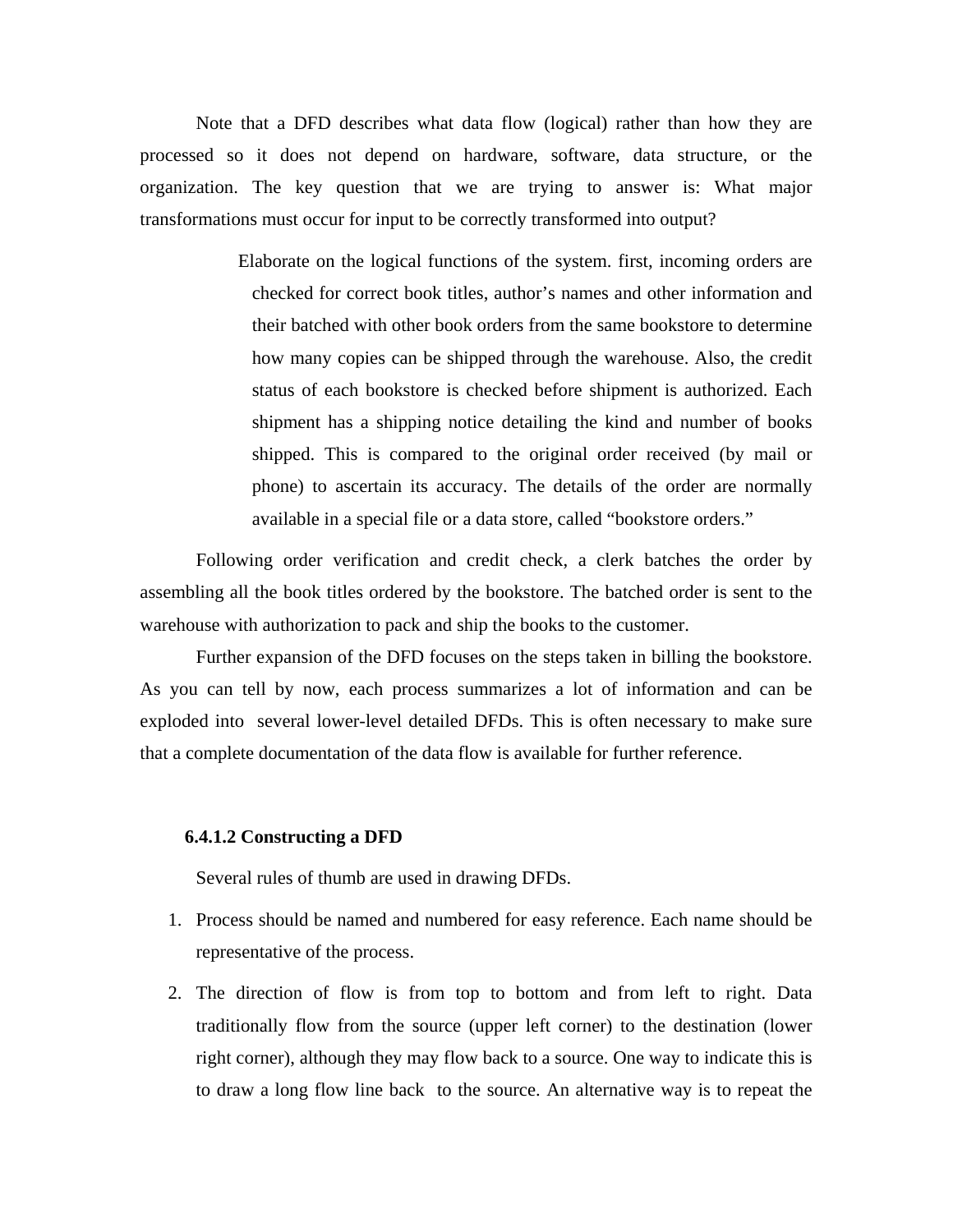source symbol as a destination. Since it is used more than one in the DFD, it is marked with a short diagonal in the lower right corner.

- 3. When a process is exploded into lower- level details, they are numbered.
- 4. The names of data stores, sources and destinations are written in capital letters. Process and data flow names have the first letter of each word capitalized.

How detailed should a DFD be? As mentioned earlier, the DFD is designed to aid communication. If it contains dozens of processes and data stores, it gets too unwieldy. The rule of thumb is to explode the DFD to a functional level, so that the next sublevel does not exceeded 10 processes. Beyond that, it is best to take each function separately and expand it to show the explosion of the single process. If a user wants to know what happens within a given process, then the detailed explosion of that process may be shown.

A DFD typically shows the minimum contents of data stores. Each data store should contain all the data elements that flow in and out. Questionnaires can be used to provide information for a first cut. All discrepancies, missing interfaces, redundancies, and the like are then accounted for- often through interviews.

The DFD methodology is quite effective, especially when the required design is unclear and the user and the analyst need a notational language for communication. The DFD is easy to understand after a brief orientation.

The main problem however is the large number of iterations that often are required to arrive at the most accurate and complete solution.

### **6.4.2 Data Dictionary**

In our data flow diagrams, we give names to data flows, processes and data stores. Although the names are descriptive of the data, they do not give details. So following the DFD our interest is to build some structured pace to keep details of the contents of data flows, processes and data store. A data dictionary is a structured repository of data. It is a set of rigorous definitions of all DFD data elements and data structure.

A data dictionary has many advantages. The most obvious is documentation: it is a valuable reference in any organization. Another advantage is improving analyst/ user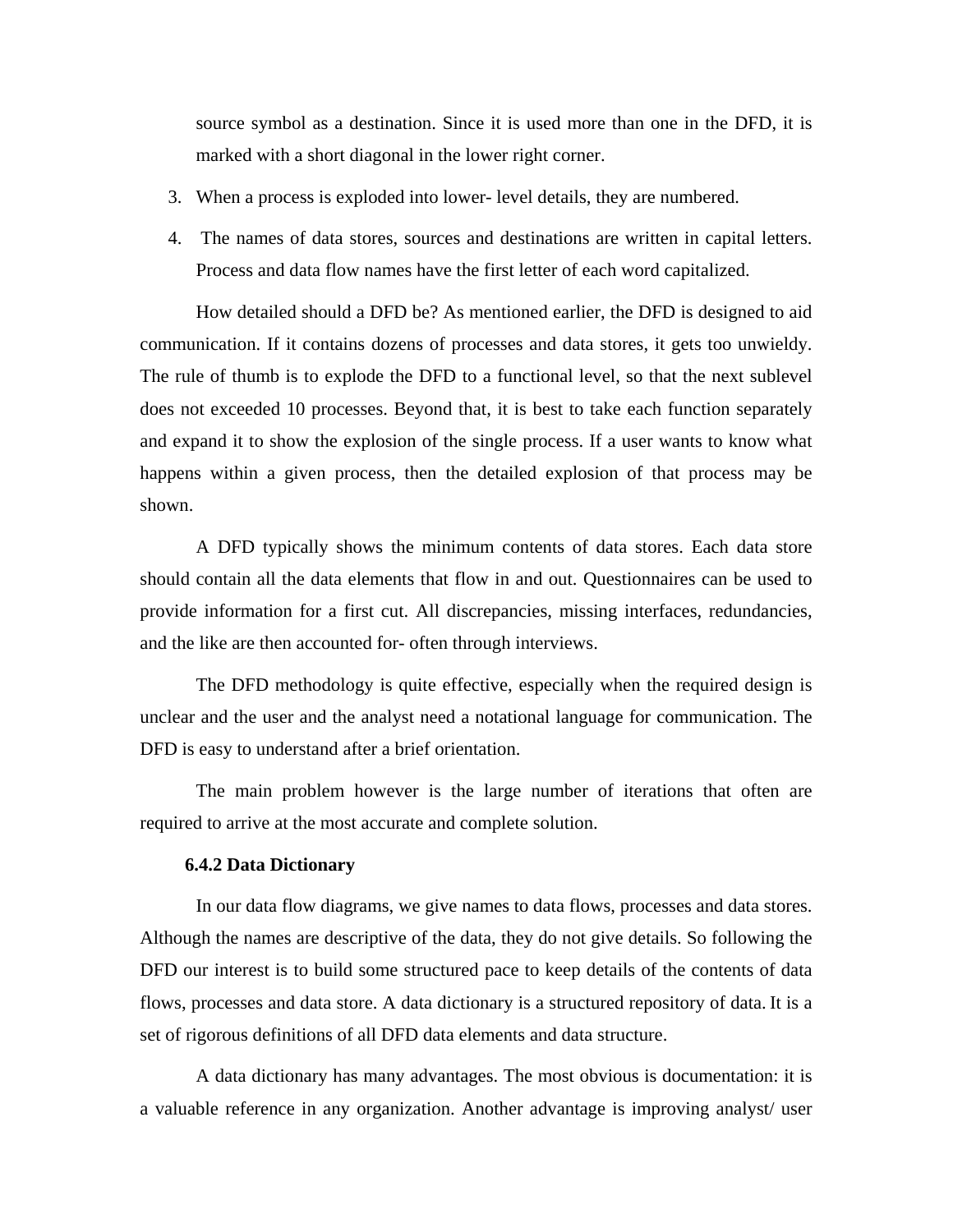communication by establishing consistent definitions of various elements, terms and procedures. During implementation, it serves as a common base against which programmers who are working on the system compare their data descriptions. Also control information maintained for each data element is cross- referenced in the data dictionary. For example, programs that use a given data element are cross- referenced in a data dictionary, which makes it easy to identify them and make any necessary changes. Finally a data dictionary is an important step in building a database. Most data base management systems have a data dictionary as a standard feature.

Data have been described in different ways. For example, in tape and disk processing, IBM called a file data set. In data base technology, the term file took on a different meaning IBM's information Management

FIGURE Project Data Element Form – A Sample

PROJECT DATA ELEMENT SHEET

PROJECT NAME \_\_\_\_\_\_\_\_\_\_\_\_\_\_\_\_\_\_\_\_\_\_\_\_\_\_ DATE\_\_\_\_\_\_\_\_\_\_\_\_\_\_\_

| <b>DAT</b> | <b>DATA</b>        | <b>ELEMENT</b> | <b>ELEMENT</b>  | <b>ELEMENT</b> |
|------------|--------------------|----------------|-----------------|----------------|
| A          | <b>ELEMENT</b>     | <b>PICTURE</b> | <b>LOCATION</b> | <b>SOURCE</b>  |
| <b>ELE</b> | <b>ABBREVATION</b> |                |                 |                |
| ME         |                    |                |                 |                |
| <b>NT</b>  |                    |                |                 |                |
| <b>DES</b> |                    |                |                 |                |
| <b>CRI</b> |                    |                |                 |                |
| PTI        |                    |                |                 |                |
| ON         |                    |                |                 |                |
|            |                    |                |                 |                |
|            |                    |                |                 |                |

System's (IMS) manual defines data as fields divided into segments, which, in turn, are combined into databases. The Conference on Data System Languages (CODASYL) defines data as data items combined into aggregates, which, in turn are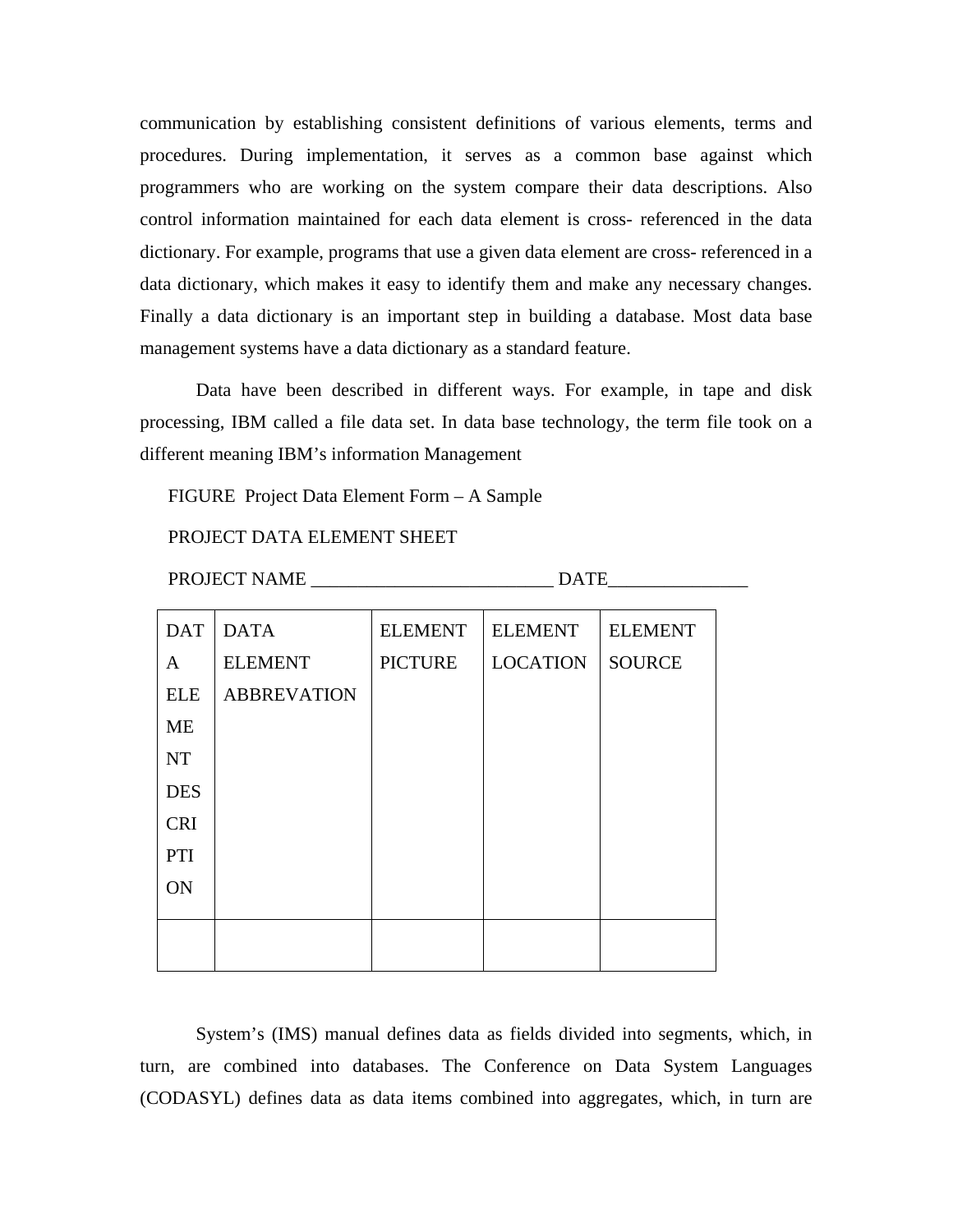combined into records. A group of related records is referred to as a set. If we choose words that represent the general thinking of common vocabulary. There are three classes of items to be defined:

- 1. Data element: The smallest unit of data that provides for no further decomposition. For example, " data" consists of day, months and year. They hand together for all practical purposes.
- 2. Data structure: a group of data elements handled as a unit. For example, " phone" is a data structure consisting of four data elements: Area code- exchange – number –extension- for example, 804-924-3423-236. "BOOK DETAILS" is a data structure consisting of the data elements author name, title, ISBN (International Standard Book Number), LOCN (Library of Congress Number ), publisher's name and quantity.
- 3. Data flows and data stores. As defined earlier, data flows are data structures in motion, whereas data stores are data structures at rest. A data store is a location where data structures are temporarily located.

### **6.4.2.1 Describing Data Elements**

The description of a data element should include the name, description and an alias (synonym). For example:

| <b>AUTHOR NAME-first</b> | $WHISKEY - name$ |
|--------------------------|------------------|
| - middle                 | - distiller      |
| - last                   | - vintage        |
| alias                    |                  |

The description should be a summary of the data element. It may include an example. We may also want to include whether or not the data elements(s) has:

1. A different name. For example a PURCHASE ORDER may exist as PUR.ORDER, PUCHASE ORD., or P.O. We want to record all these in the data dictionary and include them under the PUCHASE ORDER definition and separately with entires of their own. One example is "P.O. alias of (or see also)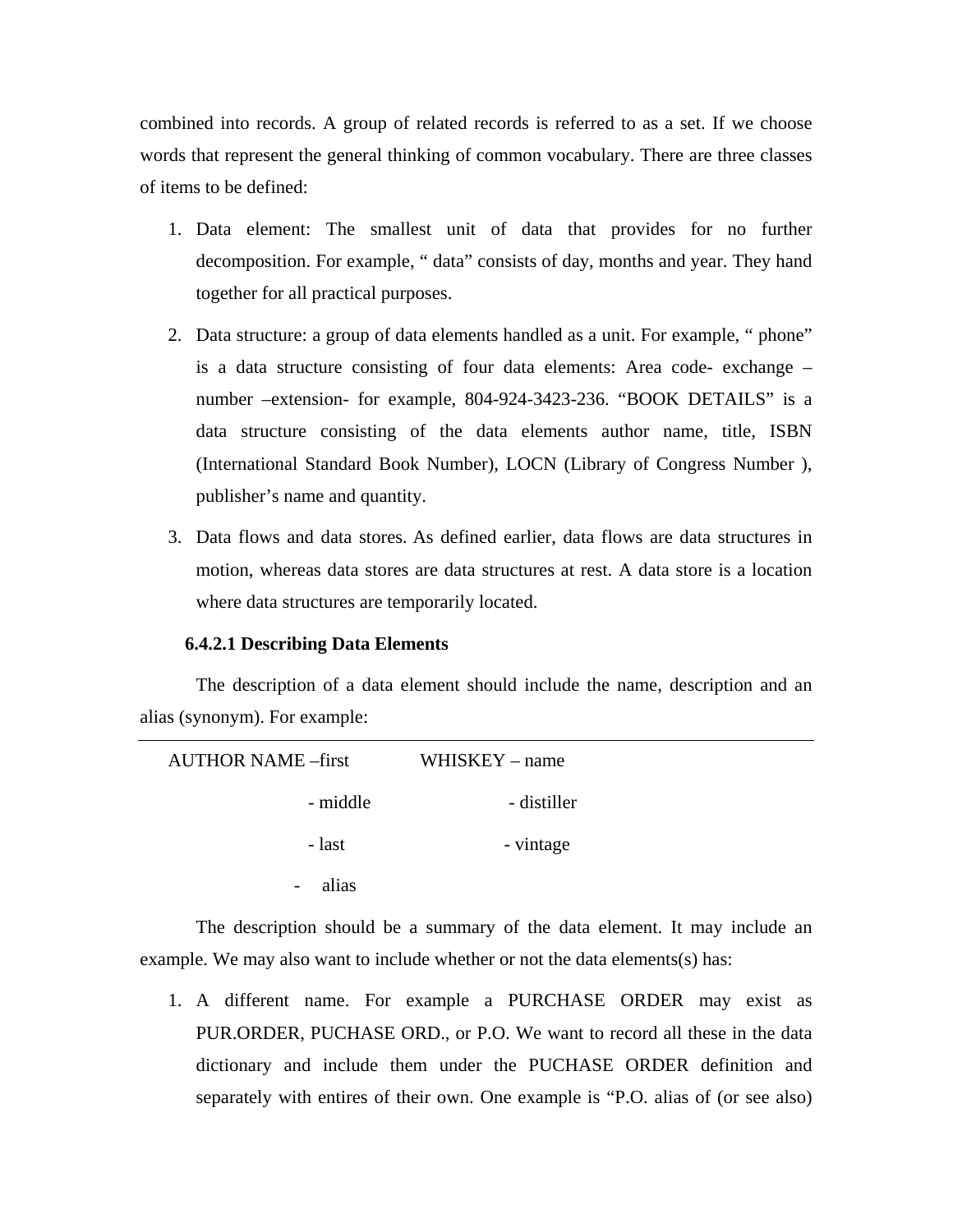PUCHASE ORDER." Then we look up PUCHASE ORDER to find the details. It is an index.

- 2. Usage characteristics, such as a range of values or the frequency of use or both. A value is a code that represents a meaning. Here we have two types of data elements:
	- a. Those that take a value within a range: for example, a payroll check amount between \$ 1and \$10,000 is called continuous value.
	- b. Those that have a specific value: for example. Departments in a firm may be coded 100 (accounting), 110 (personnel), etc. In a data dictionary, it is described as follows:
	- 100 means "Accounting Department"
	- 101 means " Accounts Receivable Section"

102 means " Accounts Payable Section"

108 means " General Ledger Section"

- 3. Control information such as the source, date of origin, users, or access authorizations.
- 4. Physical location in terms of a record, file or data base.

### **6.4.2.2 Describing Data Structures**

We describe any data structure by specifying the name of each data structure and the elements it represents, provided they are defined else- where in the data dictionary. Some elements are mandatory, whereas others are optional. To illustrate, let us take "BOOK- DETAILS". The data elements of this data structure are as follows: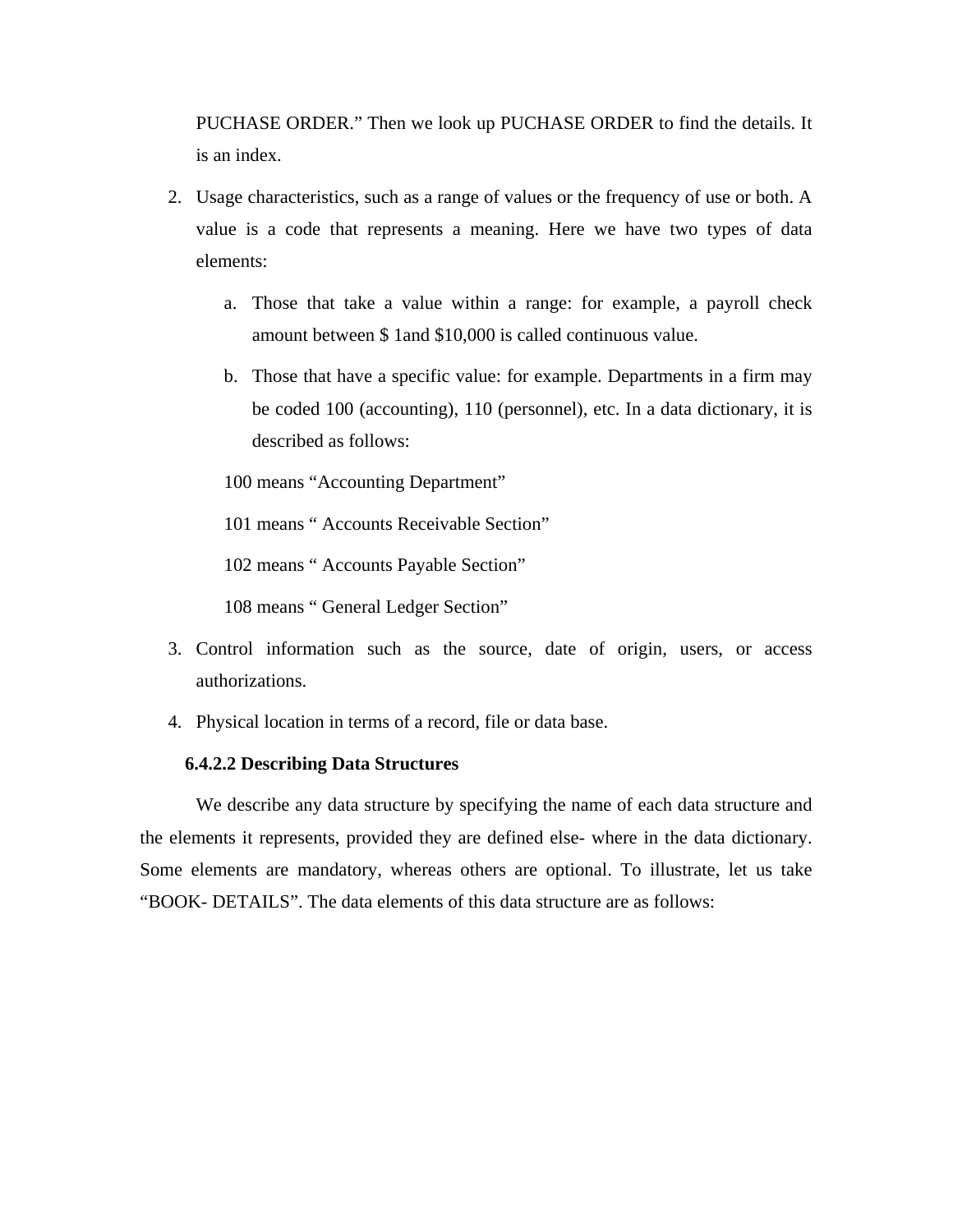## **6.4.2.3 Describing Data Flows and Data Stores**

 The contents of a data flow may be described by the name (s) of the data structures(s) that passes along it. In our earlier example, BOOK-DETAILS express the content of the data flow that lead to process 4. Additionally, we may specify the source of the date flow, the destination, and the volume (if any). Using the BOOK- ORDER example, data flows may be described as follows:

| Data Flow            | Comments                             |
|----------------------|--------------------------------------|
|                      |                                      |
| <b>BOOK-DETAILS</b>  | From Newcomb Hall Bookstore (source) |
| <b>AUTHOR-NAME</b>   |                                      |
| <b>TITLE OF BOOK</b> |                                      |
| <b>EDITION</b>       | Recent edition required              |
| <b>OUANTITY</b>      | Minimum 40 copies                    |

A data store is described by the data structures found in it and the data flows that feed it or are extracted from it. For example, the date store BOOK STORE- ORDER is described by the following contents:

**Comments** 

| <b>ORDER</b>                                  | Data flow/data structure feeding date store        |  |  |  |  |
|-----------------------------------------------|----------------------------------------------------|--|--|--|--|
| <b>ORDER-NUMBER</b>                           |                                                    |  |  |  |  |
| <b>CUSTOMER-DETAILS Content of data store</b> |                                                    |  |  |  |  |
| BOOK- DETAIL                                  | Data flow/data structure extracted from data store |  |  |  |  |

**6.4.2.4 Describing Processes.**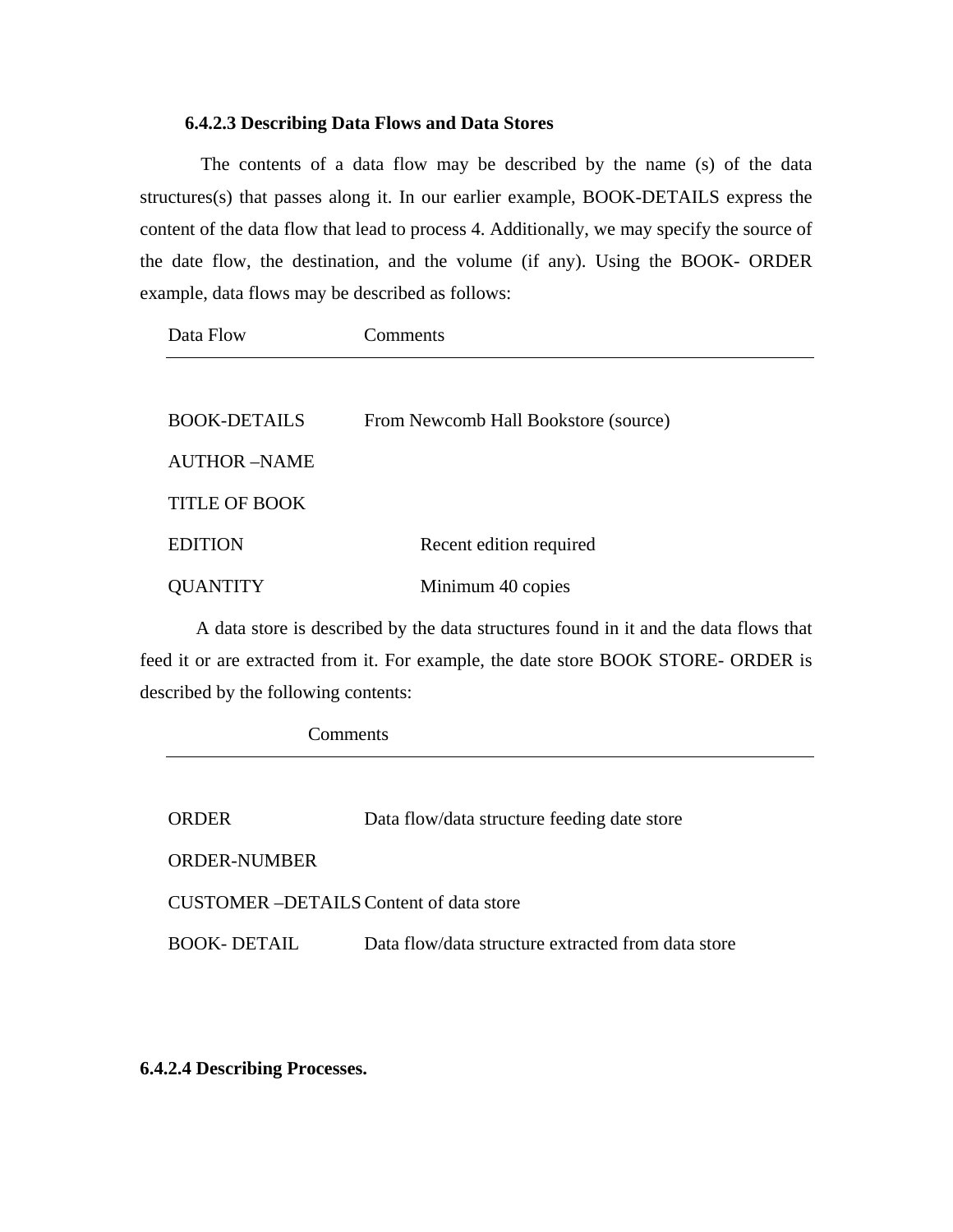This step is the logical description. We want to specify the inputs and outputs for the process and summarize the logic of the system. In constructing a data dictionary, the analyst should consider the following points:

- 1. Each unique data flow in the DFD must have one data dictionary entry. There is also a data dictionary entry for each data store and process.
- 2. Definitions must be readily accessible by name.
- 3. There should be no redundancy or unnecessary definitions in the data definition. It must also be simple to make updates.
- 4. The procedure for writing definitions should be straightforward but specific. There should be only one way of defining words.

In summary a data dictionary is an integral component of the structured specification. Without a data dictionary, the DFD lacks rigor, and without the DFD, the data dictionary is of no use. Therefore, the correlation between the two is important.

### **6.4.3 DECISION TREES**

 As you know well, people often have different ways of saying the same thing. For example, the discount conditions discussed in the last example can also be stated in the following ways:

- 1. Greater than \$10,000, grater than or equal \$ 5,000 but less than or equal to \$ 10,000, and below \$5,000
- 2. Not less than \$10,000, not more than \$ 10,000 but at least \$ 5,000, and not \$5,000 or more

Having different ways of saying the same thing can create difficulties in communication during systems studies (analyst and manager may misunderstand each other's comments or forget to discuss all the details). Thus, analysts seek to prevent misunderstandings. They also need to organize information collected about decision making.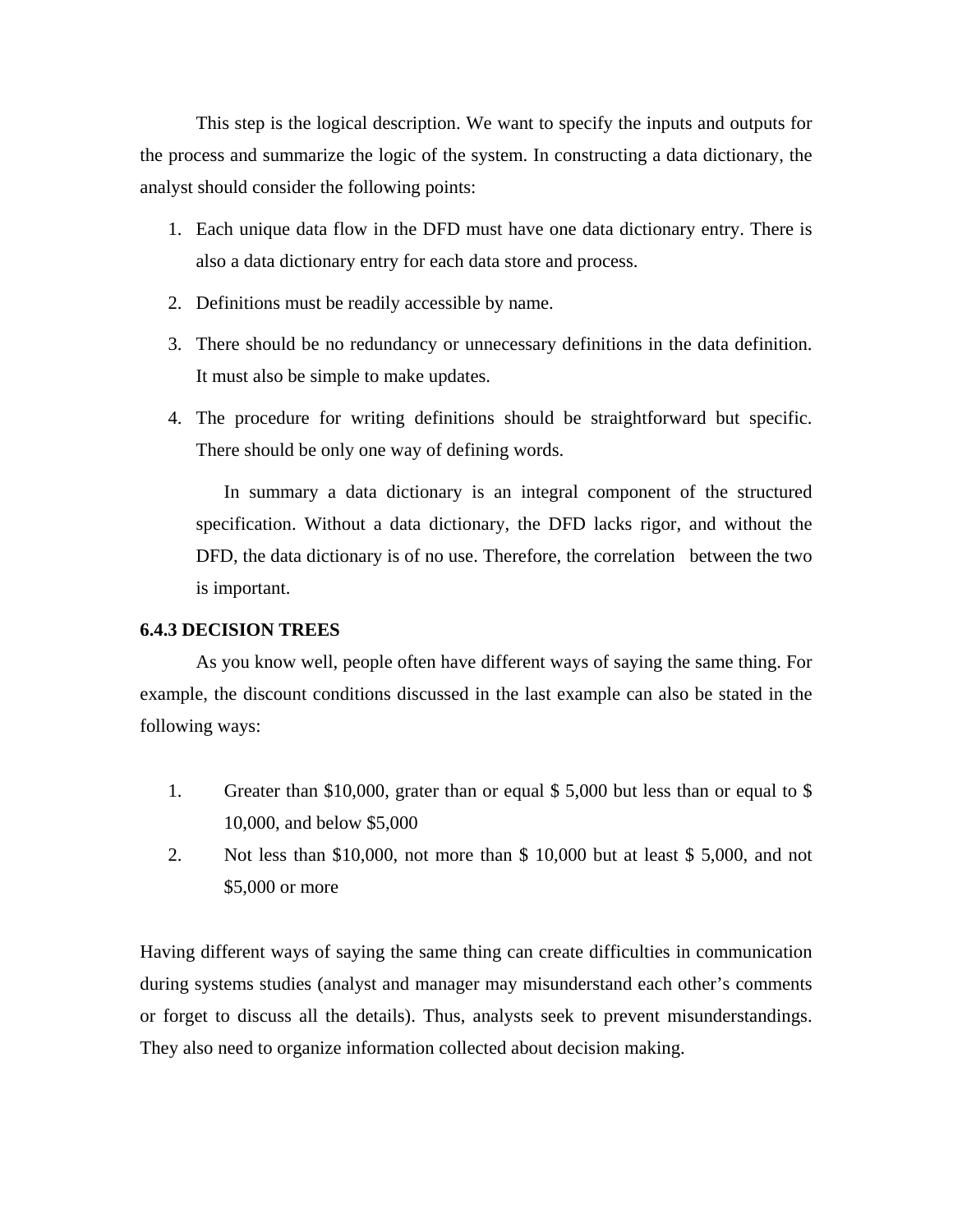Decision trees are one of the methods for describing decisions, while avoiding difficulties in communication.

| <b>CONDITION</b>  | <b>ACTION</b>                      |  |  |  |
|-------------------|------------------------------------|--|--|--|
| Order is signed   | Begin order verification process.  |  |  |  |
| Order is unsigned | merchandise<br>Begin<br>acceptance |  |  |  |
|                   | processing.                        |  |  |  |

| <b>CONDITION</b>             | <b>ACTION</b>                         |  |  |  |
|------------------------------|---------------------------------------|--|--|--|
| Size of order: Over \$10,000 | Take 3 % discount form invoice total. |  |  |  |
| \$5,000 to \$10,000          | Take 2 % discount form invoice        |  |  |  |
| Less than $$5,000$           | Pay full invoice amount.              |  |  |  |
|                              | Action                                |  |  |  |
|                              | condition<br>$\Lambda$ of $\Lambda$   |  |  |  |



**6.4.3.1 Decision – Tree Characteristics** 

 A decision tree is a diagram that presents conditions and actions sequentially and thus shows which conditions to consider first, which second, and so on. It is also a method of showing the relationship of each condition and its permissible actions. The diagram resembles branches on a tree, hence the name.

 The root of the tree, on the left of the diagram, is the starting point of the decision sequence. The particular branch to be followed depends on the conditions that exist and the decision to be made. Progression from left to right along a particular branch is the result of making a series of decisions. Following each decision points is the next set of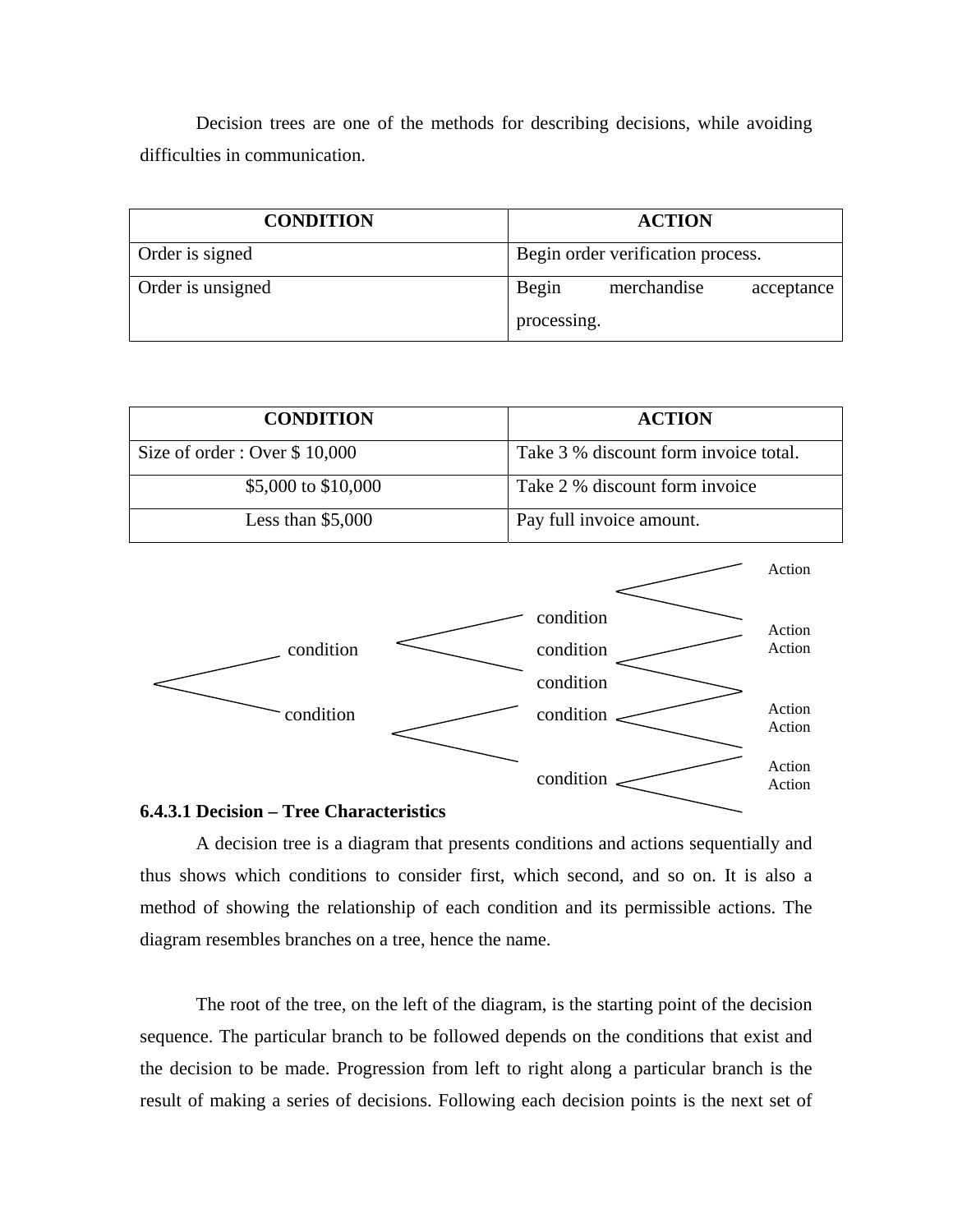decision to be considered. The nodes of the tree thus represent conditions and indicate that a determination must be made about which condition exists before the next path can be chosen. The right side of the tree lists the actions to be taken depending on the sequence of conditions that is followed.



### **6.4.3.2 Using Decision Trees**

 Developing decision trees is beneficial to analysts in two ways. First of all, the need to describe conditions and actions forces analysts to formally identify the actual decision that must be made. It becomes difficult for them to overlook and integral step in the decision process, whether it depends on quantitative or nonquantitative variables.

 It is possible, for instance, to show what discount action to take, depending on the number of dollar spent by customers. When an organization opens accounts with dealers and suppliers, it formalizes an agreements for taking discounts from the full invoice price. Two conditions are specified in this agreement: first, the invoice must always be paid within ten days of its receipt, and, second, the size of the discount will depend on the value of the invoice. It is agreed that under some conditions the organization can take the action of deducting a 3 percent discount; under other conditions, a 2 percent discount; and under all other conditions, no discount is allowed.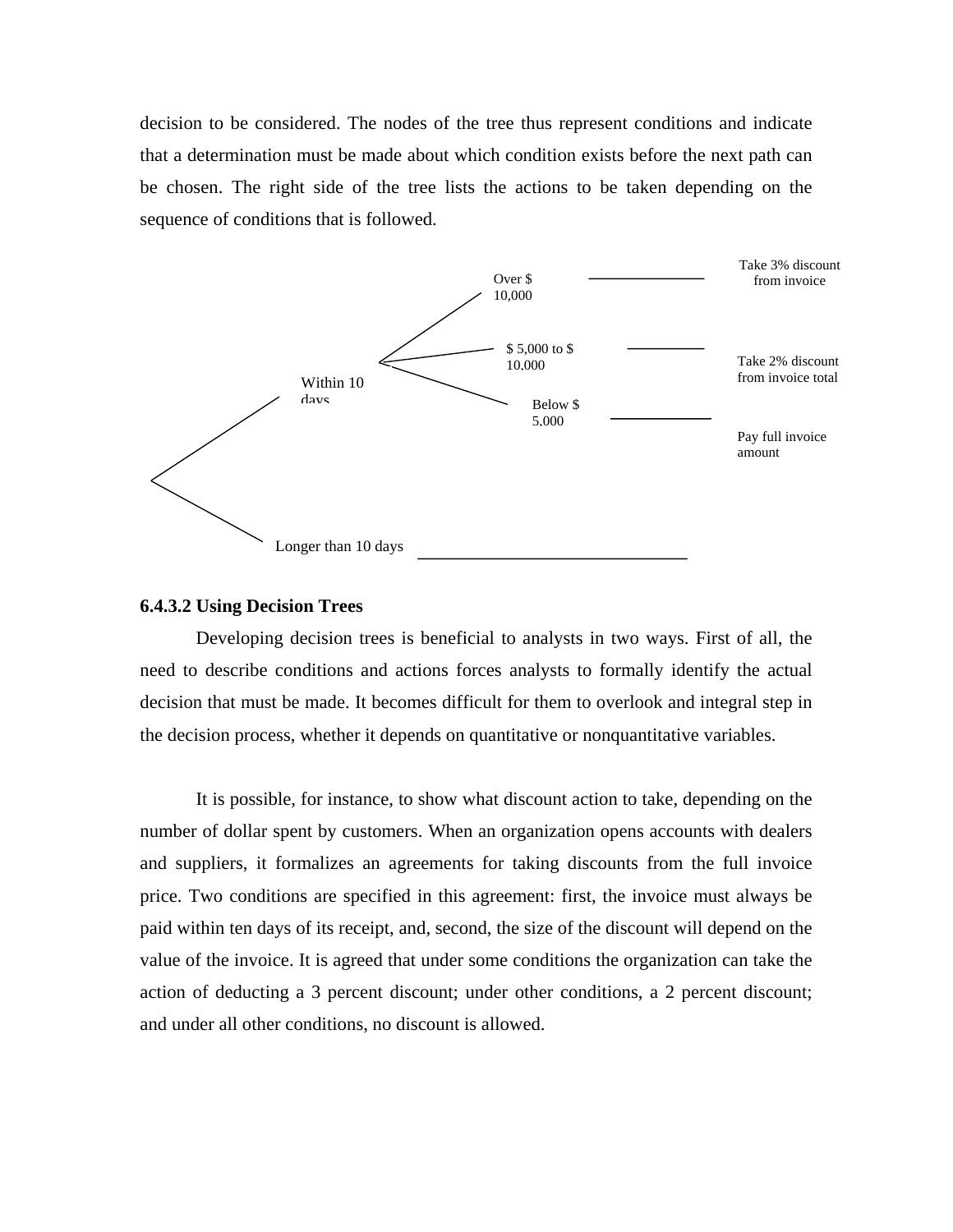Decision trees also force analysts to consider the sequence of decisions. Consider the sequence of decision in the example. you can quickly determine that one condition is amount of the invoice-does not matter unless another condition is met and the invoice is paid within the time established by the supplier – ten days. The other conditions are relevant only if that condition is true. Therefore, the decision tree identifies the time condition first and shows two values (within ten days and longer than ten days). The discount condition is described next, but only for the branch of the tree for WITHIN TEN DAYS. The LONGER THAN TEN DAYS branch has no other relevant conditions and so show the resulting action (unconditionally). This tree shows that the action PAY FULL INVOICE AMOUNT applies under two different conditions. It also shows implicitly that there is no reason to pay invoice of less than \$5,000 within ten days, since there is no discount available for these amounts.

 The decision tree shows the nonquantitative conditions for processing accounts payable: signed invoice, authorized purchase, and correct pricing. Depending on the set of conditions that exist, one of two actions can be taken: payment can be authorized or the submitted invoice can be rejected. Notice how clearly each alternative is shown in the decision tree. Sometimes in more complex business situations, the specific action most appropriate under several conditions is not readily apparent without formal analysis of this nature.

 Analysts find that in accounts payable processing, it is necessary to determine whether a purchase order is available and valid and whether the invoice is processed properly before it is actually paid. In turn, they must learn of the conditions for proper invoice processing. Full development and examination of the decision tree also shows clearly that there are only two ways an invoice can be authorized for payment but many conditions under which payment can be rejected.

 The sequence of decision is easy to see in this example. The condition of having a valid purchase order does not matter unless the invoice has been signed. The signature is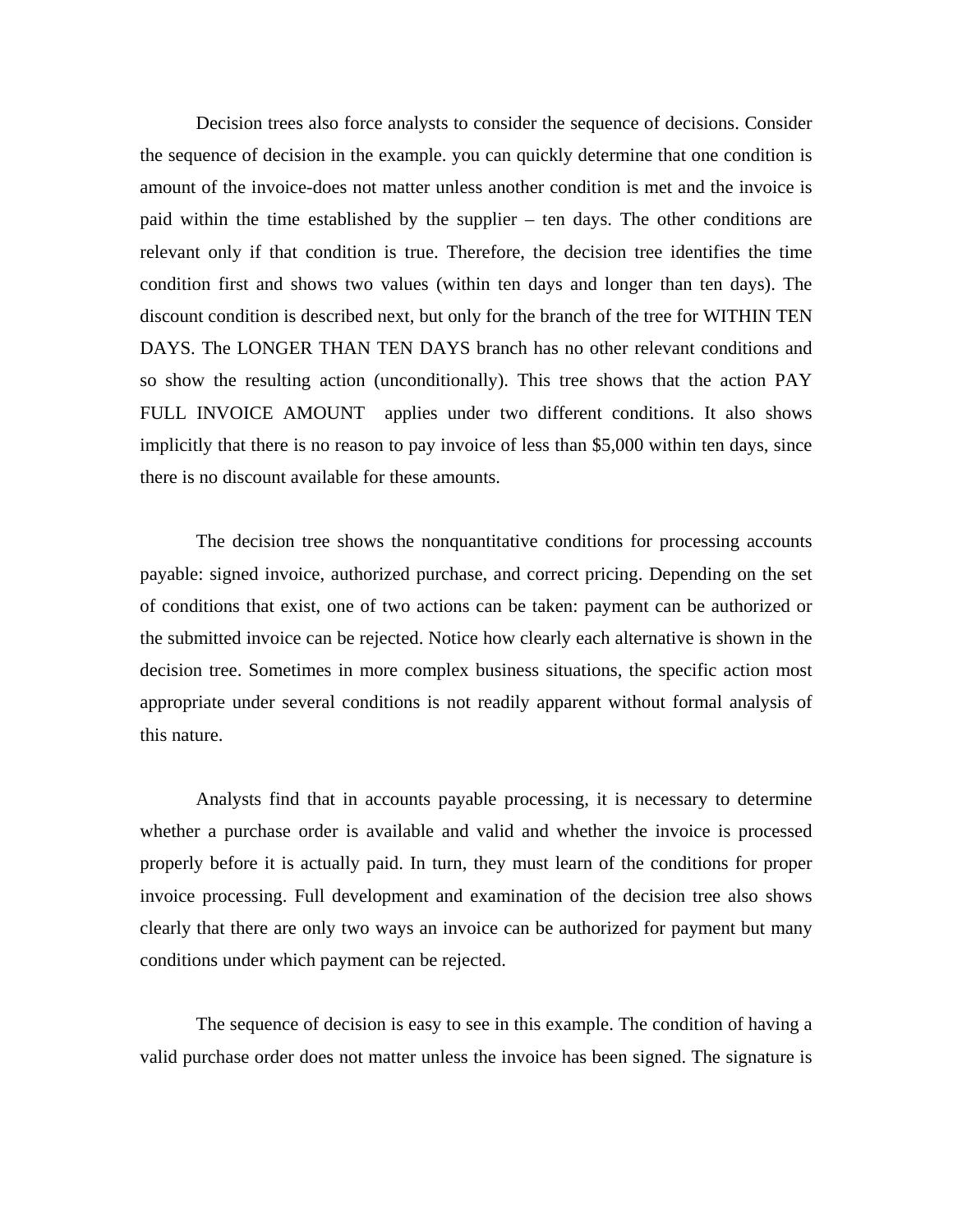important, since the condition of having a signed invoice must be met before processing can continue. Then analysts can consider the authorization condition.

## **6.4.4 Identifying Data Requirements**

 We have already pointed out the use of decision trees to formally highlight the sequential nature of many business decision, and we have shown that decision trees are effective when describing business problems of more than one dimension or condition. However, they also identify critical data requirements surrounding the decision process; that is, they indicate the sets of data the manager requires to formulate decision or select action. The explicit data in the payment example are payment data, amount of invoice, and discount allowance percentage. There are other important data elements such as invoice details (number, supplier name and address), new invoice amount payable, and adjustments to "discount taken" that are indict (not directly expressed in the decision tree). The analyst must identify and list all the data used in the decision process, even must identify and list all the data used in the decision process, even though the decision tree does not show all the individual data items.

 It decision trees are assembled after the completion of data flow analysis (which tracks the flow of data through busbies processes), critical data may already be defined in the data dictionary (which describes system data and where they are used). If decision trees are identify each data element needed to make a decision trees are identify each data element needed to make a decision. The data dictionary format, is useful for listing and describing data elements as they are identified and understood.

 The date requirements discussed for decision trees also apply to the other decision – analysis methods that will be discussed. Analysis's need to describe and define all data used in decision making, so that the system can be designed to produce data properly.

## **6.4.4.1 Avoiding problems with Decision Trees**

 Decision trees may not always be the best tolls for decision analysis. A decision tree for a complex system with many sequences of steps and combinations of conditions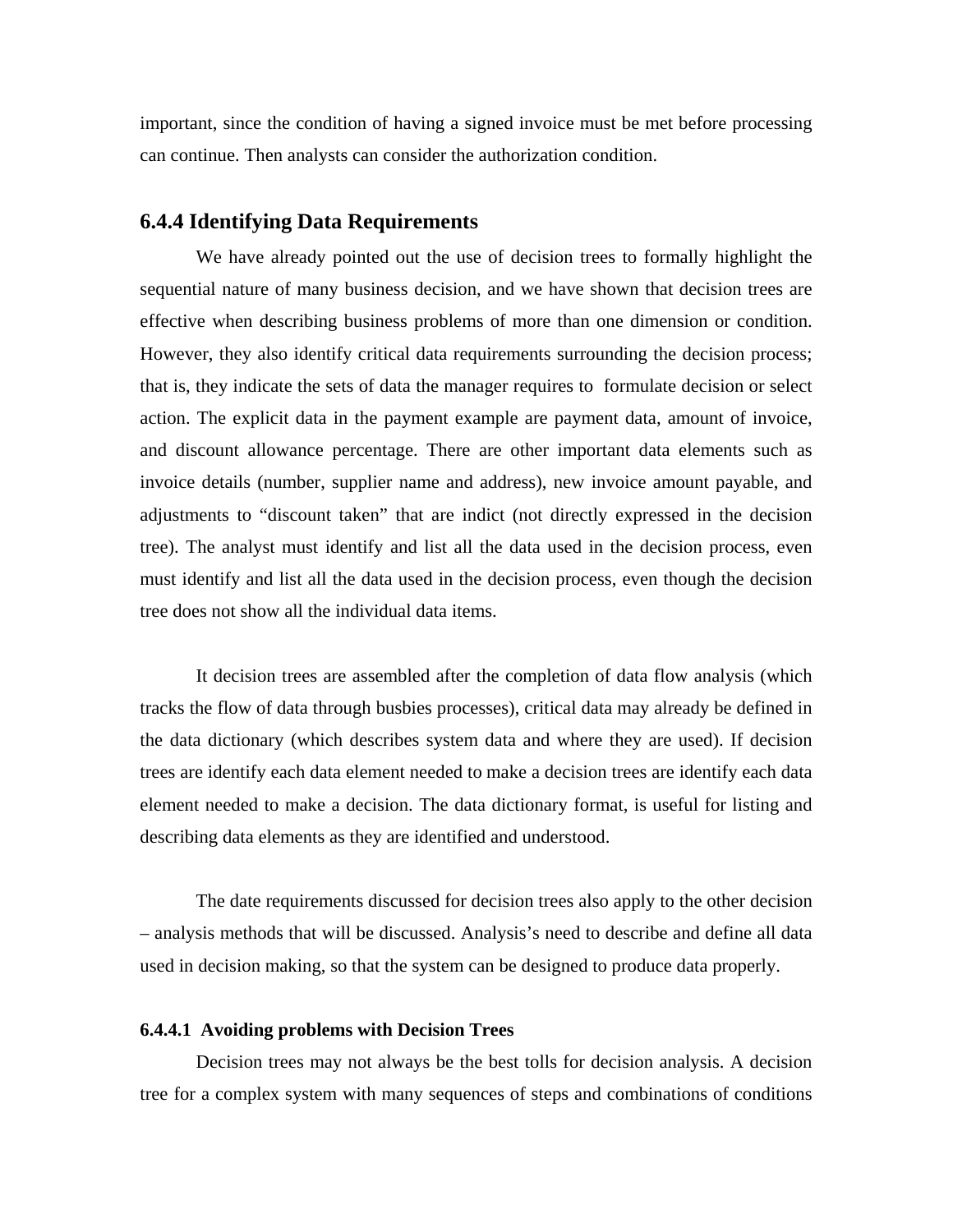will be unwieldy. A large number of branches with many paths through them will could rather than aid analysis. The analyst may not be able to determine which business policies or practices guide the formulation of specific decisions. Where these problems arise, decision tables should be considered.

## **6.4.5 DECISION TABLES**

A major drawback of a decision tree is the lack of information in its format to tell us what other combinations of conditions to test. This is where the decision table is useful. A decision table is a table of contingencies for defining a problem and the actions to be taken. It is single representation of the relationships between conditions and actions.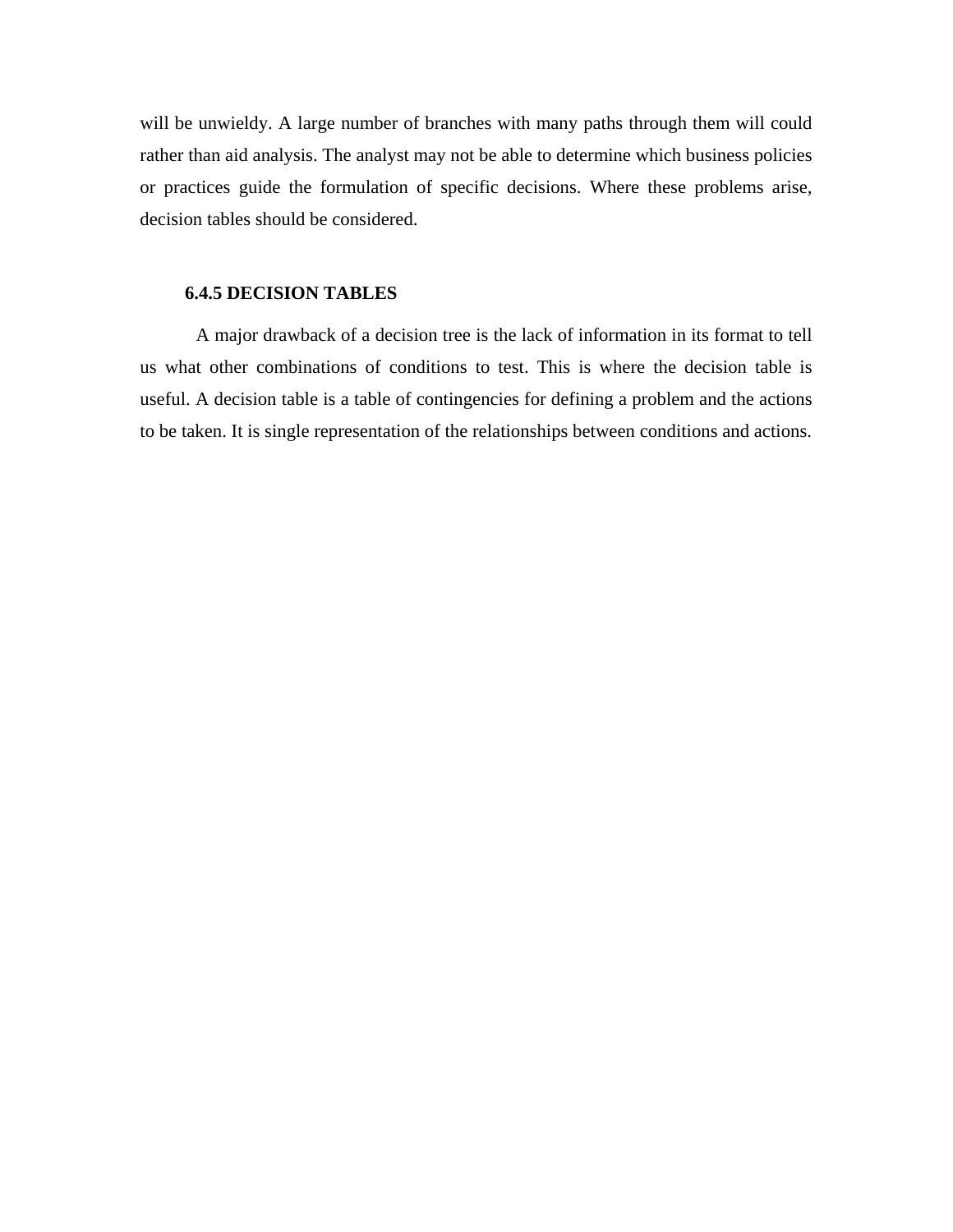A decision table consists of two part: stub and entry.

FIGURE Structured English- Using Data Dictionary Values.

## COMPUTE-DISCOUNT

Add up the number of copies per book title

IF order is from bookstore

And – IF ORDER –SIZE is SMALL

THEN: Discount is 25%

## ELSE (ORDER –SIZE is MINIMUM)

So: no discount is allowed

ELSE (order is from libraries or individual customers)

So-IF ORDER –SIZE is LARGE

Discount is 15%

## ELSE IF OREDR SIZE is EMDIUM

Discount is 10%

## ELSE IF ORDER-SIZE is SMALL

Discount is 5%

## ELSE (ORDER –SIZE is MINIMUM)

So: no discount is allowed

The stub part is divided into an upper quadrant called the condition stub and a lower quadrant called the action stub. The entry part is also divided into an upper quadrant, called the condition entry and a lower quadrant called the action entry. The four elements

and their definitions are summarized in Figure .

FIGURE Decision Table- Discount Policy

Condition Stub Condition Entry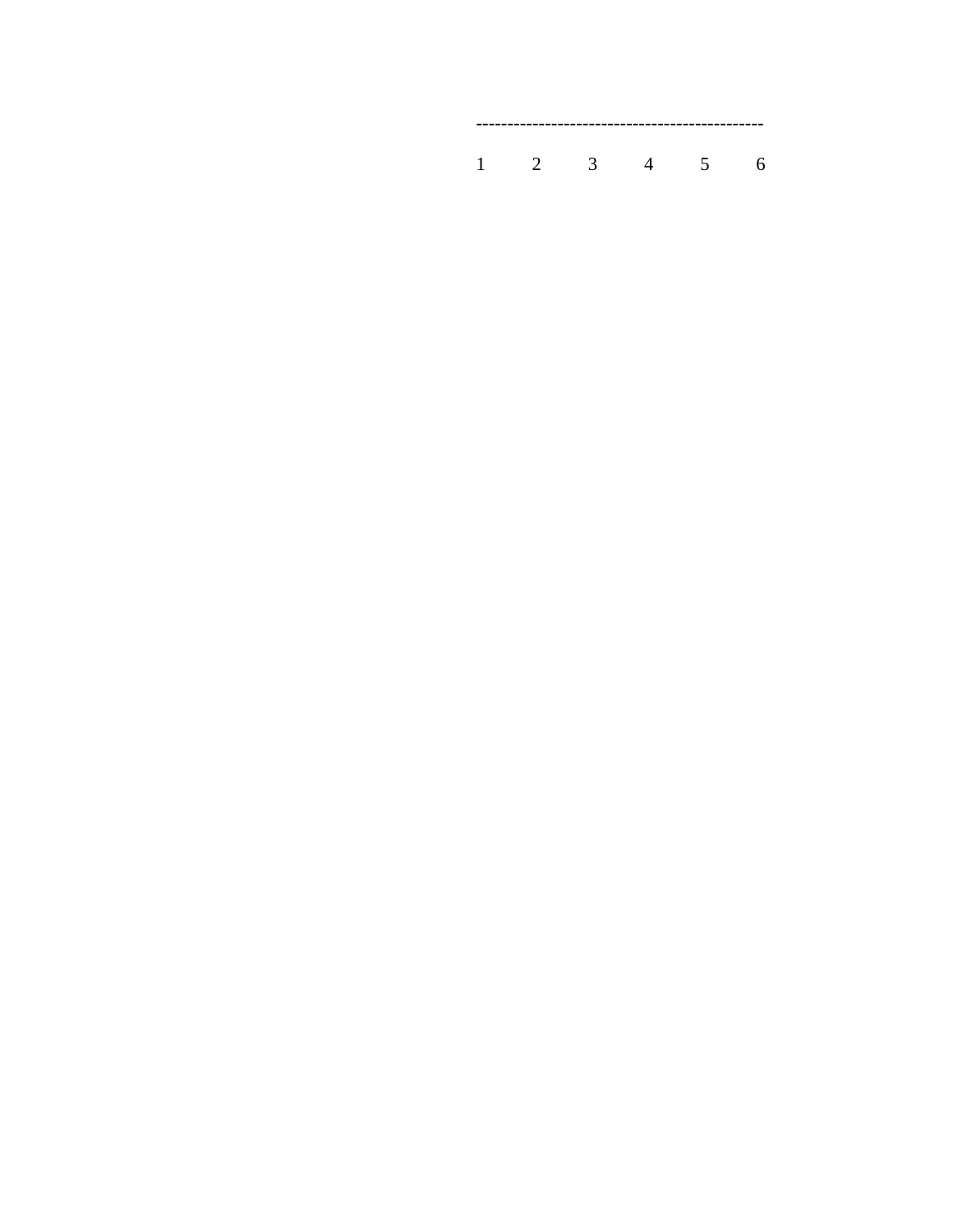| $\mathsf{C}$             | $\mathbf Y$ | $\mathbf Y$             | $\overline{\mathsf{N}}$ | $\mathbf N$             | $\mathbf N$             | $\mathbf N$             |
|--------------------------|-------------|-------------------------|-------------------------|-------------------------|-------------------------|-------------------------|
| $\mathbf u$              |             |                         |                         |                         |                         |                         |
| $\mathbf S$              | $\mathbf Y$ | $\overline{\mathbf{N}}$ | $\overline{\rm N}$      | $\overline{\mathsf{N}}$ | $\overline{\mathbf{N}}$ | $\overline{\mathsf{N}}$ |
| $\mathbf t$              |             |                         | $\mathbf Y$             | $\mathbf Y$             | Y                       | Y                       |
| $\mathbf{o}$             |             |                         | $\mathbf Y$             | $\overline{\mathsf{N}}$ | $\overline{\mathbf{N}}$ | $\overline{\mathsf{N}}$ |
| ${\bf m}$                |             |                         |                         | $\mathbf Y$             | $\overline{\mathsf{N}}$ | $\mathbf N$             |
| $\mathbf e$              |             |                         |                         |                         | $\overline{Y}$          | $\overline{\mathsf{N}}$ |
| $\bf r$                  |             |                         |                         |                         |                         |                         |
| $\mathbf i$              |             |                         |                         |                         |                         |                         |
| ${\bf S}$                |             |                         |                         |                         |                         |                         |
| $\mathbf b$              |             |                         |                         |                         |                         |                         |
| $\mathbf{o}$             |             |                         |                         |                         |                         |                         |
| $\mathbf{o}$             |             |                         |                         |                         |                         |                         |
| ${\bf k}$                |             |                         |                         |                         |                         |                         |
| ${\bf S}$                |             |                         |                         |                         |                         |                         |
| $\mathbf t$              |             |                         |                         |                         |                         |                         |
| $\mathbf{o}$             |             |                         |                         |                         |                         |                         |
| $\bf r$                  |             |                         |                         |                         |                         |                         |
| $\mathbf e$              |             |                         |                         |                         |                         |                         |
| $\overline{?}$           |             |                         |                         |                         |                         |                         |
| $\mathbf O$              |             |                         |                         |                         |                         |                         |
| $\mathbf{r}$             |             |                         |                         |                         |                         |                         |
| ${\bf d}$                |             |                         |                         |                         |                         |                         |
| $\mathbf e$              |             |                         |                         |                         |                         |                         |
| $\mathbf r$              |             |                         |                         |                         |                         |                         |
| $\overline{\phantom{0}}$ |             |                         |                         |                         |                         |                         |
| $\mathbf S$              |             |                         |                         |                         |                         |                         |
| $\mathbf i$              |             |                         |                         |                         |                         |                         |
| $\mathbf{Z}$             |             |                         |                         |                         |                         |                         |
| $\mathbf e$              |             |                         |                         |                         |                         |                         |
| $\overline{6}$           |             |                         |                         |                         |                         |                         |
|                          |             |                         |                         |                         |                         |                         |
| $\mathbf{C}$             |             |                         |                         |                         |                         |                         |
| $\mathbf{o}$             |             |                         |                         |                         |                         |                         |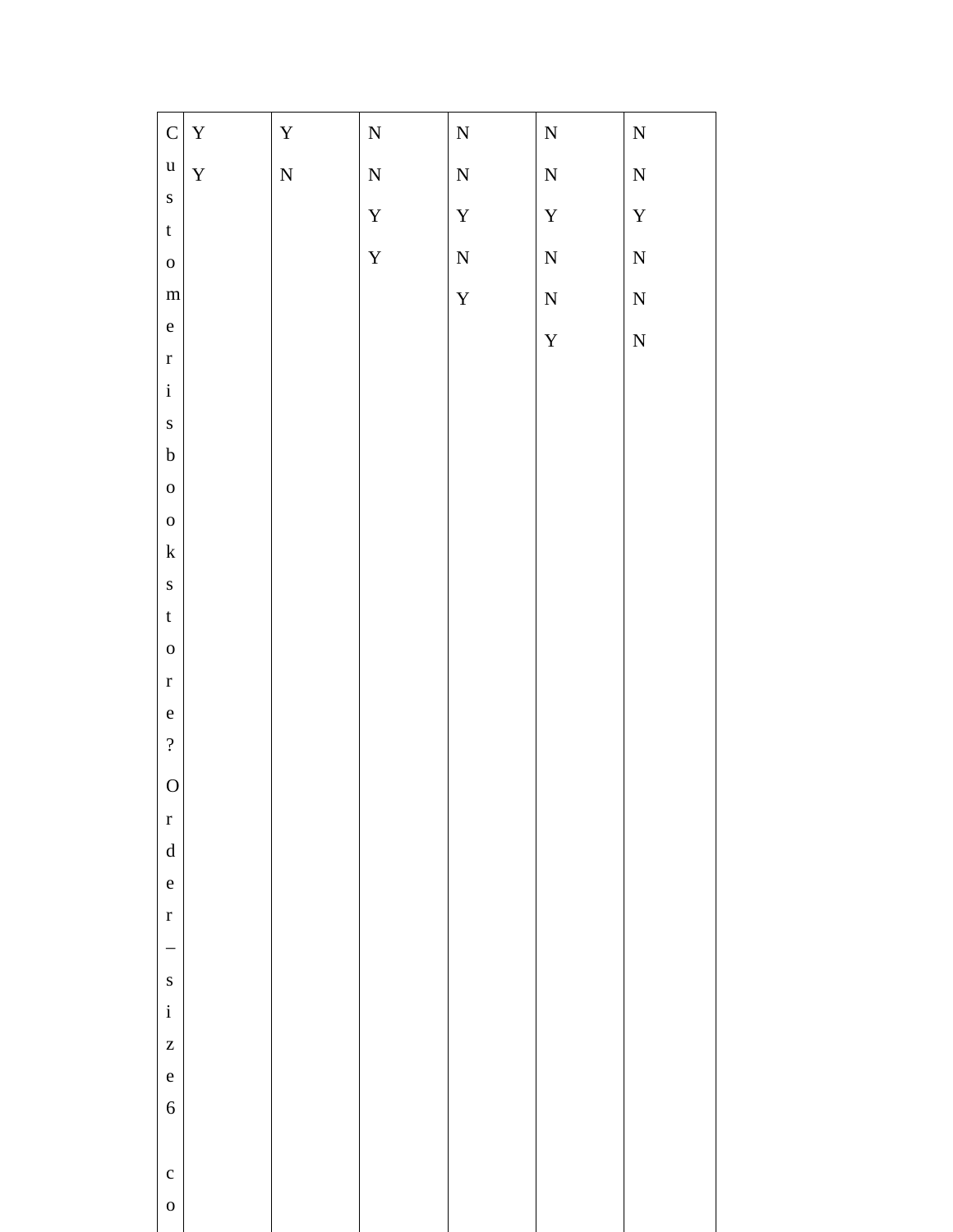|                  | $A \, \mid X$ |             |             |             |             |             |
|------------------|---------------|-------------|-------------|-------------|-------------|-------------|
| $\mathbf{1}$     |               | $\mathbf X$ |             |             |             |             |
| $\boldsymbol{1}$ |               |             |             |             |             |             |
| $\mathbf{o}$     |               |             | $\mathbf X$ |             |             |             |
| $\mathbf W$      |               |             |             | $\mathbf X$ |             |             |
|                  |               |             |             |             | $\mathbf X$ |             |
| $\sqrt{2}$       |               |             |             |             |             |             |
| $\overline{5}$   |               |             |             |             |             |             |
| $\%$             |               |             |             |             |             | $\mathbf X$ |
|                  |               |             |             |             |             |             |
| ${\bf d}$        |               |             |             |             |             |             |
| $\mathbf{i}$     |               |             |             |             |             |             |
| $\mathbf S$      |               |             |             |             |             |             |
| $\mathbf{c}$     |               |             |             |             |             |             |
| $\mathbf{o}$     |               |             |             |             |             |             |
| $\mathbf u$      |               |             |             |             |             |             |
| $\mathbf n$      |               |             |             |             |             |             |
| $\mathbf t$      |               |             |             |             |             |             |
| $\boldsymbol{A}$ |               |             |             |             |             |             |
| $\bf{l}$         |               |             |             |             |             |             |
| $\bf{l}$         |               |             |             |             |             |             |
| $\mathbf{o}$     |               |             |             |             |             |             |
| W                |               |             |             |             |             |             |
|                  |               |             |             |             |             |             |
| $\,1\,$          |               |             |             |             |             |             |
| 5                |               |             |             |             |             |             |
| $\%$             |               |             |             |             |             |             |
|                  |               |             |             |             |             |             |
| $\rm d$          |               |             |             |             |             |             |
| $\rm i$          |               |             |             |             |             |             |
| $\mathbf S$      |               |             |             |             |             |             |
| $\mathbf{c}$     |               |             |             |             |             |             |
| $\mathbf{o}$     |               |             |             |             |             |             |
| $\mathbf{u}%$    |               |             |             |             |             |             |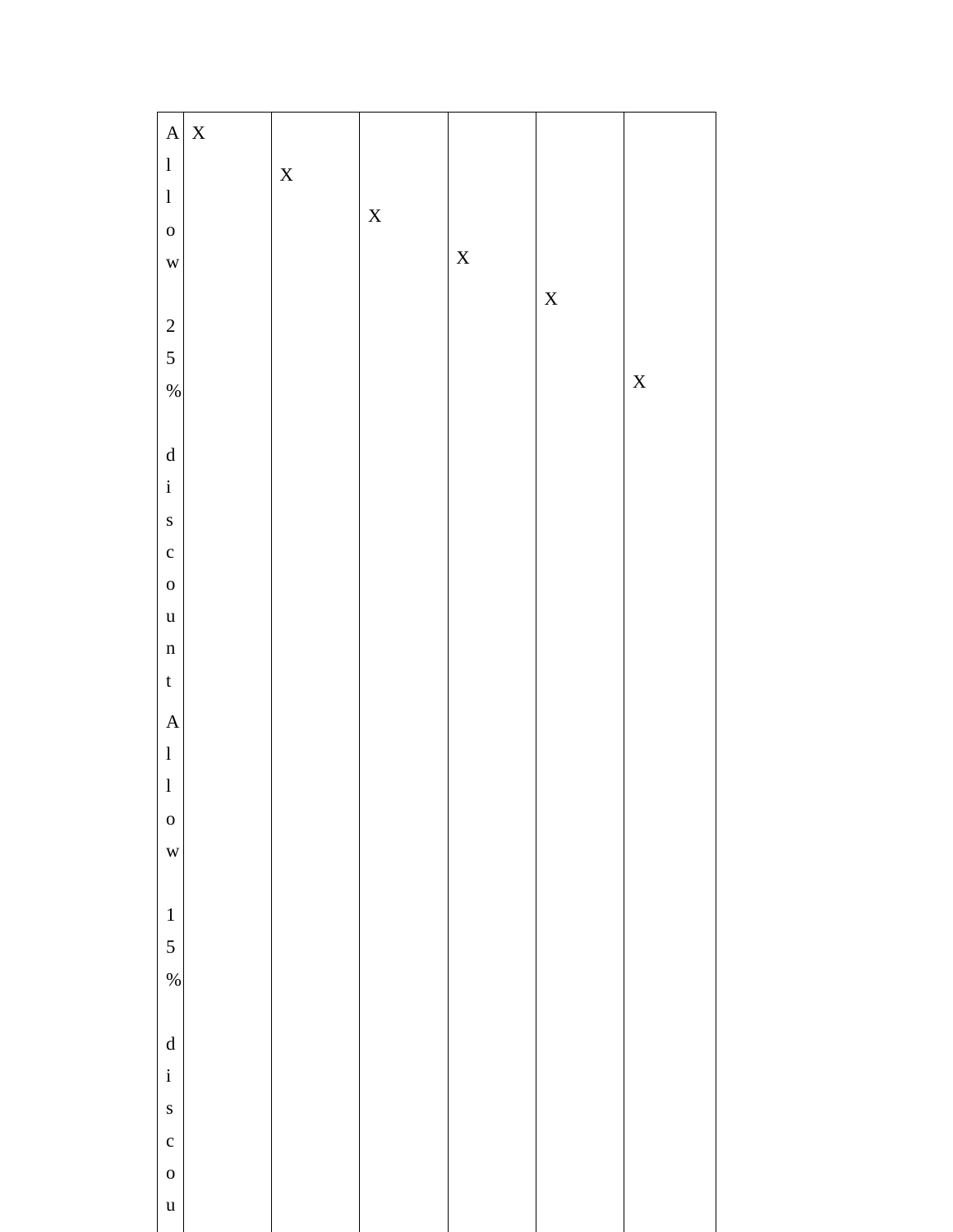# Action Stub Action Entry

FIGURE Elements and Definitions in a Decision Table

| <b>Elements</b>    | Location                            | Definition                                                   |
|--------------------|-------------------------------------|--------------------------------------------------------------|
|                    | Conditions Stub Upper left quadrant | Sets forth in question form the condition                    |
|                    |                                     | that may exist                                               |
| <b>Action Stub</b> |                                     | Lower left quadrant Outlines in narrative form the action to |
|                    |                                     | Be taken to meet such conditon                               |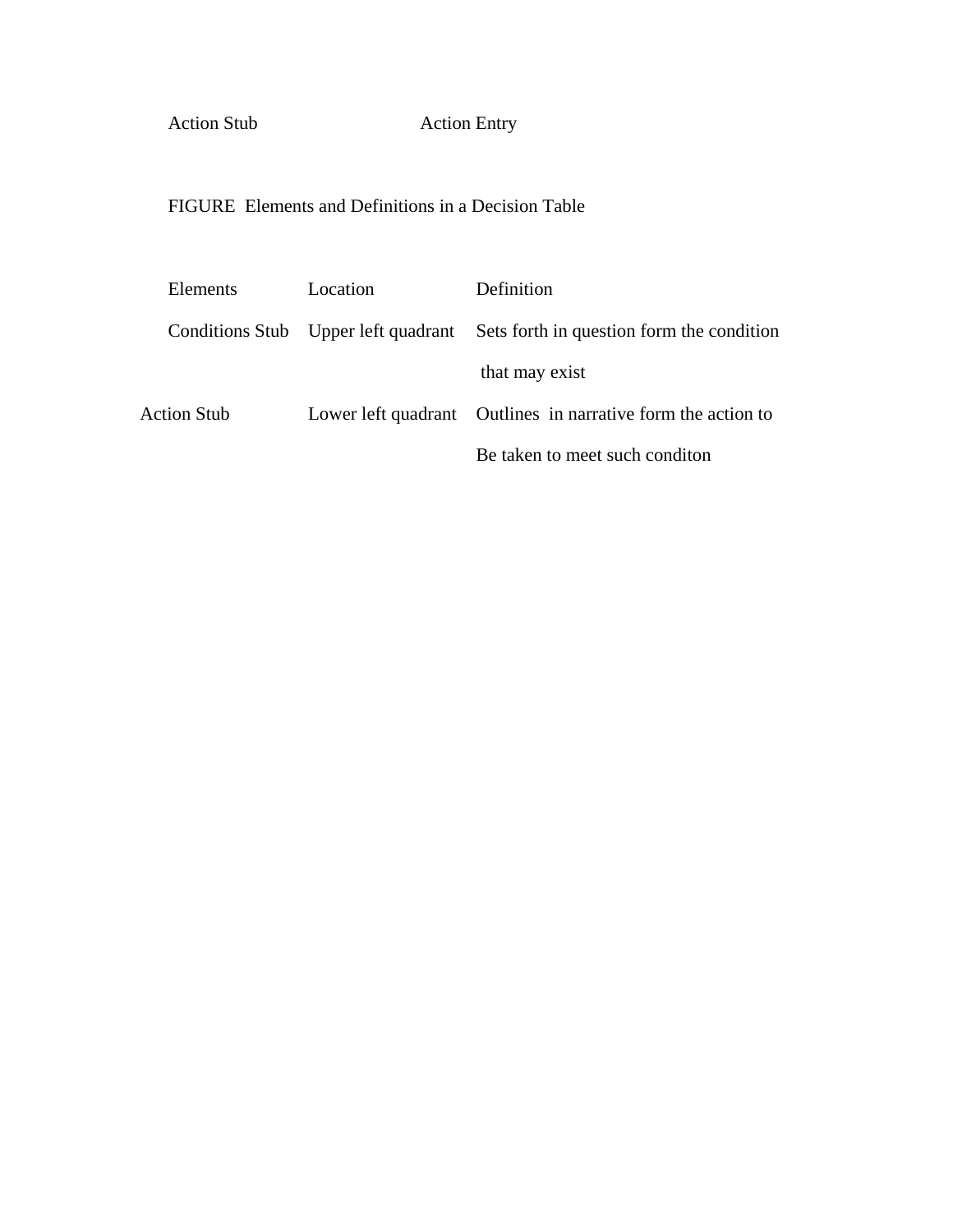| Condition entry | Upper right quadrant Provides answers to questions asked in     |
|-----------------|-----------------------------------------------------------------|
|                 | The condition stub quadrant                                     |
| Action entry    | Lower right quadrant Indicates the appropriate action resulting |
|                 | Form the answers to the conditions in the                       |
|                 | Condition entry quadrant                                        |

The answers are represented by a Y to signify yes, an N to signify no, or a blank to show that the condition involved has not been tested. In the action entry quadrant an  $X$ (or a check mark will do) indicates the response to the answer(s) entered in the condition entry quadrant. Furthermore, each column represents a decision or a rule. For example, rule 1 states:

IF customer is a bookstore and order size is 6 copies or more.

## THEN allow 25% discount

So, according to the decision table, we have six decisions and therefore six rules. A look at the table provides each decision (answer) immediately the following rules should be followed in constructing decision tables:

- 1. A decision should be given a name, shown in the top left of the table.
- 2. The logic of the decision table is independent of the sequence in which the condition rules are written, but the action takes place in the order in which the events occur.
- 3. Standardized language must be used consistently.
- 4. Duplication of terms or meanings should be eliminated, where possible.

# **6.5 Pros and Cons of Each Tool**

Which tool is the best depends on a number of factors: the nature and complexity of the problem the number of actions resulting from the decision, and the ease of use. In reviewing the benefits and limitations of each tool, we come to the following conclusion:

1. The primary strength of the DFD is its ability to represent data flows. It may be used at high or low level of analysis and provides good system documentation.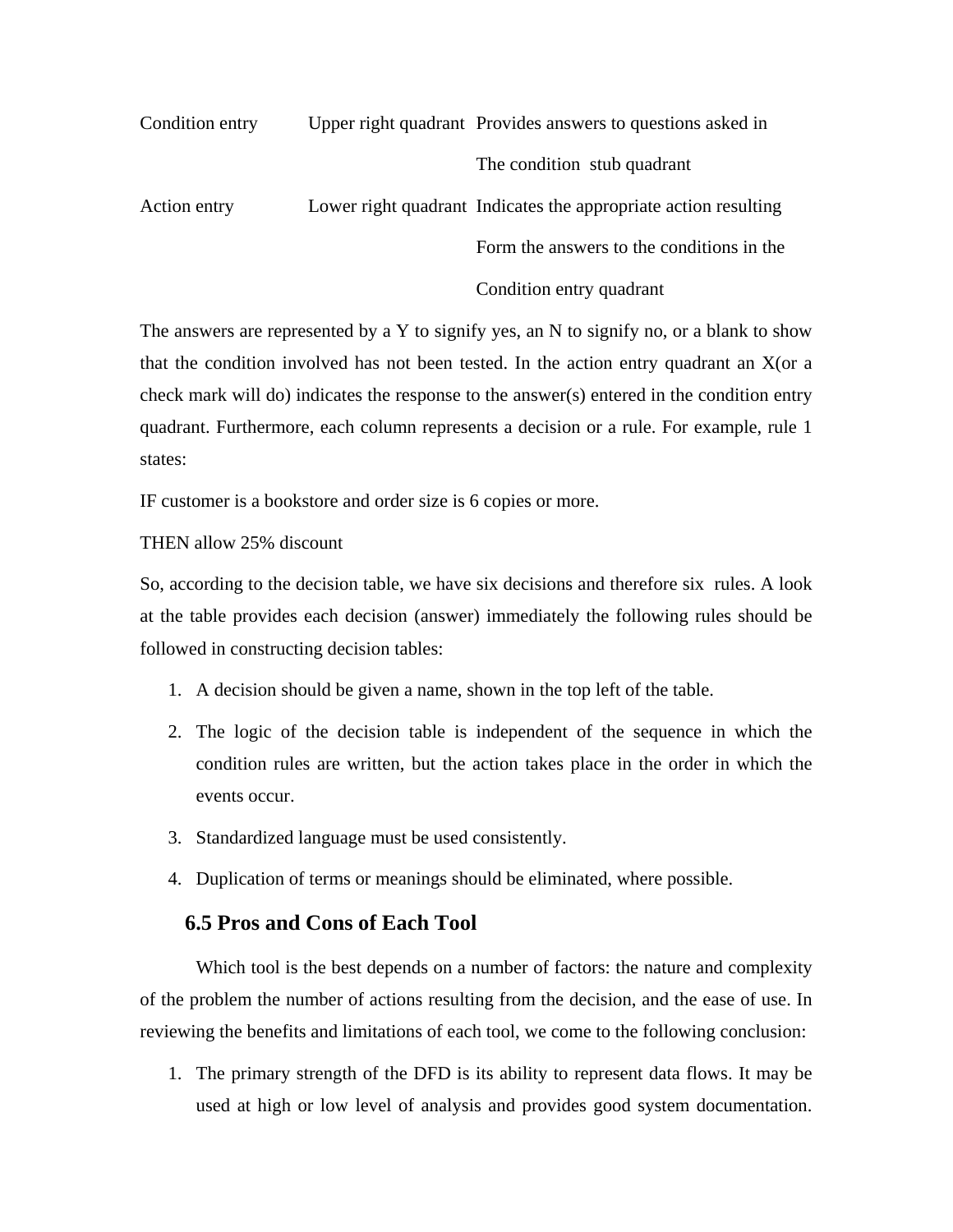However, the tool only weakly shows input and output detail.<sup>7</sup> The user often finds it confusing initially.

- 2. The data dictionary helps the analyst simplify the structure for meeting the data requirements of the system. It may be used at high or low levels of analysis, but it does not provide functional details, and it is not acceptable to many nontechnical users.
- 3. Structured English is best used when the problem requires sequences of actions with decisions.
- 4. Decision trees are sued to verify logic and in problems that involve a few complex decisions resulting in limited number of actions.
- 5. Decision trees and decision tables are best suited for dealing with complex branching routines such as calculating discounts or sales commissions or inventory control procedures.

Given the pros and cons of structured tools, the analyst should be trained in the sue of various tools for analysis and design He/She should use decision table and structured English to get to the heart of complex problems. A decision table is perhaps the most useful tool for communicating problem details to the user.

The major contribution of structured analysis to the system development life cycle is producing a definable and measurable document – the structured specification. Other benefits include increased user involvement, improved communication between user and designer, reduction of total personnel time, and fewer " kinks" during detailed design and implementation. The only drawback is increased analyst and user time in the process. Overall the benefits outweigh the drawbacks, which make-structured analysis tools viable alternatives in system development.

## **6.6 Summary**

Analysis is the heart of the process. It is the key component of the first two phases of the cycle. In analysis the present system, the analyst collects a great deal of relatively unstructured data through interviews, questionnaires, on–site observations, procedures manuals, and the like. Requirements determination involves studying the current business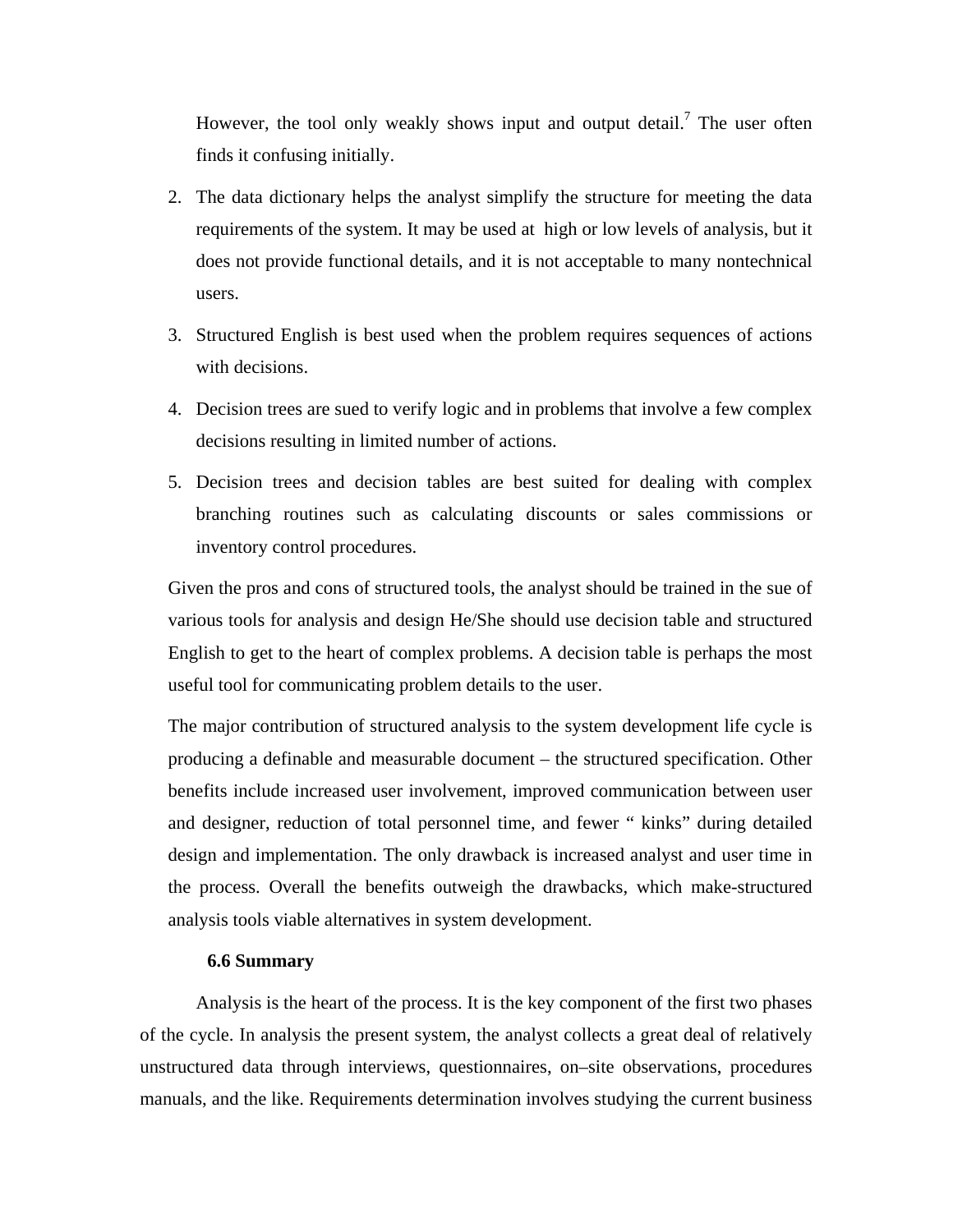system to find out how it works and where improvements should be made. Systems studies result in an evaluation of how current methods are working and whether adjustments are necessary or possible. These studies consider both manual and computer methods, they are not merely computer studies.

The specific methods analysts use for collecting data about requirements are called fact – finding techniques. These include the interview, questionnaire, record inspections (on – site review) and observation. Analysts usually employ more that one of these techniques to help ensure an accurate and comprehensive investigation. Structured analysis is a set of techniques and graphical tools that allow the analyst to develop a new kind of system specifications that are easily understandable to the user. Analysts work primarily with their wits, pencil, and paper. Most of them have no tools. The traditional approach focuses on cost/benefit and feasibility analysis, project management, hardware and software selection and personnel considerations. In contrast, structured analysis considers new goals and structured tools for analysis.

The first step is to draw a data flow diagram (DFD). The DFD was first developed by Larry Constantine as a way of expressing system requirements in a graphical from; this led to a modular design. A data dictionary is a structured repository of data about data. It offers primary advantages of documentation and improving analyst/user communication by establishing consistent definitions of various elements, terms and procedures.

A decision tree sketches the logical structure based on some criteria. It is easy to construct, read, and update. A decision tree is a diagram that presents conditions and actions sequentially and thus shows which conditions to consider first, which second, and so on. It is also a method of showing the relationship of each condition and its permissible actions. A decision table is a table of contingencies for defining a problem and the actions to be taken. It is single representation of the relationships between conditions and actions. The pros and cons of the tools are;

• The primary strength of the DFD is its ability to represent data flows. It may be used at high or low level of analysis and provides good system documentation.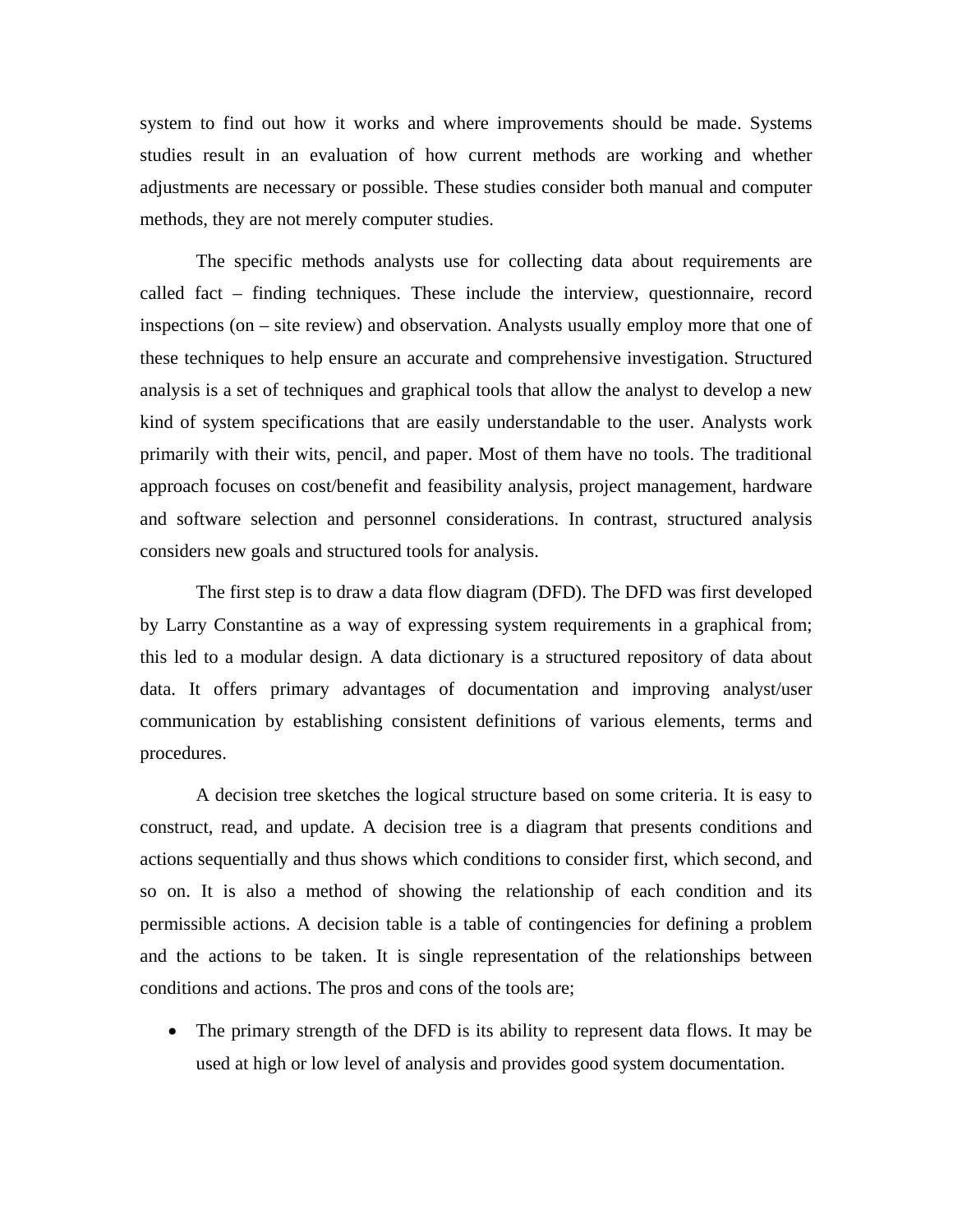- 6. The data dictionary helps the analyst simplify the structure for meeting the data requirements of the system. It may be used at high or low levels of analysis, but it does not provide functional details, and it is not acceptable to many nontechnical users.
- 7. Structured English is best used when the problem requires sequences of actions with decisions.
- 8. Decision trees and decision tables are best suited for dealing with complex branching routines such as calculating discounts or sales commissions or inventory control procedures.

## **6.7 Questions**

- 1. What type of information is best obtained through interview.
- 2. What is systems requirement.
- 3. What advantages do decision trees present. from analysts.
- 4. Discuss the pros and cons of the various tools of doing analysis.
- 5. What is structured analysis.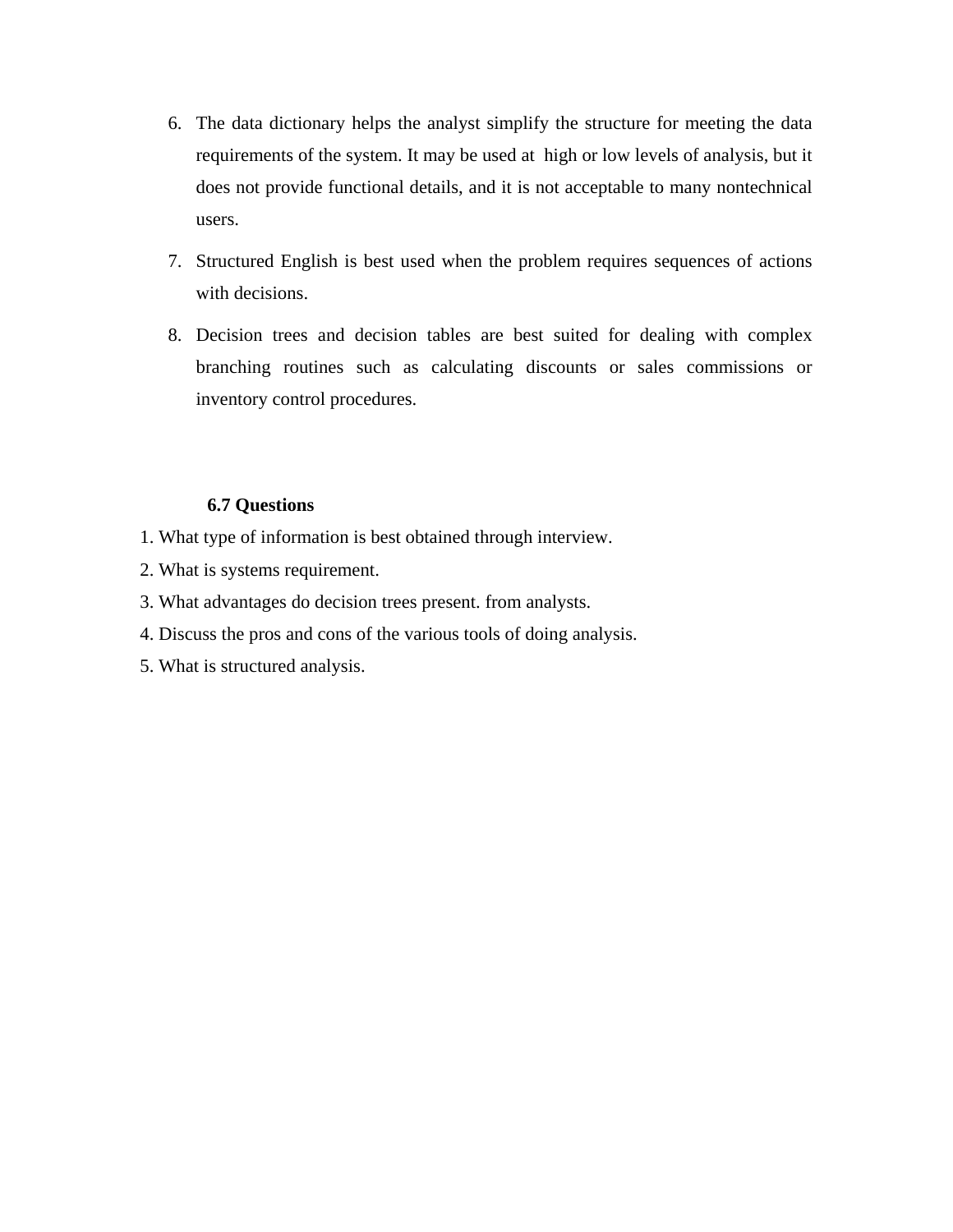**Author : Dr. Jawahar Vetter: Dr. Pradeep K. Bhatia** 

- **7.0 Objectives:**
- *7.1 Introduction*
- *7.2 Modularization*
- *7.3 File Design* 
	- *7.3.1 Sequential Organization*
	- *7.3.2 Indexed- Sequential Organization*
	- *7.3.3 Inverted List Organization*
	- *7.3.4 Direct- Access organization*
	- *7.4 Data Base Design* 
		- *7.4.1 Objectives of Data Base* 
			- *7.4.2 Logical and Physical Views of Data*
		- *7.4.3 Schemas and Subschemas*
- *7.5 Data Structure* 
	- *7.6 Types of Relationships*
- *7.7 Types of Data Structure* 
	- *7.7.1 Hierarchical Structuring*
	- *7.7.2 Network Structuring*
	- *7.7.3 Relational Structuring*
- *7.8 Normalization*
- *7.9 Summary*
- *7.10 Questions*

## **7.0 Objectives:**

- What is the process of system deign
- What are the alternative methods of file organizations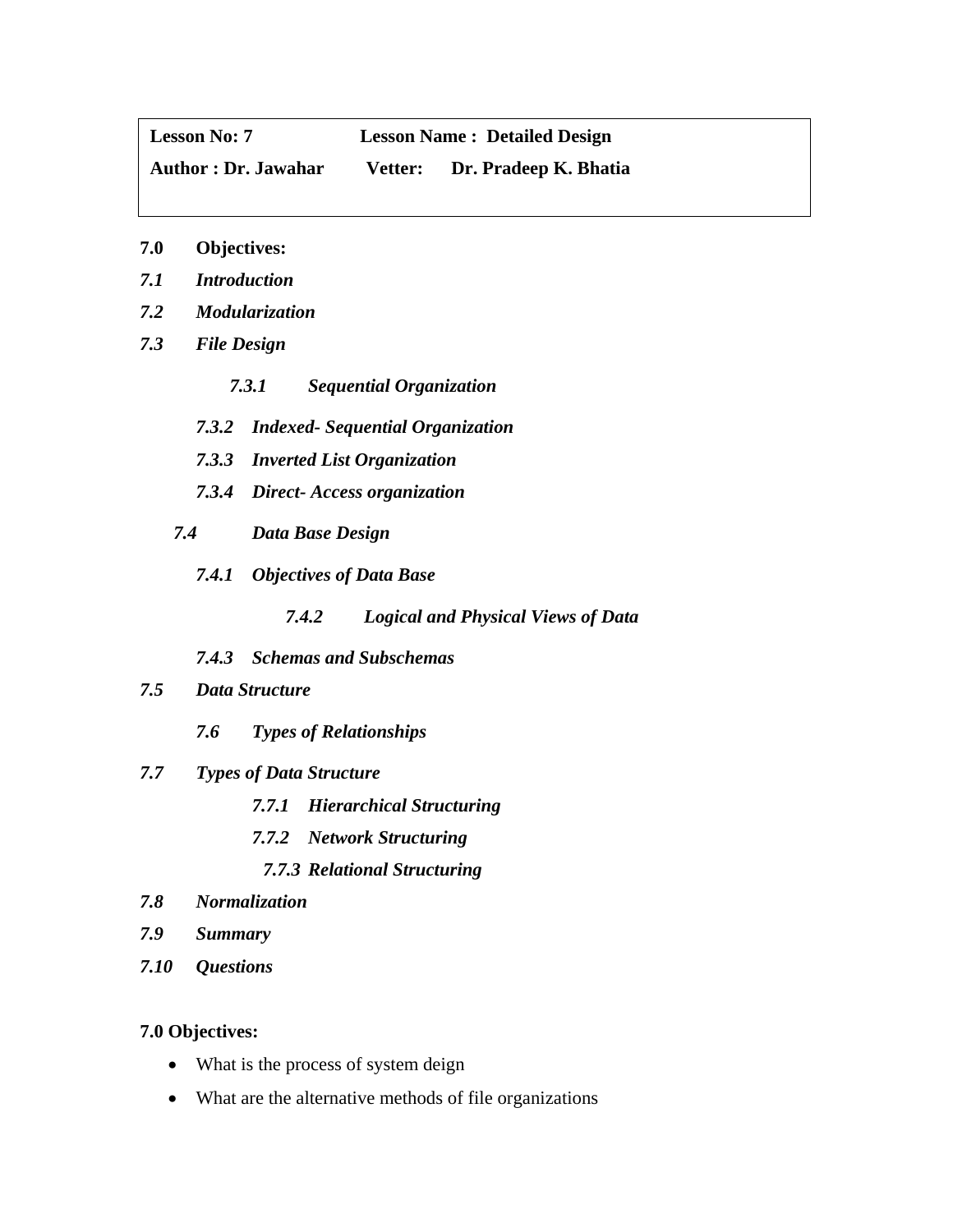- Objectives of data base
- Types of data structure
- The difference between schema and subschema
- How to normalise files

### **7.1 Introduction:**

The design translates the system requirements into ways of operationalizing them. The design is a solution, a " how to " approach, compared to analysis, a "what is" orientation. The design phase focuses on the detailed implementation of the system recommended in the feasibility study. Emphasis is on translating performance specifications into design specifications. The design phase is a transition from a useroriented document to a programmer-oriented document.

### **7.2 Modularization**:

One way to plan a new system is to focus on each functional subsystem as a separate entity or application area. Using such an approach, each application area is treated as if it were totally independent. There is minimal sharing of information and systems processes between areas. For example, it two major systems efforts were being simultaneously undertaken. One in the order department  $\&$  the other in the accounts section. The orders affect the amount of receivables, amount of receivables affect customer's credit, validate the order and much more. From an applications point of view, the order processing subsystem should be designed to meet accounts receivable functional requirements and vice versa. However, there would be no need to review each application area for common internal processes. Both the systems would be performing certain same steps in each of their systems individually.

The modular systems approach divides each application area into a number of smaller units called modules. These modules may apply to a particular application, or they may be common to two or more application areas. Modules may be used only once, or they may be used several times during the processing of an application. Breaking up of a problem into smaller manageable parts is certainly beneficial.

The advantages of modularization are:-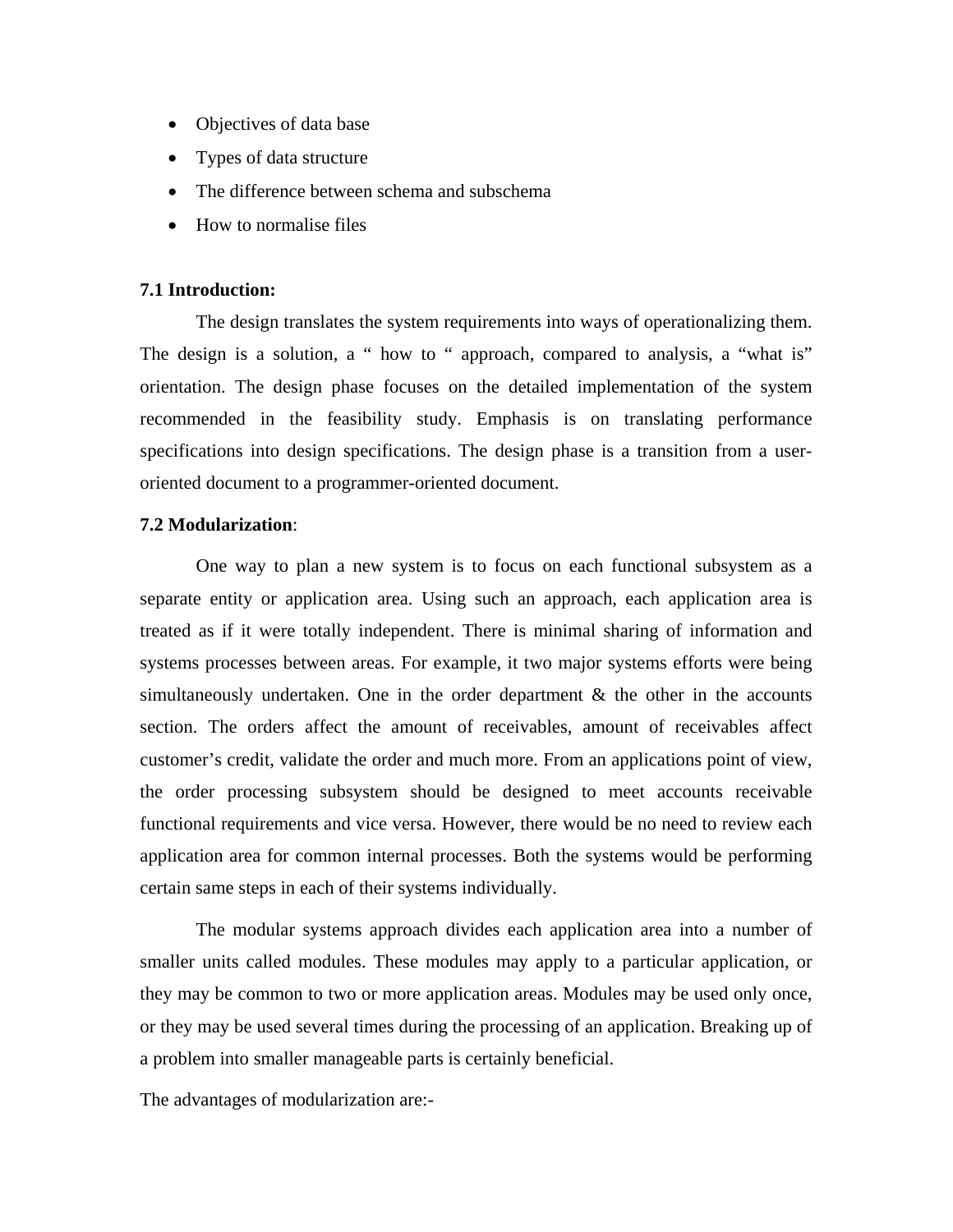- 1. It can speed up the systems process in general  $\&$  the computer programming function in particular.
- 2. It eliminates unnecessary duplications.
- 3. It can result in higher quality because of the concentrated effort devoted to the development of common modules.
- 4. It provides better control over the total system project, since work can be segmented and assigned in smaller, more controllable units.
- 5. It more efficiently maintains the system as a correction at one place rectifies the entire problem.
- 6. It allows flexibility as additional features may be added later.
- 7. Small parts of the system can be tested separately.

Certainly these factors present a strong argument in favor of the modularization. However there are certain limitations to it as follows:-

- 1. Numerous unique application requirements which must be incorporated in common modules. If a single module is to accommodate all situations, it will become very large & complex.
- 2. Many systems, changes for particular application areas. Many times a high rate of change means a high rate of potential error. When these changes and errors affect common modules, the negative consequences can be widespread.

Modular systems design is best viewed as one aspect of a broader planning issue, but it is not a required step in the design process. The analyst, based upon the in-depth understanding of problem, specifies the level of modularization.

**Files**: The data is stored in files according to user requirements. Some records are processed daily whereas other are updated at random. Depending upon the way the data will be used, the file is organized.

## **7.2.1 Basic file Related Keywords:**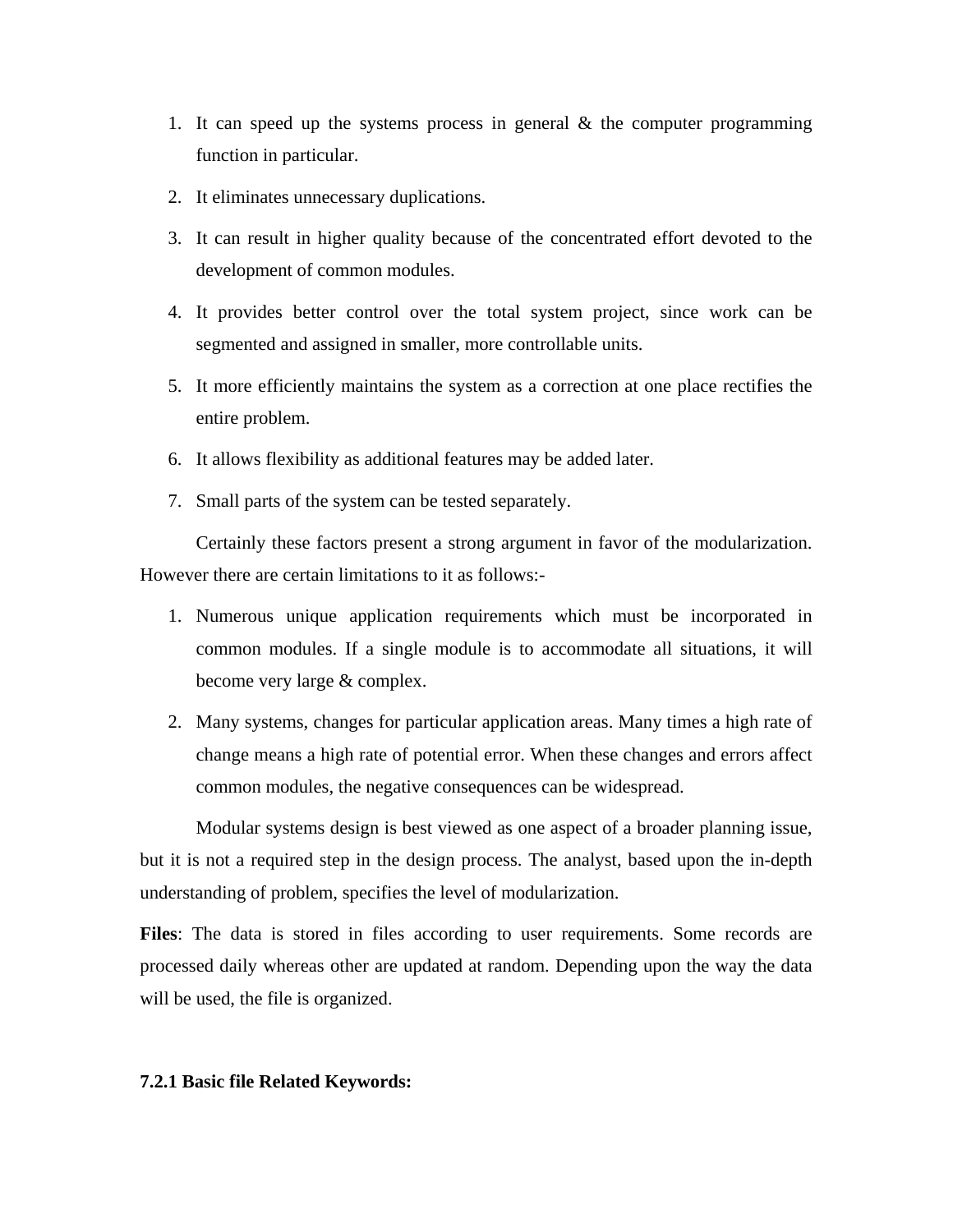**Byte**:- It is the smallest addressable unit in computer. A byte is a set of 8 bits and represents a character.

**Element:-** It is a combination of one or more bytes. It is referred to as a field. A field is actually a physical space on tape or disk. A roll number, age, name of employee etc. are examples of it.

**Record: -** The elements related to are combined into a record. An employee has a record with his name, designation, basic pay, allowances, deductions etc. as its fields. A record may have a unique key to identify a record e.g. employee number. Records are represented as logical & physical records. A logical record maintains a logical relationship among all the data items in the record. It is the way the program or user sees the data. In contrast a physical record is the way data are recorded on a storage medium.

File: - It is a collection of similar records. The records will have the same fields but different values in each record. The size of a file is limited by the size of memory available.

**Database:** - It is a set of interrelated files. The files in combination tend to link to a common solution. For example, a student attendance file, a student result file, a student admission file, etc. are related to academic software pertaining to students.

## *7.3 File Design*

A file is organized to ensure that records are available for processing. It should be designed in the line with the activity and volatility of the information and the nature of the storage media and devices. Other considerations are (1) cost of file media (highest for disk, lowest for tape) (2) inquiry requirements (real – time versus batch processing) and (3) file privacy, integrity, security, and confidentiality.

There are four methods of organizing files: sequential, indexed – sequential, inverted list and direct access. Each method is explained.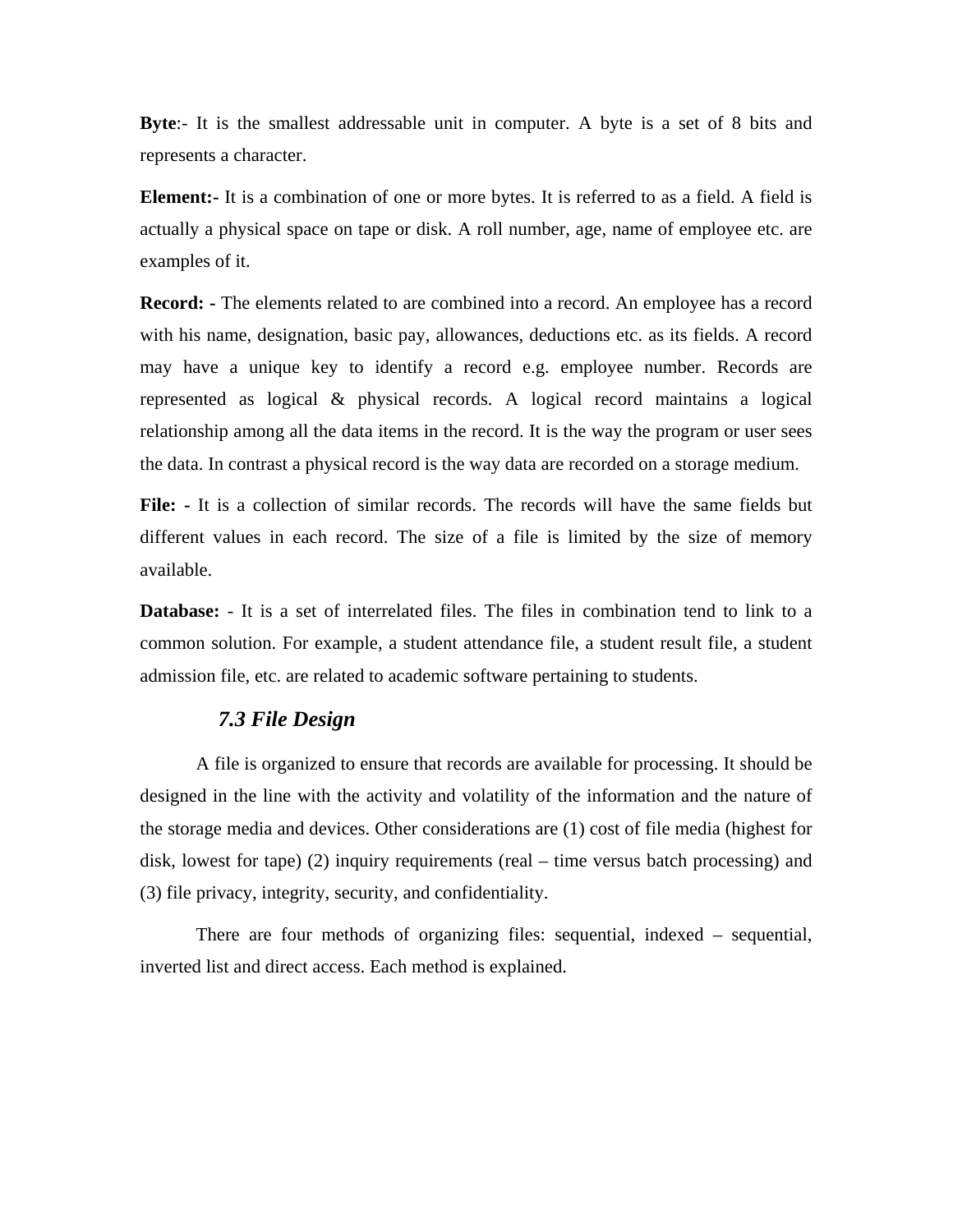## **7.3.1 Sequential Organization**

Sequential organization simply means storing and sorting in physical, contiguous blocks within files on tape or disk. Records are also in sequence within each block. To access a record, previous records within the block are scanned. Thus sequential record design is best suited for "get next" activities, reading one record after another without a search delay.

In a sequential organization, records can be added only at the end of the file. It is not possible to insert a record in the middle of the file, without rewriting the file. In a data base system, however, a record may be inserted anywhere in the file, which would automatically resequence the records following the inserted record. Another approach is to add all new records at the end of the file and later sort the file on a key (name, number, etc.). Obviously, in a 60,000- record file it is less time-consuming to insert the few records directly than to sort the entire file.

In a sequential file update, transaction records are in the same sequence as in the master file. Records from both files are matched, one record at a time, resulting in an updated master file. For example, the system changes the customer's city of residence as specified in the transaction file (on floppy disk) and corrects it in the master file. A "C" in the record number specifies "replace"; an "A," "add"; and a "D," "delete."

In a personal computer with two disk drives, the master file is loaded on a diskette into drive A, while the transaction file is loaded on another diskette into drive B. Updating the master file transfers data from drive B to A, controlled by the software in memory.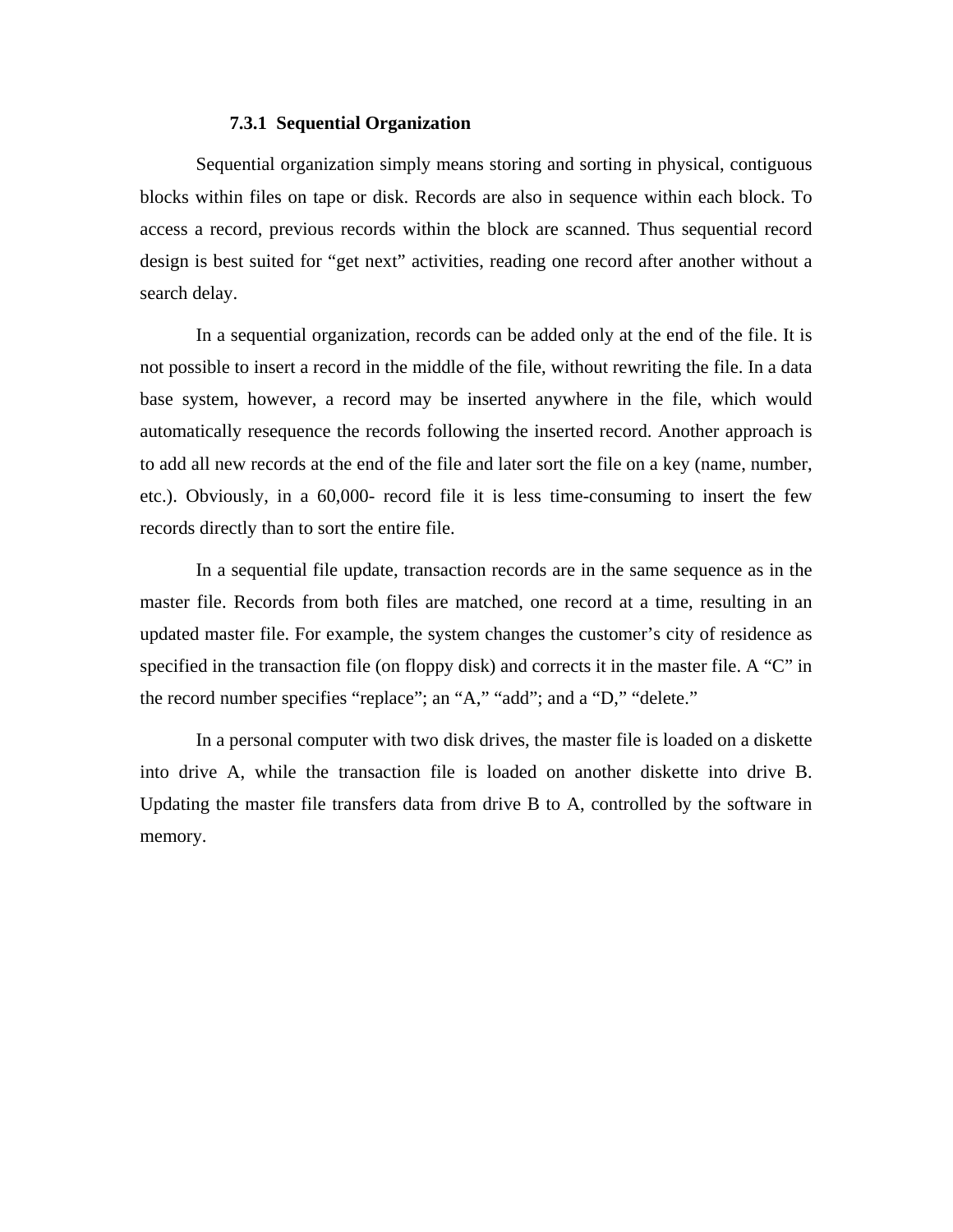### **7.3.2 Indexed- Sequential Organization**

Like sequential organization, keyed sequential organization stores data in physically contiguous blocks. The difference is in the use of indexes to locate records. To understand this method, we need to distinguish among three areas in disk storage: prime area, overflow area and index area. The prime area contains file records stored by key or ID numbers. All records are initially stored in the prime area. The overflow area contains records added to the file that cannot be placed in logical sequence in the prime area. The index area is more like a data dictionary. It contains keys of records and their locations on the disk. A pointer associated with each key is an address that tells the system where to find a record.

In an airline reservation file, the index area might contain pointers to the Chicago and Delhi flights. The Chicago flight points to the Chicago flight information stored in the prime area. The Delhi flight points to the Delhi flight information in the prime area. Lack of space to store the Brisbane flight in sequential order make it necessary to load it in the overflow area. The overflow pointer places it logically in sequential order in the prime area. The same arrangement applies to the other flights.

Indexed-sequential organization reduces the magnitude of the sequential search and provides quick access for sequential and direct processing. The primary drawback is the extra storage space required for the index. It also takes longer to search the index for data access or retrieval.

## *Chaining*

File organization requires that relationships be established among data items. It must show how characters form fields, fields form files, and files relate to one another. Establishing relationships is done through chaining or the use of pointers. The example on airline reservation file showed how pointers, link one record to another. Part number retrieves a record. A better way is to chain the records by linking a pointer to each. The pointer gives the address of the next part type of the same class. The search method applies similarly to other parts in the file.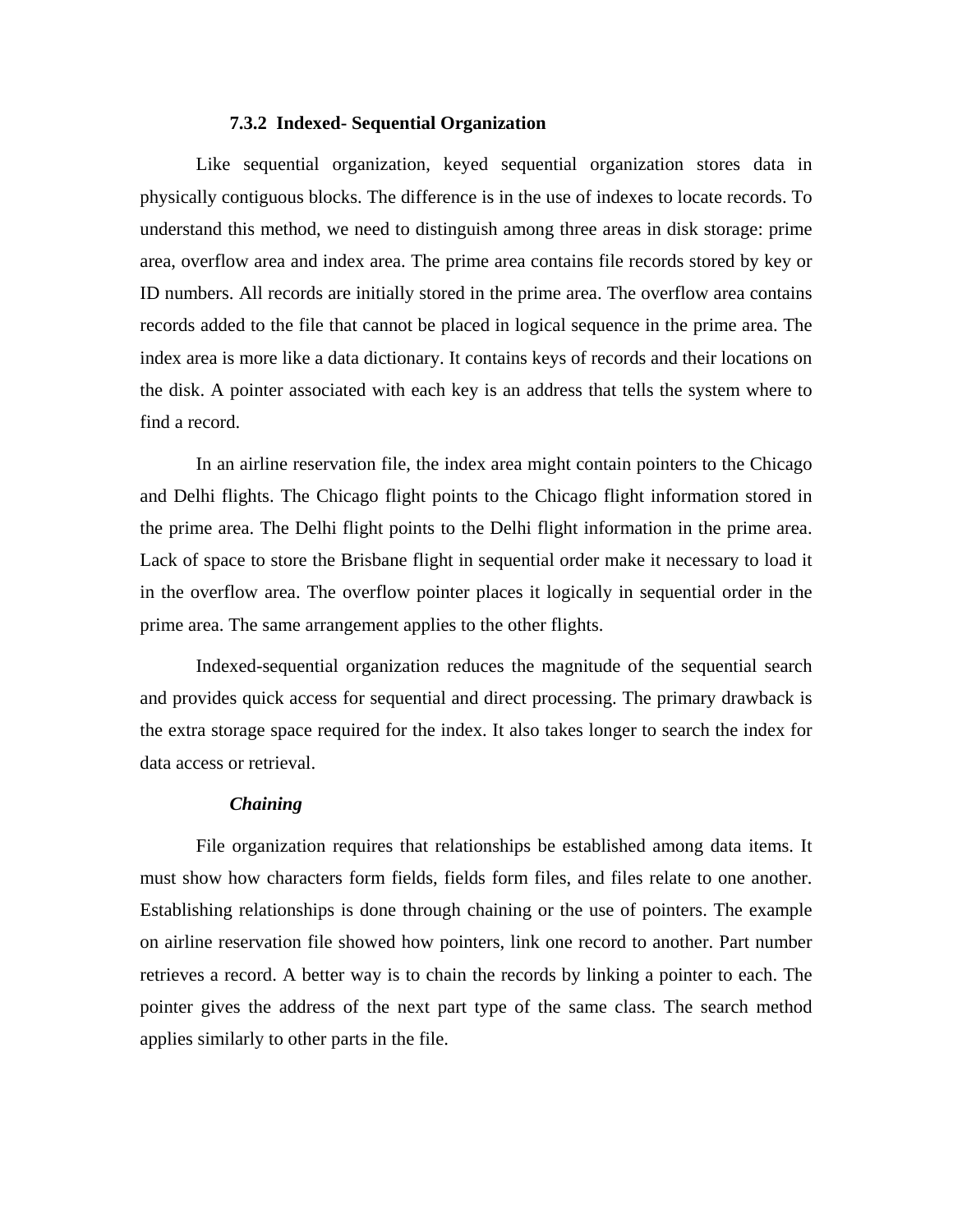### **7.3.3 Inverted List Organization**

Like the indexed-sequential storage method, the inverted list organization maintains an index. The two methods differ, however, in the index level and record storage. The indexed- sequential method has a multiple index for a given key, whereas the inverted list method has a single index for each key type. In an inverted list, records are not necessarily stored necessarily stored in particular sequence. They are placed in the data storage area, but indexes are updated for the record keys and location.

Data for our flight reservation system has a separate Index area and a data location area. The index area may contain flight number and a pointer to the record present in the data location area. The data location area may have record numbers along with all the details of the flight such as the flight number, flight description, and flight departure time. These are all defined as keys, and a separate index is maintained for each. In the data location area, flight information is in no particular sequence. Assume that a passenger needs information about the Delhi flight. The agent requests the record with the flight description "Delhi flight". The Data Base Management System (DBMS) then reads the single-level index sequentially until it finds the key value for the Delhi flight. This value may have two records associated with it. The DBMS essentially tells the agent the departing time of the flight. Looking at inverted-list organization differently, suppose the passenger requests information's on a Delhi flight that departs at 8:15. The DBMS first searches the flight description index for the value of the "Delhi flight." It finds both the records. Next it searches the flight departure index for these values. It finds that one of them departs at 10:10, but the other departs at 8:15. The later record in the data location area is displayed for follow-up.

It can be seen that inverted lists are best for applications that request specific data on multiple keys. They are ideal for static files because additions and deletions cause expensive pointer updating.

### **7.3.4 Direct- Access organization**

In direct – access file organization, records are placed randomly throughout the file. Records need not be in sequence because they are updated directly and rewritten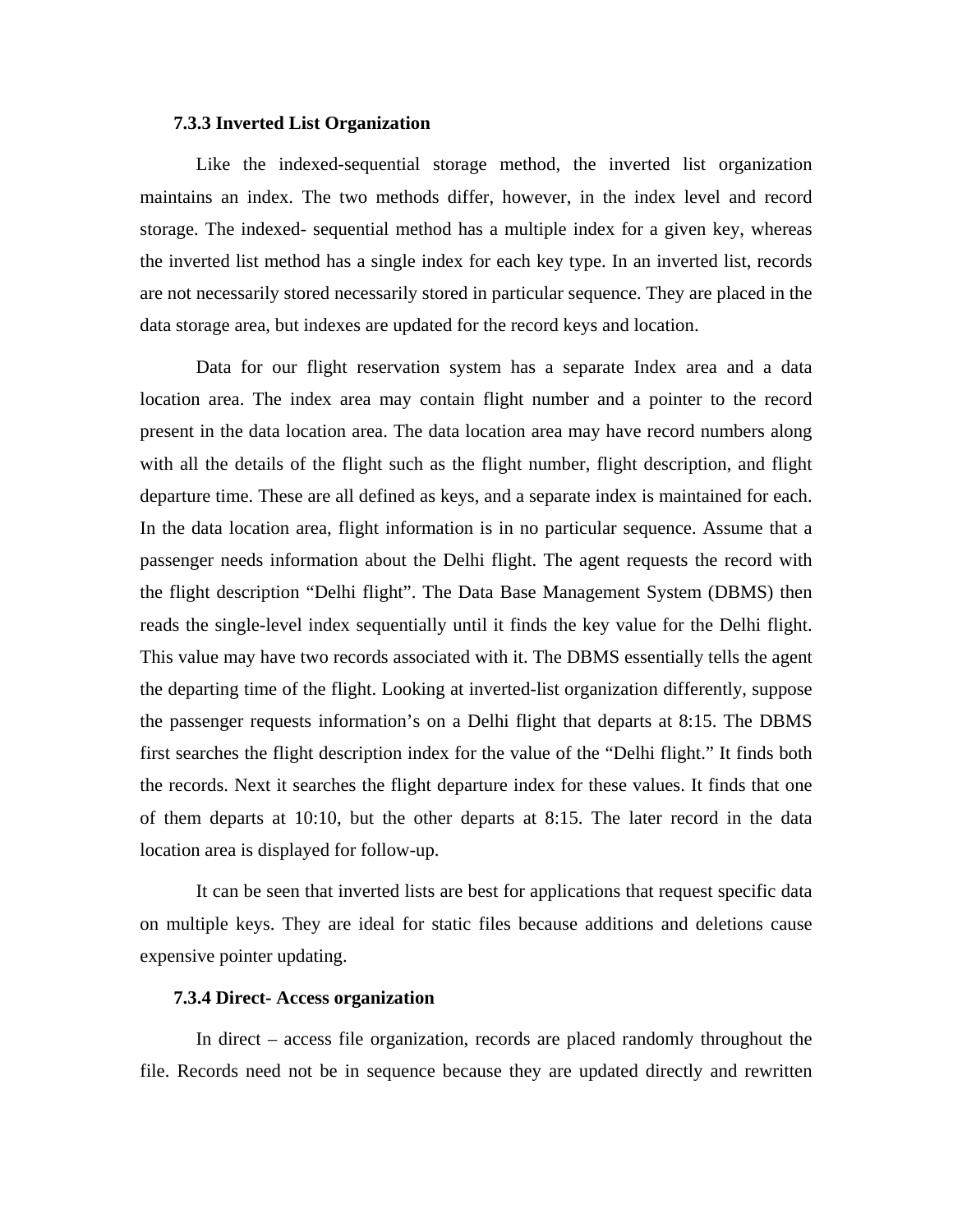back in the same location. New records are added at the end of the file or inserted in specific locations based on software commands.

Records are accessed by addresses that specify their disk locations. An address is required for location a record, for linking records, or for establishing relationships. Addresses are of two types: absolute and relative. An absolute address represents the physical location of the record. It is usually stated in the format of sector/track/record number. For example,  $3/14/6$  means go to sector 3, track 14 of that sector, and the sixth record of the track. One problem with absolute addresses is that they become invalid when the file that contains the records is relocated on the disk. One way around this is to use pointers for the updated records.

A relative address gives a record location relative to the beginning of the file. There must be fixed-length records for reference. Another way of locating a record is by the number of bytes it is from the beginning of the file (see Figure 7.1). Unlike relative addressing, if the file is move, pointers need not be updated, because the relative location of the record remains the same regardless of the file location.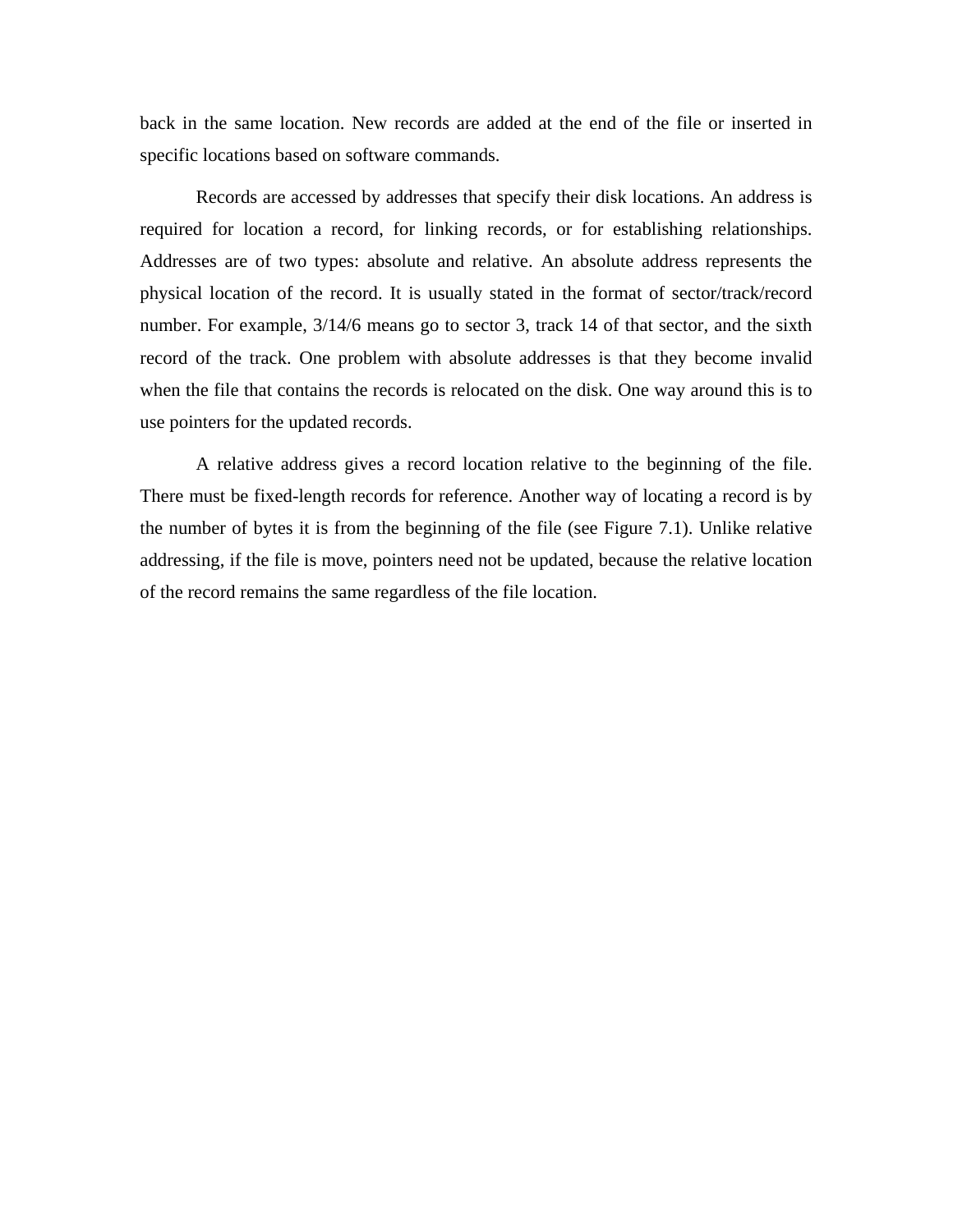



Thus each file organization method has advantages and limitations. Many applications by their nature are best done sequentially. Payroll is a good example. The system goes through the employee list, extracts the information and prepares pay slips. There are no lengthy random-access seeks. In contrast, real-time applications where response requirements are measured in seconds are candidates for random-access design. Systems for answering inquires, booking airlines or stadium seats, updating checking or savings accounts in a bank, or interacting with a terminal are examples for randomaccess design.

FIGURE 7.2 File Organization Methods – A Summary

|                                                                                                                                     | Method | <b>Advantages</b>                                                                                                                                                           |                                               |  | <b>Disadvantages</b>                                        |     |
|-------------------------------------------------------------------------------------------------------------------------------------|--------|-----------------------------------------------------------------------------------------------------------------------------------------------------------------------------|-----------------------------------------------|--|-------------------------------------------------------------|-----|
| Sequential<br>Simple to design.<br>Easy to program.<br>Variable length &<br>blocked records available<br>Best use of software space |        |                                                                                                                                                                             | Records cannot be<br>added to middle of file. |  |                                                             |     |
|                                                                                                                                     |        | Indexed sequential Records can be inserted or<br>Updated in middle of file. Processing<br>Processing may be carried occasionally slow.<br>Sequentially or randomly Periodic |                                               |  | Unique keys required<br>reorganization of file<br>required. | out |
| Inverted list                                                                                                                       |        | Used in applications request-<br>ing specific data on multiple<br>keys.                                                                                                     |                                               |  |                                                             |     |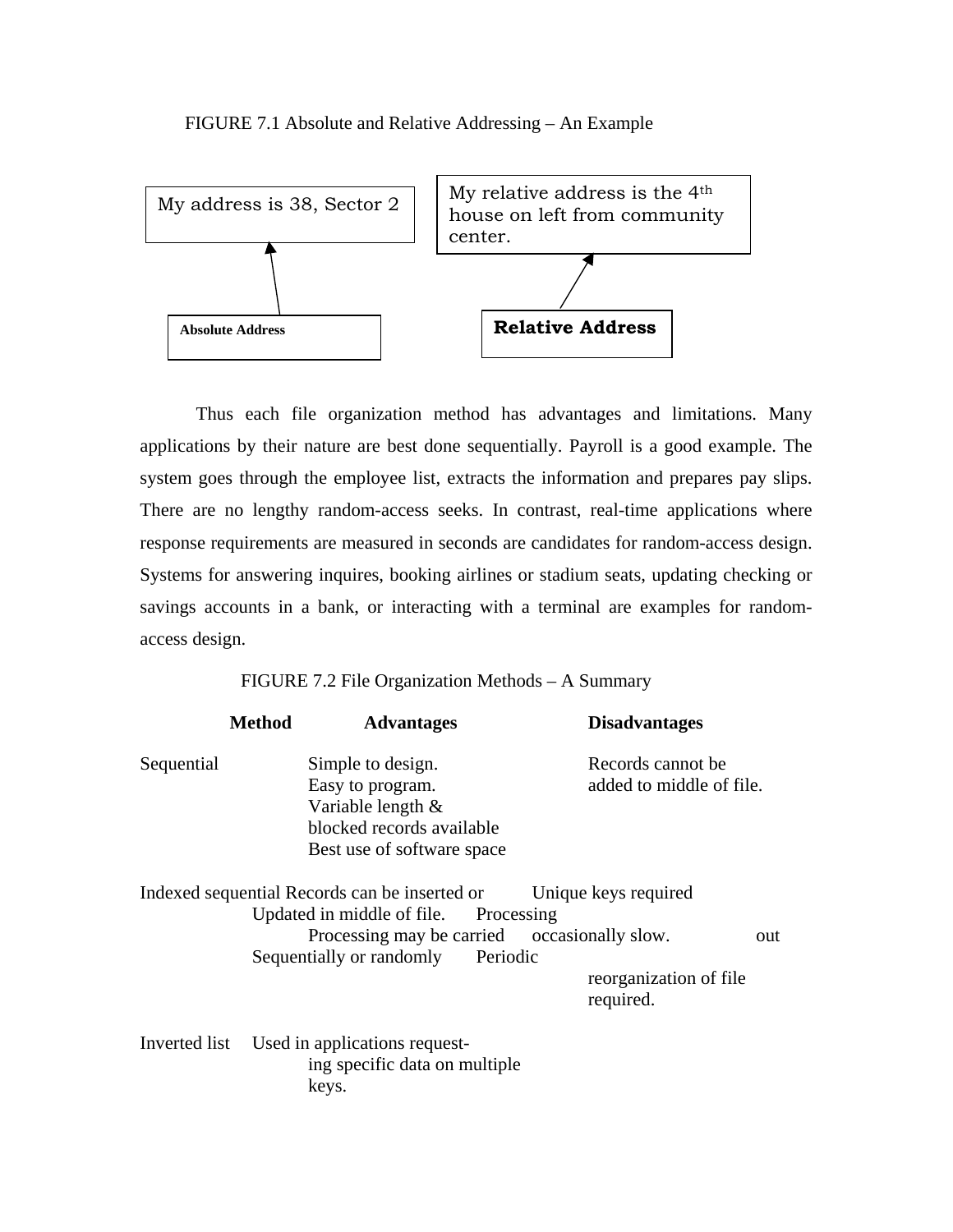| Random | Records can be inserted or<br>middle of file required for | Calculating address updated in                                             |
|--------|-----------------------------------------------------------|----------------------------------------------------------------------------|
|        | Better control over record<br>Allocation.                 | processing.<br>Variable-length<br>records nearly impossible to<br>process. |
|        |                                                           |                                                                            |

# **7.4 Data Base Design**

A decade ago, database was unique to large corporations with mainframes. Today it is recognized as standard of MIS and is available for virtually every size of computer. Before the data base concept became operational, users had programs the handled their own data independent of other users. It was a conventional file environment with no data integration or sharing of common data across applications. In a database environment, common data are available and used by several users. Instead of each program (or user) managing its own data, data across applications are shared by authorized users with the data base software managing the data as an entity. A program now requests data through the data base management system (DBMS), which determines data sharing.

## **7.4.1 Objectives of Data Base**

The general theme behind a database is to handle information as an integrated whole. There is none of the artificiality that is normally embedded in separate file or applications. A database is a collection of interrelated data stored with minimum redundancy to serve many users quickly and efficiently. The general objective is to make information access easy, quick, inexpensive and flexible for the user. In data base design, several specific objectives are considered:

1. **Controlled redundancy: -** Redundant data occupies space and, therefore, is wasteful. If versions of the same data are in different phases of updating, the system often gives conflicting information. A unique aspect of data base design is storing data only once, which controls redundancy and improves system performance.

2. **Ease of learning and use**: - A major feature of a user- friendly database package is how easy it is to learn and use. Related to this point is that a database can be modified without interfering with established ways of using the data.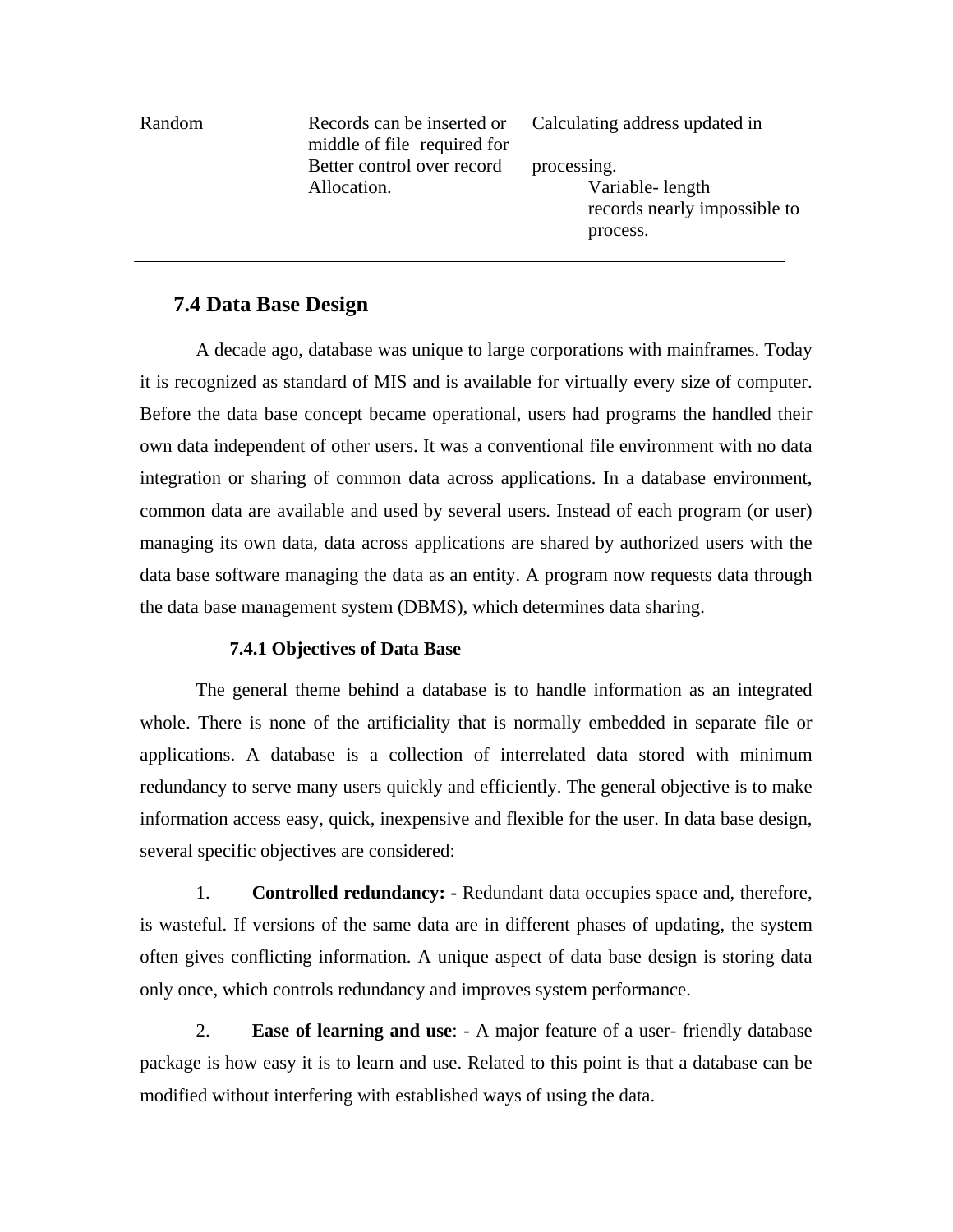3. **Data independence: -** An important database objective is changing hardware and storage procedures or adding new data without having to rewrite application programs. The database should be " tunable" to improve performance without rewriting programs.

4. **More information at low cost:** - Using, storing and modifying data at low cost are important. Although hardware prices are falling, software and programming costs are on the rise. This means that programming and software enhancements should be kept simple and easy to update.

5. **Accuracy and integrity: -** The accuracy of a database ensures that data quality and content remain constant. Integrity controls detect data inaccuracies where they occur.

6. **Recovery from failure: -** With multi-user access to a database, the system must recover quickly after it is down with no loss of transactions. This objective also helps maintain data accuracy and integrity.

7. **Privacy and security: -** For data to remain private, security measures must be taken to prevent unauthorized access. Database security means that data are protected from various forms of destruction; users must be positively identified and their actions monitored.

8. **Performance: -** This objective emphasizes response time to inquiries suitable to the use of the data. How satisfactory the response time is depends on the nature of the user-data base dialogue. For example, inquiries regarding airline seat availability should be handled in a few seconds. On the other extreme, inquiries regarding the total sale of a product over the past two weeks may be handled satisfactorily in 50 seconds.

In a data base environment, the DBMS is the software that provides the interface between the data file on disk and the program that requests processing. The DBMS stores and manages data. The procedure is as follows: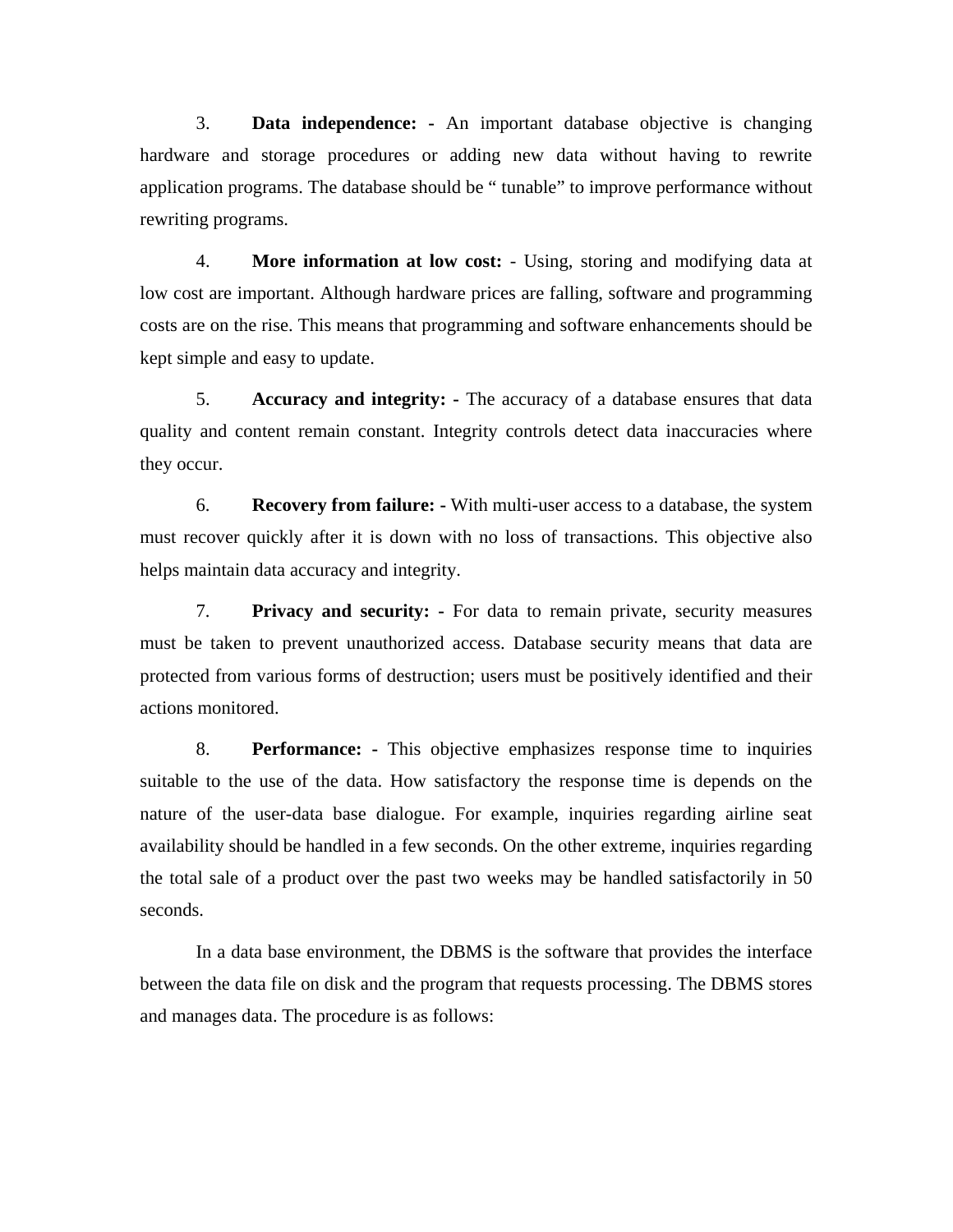1. The user requests a sales report through the application program. The application program uses a data manipulation language (DML) to tell the DBMS what is required.

2. The DBMS refers to the data model, which describes the view in a language called the data definition language (DDL). The DBMS uses DDL to determine how data must be structured to produce the user's view.

3. The DBMS requests the input/output control system (IOCS) to retrieve the information from physical storage as specified by the application program. The output is the sales report.

To summarize,

1. DML manipulates data; it specifies what is required.

2. DDL describes how data are structured.

3. DBMS manages data according to DML requests and DDL descriptions.

DBMS performs several important functions:

1. Storing, retrieving, and updating data.

2. Creating program and data independence. Either one can be altered independently of the other.

3. Enforcing procedures for data integrity. Data are immune from deliberate alteration because the programmer has no direct method of altering physical databases.

4. Reducing data redundancy. Data are stored and maintained only once.

5. Providing security facilities for defining users and enforcing authorization. Access is limited to authorized users by passwords or similar schemes.

6. Reducing physical storage requirements by separating the logical and physical aspects of the database.

## **7.4.2 Logical and Physical Views of Data**

In data base design, several views of data must be considered along with the persons who use them. In addition to data structuring, where relationships are reflected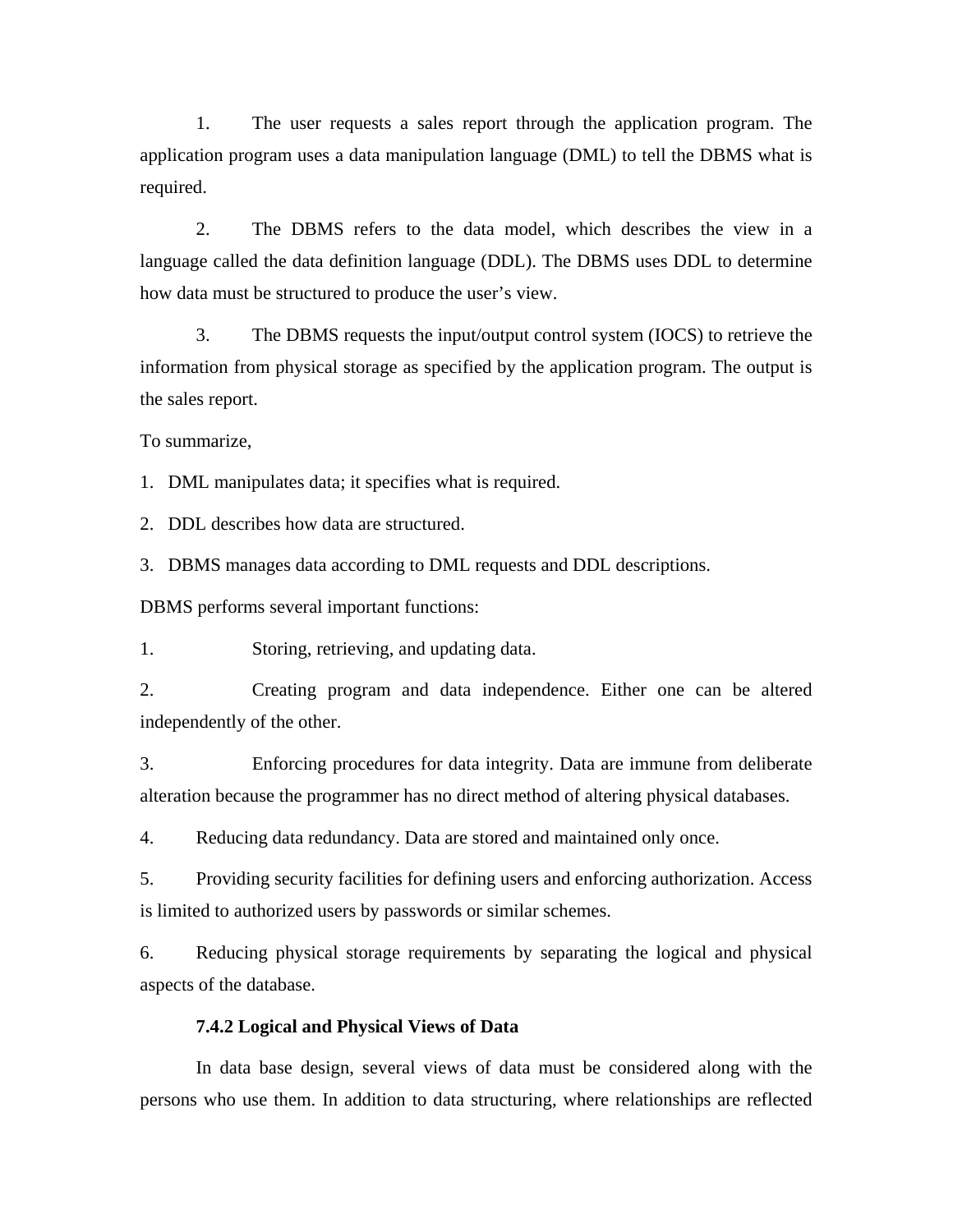between and within entities, we need to identify the application program's logical views of data within an overall logical data structure. The logical view is what the data look like, regardless of how they are stored. The physical view is the way data exist in physical storage. It deals with how data are stored, accessed, or related to other data in storage. Four views of data exist: three logical and one physical. The logical views are the user's view, the programmer's view and the overall logical view, called a schema.

# **7.4.3 Schemas and Subschemas**

The schema is the view the helps the DBMS decide what data in storage it should act upon as requested by the application program. An example of a schema is the arrival and departure display at an airport. Scheduled flights and flight numbers (schema) remain the same, but the actual departure and arrival times may vary. The user's view might be a particular flight arriving or departing at a scheduled time. How the flight actually takes off or lands is of little concern to the user. The latter view is of subschema. It is a programmer's (pilot's) view. Many subschemas can be derived from one schema, just as different pilots visualize different views of a landing approach, although all (it is hoped) arrive at the scheduled time indicating on the CRT screen display (schema).

Different application programmers visualize different subschemas. The software provides the relationships among the schema, subschema and physical structure.

# **7.5 Data Structure**

Data are structured according to the data model. In any sales example, sales items are linked to the salesperson that sold them. The salesperson is called an entity and the item sold is also an entity. An entity is a conceptual representation of an object. Relationships between entities make up a data structure. A data model represents a data structure that is described to the DBMS in DDL.

# **7.6 Types of Relationships**

Three types of relationships exist among entities: one-to-one, one-to-many, and many-to-many relationships.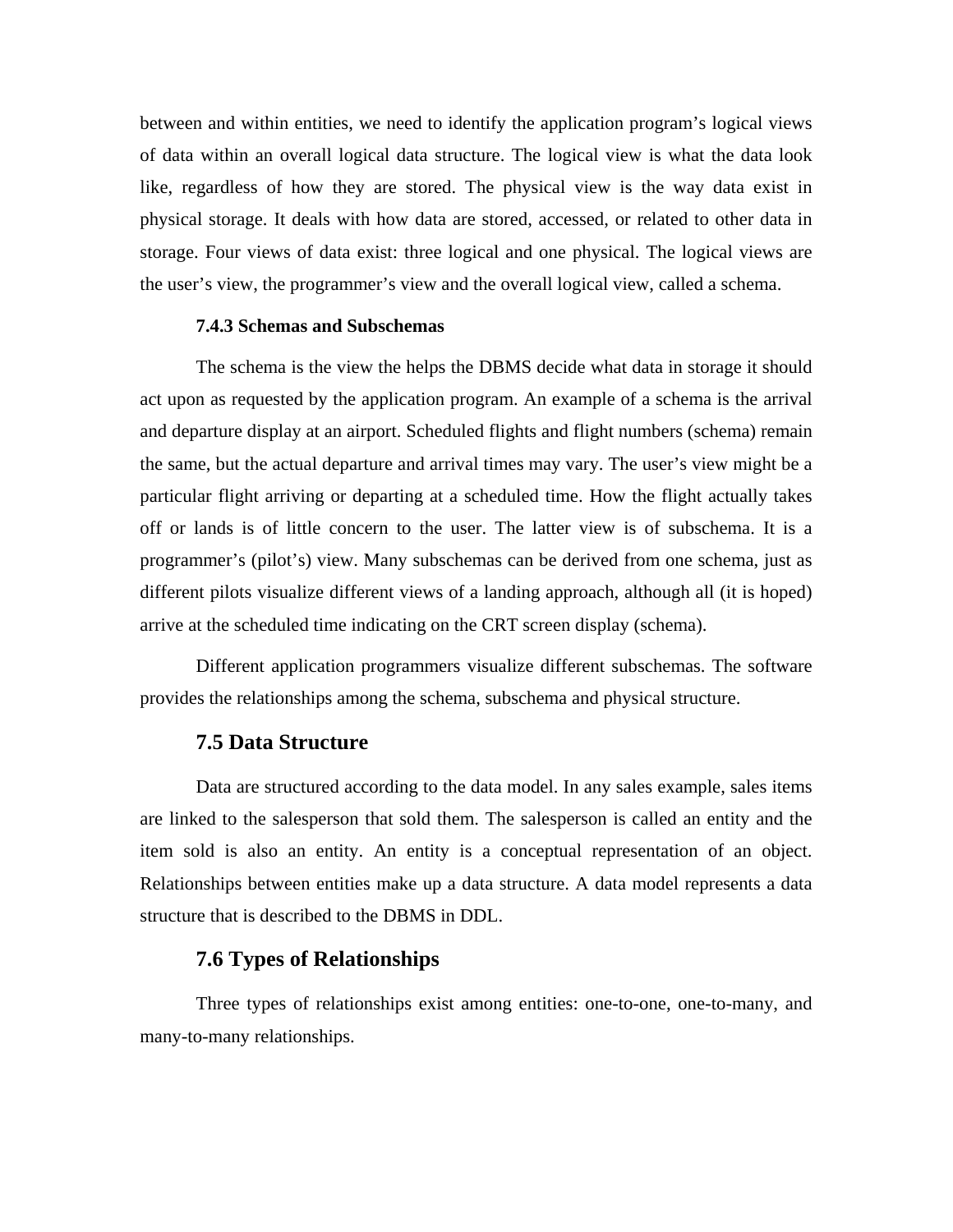A one-to-one (1:1) relationship is an association between two entities. For example, in our culture, a husband is allowed on wife (at a time) and vice versa, and an employee has one social security number.

A one–to-many (1:M) relationships describes an entity that may have two or more entities related to it. For example, a father may have many children, and an employee may have many skills.

A many-to-many (M:M) relationship describes entities that may have many relationship in both directions. For example, children may have many toys, and students may have many courses.

# **7.7 Types of Data Structure**

Data structuring determines whether the system can create 1:1, 1:M, or M:M relationships among entities. Although all DBMSs have a common approach to data management, they differ in the way they structure data. There are three types of data structure: hierarchical, network and relational.

#### **7.7.1 Hierarchical Structuring**

Hierarchical (also called tree) structuring specifies that an entity can have no more than one owning entity, that is we can establish a 1:1 or 1:M relationship. The owning entity is called the parent; the owned entity, the child. A parent with no owners is called the root. There is only one root in a hierarchical model.

For example, a parent can have many children (1:M), whereas a child can have only one parent. Elements at the ends of the branches with no children are called leaves. Trees are normally drawn upside down, with the root at the top and the leaves at the bottom.

The hierarchical model is easy to design and understand. Some applications, however, do not conform to such a scheme, such as for a firm dealing in sale of spare parts being manufactured by more than one company. Thus, we would have a nonhierarchical structure, which complicates programming or the DBMS description. The problem is resolved by using a network structure.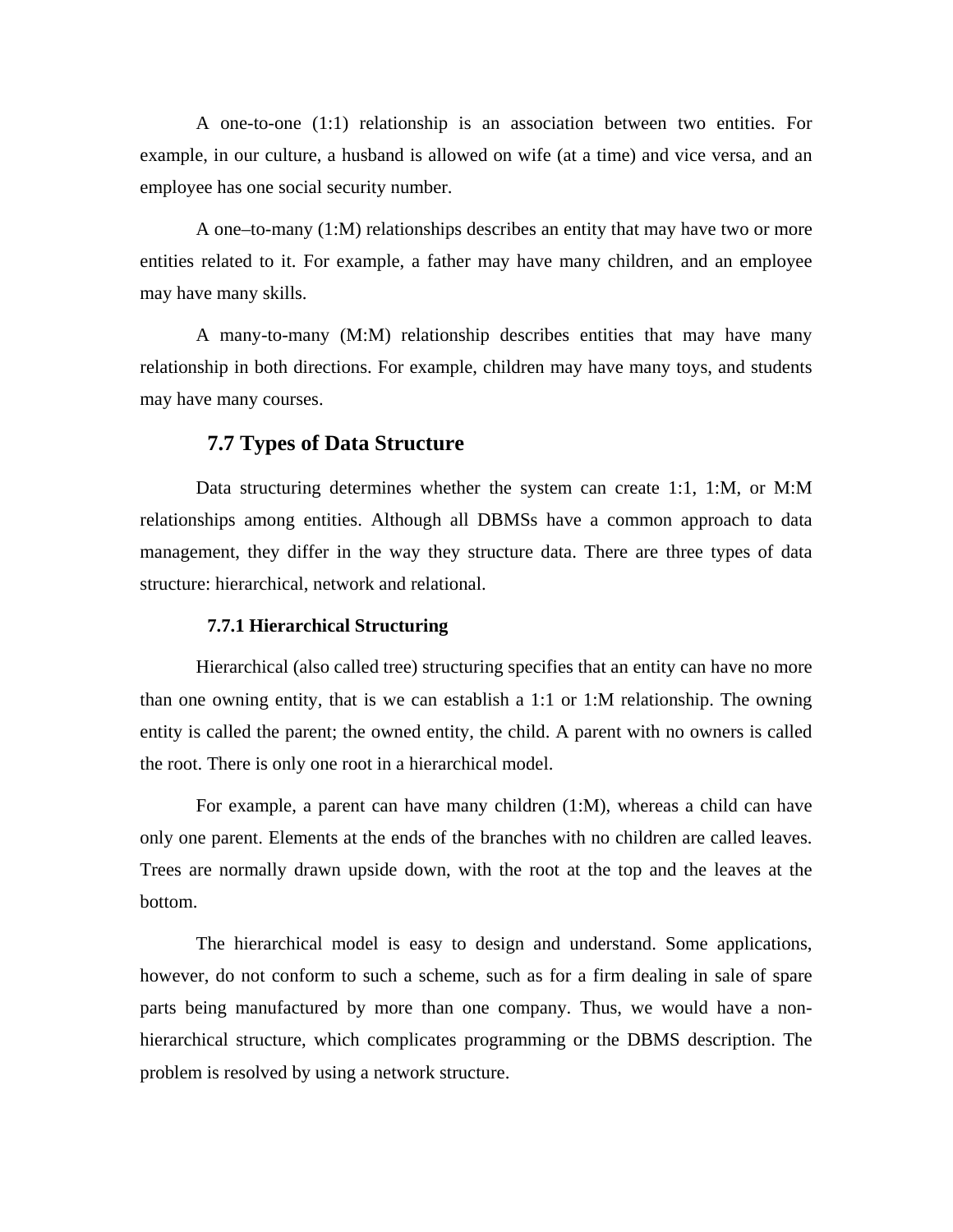## **7.7.2 Network Structuring**

A network structure allows 1:1, 1:M, or M:M relationships among entities. For example, an auto parts shop may have dealings with more than one manufacturer (parent). Spare parts may come from two companies, so they are owned by both entities-a structure that can best be supported by a network. Now consider the manufacturer and the auto parts shops it deals with. If the manufacturer sold spare parts to only one shop (say, a new car dealer), then there is a 1:1 relationship. If it supplied to many other dealers, then there is a 1:M relationship. The 1:1 and 1:M relationships can be supplied by a hierarchy. When auto parts dealers are supplied by many manufacturers, however, there is an M:M relationship, which is a network structure.

A network structure reflects the real world, although a program structure can become complex. The solution is to separate the network into several hierarchies with duplicates. This simplifies the relationship to no more complex than 1:M. A hierarchy, then becomes a subview of the network structure.

#### **7.7.3 Relational Structuring**

In relational structuring, all data and relationships are represented in a flat, twodimensional table called a relation. A relation is equivalent to a file, where each line represents a record. For example, a relation that describes the entity EMPLOYEE by social security number, name and years with the firm. All the entries in each field are of the same kind. Furthermore, each field has a unique name. Finally, no two rows in the table are identical. A row is referred to as a tuple.

A relational DBMS has several features:

1. It allows the user to update (add, modify, or delete) the table's contents. Any position can be changed.

2. It provides inquiry capabilities against a label. Using our example, an inquiry might be: "How many years has Boynton been with the firm?" The response is "6."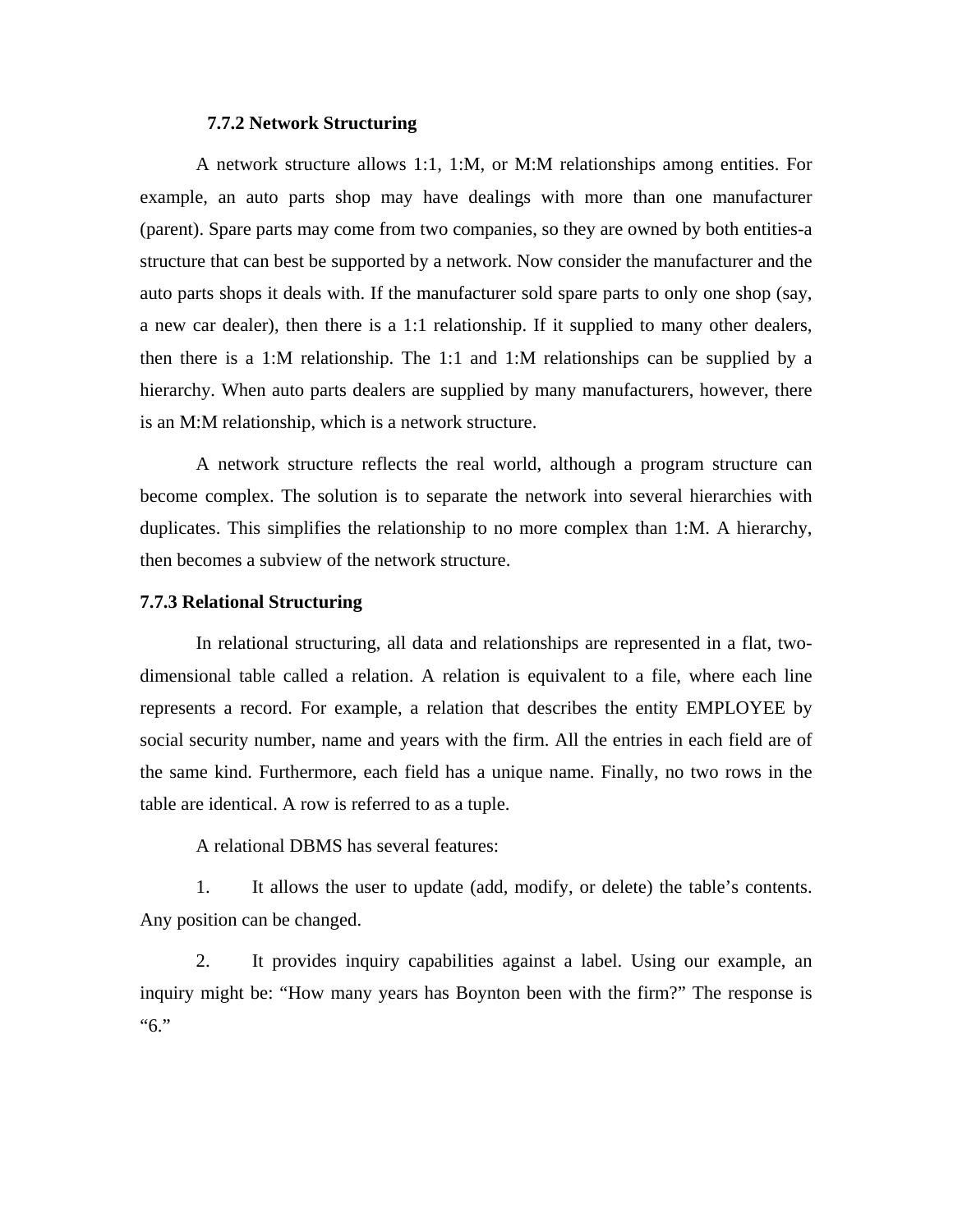3. Two or more tables can be merged to form one relation. Unlike hierarchical or network structuring where all relationships are predefined, a relational DBMS develops new relations on user commands.

4. A relational structure is simpler to construct than a hierarchical or a network structure. It may be inefficient, though, since a relational DBMS responds to queries by an exhaustive review of the relations involved.

# **7.8 Entities and Attributes**

An entity is something of interest to the user about which to collect or store data. It is also called a data aggregate because it represents a number of data elements. In our sales status system, the "sales" entity contains data elements such as the salesperson's number, name and date of employment, and the sales period covered by the report. The "item" entity has data elements such as item number, item description, and the sale price of each item.

Data entities are explained by the use of several terms: attribute, value key and instance of an entity. For example, a salesperson (entity) is described by attributes such a number, name, sex, age and height. So attributes describe an entity. They are physically stored in fields or data elements.

Each attribute takes on a unique value. For example, "11306801" is a unique value of the attribute " salesperson number." An attribute, then, takes on a value for a specific occurrence (or instance) of an entity.

A key is a unique identifier of the entity. In our example, the key 11306801 is a unique identifier of Jim Arnold. Sex, age and height are not identifiers, since they are not unique. They are non-key identifiers.

# **7.9 Normalization**

Data structuring is refined through a process called normalization. Data are grouped in the simplest way possible so that later changes can be made with a minimum of impact on the data structure. When too many attributes are grouped together to form entities, some attributes are found to be entities themselves. Further normalization of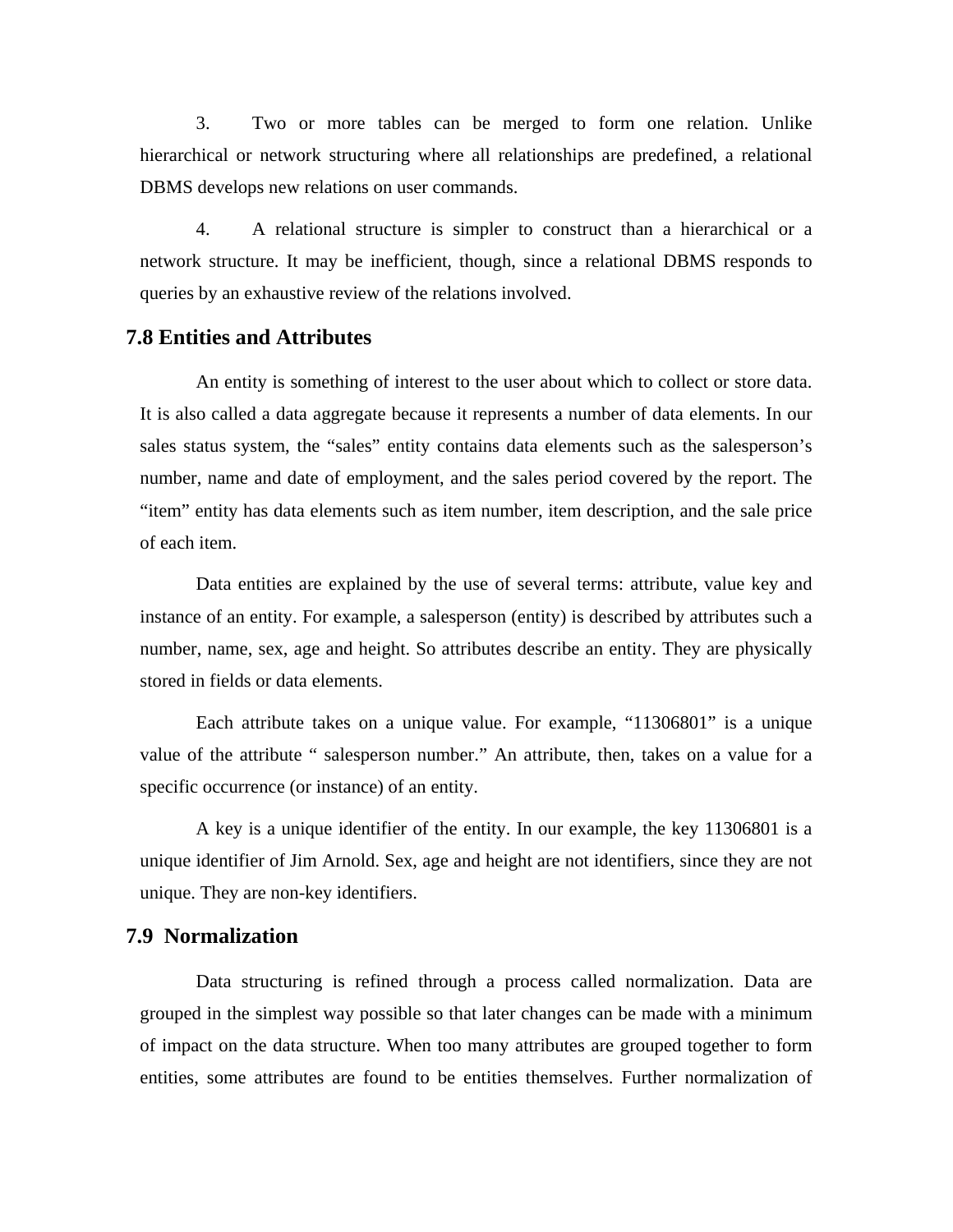these entities into attributes linked by common data elements to form relationships improves the effectiveness of the DBMS.

## **7.10 Summary**

The design translates the system requirements into ways of operationalizing them. The design is a solution, a " how to " approach, compared to analysis, a "what is" orientation. The design phase focuses on the detailed implementation of the system recommended in the feasibility study.

A file is organized to ensure that records are available for processing. It should be designed in the line with the activity and volatility of the information and the nature of the storage media and devices. There are four methods of organizing files:

- Sequential organization simply means storing and sorting in physical, contiguous blocks within files on tape or disk according to key.
- Indexed sequential organization stores records sequentially but uses an index to locate record. Records are related through chaining using pointers.
- Inverted list organizatiion uses an index for each key type. Records are not necessarily in a particular sequences.
- Direct access organization has records placed randomly through out the file. Records are updated directly and independently of the other records.

A database is a collection of interrelated data stored with minimum redundancy to serve many users quickly and efficiently. The general objective is to make information access easy, quick, inexpensive and flexible for the user. Data base design minimizes the artificially embedded in using separate files. The primary objectives are fast response time to inquiries, more information at low cost, control of redundancy, clarity and ease of use, data and program independence, accuracy and integrity of the system, fast recovery, privacy and security of information, and availability of powerful end user languages.

The heart of the data base is DBMS. It manages and controls the data base file and handle request from the application program. A data structure defines relationships among ententes. There are three types of relationships one-to-one, one-to-many and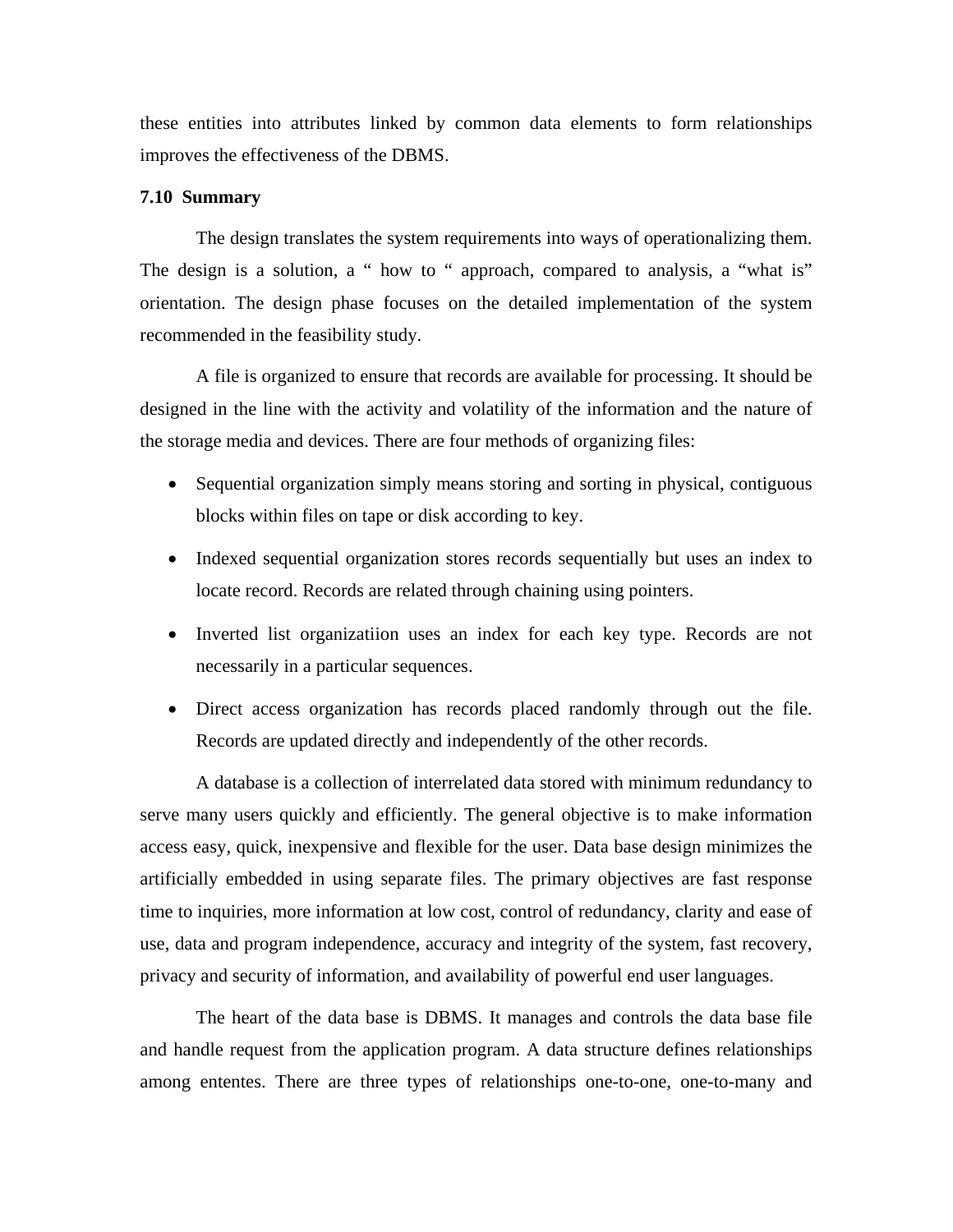many-to-many. Although all DBMS have a common approach to data management, they are differ in the way they structure data. The three types of data structure are hierarchical , network and relational.

Three are four views of data. The first three views are logical: users view application program (called Subschema), and overall logical view (called Schema). The data structure can be refined through a normalization process that group the data in the simplest way possible so that later changes can be made with ease. Normalization is designed to simplify relationships and establish logical links between files without losing information.

## **7.11 Questions**

1 How is modularization a better approach than the traditional approach.

- 2 Give examples of various types of relationships.
- 3 Explain all the file organizations.
- 4 What is normalization.
- 5 Briefly explain the need of detailed design.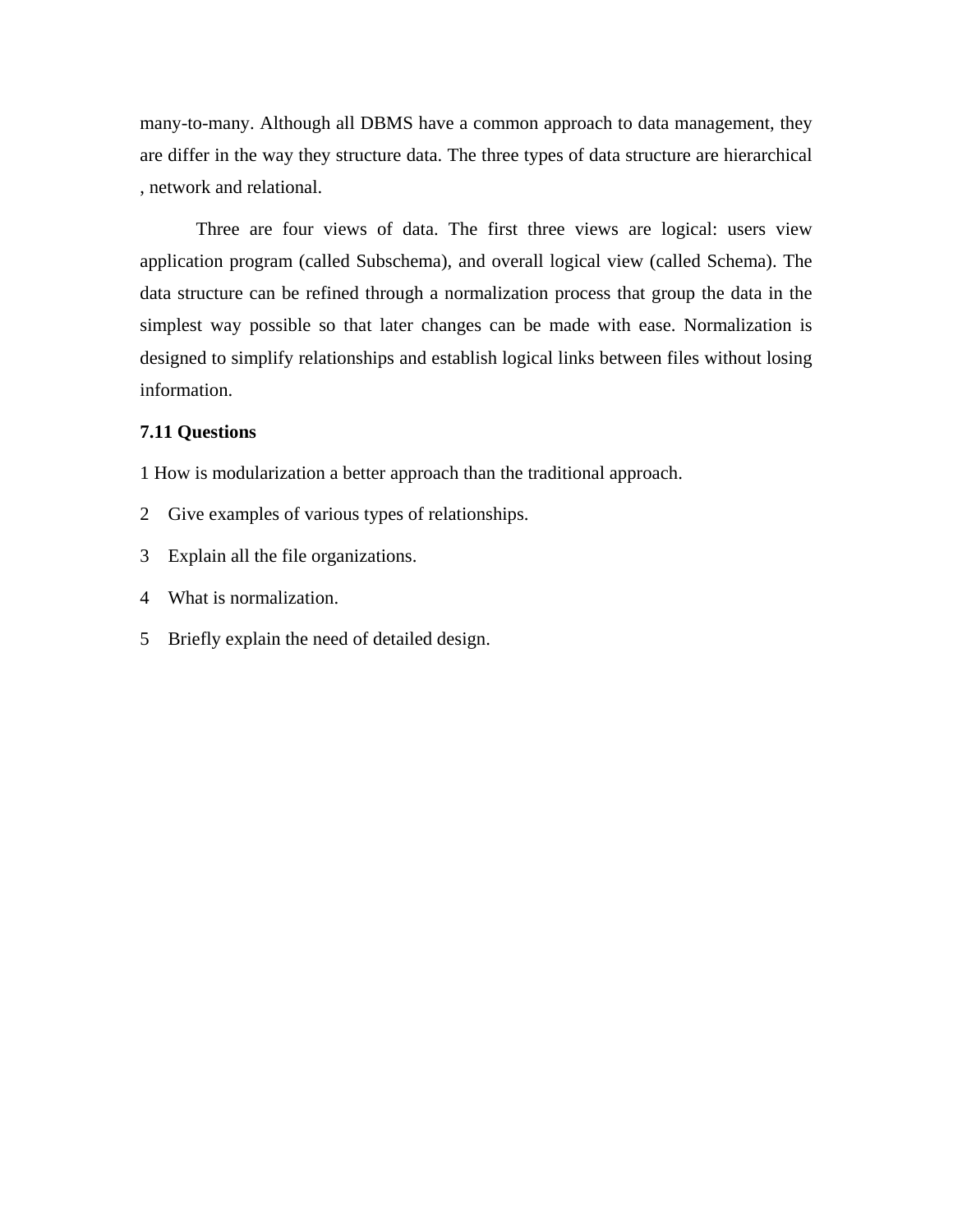**Author : Dr. Jawahar Vetter: Dr. Pradeep K. Bhatia** 

*8.0 Objective:* 

# *8.1 Introduction*

- *8.2 Design Objectives* 
	- *8.2.1 Reliable Systems*
	- *8.2.2 Error Avoidance*
	- *8.2.3 Error Detection and Correction*
	- *8.2.4 Error Tolerance*
	- *8.2.5 Causes of Errors*
- *8.3 Maintenance of Systems*

## *8.4 Software Design*

- *8.4.1 Top-Down Structure of Modules*
- *8.4.2 Coupling*
- *8.4.3 Cohesion*
- *8.4.4 Span of Control*
- *8.4.5 Module Size*
- *8.4.6 Shared Modules*
- *8.5 Software Design and Documentation Tools* 
	- *8.5.1 Structured Flowcharts*
	- *8.5.2 HIPO*
	- *8.5.3 Visual Table of contents*
	- *8.5.4 Warinier/Orr Diagrams*
- *8.6 Managing Quality Assurance* 
	- *8.6.1 Levels of Assurance* 
		- *8.6.1.1 Testing*
		- *8.6.1.2 Verification and validation*
		- *8.6.1.3 Certification*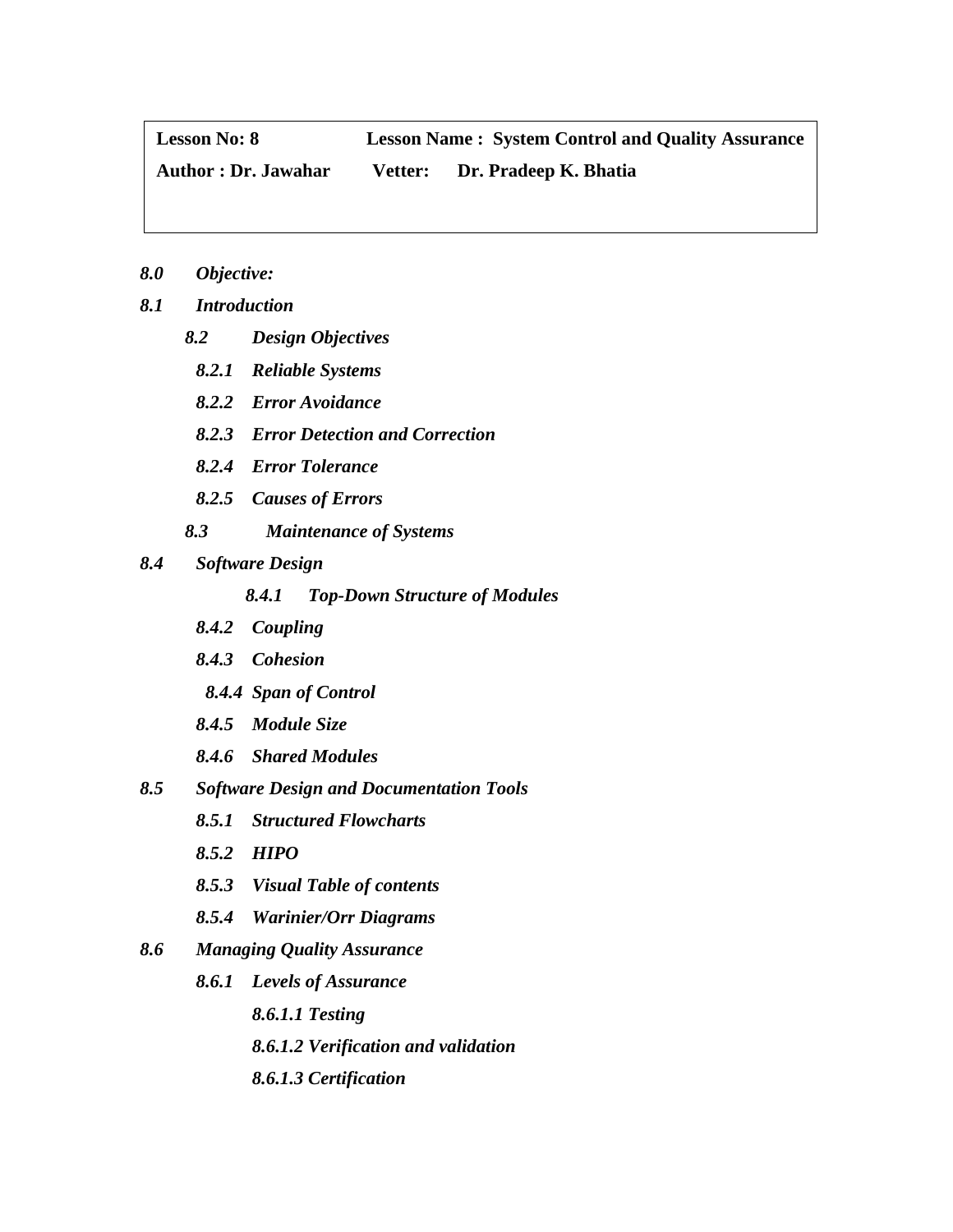# *8.7 Testing Plans*

- *8.7.1 Code Testing*
- *8.7.2 Specification Testing*
- *8.7.3 Managing Testing Practices*
- *8.7.4 Levels of Test*
- *8.7.5 Unit Testing*
- *8.7.6 Integration testing*
- *8.7.7 Special Systems Tests*
- *8.8 Designing Test Data*
- *8.9 Testing Libraries*
- *8.10 System controls*
- *8.11 Audit Trails*
- *8.12 Summary*
- *8.13 Questions*

## *8.0 Objectives:*

- The goals of quality assurance in system development process
- What are the system design objectives
- What are the various software design and documentation tools
- Why system are tested
- The activity network of system testing
- What steps are taken to test systems
- What is a audit trails

# *8.1 Introduction*

No program or system design is perfect. Communication between the user and the designer is not always complete or clear and time is usually short. The result is errors. The number and nature of errors in a new design depend on several factors.

1. Communication between the user and the designer.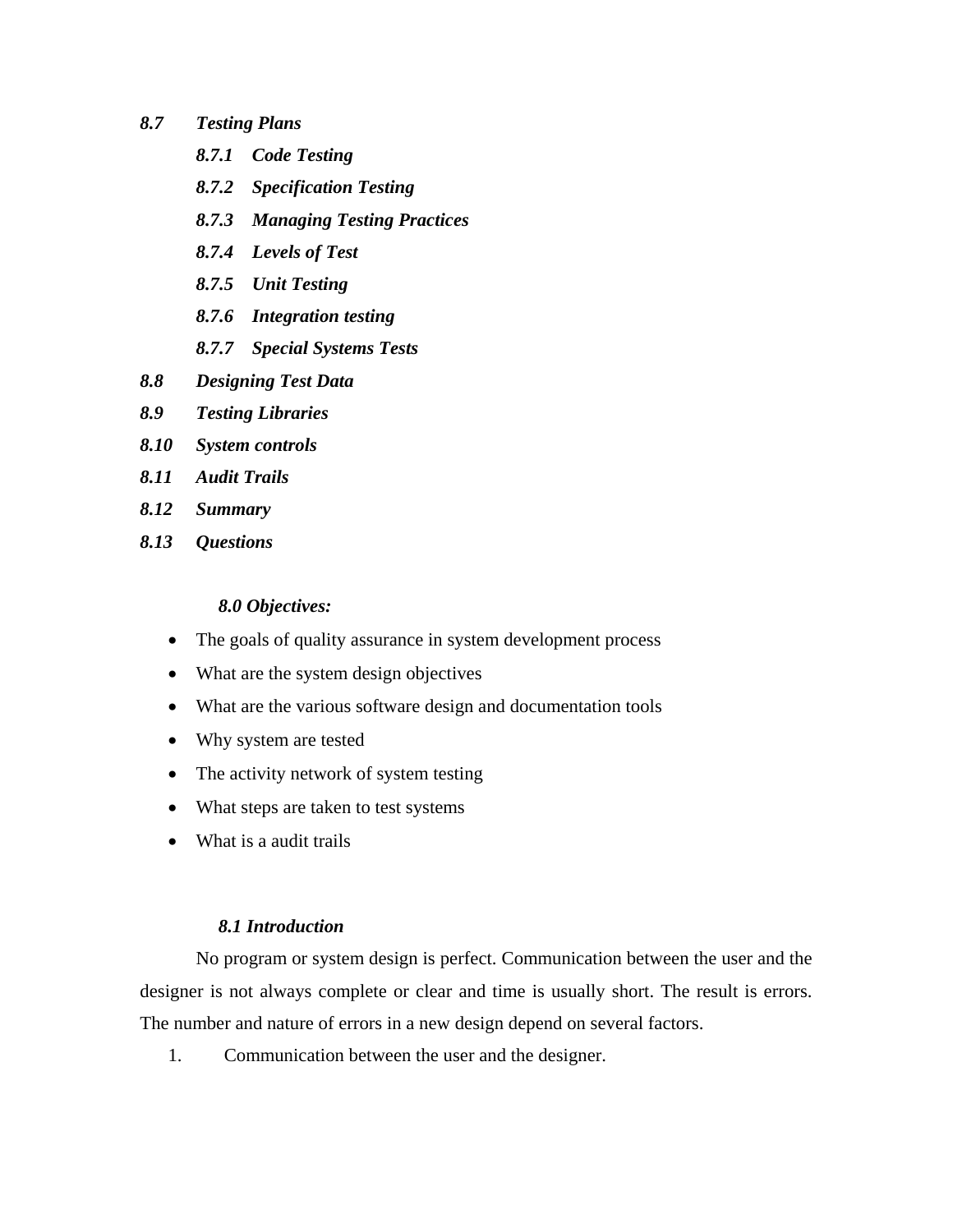2. The programmer's ability to generate a code that reflects exactly the system specifications.

These factors put an increasing burden on systems analysts to ensure the success of the system developed. The quality of a system depends on its design, development, testing and implementation.

## **8.2 Design Objectives**

 The two operational design objectives continually sought by developers are systems reliability and maintainability.

#### **8.2.1 Reliable Systems**

A system is said to have *reliability* if it does not produce dangerous or costly failures when it is used in a reasonable manner, that is, in a manner that a typical user expects is normal. This definition recognizes that systems may not always be used in the ways that designers expect. There are changes in the ways users use a system and also in business operations. However, there are steps analysts can take to ensure that the system is reliable when it is installed and that the reliability can be maintained after implementation.

#### **8.2.1.1 Approaches to Reliability**

 There are two levels of reliability. The first is that the system is meeting the right requirements. For instance, a system might be expected to have specific security features or controls built into it by the users. But if the design fails to specify them and permits the loss of funds or merchandise for a lengthy time before someone detects the problem, the system is not reliable. Reliability at the design level is possible only if the analyst performed a thorough and effective determination of systems requirements. A careful and thorough systems study is needed to satisfy this aspect of reliability.

 The second level of systems reliability involves the actual workings of the system delivered to the user. At this level, systems reliability is interwoven with software engineering and development.

 An error occurs whenever the system does not produce the expected output. While it is true that no program is ever fully debugged or fully tested, nor proven correct – a fact that startles many users and aspiring programmers – errors are not limited to the correct use of programming syntax alone.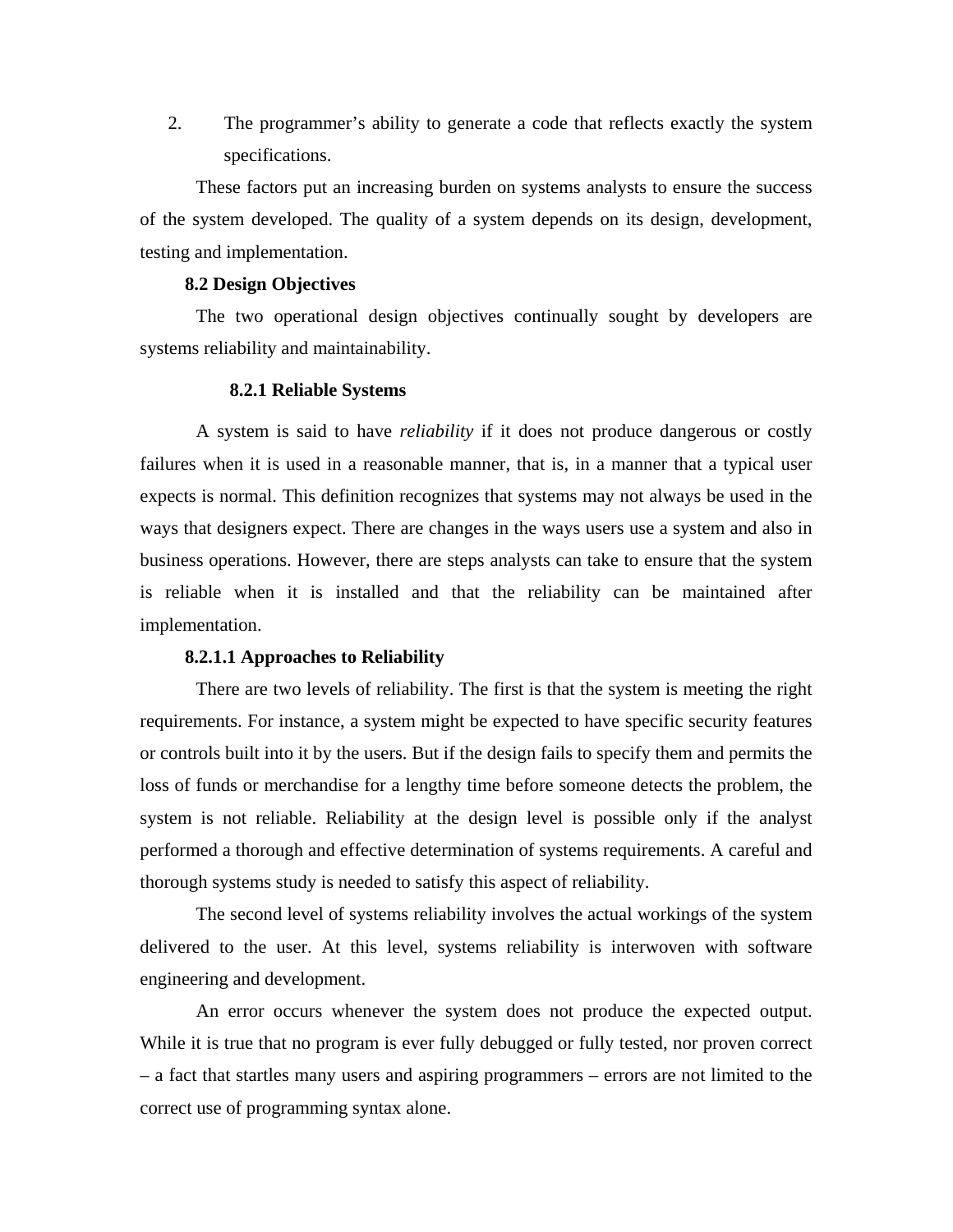The computing industry, largely through the work of Glenford Myers, has come to distinguish between error and failures. A failure is the occurrence of a software error, weighted by its seriousness. For example, if an inventory program is developed to truncate rather than round half – rupees when calculating the value of materials on handed, it is an error if specifications call for rounding. But it may be of no consequence to the user, who in fact does not consider this a failure. However, if the program regularly skips certain items or indicates they are out of stock when in fact the records show they are in stock, there is a serious failure.

#### **8.2.2 Error Avoidance**

 There are three approaches to reliability namely, error avoidance, error detection and error tolerance. Under error avoidance, developers and programmers make every attempt to prevent errors from occurring at all. The emphasis on early and careful identification of user requirements in another way this objective is pursued.

 Analysts must assume that it is impossible to fully achieve this objective. Errors will occur despite the best efforts of very competent people.

#### **8.2.3Error Detection and Correction**

 This method uses design features that detect errors and make necessary changes to correct either the error while the program is in use or the effect on the user, so that a failure does not occur. Correcting user errors, such as misspelling keywords or entering invalid commands, is one remedy. Error detection in programs is handled in a similar manner. For example, a program that calculates the productivity of a waiter or waitress in a restaurant by dividing the total revenue from meals served into the hours worked should not fail when employees do not serve anything. When a blinding snowstorm prevents customers from coming to a restaurant, employees will accumulate working time but will not have sales. The program should detect the divide – by – zero error and correct for it in order to keep the system running properly. Unfortunately, many programs fail when a situation like this one occurs. Even though it may not happen for several years after the system is installed, the error is there from the day of development. The failure occurs later.

#### **8.2.4 Error Tolerance**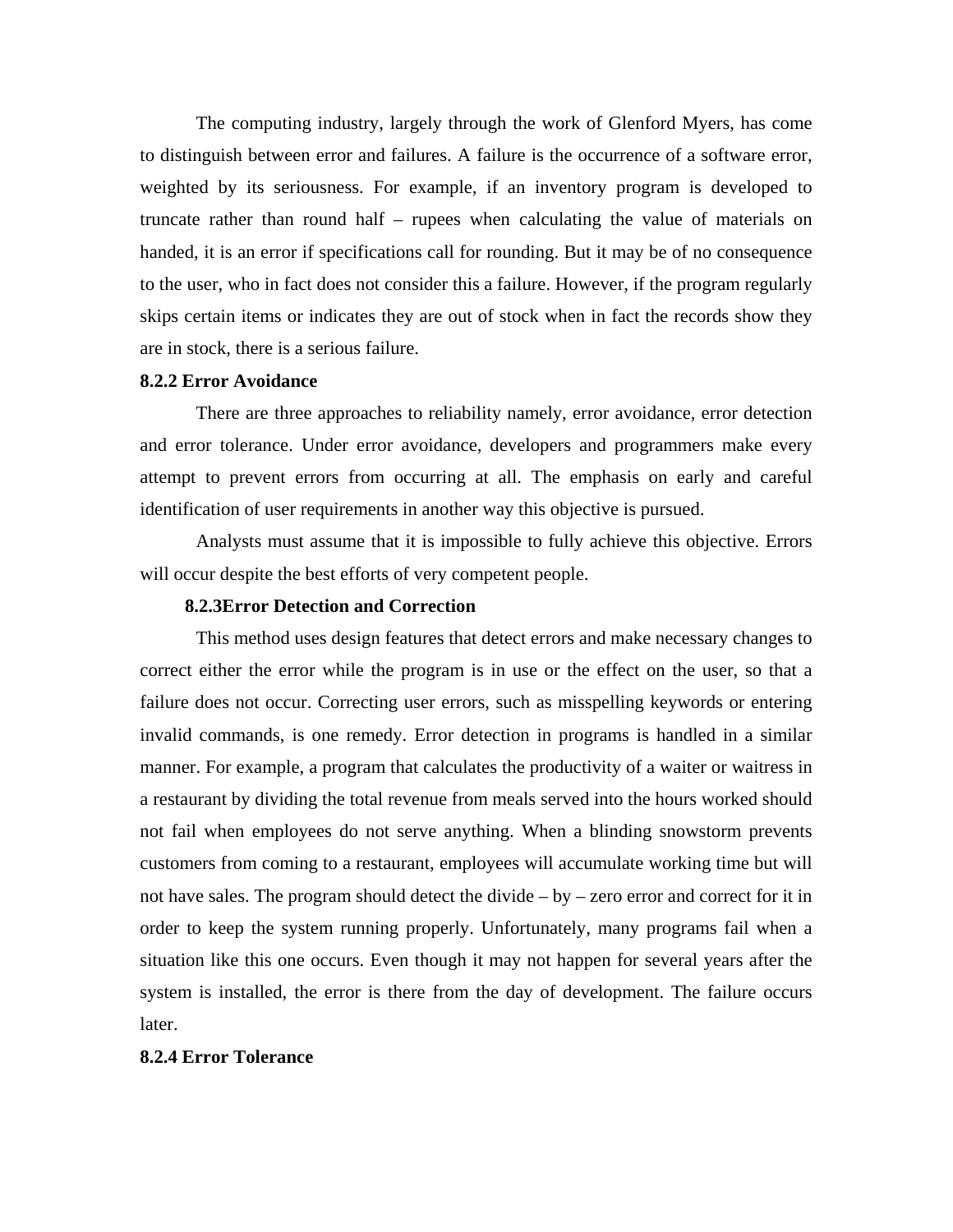Error tolerance strategies keep the system running even in the presence of errors. The United States National Aeronautics and Space Administration (NASA), for example, designs its systems to be error – tolerant through the use of redundant hardware. In one space program, redundant on – board computers and computer voting are used to process data in parallel, so results can be compared. Two computers process the data on location, course correction and compare the results with those produced by two other computers processing the same data. A fifth computer is available to break a tie should one occur. If needed, a sixth computer stored away in an accessible storage compartment can quickly replace one of the other computers that has been damaged or failed.

 Another manner of error tolerance is the use of degraded processing. With this strategy, the user receives less service than the system was designed to provide, but that is considered a better alternative in some cases than having no service at all. For example, many electric power generation and distribution facilities in North America are computer – controlled. Suppose that on a record – breaking hot day the system becomes overloaded and the computer control center is unable to correctly process allocation data and keep up with the power demands. Rather than risk damaging the power distribution network, the computer automatically shuts down part of the network. By providing degraded service, the computer tolerates a software error without failing.

#### **8.2.5 Causes of Errors**

The software aspects of systems design are different from concerns about hardware reliability. In hardware, for example, any design errors are reproduced in every copy of the item manufactured. However, application systems are often unique and design errors are not widely distributed. Of course, if you are working on a system that will be sold commercially, there is considerable concern over development and marketing of software packages that is rampant with design errors.

 Manufacturing errors are introduced during the actual production process. They are not a property of the design and, in fact, may not be in every item produced. Manufacturing errors may exist only in items made during a specific time period, either because of unknown problems with material quality or mistakes made by people newly assigned to a step in the process. In software systems, the equivalent of manufacturing errors is the small chance that, when disk or tape copies of programs are made for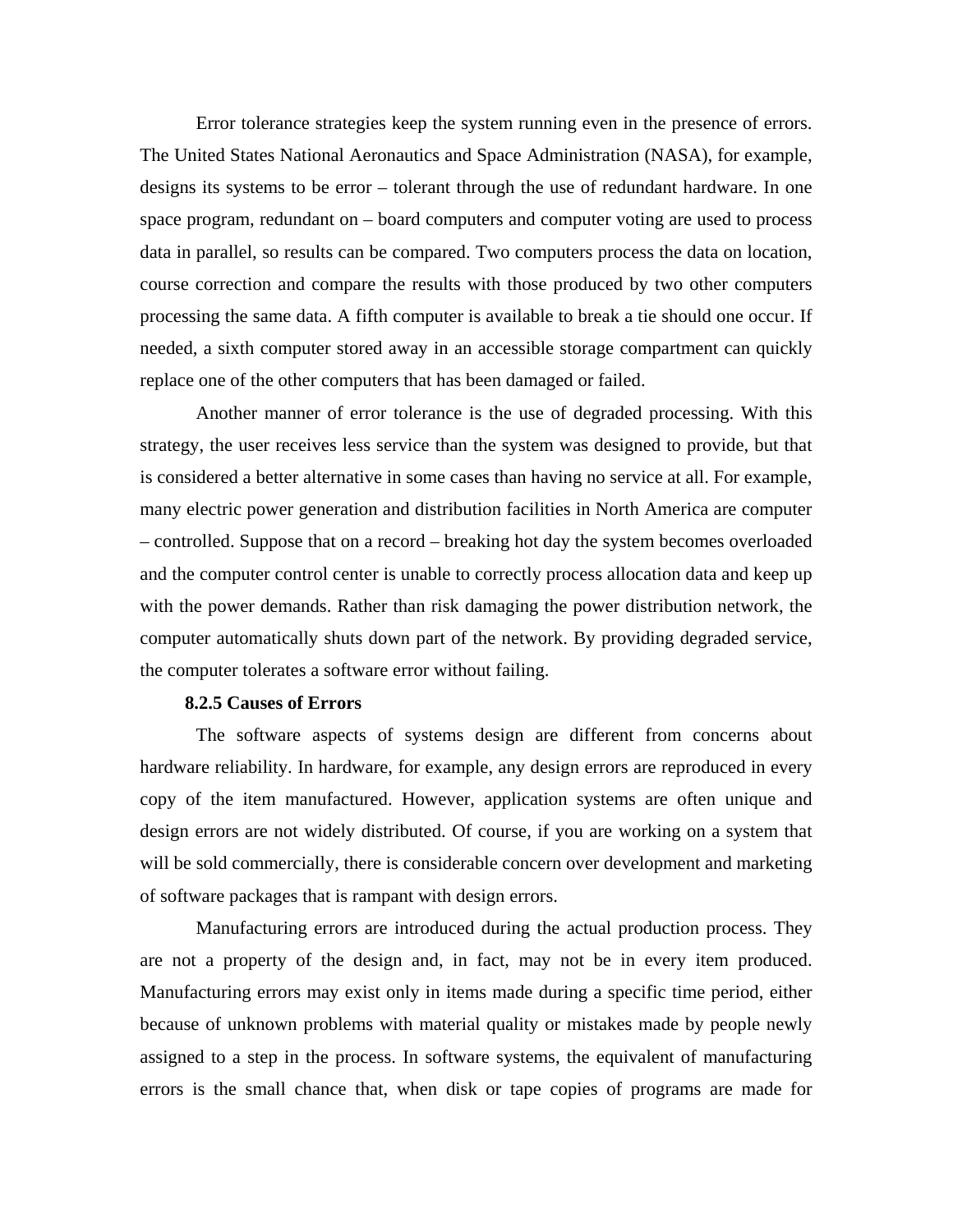distribution, errors will be introduced. This problem seldom occurs, however, and should not be a major concern to the analyst.

 Hardware failures occur as equipment is used and begins to wear out. There is no equivalent in software; that is, we do not find software unusable because it is worn out. The medium on which it is carried (such as magnetic tape or disk) may become worn or damaged, but the software will not.

 Therefore, the primary software problem is designing and developing software that will not fail. It is impossible to prove that there are no errors in a particular system.

 The causes of errors that interest the analyst are (1) not obtaining the right requirements, (2) not getting the requirements right, and (3) not translating the requirements in a clear and understandable manner so that programmers implement them properly.

 The transition from systems design to software development is an additional opportunity for introducing translation errors. These are the result of the programmer's not properly understanding or interpreting the design specifications produced by analysts. Conversely, they also occur when analysts force programmers to translate specifications that are incomplete. In the latter case, the programmer is forced to make design decision while coding the software.

 When such misunderstanding exist and implementation occurs before they are detected, the result is a need for maintenance.

# **8.3 Maintenance of Systems**

 When systems are installed, they generally are used for long periods. The average life of a system is 4 to 6 years, with the oldest application often in use for over 10 years. However, this period of use brings with it the need to continually maintain the system. Because of the use a system receives after it is fully implemented, analysts must take precautions to ensure that the need for maintenance is controlled through design and testing and the ability to perform it is provided through proper design practices.

#### **8.3.1 Maintenance Issues**

Many private, university and government studies have been conducted to learn about maintenance requirements for information systems. The studies have generally concluded the following: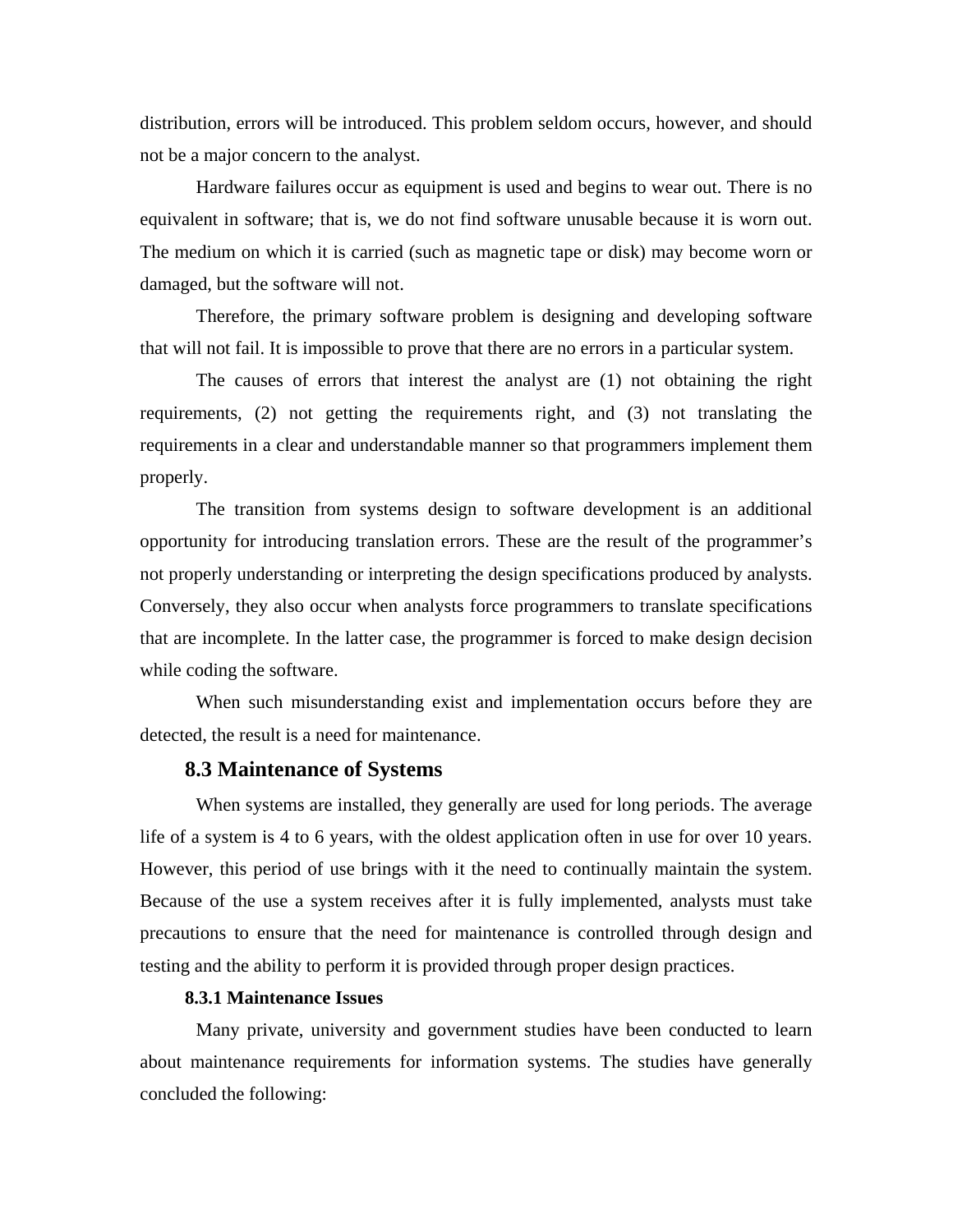- 1. From 60 to 90 percent of the overall cost of software during the life of a system is spent on maintenance.
- 2. Often maintenance is not done very efficiently. In documented cases, the cost of maintenance, when measured on the basis of the cost of writing each instruction in code form, is more than 50 times the cost of developing a system in the first place.
- 3. Software demand is growing at a faster rate than supply. Many programmers are spending more time on systems maintenance than on new development. Studies have documented that in some sites, two – thirds of the programmes are spending their time on the maintenance of software. There is a backlog of new development work. Moreover, there is a hidden backlog, requests for development work that users do not bother even to submit because they know it will be years before development can being.

Several studies of maintenance have examined the type of tasks performed under maintenance. The broad classes maintenance found in information systems environments are corrective, adaptive and perfective. Once systems are installed, the need for debugging and correcting errors or failures on an emergency basis is comparatively low: less than 20 percent of the tasks are for correction.

 Information systems and the organizations they serve are in a constant state flux. Therefore, the maintenance of systems also involves adaptations of earlier versions of the software. Approximately 20 percent of all maintenance is performed to accommodate changes in reports, files and data. This also includes adaptations required when new hardware or software is installed in a particular processing center.

 The greatest amount of maintenance work is for user enhancement, improved documentation, or recoding systems components for greater efficiency. Sixty percent of all maintenance is for this purpose. Yet, many of the tasks in this category can be avoided if systems engineering is carried out properly.

## **8.3.2 Maintainable Designs**

The keys to reducing the need for maintenance, while making it possible to do essential tasks more efficiently, are these: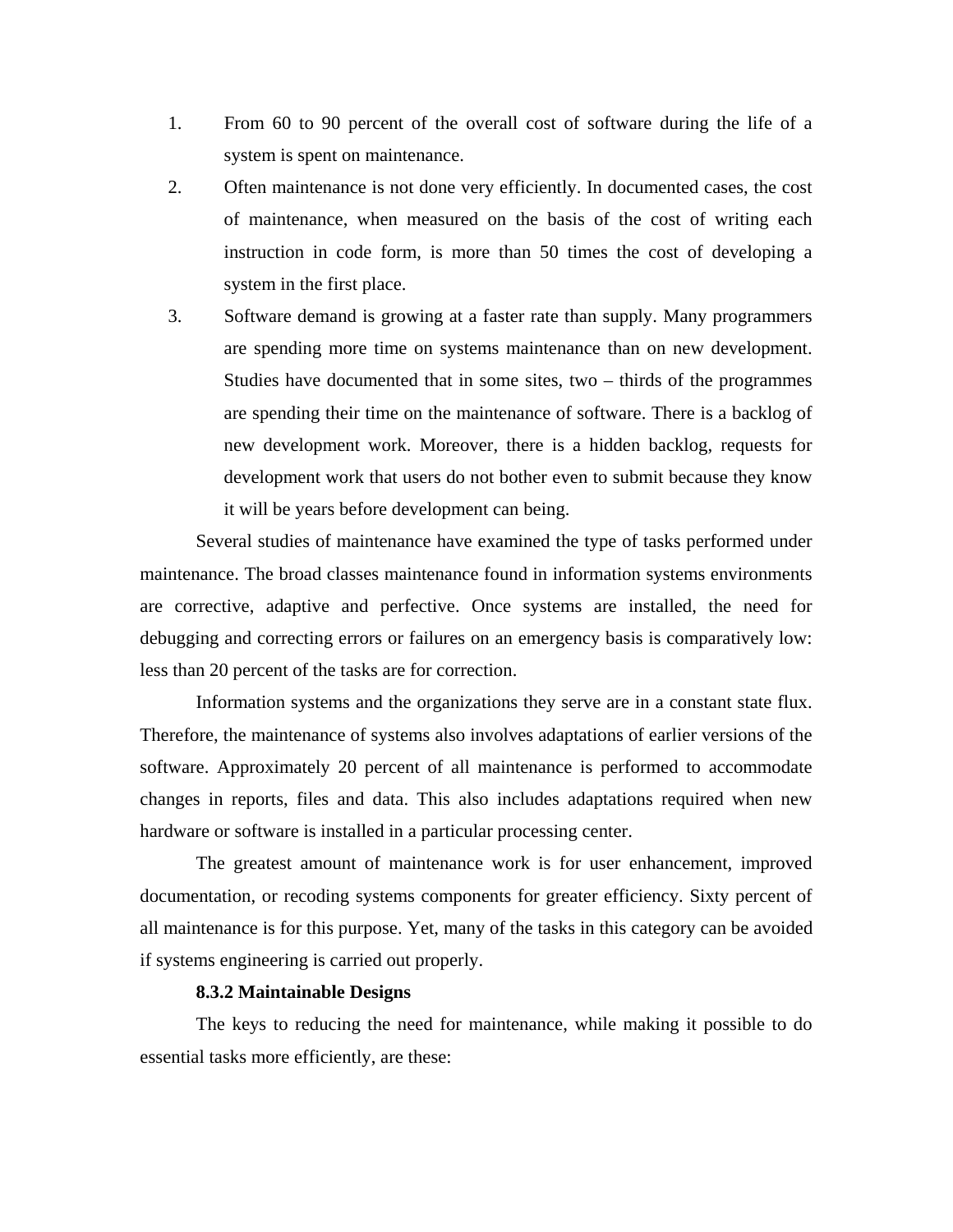- 1. More accurately defining the user's requirements during systems development.
- 2. Assembling better system documentation.
- 3. Using more effective methods for designing processing logic and communicating it to project team members.
- 4. Making better use of existing tools and techniques.
- 5. Managing the systems engineering process effectively.

As indicated by the preceding comments, design is both a process and a product. The design practices followed for software dramatically affect the maintainability of a system: good design practices produce a product that can be maintained.

# **8.4 Software Design**

These principles should guide software design:

*Modularity and Partitioning.* 

Each system should consist of a hierarchy of modules. Lower level modules are generally smaller in scope and size compared to higher – level modules and serve to partition processes into separate functions.

*Coupling* 

Modules should have little dependence on other modules in a system.

*Cohesion* 

Modules should carry out a single processing function.

*Span of Control* 

Modules should interact with and manage the functions of a limited number of lower-level modules.

*Size* 

The number of instructions contained in a module should be limited to that module size is generally small.

*Shared Use* 

Functions should not be duplicated in separate modules, but established in a single module that can be invoked by any other module when needed.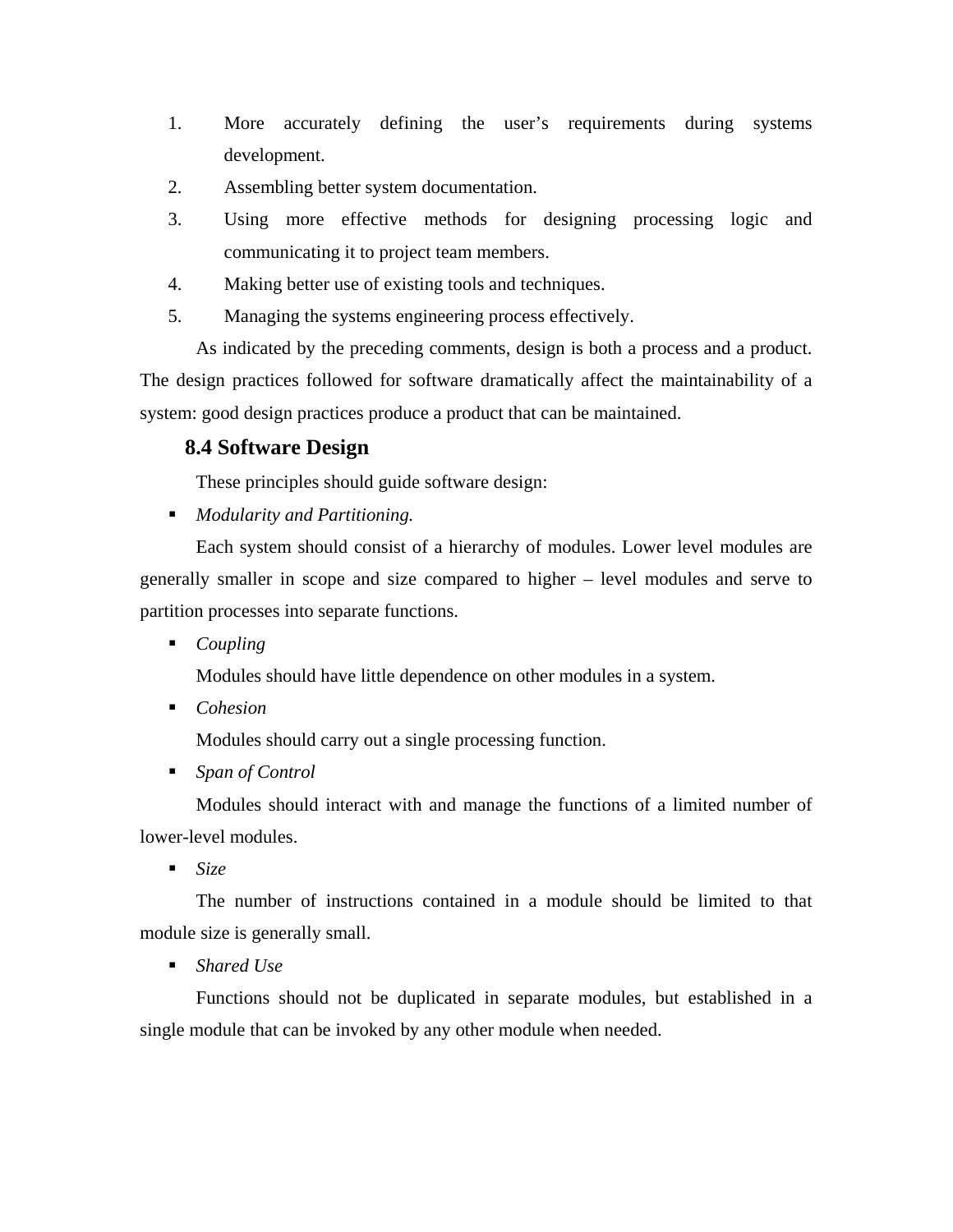## **8.4.1 Top-Down Structure of Modules**

 Top – down methods are used throughout the analysis and design process. The value of using a top-down approach, starts at the general levels to gain an understanding of the system and gradually moves down to levels of greater detail. In the process of moving from top downward, each component is "exploded" into greater detail. One data flow diagram became several at the next lower level.

 During the discussion of input and menu design, a top-down approach was emphasized. The main menu contains several choices. Making one choice produces another menu in, which more detailed options are presented to the user. This capability provides users with an easy  $-$  to  $-$  understand method for using the system and selecting option. They do not have to make all decision together but instead can make one at a time.

 The top – down method is also widely used in systems engineering and software design. Each function, the system will perform is first identified, and then developed in greater detail. Program designers term this as stepwise refinement: the procedures and processes are developed a step at a time, from general to specific.

 For example, an accounting system consists of many separate modules that are invoked one at a time as users indicate the particular function they wish to perform. Each upper – level module in turn leads to using one or several lower-level modules until the desired function is performed.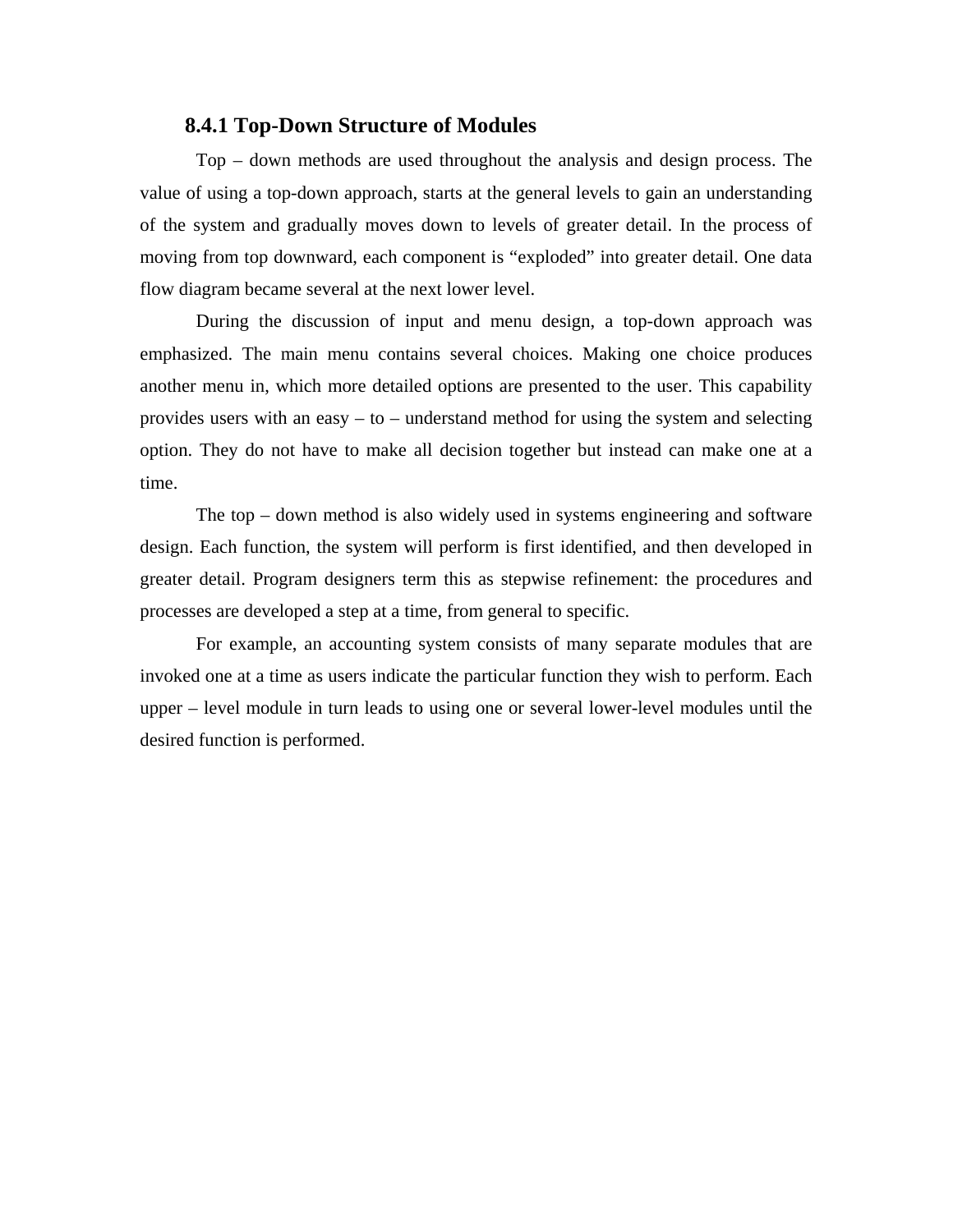## **8.4.2 Coupling**

Coupling refers to the strength of the relationship between modules in a system. In general, good designers seek to develop the structure of a system so that one module has little dependence on any other module.

 Loose coupling minimizes the interdependence between modules. We can achieve this in the following ways.

- ❖ Control the number of parameters passed between modules
- Avoid passing unnecessary data to called modules
- Pass data (whether upward or downward) only when needed
- Maintain superior/subordinate relationship between calling and called modules.
- Pass data, not control information

Consider the manner in which data are passed in an accounting system. In editing a vendor record (for the accounts payable portion), two alternative designs for editing a vendor record (for the accounts payable portion) are available. In the first, typified by tight coupling, which is undesirable, the calling module passes the vendor name, vendor identification number, address, tax status and date. The called module returns the customer record, along with an end  $-$  of  $-$  file flag.

 **Figure: 8.1 Coupling & Cohesion in software design** 

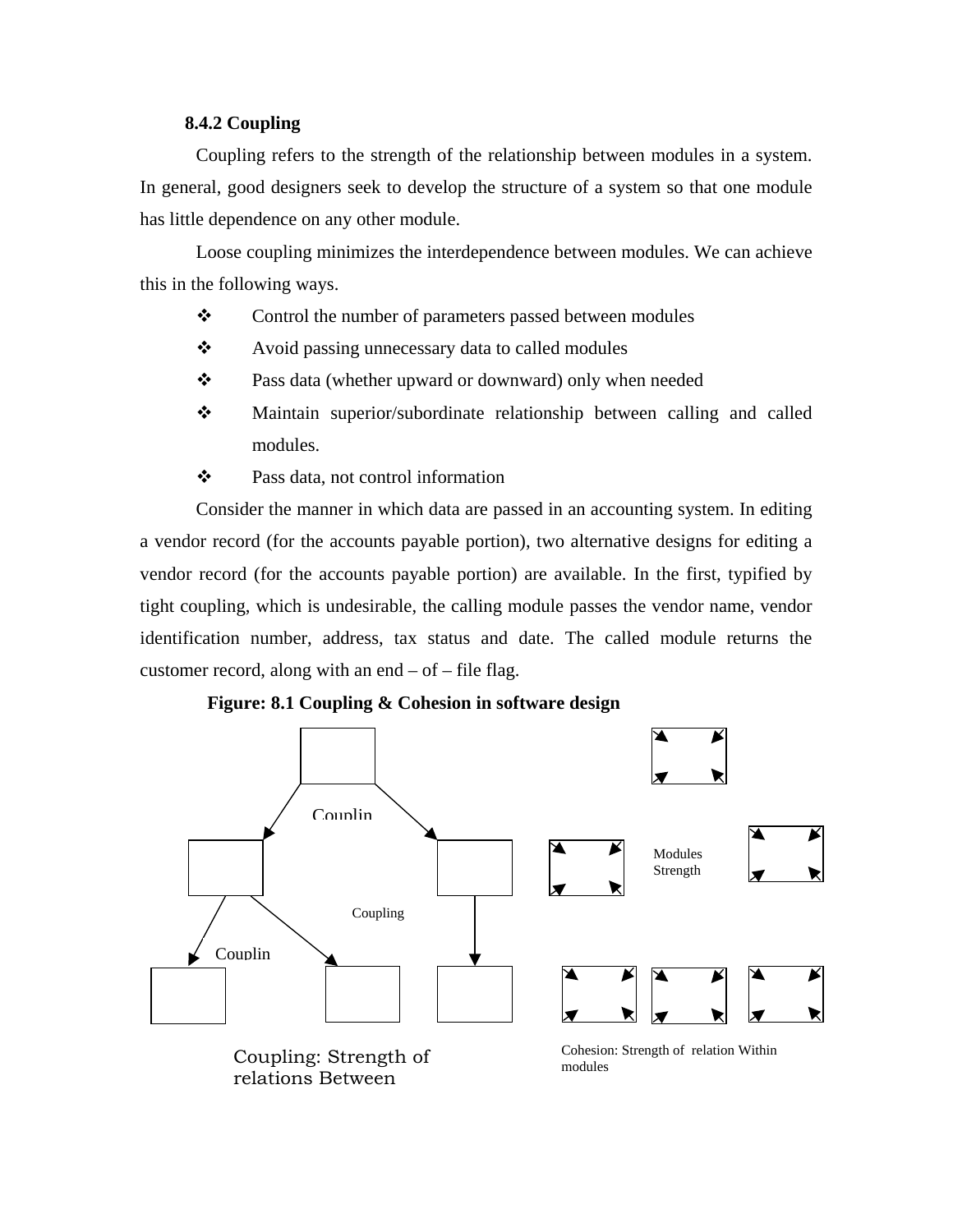**Figure 8.2 Coupling and strength of relations between modules** 



Compare this with the preferred loosely coupled version in which only the vendor ID is passed to retrieve the same record of information. Not only does this design move less data (only non-superfluous data), but also there is far less dependence between modules. Only the vendor identification is needed to distinguish one vendor's record from another. Since it is likely to be the record key, it is also unlikely to change. Other items in the record may change. Hence, the loosely coupled alternative is better suited to achieving the stated design and maintenance objectives.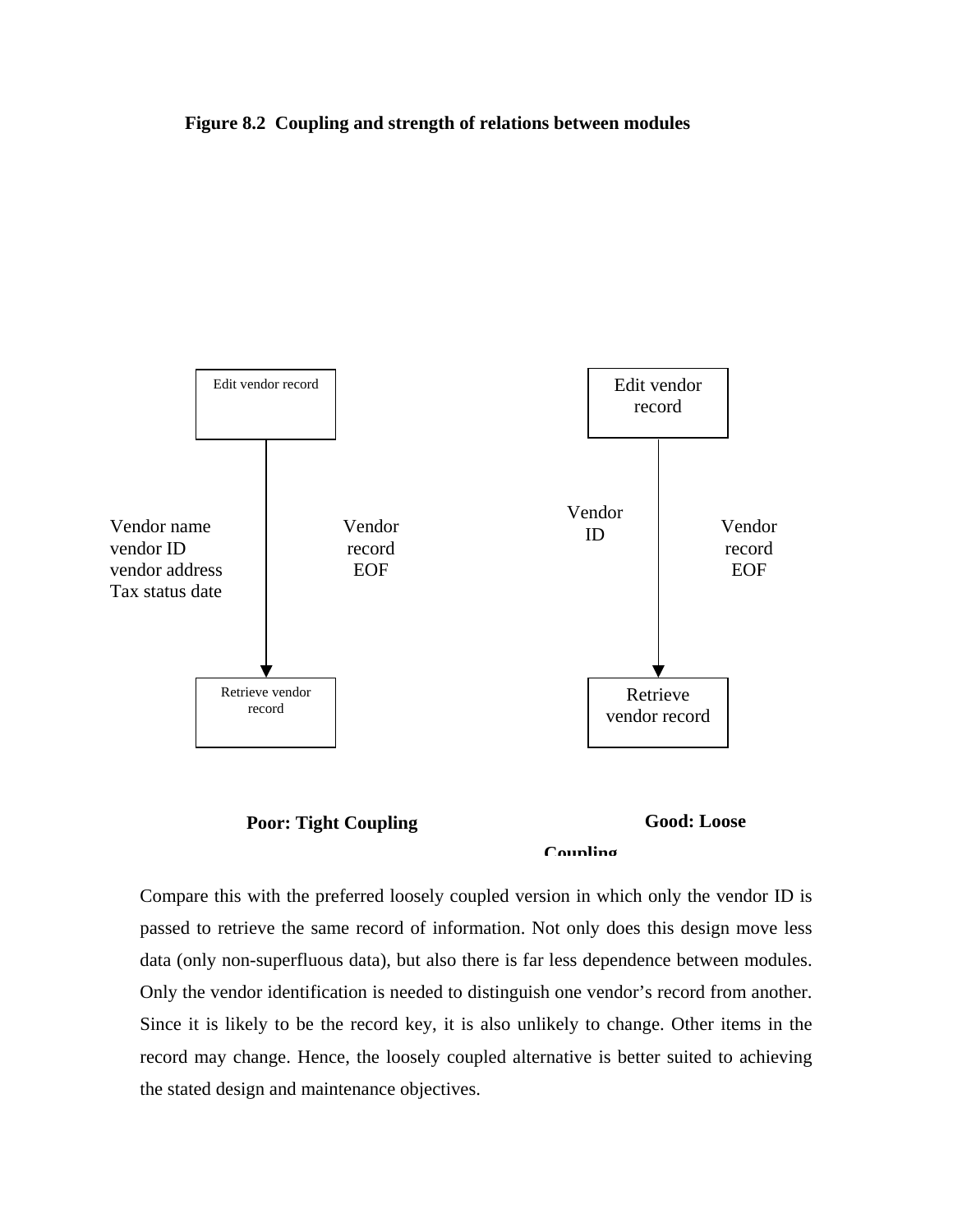Several poor design features should be avoided. Passing too little data can make it impossible to perform the task. For example, if the calling module does not pass the vendor ID, how does the subordinate module know which record to locate?

Designs that create floating data should also be avoided. This occurs when one module produces data that are not needed by the calling module but by another elsewhere in the system. The details are passed through the system (hence the term "floating"), until they finally reach the function that requires them. Redesigning, to establish loose coupling, along with the creation of more cohesive modules, will avoid this difficulty.

## **8.4.3 Cohesion**

Using the top- down approach to planning the software for a system is no guarantee that errors will be avoided or that the system will be maintainable. In properly modularized, cohesive systems, the contents of the modules are so designed that they perform a specific function and are more easily understood by people than systems designed by other methods. There are four general types of modules contents:

- 1. Module contents determined by function performed,
- 2. Module contents determined by data used,
- 3. Module contents determined by logic of processing and
- 4. Module contents not closely related.

 The least desirable type of grouping of module contents consists of steps that do not perform any complete function or that do not logically go together. This extreme case can arise if programmers work according to strict rules and divide modules into section of 50 statements each (or some other imposed limit). Input, output, calculation and file – handling activities are thus performed in a single module. If this case occurs, it is usually created as result of the programmer's working without explicit design specifications or a clear understanding of how to handle a task.

 Module contents may also be grouped together because they logically go together. A module that handles all input or all output operations or one that handles all order – processing activities, regardless of type of customer or data – handling needs for each customer, uses logical grouping.

 The elements may also be related by the time at which they are performed; that is, they logically seem to go together and are performed at the same time. A module that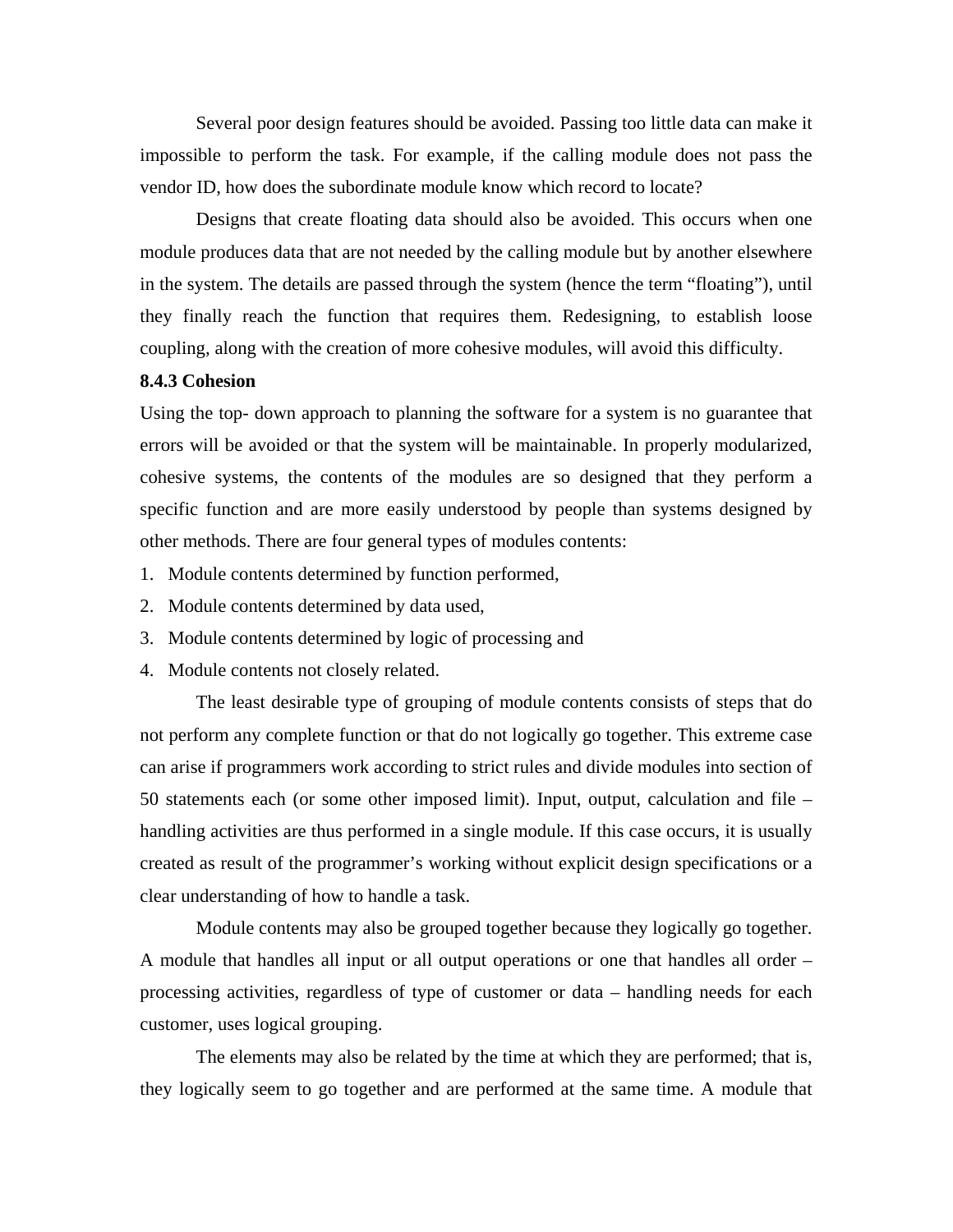initializes all variables and opens files is logically bound. This level of modularity is preferable to the first type because all the elements are executable at one time.

 Modules that are logically bound are difficult to modify because the cost will be shared for each type of activity. Even the simplest change can affect all types of transactions. A better solution is to separate each type of transaction into its own module.

 Module contents may also be determined by the data used. A module in which the contents refer to the same data is preferable to one that is developed only on the basis of processing logic. For example, a module can be designed so that all operations on a set of data are performed at one time: a file is prepared to be printed on paper, spooled to disk, and also duplicated for backup purposes. A module that reads the next transaction and updates the master file by adding, deleting, or changing records, including the errors checking required for each type of function, shares a common set of data. This type of binding is better than the other types discussed, but it is not as good functional grouping.

 Functional grouping permits more thorough testing of the module. If changes are needed at a later time, analysts and programmers can quickly determine how the module is constructed and how it processes data and interacts with other modules in the system.

 The emphasis on reliability and maintainability is constant throughout systems development.

#### **8.4.4 Span of Control**

 Span of control refers to the number of subordinate modules controlled by a calling module. In general, we should seek to have no more than five to seven subordinate modules.

 On the one hand, excessive span of control, meaning a high number of subordinate modules, creates considerable overhead in determining which module to invoke under certain conditions and in establishing calling sequences to pass data and receive results. On the other hand, it typically results from not adhering to the coupling and cohesion objectives discussed previously.

## **8.4.5 Module Size**

 How large should a program module be? While it is impossible to fix a specific number of instructions, there are useful guidelines to manage module size.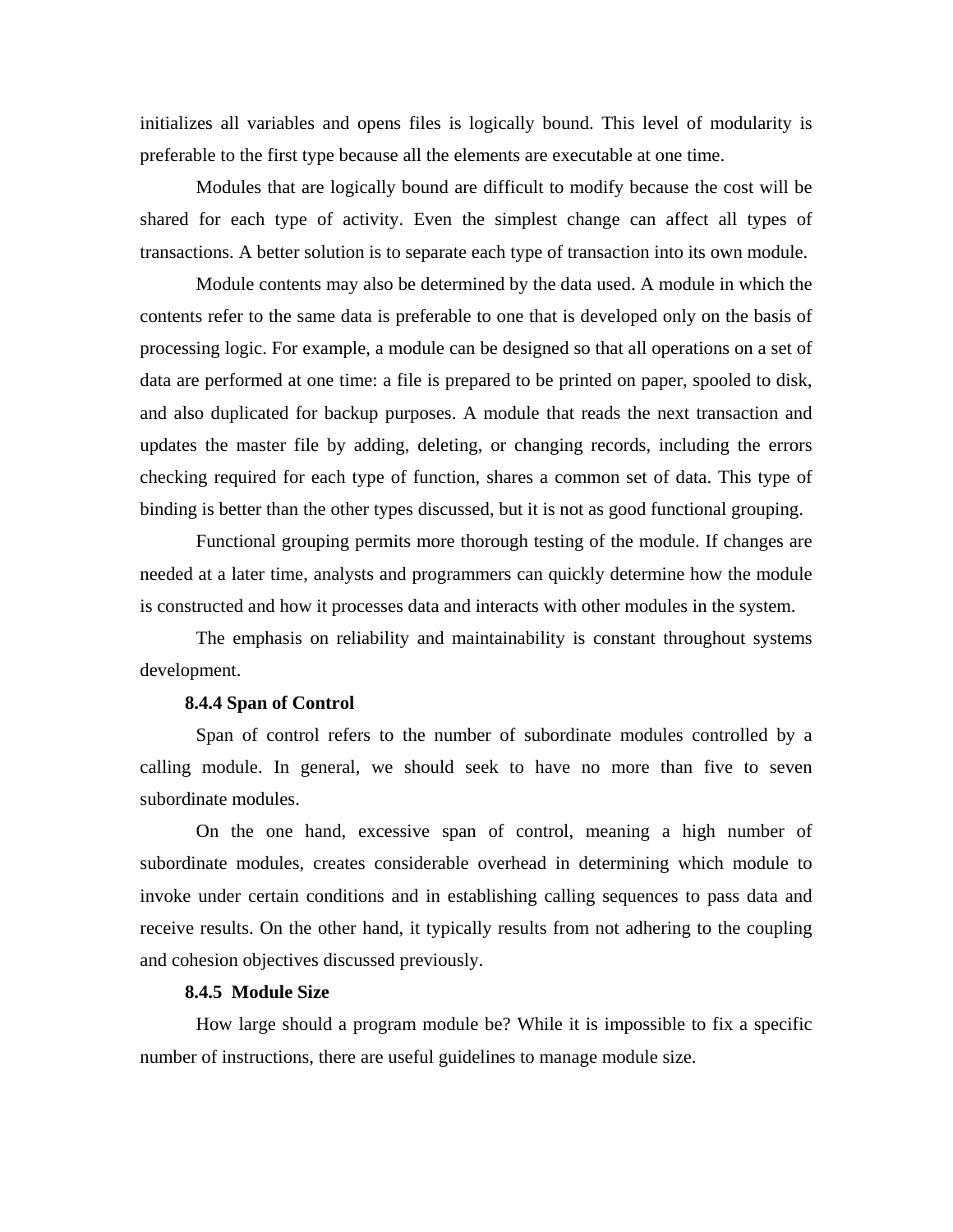Some organizations have established rules to manage module size. A common one is that no module should contain more than 50 instructions. Another is that the listing of source code for a module should fit on a single printer page. In some situations, these rules are appropriate, but in others they result in arbitrary decision (for example, "If the module cannot be coded in 50 instructions, create a second module that is called by the first") that miss the point of managing module size.

 In general, we should seek designs in which the modules focus on a single purpose, are highly cohesive, and are loosely coupled. Yet the modules should not be too small (when that occurs, modules should be combined). The size of the module depends on the language used as well. Approximately 50 statements in COBOL may be an acceptable upper limit (programmers should not have to redesign if, say 51 or 55 statements are needed, providing other design objectives are met). On the other hand, 50 instructions in a powerful fourth – generation language (where one instruction replaces from 10 to 50 equivalent COBOL statements) will probably be unacceptable.

## **8.4.6 Shared Modules**

 Shared use results from the desire to have a certain function, calculation, or type of processing performed in one place in a system. We want to design the system so that a certain calculation (such as determination of sales tax in an order processing system) is performed once. Then the module can be shared throughout the system by invoking it from various calling modules.

 Why share modules? There are several reasons. First, sharing modules minimizes the amount of software that must be designed and written. Second, it minimizes the number of changes that must be made during system maintenance For instance, if tax calculation procedures change, only one module must be modified under the shared module principle. And third, having a single shared module reduces the chance of error: there is a greater likelihood that redundant modules will follow different calculation procedures, if not initially, after the introduction of maintenance changes (one module may not be changed because it is overlooked).

 Many systems establish library modules – predefined procedures – which are included in the system's program library. A single command or call quickly invokes the routine.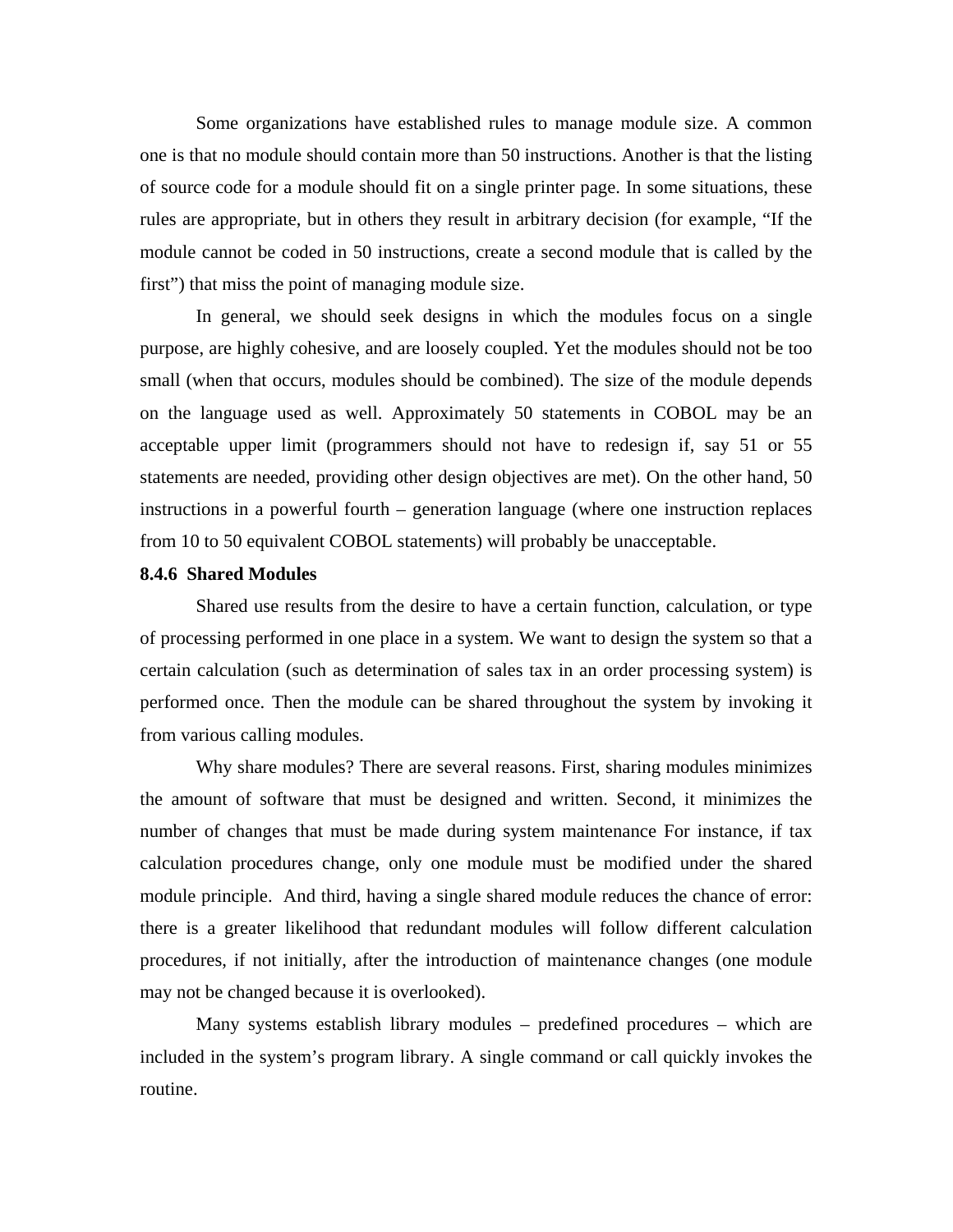Shared library modules are one of the best ways in which good designers can design solutions.

# **8.5 Software Design and Documentation Tools**

 Well – designed, modular software is more likely to meet the maintenance, reliability, and testing requirements. Three specific tools are discussed: Structured flowcharts, HIPO diagrams, and Warnier / Orr diagrams.

#### **8.5.1 Structured Flowcharts**

 Structured flowcharts, also called Nassi-Schneiderman Charts, are graphic tools that force the designer to structure software that is both modular and top- down. They provide a structure that can be retained by programmers who develop the application software. Organization responsibilities vary. In some organizations, analysts are responsible for developing module logic, while in others that responsibility is delegated to the programmer. In either case, the programmer should be well versed in the use of structured flowcharts.

#### **8.5.1.1 Basic Elements**

 There are three basic elements used in developing structured flowcharts: process, decision, and iteration. (There are many similarities between these elements and the components used in structured English.)

Process: A rectangular box, the process symbol, represents Simple processes or steps in a program. This symbol represents initialization of values, input and output activities, and calls to execute other procedures.

 A name of brief description written in the box states the purpose of the process. The succession of steps is shown using several process boxes.

## **8.5.1.2 Decision**

 The decision symbol represents alternative conditions that can occur and that the program must have a manner of handling. They show the equivalent of the IF-THEN-ELSE structures common in many programming languages. As examples will show, the decision symbol may show actions for more than two alternatives at the same time.

## **8.5.1.3 Iteration**

 The iteration symbol represents looping and repetition of operations while a certain condition exists or until a condition exists. The form of the iteration symbol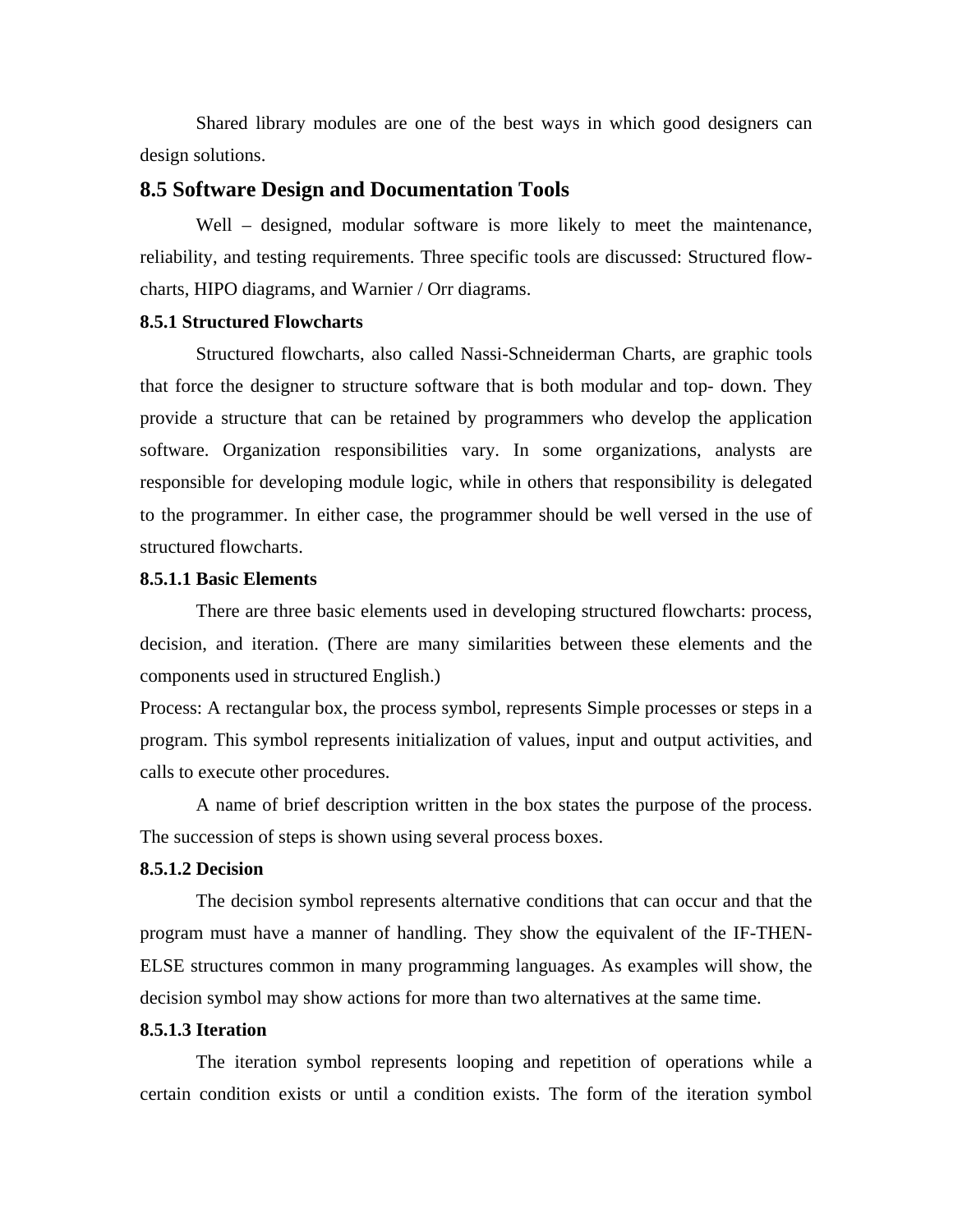clearly shows the scope of the iteration, including all processes and decisions that are contained within the loop. The left – hand portion of the symbol shows the path of repetition to follow until the conditions controlling the iteration are satisfied.

#### **8.5.1.4 Using Structured Flowcharts**

 Structured flowcharts use no arrows or continuations on separate pages. Each structured flowchart is shown on a single sheet of paper (or single display screen, if developed online).

 When designing a structured flowchart the systems analyst specifies the logic in a top – down fashion. The first consideration in a process or decision is the top element. The second in sequence is the next one shown, and so forth. Similarly, there is a single exit from the process.

 The analyst beings with a major process and introduces other symbols to subdivide the process. Each process is named, but, if the name is not underlined, it is a reference to some other diagram or description. This simple convention makes it possible to link together easily different procedures that are performed to complete an entire activity.

 The structure chart reads from top to bottom and left to right. Each activity is nested within the iteration and alternative processes of which it is part. In addition, each condition is clearly shown.

 Individual parts of processes are often further described in lower-level diagrams. Individual modules are referenced to handle the processing for each type of transaction.

 An important use of structured flowcharts for the designer concerned about verifying systems specifications against planned software logic is to identify conditions and procedures followed when the conditions exist. The fact that the structure chart is easy to read will enable the analyst to determine whether the debit adjustment transaction, for example, has been added by the programmer or is a part of the original systems specifications.

## **8.5.2 HIPO**

 HIPO is another commonly used method for developing systems software. IBM developed this method of Hierarchical Input Process Output (HIPO), for large, complex operating systems.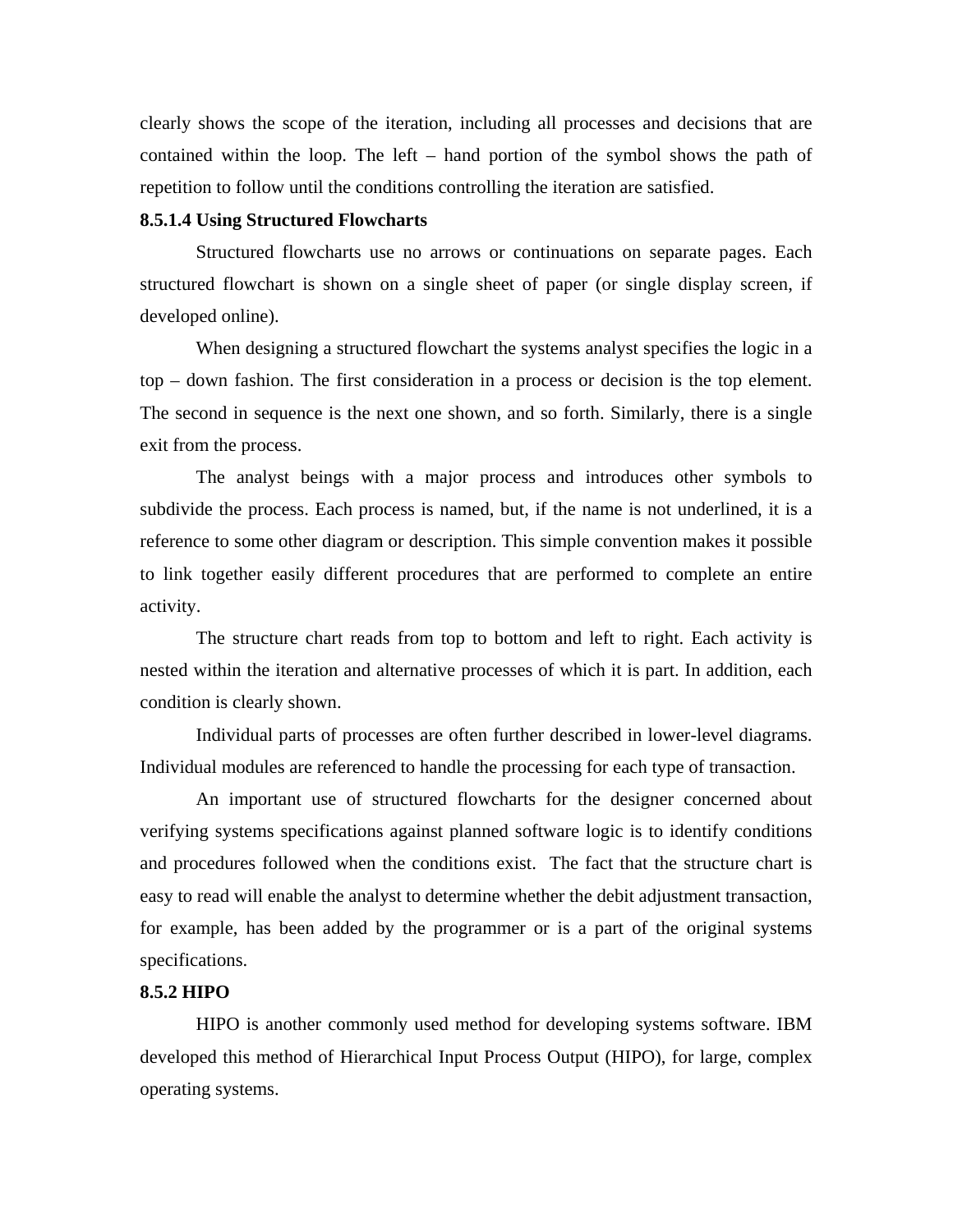#### **8.5.2.1 Purpose**

 The assumption on which HIPO is based is that is easy to lose track of the intended function of a system or component in a large system. This is one reason why it is difficult to compare existing systems against their original specifications (and therefore why failures can occur even in systems that are technically well formulated). From the user's view, single functions can often extend across several modules. The concern of the analyst then is understanding, describing, and documenting the modules and their interaction in a way that provides sufficient detail but that does not lose sight of the larger picture.

 HIPO diagrams are graphic, rather than prose or narrative, descriptions of the system. They assist the analyst in answering three guiding questions:

- 1. What does the system or module do? (Asked when designing the system).
- 2. How does it do it? (Asked when reviewing the code for testing or maintenance).
- 3. What are the inputs and outputs? (Asked when reviewing the code for testing or maintenance.)

A HIPO description for a system consists of the visual table of contents and the functional diagrams.

## **8.5.3 Visual Table of contents**

 The visual table of contents (VTOC) shows the relation between each of the documents making up a HIPO package. It consists of a hierarchy chart that identifies the modules in a system by number and in relation to each other and gives a brief description of each module. The numbers in the contents section correspond to those in the organization section.

 The modules are in increasing detail. Depending on the complexity of the system, three to five levels of modules are typical.

#### **8.5.3.1 Functional Diagrams**

 There is one diagram for each box in the VTOC. Each diagram shows input and output (right to left or top to bottom), major processes, movement of data, and control points. Traditional flowchart symbols represent media, such a magnetic tape, magnetic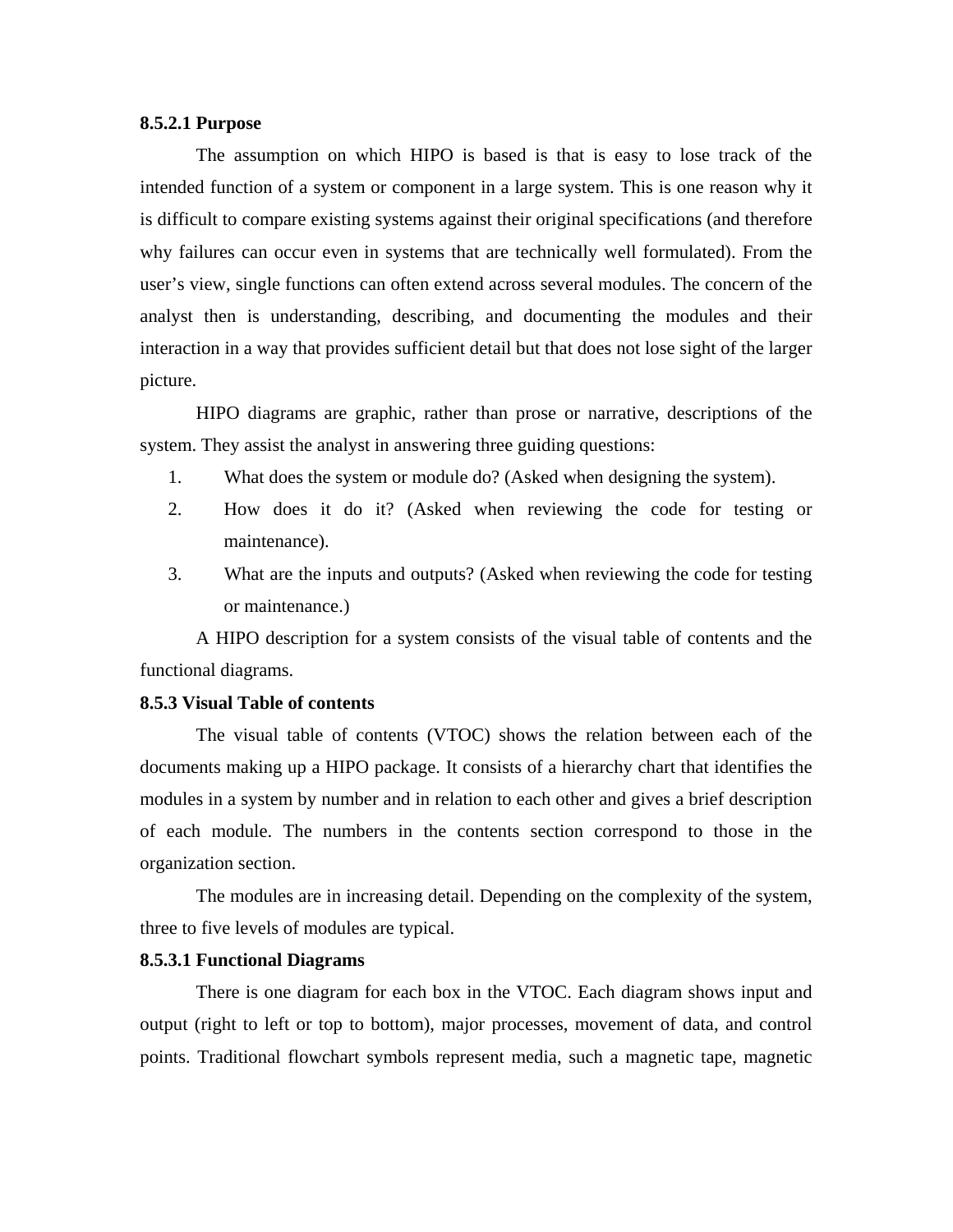disk, and printed output. A solid arrow shows control paths, and open arrow identifies data flow.

 Some functional diagrams contain other intermediate diagrams. But they also show external data, as well as internally developed data (such as tables in the invoice example) and the step in the procedure where the data are used. A data dictionary description can be attached to further explain the data elements used in a process.

 HIPO diagrams are effective for documenting a system. They also aid designers and force them to think about how specifications will be met and where activities and components must be linked together. However, they rely on a set of specialized symbols that require explanation, an extra concern when compared to the simplicity of, for example, data flow diagrams. HIPO diagrams are not as easy to use for communication purposes as many people would like. And, of course, they do not guarantee error-free systems. Hence, their, greatest strength is the documentation of a system.

## **8.5.4 Warinier/Orr Diagrams**

Warnier/Orr diagrams (also known as logic construction of programs/logical construction of system) were initially developed in France by Jean – Dominique Warnier and in the United States by Kenneth Orr. This method aids the design of program structures by identifying the output and processing results and then working backwards to determine the steps and combinations of input needed to produce them. The simple graphic methods used in Warnier/Orr diagrams make the levels in the system evident and the movement of the data between them vivid.

# **8.6 Managing Quality Assurance**

 Quality assurance is the review of software products and related documentation for completeness, correctness, reliability, and maintainability. And, of course, it includes assurance that the system meets the specifications and the requirements for its intended use and performance.

# **8.6.1 Levels of Assurance**

 Analysts use four levels of quality assurance: testing, verification, validation, and certification.

#### **8.6.1.1 Testing**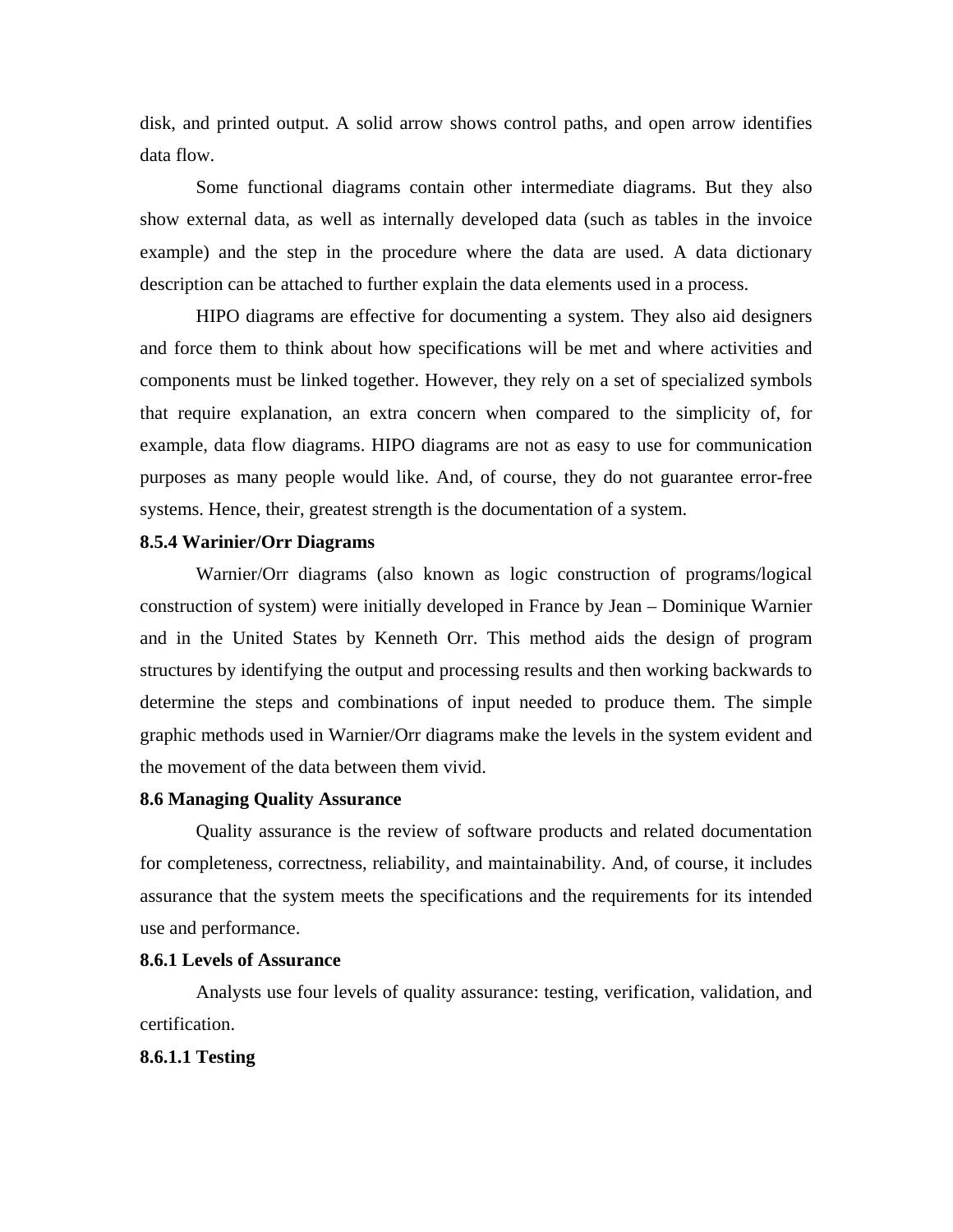Systems testing is an expensive but critical process that can take as much as 50 percent of the budget for program development. The common view of testing held by users is that it is performed to prove that there are no errors in a program. However, this is virtually impossible, since analysts cannot prove that software is free and clear of errors.

 Therefore, the most useful and practical approach is with the understanding that testing is the process of executing a program with explicit intention of finding errors that is, making the program fail. The tester, who may be an analyst, programmer, or specialist trained in software testing, is actually trying to make the program fail. A successful test, then, is one that finds an error.

 Analysts know that an effective testing program does not guarantee systems reliability. Reliability is a design issue. Therefore, reliability must be designed into the system. Developers cannot test for it.

## **8.6.1.2 Verification and validation**

 Like testing, verification is also intended to find errors. Executing a program in a simulated environment performs it. Validation refers to the process of using software in a live environment on order to find errors.

 When commercial systems are developed with the explicit intention of distributing them to dealers for sale or marketing them through company – owned field offices, they first go through verification, some-times called alpha testing. The feedback from the validation phase generally produces changes in the software to deal with errors and failures that are uncovered. Then a set of user sites is selected that puts the system into use on a live basis. These beta test sites use the system in day- to - day activities; they process live transactions and produce normal system output. The system in live in very sense of the word, except that the users are aware they are using a system that can fail. But the transactions that are entered and the persons using the system are real.

 Validation many continue for several months. During the course of validating the system, failure may occur and the software will be changed. Continued use may produce additional failures and the need for still more change.

#### **8.6.1.3 Certification**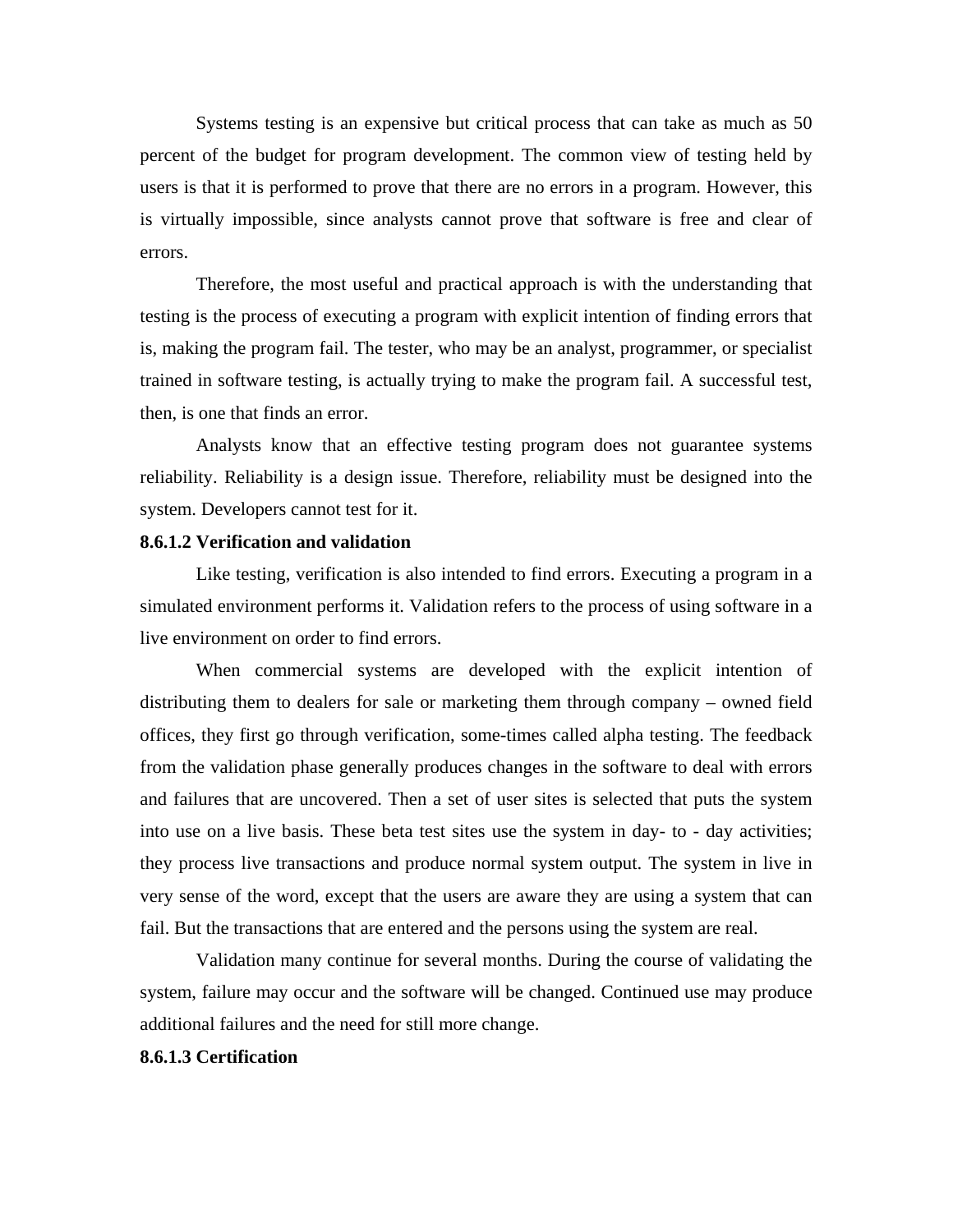Software certification is an endorsement of the correctness of the program, an issue that is rising in importance for information systems applications. There is an increasing dependence on the purchase or lease of commercial software rather than on its in-house development. However, before analysts are willing to approve the acquisition of a package, they often require certification of the software by the developer or an unbiased third party.

 For example, selected accounting firms are now certifying that a software package in fact does what the vendor claims it does and in a proper manner. To so certify the software, the agency appoints a team of specialists who of specialists who carefully examine the documentation for the system to determine what the vendor claims the system does and how it is accomplished. Then they test the software against those claims. If no serious discrepancies or failures are encountered, they will certify that the software does what the documentation claims. They do not, however, certify that the software is the right package for a certain organization. That responsibility remains with the organization and its team of analysts.

#### **8.7 Testing Plans**

 The philosophy behind testing is to find errors. Test cases are devised with this purpose in mind. A test case is a set of data that the system will process as normal input. However, the data are created with the express intent of determining whether the system will process them correctly. For example, test cases for inventory handling should include situations in which the quantities to be withdrawn form inventory exceed, equal, and are less than the actual quantities on hand. Each test case is designed with the intent of finding errors in the way the system will process it.

 There are two general plans for testing software: The strategies of code testing ad specification testing.

## **8.7.1 Code Testing**

 The code-testing strategy examines the logic of the program. To follow this testing method, the analyst develops test cases that result in executing every instruction in the program or module; that is, every path through the program is tested. A path is a specific combination of conditions that is handled by the program. For example, in the accounting systems example, one path through the system is to change the account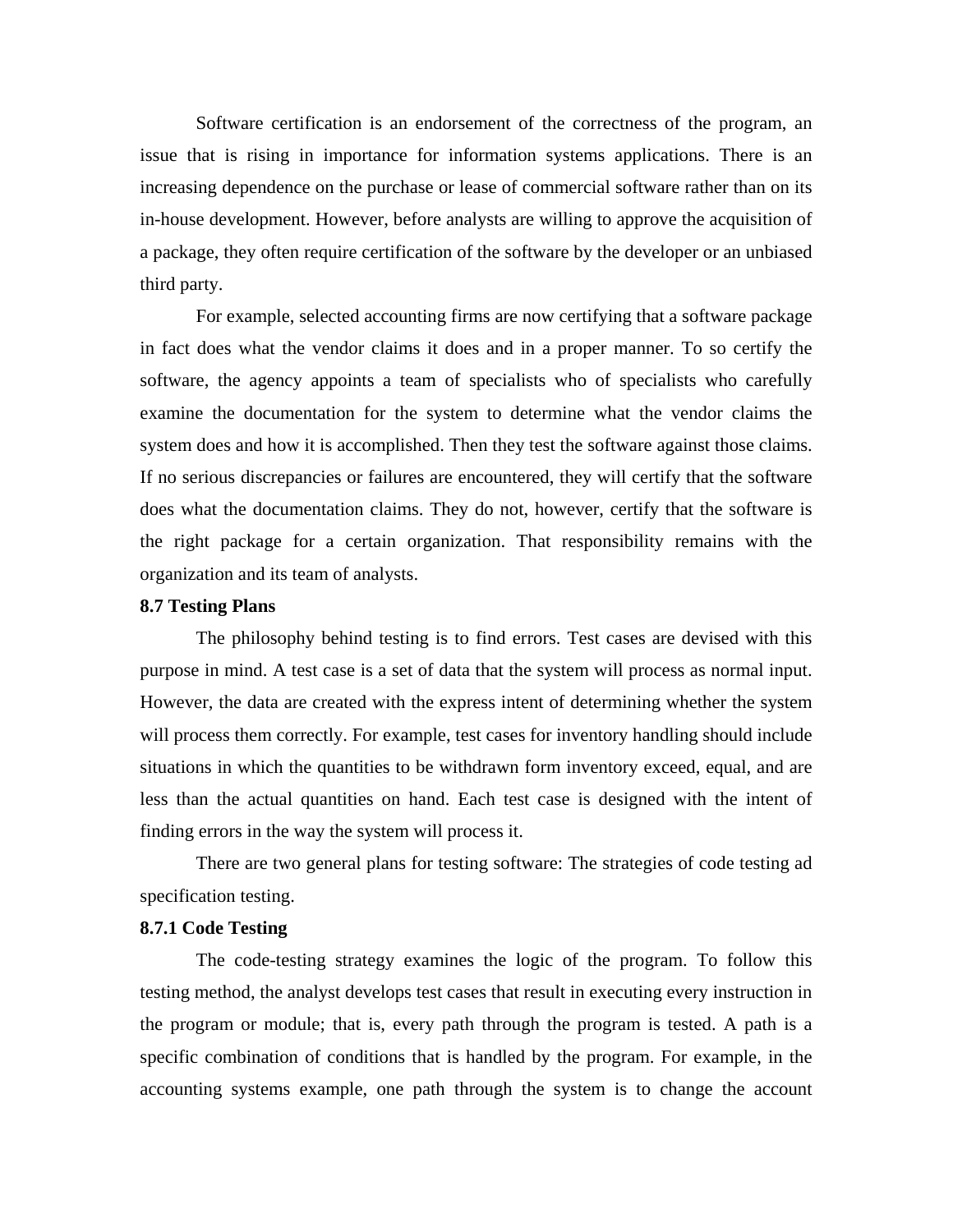balances. The correct request is submitted, then the proper passwords, data, and command entries.

 On the surface, code testing seems to be an ideal method for testing software. However, the rationale that all software errors can be uncovered by checking every path in a program is faulty. First of all, in even moderately large programs of the size used in typical business situations, it is virtually impossible to do exhaustive testing of this nature. Financial considerations and time limitations alone will usually preclude executing every path through a program, since there may be several thousand.

 However, even if code testing can be performed in its entirety, it does not guarantee against software failures. This testing strategy does not indicate whether the code meets its specifications nor does it determine whether all aspects are even implemented. Code testing also does not check the range of data that the program will accept, even though, when software failures occur in actual use, it is frequently because users submitted data outside of expected ranges.

## **8.7.2 Specification Testing**

 To perform specification testing, the analyst examines the specifications stating what the program should do and how it should perform under various conditions. Then test cases are developed for each condition or combination of conditions and submitted for processing. By examining the results, the analyst can determine whether the program performs according to its specified requirements.

 This strategy treats the program as if it were a black box: the analyst does not look into the program to study the code and is not concerned about whether every instruction or path through the program is tested. In that sense, specification testing is not complete testing. However, the assumption is that, if the program meets the specifications, it will not fail.

 Neither code nor specification testing strategy is ideal. However, specification testing is a more efficient strategy, since it focuses on the way software is expected to be used. It also shows once again how important the specifications developed by the analysts are throughout the entire systems development process.

#### **8.7.3 Managing Testing Practices**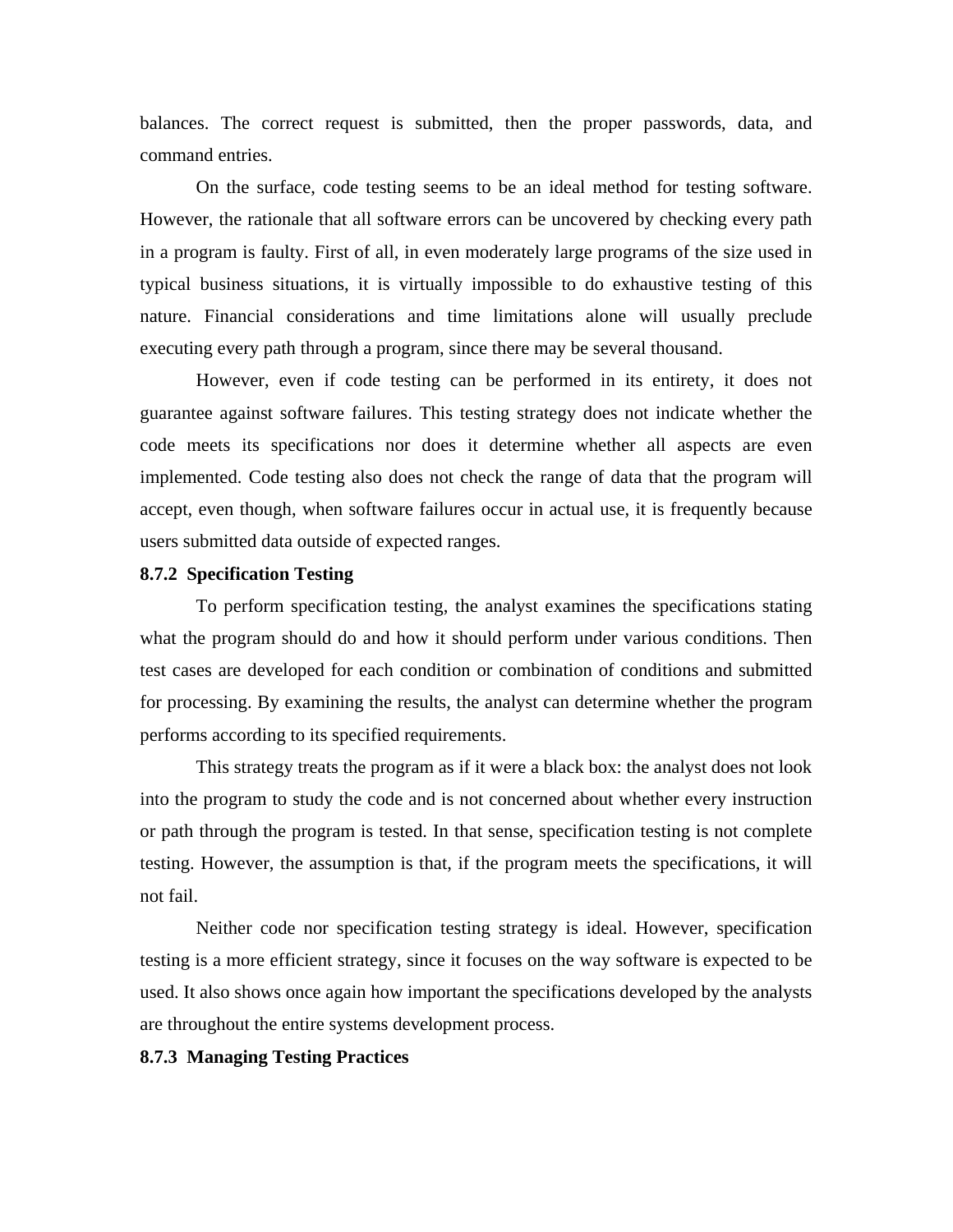Regardless of which strategy the analyst follows, there are preferred practices to ensure that the testing is useful. The levels of tests and types of test data, combined with testing libraries, are important aspects of the actual test process.

# **8.7.4 Levels of Test**

 Systems are not designed as entire systems nor are they tested as single systems. The analyst must perform both unit and integration testing.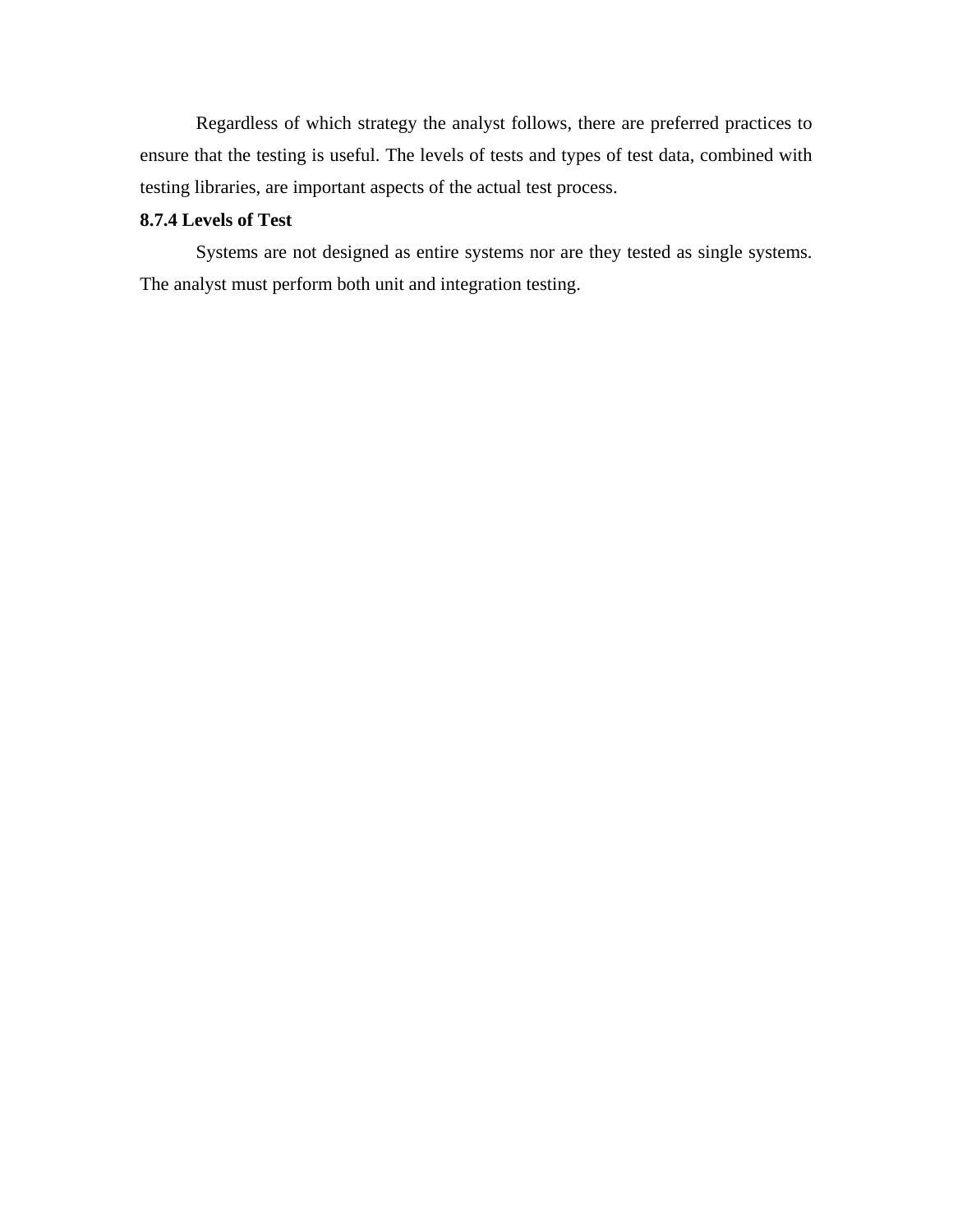## **8.7.5 Unit Testing**

 In unit testing the analyst tests the programs making up a system. (For this reason unit testing is sometimes called program testing.) The software units in a system are the modules and routines that are assembled and integrated to perform a specific function. In a large system, many modules at different levels are needed.

 Unit testing focuses first on the modules, independently of one another, to locate errors. This enables the tester to detect errors in coding and logic that are contained within that module alone. Those resulting form the interaction between modules are initially avoided.

 For example, a hotel information system consists of modules to handle reservations; guest check-in and checkout; restaurant, room service, and miscellaneous charges; convention activities; and accounts receivable billing. For each, it provides the ability to enter, change, or retrieve data and respond to inquiries or print reports.

 The test cases needed for unit testing should exercise each condition and option. For example, test cases are needed to determine how the system handles attempts to check-in guests who do and do not have reservations, as well as those instances involving changing the name on the reservation when a person other than the one listed arrives. Also needed are test cases for the checkout situations of paying the exact amount of the bill, only part of the bill, and more than the amount shown. Even checking out without making any payment at all must be included in a test case.

 If the module receives input or generates output, test cases are also needed to test the range of values expected, including both valid and invalid data. What will happen in the hotel checkout example if a guest wishes to make a payment of Rs. 1,00,000 for an upcoming convention? Are the payments and printing modules designed to handle this amount? Testing for this question quickly detects existing errors.

 If the module is designed to perform iterations, with specific processes contained within a loop, it is advisable to execute each boundary condition: 0 iteration, 1iteration though the loop, and the maximum number of iterations through the loop. Of course, it is always important to examine the result of testing, but special attention should be given to these conditions. Analysts too often make the mistake of assuming that a case of 0 iteration will automatically be handled properly.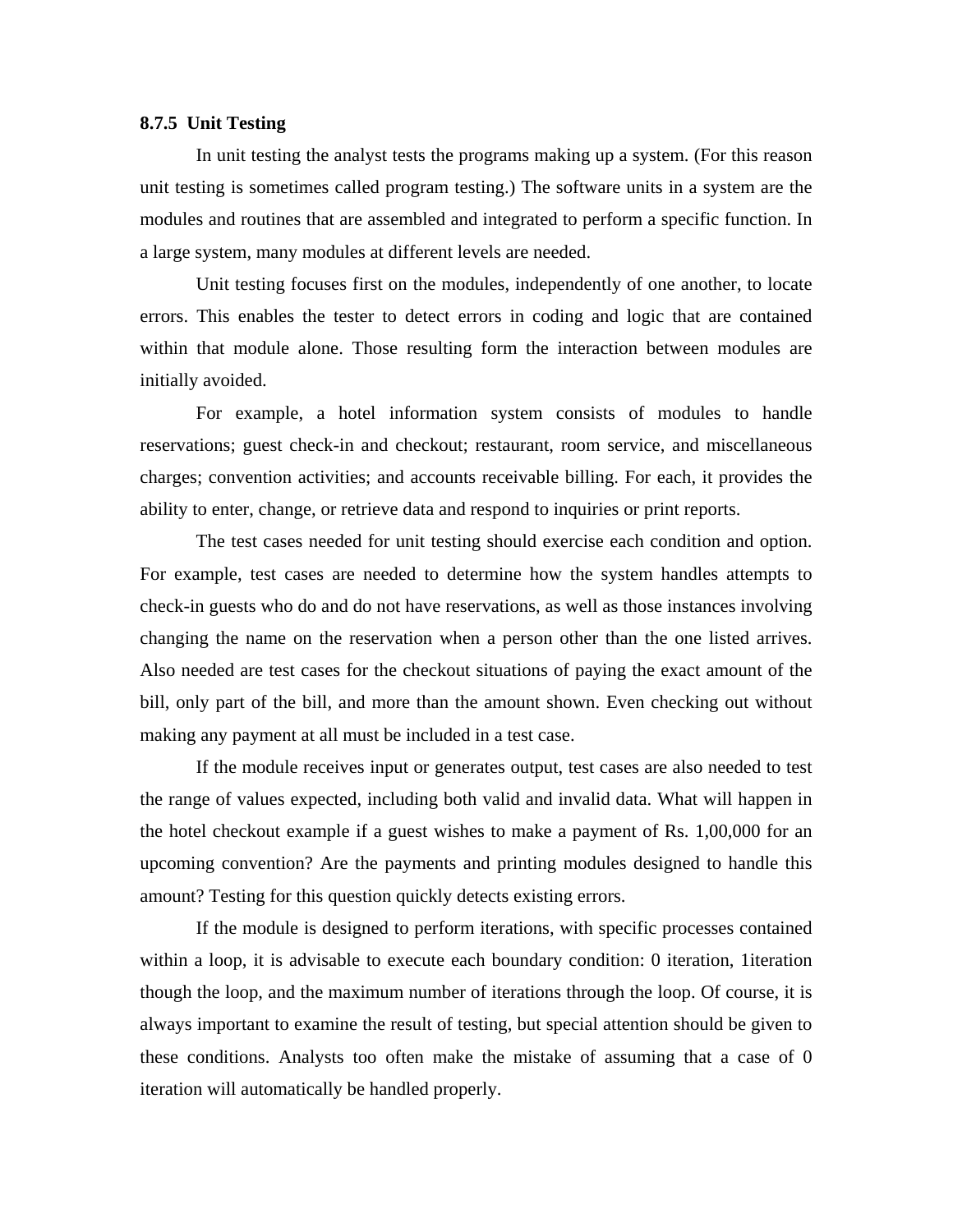Unit testing can be performed from the bottom up, starting with the smallest and lowest – level modules and proceeding one at a time. For each module in bottom-up testing, a short program (called a driver program because it drives or runs the module) executes the module and provides the needed data, so that the module is asked to perform the way it will when embedded within the larger system. When bottom-level modules are tested, attention turns to those on the next level that use the lower – level ones. They are tested individually and then linked with the previously examined lower – level modules.

 Top-down testing, as the name implies, begins with the upper – level modules. However, since the detailed activities usually performed in lower-level routines are not provided (because those routines are not being tested), stubs are written. A stub is a module shell that can be called by the upper – level module and that, when reached properly, will return a message to the calling module, indicating that proper interaction occurred. No attempt is made to verify the correctness of the lower-level module.

## **8.7.6 Integration testing**

 Integration testing does not test the software per se but rather the integration of each module in the system. It also tests to find discrepancies between the system and its original objective, current specifications, and systems documentation. The primary concern is the compatibility of individual modules. Analysts are trying to find areas where modules have been designed with different specifications for data length, type, and data element name. For example, one module may expect the data item for customer identification number to be a numeric field, while other modules expect it to be a character data item. The system itself may not report this as an error, but the output may show unexpected results. If a record created and stored in one module, using the identification number as a numeric field, is later sought on retrieval with the expectation that it will be a character field, the field will not be recognized and the message "REQUESTED RECORD NOT FOUND" will be displayed.

 Integration testing must also verify that file sizes are adequate and that indices have been built properly. Sorting and reindexing procedures assumed to be present in lower-level modules must be tested at the systems level to see that they in fact exist and achieve the results modules expect.

#### **8.7.7 Special Systems Tests**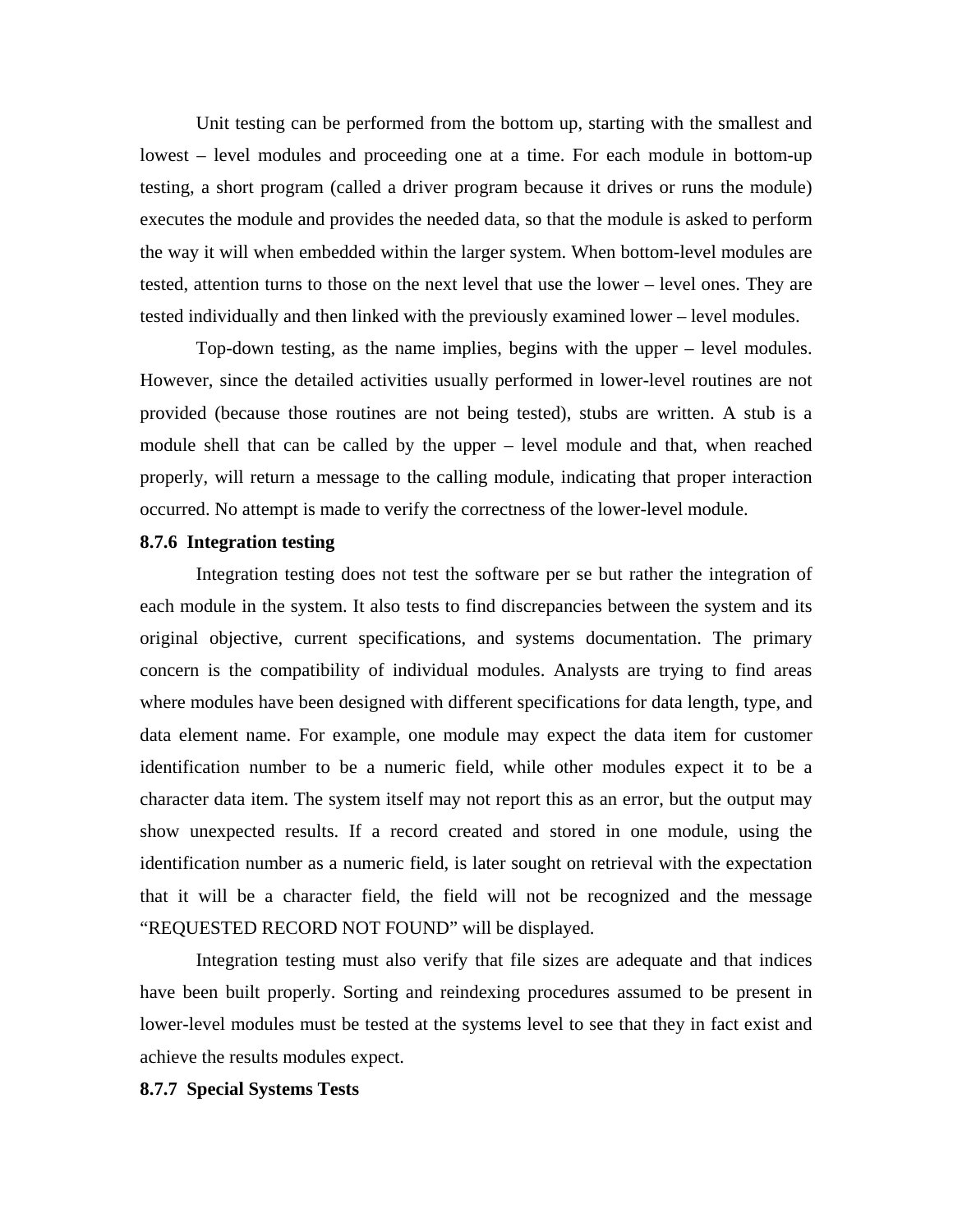There are other tests that are in special category, since they do not focus on the normal running of the system. Six tests are essential.

## **1. Peak Load Testing**

 There are critical times in many systems, particularly online systems. For example, in a banking system, analysts want to know what will happen if all teller sign on at their terminals at the same time before the start of the business day. Will the system handle them one at a time without incident, will it attempt to handle all of the at once and be so confused that it "locks up" and must be restarted, or will terminal addresses be lost? The only sure way to find out is to test for it. The same situations can arise when tellers' sign out during lunch periods and at the end of the day, so testing is looking at real situations.

#### **2. Storage Testing**

 Analysts specify a capacity for the system when it is designed and constructed. Capacities are measured in terms of the number of records that a disk will handle or a file can contain. These capacities are linked to disk space and the size of indices, record keys, and so on. But they too must be tested. If the documentation for a new system to be run on a microcomputer claims that a disk file can store up to 10,000 records, each 393 bytes long, the claim must be verified before implementation.

 Storage testing often requires entering data until the capacity is reached. Comparing the actual and claimed capacities will verify the accuracy of the documentation on the one hand and allow a judgement about actual capacity at the same time. Many, many systems are never tested in this way. Users find out too late that claims made during installation are not true: there is not enough storage capacity for transactions and master file records.

#### **3. Performance Time Testing**

When analysts are developing a design, their concerns are more on reports, inputs, files, and processing sequences than on performance time, although this changes with experience. During simple unit and integration testing, relatively small sets of data are used to find errors or cause failures. Therefore, users frequently find out how slow or fast the response time of the system is only after it has been installed and loaded up with data. That may be too late. Systems are rarely too fast for users.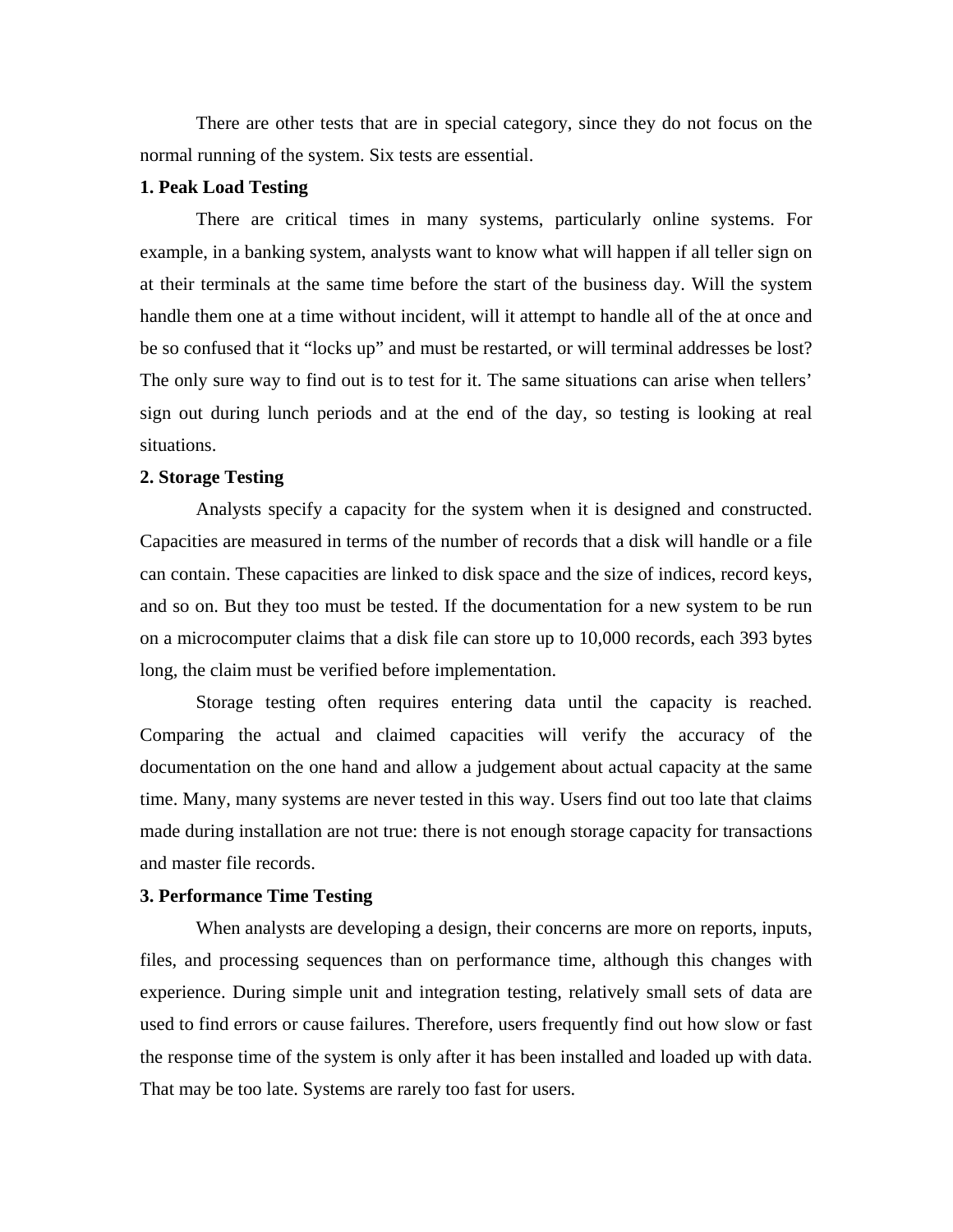Performance time testing is conducted prior to implementation to determine how long it takes to receive a response to an inquiry, make a backup copy of a file, or send a transmission and receive a response. It also includes test runs to time indexing or resorting of large files of the size the system will have during a typical run or to prepare a report.

 A system that runs well with only a handful of test transactions may be unacceptably slow when full loaded. And the time to know about this is prior to implementation, when adjustments can be more easily made. Once files are fully loaded and the user is relying on the system for daily activities, it is difficult to pull it back and being large- scale changes. The user needs the system and the analyst will not want to risk the loss of live data.

#### **4. Recovery Testing**

 Analysts must always assume that the system will fail and data will be damaged or lost. Even though plans and procedures are written to cover these situations, they also must be tested. By creating a failure or data loss event where the users are forced to reload and recover form a backup copy, analysts can readily determine whether recovery procedures are adequate. The best – designed plans usually are adjusted or augmented after this test.

#### **5. Procedure Testing**

 Documentation and run manuals tell the user how to perform certain functions are tested quite easily by asking the user to follow them exactly through a series of events. It is surprising how not including instructions about when to depress the enter key, about removing diskettes before powering down, or what to do when the paper – out light on the printer lights up can raise questions.

 There is, of course, no substitute for a well – designed set of procedure manuals. Analysts concentrate on the major and critical details of a systems design and include them in the documentation. They also pay attention to the little details, when designing the system. But often descriptions of the details do not get into the documentation. This type of testing not only shows where they are needed but also where they are wrong, that is, where actions suggested in the documentation do not match those that must actually be taken to make the system.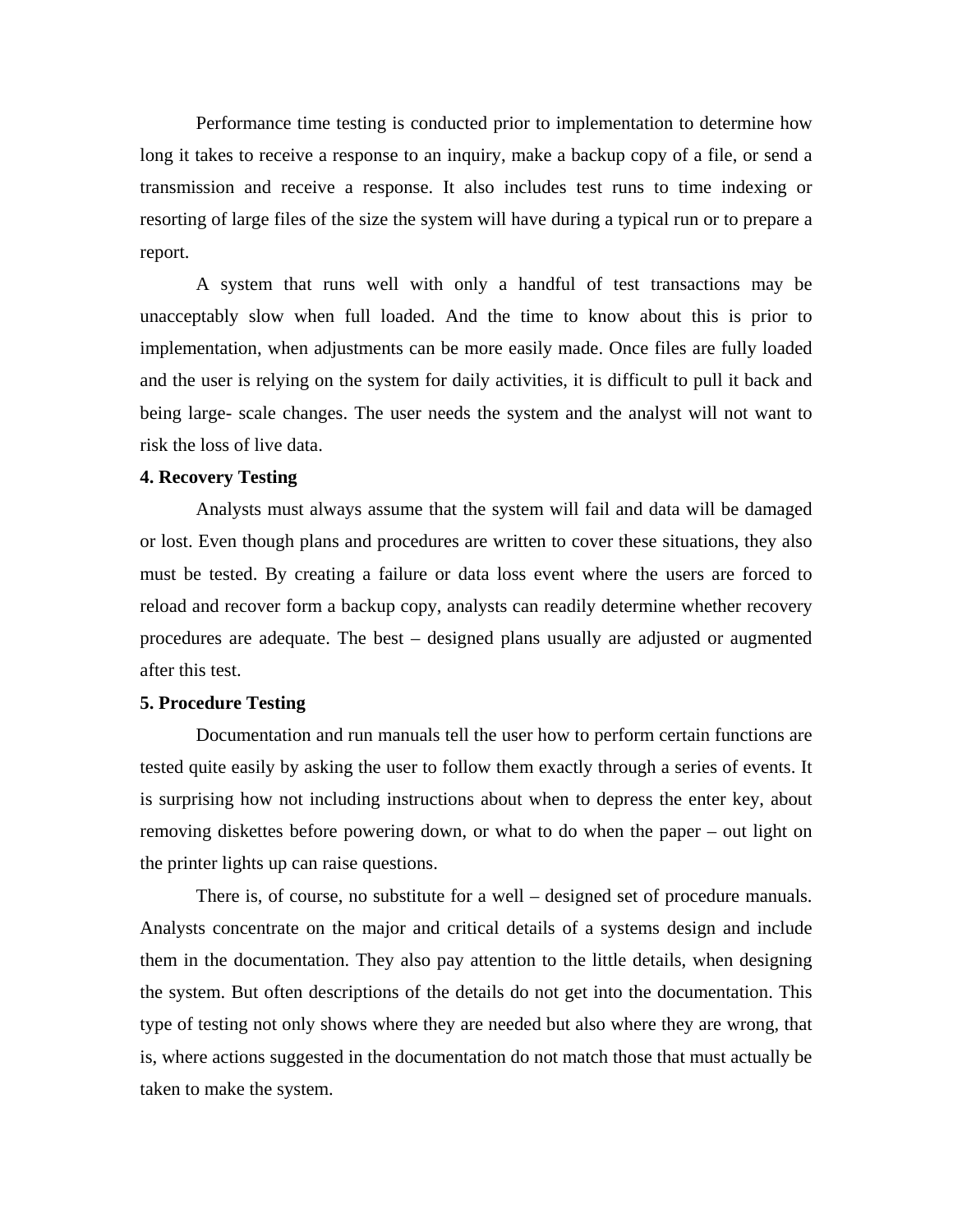#### **6. Human factors Testing**

 What do users do if, after submitting a transaction through a terminal, the screen goes blank while the data are being processed? They may not take the actions the analyst wants or expects, instead responding in unusual ways: they may depress the send key several times, turn the power switch on the terminal off and back on, unplug it and replug it, or beat on the terminal. Obliviously, they will do just about anything if the analyst has not given them some message on the screen to indicate that their request has been received, that it is being processed, and that there will be a short delay. This is what human factors testing is all about – finding answers to questions about how people will react to the system in ways not anticipated. And as a general rule, as strange as the above actions may sound, the people are right; they are taking actions that are normal under the circumstances.

 It is the responsibility of the analyst to anticipate questions that will arise in the minds of the users as they interact with the system. If a screen will go blank during transaction processing, the analyst should make sure that it displays a message informing the user that processing is occurring. Even that is not enough if the delay will be more than a second or two. For processing that will take long periods, the analyst should have the screen give the user a message telling approximately how long it will take and providing an option to cancel the request. The user may decide to have that one – hour job run some other time when the system is not so busy.

 If the system is going into a long sorting step, the analyst should keep the user informed about how much of the sort is completed. Users appreciate systems that display the numbers of records sorted or the percentages completed.

 Also the analyst should be sure to watch how people enter data. Do they use different keystroke form those anticipated (such as the top row of numbers on the typewriter pad rather than those on the numeric keypad)? Are any keystrokes awkward and therefore error prone (for example, having to hold down the shift key with the little finger while depressing the  $+$  key with the index finger)?

 How will the user of a system feel after working with the system for a lengthy period of time? Glare on the screen or simply too much detail on one display is physically and mentally irritating. Slight modifications in the display contents or the location of the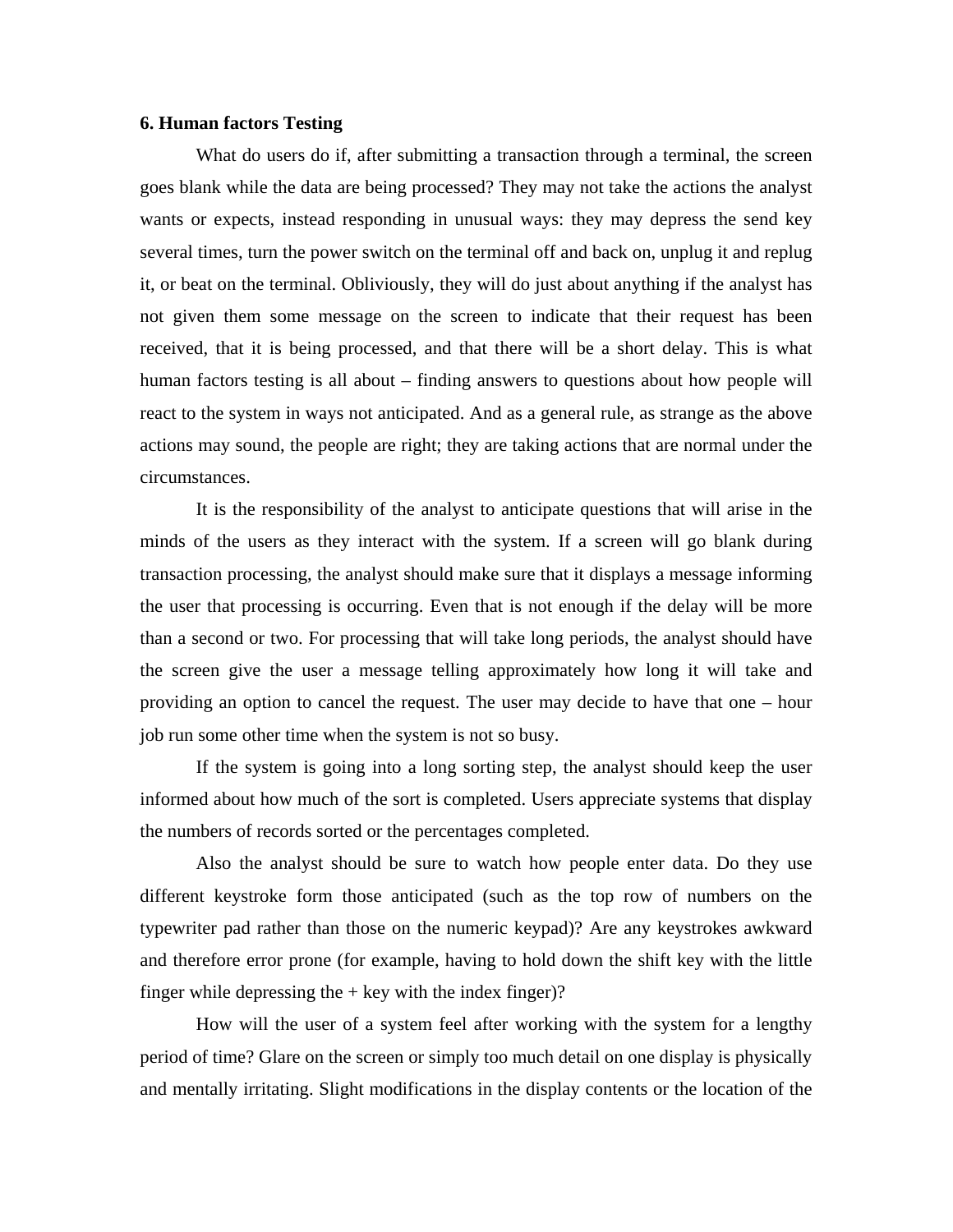equipment are important human factor concerns that dramatically affect the user and, therefore, the system over time.

 These simple testing questions are of monumental importance and extremely helpful in finding flaws that can cause the system to fail. Some analysts will find these flaws the hard way – through bad experiences. It is difficult to forget the system that was damaged because a user banged on the terminal when data were submitted and accepted by the system without displaying a response. But, following the guidelines above, the analyst can avoid those situations.

#### **8.8 Designing Test Data**

 There are two very different sources of test data, live and artificial. Both have distinct advantages and disadvantages for the tester.

## **8.8.1 Using Live Test Data**

 Live test data are those that are actually extracted from organization files. After a system partially constructed, programmers or analysts often ask users to key in a set of data from their normal activities. For example, in a general ledger accounting system, they may ask someone from the accounting staff to enter the chart of account numbers and a set of account balances, along with transactions affecting those accounts. Then the systems person uses this data as a way to partially test the system. In other instances, programmers or analysts extract a set of live data from the files and have them entered themselves.

 It is difficult to obtain live data in sufficient amounts to conduct extensive testing. And, although it is realistic data that will show how the system will perform for the typical processing requirements, assuming that the live data entered are in fact typical, such data generally will not test all the combinations or formats that can enter the system. The bias toward typical values then does not provide a true systems test and in fact ignores the cases most likely to cause systems failure.

#### **8.8.2 Using Artificial Test Data**

Artificial test data are created solely for test purposes, since they can be generated to test all combinations of formats and values. In other words, the artificial data, which can quickly be prepared by a data – generating utility program in the information systems department, make possible the testing of all logic and control paths through the program.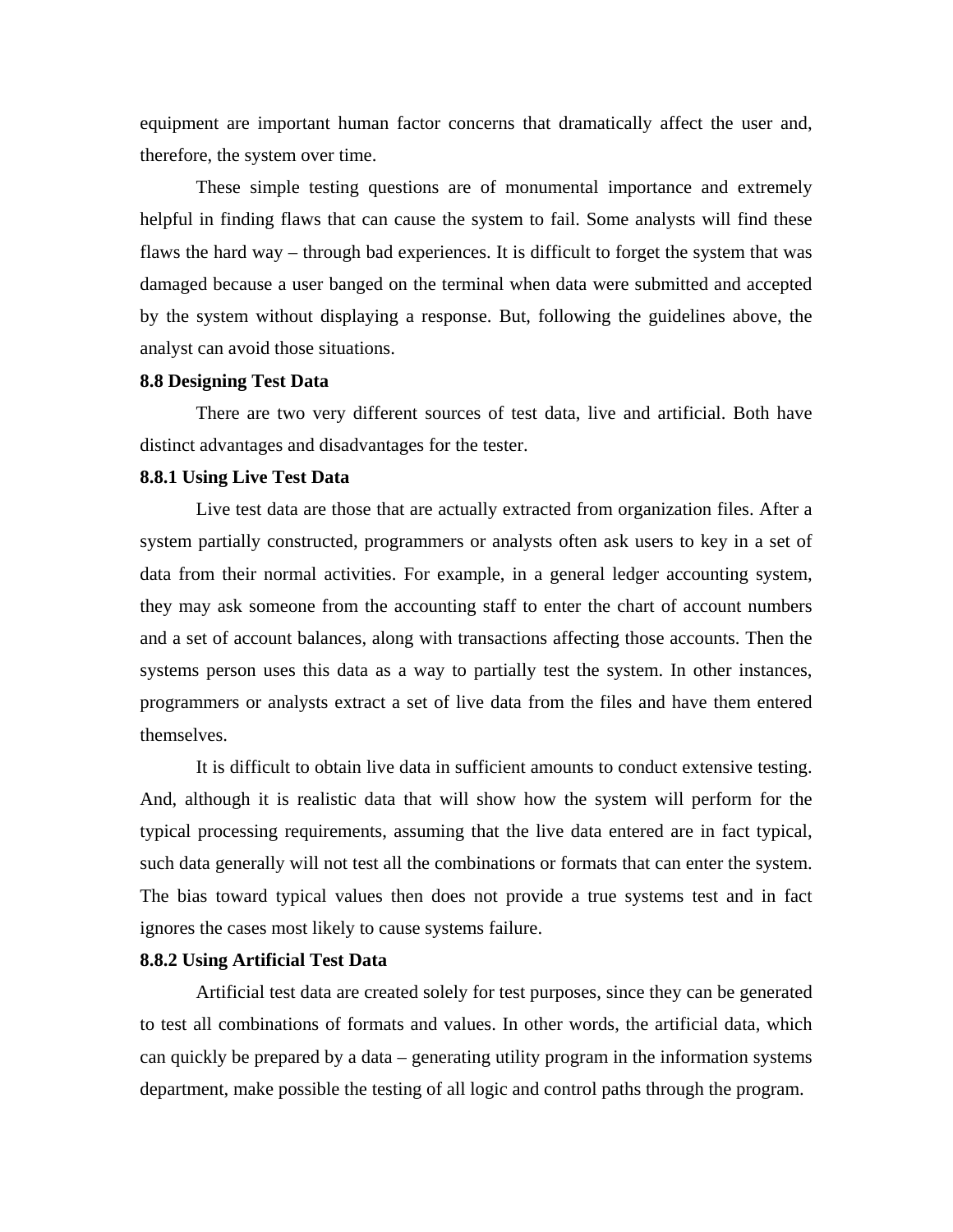The most effective test programs use artificial test data generated by persons other than those who wrote the programs. Often, an independent team of tester formulates a testing plan, using the systems specifications.

#### **8.9 Testing Libraries**

 To assure that all systems are properly tested, many organizations establish test libraries. A testing library is a set of data developed to thoroughly test a system of programs. It is stored in machine – readable form, usually on magnetic disk, and is used by all persons who are involved with a particular system.

 For example, a large inventory system consists, of hundreds of computer programs. All share common data and file formats. Each will also process similar transactions and will sometimes update records and other times retrieve data to respond to inquiries or prepare reports and documents. Because these programs are interdependent and process – related transactions, it makes sense to use a common set of data to test each program.

 Test libraries are not just for initial testing. As the system evolves and programs are modified and maintained, they must be re-tested. The testing library should be maintained throughout the life of the system so that, as each change is made, reliable data are again available to test the system.

#### **8.10 System controls**

 A well-designed system should have controls to ensure proper operation and routine auditing. A candidate systems failure often results from lack of emphasis on data control. Therefore, standards of accuracy, consistency and maintainability must be specified to eliminate errors and control for fraud.

 A system design introduces new control elements and changes the control procedures. New controls in the form of relational comparisons are designed to detect and check errors that rise form the use of the system. In a manual system, internal control depends on human judgement, personal care and division of labor. In a computer based system the number of persons involved is considerably reduced. In designing a new system the designer should specify the location of error control points and evaluate them on the basis of error frequency, cost and timing of error detection. By identifying points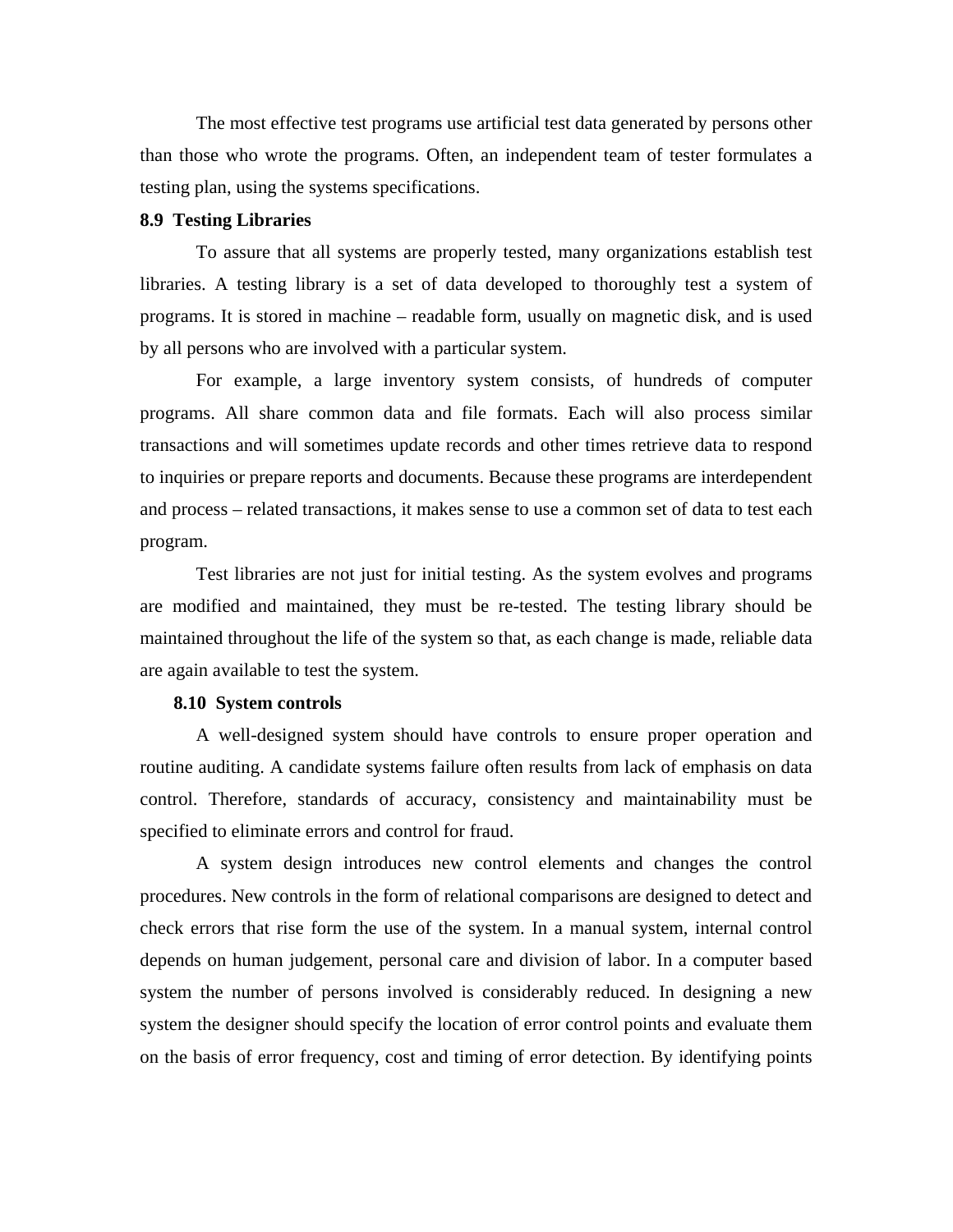where potential errors may occur, designers can create control procedures for handling errors immediately.

## **8.10.1 Processing controls**

Several methods have been devised to control processing activities:

- 1. Data record may be combined into small groups to control totals. If in batch processing, error is encountered, the batch may be held and reviewed to correct the error.
- 2. Completeness check ensures that all fields in a record are present and are read in the proper sequence. In a multiple record check, the program verifies the self-checking number of the records that make up the transaction. If an error is detected, the entire group of records is rejected.
- 3. Consistency check refers to the relevance of one type of data to another. Data being accepted through various means need to be checked for its uniformity. All critical paths need to be checked for its proper path selection.
- 4. Reasonableness check evaluates a transaction against a standard or maximum / minimum value to determine its validity. For example an employee may not have age less than 21 and not more than 60 years.
- 5. Sequence check verifies that data records are in sequence prior to processing. Duplicate records need to be checked.

## **8.11 Audit Trails**

An important function of system controls is providing for an audit trail. An audit trail is a routine designed to allow the analyst, user or auditor to verify a process or an area in the new system.

## **8.11.1 Definition of Audit trail**

 A feature of data processing systems that allows for the study of data as processed from step to step, an auditor may then trace all transactions that affect an account.

 In a manual system, the audit trail includes journals, ledgers and other documents used by auditor to trace transactions. In a computerized system, record content and format frequently make it difficult to trace a transaction completely. Some reasons are the following: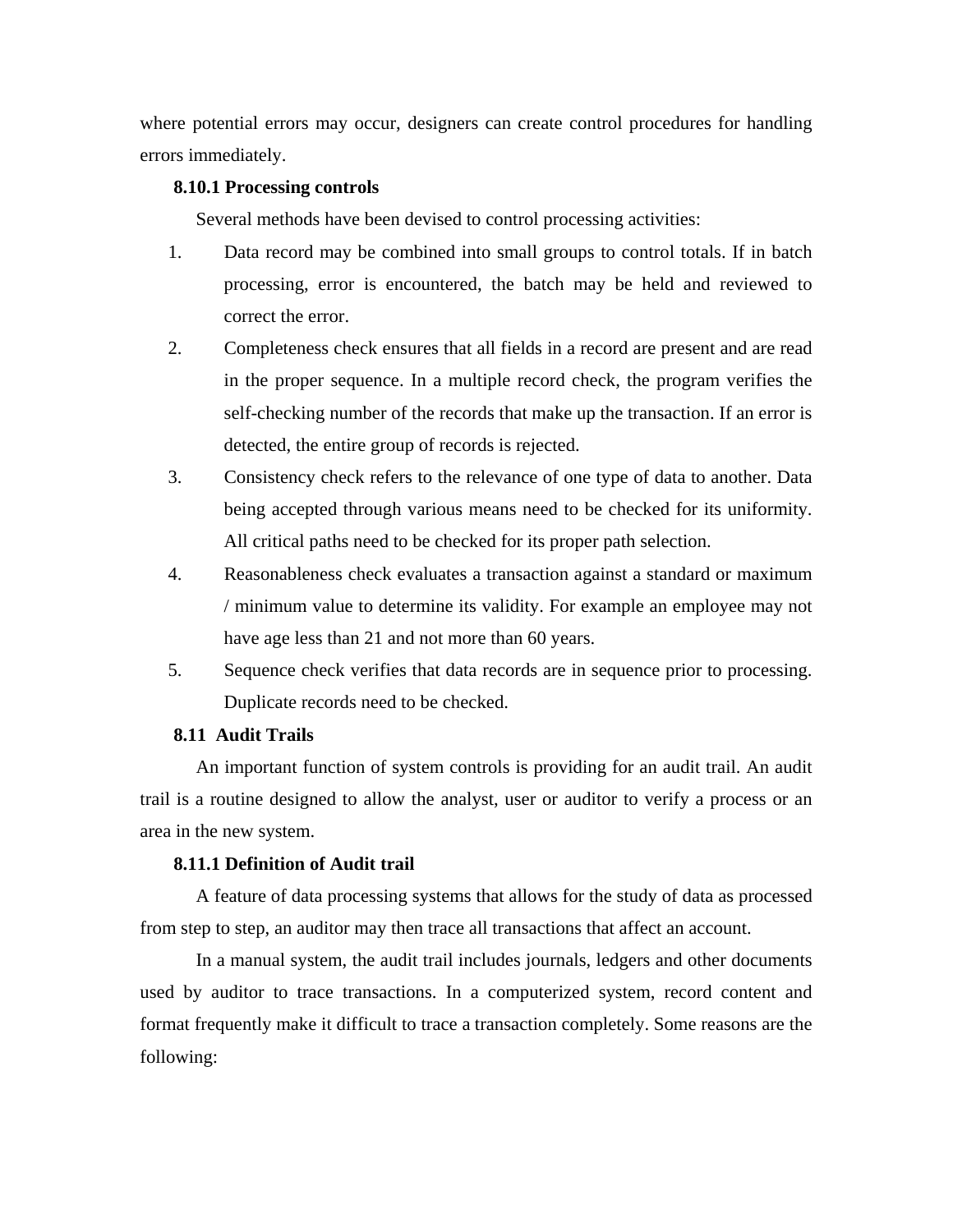- 1. Files stored on the tape or disk can be read only by a computer, which limits the auditing function. A data dump is possible, though, to compare the data against a data map.
- 2. Direct data entry eliminates the physical documentation for an audit program.
- 3. Data processing activities are difficult to observe, since they take place within the computer system.

For the audit trail to show its impact a detailed file of the transactions need to be maintained. During evaluation of a system following steps should be considered.

- 1. Define the control objectives as separate design and test requirements. Input preparation and transmission by the user are important control areas that are viewed with an emphasis on audit trails and adequate documentation during testing.
- 2. Examine budget costs to see whether system testing is within the limits.
- 3. Review specifications. The auditor should evaluate program acceptance test specifications and assist the programmer in developing test standards, levels of testing and actual test conditions.

It is the auditor's responsibility to build controls into candidate systems to ensure reliability, integrity and confidence of the users at all levels. The auditor should be called in during design as well as testing so that suggestion can be considered before implementation. Including the auditor in the system development team makes it easy for monitoring testing procedures and considers the acceptance of new controls to replace those changed by the new design.

## **8.12 Summary:**

No program or system design is perfect. Communication between the user and the designer is not always complete or clear and time is usually short. The result is errors. The number and nature of errors in a new design depend on several factors. The two operational design objectives continually sought by developers are systems reliability and maintainability. There are three approaches to reliability namely, error avoidance, error detection and error tolerance. Under error avoidance, developers and programmers make every attempt to prevent errors from occurring at all. The emphasis on early and careful identification of user requirements in another way this objective is pursued. Correcting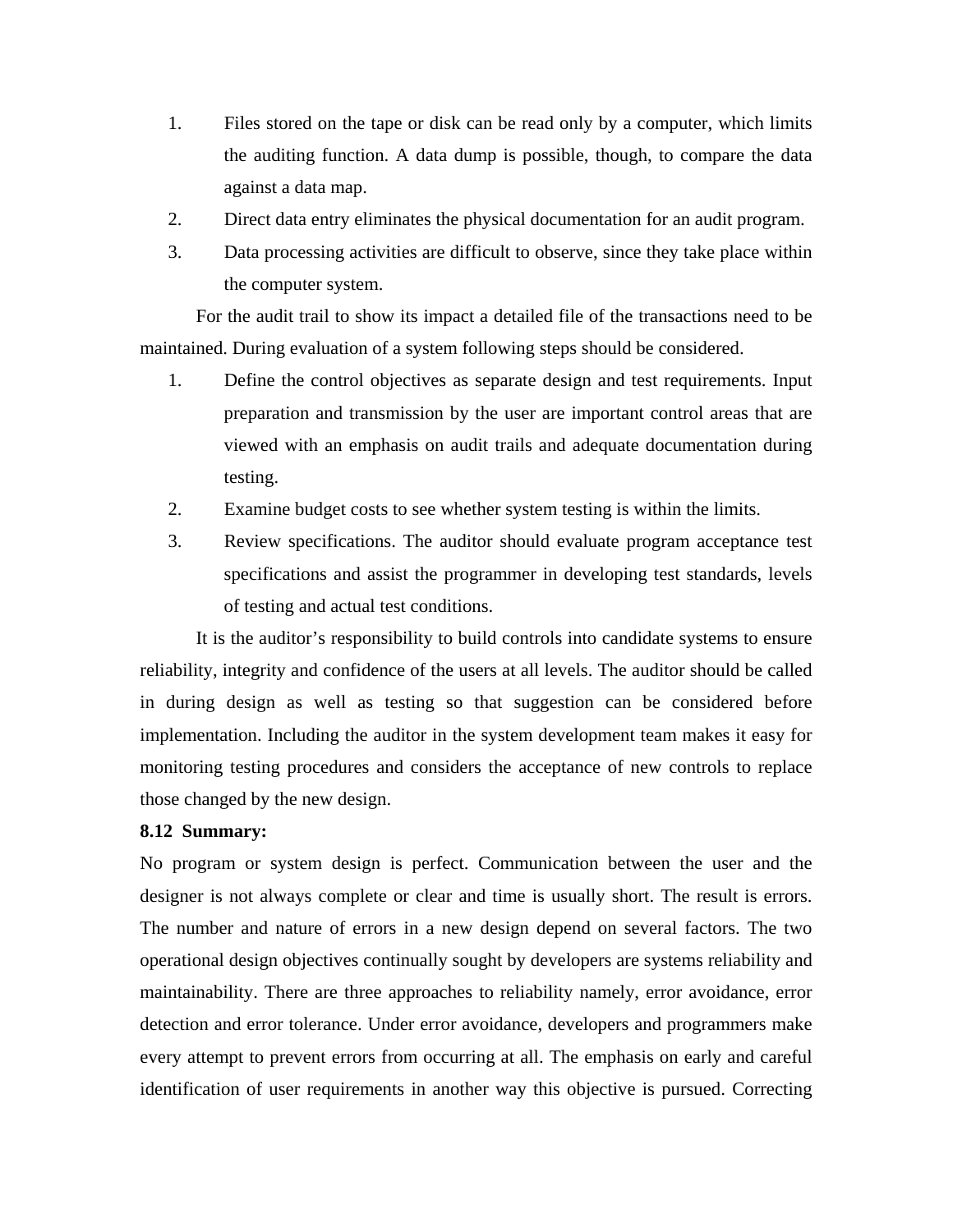user errors, such as misspelling keywords or entering invalid commands, is one remedy. Error detection in programs is handled in a similar manner. Error tolerance strategies keep the system running even in the presence of errors. When systems are installed, they generally are used for long periods. The average life of a system is 4 to 6 years, with the oldest application often in use for over 10 years. Several studies of maintenance have examined the type of tasks performed under maintenance. The broad classes maintenance found in information systems environments are corrective, adaptive and perfective. Once systems are installed, the need for debugging and correcting errors or failures on an emergency basis is comparatively low: less than 20 percent of the tasks are for correction. Software design should be guided by modularity and partitioning , coupling, cohesion, span of control , size and shared use. Well – designed, modular software is more likely to meet the maintenance, reliability, and testing requirements. Three specific tools are discussed: Structured flow-charts, HIPO diagrams, and Warnier / Orr diagrams. Quality assurance is the review of software products and related documentation for completeness, correctness, reliability, and maintainability. And, of course, it includes assurance that the system meets the specifications and the requirements for its intended use and performance. Four levels of quality assurance: testing, verification, validation, and certification. The philosophy behind testing is to find errors. There are two general plans for testing software: The strategies of code testing ad specification testing. Systems are not designed as entire systems nor are they tested as single systems. The analyst must perform both unit and integration testing. There are other tests that are in special category, since they do not focus on the normal running of the system. Six tests are essential. Peak load testing, storage testing, performance time testing, recovery testing, procedure testing, and human factor testing. A well-designed system should have controls to ensure proper operation and routine auditing. A candidate systems failure often results from lack of emphasis on data control. Therefore, standards of accuracy, consistency and maintainability must be specified to eliminate errors and control for fraud. An important function of system controls is providing for an audit trail. An audit trail is a routine designed to allow the analyst, user or auditor to verify a process or an area in the new system.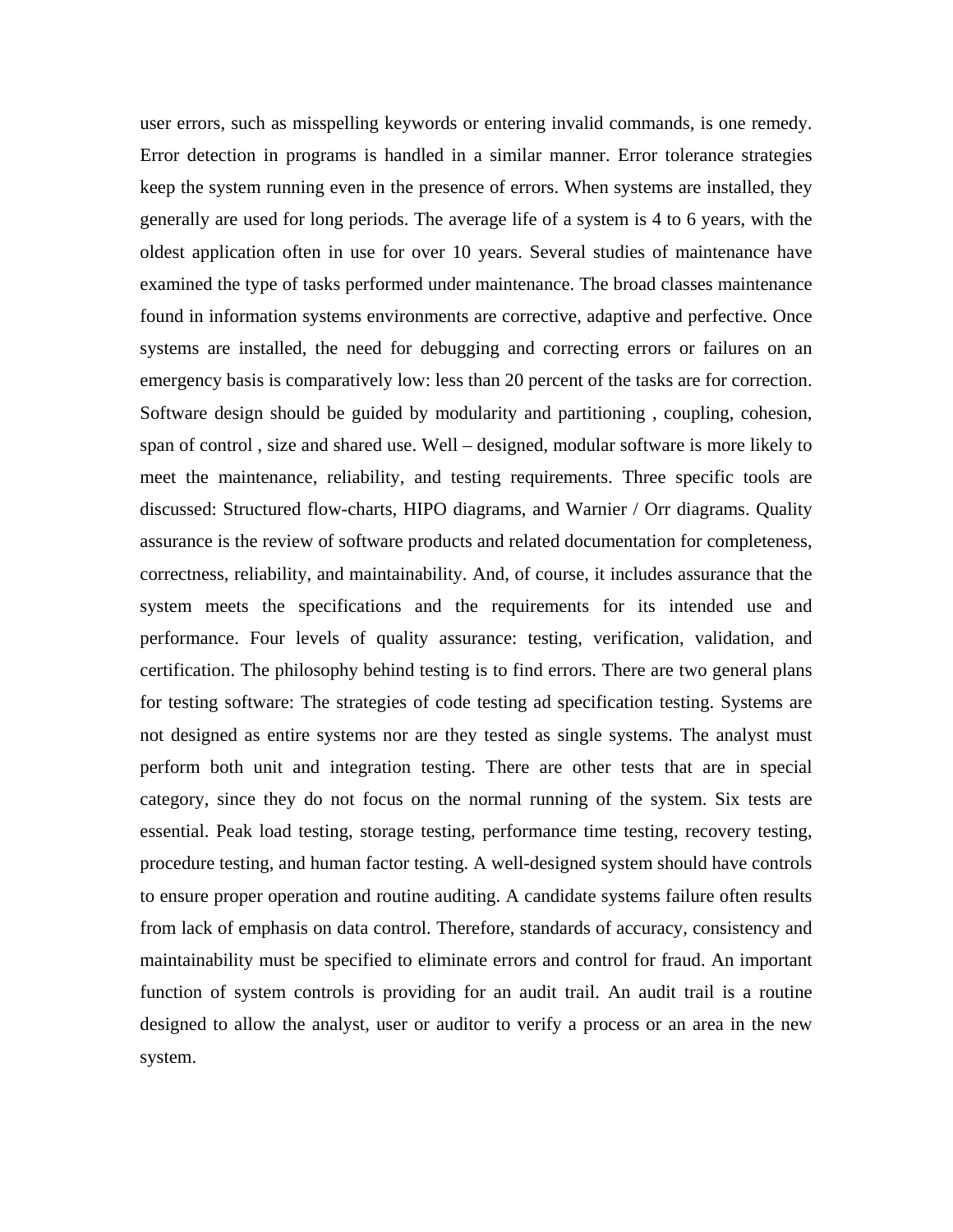# **8.13 Questions**

| 1.                   | Differentiate between error tolerance & Error avoidance. |  |  |  |
|----------------------|----------------------------------------------------------|--|--|--|
| 2.                   | What are the causes of errors.                           |  |  |  |
| 3.                   | Explain Coupling & Cohesion.                             |  |  |  |
| 4.                   | Conduct a comparative study between the various          |  |  |  |
| documentation tools. |                                                          |  |  |  |
| 5.                   | What are the levels of assurance.                        |  |  |  |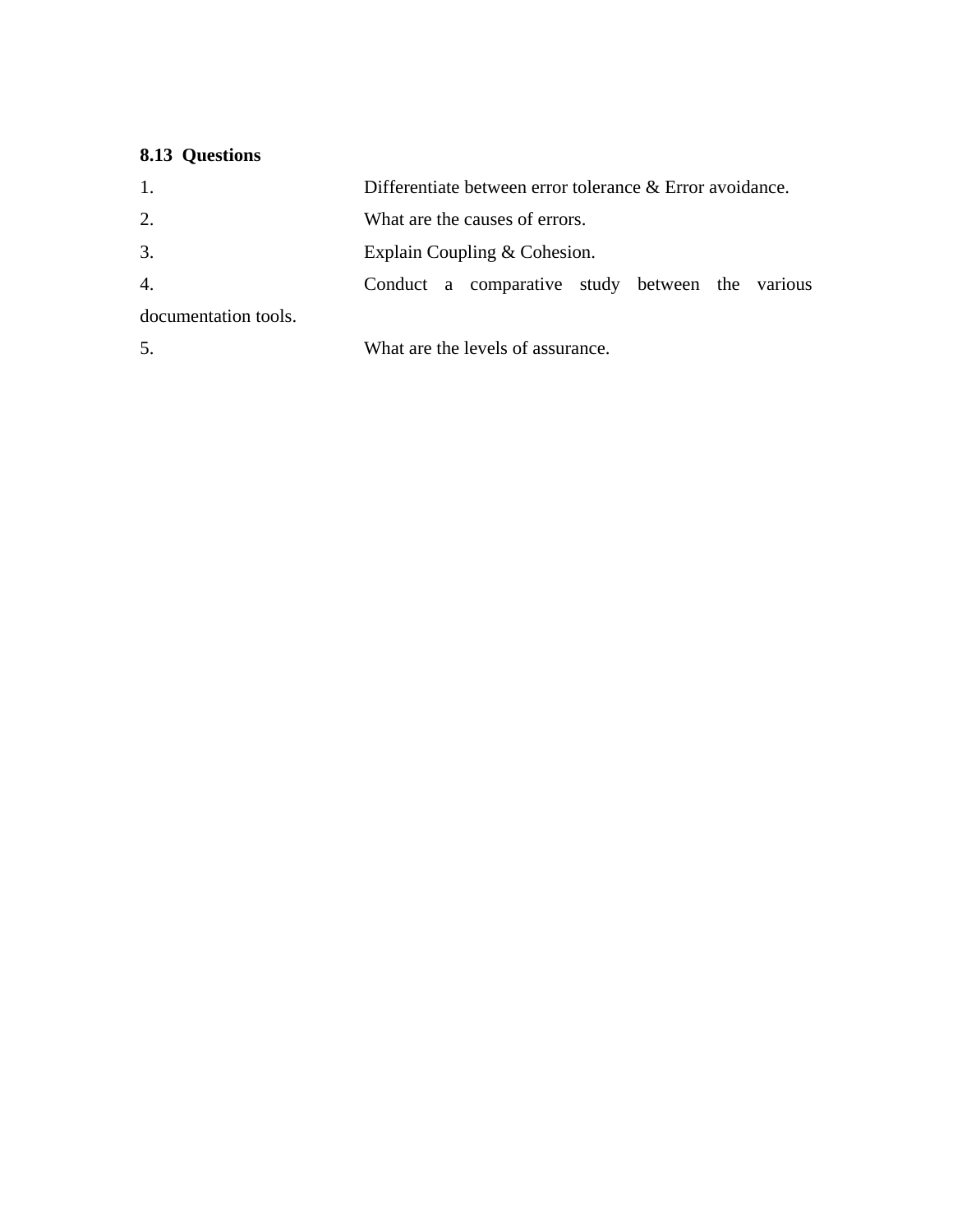*9.0 Objectives:* 

 *9.1 Introduction* 

# *9.2 Training*

 *9.2.1 Training systems operators* 

# *9.2.2 User Training*

- *9.2.3 Training methods* 
	- *9.2.3.1 Vendor and In-Service Training*
- *9.2.3.2 In house Training*
- *9.3 Conversion* 
	- *9.3.1 Conversion Methods*
- *9.4 Conversion Plan* 
	- *9.4.1 Operating Plan*
	- **9.5 Summary**
	- **9.6 Questions**

# **9.0 Objectives**

- What is the objectives of system administration
- What is the purpose of giving training to the user of system
- The different types of training
- How conversion will takes place from existing system to new system
- What is the conversion plan
- What are the phases of conversion
- What is the operating plan

# **9.1 Introduction**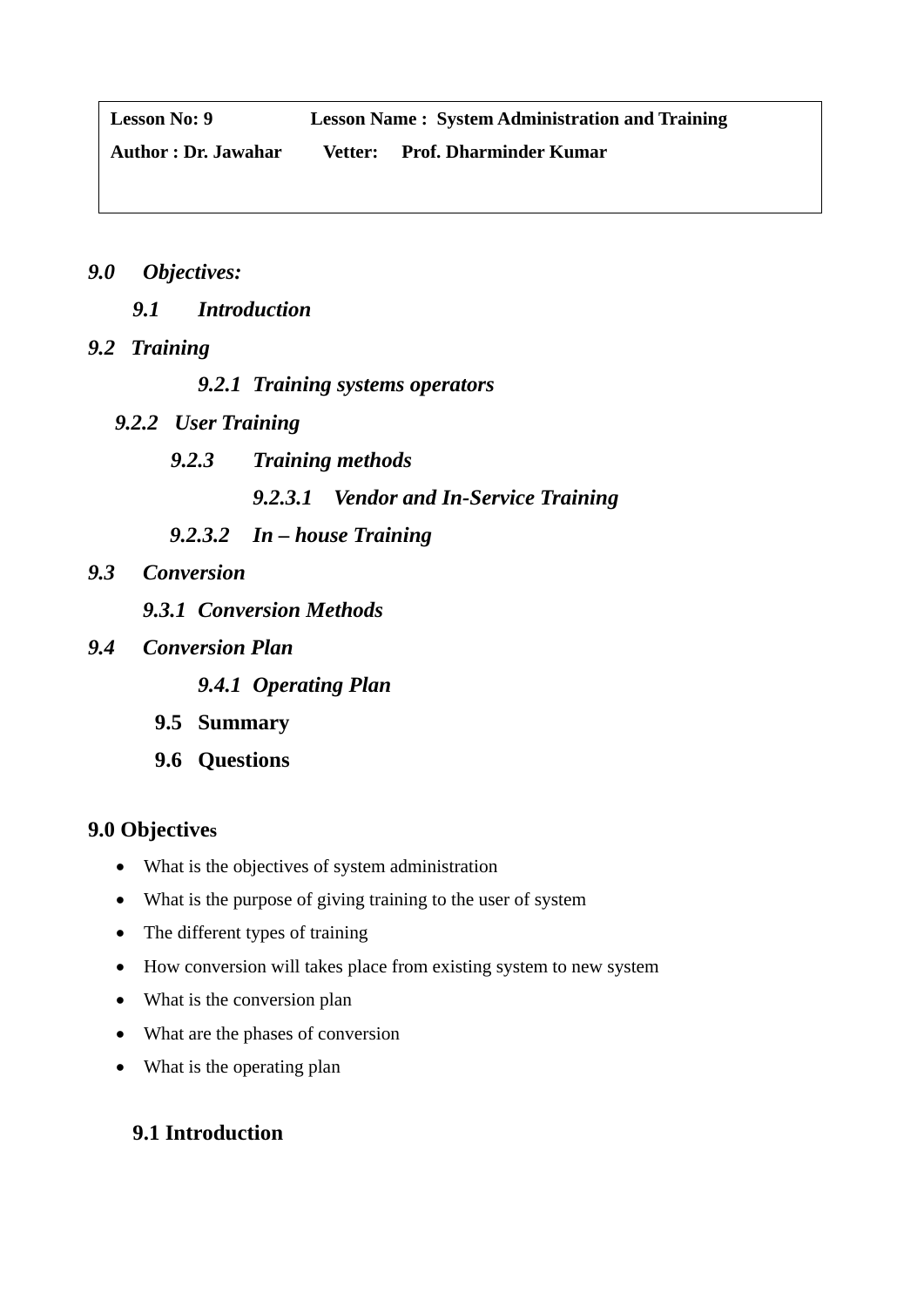Putting a new system into operation is usually complicated by the fact that there is an older system already in operation. The analyst has to deal with changing from something familiar to something new and different, while also attending to the mechanics of implementation. Since the concern for simultaneous conversion and implementation is usual. New system brings in new equipment. It may represent a change from manual to automated operation or a change in the level of available machine capacity. During implementation, planning plays a decisive factor in determining the ultimate success or failure of system. Due attention should be paid to:

- 1. Assigning system personnel.
- 2. Structuring user relationship.
- 3. Preparing for new equipment.
- 4. Training user personnel.

## **1. Assignment of Systems Personnel:**

Assign people to the implementation who demonstrate the ability in dealing with the unique problem situations associated with the process.

## **2. Structuring user Relationships:**

Plan for periodic meeting between user and system personnel for the duration of the implementation, to discuss problems being faced. Also there should be provisions to meet when the need arises. Certainly waiting for the meeting in critical problems is not a reasonable approach. Also if people meet only during crisis, they cannot expect a very positive encounter.

## **3. Preparing for New Equipment:**

New equipment means more complexity. For new equipment additional areas of concern are to be taken care of: -

- 1. Structuring a relationship with the equipment vendor.
- 2. Preparing a physical site for installation and use of new equipment.
- 3. Installation of new equipment and removing old equipment.
- 4. Training personnel to use the new equipment.

## **4. Training of user Personnel:**

Planning for the formal training of user personnel in the operation of the new system is important. A new method may drastically affect people's lives by changing their work methods, work style and relationships with other employees. One of the most effective ways of dealing with the potential impact of these changes is to provide a well-designed program of training. The training program should:

a) Inform the user about the system in general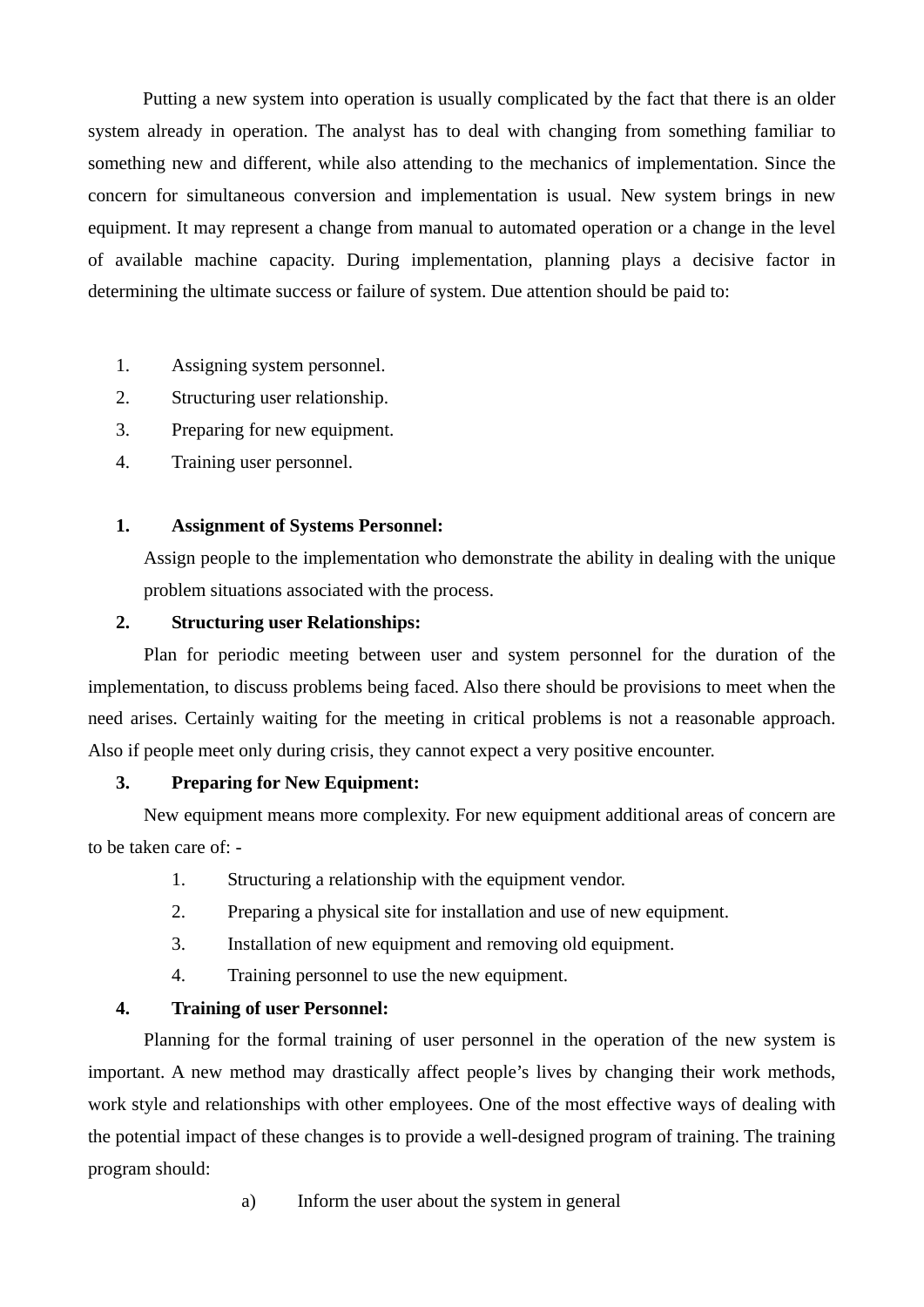- b) Inform the user about specific operation of the system
- c) Give the user some practice in operating the system
- d) Provide opportunity for user feed back.
- e) Provide ample opportunity to adjust to the new system.
- f) Provide answers to the queries raised by the employees.
- g) Generate a feeling among employees that the new system is "their" system.

# **9.2 Training**

Even well designed and technically elegant systems can succeed or fail because of the way they are operated and used. Therefore, the quality of training received by the personnel involved with the system in various capacities helps or hinders, and may even prevent, the successful implementation of an information system. Those whose will be associated with or affected by the system must know in detail what their roles will be, how they can use the system, and what the system will or will not do. Both systems operators and users need training.

## **9.2.1 Training systems operators**

 Many systems depend on the computer – center personnel, who are responsible for keeping the equipment running as well as for providing the necessary support service. Their training must ensure that they are able to handle all possible operations, both routine and extraordinary. Operator training must also involve the data entry personnel.

 If the system calls for the installation of new equipment, such as a new computer system, special terminals, or different data entry equipment, the operators training should include such fundamentals as how to turn the equipment on and use it, how to power it down, and a knowledge of what constitutes normal operation and use. The operators should also be instructed in what common malfunctions may occur, how to recognize them, and what steps to take when they arise. As part of their training, operators should be given both a troubleshooting lists that identifies possible problems and remedies for them, as well as the names and telephone numbers of individuals to contact when unexpected or unusual problems arise.

 Training also involves familiarization with run procedures, which involves working through the sequence of activities needed to use a new system on an ongoing basis. These procedures allow the computer operators to become familiar with the actions they need to take (such as mounting magnetic disks or tapes, copying files, changing printer forms, or turning on communication systems), and when these actions must occur. In addition, they find out how long applications will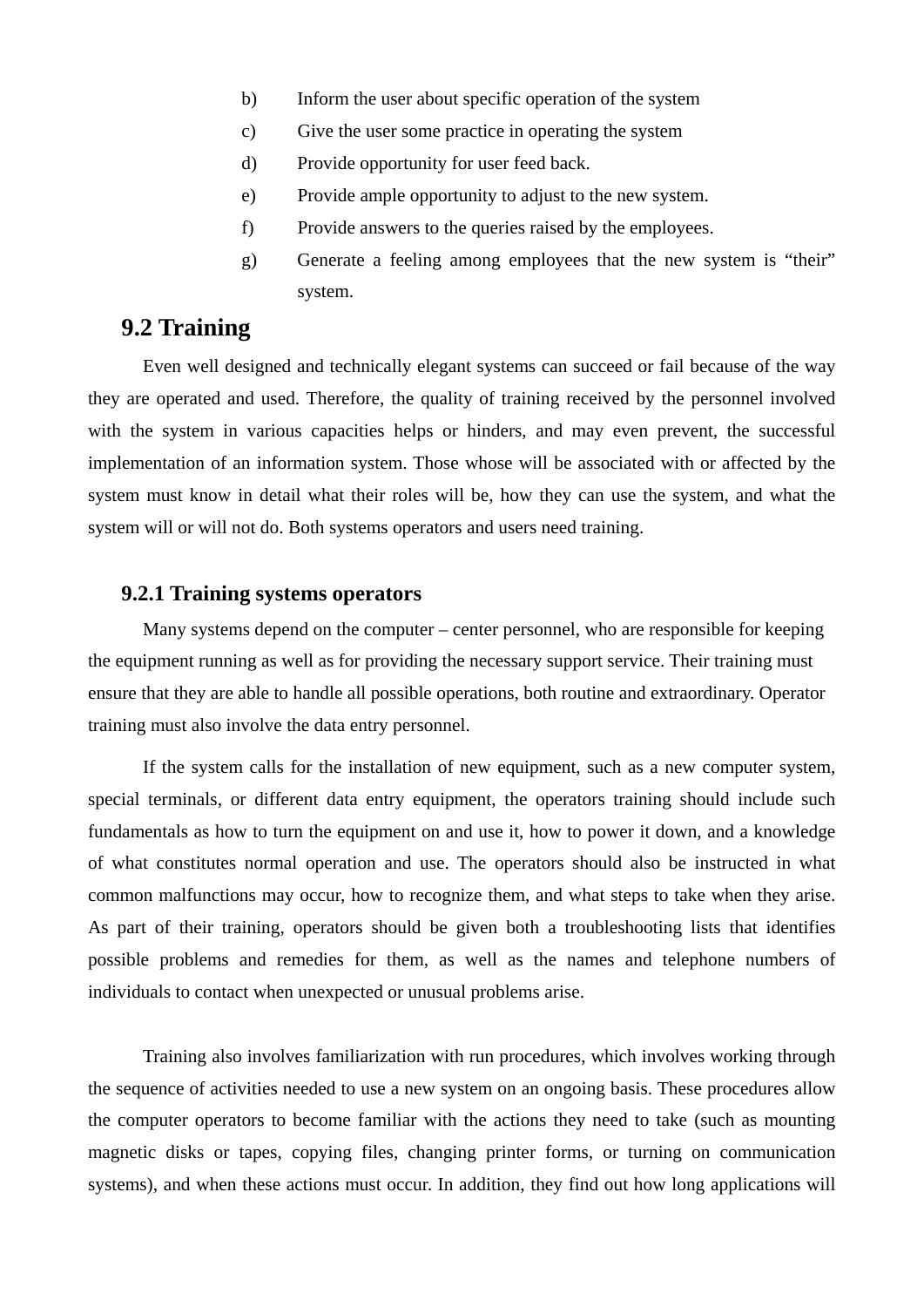run under normal conditions. This information is important both to enable users to plan work activities and to identify systems that run longer or shorter than expected – a sign that typically indicates problems with the run.

## **9.2.2 User Training**

User training may involve equipment use, particularly in the case where, say, a microcomputer is in use and the individual involved is both operator and user. In these cases, user must be instructed first in how to operate the equipment. Questions that seem trivial to the analyst, such as how to turn on a terminal, how to insert a diskette into a microcomputer, or when it is safe to turn off equipment without danger of data loss, are significant problems to new users who are not familiar with computers.

 User training must also instruct individuals in troubleshooting the system, determining whether a problem that arise is caused by the equipment or software or by something they have done in using the system. Including a troubleshooting guide in systems documentation will provide a useful reference long after the training period is over. There is nothing more frustrating than working with a system, encountering a problem, and not being able to determine whether it is the user's fault or a problem with the system itself. The place to prevent this frustration is during training.

 Most user training deals with the operation of the system itself. Training in data coding emphasizes the methods to be followed in capturing data form transactions or preparing data needed for decision support activities. For example, in an accounting system, it may be important to translate customer names into customer account numbers that are input as part of the accounting transaction. Users must be trained so that they know how to determine the customer account number, that it is four digits in length, and that there are no alphabetic characters in it.

 Data – handling activities receiving the most attention in user training are adding data (how to store new transactions), editing data (how to change previously stored data), formulating inquiries (finding specific records or getting responses to questions) and deleting records of data. The bulk of systems use involves this set of activities, so it follows that most training time will be devoted to this area.

 From time to time, users will have to prepare disks, load paper into printers, or change ribbons on printers. No training program is complete without some time devoted to systems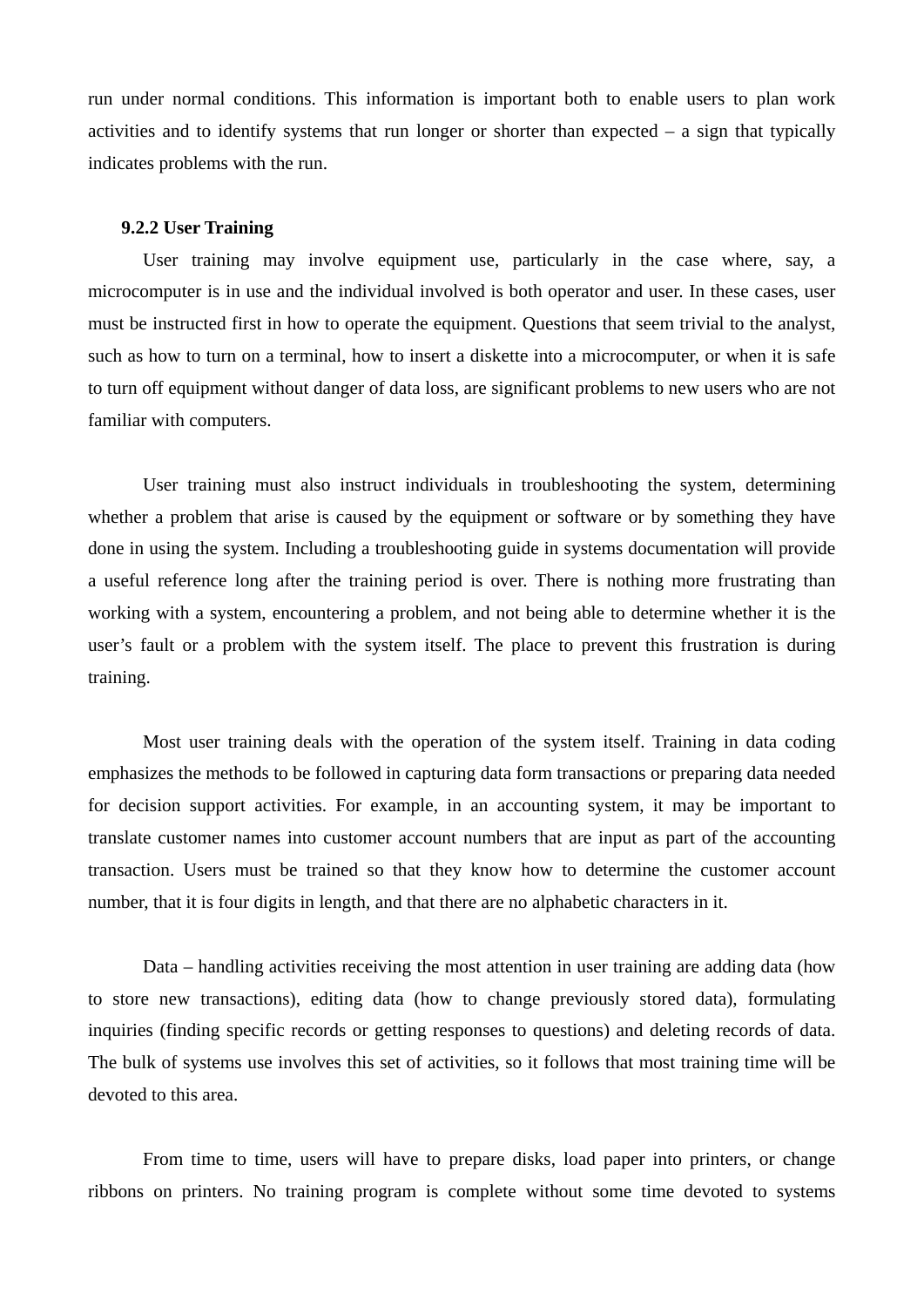maintenance activities. If a microcomputer or data entry system will use disks, users should be instructed in formatting and testing disks. They should also actually perform ribbon changes, equipment cleaning and other routine maintenance. It is not enough to simply include this information in a manual, even though that is essential for later reference.

 As the above discussion demonstrates, there are two aspects to user training: familiarization with the processing system itself (that is, the equipment used for data entry or processing) and training in using the application (that is, the software that accepts the data, processes it, and produces the results). Weaknesses in either aspect of training are likely to lead to awkward situation that produce user frustration, errors, or both. Good documentation, although essential, does not replace training. There is no substitute for hands – on – operation of the system while learning its use.

## **9.2.3 Training methods**

The training of operators and users can be achieved in several different ways. Training activities may take place at vendor locations; at rented facilities, for example, in hotels or on university campuses; or in house at the employee's organizations. The methods and content of the training often vary, depending on the source and location of the training.

## **9.2.3.1 Vendor and In-Service Training**

 Often the best source of training on equipment is the vendor supplying the equipment. Most vendors offer extensive educational programs as part of their services, in some cases, there is a charge, but in many instances training is free. For example, IBM offers complimentary two and three – day courses to purchasers of many of their minicomputers and mainframe computers. The courses, offered by experienced trainers and sales personnel, cover all aspects of using the equipment, from how to turn it on and off, to the storage and removal of data, to handling malfunctions. This training is hands-on, so the participants actually use the system in the presence of the trainers. If questions arise, they can quickly be answered. Since the system is intended for training, there is generally no rush to get training out of the way so that the productive use of the system can start. Training conducted at the organization's location might be rushed, a danger that installation personnel must guard against.

 If special software such as a teleprocessing package or database management system is being installed, sending personnel to off – site short courses providing in – depth training is preferable to in – service training. These courses, which are generally provided for a fee, are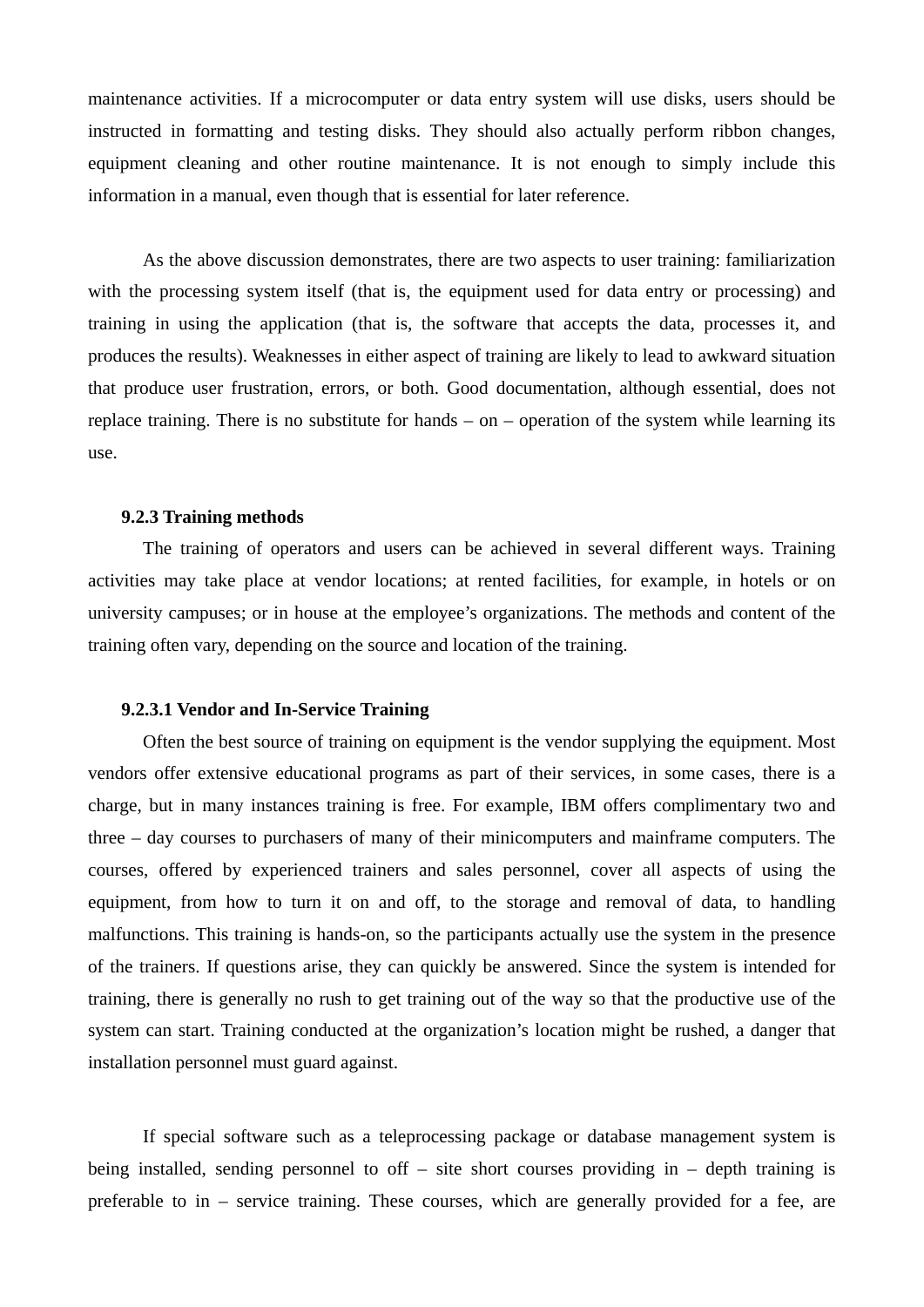presented to personnel from many organizations that are acquiring or using the same system. The benefit of sharing questions, problems, and experiences with persons from other companies is substantial. The personal contacts made during the sessions frequently last for years, with the continual sharing of information benefiting both parties. Short courses often involve additional time and costs for travel to other cities.

### **9.2.3.2 In – house Training**

The advantage of offering training for the system on site is that the instruction can be tailored to the organization where it is being offered and focused on special procedures used in that setting, the organization's plans for growth, and any problems that have arisen. Often, the vendors or training companies negotiate fees and charges that are more economical and that enable the organization to involve more personnel in the training program than is possible when travel is required.

 There are also disadvantages. The mere fact that employees are in their own surroundings is a distraction, since telephone calls and emergencies can disrupt training sessions. Moreover, when outside firms' come on – site, they many present courses that emphasize general concepts but that lack sufficient hands – on training. The training coordinator must recognize this possibility and deal with it an advance to ensure that the course content will meet operating needs.

 In – house training can also be offered through special purchased instructional materials. A variety of professional training programs on special topics can be rented or purchased from computer training firms such as Edutronics (McGraw – Hill, Inc.); Deltak, Inc.; Professional Development, Inc.; and Learning Corporation of America. Other vendors offer printed and audiovisual programmed instruction materials that are either self - instructional or that supplement other training activities.

 However, there is no substitute for hands –on experience. Training manuals are acceptable for familiarization, but the experiences of actually using the equipment, making and correcting mistakes, and encountering unexpected situations are the best and most lasting way of learning.

 Training manuals generally take one of two approaches. Some have the user work through different activities step by step. For example, the checklist is provided to list the steps necessary to implement a system. Each individual step is listed in the proper order.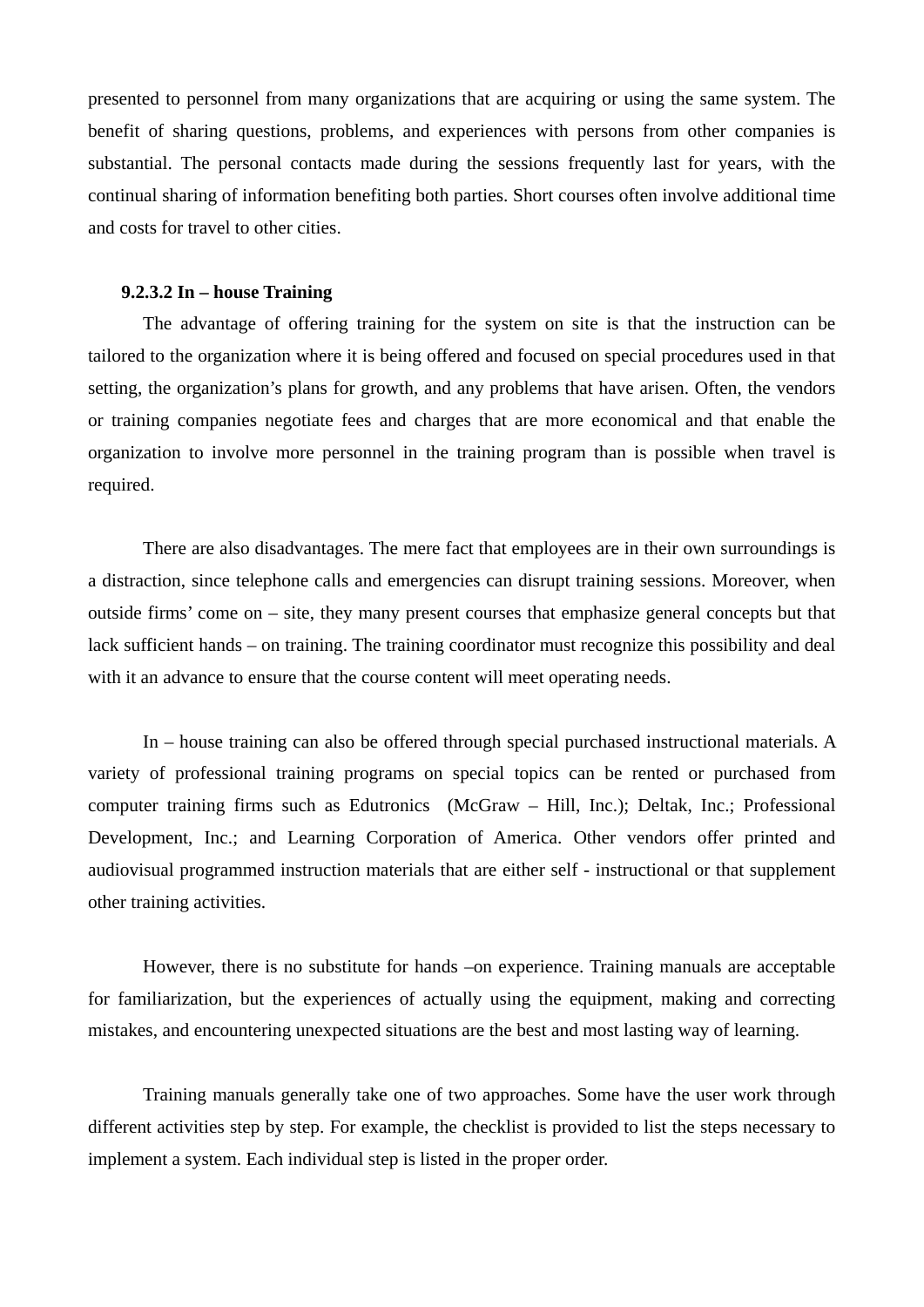The other common approach is to create a case – study example that include all frequently encountered situations that the system is able to handle and that the users should be able to handle. Then the users must use the system to handle the actual situations; that is enter data as required, process the data, and prepare reports. If the system is inquiry – oriented, the case study should require the user to pose and receive responses to inquiries. If the results produced do not match those provided in the training guide, the users will know that mistakes were made.

 During training, systems personnel should be alert to comments made by users or to problems that users may encounter. Although human factors testing, performed earlier, is intended to detect difficulties, some problems may not occur until inexperienced users are directly interacting with the system. Despite testing, awkward keying requirements to enter data, unexpected transactions, or unusual ways of preparing transactions may still arise during training. The trainer must be certain to involve systems personnel when problems in the design are found, while assisting users who are reluctant to change from their old ways to the new methods required to use the system. Of course, the trainer must first be certain that the new methods are necessary and do represent an improvement over current methods.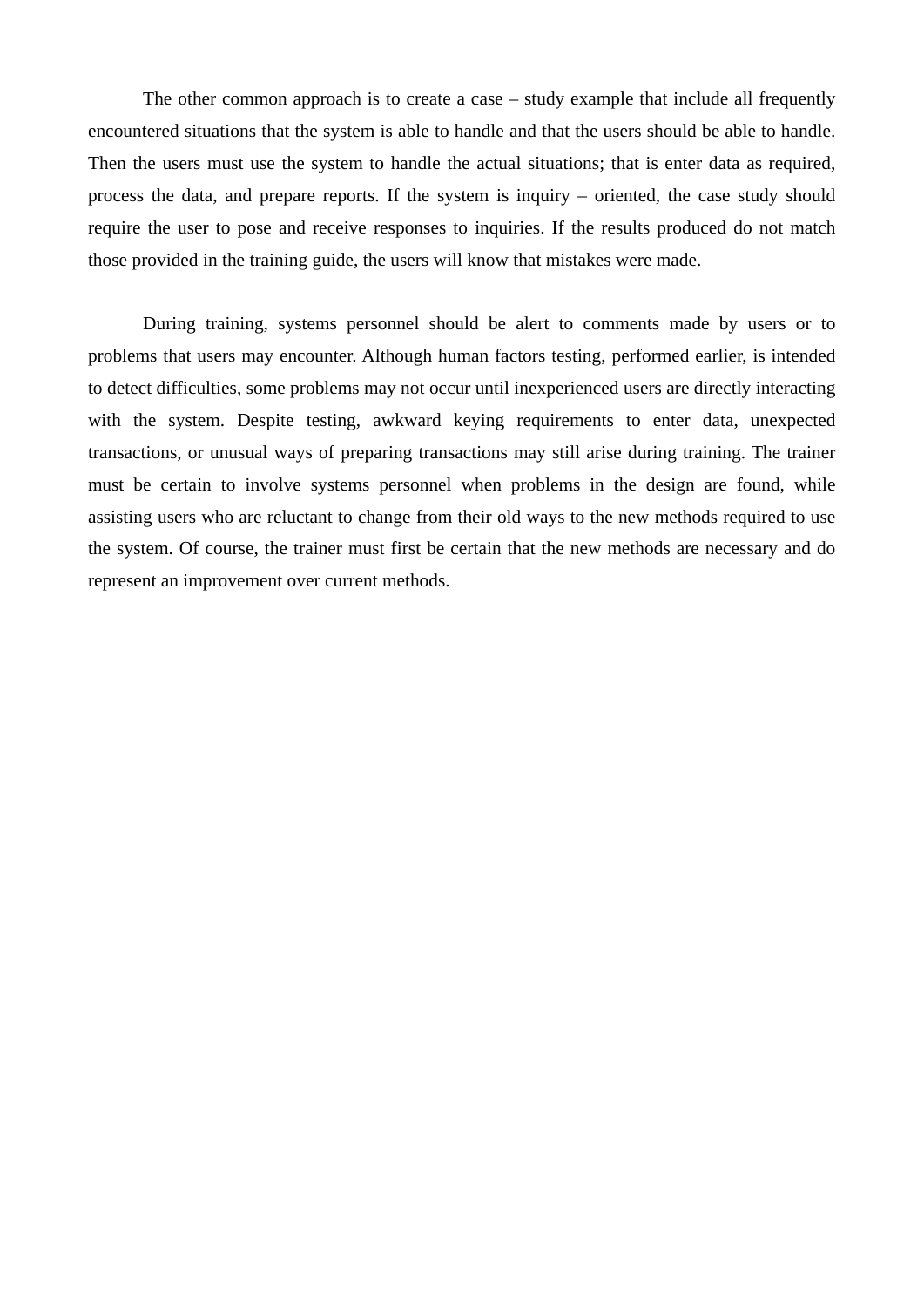# **9.3 Conversion**

Conversion is the process of changing form the old system to the new one.

## **9.3.1 Conversion Methods**

 There are four methods of handling a systems conversion (Table 9.1). Each method should be considered in light of the opportunities that it offers and problems that it may cause. However, some situations dictate the use of one method over others, even though other methods may be more beneficial. In general, systems conversion should be accomplished as quickly as possible. Long conversion periods increase the possible frustration and difficulty of the task for all persons involved, including both analysts and users.

## **9.3.1.1 Parallel systems**

 The most secure method of converting from an old to new system is to run both systems in parallel. Under this approach, users continue to operate the old system in the accustomed manner but they also begin using the new system. This method is the safest conversion approach, since it guarantees that, should problems such as errors in processing or inability to handle certain types of transactions arise in using the new system, the organization can still fall back to the old system without loss of time, revenue, or service.

 The disadvantages of the parallel systems approach are significant. First of all, the system costs double, since there are two sets of systems costs. In some instances it is necessary to hire temporary personnel to assist in operating both systems in parallel. Second, the fact that users know they can fall back to the old ways may be a disadvantage if there is potential resistance to the change or if users prefer the old system. In other words, the new system may not get a fair trail.

 All in all, the parallel method of systems conversion offers the most secure implementation plan if things go wrong, but the costs and risks to a fair trail cannot be overlooked.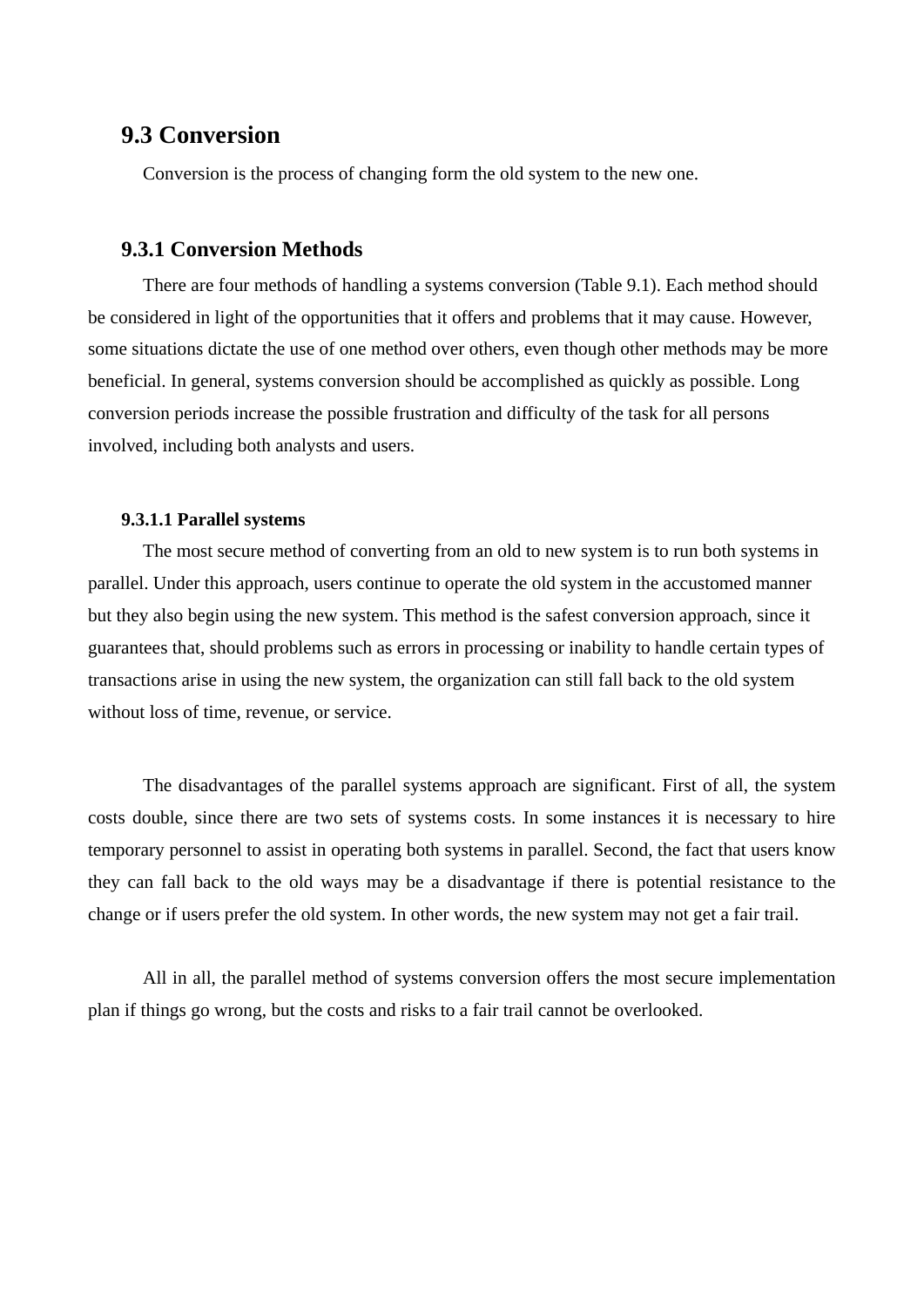| <b>Method</b>              | <b>Description</b>            | <b>Advantages</b>         | <b>Disadvantages</b>                                                           |
|----------------------------|-------------------------------|---------------------------|--------------------------------------------------------------------------------|
| <b>Parallel system</b>     | The old system is             | Offers greatest security. | Doubles operating costs.                                                       |
|                            | operated along with           | The old system can take   | The new system may not                                                         |
|                            | the new system                | over if errors are found  | get fair trail.                                                                |
|                            |                               | in the new system or if   |                                                                                |
|                            |                               | usage problems occur.     |                                                                                |
| <b>Direct conversation</b> | old<br>The<br>system          | Forces users to make the  | There is no other system to                                                    |
|                            | replaced by the new           | new system work. There    | fall back on if difficulties                                                   |
|                            | one. The organization         | are immediate benefits    | arise with new system.                                                         |
|                            | relies fully on the           | from new methods and      | Requires the most careful                                                      |
|                            | new system.                   | controls.                 | planning.                                                                      |
| <b>Pilot system</b>        | Working version of            | Provides experience and   | May give the impression                                                        |
|                            | system implemented            | before<br>live<br>test    | that the<br>old<br>system is                                                   |
|                            | in one part of the            | implementation.           | unreliable and not error-                                                      |
|                            | organization.<br><b>Based</b> |                           | free.                                                                          |
|                            | on feedback, changes          |                           |                                                                                |
|                            | are made and the              |                           |                                                                                |
|                            | system is installed in        |                           |                                                                                |
|                            | of<br>the<br>rest             |                           |                                                                                |
|                            | organization by one           |                           |                                                                                |
|                            | of the other methods.         |                           |                                                                                |
| Phase – in                 |                               |                           | Gradually implement Allows some users to $\overline{A}$ long phase – in causes |
|                            | all<br>system<br>across       |                           | take advantage of the user problems whether the                                |
|                            | users.                        | system early.             | project goes well (over                                                        |
|                            |                               | training<br>Allows<br>and | enthusiasm)<br><b>or</b><br>not                                                |
|                            |                               | installation<br>without   | (resistance and lack of fair)                                                  |
|                            |                               | of<br>unnecessary<br>use  | trial).                                                                        |
|                            |                               | resources.                |                                                                                |

 **Table 9.1 Methods of Systems Conversion** 

## **9.3.1.2 Direct Cutover**

 The direct cutover method converts from the old to the new system abruptly, sometimes over a weekend or even overnight. The old system is used until a planned conversion day, when it is replaced by the new system. There are no parallel activities. If the analyst must make the change and wants to ensure that the new system fully replaces the old one so that users do not rely on the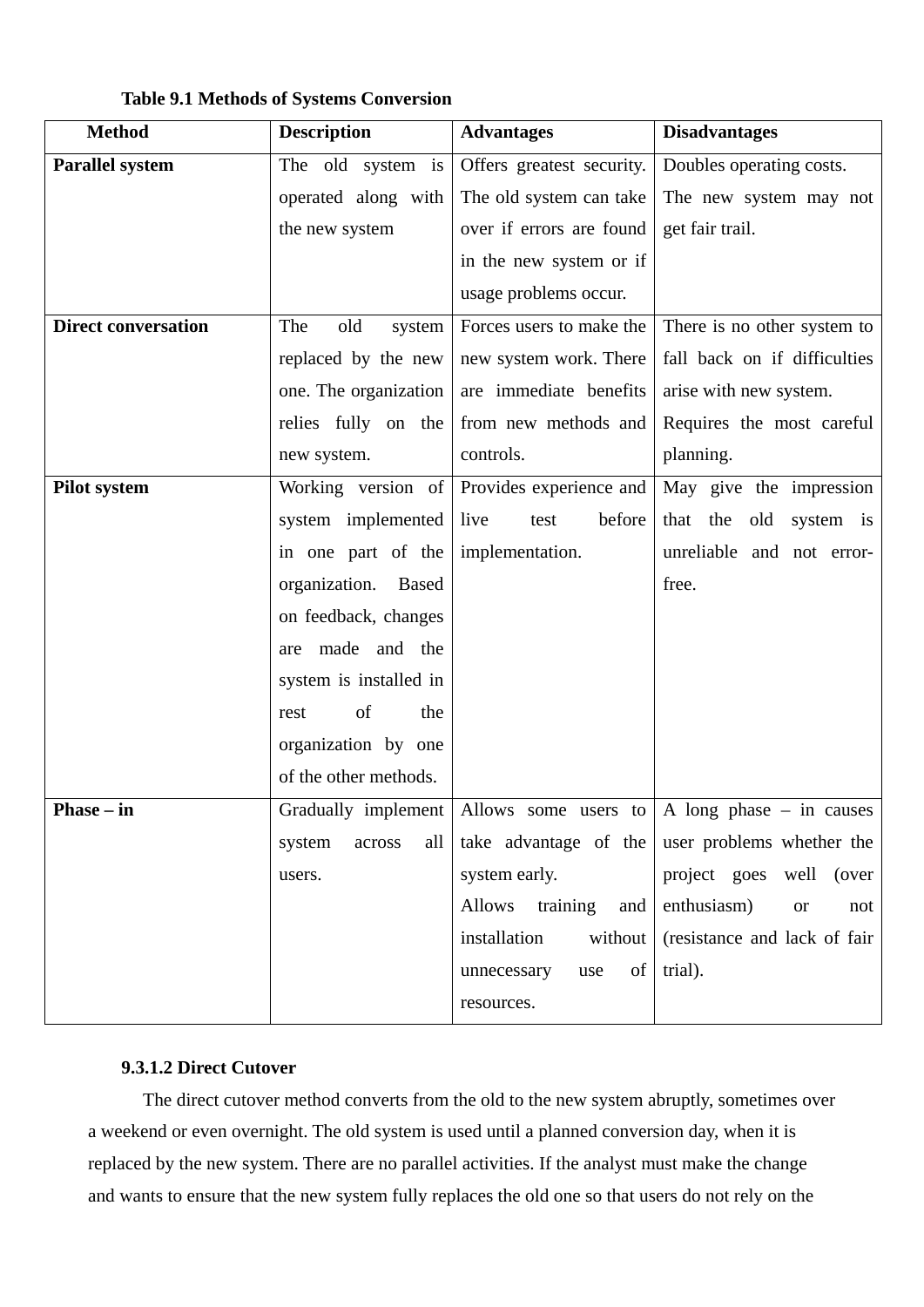previous methods, direct cutover will accomplish this goal. Psychologically, it forces all users to make the new system work; they do not have any other method to fall back on.

 The advantage of not having a fallback system can turn into a disadvantage if serious problems arise with the new system. In some instances, organizations even stop operations when problems arise so that difficulties can be corrected.

 One organization allocated its entire accounting staff to entering data to start a new automated system. The task took approximately three weeks, during which time none of the regular accounting operations that were to be converted to the new system were performed. Consequently, a three – week backlog of work developed. However, such backlog was expected and management had planned to authorize overtime work and the hiring of temporary assistance to catch up after conversion. Approximately two days before the direct cutover was to take place, a senior manager realized that the accounting department was not planning to preserve the data for accounts receivable aging. The manager stopped the conversion. As a result, the accounting staff had to catch up on three weeks work and reschedule the conversion to a date one-month later, when many of the previous steps had to be restarted. The system was finally implemented three months later, after much extra work, overtime, and staff frustration because of the way the cutover was handled.

 Stopping conversion was a particularly drastic measure. It would have been doubly bad had the steps been taken because of technical problems needing correction. If users know that a system was once halted because of difficulties, they may not be fully confident that the system will be reliable, even if analysts tell them that the problems have been corrected. The time it takes to redo work that was stopped because of the conversion can be both lengthy and costly, and time lost can never be recaptured.

 Direct cutover require careful planning. Training sessions must be scheduled and maintained. The installation of all equipment must be on time, with ample days allowed in the schedule to correct any difficulties that occur. Any site preparation must be complete before the conversion can be done.

Direct conversions are quite common, particularly with purchased or turnkey systems. For example, a hotel operation decided to install an automated reservation system. The entire system was implemented during a one – week period, when the computer system was set up, the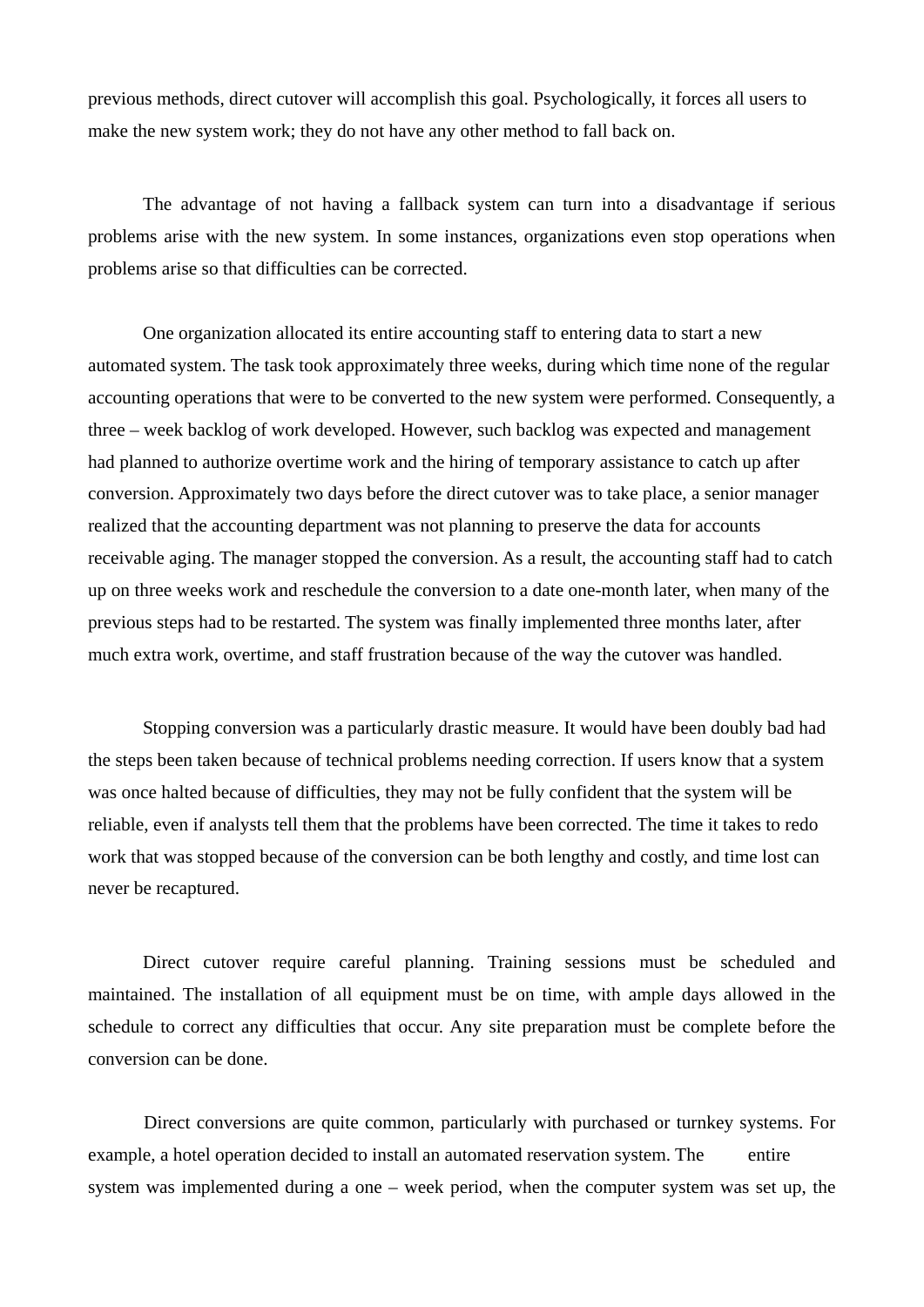software loaded, and the system tested. During that week, a separate training crew worked with all the accounting and front desk personnel to familiarize them with the operation and use of the system. These activities occurred Monday through Saturdays. On Sunday, all personnel were brought in to enter reservations, guest charges, and accounting information into the new system so that it coincided with the current system. On Sunday, evening, after the close of business for the day, the new system was started and used permanently. The old paper reservation file was removed, and the cash registers and bookkeeping machines were replaced with the terminals. The new system became live at midnight on Sunday. There was no old system to fall back on.

## **9.3.1.3 Pilot Approach**

 When new systems also involve new techniques or drastic changes in organization performance, the pilot approach is often preferred. In this method, a working version of the system is implemented in one part of the organization, such as a single work area or department. The users in this area typically know that they are piloting a new system and that changes can be made to improve the system.

 When the system is deemed complete, it is installed throughout the organization, either all at once (direct cutover method) or gradually (phase – in method).

 This approach has the advantage of providing a sound proving ground before full implementation. However, if the implementation is not properly handled, users may develop the impression that the system continues to have problems and that it cannot be relied on. For example, they may feel that the difficulties they experienced for two or three weeks may in fact not be gone just because the analysts claim they are.

## **9.3.1.4 Phase – In Method**

 The phase- in method is used when it is not possible to install a new system throughout an organization all at once. The conversion of files, training of personnel, or arrival of equipment may force the staging of the implementation over a period of time. Ranging form weeks to months. Some users will begin to take advantage of the new system before others.

 For example, a medical system aimed at linking 10 or 15 different clinics to hospital may phase in over a year. The work required to convert patient and insurance records on paper to files stored on magnetic disks requires 2 to 3 weeks for each clinic. A week of user training is also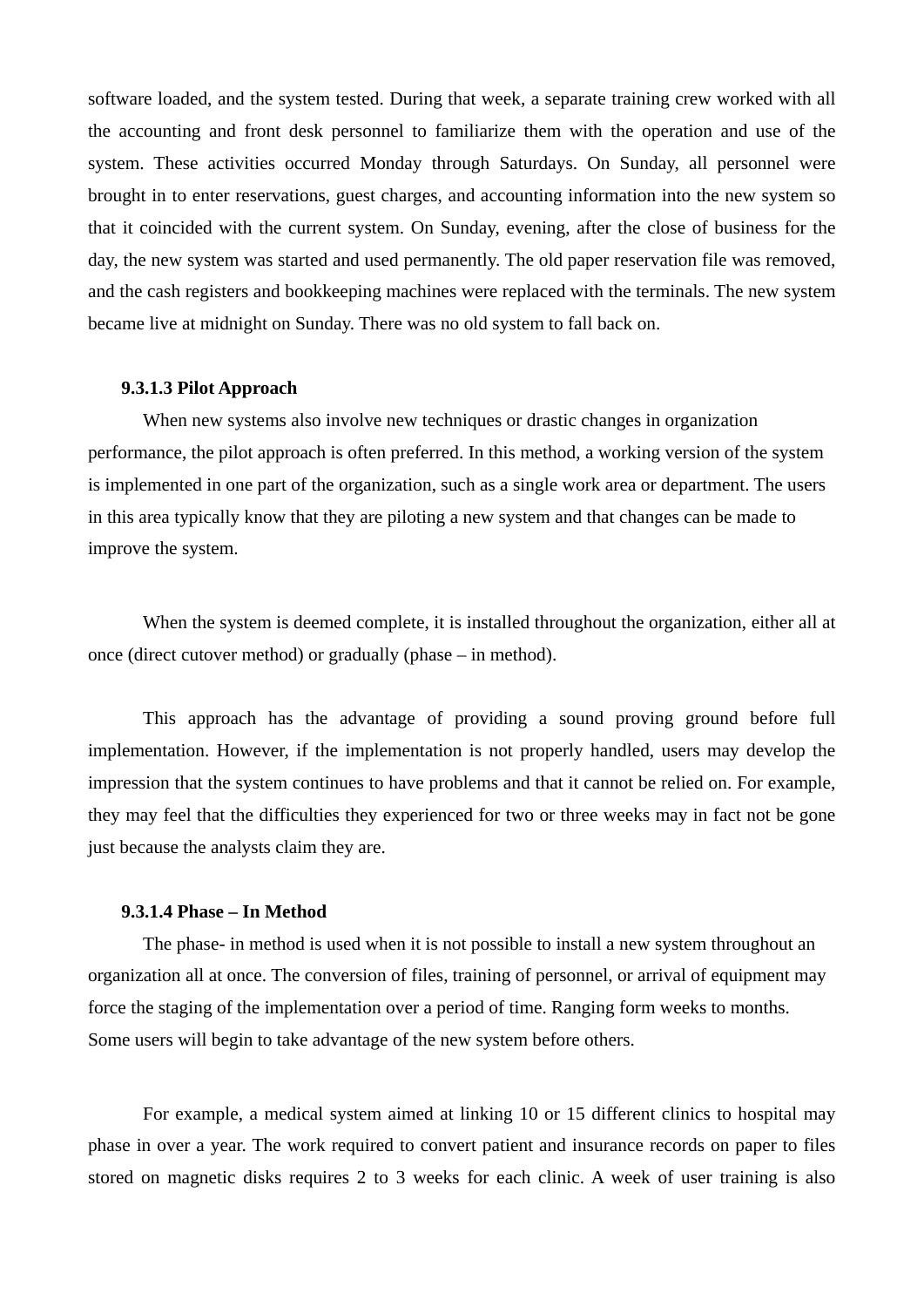required for each clinic. Therefore, the analysts may phase this system in one clinic at a time, allowing 3 to 4 weeks for each conversion. It is conceivable in this system that the full conversion will be phased over one year.

 Long phase – in periods create difficulties for analysts, whether the conversions go well or not. If the system is working well, early users will communicate their enthusiasm to other personnel who are waiting for implementation. In fact, enthusiasm may reach such a high level that when a group of users does finally receive the system, there is a letdown. In the clinic example, for instance, the medical staff may exaggerate the time savings that accrue from not having to search for medical records or manually prepare insurance claims, activities that will be handled by the new system. Later, when conversion occurs, the staff finds out that the system does not do the processing instantly. The disappointment is understandable.

 On the other hand, if there are problems in the early phases of implementation, word of difficulties will spread also. Then the users may expect difficulties at the time of conversion and react negatively to the smallest mistakes. When systems are phased in, they must work well on the first conversion and all that follow.

# **9.4 Conversion Plan**

 The conversion plan includes a description of all the activities that must occur to implement the new system and put it into operation. It identifies the persons responsible for each activity and includes a timetable indicating when each activity will occur.

 During the pre-implementation stages, when the conversion is being planned, analysts should assemble a lit of all tasks, including the following:

- 1. List all files for conversion.
- 2. Identify all data required to build new files during conversion.
- 3. List all new documents and procedures that go into use during conversion.
- 4. Identify all controls to be used during conversion. Establish procedures for crosschecking the old and new systems. Determine how team members will know if something has not been completed properly.
- 5. Assign responsibility for each activity.
- 6. Verify conversion schedules.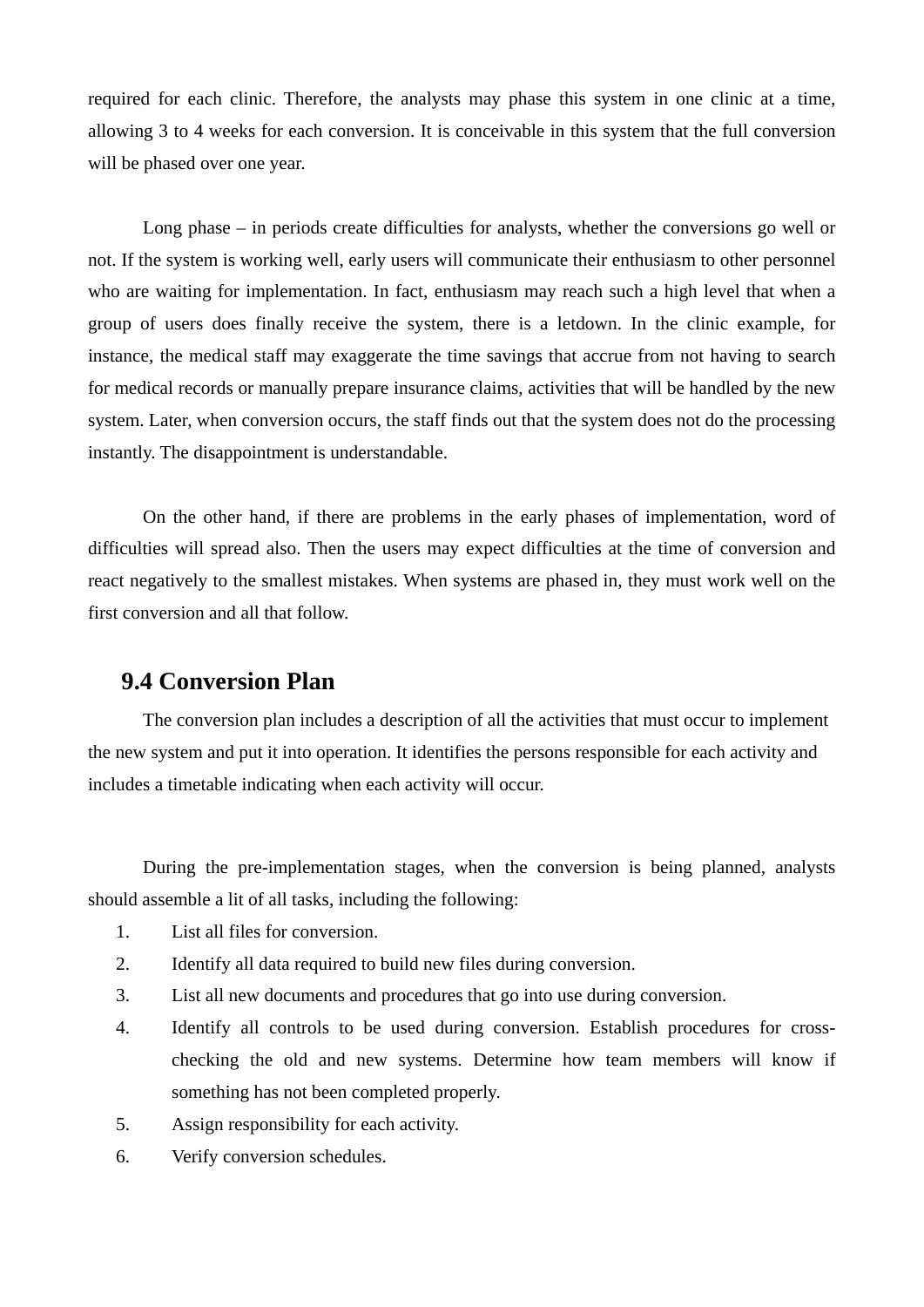The conversion plan should anticipate possible problems and ways to deal with them. Among the most frequently occurring problems are missing documents, mixed data formats between current and new files, errors in data translation, missing data or lost files, and situations that were overlooked during systems development. The conversion manager must guard against the omission of steps in the conversion. A checklist will prevent missed steps. Personnel absences must also be expected and adequate fallback plans specified.

 Conversion timing is challenging, since there are so many aspects of the conversion, ranging from the installation of equipment to the ordering of forms and supplies.

## **9.5 Operating Plan:**

 The operating plan is checking of all arrangements. It includes reviewing conversion plans, verifying the delivery of equipment, software, forms, preparing the site and preparing the data and files.

- 1. **Site Preparation:** Analysts often work with vendor personnel to outline site preparation guidelines. Due importance should be paid to electrical using, air conditioning needs, humidity controls, space requirements, etc.
- 2. **Data and File Preparation:** For a new system to begin master files and system files need to be entered into the system before the normal functioning of the system. Master files are generally created manually. The number of records in older system master file should tally with the number of records in new master file.

In case of financial software the balance brought forward should be checked for validation before implementation of the new system.

## **9.6 Summary**

For administration putting a new system into operation is usually complicated by the fact that there is an older system already in operation. The analyst has to deal with changing from something familiar to something new and different, while also attending to the mechanics of implementation. Since the concern for simultaneous conversion and implementation is usual. Planning for the formal training of user personnel in the operation of the new system is important. A new method may drastically affect people's lives by changing their work methods, work style and relationships with other employees. One of the most effective ways of dealing with the potential impact of these changes is to provide a well-designed program of training. The training program should:

h) Inform the user about the system in general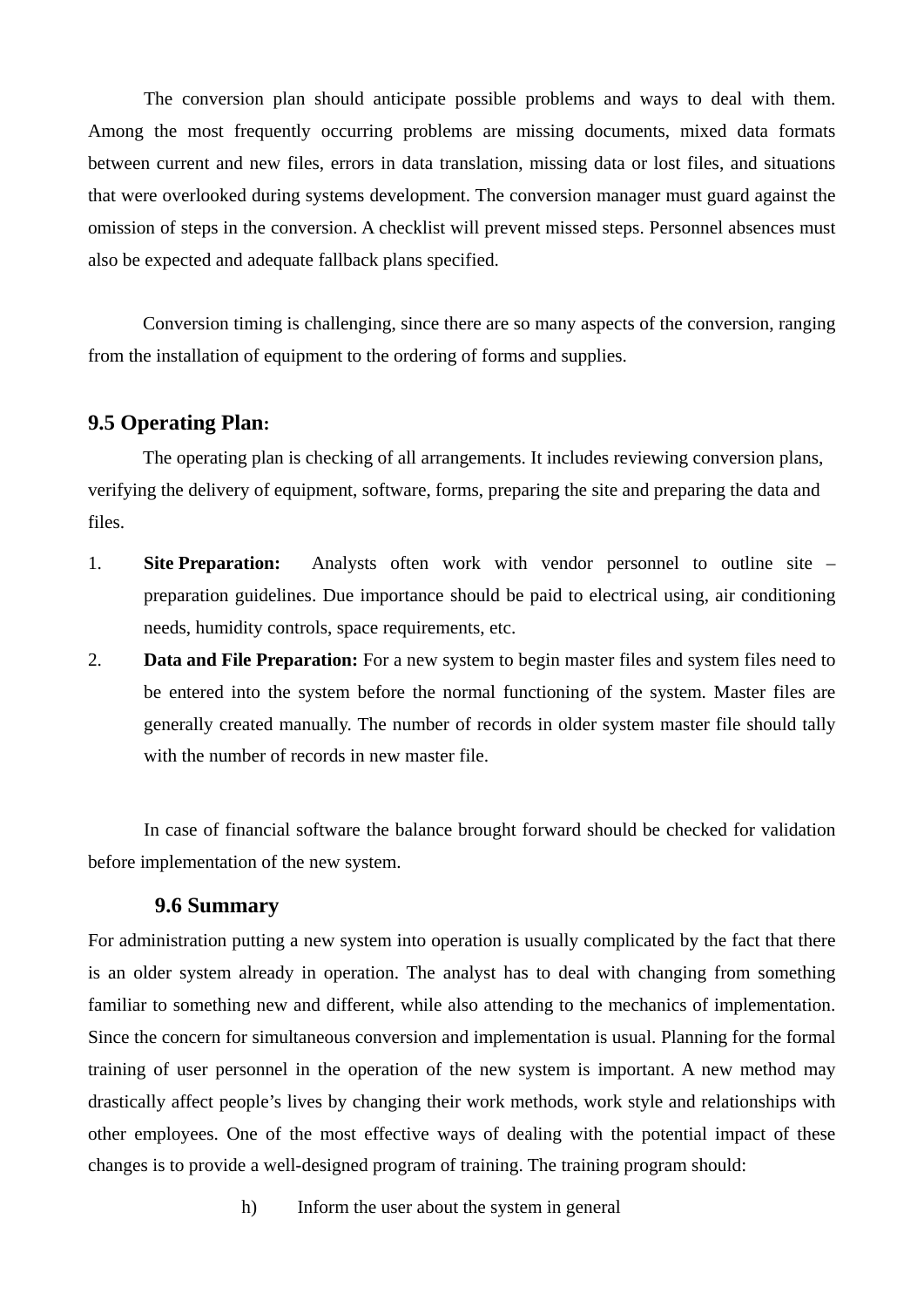- i) Inform the user about specific operation of the system
- j) Give the user some practice in operating the system
- k) Provide opportunity for user feed back.
- l) Provide ample opportunity to adjust to the new system.
- m) Provide answers to the queries raised by the employees.

Generate a feeling among employees that the new system is "their" system. the quality of training received by the personnel involved with the system in various capacities helps or hinders, and may even prevent, the successful implementation of an information system. Conversion is the process of changing form the old system to the new one. The conversion plan includes a description of all the activities that must occur to implement the new system and put it into operation. It identifies the persons responsible for each activity and includes a timetable indicating when each activity will occur. The operating plan is checking of all arrangements. It includes reviewing conversion plans, verifying the delivery of equipment, software, forms, preparing the site and preparing the data and files.

# *Questions*

| 1.             | Compare the different conversion methods with each other. |
|----------------|-----------------------------------------------------------|
| 2.             | Explain the operating plan.                               |
| 3.             | To what extent training is important.                     |
| $\mathbf{4}$ . | "Conversion is simple". Do you agree. Justify.            |

5. What is training system operators.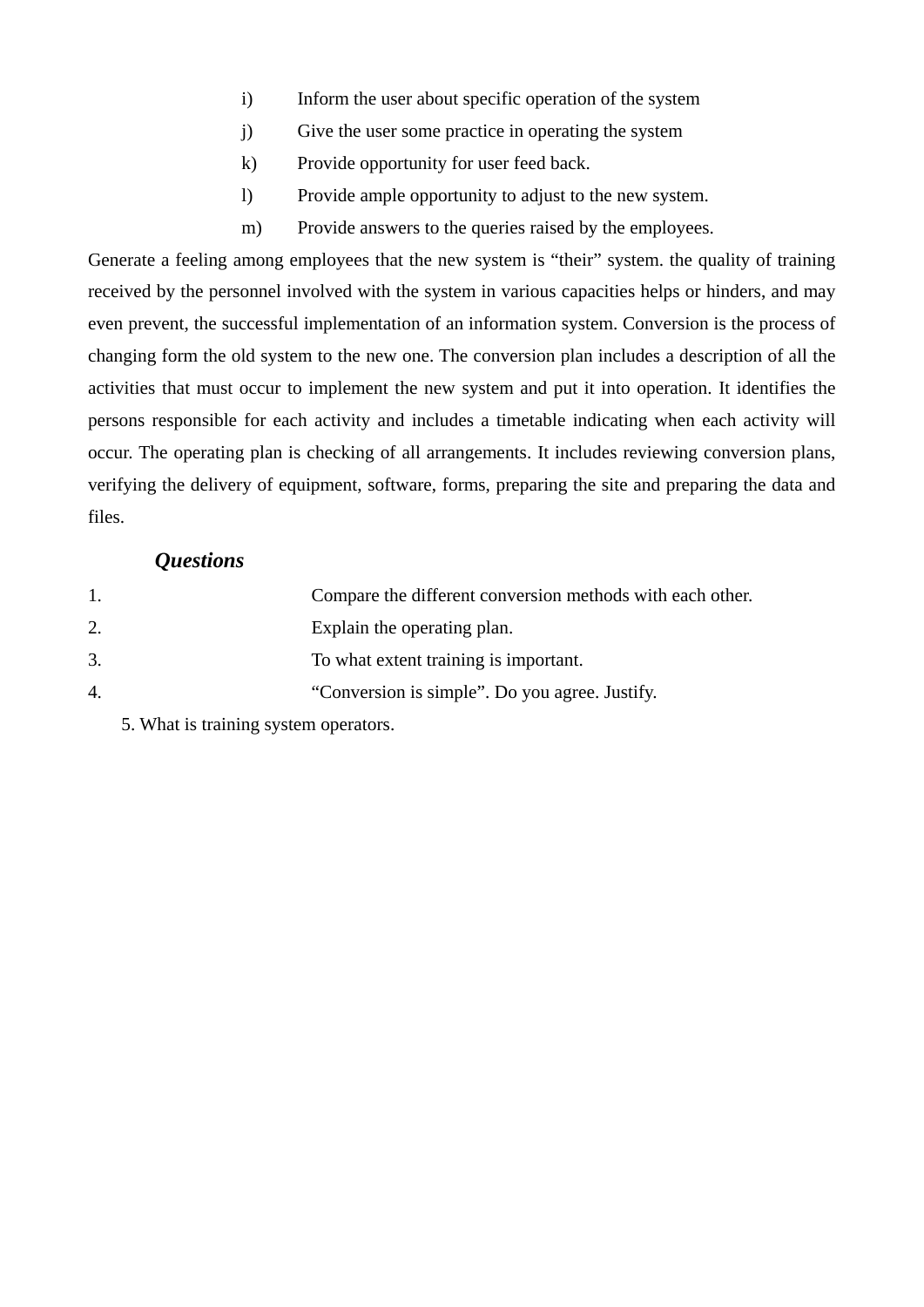**Author : Dr. Jawahar Vetter: Dr. Pradeep K. Bhatia** 

- *10.0 Objective:*
- *10.1 Introduction*
- *10.2 Hardware Selection*
- **10.3 Determining size and capacity requirements**
- *10.4 Computer evaluation and measurement* 
	- *10.4.1 Benchmarking*
	- *10.4.2 Design of Synthetic Programs*
	- *10.4.3 Comparison of benchmarks*
	- *10.4.4 Plug Compatible Equipment*
	- *10.4.5 Financial Factors* 
		- *10.4.5.1 Rental*
		- *10.4.5.2 Lease*
		- *10.4.5.3 Purchase*
- *10.5 Maintenance and Support 10.5.1 Service and Response 10.5.2 Options to In-House Systems*
- *10.6 Vendor Selection*
- *10.7 Software Selection*
- *10.8 Criteria for Software Selection*
- *10.9 Performance Evaluation*
- *10.10 Summary*
- *10.11 Questions*

# **10.0 Objectives**

- What kind of hardware and peripherals are required
- How the hardware is selected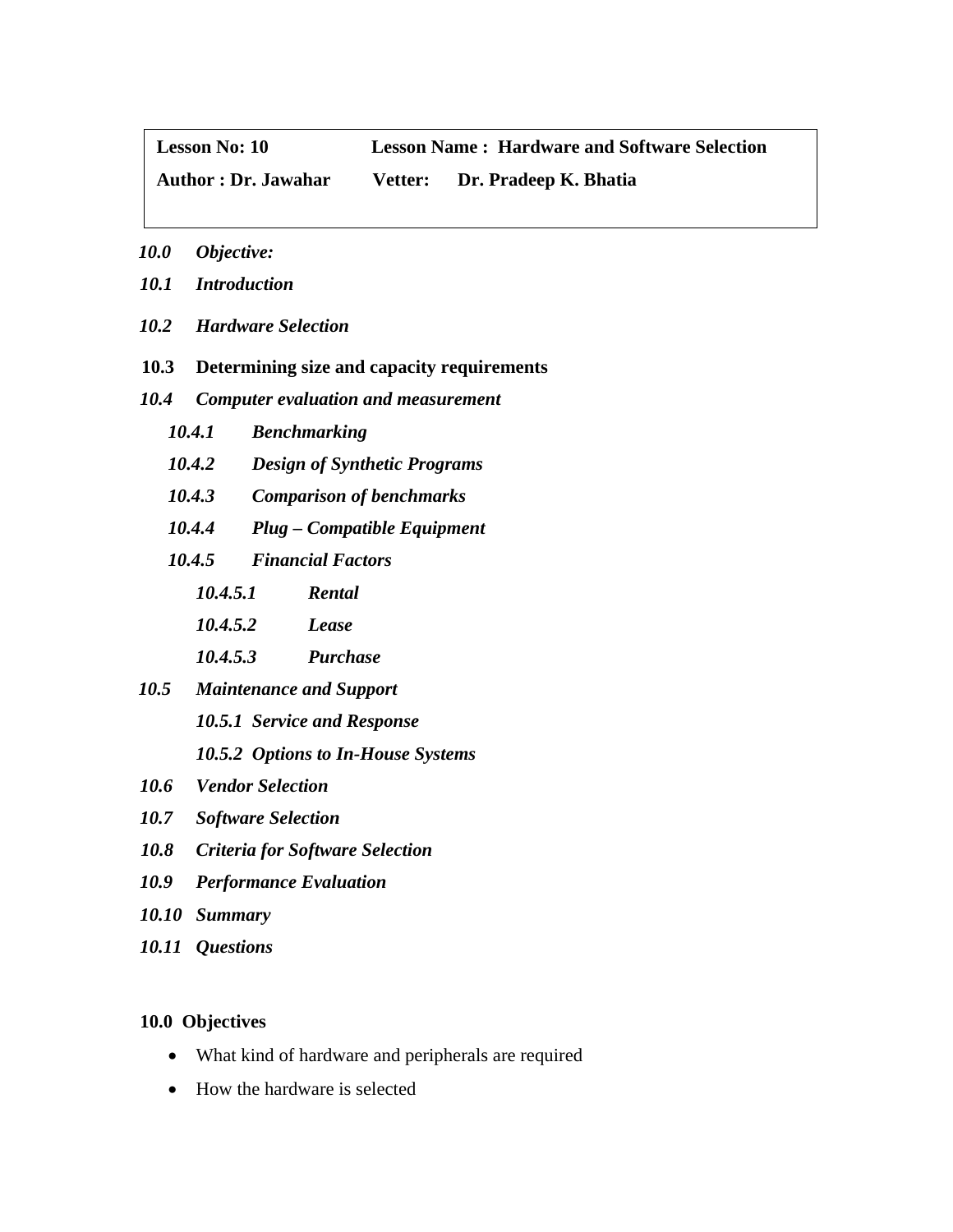- How the computer evaluation and measurement will be conducted
- What is benchmarking
- What are the various financial factors
- How the maintenance and support will be provided to the system
- How the vendor selection is done
- what are the different criteria for software selection
- How the system performance evaluation will be done

### **10.1 Introduction**

 A major element in building systems is selecting compatible Hardware & software. The kind of hardware & peripherals required is to be determined. The suitable software has to be selected. The experienced analysts will explore various options regarding it. Hardware/software selection begins with requirements analysis, followed by a request for proposal and vendor evaluation. The final system selection initiates contract negotiations, price, maintenance agreements, vendor selection, acceptance criteria and similar issues.

### **10.2 Hardware Selection**

 Gone are the days when a user calls IBM to order a 360 system, which in itself included hardware, software & support. Today, selecting a system is a serious and time concurring activity. Unfortunately, many systems are still selected based on vendor reputation only or other subjective factors. Instead the factors, which are to be considered, should be determining equipment size, capacity needs, financial considerations and acquisition method.

## **10.3 Determining size and capacity requirements**

 With computers ranging in size from small microcomputers to large mainframe systems, the number of options to choose from when selecting a system is obviously very large. Even within the lines of a single manufacturer, there are many different models and configurations from which to select. How then does the analyst determine which system to use when a new computer is to be acquired?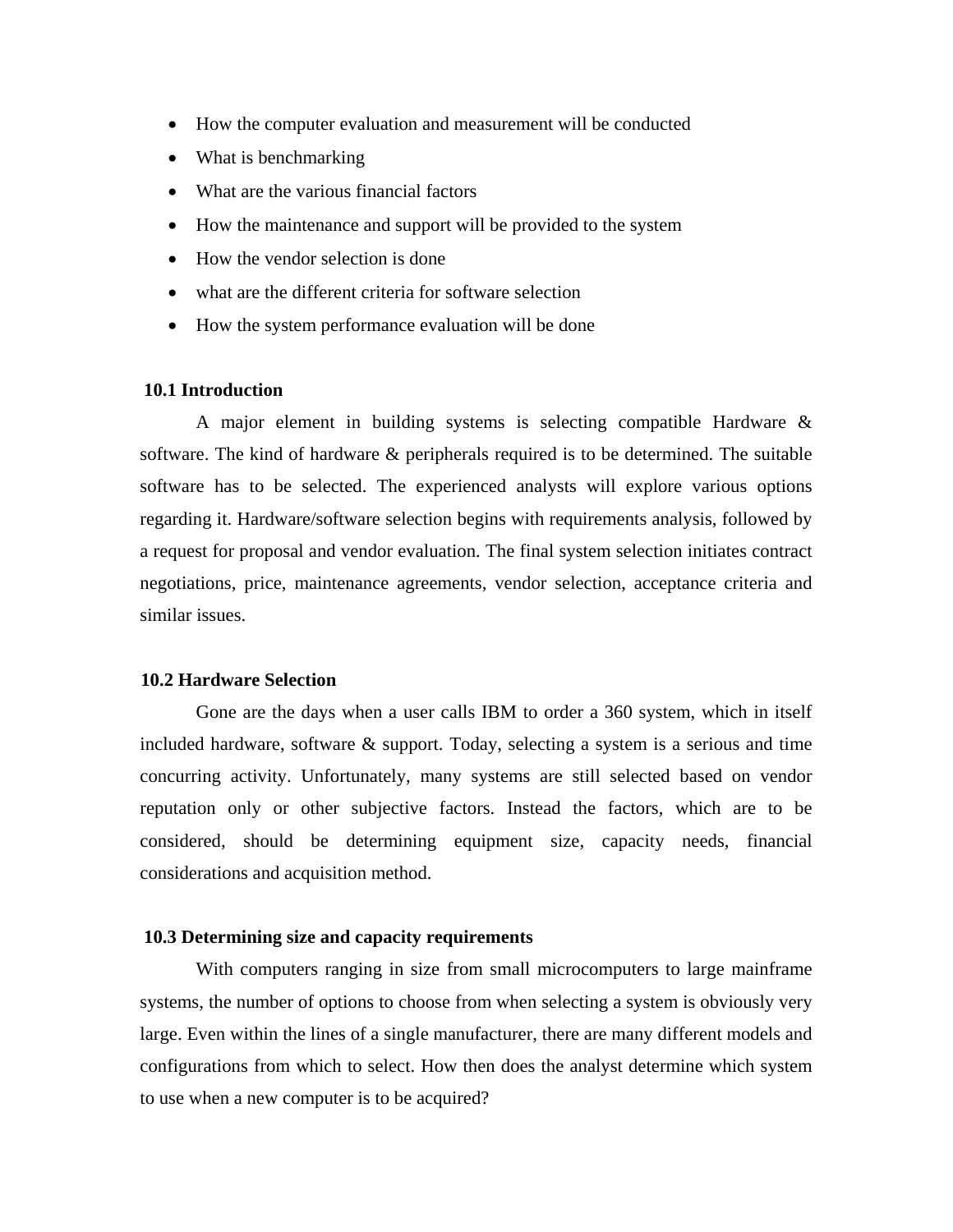The starting point in an equipment decision process is the size and capacity requirements. One particular computer system may be appropriate for one workload and inappropriate for another. Systems capacity is frequently the determining factor. Relevant features to consider include the following:

- 1. Internal memory size
- 2. Cycle speed of system for processing
- 3. Characteristics of display and communication components
- 4. Types and numbers of auxiliary storage units that can be attached
- 5. Systems support and utility software provided or available

Frequently, software needs dictate the minimum configuration required. For instance, if a particular program to be run on a microcomputer requires, say, 4 megabytes of storage, the list of feasible candidates will exclude all systems, regardless of their attractiveness, that do not have or that cannot be easily configured to have a memory of at least 4 megabytes.

All systems have limits, depending on what they are designed for. The limits may or may not be a factor in a particular selection decision. For example, some systems communicate data only in a synchronous fashion. If the system has other attractive features and will not be used for data communications or teleprocessing, the synchronous feature may be of little concern. However, if the primary application for the computer requires synchronous transmission of ASCII data, the bisynchronous limitation is important. Likewise, the fact that a particular minicomputer is limited to five ports for connecting terminals and printers may be too restrictive in a teleprocessing system designed to link 23 sites together through terminals and communications lines.

 Software needs often dictate hardware requirements such as internal memory sizes, communication ports, disk capacity, and the ability to use magnetic tape. Vendors are reliable sources of configuration requirements. They can provide information on the minimum configuration requirements needed to use their software properly. Trade newspapers and magazines provide regular distribution of information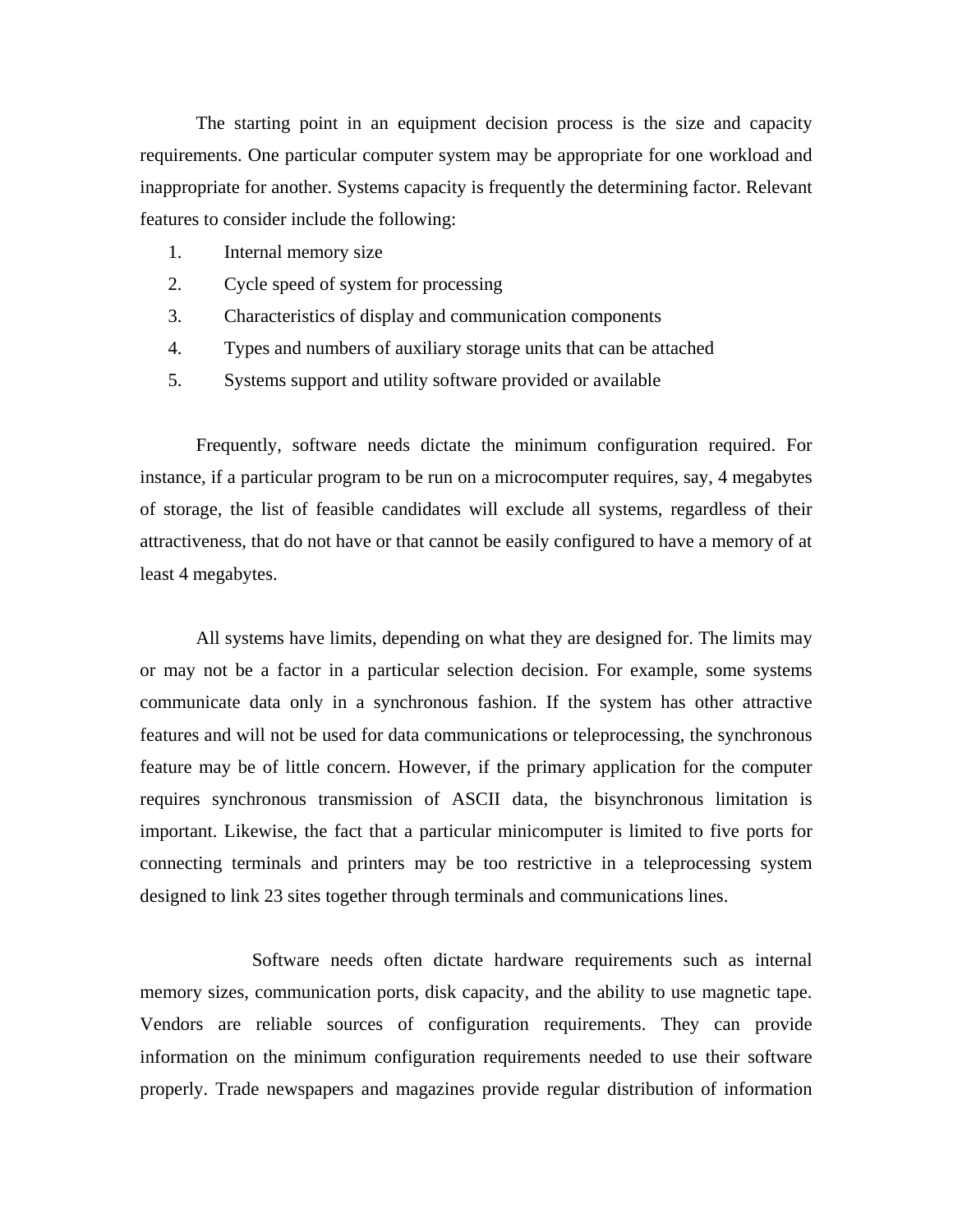about hardware and software requirements. In addition, subscription services offer information on operating specifications. These services, which cost several hundred dollars yearly, provide monthly updates (generally using a loose-leaf binder format) and telephone assistance for computer operation, as well as user comments.

Auxiliary storage capacity is generally determined by file storage and processing needs. To estimate the disk storage needed for a system, the analyst must consider the space needed for each master file, the space for programs and software, including systems software, and the method by which backup copies will be made. When using flexible diskettes on a small business system, the analyst must determine whether master and transaction files will be maintained on the same diskette and on which diskette, programs will be stored. Backup considerations, as well as file size, guide the decision about how many disk drives are needed. The configuration should keep scope for backup copies of all disks.

## **10.4 Computer evaluation and measurement**

 Comparisons are often made among different computer systems on the basis of actual performance data. Using benchmark data, generated by using synthetic programs, is more effective than simply comparing technical specifications.

## **10.4.1 Benchmarking**

A benchmark is the application of synthetic programs to emulate the actual processing work handled by a computer system. Benchmark programs permit the submission of a mix of jobs that are representative of the users projected workload. They also demonstrate data storage equipment techniques and provide the opportunity to test specific functions performed by the system. Through this technique, the limitations of the equipment become apparent early in the acquisition process. Sometimes user organizations will insist that the results be attached to the sales contract, formally stating that a specific number of transactions can be processed in a given period of time, the response to an inquiry will be given within a stated amount of time, and so forth.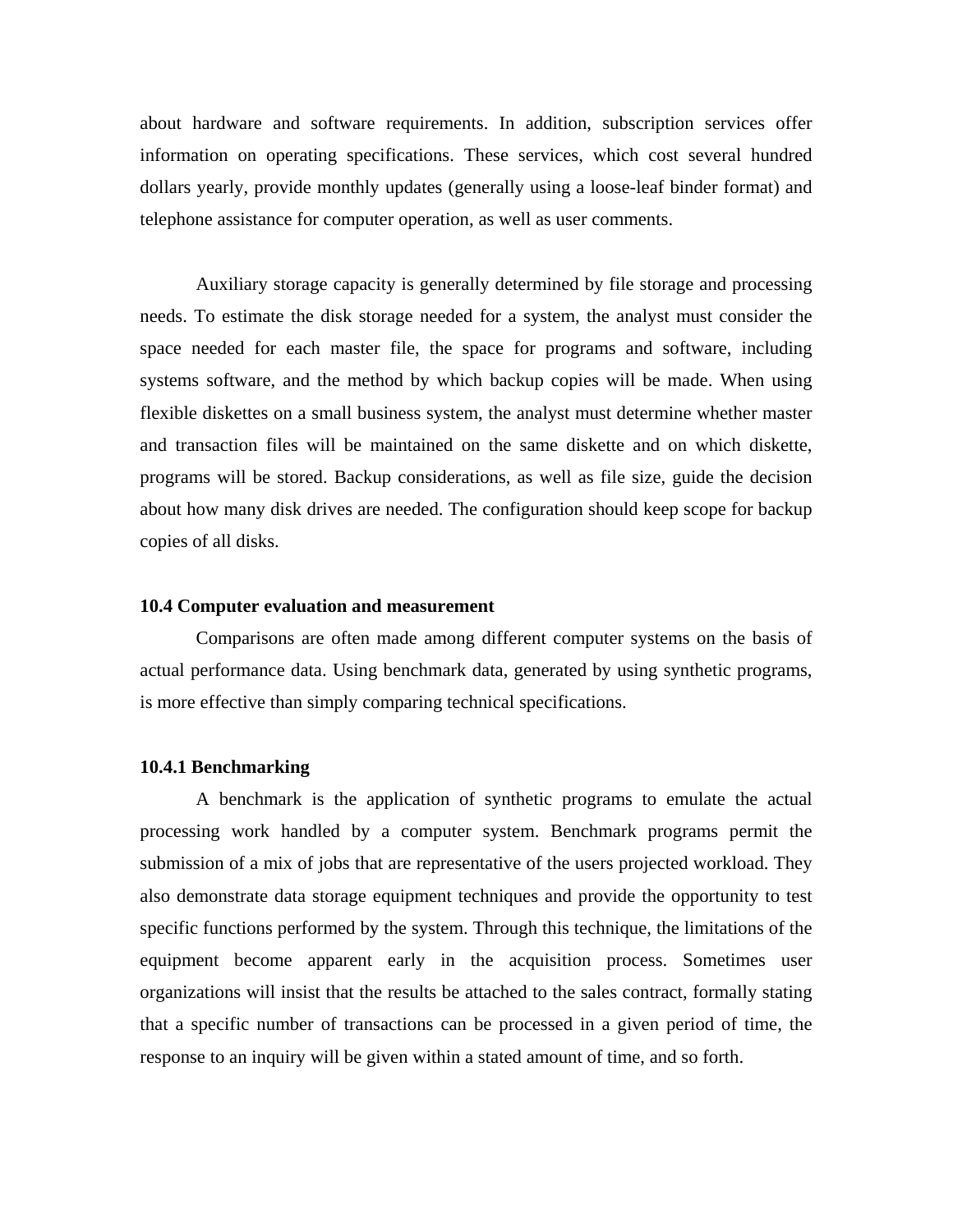Benchmarks can be run in virtually any type of system environment, including batch and online job streams, and with the users linked to the system directly or through telecommunications method.

 Common benchmarks are the speed of the central processor, with typical instruction executed in a set of programs, as well as multiple streams of jobs in a multiprogramming environment. The same benchmark run on several different computers will make apparent any speed and performance differences attributable to the central processor.

 Benchmarks also can be centered around an expected language mix for the programs that will be run, a mix of different types of programs, and applications having widely varying input and output volumes and requirements. Their response time for sending and receiving data from terminals is an additional benchmark for the comparison of systems.

 Sometimes, rather than running actual benchmark jobs on computer systems, systems simulators are used to determine performance differences. In commercial systems simulators, the workload of a system is defined in terms of, say, how many input and output operations there are, how many instructions are utilized in a computation, and the order in which work is processed. The specifications are fed into a simulator that stores data about the characteristics of particular equipment (such as instruction speed, channel capacity, and read – write times). The simulator in turn processes the data against the operating characteristics and prepares a report of the expected results as if the actual computer were used. Then the system characteristics can be changed to mimic another model of computer and a new set of performance data produced for comparison. The time and expense of running actual benchmark programs on a computer are of concern to analyst and vendor alike. Thus, the use of commercial simulators is an attractive alternative.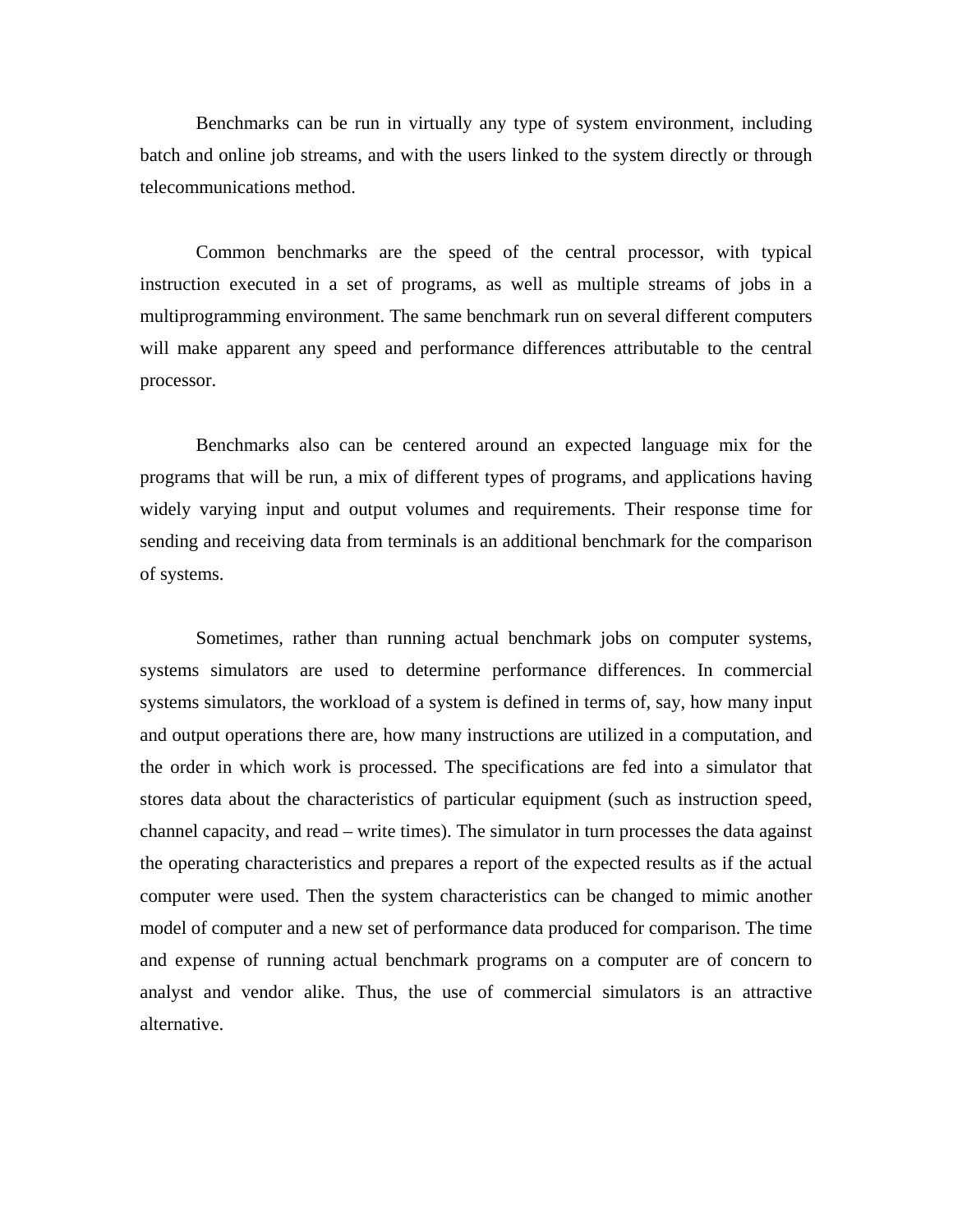## **10.4.2 Design of Synthetic Programs**

 A synthetic job is a program written to exercise a computer's resources in a way that allows the analyst to imitate the expected job steam and determine the results. Then the artificial job stream can be can be adjusted and rerun to determine the impact. The process can be repeated, as many times as necessary to see which tasks a comparison set of computer handles well and which they do not handle as well.

 The synthetic jobs can be adjusted to produce the same type of activity as actual programs, including perhaps random access of files, sequential searching of files with varying size records, input and output activities, and file accessing in varying random patterns. The types of hardware and software features that are often simulated are listed in Table 10.1.

| <b>HARDWARE</b>                     | <b>SOFTWARE</b>                      |
|-------------------------------------|--------------------------------------|
| CPU processing speed.               | Scheduling algorithm.                |
| Memory access speed.                | Compilation algorithm.               |
| Interrupt handling abilities.       | Code efficiency.                     |
| Peripheral channel speed.           | Virtual storage management algorithm |
| Printer speeds.                     | File handling efficiency.            |
| Seek time for magnetic disk.        | Interrupt handling.                  |
| Rotational delay for magnetic disk. | Indexing methods.                    |
| Communication speeds.               | Multiple buffer handling.            |
|                                     | Communication processing procedure   |

## **Table 10.1 Representative benchmarks for hardware & software.**

### **10.4.3 Comparison of Benchmarks**

 Although some comparison on the basis of equipment performance is better than no comparison at all, there are drawbacks to the use of benchmarks, first of all, the comparisons are made on purely quantitative grounds. They do not relate the learning time needed to become accustomed to the system or the quality of the systems software (such as the quality of the diagnostics prod`uced during compilation or the efficiency of the object code produced).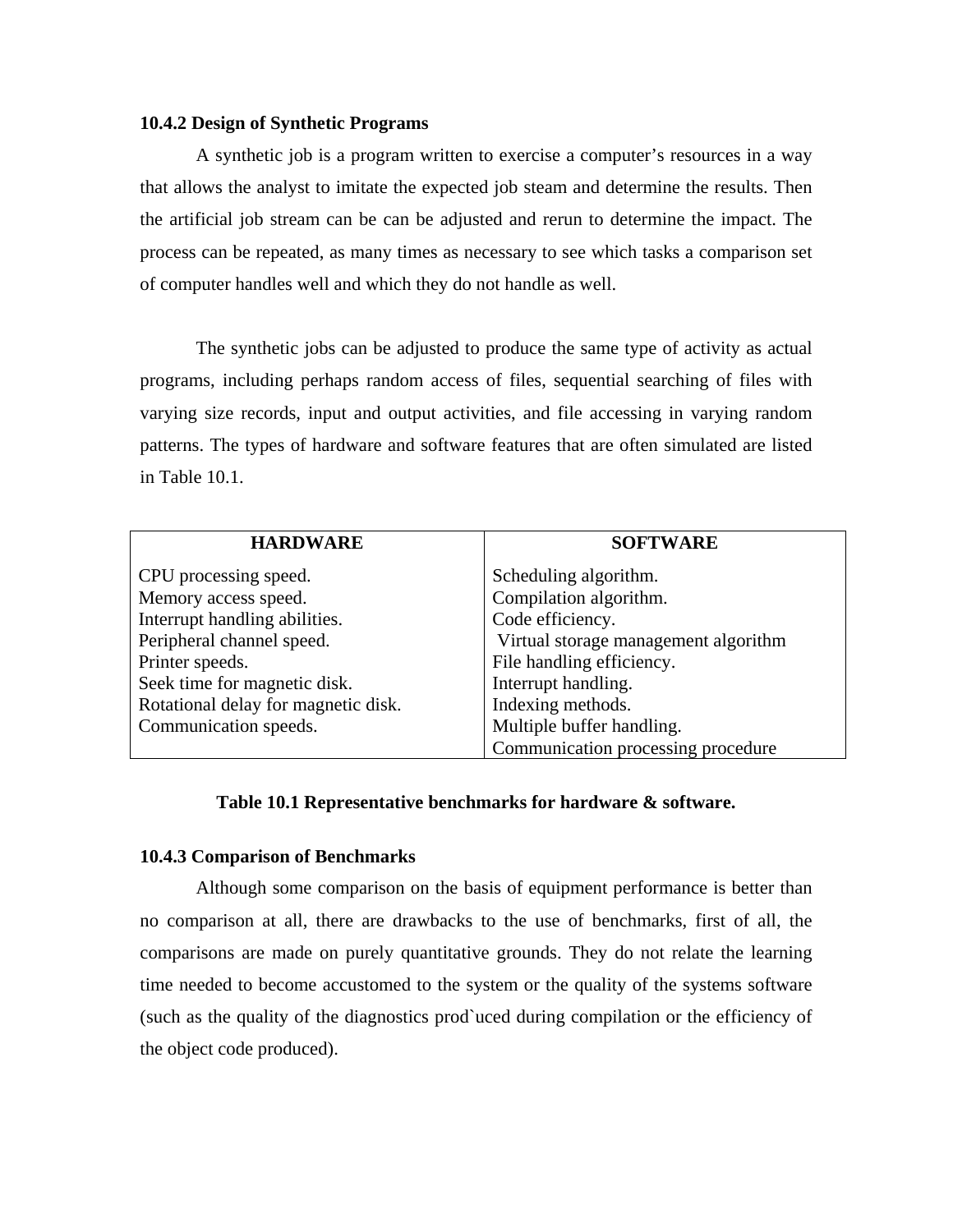In addition, benchmarks do not provide reasonable assurances that programs currently being used on an existing system can be converted to the new system or that the new machine will run them efficiently even if they are converted. Vendors may also make sales claims that a specific system can handle additional tasks that another system cannot. Since benchmarks cannot directly verify these claims, the purchaser may insist that statements of certain sales claims be attached in writing to the sale contract.

### **10.4.4 Plug – Compatible Equipment**

 For reasons of cost, analysts frequently consider using equipment for a particular make of computer that is not manufactured by the computer vendor. Such components are called plug-compatible equipment. Some companies specialize in manufacturing systems components, such as printers, disk drives, or memory units that can be connected to a vendor's system in place of the same equipment manufactured by the vendor. The central processing unit does not care or know that the equipment is not the same make.

 The benefit of plug – compatible equipment is the lower cost of an item compared with one produced by a major computer vendor. Because firms specializing in specific components can develop manufacturing expertise or are likely to have a smaller investment in research and development – they are duplicating components developed by another firm – they are able to offer the same product at a lower cost.

 Although there is a large market for plug-compatible equipment because of price differences, the analyst must ensure that the equipment will meet necessary quality levels, that it will perform as well as (or possibly better than) the original equipment, and the computer vendor will not disallow warranties and service agreements on the rest of the system. There is a danger that some service people employed by the vendor will blame malfunctions on the "foreign" agreements on maintenance responsibilities and methods for resolving possible disputes about malfunction.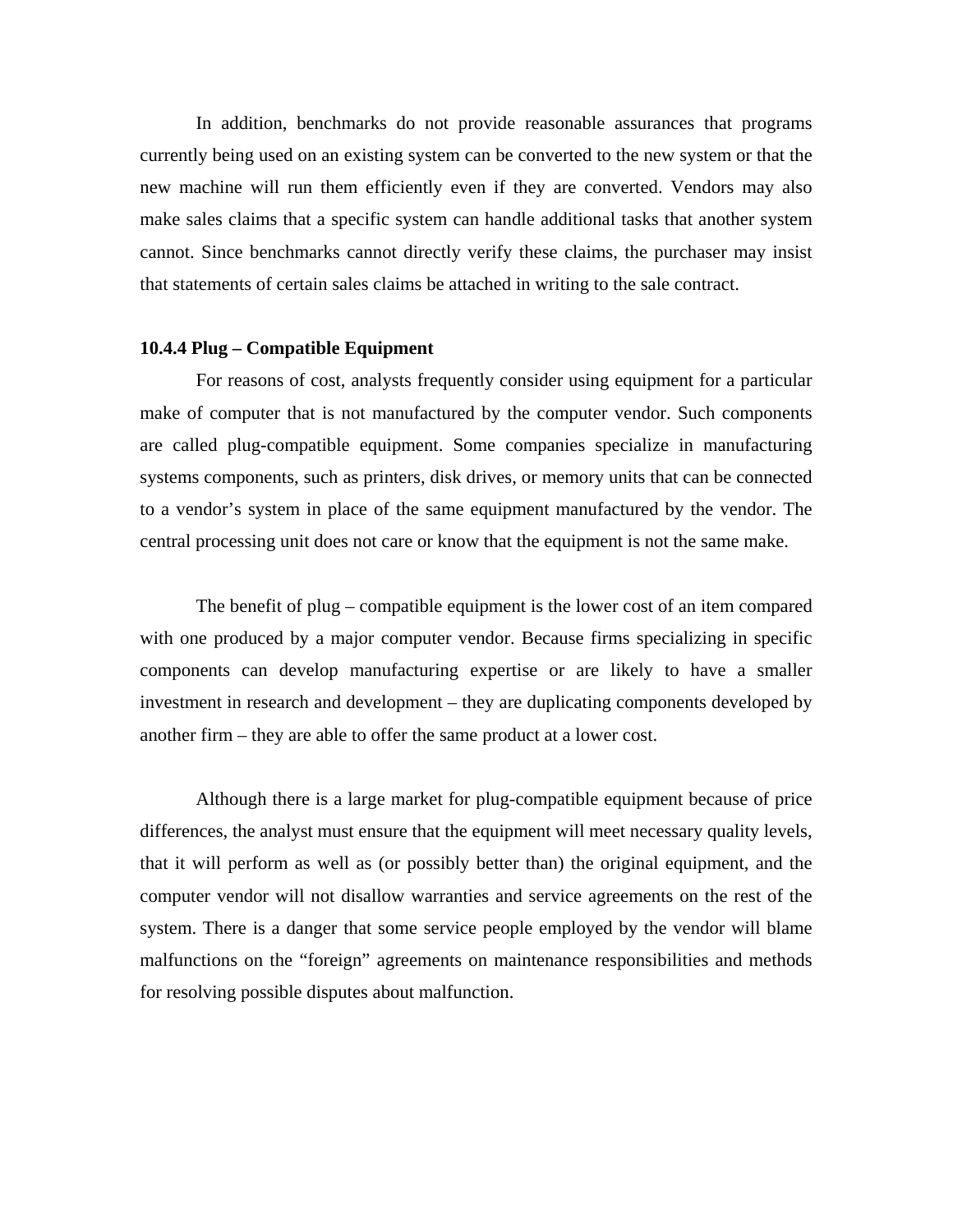### **10.4.5 Financial Factors**

 The acquisition of and payment for a computer system are usually handled through one of three common methods: rental, lease, or purchase. Determining which option is appropriate depends on the characteristics and plans of the organization at the time the acquisition is made. No one option is always better than the other. (Table 10.2 summarizes the features of each method of acquisition.)

#### **10.4.5.1 Rental**

 Computer rental is for the short – term use of a system, generally form 1 to 12 months. Each month a payment is made for the use of the equipment. Both the user and supplier have the option of canceling the rental with advance notice, usually 30 or 60 days ahead of the termination date.

 Because the commitment is short-term, the renter has a great deal of flexibility. The decision to purchase a system can be delayed until financing is adequate, until a new generation of equipment is available, or until such time as the organization wishes, for whatever reason. Flexibility can be particularly important when an organization is experiencing planned rapid growth and will outgrow a specific system in a brief period, when important reorganizations of divisions and departments that will affect computing resources are in progress, or when the enterprise is in a period of dynamic change.

 Compared with other acquisition methods, rental is the most expensive. Monthly payments are higher, and the organization does not receive any tax or ownership benefits, other than deduction of the monthly rental as a business expense. The equipment received is often used, although the rental agreement should be written in such a way that the renter is assured of having a system that runs properly and the will be maintained adequately. The short – notice cancellation provision may not provide enough security for the renter to plan on the continued availability of the system. For this reason, rental is typically a short-term solution that is appropriate perhaps while awaiting the official announcement and delivery of a new system. Many firms refuse to tie up capital or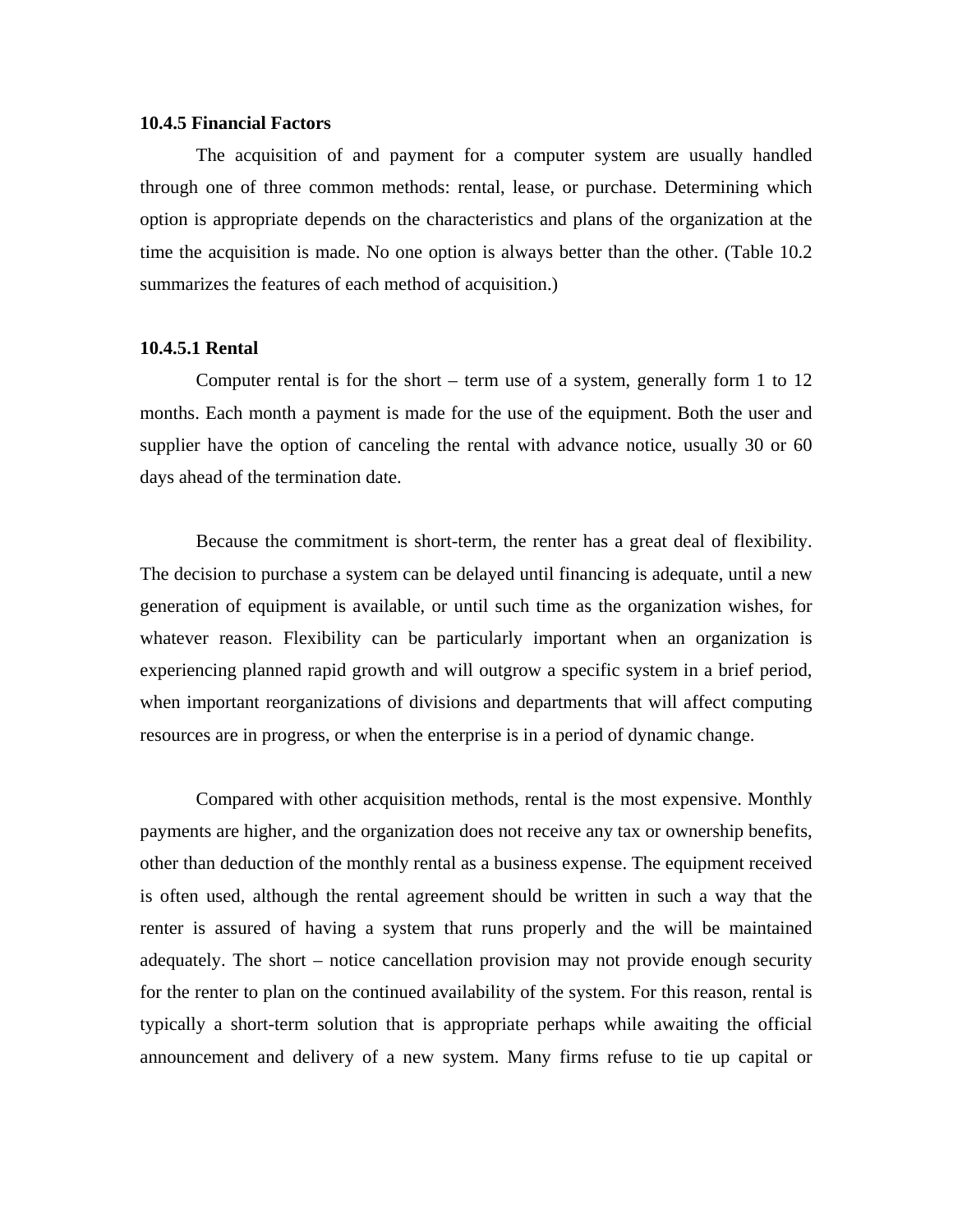equipment for short-term rentals. The analyst must ensure that rental systems are even available before making such a decision, since not all suppliers offer short – term rentals.

#### **10.4.5.2 Lease**

As lease is a commitment to use a system for a specific time, generally from three to seven years. Payments are predetermined and do not change throughout the course of the lease. Depending on the terms of the lease, payments are monthly, quarterly, semiannual, or annual and include the cost of equipment service and maintenance. At the end of the lease period the lessor generally does not own the equipment. (If that is not the case, and the equipment becomes the property of the lessor, the Internal Revenue Service considers the agreement a conditional sale and the entire transaction must then be treated as a purchase.)

 Compared with rental, leasing is less expensive. Because there is a longer commitment, the supplier will generally provide better service and the user can count of having the system available for use. Leasing protects against technical obsolescence, always a concern when purchasing computer equipment. If the lease term is short, the lessor can upgrade to a more powerful system even though the lease has not expired, providing the system is acquired form the same manufacturer.

 No capital investment is required to lease a computer system. Leasing offers specific tax advantages. In addition to deducting the cost of the lease as a business expense, tax credits are sometimes business pays. In some case, the title for the equipment can even be passed to the lessor. Legal assistance is needed to investigate the current terms and conditions allowed by the Internal Revenue Service at the time such a transaction is considered.

## **10.4.5.3 Purchase**

 The ownership of computers through outright purchase is he most common method of computer acquisition and is increasing in popularity as lease costs rise. Over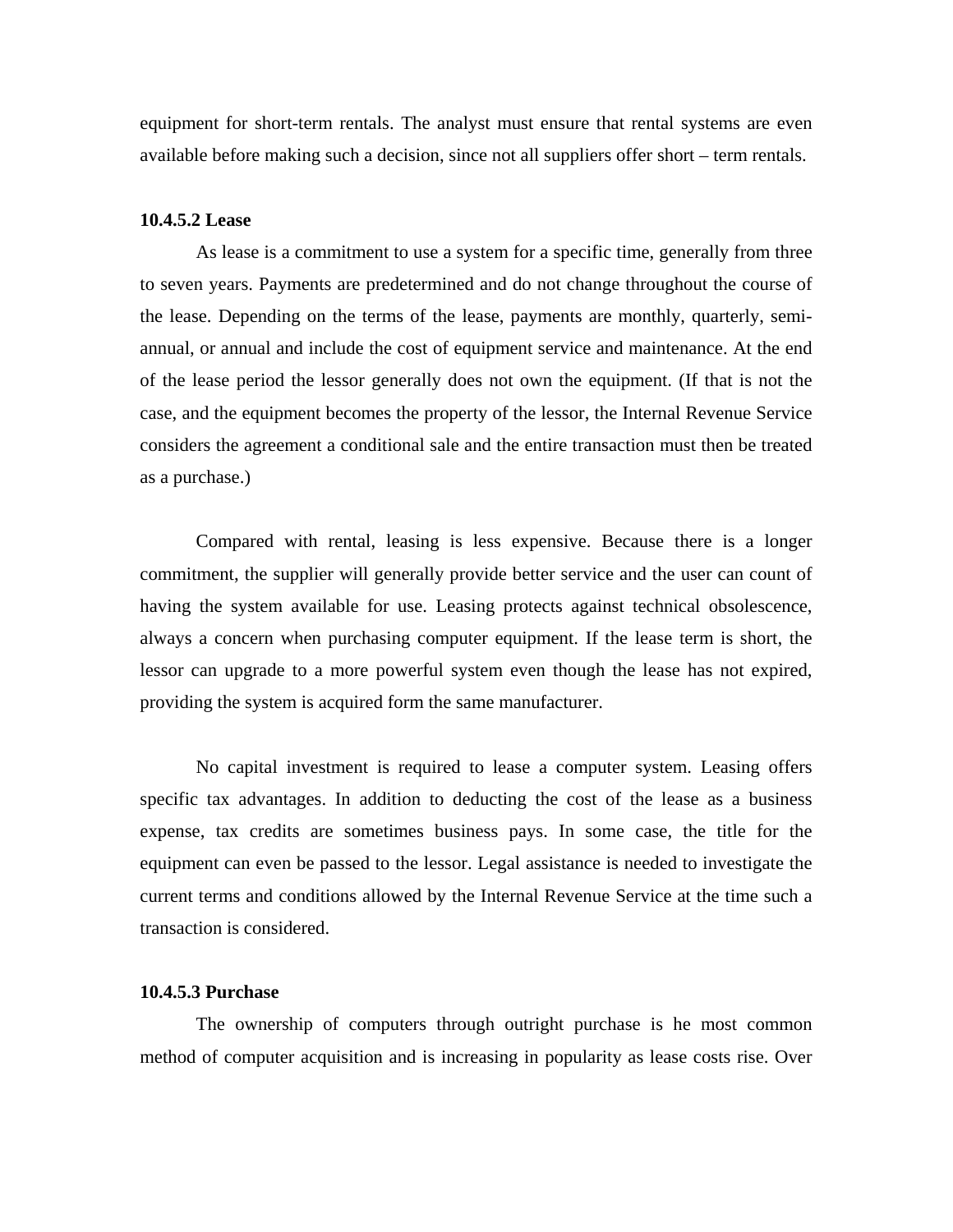time, the purchase option frequently costs the least, especially in light of the tax advantages that can some – times be gained.

 Under purchase, the organization takes title to the equipment. Of course, the money for the purchase must be taken from operating funds or borrowed. And, in a sense the organization is locked in to the system it purchases, since changing to a different computer system is more difficult; either the system must be sold or arrangements must be negotiated to trade it in on a different computer.

 The organization must acquire its own maintenance services (for parts and labor), usually from the manufacturer, and pay the monthly charges, which fluctuate from year to year. In addition, if the equipment was financed, payment on the loan must be made periodically. The cash outflow still may be lower than with renting or leasing, depending on the terms arranged by the purchaser. In return for the outgoing cash, purchase offers specific tax advantages:

- 1. The monthly maintenance charges are deductible as a business expense.
- 2. Interest on any loan to finance the purchase is deductible as a business expense.
- 3. The cost of the equipment can be depreciated over time; this also lowers the taxable income and therefore the income taxes paid.
- 4. Local, state, and federal taxes paid on the purchase may be deductible from income taxes.

The purchase option indicates the use of depreciation to reduce taxes. In a sense then, depreciation deductions on income tax reduce the cost of the computer to the organization. Normally, this benefit is not possible under lease agreements and it is never feasible for short – term rentals. Of course, the tax benefits described apply only to firms that operate for profit. Non profit firms that do not pay income taxes thus do not receive tax benefits form computer purchase.

### **Table 10.2 Comparison of Computer Systems Financing Options**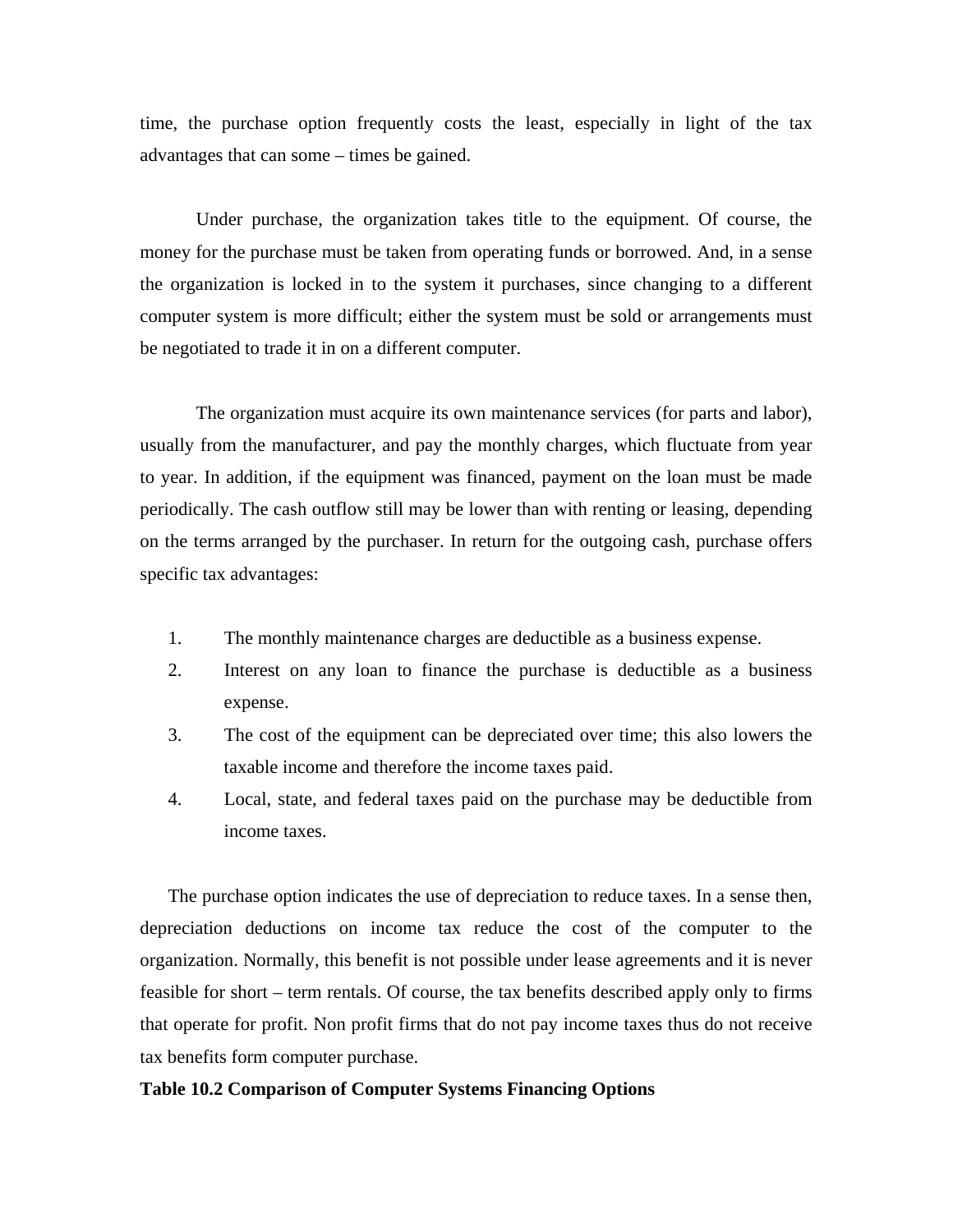| of<br><b>Method</b> | <b>Advantages</b>                                                               | <b>Disadvantages</b>                                               |
|---------------------|---------------------------------------------------------------------------------|--------------------------------------------------------------------|
| acquisition         |                                                                                 |                                                                    |
| <b>Rental</b>       | $Short - term commitment. High level$                                           | Most expensive option. Little                                      |
|                     | of flexibility. Does not require cash                                           | control of equipment change. Not                                   |
|                     | up front.                                                                       | all vendors will rent.                                             |
| <b>Lease</b>        | Predetermined payments for fixed                                                | More expensive than purchase.                                      |
|                     | period. Does not require cash up                                                | May have limitations on hours of                                   |
|                     | front. Usually better service from                                              | equipment use.                                                     |
|                     | vendor than under rental. Little risk of                                        |                                                                    |
|                     | obsolescence. Less expensive than                                               |                                                                    |
|                     | rental                                                                          |                                                                    |
| <b>Purchase</b>     | Least cost in long run. Distinct tax<br>advantages if a profit $-$ making firm. | Risk of obsolescence. Permanent<br>commitment. Full responsibility |
|                     | A business investment. Full control                                             | for all problems. Greater early                                    |
|                     | over equipment use.                                                             | cash requirements than other                                       |
|                     |                                                                                 | options.                                                           |

**1.**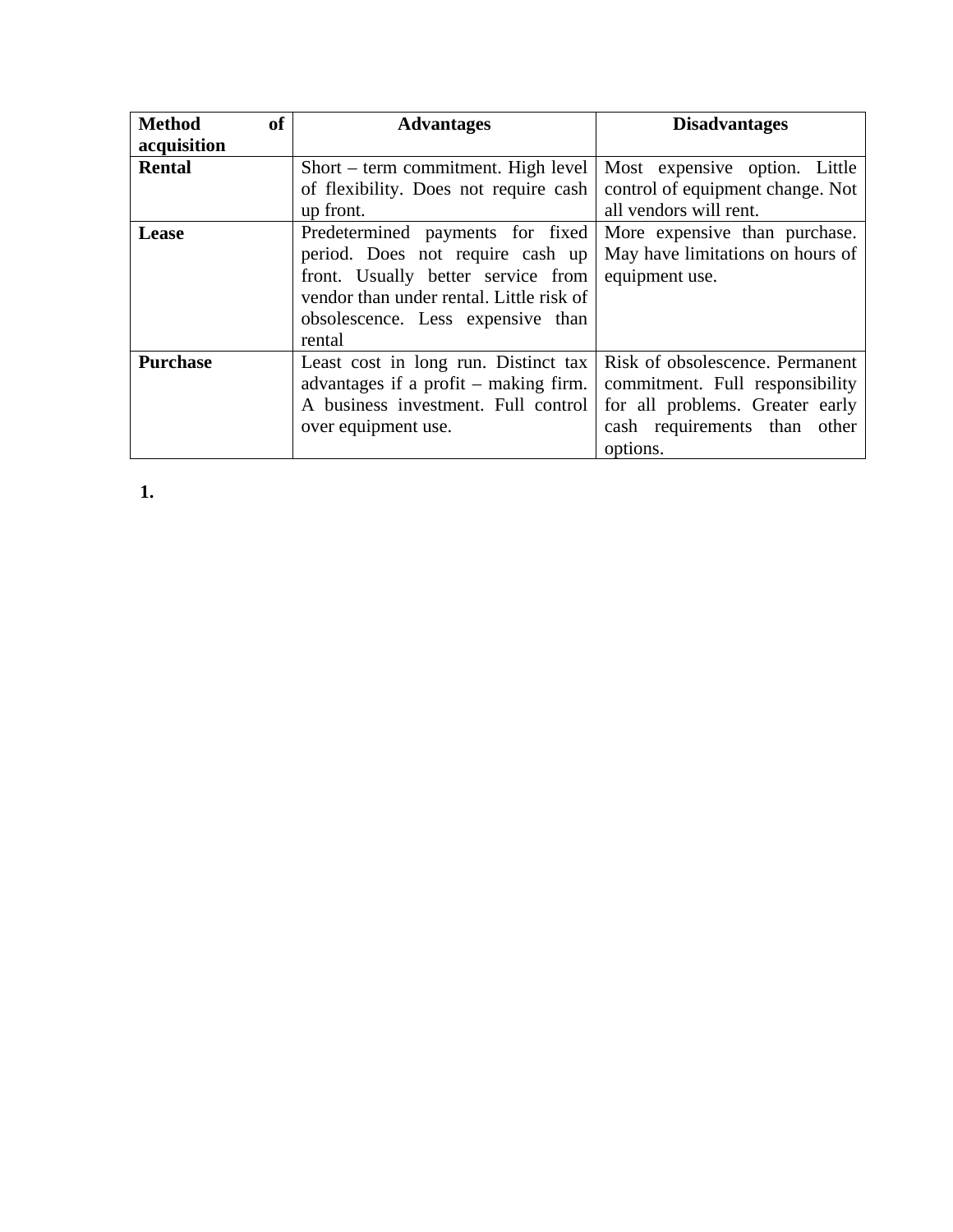#### **10.5 Maintenance and Support**

 An additional factor in hardware decision concerns the maintenance and support of the system after it is installed. Primary concerns are the source of maintenance, terms, and response times.

#### **a. Maintenance Source**

 Once the system is delivered and installed, there is a brief warranty period during which time the sales unit is responsible for maintenance. This is typically a 90-day period, although the specific terms fare subject to contract negotiation. After that time, the purchaser has the option acquiring maintenance from various sources.

 The most common source of maintenance for new equipment is the firm from which it was purchased. If a mainframe or minicomputer system is purchased through the manufacturer's sales force, there is also generally a maintenance support group that provides service for a standard price. Large companies set national maintenance costs that are adjusted on an annual or semi-annual basis. If the system is a microcomputer or personal computer, the dealer generally provides maintenance as a chargeable service. The buyer may pay a lower purchase price for personal computer purchased form mailorder houses, but may lose the convenience of local service. Lower service costs are one reason some mail-order firms are able to offer lower purchase prices.

 Service is also available from companies specializing in providing maintenance service. Third party maintenance companies as these firms are called, frequently provide service in smaller communities, where manufacturers do not find it cost-effective to maintain offices. In addition, sellers of turnkey systems, who deliver and install working hardware and software combinations but do not manufacture the equipment themselves, suggest the use of specific third – party maintenance firms with whom they work directly and inform of changes in hardware, software, and suggested maintenance procedures. Sales organization, the purchaser may have no choice but to use a third-party maintenance firm. Many manufacturers do not service equipment they did not sell.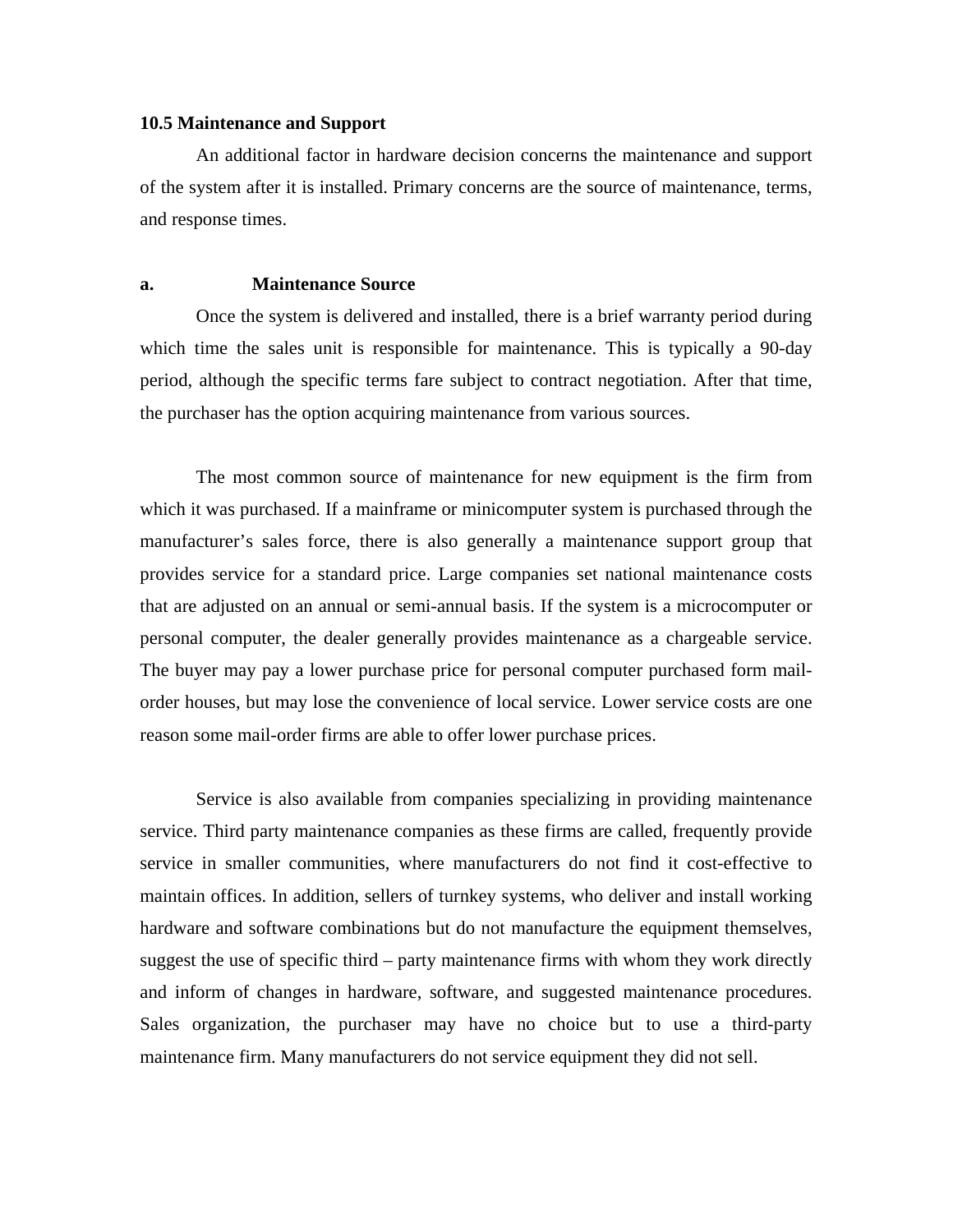## **Terms**

In formulating a maintenance agreement, the terms of the agreement are as important as the cost. The contract may be written to cover both labor and parts (all parts, regardless of the number needed or their cost), labor and an allowance for parts, or labor only, with parts charges added on as needed. The type of contract desired depends on the expenditures the organization is willing to make in comparison with how frequently it estimates service will be required. The labor and parts form is the most common type of contract for large systems.

 The analyst should also consider how maintenance costs would change. Large manufactures have established policies of adjusting their maintenance charges on an annual or semiannual basis and frequently will not change these policies for any customer. Other suppliers and service companies offer open – ended contracts that allow the adjustment of charges at any time with 30 days notice. Frequently, analysts negotiating service with these companies will seek a cap on maintenance; that is, they will seek agreement, in writing, that the maintenance costs will not increase by any more than a stated maximum amount during a specific period, such as a calendar year. This type of protection ensures that the supplier cannot take advantage of the user who is totally dependent on the service agency. Most service companies are very reputable, but good business practice dictates that adequate protection always is sought in contracting for services.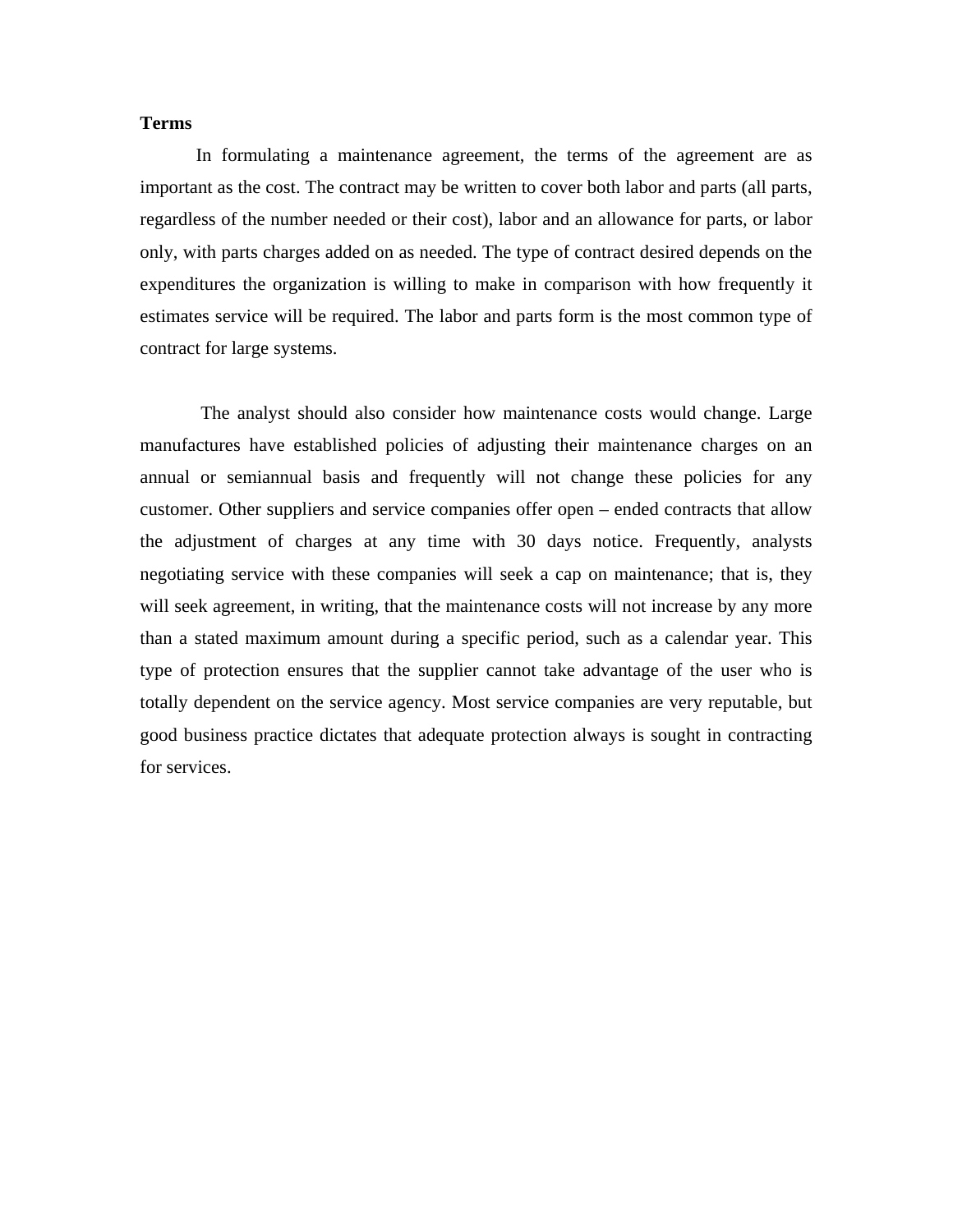#### **10.5.1 Service and Response**

 Maintenance support is useful only if it is available when needed. Two concerns in maintenance are the response time when service is requested and the hours of support.

When a telephone call is placed for emergency maintenance, will a technician or engineer be dispatched immediately? That may be unlikely. However, the user has right to expect a reasonable response time after making an emergency call. Organizations often specify in the contract that the response to a telephone call must be made within 2 hours. Others specify same-day response, and still others accept response no later than the next morning. The degree of dependency the user organization has on the computer system will dictate how these terms are negotiated. An online system that is in use 24 hours a day will need a much quicker response that one that is used intermittently for batch processing.

When desktop computers are in use, an alternative to on-site support is available in the form of carry-in service: The user delivers the computer to the dealer or maintenance agency for repair. Often, service while-you-wait or same-day service is possible. For problems requiring longer repair times, a rental system may be available.

 Repair service is often provided only during normal working hours. If an organization wishes evening service or around – the-clock coverage, it is usually available for an extra charge, say, from 10 percent to 50 percent additional cost.

 However, equally important is the need for performing preventive maintenance, the routine service of cleaning and adjusting the equipment to prevent breakdowns. Whenever contracting for maintenance, a schedule of preventive maintenance must be agreed on in advance. Information about manufacturers suggested preventive maintenance cycles and procedures should be filed in the systems department and included in service agreements.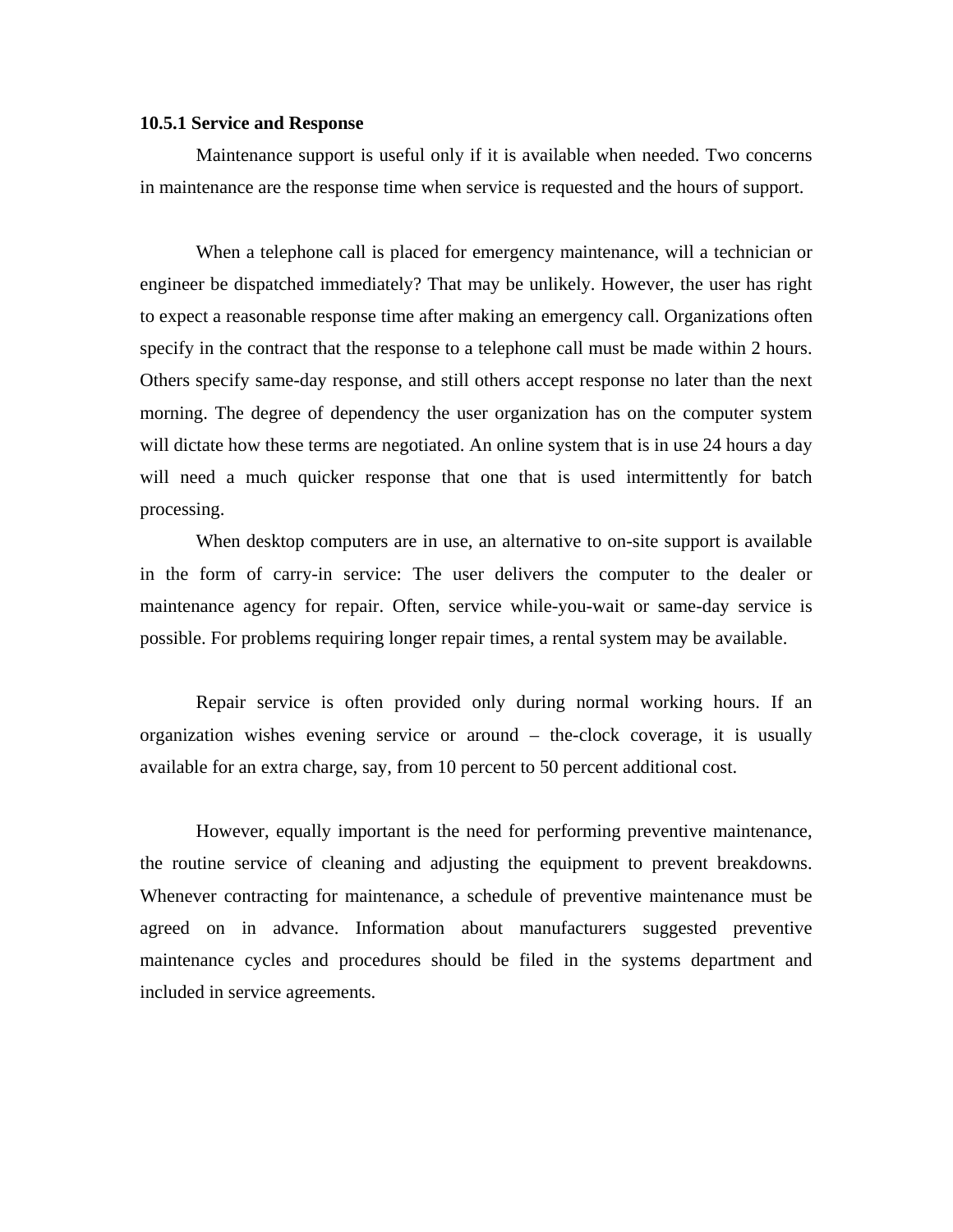In all instances, the stocking of sufficient spare parts is important, since good service is impossible if spare parts are not available. User organizations should obtain sufficient assurances about adequate parts inventories in advance of need.

### **10.5.2 Options to In-House Systems**

 Less common options for computer support include the use of service bureaus or facilities management companies. A service bureau is a company that owns computer facilities and makes them available to users for a charge. The user submits data for processing, which is performed at the service bureau on the bureau's computer systems. In some cases, organizations interact directly with the computer though terminals located in users offices. There is usually a monthly cost plus a charge that varies according to the amount of time the user is in communication with the system. Additional fees may be charged for storing data, mounting magnetic disks and tapes, or printing pages.

 Some service bureaus provide data processing service. The bureau prepares the data for input, handles all processing, and may even provide pickup and delivery service. Custom programming is available for charge.

 The use of service bureaus is very common in accounting and payroll applications. Often, firms that want automatic data processing services in these areas but that do not want to purchase equipment or hire systems personnel will contract with a service bureau. However, as computer costs continue to drop and high – quality commercial software is available the reliance of some firms on service bureaus may change.

 Facilities management companies provide a service to companies that wish to develop information systems capabilities but that prefer not to maintain a staff of operators, analysts, and programmers. Under this option, the user organization may purchase a computer system and then contract with a facilities management firm to operate the computer and provide service on the organization's premises. The facilities management company provides the information systems expertise and personnel for a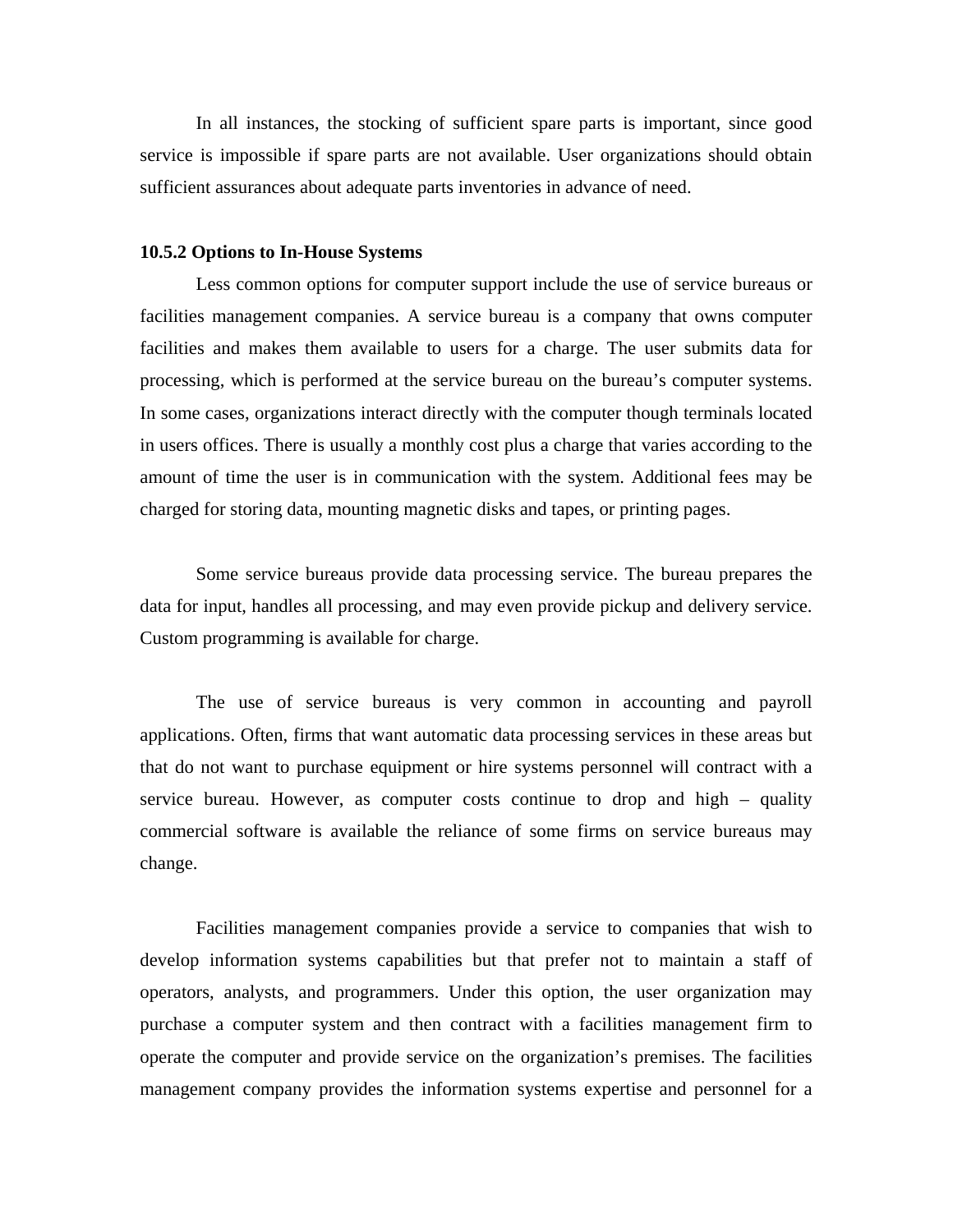fee. It also develops software or acquires commercial software to meet the organization needs.

 Through facilities management, an organization can obtain professional information processing and service without investing time and resources in managing a systems staff, while still receiving the benefits of owning a computer system.

### **10.6 Vendor Selection**

This step determines the "winner" among the list of vendors available. The vendor with the best combination of reputation, reliability, service record, training delivery time, lease / finance terms & conversion schedule is selected. Initially a decision is made as to which vendor to contact. The sources available to check on vendors include:

| 1. Users              | 6. Vendor software list                  |
|-----------------------|------------------------------------------|
| 2. Software houses    | 7. Vendor referral directories           |
| 3. Trade Associations | 8. Published Directories                 |
| 4. Universities       | 9. Consultants                           |
| 5. Publications       | 10. Industry Contacts                    |
|                       | 11. Vendor's annual financial statement. |

After this data is gathered about a vendor, it is matched with the selection criteria. Few of the selected vendors are invited to give presentation of their system. The system chosen goes though contract negotiations before implementation.

## **10.7 Software Selection**

 Software selection is a critical aspect of system development. The search starts with the software, followed by the hardware. There are two ways of acquiring software: custom – made or "off – the –shelf" packages. Today's trend is toward purchasing packages, which represent roughly 10 percent of what it costs to develop the same in house. In addition to reduced cost, there are other advantages: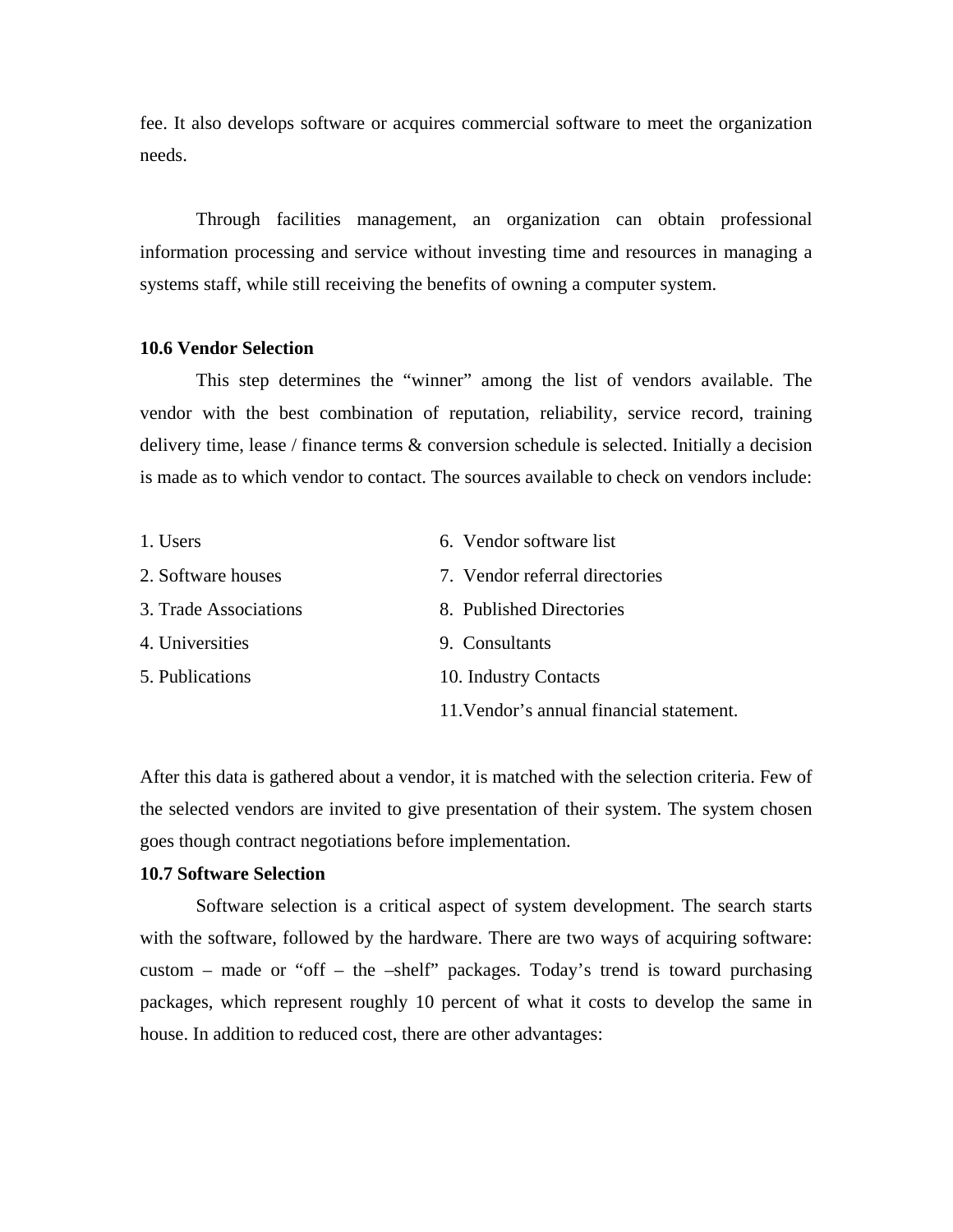- 1. A good package can get the system running in a matter of days rather than the weeks or months required for "home-grown" packages.
- 2. MIS personnel are released for other projects.
- 3. Packages are generally reliable and perform according to stated documentation.
- 4. Minimum risks are usually associated with large scale systems and programming efforts.
- 5. Delays in completing software projects in house often occur because programmers quit in midstream.
- 6. It is difficult to predict the cost of "home-grown" software.
- 7. The user has a change of seeing how well the package performs before purchasing it.

There are drawbacks, however, to software packages:

- 1. The package may not meet user requirements adequately.
- 2. Extensive modification of a package usually results in loss of the vendor's support.
- 3. The methodology for package evaluation and selection is often poorly defined. The result is a haphazard review based on a faulty process or questionable selection criteria.
- 4. For first time software package users, the overall expectation from a package is often unclear and ill defined.

It can be seen, then, that the quality of a software package cannot be determined by price alone. A systematic review is crucial.

## **10.8 Criteria for Software Selection**

 Prior to selecting the software the project team must set up criteria for selection. Selection criteria fall into the categories described here.

## **Reliability.**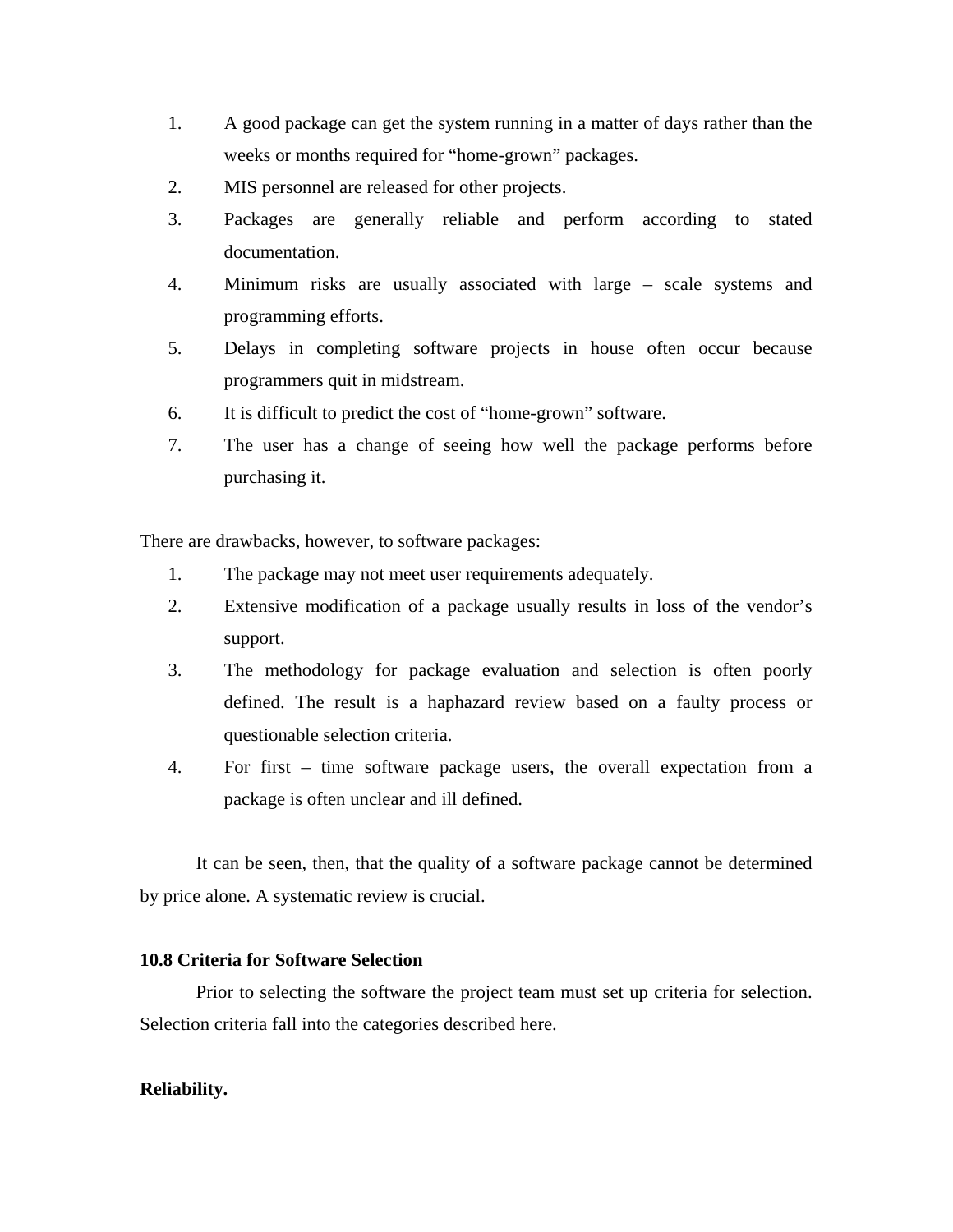It is the probability that the software will execute for a specified time period without a failure, weighted by the cost to the user of each failure encountered. It relates to the ease of recovery and ability to give consistent results. Reliability is particularly important to the professional user. For example, a pharmacist relies on past files on patients when filling prescriptions. Information accuracy is crucial.

 Hardware may become inoperative because of design errors, manufacturing errors, or deterioration caused by heat, humidity, friction, and the like. In contrast, software does not fail or wear out. Any reliability problems are attributable to errors introduced during the production process. Furthermore, whereas hardware failure is based largely on random failures, software reliability is based on predestined errors.

 Although reliable software is a desirable goal, limited progress has been made toward improving it in the last decade. The fact of unreliable software had led to the practice of securing maintenance agreements after the package is in operation. In a sense, unreliability is rewarded.

 Software reliability brings up the concept of modularity, or the ease with which a package can be modified. This depends on whether the package was originally designed as a package or was retrofitted after its original development for single installation use. A package with a high degree of modularity has the capacity to operate in many machine configurations and perhaps across manufacturers' product lines.

 With modularity come expandability, which emphasizes the sensitivity of a software package to handle an increased volume of transaction or to integrate with other programs. The following questions should be considered:

- 1. Is there room for expanding the master file?
- 2. How easily can additional fields and files be added?
- 3. Are there errors a user can make that will ring down the system?
- 4. How much of the system becomes unusable when a part of it fails?
- 5. What are the recovery capabilities?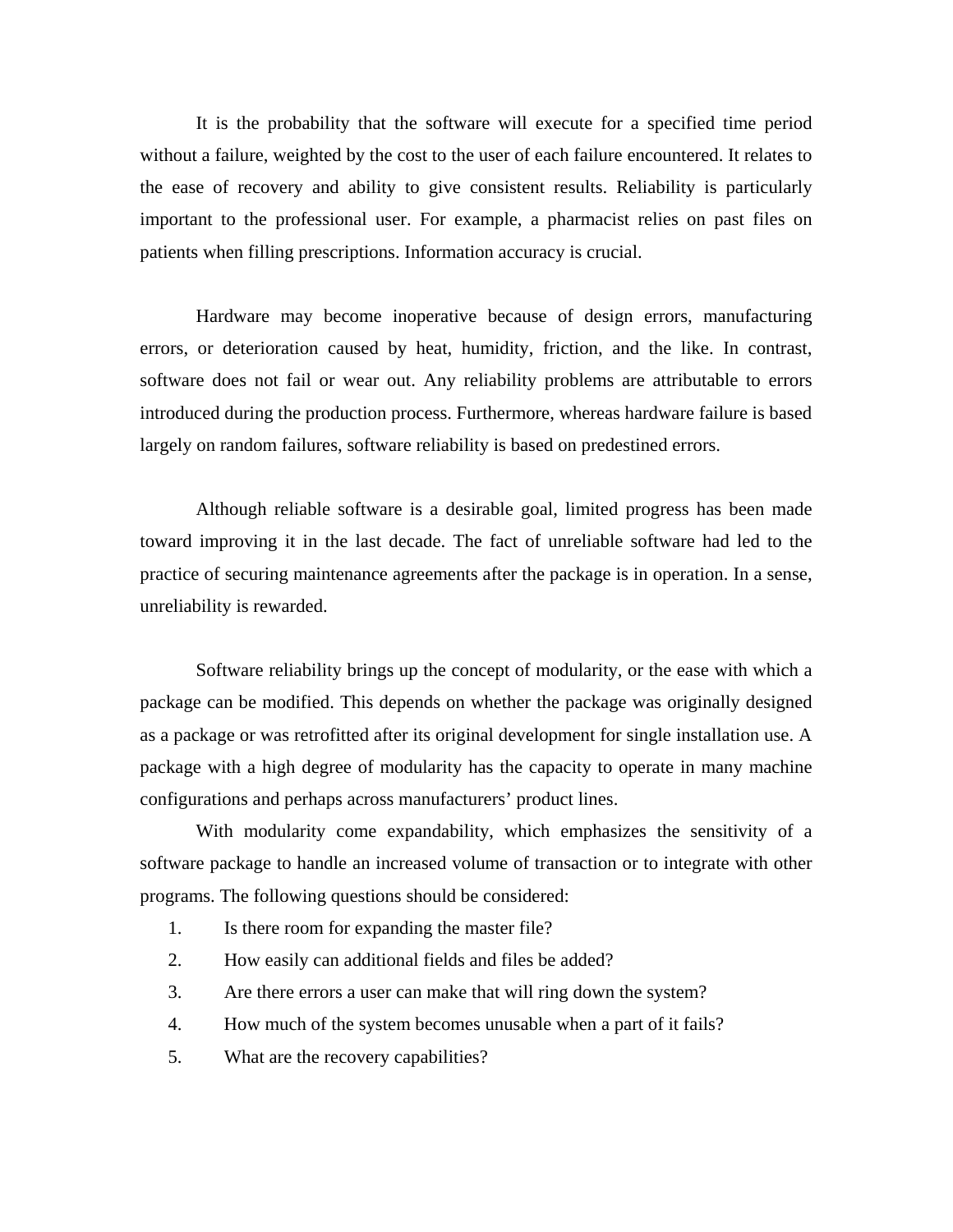#### **b. Functionality**

 It is a definition of the facilities, performance, and other factors that the user requires in the finished product. All such information comes from the user. The following are key questions to consider:

- 1. Do the input transactions, files, and reports contain the necessary data elements?
- 2. Are all the necessary computations and processing performed according to specifications?

## **1. Capacity**

ii.Capacity refers to the capability of the software package to handle the user's requirements for size of files, number of data elements, volume of transactions and reports and number of occurrences of data elements. All limitations should be checked.

## **Flexibility**

 It is a measure of the effort required to modify an operational program. One feature of flexibility is adaptability, which is a measure of the ease of extending the product.

#### **Usability**

 This criterion refers to the effort required to operate, prepare the input, and interpret the output of a program. Additional points to be considered are portability and understandability. Portability refers to the ability of the software to be used on different hardware and operating systems. Understandability means that the purpose of the product is clear to the evaluator and that the package is clearly and simply written, is free of jargon, and contains sufficient references to readily available documents so that the reader can comprehend advance contents.

## **Security.**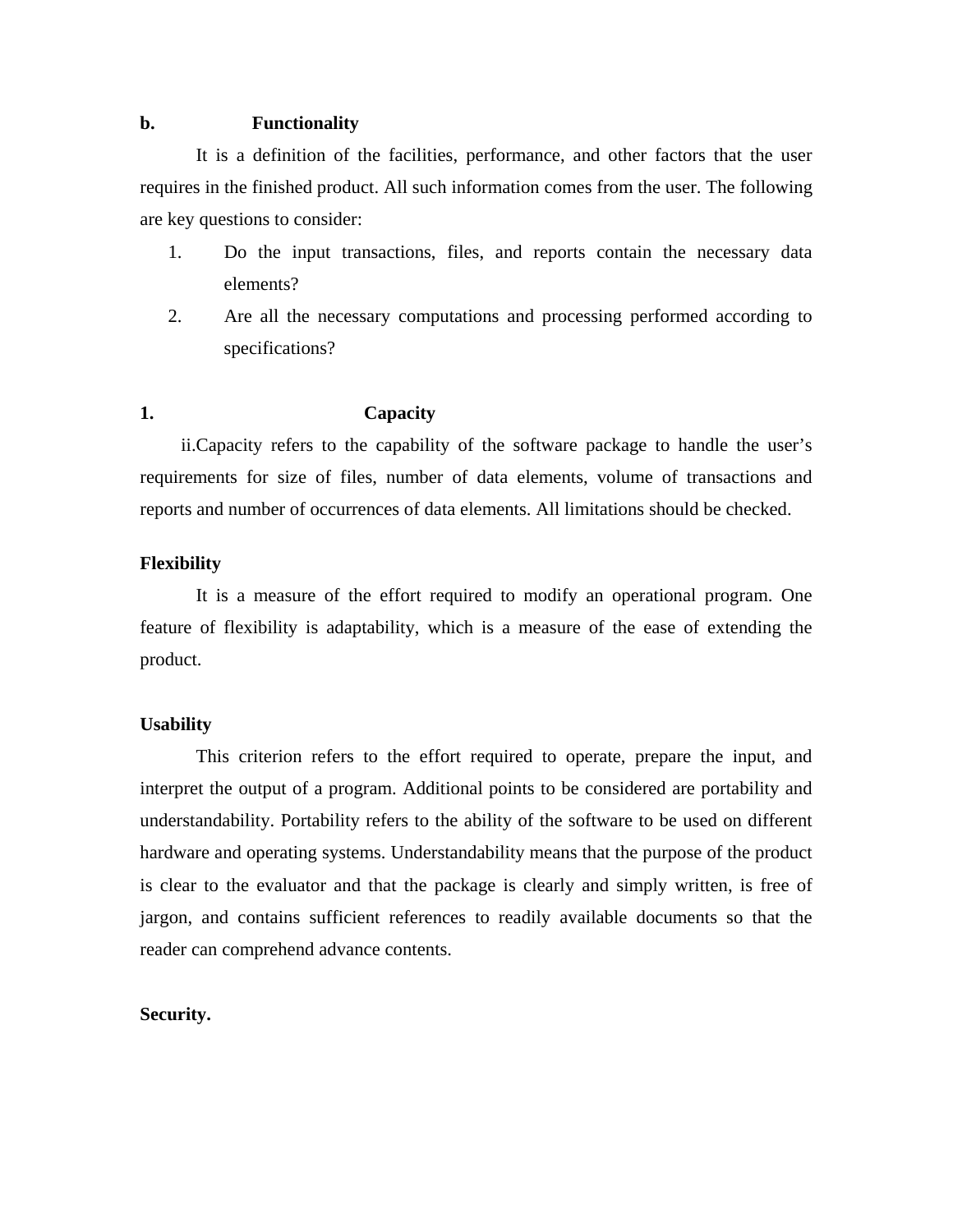It is a measure of the likelihood that a system's user can accidentally or intentionally access or destroy unauthorized data. A key question is how well can one control access of software or data file? Control provides system integrity.

#### **Performance.**

 It is a measure of the capacity of the software package to do what it is expected to do. This criterion focuses on throughput, or how effectively a package performs under peak loads. Each package should be evaluated for acceptance on the user's system.

 The language in which a package is written and the operating system are additional performance considerations. If we plan to modify or extend a package, it is easier if it is written in a language that is commonly known to programmers. Likewise, if the package run only under a disk operating system and the installation is under a full operating system, then either the package will have to be upgraded to the larger operating system or the system downgraded to handle the package as is. In either case, the change could be costly and counterproductive.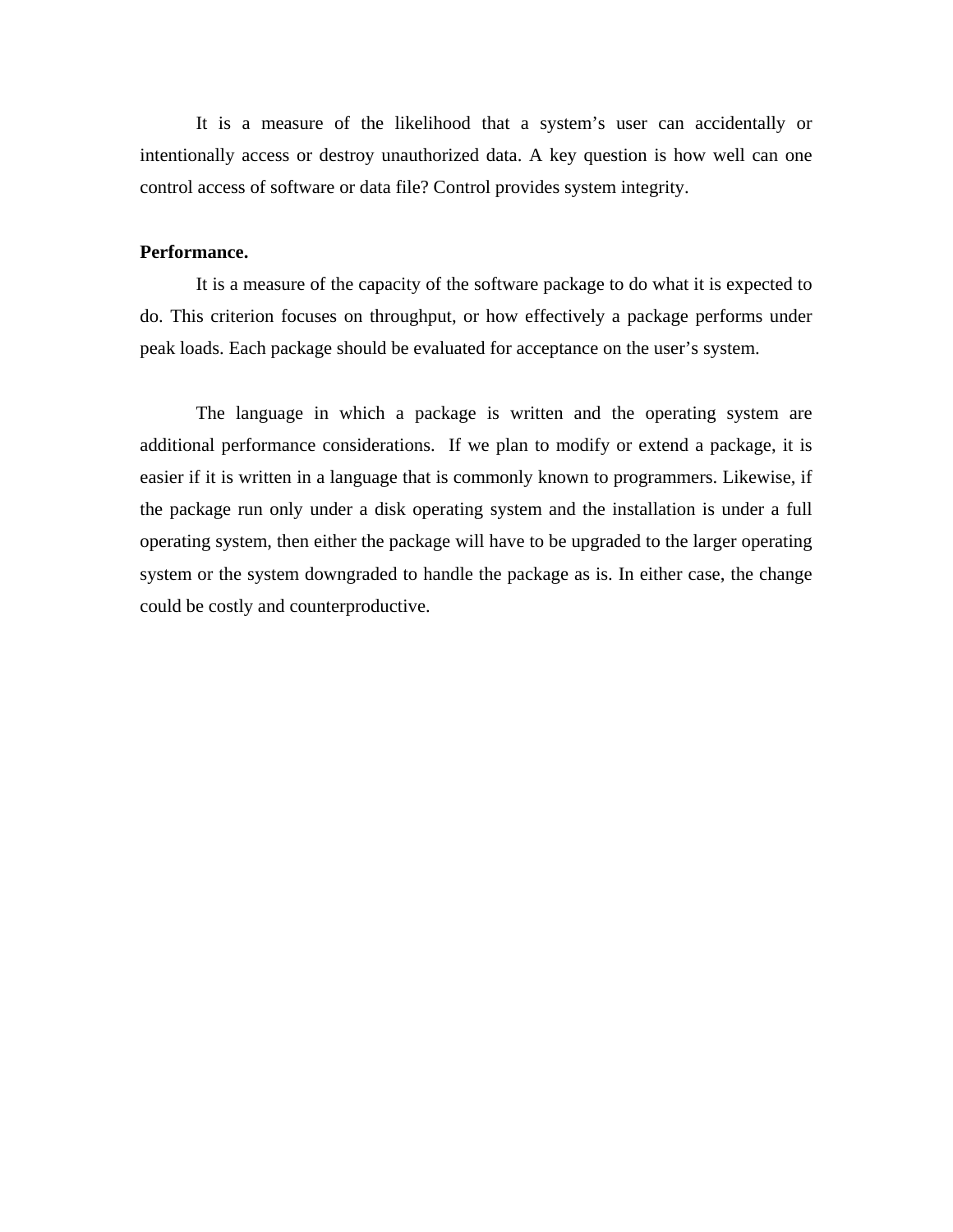## **Serviceability.**

 This criterion focuses on documentation and vendor support. Complete documentation is critical for software enhancement. It includes a narrative description of the system, system logic and logic instructions. Vendor support assures the user adequate technical support for software installation, enhancements, and maintenance, the user should determine how much on – site technical assistance is provided by the vendor, especially during the first few weeks after the installation.

 The user expects on – site training and support as part of most commercial packages. It is vital to inquire about the amount of training provided. The user may require training at several levels--clerical, operations, programming, and management.

## **Ownership**

 Who owns the software once it is "sold" to the user? Most of the standard license agreement forms essentially lease the software to the user for an indefinite time. The user does not "own" it, which means that the source code is inaccessible for modification, except by the vendor. Many users enter into an escrow arrangement whereby the vendor deposits code to the user if the vendor goes out of business or is unable to perform the services specified in the license.

In acquiring software, several questions should be asked:

- 1. What rights to the software is the user buying?
- 2. Can the user sell or modify the software?
- 3. If the vendor is modifying the package especially for the user, can the vendor sell it to other within the same industry the user is in?
- 4. What restrictions are there to copying the software or documentation?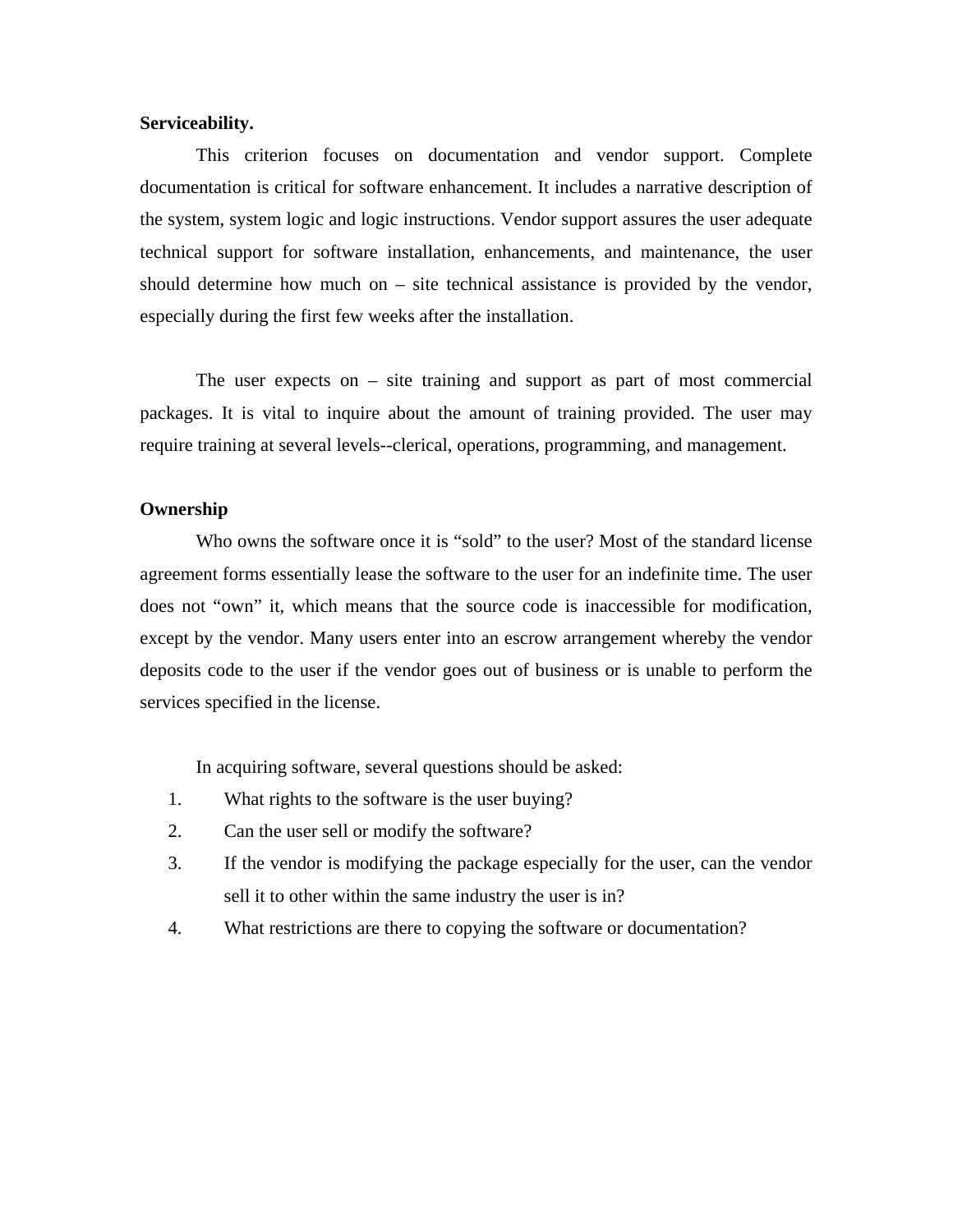## **Minimal costs.**

Cost is a major consideration in deciding between in – house and vendor software.

Cost – conscious users consider the following points:

- 1. Development and conversion costs.
- 2. Delivery schedule.
- 3. Cost and frequency of software modifications.
- 4. Usable life span of the package.

# **10.9 Performance Evaluation**

 Evaluating a system includes the hardware and software as a unit. Hardware selection requires an analysis of several performance categories.

- 1. System availability. When will the system be available?
- 2. Compatibility. How compatible is the system with existing programs?
- 3. Cost. What is the lease or purchase price of the system? What about maintenance and operation costs?
- 4. Performance. What are the capacity and throughput of the system?
- 5. Uptime. What is the 'uptime' record of the system? What maintenance schedule is required?
- 6. Support. How competent and available is the vendor's staff to support the system?
- 7. Usability. How easy is it to program, modify, and operate the system?

For the software evaluation, the following factors are considered:

- 1. The programming language and its suitability to the application(s).
- 2. Ease of installation and training.
- 3. Extent of enhancements to be made prior to installation.

In addition to hardware/software evaluation, the quality of the vendor's services should be examined. Vendor support service include the following:

1. Backup. Emergency computer backup available from vendor.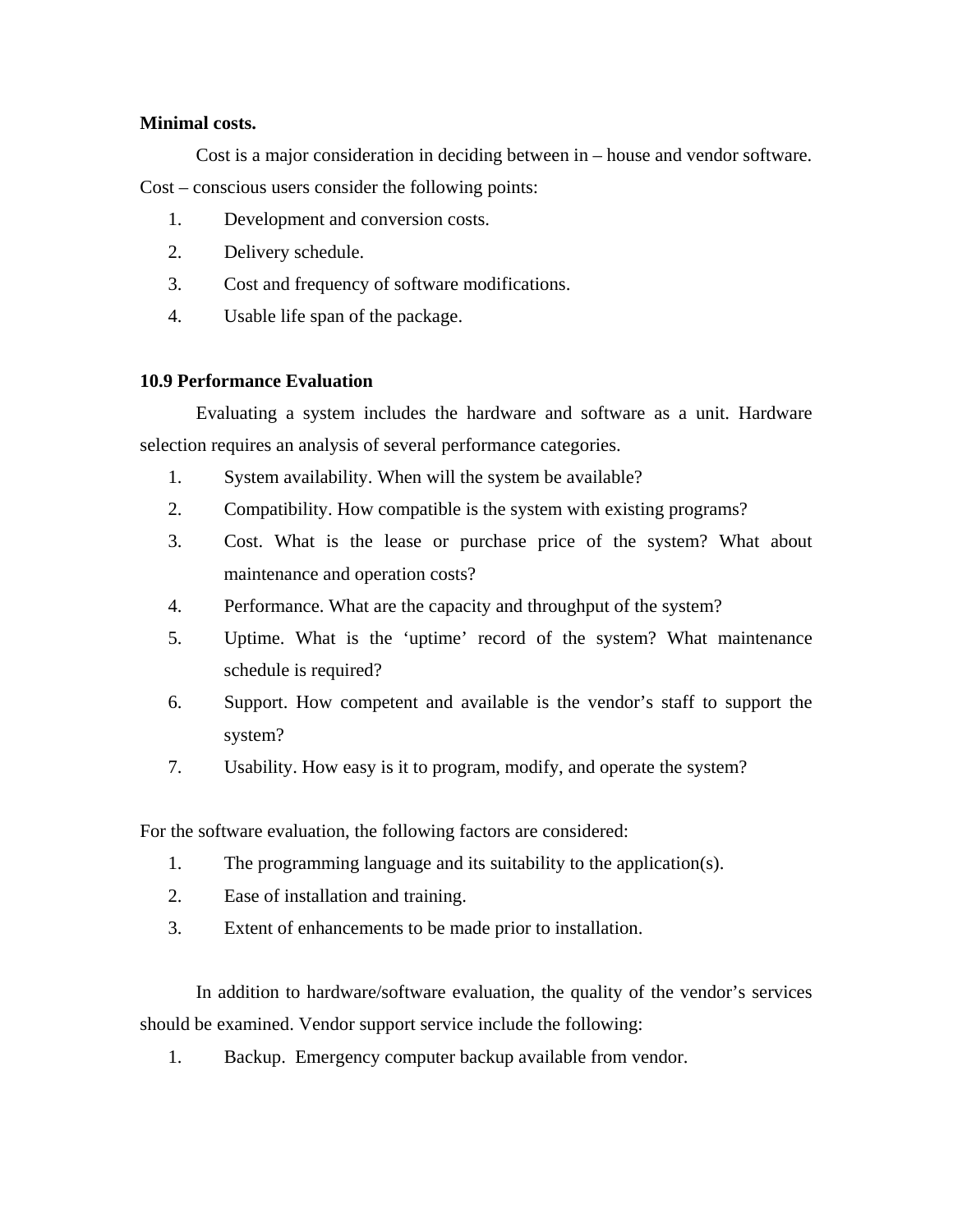- 2. Conversion. Programming and installation service provided during conversion.
- 3. Maintenance. Adequacy and cost of hardware maintenance.
- 4. System development. Availability of competent analysts and programmers for system development.

# **10.10 Summary**

 A major element in building systems is selecting compatible Hardware & software. The kind of hardware & peripherals required is to be determined. The suitable software has to be selected. Comparisons are often made among different computer systems on the basis of actual performance data. Using benchmark data, generated by using synthetic programs, is more effective than simply comparing technical specifications. Software is classified as system software for controlling computer operations and application software for solving user oriented problems. There are several thing to do before selection :

- Define system capabilities that makes sense for the business
- Specify the magnitude of the the problem
- Access the competence of in-house staff
- Consider the hardware and software as a package
- Develop the time farm for selection
- Provide user indoctrination

the selection process consists of several steps

- Prepare the requirement analysis
- Specify system specifications
- Prepare a request for proposal
- Rank vendor proposal
- Decide best proposals or vendor

The criteria for software selection are:

- Reliability gives consist result
- Functionality functions to standard